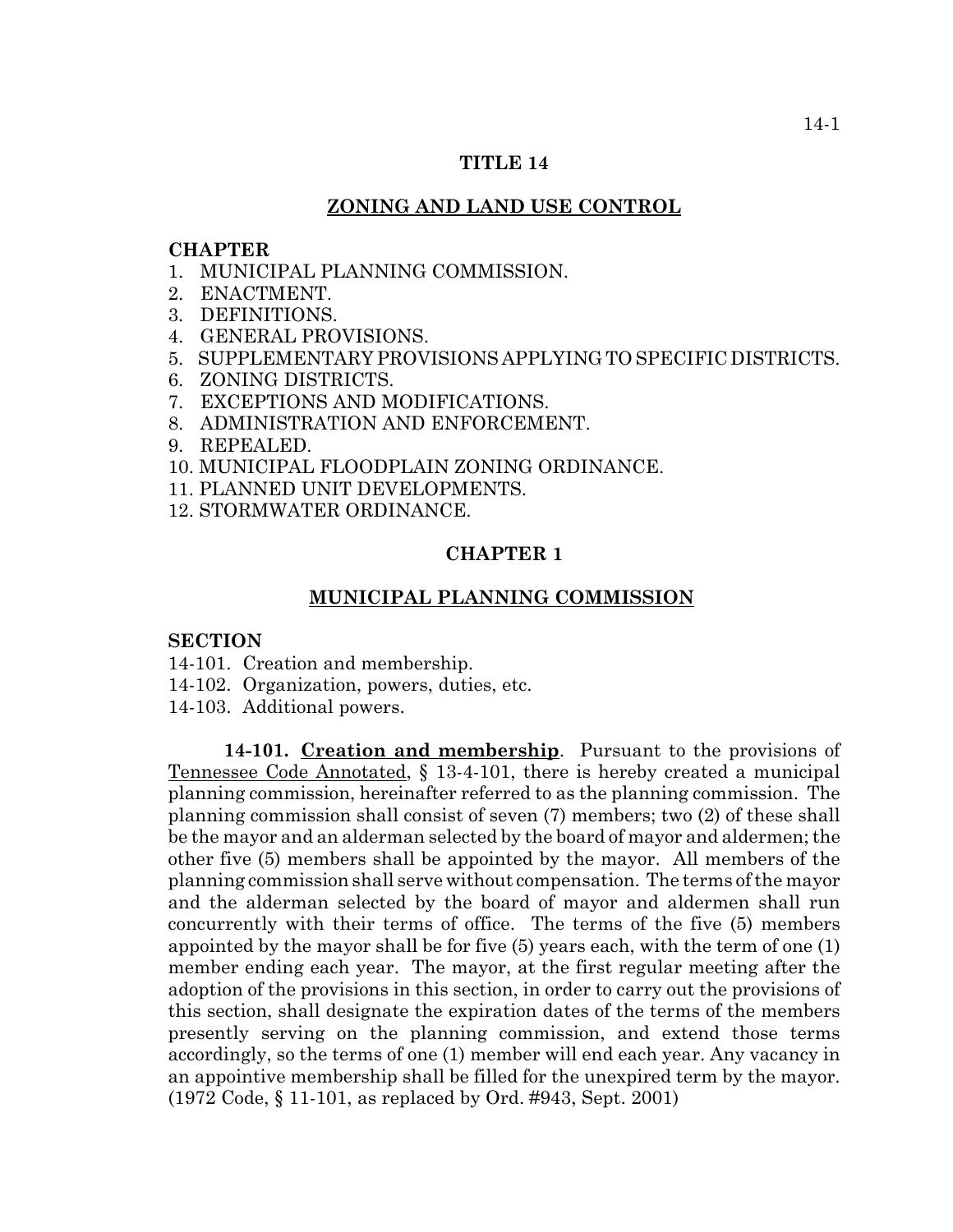**14-102. Organization, powers, duties, etc**. The planning commission shall be organized and shall carry out its powers, functions, and duties in accordance with all applicable provisions of Tennessee Code Annotated, title 13. (1972 Code, § 11-102)

**14-103. Additional powers**. Having been designated as a regional planning commission, the municipal planning commission shall have the additional powers granted by, and shall otherwise be governed by the provisions of the state law relating to regional planning commissions. (1972 Code, § 11-103)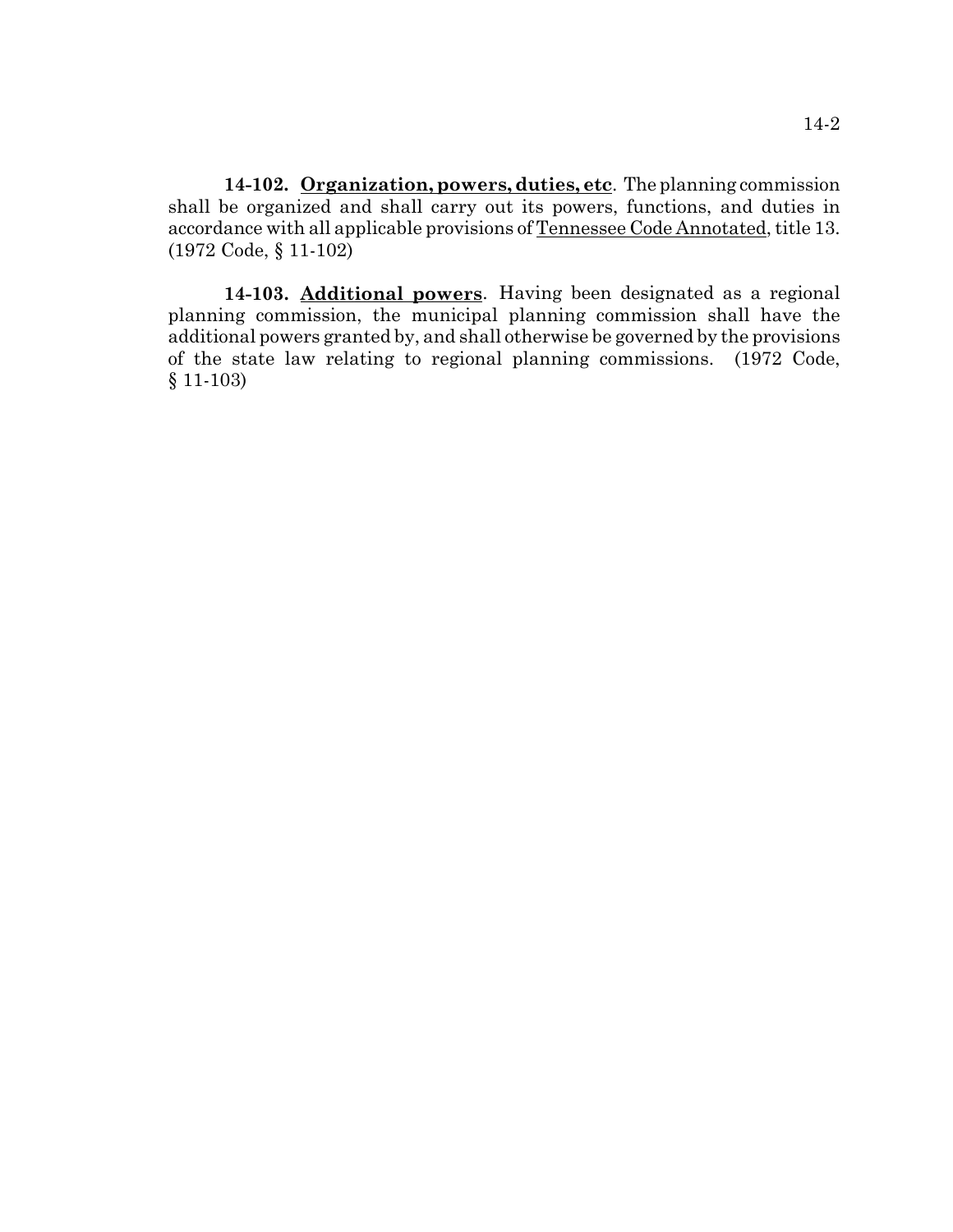# **CHAPTER 2**

#### **ENACTMENT**

# **SECTION**

14-201. Authority. 14-202. Title. 14-203. Purpose. 14-204. Enactment. 14-205. Repeal.

**14-201. Authority**. An ordinance, in pursuance of the authority granted by Tennessee Code Annotated, § 13-7-201 through 13-7-210, to provide for the establishment of districts within the City of Manchester, Tennessee: to regulate within such districts, the location, height, bulk, number of stories and size of buildings and other structures, the percentage of lot occupancy, the size of open spaces, the density of population, and the uses of land, buildings, and other structures for trade, industry, residence, recreation, public activities and similar purposes to include special districts for areas subject to flooding and areas developed as a planned development; to provide regulations governing nonconforming uses and structures; to provide for a board of appeals and for its powers and duties; to provide for permits; to establish and provide for the collection of fees; to provide for the administration of this ordinance and for the official, whose duty it shall be to enforce the provisions thereof; and to provide penalties for the violation of this ordinance; and to provide for conflicts with other ordinances or regulations. (1972 Code, § 11-201)

**14-202. Title**. Chapters 2-9 of this title shall be known as the Zoning Ordinance of Manchester, Tennessee, dated February 16, 1993. The zoning map shall be referred to as the Official Zoning Map of Manchester, Tennessee, and all explanatory matter thereon is hereby adopted and made a part of this title (1972 Code, § 11-202)

**14-203. Purpose**. The purpose of this zoning ordinance is to promote the public health, safety, morals, convenience, order, prosperity and general welfare by:

(1) Enhancing the character and stability of residential, business, commercial, and industrial areas, and promoting the orderly and beneficial development of such areas.

- (2) Preventing overcrowding of land.
- (3) Conserving the value of land and buildings.
- (4) Minimizing traffic hazards and congestions.
- (5) Preventing undue concentration of population.
- (6) Providing for adequate light, air, privacy, and sanitation.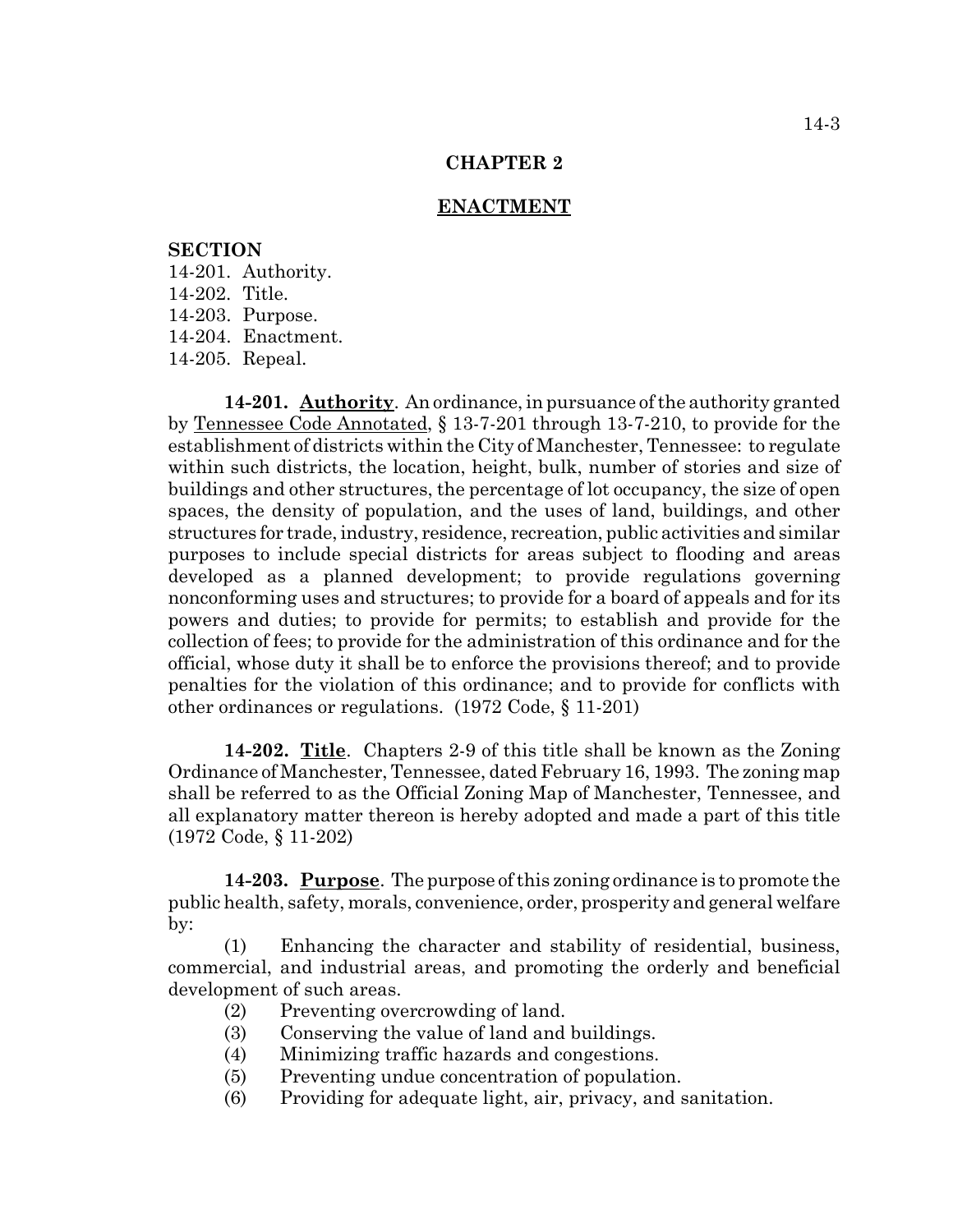(7) Reducing hazards from fire, flood, and other dangers.

(8) Assisting in the economic provision, utilization, and expansion of all services provided by the public, including but not limited to roads, water and sewer service, recreation, schools, and emergency services.

(9) Encouraging the most appropriate uses of land.

(10) Enhancing the natural, man-made and historical amenities of Manchester, Tennessee. (1972 Code, § 11-203)

**14-204. Enactment**. Except as hereinafter provided, no building shall be erected or structurally altered, nor shall any building or premises be utilized for any purpose, other than those permitted in the zoning district in which the building or premises is located. No land or lot area shall be so reduced or diminished that the yards or open spaces shall be smaller than prescribed herein, nor shall the lot area per family be reduced in any manner except in conformity with the area regulations hereby established for the district in which such building is located. No yard or other open space provided about any building for the purpose of complying with these regulations shall be considered as providing a yard or other open space for any other building. (1972 Code, § 11-204)

**14-205. Repeal**. The existing Zoning Ordinance of Manchester, Tennessee, October 1, 1985, as amended, is hereby repealed. The adoption of this zoning ordinance, however, shall not affect or prevent any pending or future prosecution of an action to abate any existing violation of said regulations, as amended, if the violation is also a violation of this zoning ordinance. (1972 Code, § 11-205)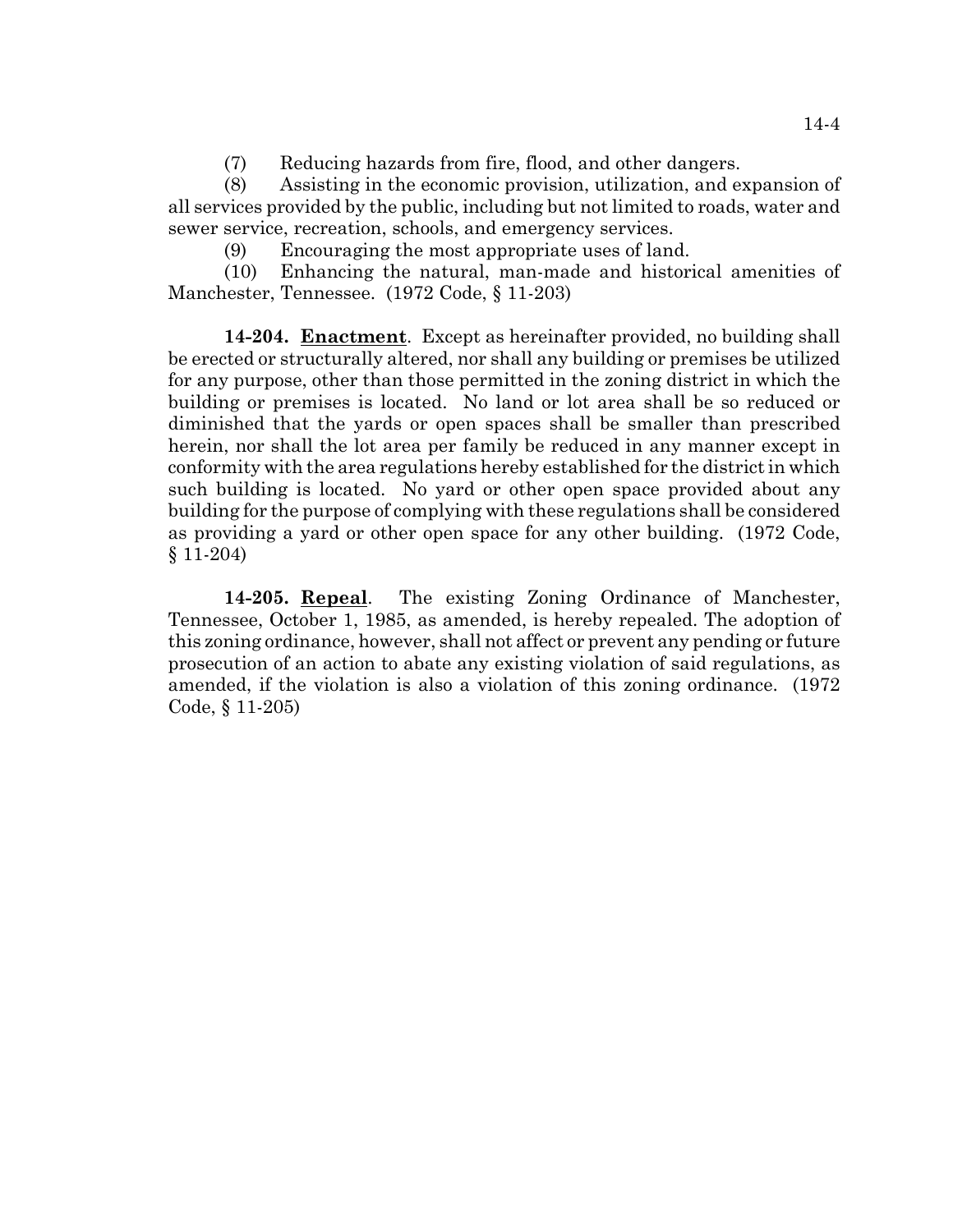# **CHAPTER 3**

# **DEFINITIONS**

# **SECTION**

14-301. Scope.

14-302. Definitions.

14-303. Use classification system.

**14-301. Scope**. For the purpose of this zoning ordinance and in order to carry out the provisions and intentions as set forth herein, certain words, terms, and phrases are to be used and interpreted as follows:

(1) The word "person" includes a firm, association, organization, partnership, trust, company, or corporation as well as an individual.

(2) The present tense includes the future tense, the singular number includes the plural, and the plural number includes the singular.

(3) The word "shall" is mandatory.

(4) The work "may" is permissive.

(5) The words "used" or "occupied" includes the words "intended," "designed," or "arranged to be used" or "occupied."

(6) The word "lot" includes the words "plot" or "parcel." (1972 Code, § 11-301)

**14-302. Definitions**. The following words, terms, and phrases are hereby defined as follows and shall be interpreted as such throughout this zoning ordinance. Terms not herein defined shall have their standard dictionary definition or such as the context may imply.

(1) "Access." The right to cross between public and private property, thereby permitting pedestrians and vehicles to enter and leave property.

(2) "Accessory building or structure." A subordinate building, the use of which is incidental to that of a principal building and located on the same lot therewith.

(3) "Accessory use." A use customarily incidental, appropriate, and subordinate to the principal use of land or buildings and located upon the same lot therewith.

(3.1) "Adult oriented business." Any business as defined by Tennessee Code Annotated, §§ 7-51-1101 through 7-51-1121.

(4) "Advertising." Includes any writing, printing, painting, display, emblem, drawing, sign, or other device designs used or intended for advertising, whether placed on the ground, rocks, trees, tree stumps, or other natural structures or on buildings, structures, milestones, signboards, wallboard, roofboard, frames, supports, fences or other man-made structure, and any such advertising is a structure within the meaning of the word "structure" as utilized in this zoning ordinance.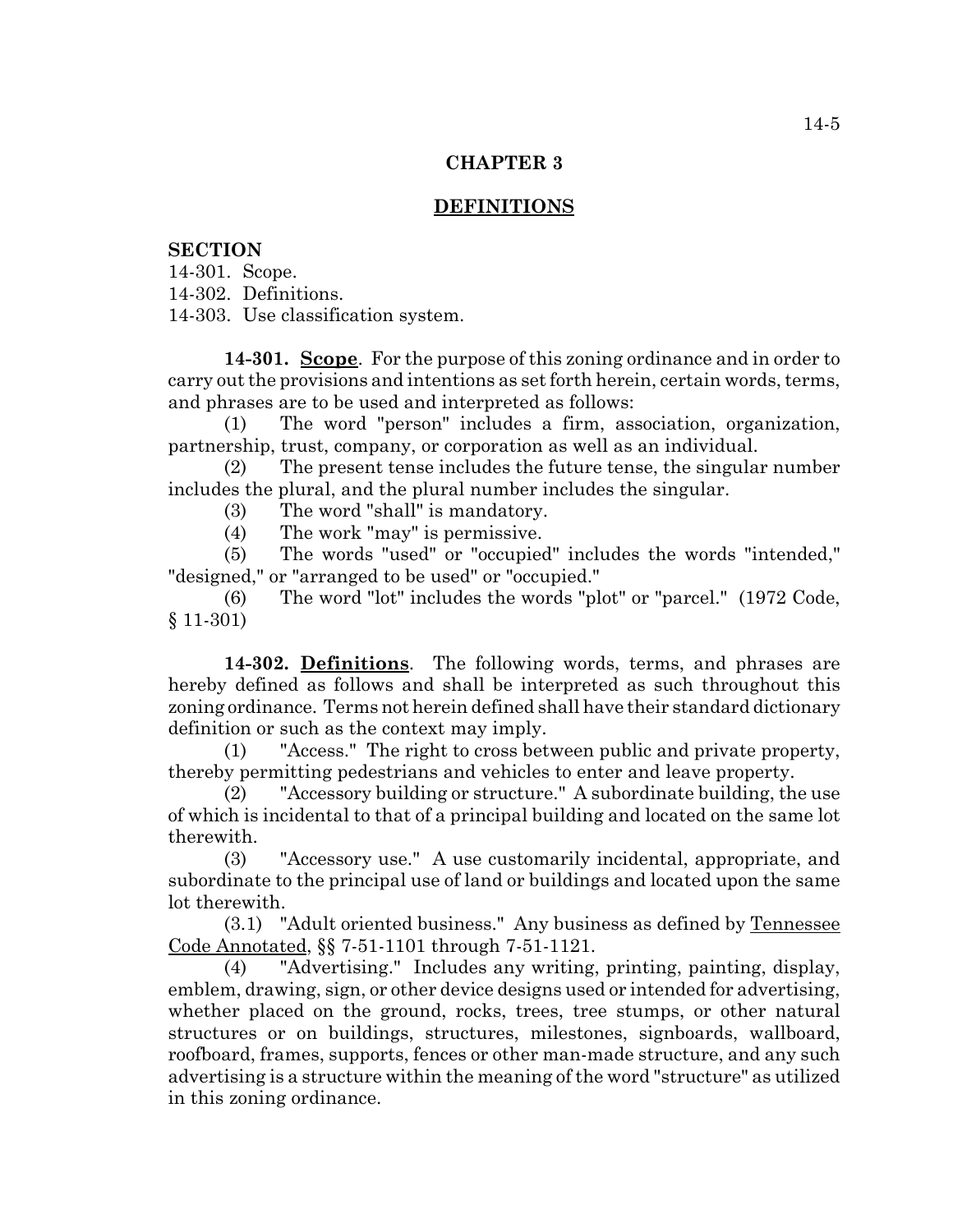(5) "Advertising sign or structure." See sign.

(6) "Agriculture use." The use of a tract of land five (5) acres or more in size including all forms of agriculture, growing of crops in the open, dairying, grazing, the raising and maintaining of poultry and other livestock, horticulture viticulture, floriculture, forests, and wood, provided, however, all health codes of Coffee County are complied with.

The feeding or disposal of community or collected garbage to animals shall not be deemed an agriculture use nor shall the commercial feed lots, the raising of furbearing animals, fish or minnow hatcheries.

(7) "Agricultural accessory use." Those structures or equipment which are normally required in the operation of agricultural uses.

(8) "Alley." A minor right-of-way, dedicated to public use, which affords a secondary means of vehicular access to the back or side of properties otherwise abutting a street, and which may be used for public utility and public service purposes.

(9) "Alteration." As applied to a building or structure, means a change or rearrangement in the structural parts, or an enlargement, whether by extending a side or by increasing its height or structural changes, other than repairs, that would affect safety. The term "alter" in its various modes and tenses and its practical forms, refers to the making of an alteration.

(10) "Area building." The total areas taken on a horizontal plane at the main grade level of the principal building and all necessary buildings exclusive of uncovered porches, terraces, and steps.

(11) "Attached." An enclosure having continuing walls, roof and floor.

(12) "Automobile wrecking." The dismantling, storage, sale or dumping of used motor vehicles, trailers, or parts thereof. Any lot or place of business which is exposed to weather and upon which more than five (5) motor vehicles of any kind, incapable of being operated, and which it would not be economically feasible to make operative are placed, located, or found.

(13) "Average ground elevation." The elevation of the mean finished grade at the front of a structure.

(14) "Basement." A story partly or wholly underground. For purposes of height measurement, a basement shall be counted as a story when more than one-half (1/2) of its height is above the average ground elevation or when subdivided and used for commercial activities.

(15) "Board." The Manchester, Tennessee Board of Zoning Appeals.

(16) "Buffer strip." A greenbelt planted strip not less than ten (10) feet in width. Such a greenbelt shall be composed of one (1) row of evergreen trees, spaced not more than forth (40) feet apart and not less than two (2) rows of shrubs or hedges, spaced not more than five (5) feet apart and which grow to a height of five (5) feet or more after one (1) full growing season and which shrubs will eventually grow to not less than ten (10) feet.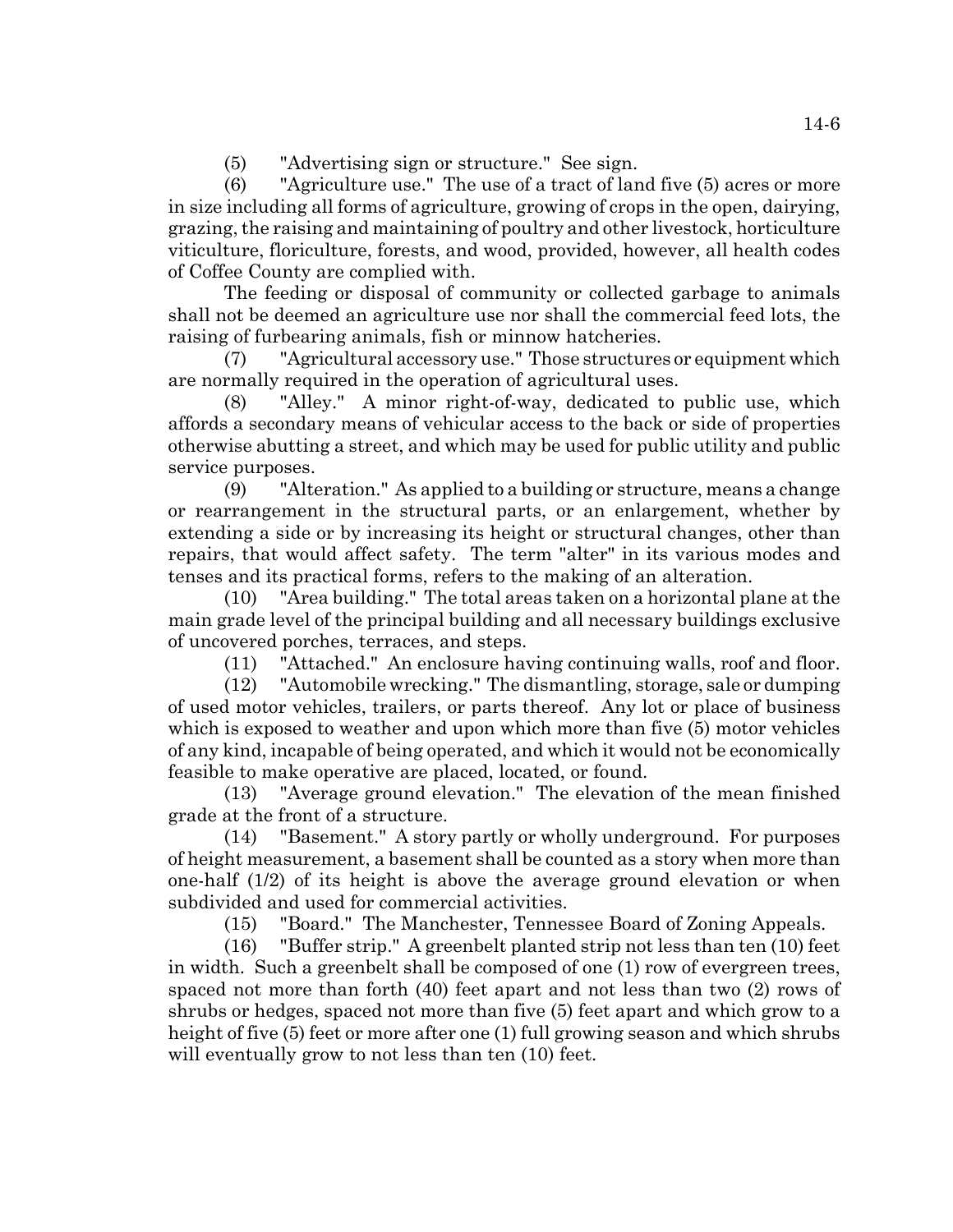(17) "Building." Any structure having a roof supported by columns or by walls, including tents, lunch wagons, dining cars, mobile homes or trailers, and similar structures whether stationary or movable.

(18) "Building area of a lot." That portion of a lot bounded by the required rear yard, side yards, and the building setback line.

(19) "Building commissioner." The zoning codes officer or his authorized representative appointed by the Manchester Board of Mayor and Aldermen.

(20) "Building, main or principal." A building in which is conducted the principal use of the lot on which it is situated. In any residential district any dwelling shall be deemed to be a main building on the lot on which it is situated.

(21) "Building setback line." A line delineating the minimum allowable distance between the property line and a building on a lot, within which no building or other structure shall be placed except as otherwise provided.

(22) "Building setback line, front." A line delineating the minimum allowable distance between the street right-of-way, or if an official future street right-of-way has been established, from that future street right-of-way line, and the front of a building on a lot. The front building setback line extends the full width of the lot and is parallel to the street right-of-way.

(23) "Building setback line, rear." A line delineating the minimum allowable distance between the rear property line and a building on a lot (other than for permitted accessory structures). The rear setback line extends the full width of the lot.

(24) "Building setback line, side." A line delineating the minimum distance between the side property line and a building on a lot. The side setback line extends from the front building setback line to the rear building setback line.

(25) "Bulk." Describes the size of buildings or other structures and their relationship to each other and to open areas and lot lines.

(26) "Camping ground." A parcel of land used or intended to be used, let, or rented for occupancy by campers or for occupancy by camping trailers, tents, or movable or temporary dwellings, rooms, or sleeping quarters of any kind.

(27) "City board." The Manchester Board of Mayor and Aldermen.

(28) "Clinic." See medical facility.

(29) "Conditional use (special exception)." A conditional use is a use that would not be appropriate generally or without restriction throughout the zoning districts but which, if controlled as to number, area, location, or relation to the neighborhood, would promote the public health, safety, welfare, morals, order, comfort, convenience, appearance, prosperity, or general welfare. Such uses may be permitted in such zoning district as conditional uses, when specific provisions for such use is made in this zoning ordinance. For the purposes of administration of this zoning ordinance, conditional uses shall be construed as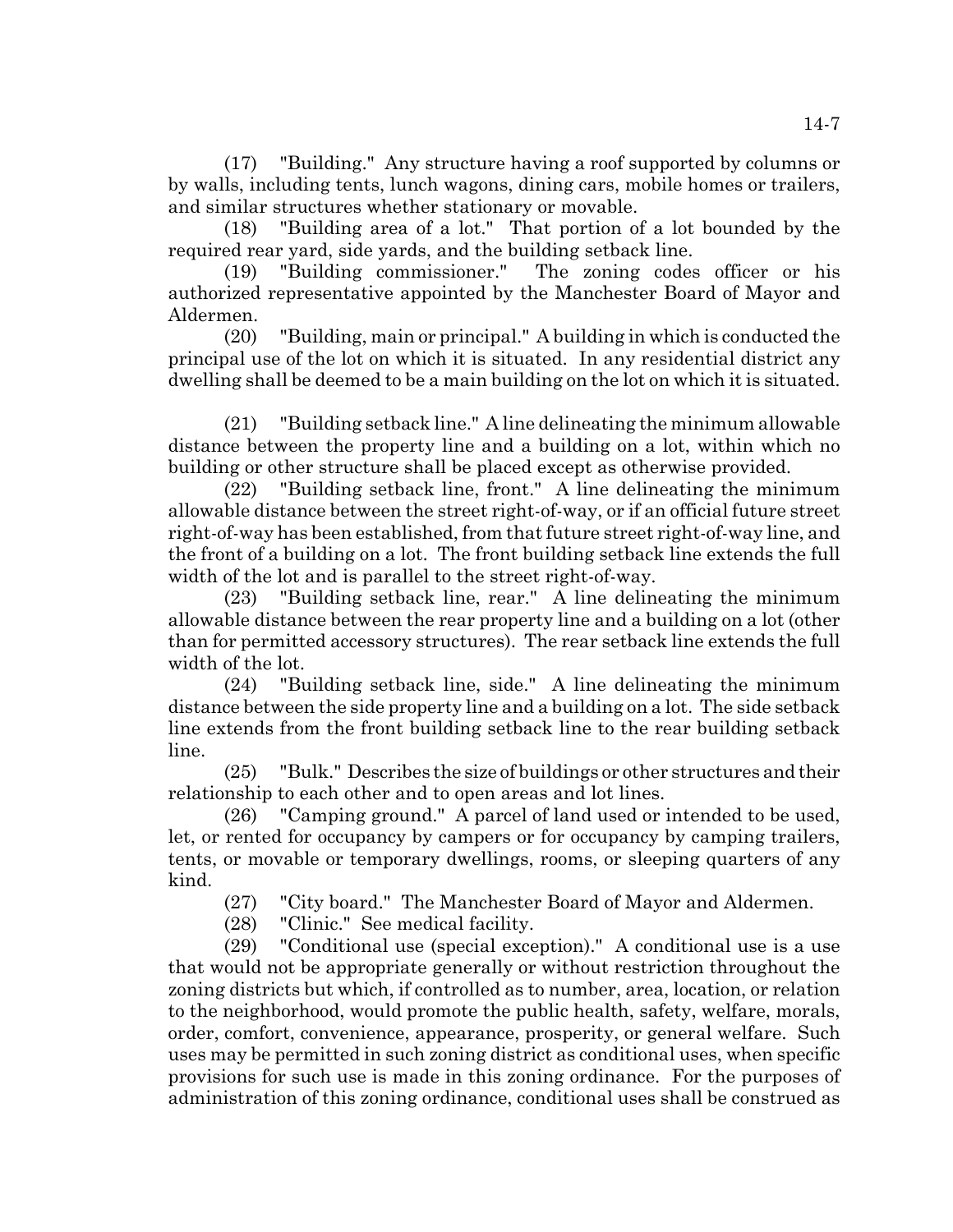synonymous with special exceptions, as controlled by Tennessee Code Annotated, § 13-7-107.

(30) "Convenience sales." The retail sale of small convenience items such as toiletries, tobacco, and magazines. The dispensing of petroleum products may be included as accessory to convenience food products retailing.

(31) "Convenience services." Services which are typically needed frequently or recurrently, such as barber and beauty care; and includes the operation of self-service laundromats but excludes other apparel, cleaning and repair services.

(32) "Country club." A chartered, nonprofit membership club, with facilities catering primarily to its membership or social amenities: golf, riding, club house, pool, dining facilities, lounge.

(33) "Coverage." The percentage of a lot which is covered by all buildings located therein, including the area covered by all overhanging roofs.

(34) "Day care home or center." Any place, home or institution, which receives eight (8) or more unrelated young children for general care, exercise, play or observation.

(35) "Development." Any manmade change to improved and unimproved real estate, including but not limited to buildings or other structures, mining, dredging, filling, grading, paving, excavating, or drilling operations. Agricultural activities such as plowing or cultivating and gardening activities are not included in this definition of development.

(36) "Dwelling." A building or part thereof used as a habitation under one of the following categories:

(a) "Single detached dwelling" means a building and accessories thereto principally used, designed, or adapted for use by a single household.

(b) "Duplex dwelling" means a building and accessories thereto principally used, designed, or adapted for use by two (2) households, the living quarters of each of which are completely separate.

(c) "Multi-family apartment or dwelling" means a building and accessories thereto principally used, designed, or adapted for use as occupancy by three (3) or more households each of which has separate living quarters.

(d) "Rooming house" means a building and accessories thereto principally used, designed, or adapted to provide living accommodations for not more than six (6) occupants and without owner-provider cooking and dining facilities.

(e) "Boarding house" means a building and accessories thereto principally used, designed, or adapted to provide living accommodations for not more than six (6) occupants and having common cooking and dining facilities.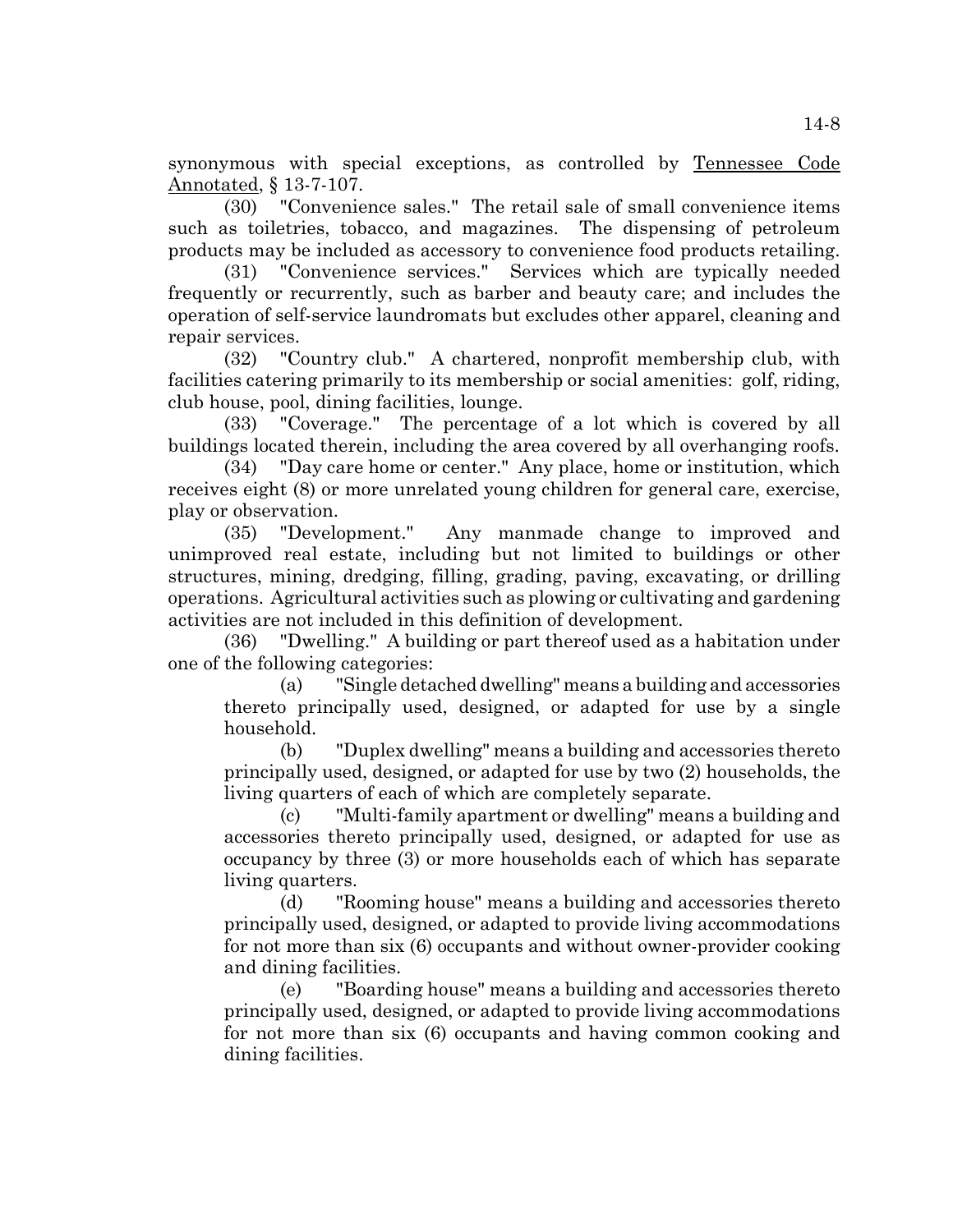(f) "Town house" means a residential structure containing three (3) or more nondetached dwelling units separated by a common vertical wall.

(g) "Condominium" means an apartment building or townhouse containing three (3) or more dwelling units separated by a common vertical wall.

(h) "Mobile home dwelling" means a detached one-family dwelling with all the following characteristics:

(i) Designed for long-term occupancy, and containing sleeping accommodations, a flush toilet, a tub or shower bath, and kitchen facilities with plumbing and electrical connections provided for attachment to outside systems.

(ii) Constructed as a single self-contained unit and mounted on a single or combined chassis transportable after fabrication on its own wheels or detachable wheels.

(iii) Arriving at the site where it is to be occupied as a dwelling complete, including major appliances and furniture, and ready for occupancy except for minor and incidental unpacking and assembly operations, location on foundation supports, connection to utilities, and the like.

(i) "Prefabricated dwelling" means a single detached dwelling constructed primarily off-site, designed to be transported on a flatbed truck or trailer, provided that it is installed on a permanently enclosed concrete or masonry foundation, with sewer and water connections designed for permanent connection to municipal or sanitary or on-site systems, and permanently connected to such systems. Such structures are distinguished from mobile homes as described elsewhere in this zoning ordinance when they have a minimum gross floor of six hundred (600) square feet and have no horizontal exterior dimensions of less than fifteen (15) feet not including porches or carports. When such a structure meets the above stated requirements it shall qualify as a single detached dwelling.

(37) "Family." One or more persons occupying a single dwelling unit, provided that unless all members are related by blood or marriage, no such family (expecting as set forth below) shall contain over five (5) persons, but further provided that domestic servants employed on the premises may be housed on the premises without being counted as a family or families, and that four (4) or less boarders, including roomers, may be accommodated. The term "family" shall not be construed to mean a fraternity, sorority, club, or institutional group. The term family, as used in this zoning ordinance, shall be construed to include groups of eight (8) or fewer unrelated mentally retarded or physically handicapped persons and with two (2) additional persons acting as houseparents or guardians who need not be related to each other or to any of the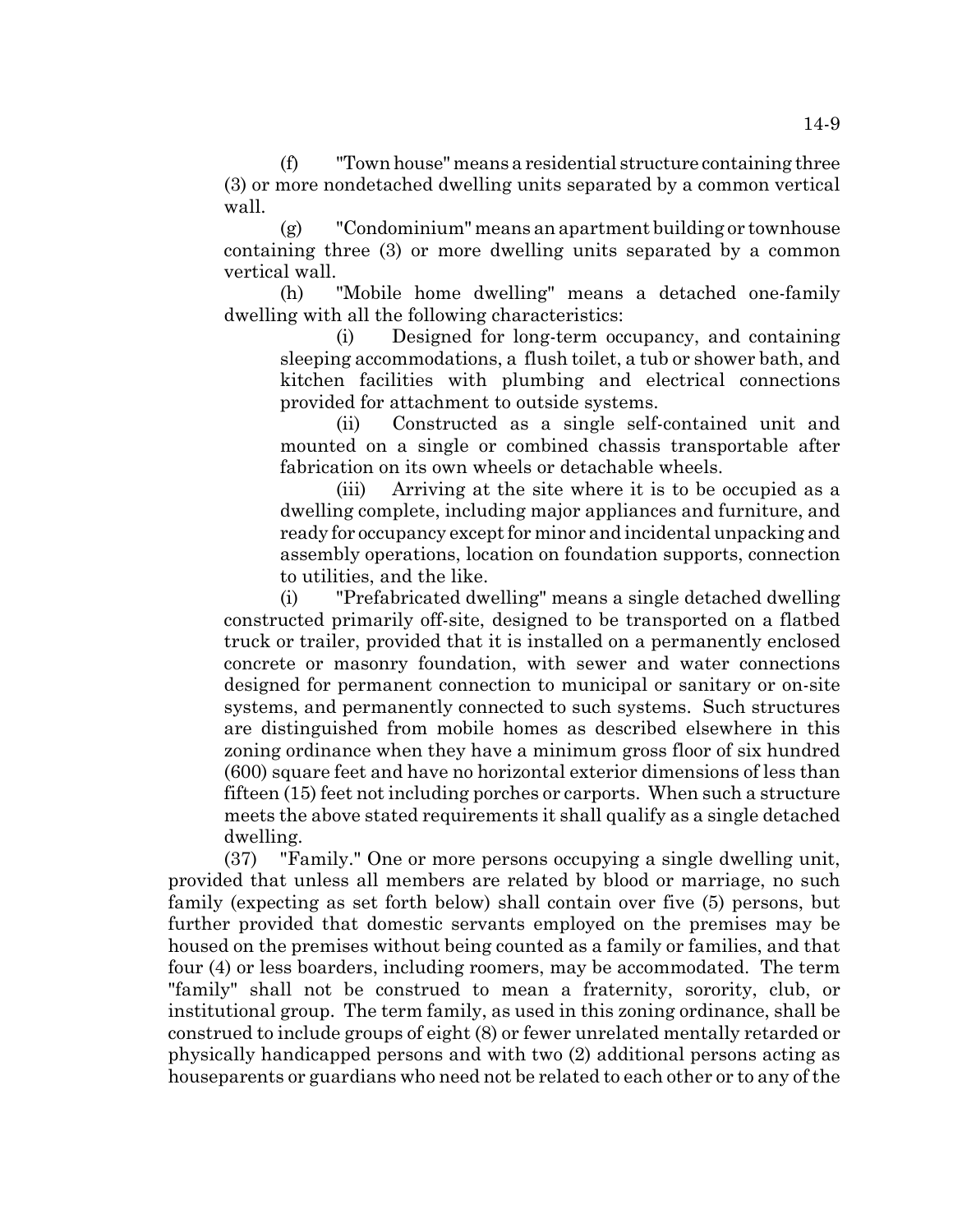mentally retarded or physically handicapped persons residing in the house. (See Tennessee Code Annotated, title 13, chapter 24.)

(38) "Floor area." The total of the gross horizontal area of all floors, including usable basements and cellars, below the roof and within the outer surface of the main walls of principal or accessory buildings or the center lines of party walls separating such buildings or portions thereof, or within lines drawn parallel to and two (2) feet within the roof line of the building or portions thereof without walls, but excluding in the case of nonresidential facilities; arcades, porticoes, and similar open areas which are accessible to the general public, and which are not designed or used as sales, display, storage, service, or production areas.

(39) "Frontage." All the property on one side of a street between two intersecting streets (crossing or terminating) measured along the line of the street, or if the street is dead ended, then all the property abutting on one side between an intersecting street and the dead end of the street.

(40) "Gasoline service station." Any area of land, including structures thereon, that is utilized for the retail sale of gasoline, oil, or automobile accessories, and incidental services including facilities for lubricating, hand car washing and cleaning, or otherwise servicing automobiles, but not including painting or major repair.

(41) "Grade, finished." The completed surfaces of lawns, walks, and roads brought to grades as shown on official plans or designs relating thereto.

(42) "Health department." The Coffee County Department of Health and Environment.

(43) "Height of building or structures." The vertical distance from the average ground elevation or finished grade at the building line, whichever is the highest, to the highest point of the building or structure.

(44) "Home occupation." See § 14-509.

(45) "Hospital." See medical facilities.

(46) "Junk yard or salvage yard." A lot, land or structure, or part thereof, used primarily for the collecting, storing, and selling of waste paper, rags, scrap metal, or discarded material; or for the collecting, dismantling, storing and salvaging of machinery or vehicles not in running conditions for the sale of parts thereof.

(47) "Landscaping." The planting and maintenance of trees, shrubs, lawns, and other ground cover, or materials.

(48) "Landholder." The legal or beneficial owner or owners of all the land proposed to be included in a planned development. The holder of an option or contract to purchase, a lessee having a remaining term of not less than fifty (50) years in duration, or other person having an enforceable proprietary interest may be considered a "landholder" for the purpose of this zoning ordinance.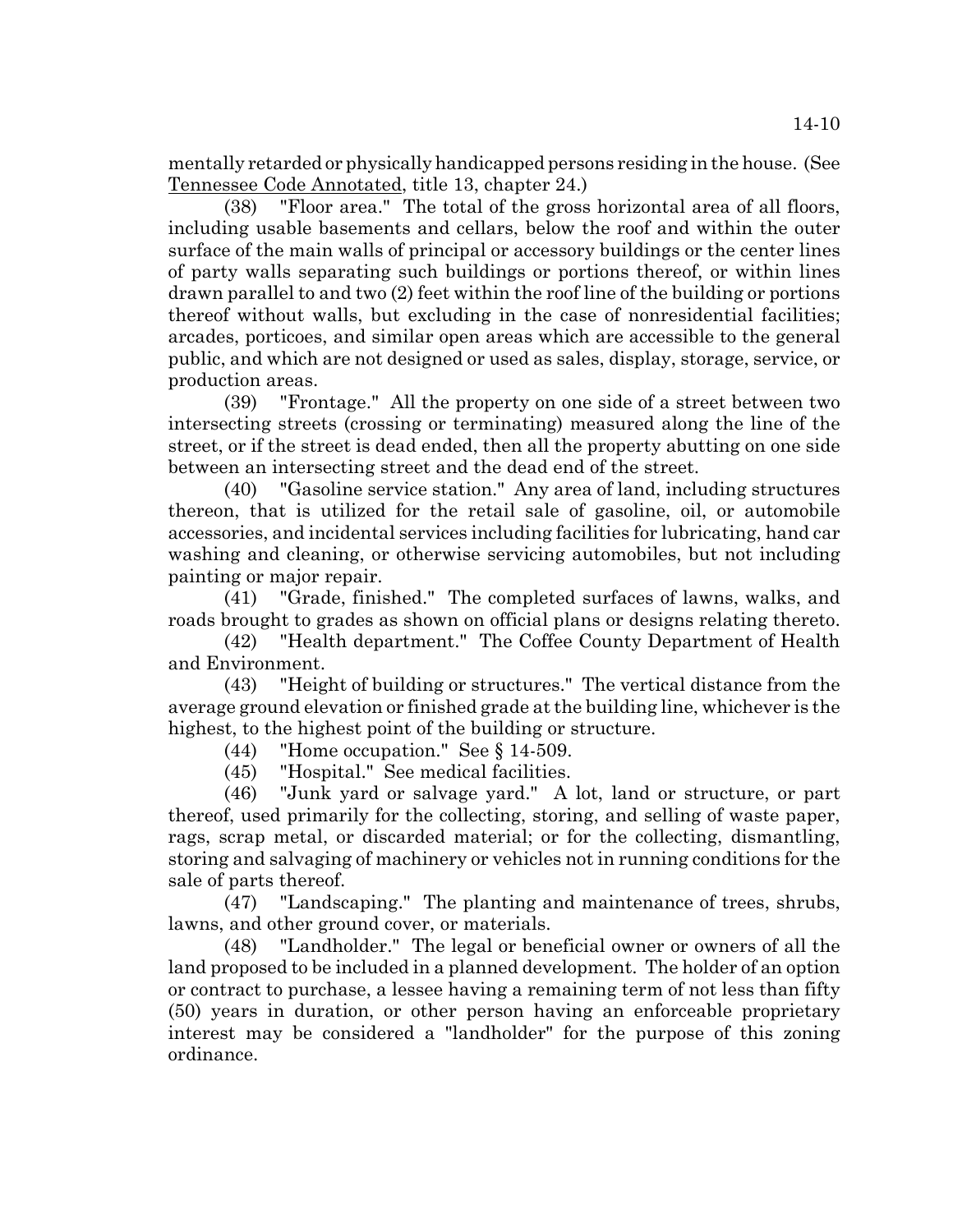(49) "Loading space." An area ten (10) feet by forty (40) feet with a fourteen (14) foot height clearance providing for the standing, loading, or unloading of a truck or other vehicle.

(50) "Lot." A piece, plot, or parcel of land in one ownership, which may include one or more lots of records, occupied or to be occupied by one or more principal building and accessory buildings, including the open spaces required under this zoning ordinance.

(51) "Lot, area." The total surface land area included within lot lines.

(52) "Lot, corner." A lot of which at least two (2) adjoining sides abut their full lengths on a street, provided that the interior angle at the interaction of two (2) such sides is less than one hundred thirty-five (135) degrees.

(53) "Lot, depth." The average distance from the street line of the lot to its rear line, measured in the general direction of the side lines of the lot.

(54) "Lot, frontage." That dimension of a lot or portion of a lot abutting on a street, excluding the side dimension of a corner lot.

(55) "Lot, interior." A lot other than a corner lot.

(56) "Lot lines." The boundary dividing a given lot from the street, an alley or adjacent lots.

(57) "Lot of record." A lot which is part of a subdivision recorded in the office of the county register of deeds, or a lot described by metes and bounds, the description of which has been recorded in the office of the county register of deeds prior to the effective date of this zoning ordinance.

(58) "Lot width." Width of a lot shall be considered to be the distance between straight lines connecting front and rear lot lines of each side of the lot, measured across the rear of the required front yard, provided, however, that width between side lot lines at their foremost points (where they intersect with the street line) shall not be less than eighty (80) percent of the required lot width, except in the case of lots on the turning circle of cul-de-sac, where the eighty (80) percent requirements shall not apply.

(59) "Marina." A facility for the docking and servicing of boats.

(60) "Medical facilities."

(a) "Convalescent, rest or nursing home." A health facility where persons are housed and furnished with meals and continuing nursing care for compensation or fee.

(b) "Dental clinic or medical clinic." A facility for the examination and treatment of ill and afflicted human out-patients, provided, however, that patients are not kept overnight except under emergency conditions.

(c) "Hospital." An institution providing health services primarily for human in-patient medical care for sick or injured and including related facilities such as laboratories, out-patient facilities, emergency medical services, and staff offices which are an integral part of the facility.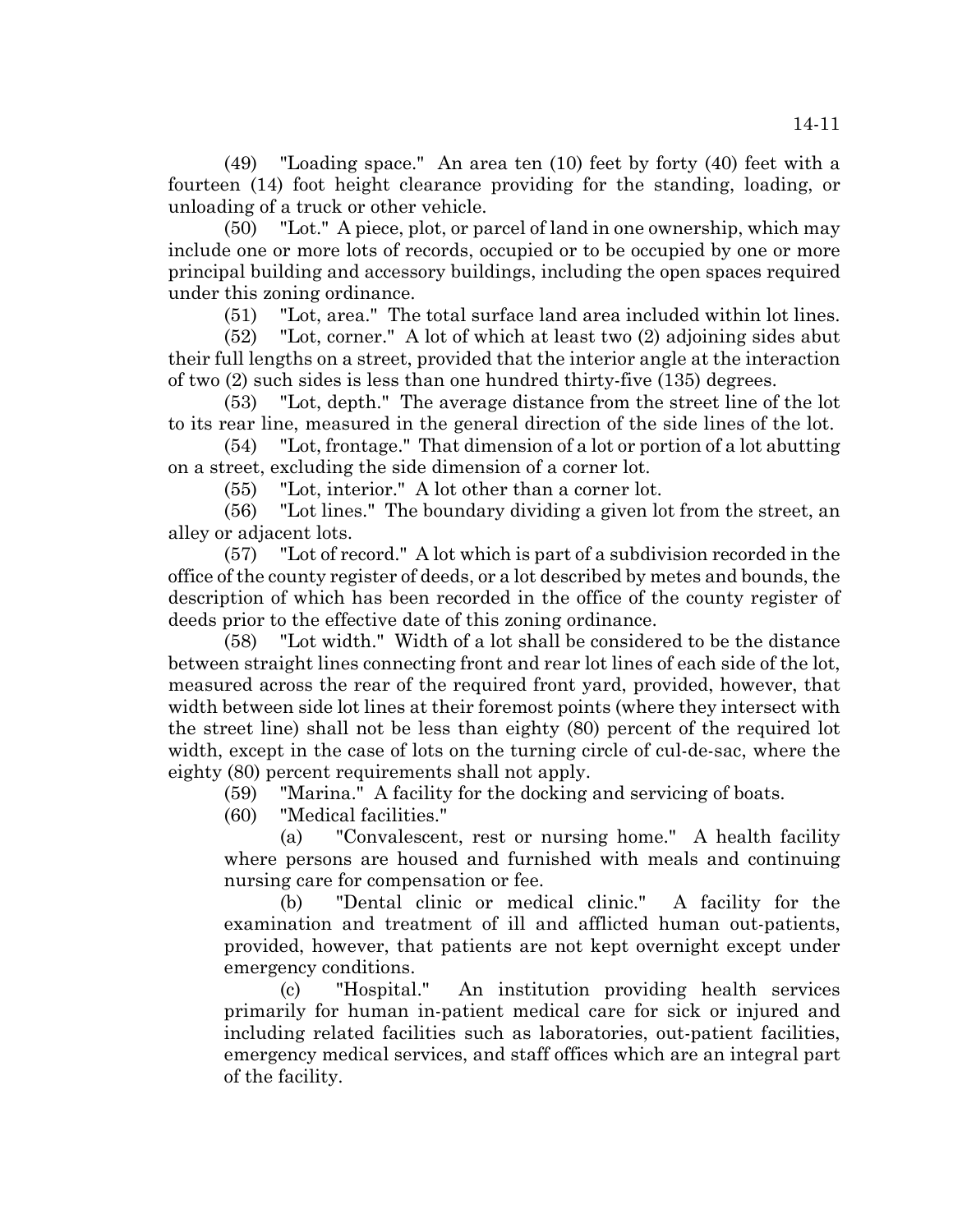(d) "Public health center." A facility utilized by a health unit for the provision of public health services.

(61) "Mobile home park." Any area, tract, site or plot of land whereupon mobile homes as herein defined are placed, located or maintained, and shall include all accessory buildings used or intended to be used as part of the equipment thereof.

(62) "Nonconforming use." A building, structure, or use of land existing at the time of enactment of this zoning ordinance which does not conform to the regulations of the district in which it is located.

(63) "Noxious matter." Material in gaseous, liquid or solid form which is capable of causing injury to living organisms, chemical reactions, or detrimental affects upon the social, economic or psychological well-being of individuals.

(64) "Open space." An area on the same lot with a main building which is open, unoccupied and unobstructed by structures from the ground to the sky except as otherwise provided in this zoning ordinance.

(65) "Owner." Includes his duly authorized agent or attorney, a purchaser, devise, fiduciary, and a person having a vested or contingent interest in the property in question.

(66) "Parking lot." An off-street facility including parking spaces with adequate provisions for drives and aisles for maneuvering and obtaining access, and for entrance and exit.

(67) "Parking space." An off-street space available for parking one (1) motor vehicle and having an area of not less than one hundred sixty-two (162) square feet exclusive of passageways and driveways giving access thereto, and having access to a street or alley.

(68) "Planned development." A relatively large, interrelated commercial development adhering to a master development plan and located on a single tract of land, or on two (2) or more tracts of land which may be separated only by a street or other right-of-way.

(69) "Planning commission." The Manchester Regional Planning Commission.

(70) "Principal structure." A structure in which is conducted the principal use of the lot on which it is situated. In any residential or agricultural district, any dwelling shall be deemed the principal structure on the lot on which the same is situated. Carports and garages if permanently attached to the principal structure shall be deemed a part of the principal structure. Awnings, porches, patios, or similar attachments shall be deemed a part of the principal structure with two meeting any yard requirement.

(71) "Principal use." The specific primary purpose for which land or a building is used.

(72) "Professional office." The office of a physician, dentist, attorney, architect, engineer, planer, accountant, or similar professions.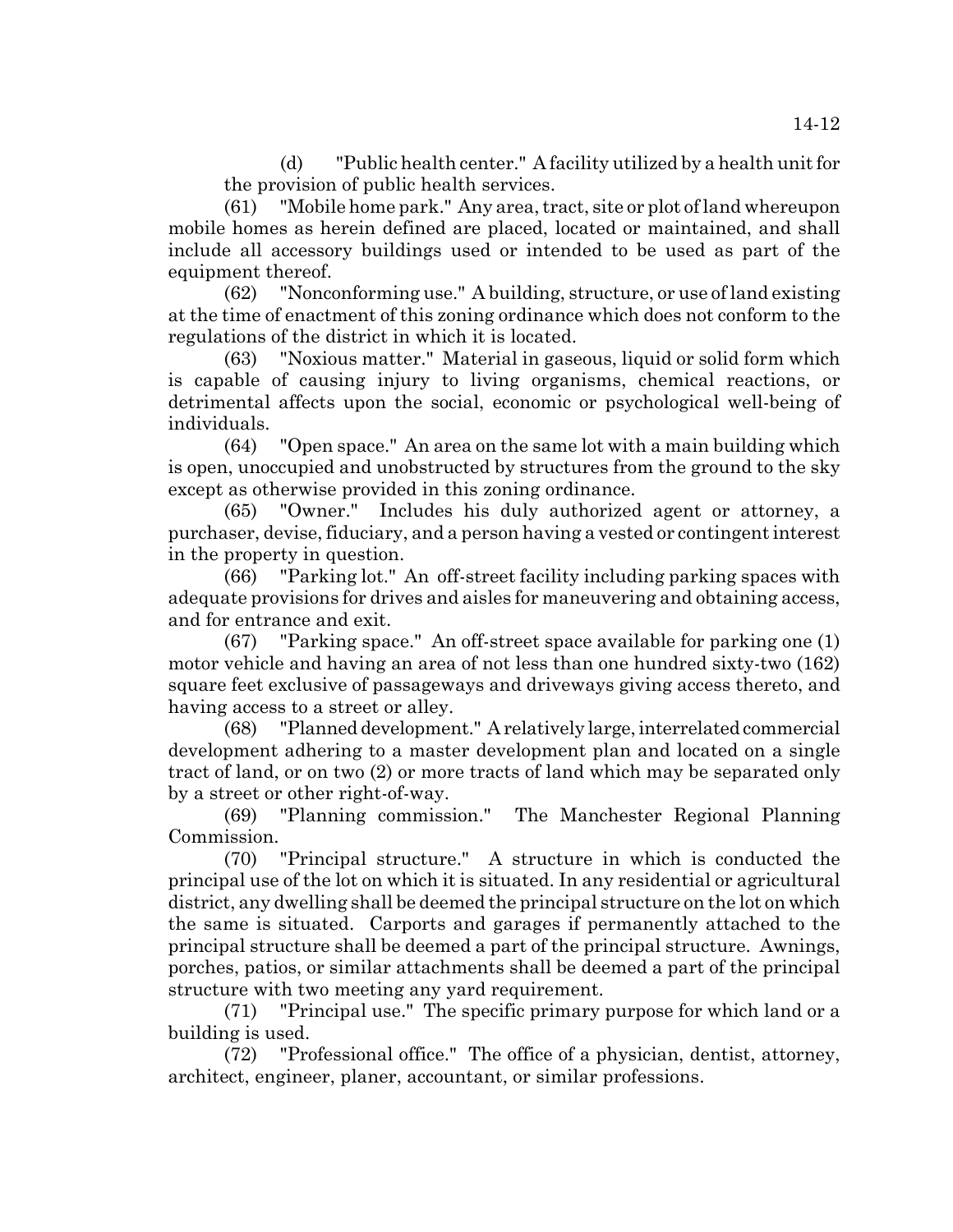(73) "Public uses." Public parks, schools, and administrative, cultural, and service buildings, not including public land or buildings devoted solely to storage and maintenance of equipment and materials.

(74) "Roadway." The actual road surface including necessary road shoulders and drainage facilities including ditches and curbs and gutters, which is used to transport motor vehicles.

(75) "Sanitary landfill." An area or site utilized by a public or private entity for disposal of solid waste or refuse in a manner which meets the regulations imposed upon the operation and maintenance of sanitary landfill sites by the State Department of Environment and Conservation.

(76) "Shopping Center." A group of compatible commercial establishment, planned, developed, and managed as a single unit, with an automobile storage area provided on the property; the center must also be related in location, size, and type of businesses to its' trade area.

(77) "Sign, billboard, or other advertising device." Any structure or part thereof or device attached thereto, or represented thereon, which shall display or include any letter, words, model, banner, flag, pennant, insignia, or any representation used as, or which is in the nature of, an announcement, direction or advertisement. The word "sign" includes the word "billboard" or any other type of advertising device, but does not include the flag, pennant, or insignia of any nation, state, city or other political unit.

(a) "Business sign." A sign which directs attention to the business or profession conducted on the premises.

(b) "Billboards." A type of advertising sign having more than one hundred (100) square feet of display surface which is either erected on the ground or attached to or supported by a building or structure.

(c) "Flashing sign." Any illuminated sign, whether stationary, revolving, or rotating, which exhibits changing light or color effects, provided that revolving or rotating signs which exhibit no changing light or color effects other than those produced by revolution or rotation, shall be deemed flashing signs only if they exhibit sudden or marked changes in such light or color effects.

(d) "Ground sign." A sign supported by a pole, uprights, or braces on the ground.

(e) "Illuminated sign." A sign designed to give forth any artificial light or reflect such light from an artificial source.

(f) "Indirect illumination sign." Any illuminated nonflashing sign whose illumination is derived entirely from an external artificial source and is so arranged that no direct rays of light are projected from such artificial source into residence or streets.

(g) "Off-premises sign." A sign relating to a product, service, or establishment that is not on the premises on which the sign is located (h)

"On-premises sign." A sign relating to a product, service, or establishment that is on the premises on which the sign is located.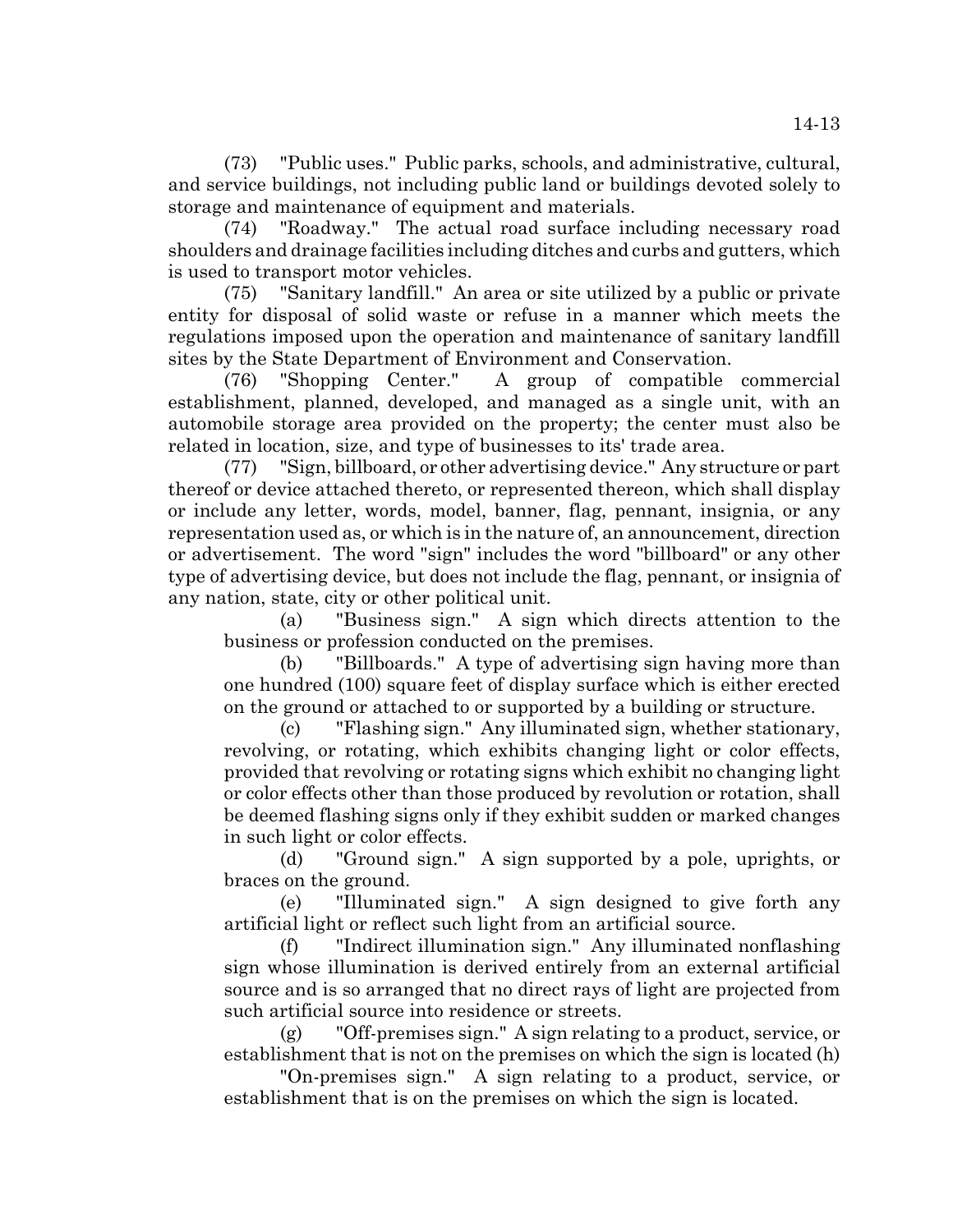(i) "Pole sign or banjo sign." A type of ground sign at least ten (10) feet above the ground supported on a single post or pole most commonly associated with gasoline service situations.

(j) "Wall or flat sign." Any sign erected parallel to the face or on the outside wall of any building which projects out at any angle therefrom and projects more than twelve (12) inches beyond the face of such wall.

(k) "Roof sign." A detached sign supported upon the roof or wall of a building.

(l) "Marquee sign." A projecting sign attached to or hung from a marquee and said marquee shall be known to mean a canopy or covered structure projecting from and supported by a building, when such canopy or covered structure extends beyond the building, building line, or property line.

(m) "Temporary sign." Temporary signs shall include any sign banner, pennant, valance, or advertising display constructed of wood, metal, cloth, canvas, light fabric, cardboard, wallboard, or other light material, with or without frames, where either by reason of construction or purpose the sign is intended to be displayed for a short period of time only.

(78) "Special exception." A use which is specifically permitted if the owner can demonstrate to the satisfaction on the Board that it will meet certain standards, enumerated safeguards, or qualifying conditions.

(79) "Story." That portion of a building included between the upper surface of any floor and the upper surface of the floor next above; or any portion of a building between the topmost floor and the roof which is used for human occupancy in which the floor area with eight (8) feet or more of head clearance equals less than fifty (50) percent of the floor area of the story next below. Provided it is not used as a dwelling unit, a top floor in which the floor area with eight (8) feet or more of head clearance equals less than fifty (50) percent of floor are of the story next below shall be a "half-story." A basement shall be considered as a story if more than one-half (1/2) of its height is above the average ground level from which the "height of a building" is measured or if it is used for commercial purposes.

(80) "Street." A public road, highway, or thoroughfare which constitutes, or is designed to constitute, the main access to more than one lot and which has been legally dedicated and accepted for public use.

(81) "Toxic materials." Materials (gaseous, liquid, solid, particulate) which are capable of causing injury to living organisms even when present in relatively small amounts.

(82) "Travel trailer." A vehicular, portable structure designed as a temporary dwelling for travel, recreation, and vacation uses.

(83) "Travel trailer park." A plot of land designed and equipped to accommodate travel trailers for short periods of time.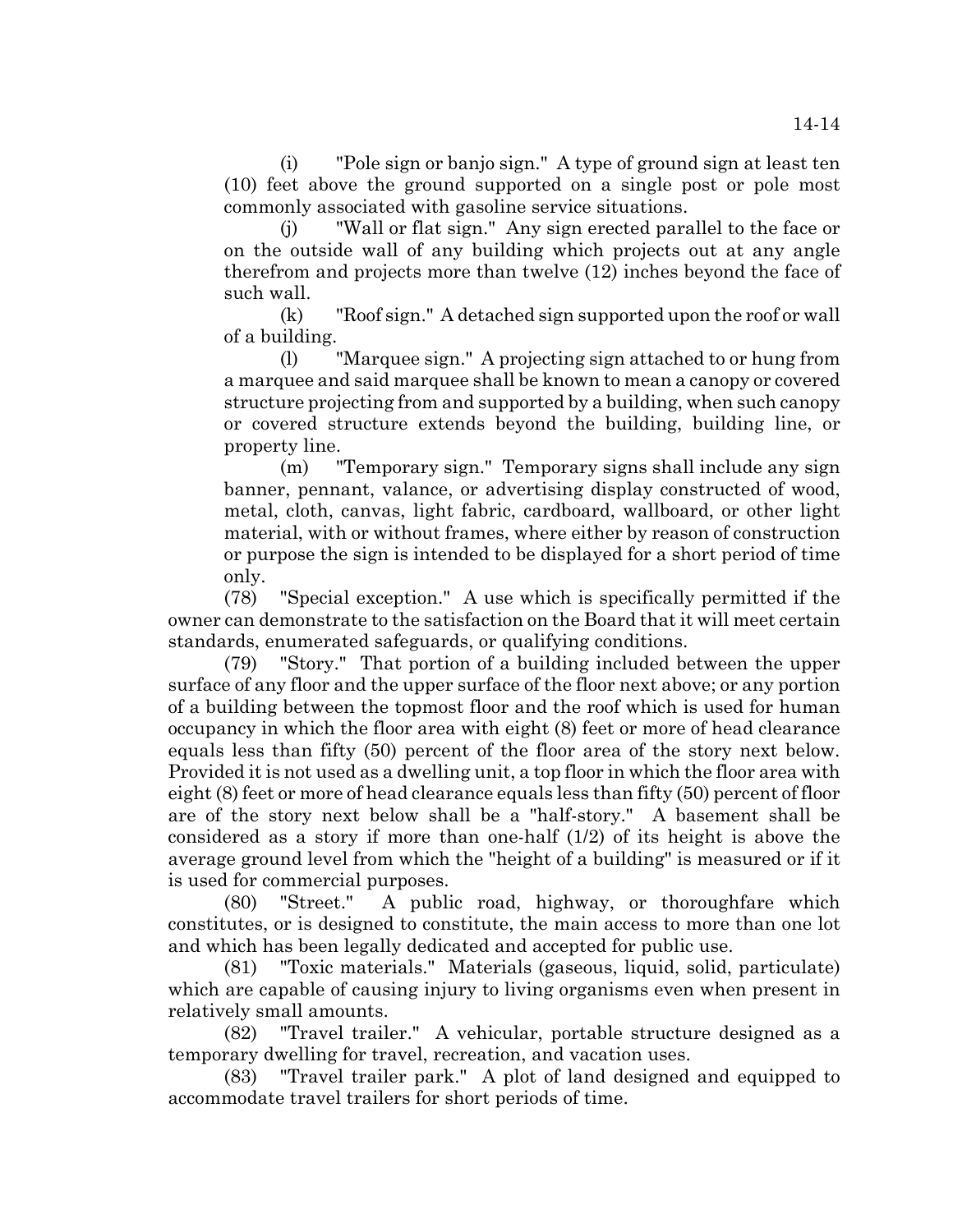(84) "Use." The purpose for which land or a building or other structure is designed, arranged, or intended, or for which it is or may be occupied or maintained.

(85) "Yard." An open space on the same lot with a principal building, open, unoccupied, and unobstructed by buildings from the ground to the sky except as otherwise provided in this zoning ordinance, provided that accessory buildings may be located in a rear yard.

(86) "Yard, front." The yard extending across the entire width of the lot between the nearest part of the principal building, including porches, and the front lot line.

(87) "Yard, rear." The yard extending across the entire width of the lot between the nearest part of the principal building, including porches, and the rear lot line.

(88) "Yard, side." The required space unoccupied except as herein provided, measured between the side lot line and the nearest point of the principal building and between the front yard and the rear yard. (1972 Code, § 11-302, as amended by Ord. #807, Jan. 1998; and Ord. #873, March 2000)

**14-303. Use classification system**. The provisions of this section shall be known as the use classifications. The purpose of these provisions is to classify land uses into a number of specifically defined types on the basis of common functional characteristics and similar compatibility with other uses, thereby with criteria which are directly relevant to the public interest. These provisions shall apply throughout the zoning regulations. Where there is a question concerning the appropriate activity classification for any use not listed herein, the board of zoning appeals shall make the determination based upon the characteristics of the unlisted use.

(1) Listing of activity classifications. All activities are hereby classified into the following activity types:

(a) Residential activities.

- (i) Permanent Dwelling, single detached Dwelling, duplex Dwelling, mobile home Dwelling, multi-family Mobile home park
- (ii) Semi-permanent Boarding house Rooming house
- (b) Community facility activities. Administrative Community assembly Community education Cultural and recreation services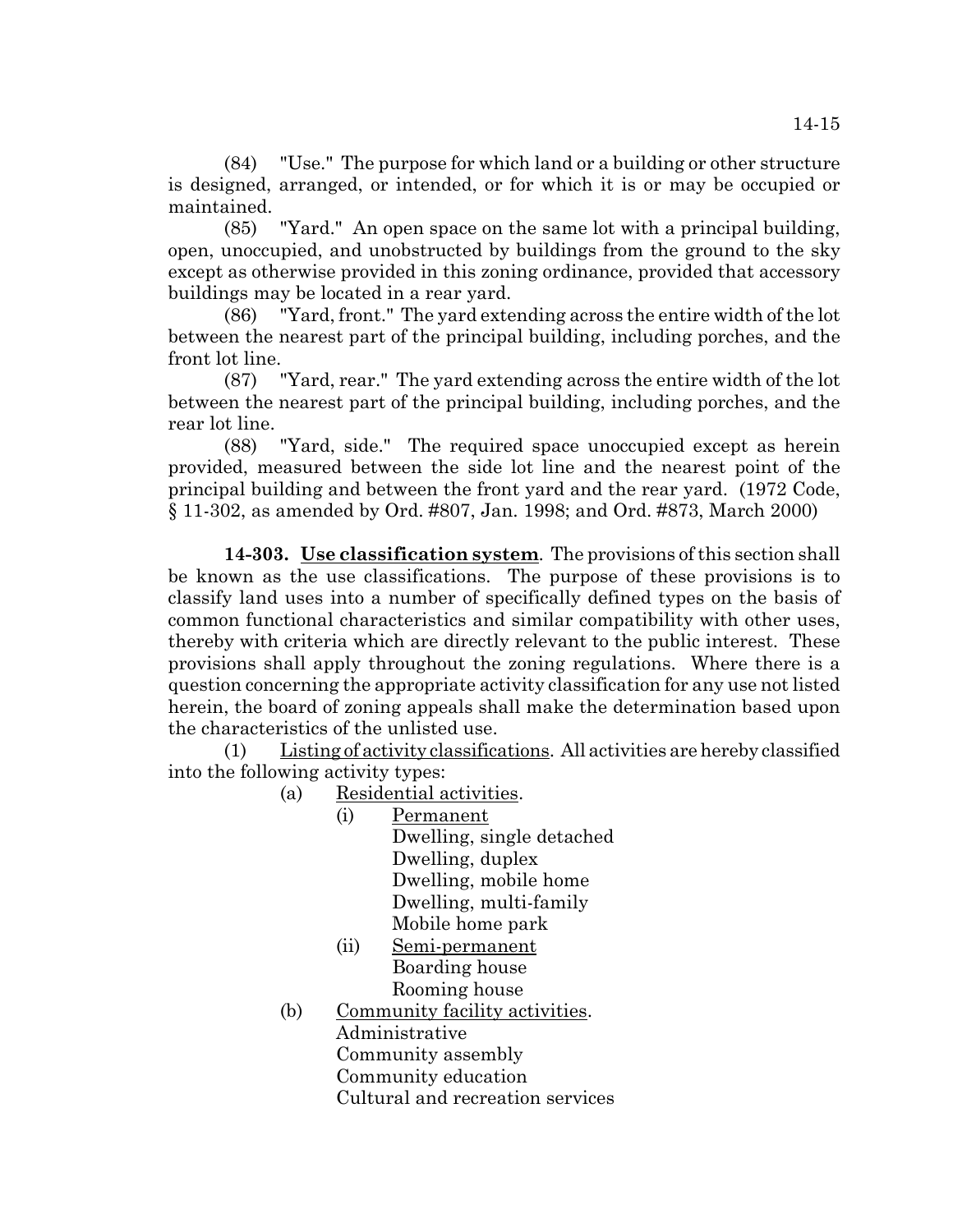Essential service Extensive impact Health care Intermediate impact Personal and group care facilities Religious facilities

- (c) Commercial activities. Animal care and veterinarian services Automotive parking Automotive service and repair Building materials and farm equipment Consumer repair services Construction sales and services Convenience commercial Entertainment and amusement services Financial, consulting, and administrative Food and beverage service Food service - drive-in General business and communication services General personal service General retail trade Group assembly Medical and professional services Transient habitation Transport and warehousing Undertaking services Vehicular, craft, and related equipment sales, retail and delivery Wholesale sales (d) Manufacturing activities.
	- Limited

Intermediate

- Extensive
- (e) Agricultural, resources production, and extractive activities. Agricultural services Crop, animal and poultry raising Mining and quarrying Plant and forest nurseries

Commercial feed lots and stockyards

(2) Accessory uses. In addition to the principal activities expressed above, each activity type shall be deemed to include activities customarily associated with, and appropriate, incidental, and subordinate to the principal activity. The accessory uses permitted are presented with the regulation section of each district as set forth in this zoning ordinance.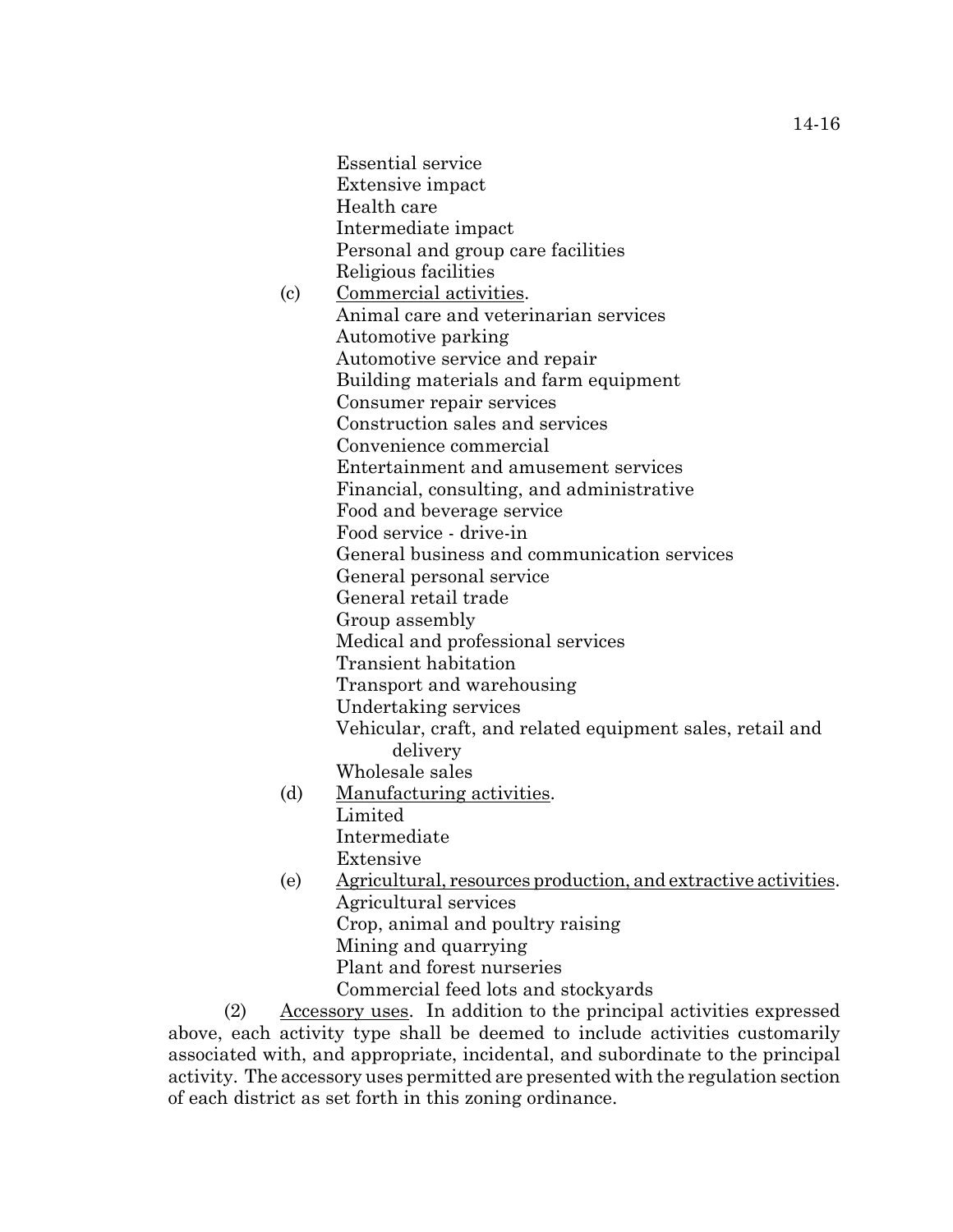(3) Residential activities. (a) Permanent residential. The occupancy of living accommodations on a monthly or longer basis with none of the living units under the same ownership or management on the same zone lot being occupied on a less-than-monthly basis. This shall not include institutional living arrangements involving the provision of any kind of special care or forced residence such as nursing homes, orphanages, asylums, half-way houses or prisons, except as provided by general law of the state. The following dwelling types as defined by this zoning ordinance are permanent residential activities; however, only those dwelling types as indicated by individual district regulations may be permitted therein.

Dwelling, single detached

Dwelling, duplex

Dwelling, mobile home

Dwelling, multi-family (apartment, townhouse)

Mobile home park

(b) Semi-permanent residential. The occupancy of living accommodations partly on a monthly or longer basis and partly for a shorter time period, but with less than thirty (30) percent of the living units under the same ownership or management on the same zone lot being occupied on a less-than-monthly basis. This shall not include institutional living arrangements involving the provision of a special kind of care or forced residence, such as nursing homes, orphanages, asylums, half-way houses, and prisons, except as provided by general law of the state. The following dwelling or rooming unit-types as defined by this zoning ordinance are considered as semi-permanent residential activities; however, only those dwelling or rooming unit types as indicated by individual district regulations may be permitted therein.

Boarding house

Rooming house

(4) Community facility activities. (a) Administrative services. The activities typically performed by public, utility, and nonprofit private administrative offices. These activities would include:

City, county, state, and federal offices

Civil defense facilities

Court buildings

Fire department facilities

Police department facilities

Post offices

(b) Community assembly. The activities typically performed by or at institutions and installations for various social, athletic, and recreational purposes. These activities do not include facilities primarily utilized for profit. They would include:

Civic, social, fraternal, and philanthropic associations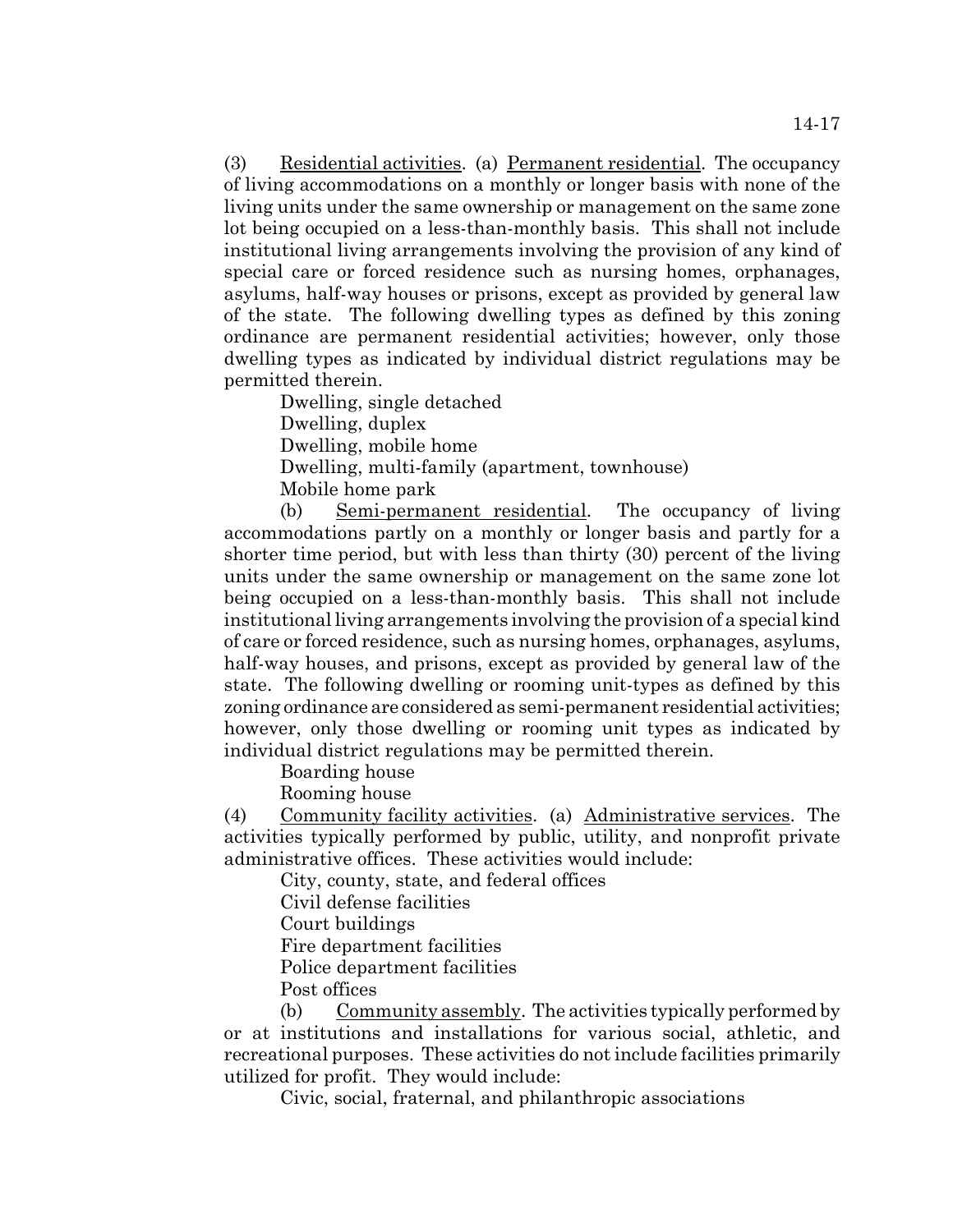Private (nonprofit) clubs, lodges, meeting halls, and recreation centers

Temporary nonprofit festivals

(c) Community education. The activities typically performed by the following institutions:

Public and private nursery schools

Kindergarten, primary and secondary schools

(d) Cultural and recreational services. The activities of a cultural or recreational nature which are either owned by, or operated for the use and enjoyment of, the general public. This does not embrace such facilities which are privately owned and operated for profit. These activities would include:

Art galleries

Libraries

Museums

Parks, playgrounds, and playfields

Planetariums and aquariums

Recreational centers and gymnasiums

Swimming pools and beaches

Zoological and botanical gardens

(e) Essential services. Includes the maintenance and operations of the following installations:

Electrical and gas substations

Electrical, gas, water, and sewer distribution and collection lines Pumping facilities for water and sewer systems

Rights-of-way for transportation modes

Telephone switching facilities

(f) Extensive impact facilities. The activities that have a high degree of impact upon surrounding land uses due to their hazards or nuisance characteristics, as well as traffic generation, parking, and land requirements and typically performed by, or the maintenance and operation of, the following institutions and installations:

#### Airports, air cargo terminals, heliports, or other aeronautical devices

Correction and detention institutions

Electricity generating facilities and transmission lines

Garbage incineration plants, including cogeneration facilities; sanitary landfills

Major fuel transmission lines and facilities

Major mail processing centers

Mail installations

Public and private utility corporations and truck yards, including storage yards

Railroad yards and other transportation equipment marshalling and storage yards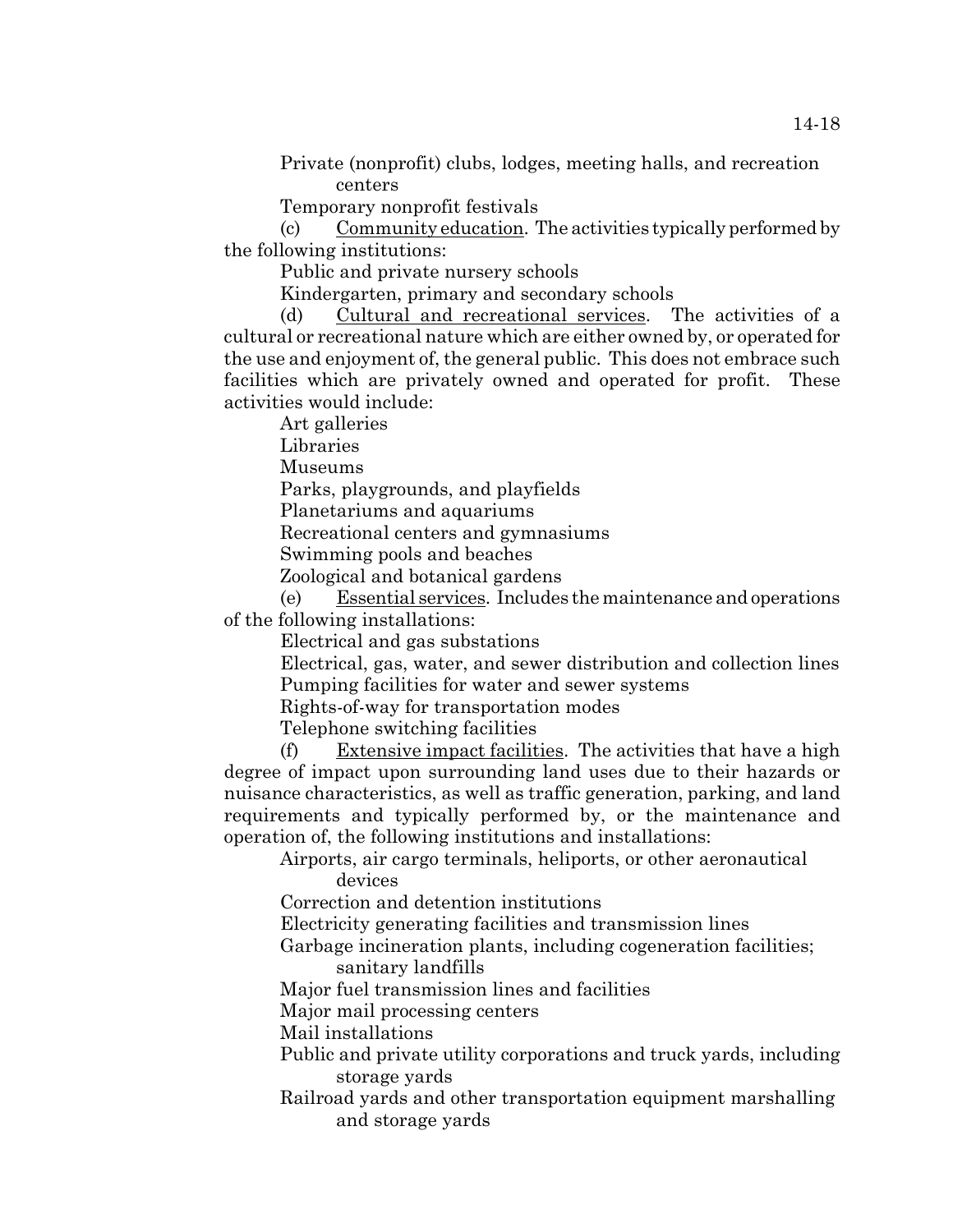(g) Health care facilities. Includes the activities typically performed by the following institutions but not including the offices, clinics, etc., of private physicians or other health care professionals:

Centers for observation or rehabilitation

Convalescent homes

Hospitals

Medical clinics

(h) Intermediate impact facilities. The activities that have a significant effect upon surrounding land uses due to their traffic generation characteristics, parking requirements, land requirements, or potential nuisances and typically performed by, or the maintenance and operation of the following institutions or installations.

Cemeteries, columbariums, and mausoleums

Colleges, junior colleges, and universities, but excluding

profit-making business schools

Commercial boat docks, marinas, and yacht clubs Golf courses

Water storage facilities, water and sewage treatment plants Radio and TV transmission facilities

Country clubs

(i) Personal and group care facilities. The activities and facilities to provide for the care of preteenage children, disabled and handicapped persons needing special care or supervision, care for the elderly and other individuals requiring supervised care, but excluding facilities for delinquent, criminally dangerous, or psychotic people. These activities would include:

Associations for physically or mentally handicapped persons

Day care centers

Group homes for physically or mentally handicapped persons Nursing homes

Retirement or rest homes

**Orphanages** 

(j) Religious facilities. The activities or facilities utilized by various religious organizations for worship or community service functions but excluding any facility the primary functions of which is to produce products or printed matter for sale or general distribution. The activities include:

Chapels Churches Convents or monasteries Sanctuaries Synagogues Temples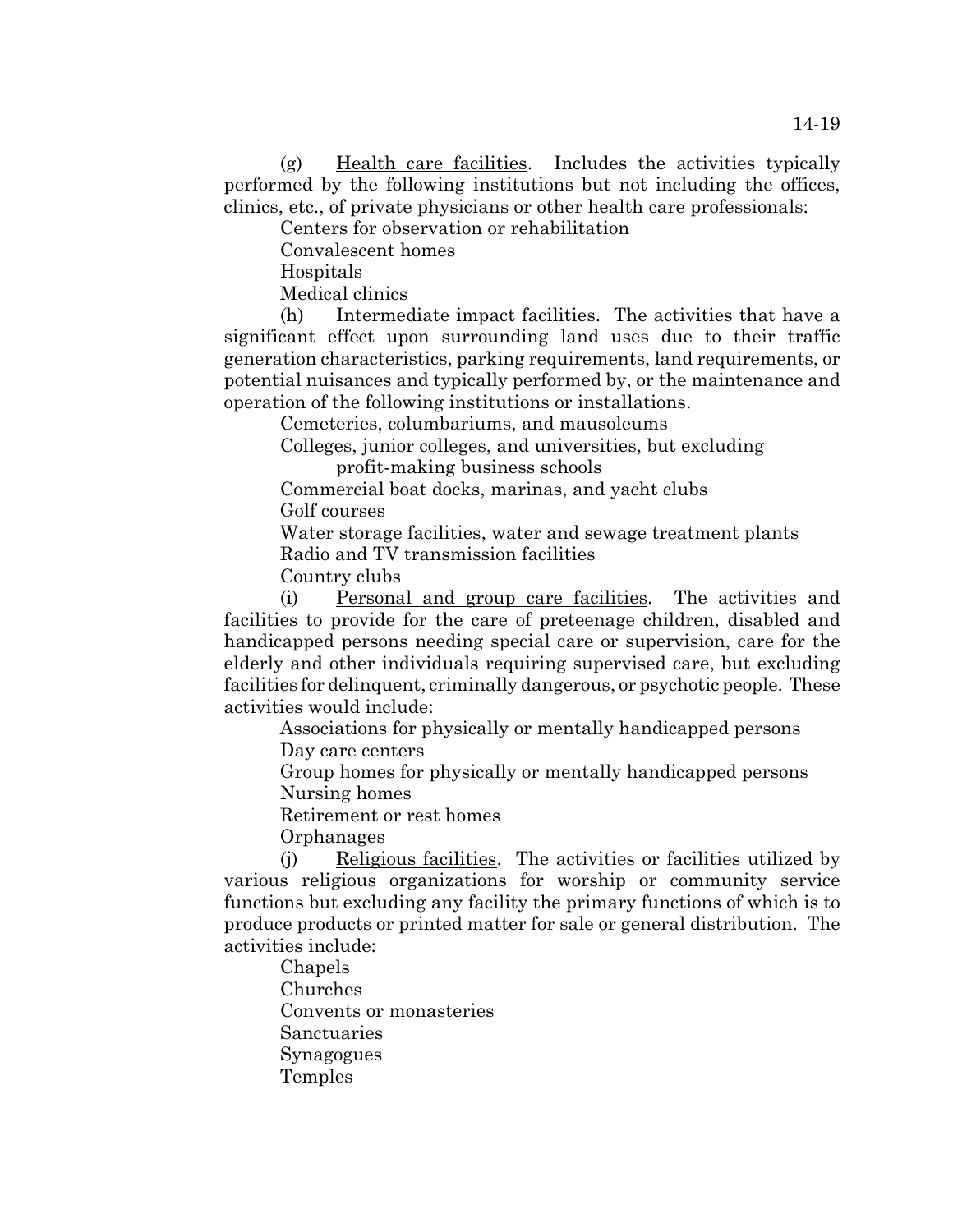Veterinarian clinics and kennels

(b) Automotive parking. Includes the parking and/or storage of motor vehicles but excluding junk or scrap vehicles.

Auto parking lots

Parking garages

(c) Automotive services and repair. Includes the sale, from the premises, of goods and the provision of services which are generally required in the operation and maintenance of automotive vehicles and the fulfilling of motorist needs, as well as clean-up, painting and repair of automotive vehicles, including body work and installation of accessories.

Auto cleaning and repair services

Auto glass repair and replacement shops

Auto inspection and diagnostic services

Auto paint shops

Auto towing services

Car washes

Gasoline, fuel, and oil sales and service

Radiator and muffler shops

Tire retreading and repair shops

Wheel alignment and transmission repair shops

(d) Building materials and farm equipment. Includes the retail and wholesale sales and storage of materials used in the construction of buildings and other structures as well as the retail and wholesale sale and storage of implements, equipment, feed and seed used in agricultural pursuits.

Farm equipment and supplies

Feed milling and sales

Heating, plumbing, and electrical supplies

Lumber and other building material dealers

Retail nurseries, lawn and garden supply stores

Seed storage and sales

(e) Consumer repair services. Include the servicing and repair of appliance, furniture, and equipment generally used or owned by individuals, not including the repair of any type of automobile.

Blacksmith shops

Electrical repair shops

Gunsmith shops

Instrument repair shops

Locksmith shops

Office equipment cleaning and repair

Reupholstery and furniture repair

Saddlery repair shops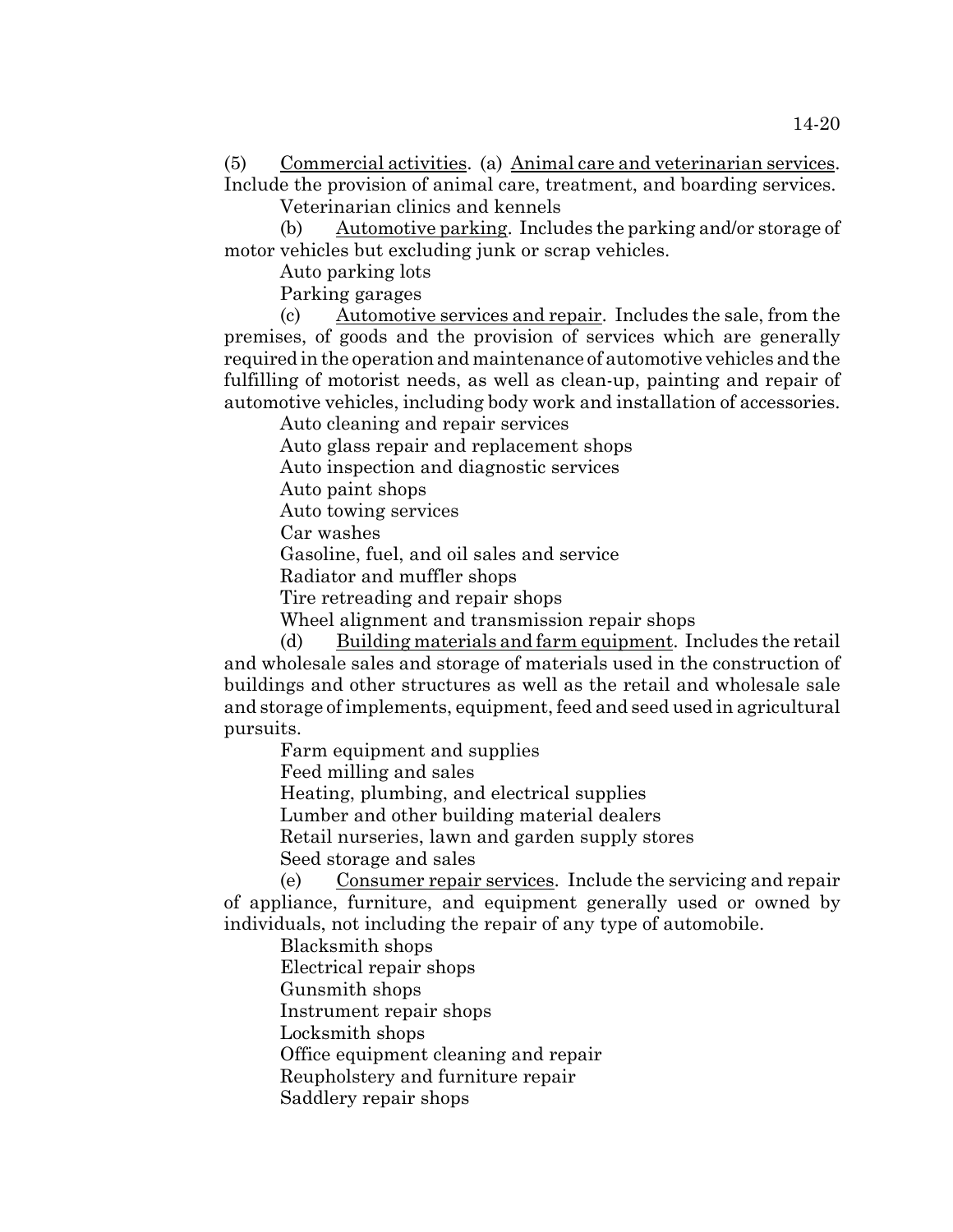Watch, clock, and jewelry repair

Lawn mower repair shop

(f) Construction sales and services. Includes the offices, buildings, and shops of various types of contractors as well as incidental on-site construction and storage.

Builder's hardware

Carpentering contractors

Concrete contractors

Excavation contractors

General building contractors

Glazing contractors

Highway and street construction contractors

Masonry, stonework, tile setting, and plastering contractors

Painting, paper hanging and decorating services

Plumbing, heating, and electrical contractors

Roofing and sheet metal contractors

(g) Convenience commercial. Includes the retail sale, from the premises, of groceries, drugs, and other frequently needed personal convenience items, as well as the provision of personal convenience services which are typically needed frequently or recurrently, provided that no establishment shall exceed five thousand (5,000) square feet of gross floor area.

Barber shops Beauty shops Drug stores Fruit and vegetable markets Grocery stores Hardware store (no outside storage) Laundry and dry cleaning pick-up stations Liquor stores News stands Self-service gasoline pumps Tobacco shops

(h) Entertainment and amusement services. Include the provisions of cultural, entertainment, educational, and athletic services, other than those classified as community facility activities, to assembled groups of spectators or participants.

Art galleries (commercial) Batting and golf driving ranges Bowling alleys and billiard parlors Coin operated amusement arcades Dance halls and studios Exhibition halls and auditoriums Recording and TV production services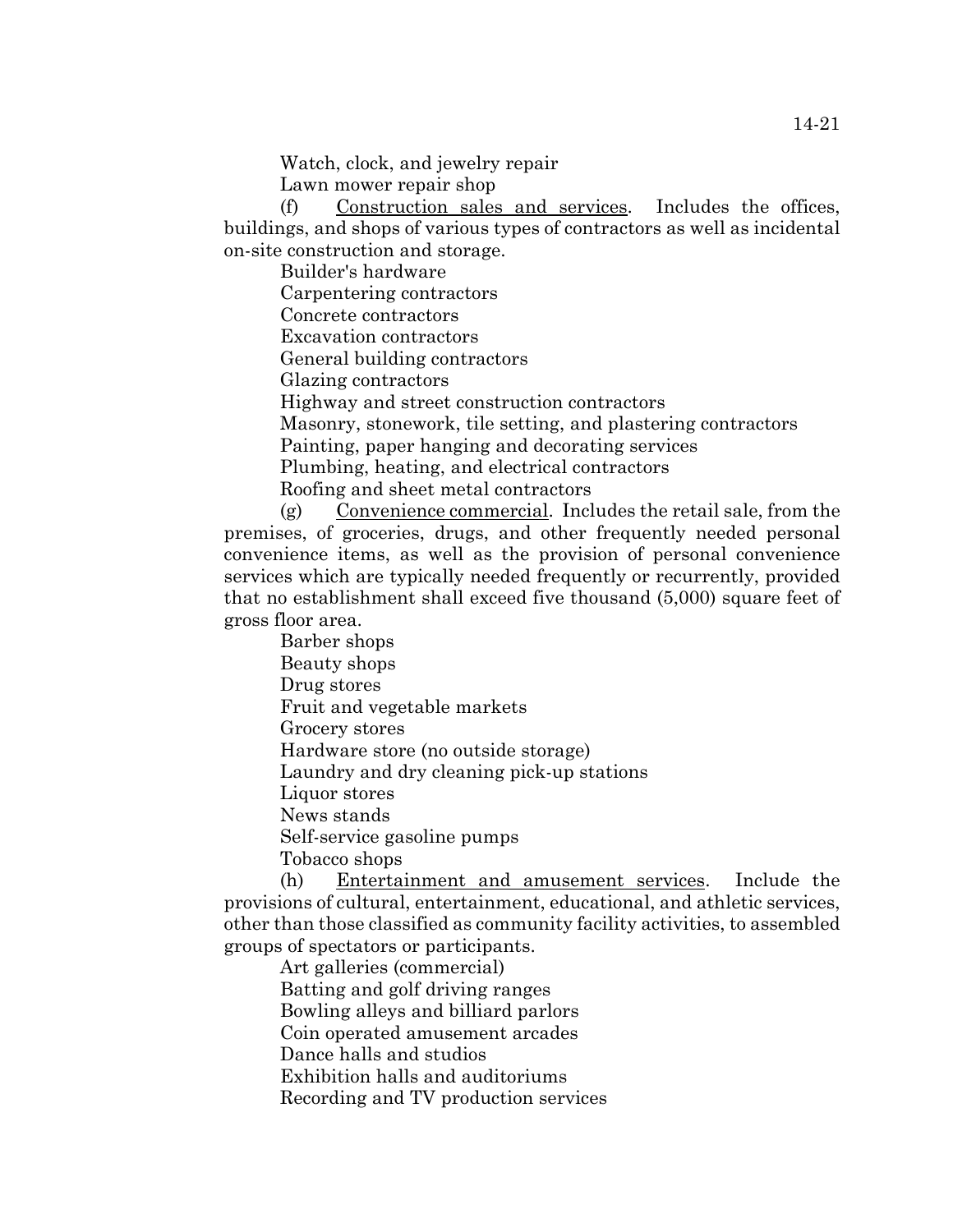Skating rinks Theaters

Theatrical producers, bands, orchestras, and entertainers

(i) Financial, consulting, and administrative services. Include the provision of financial, insurance, and real estate brokerage services, as well as advice, designs, information, or consultations of a professional nature (other than those classified as community facility activities, medical and professional service, or business and communication services). These also include the executive, management, or administrative activities of private, profit oriented firms, but exclude the sale and/or storage of goods or chattel unless otherwise permitted by this zoning ordinance.

Agricultural credit institution

Banking and bank-related functions

Credit unions

Holding and investment organizations

Insurance carriers, agents, brokers, and service

Money management and investment offices

Real estate brokers, managers and appraisers

Rediscount and financial institutions for credit agencies other than banks

Savings and loan associations

Securities commodities, brokers, dealers, and exchanges Title offices

(j) Food and beverage service. Include the retain sale of prepared food or beverages for primarily on-premises consumption within the principal structure on the zone lot.

Restaurants

Taverns

 $(k)$  Food service drive-in. Includes the retail sale of prepared food or beverages for either home or on premises consumption either within the principal structure or within a parked car on the same zone lot.

Drive-in restaurants

Fast food restaurants with drive-thru service

(l) General business and communication services. Include the provision of service of a clerical, goods brokerage, and communications of a minor processing nature, copying and blueprinting services, custom printing (except books) but include the sale and/or storage of goods and chattel unless otherwise permitted by this ordinance.

Advertising agencies and services

Commercial cleaning services

Commercial testing laboratories

Communications services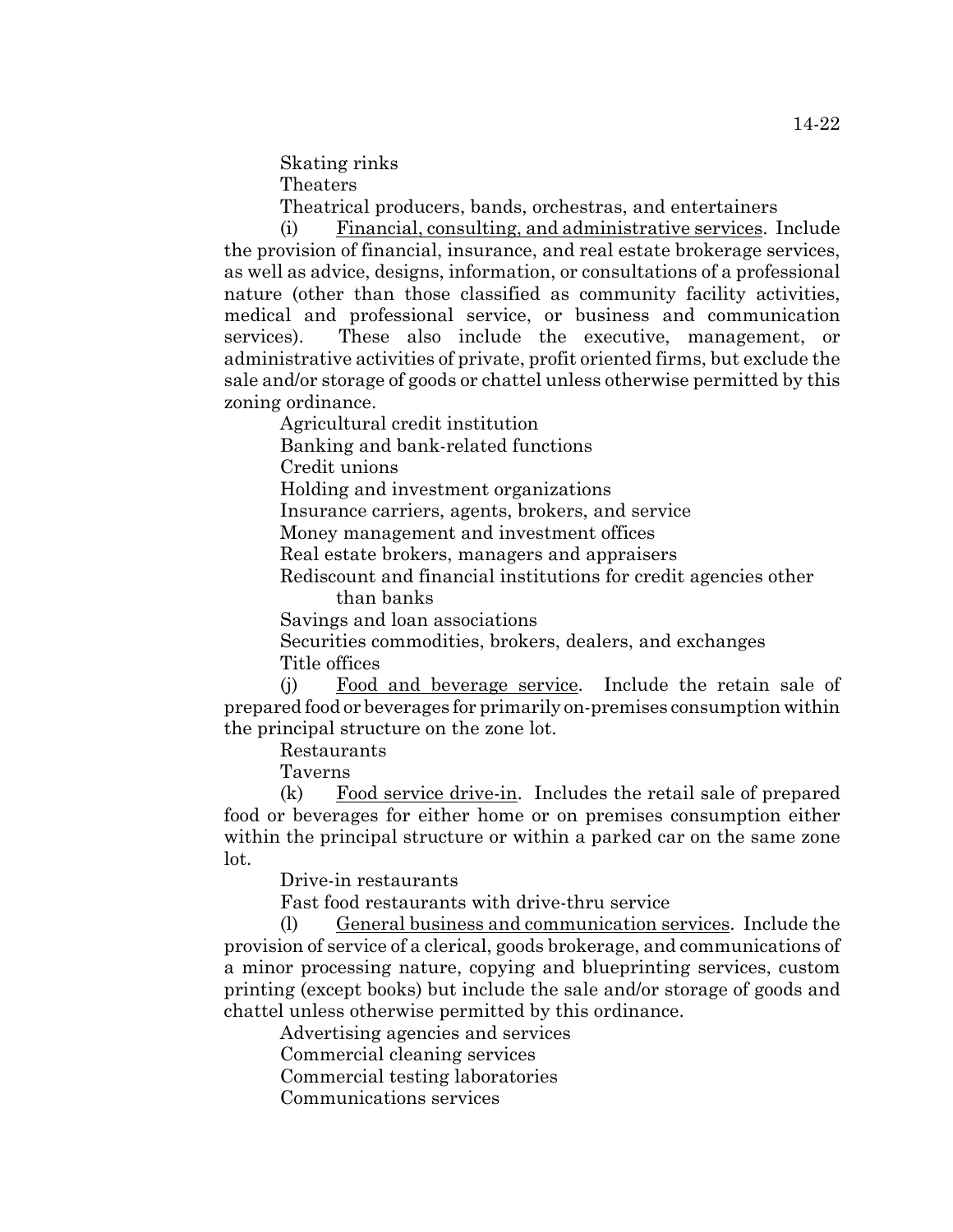Radio and television; broadcasting studios Telegraph offices and message centers Telephone exchanges and relay towers

Television and recording production studios

Computer and data processing services

Credit reporting, adjustment, and collection agencies

Detective agencies and protective services

Drafting services

Employment, personnel, and temporary help services

Exterminating services

Interior decorator and consulting services

Mailing, reproduction, and commercial art services

Management, consulting, and public relations services

Membership organizations

Automobile clubs

Better business bureaus

Chamber of commerce

Labor unions

Political organizations

Professional associations

News syndicates

Photofinishing services

Research and development laboratories

Trading stamp services

Travel agencies

Vehicular and equipment rental and leasing services

(m) General personal services. Include the provision to individuals of informational and instructional services as well as the provision of care and maintenance for personal items. These activities to not include the storage or sale of goods or chattel unless otherwise permitted herein.

Catering services Laundry, cleaning, and garment services Miscellaneous personal services Clothing rental agencies Health spas Photographic studios Shoe repair and hat cleaning shops Special training and schooling services Art and music schools Barber and beauty schools Business schools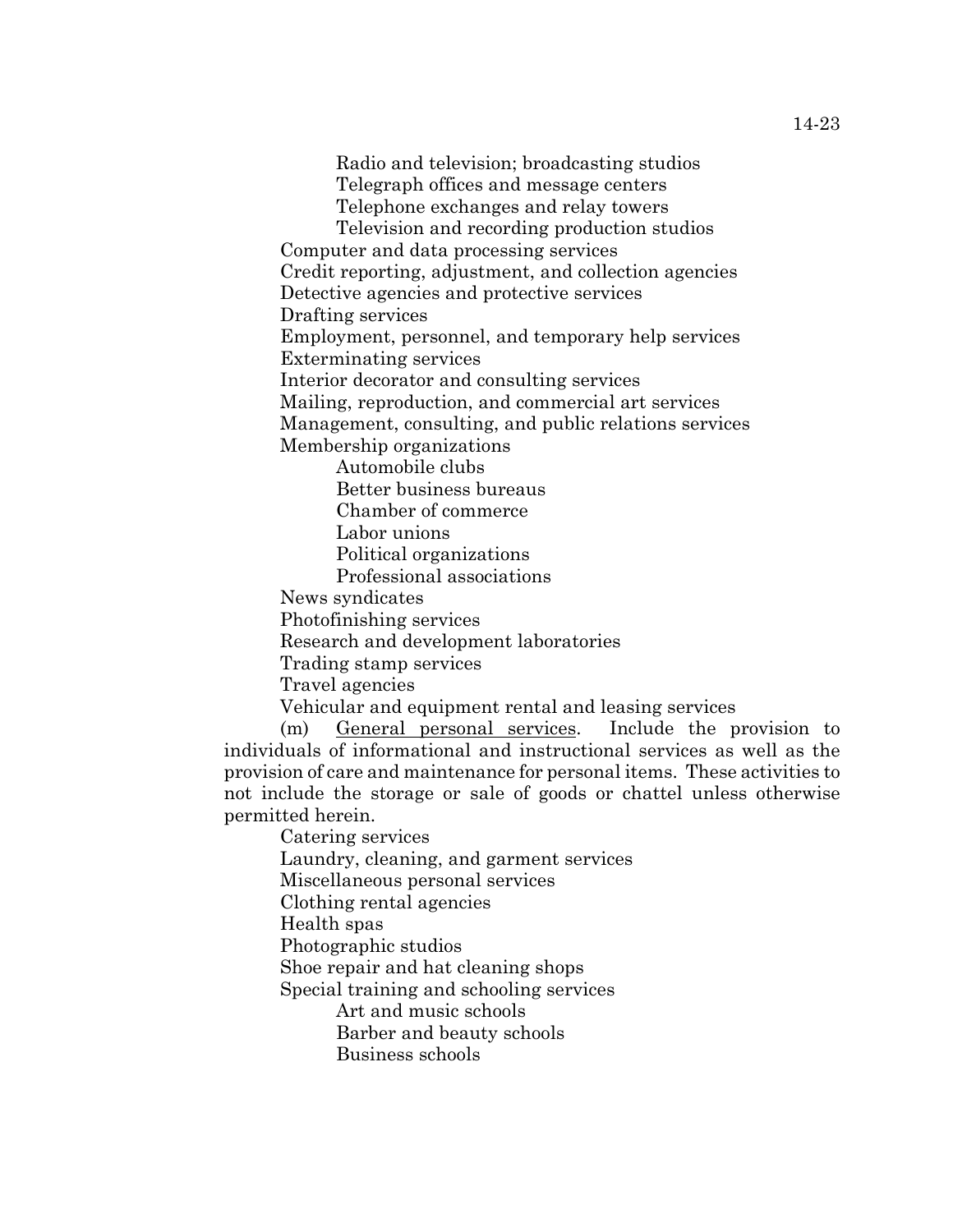Dancing schools/exercise studios Driving schools

(n) General retail trade. Includes the retail sales or rental from the premises, primarily for personal or household use, of goods and/or services but excluding goods and services listed in the other classifications herein.

Antique and second hand merchandise stores Automotive parts (no exterior storage) Book and stationery stores Camera stores Candy, nut and confectionery stores Children's and infant's stores Dairy products stores Department stores Drapery, curtain, and upholstery stores Drug stores and proprietary stores Family clothing stores Floor covering stores Florists Fruit stores and vegetable markets Furniture stores Furriers and fur shops Gift shops Grocery stores Hardware stores Hobby, toy, and game stores Household appliance stores Jewelry stores Liquor stores Luggage shops Meat and seafood markets Men's and boy's clothing and furnishing stores Miscellaneous apparel and accessory stores Bathing suit stores Custom tailors Sports apparel stores Uniform stores Miscellaneous general merchandise stores Direct selling organizations Mail order houses Miscellaneous home furnishings stores Bedding and linen stores Cookware stores Cutlery stores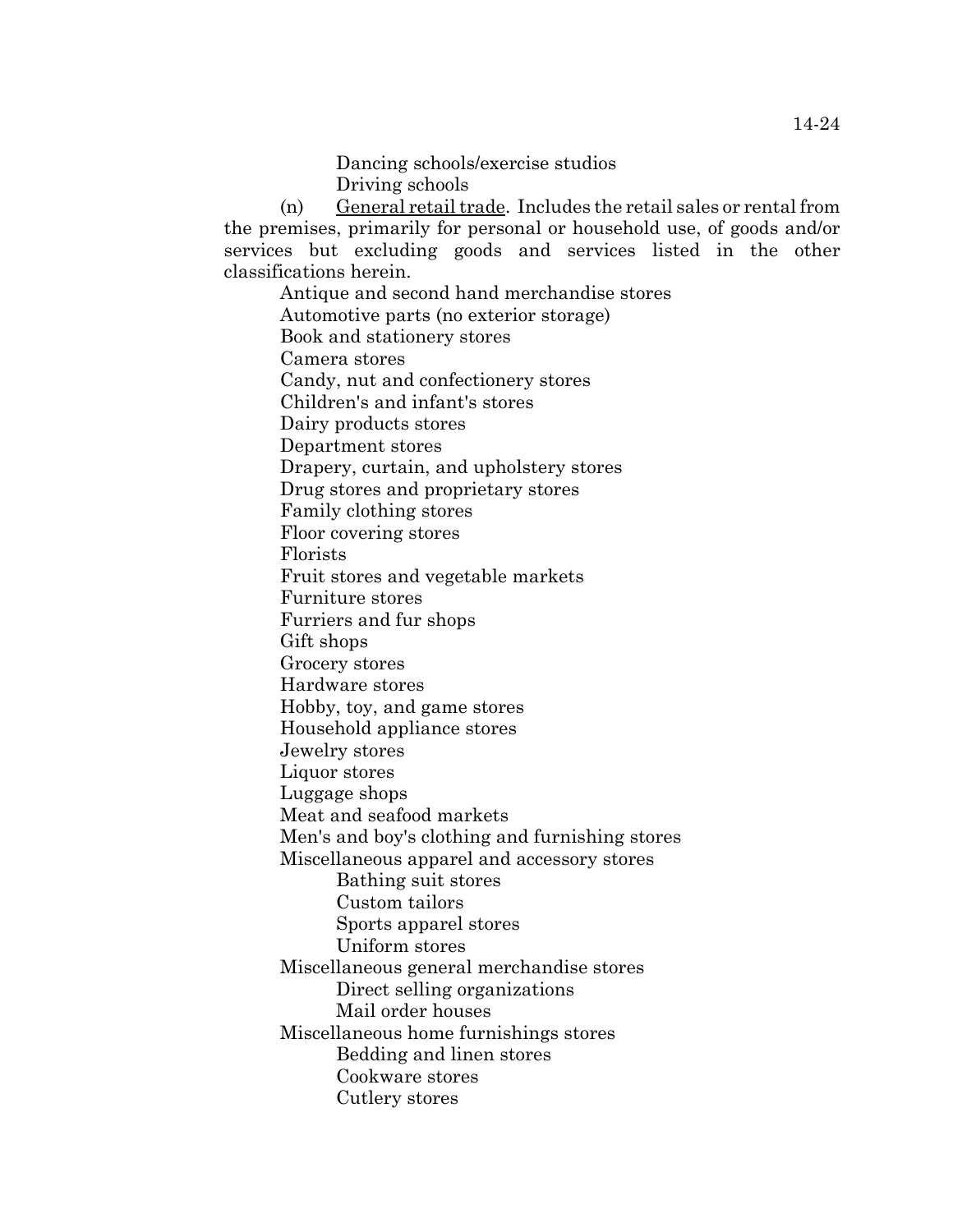Glassware and china shops Lamp and shade shops Paint and wallpaper stores Music stores News stands Radio and television stores Retail bakeries Sewing and piece goods stores Shoe stores Sporting goods stores Tobacco shops Variety stores Women's accessory and specialty stores Women's ready-to-wear store

(o) Group assembly. Includes the provision of cultural, entertainment, educational, and athletic services, other than those classified as community facilities, to large groups of assembled spectators and/or participants (five hundred (500) or more) or that have a substantial potential impact upon adjoining property.

Amusement parks

Commercial camp grounds

Commercial resorts

Commercial sports arenas and playing fields

Drag strips

Race tracks (auto, motorcycle, dog, and horse)

(p) Medical and professional services. Includes the provision of therapeutic, preventive, or corrective personal treatment services by physicians, dentists, and other practitioners, as well as testing and analysis and the offices of various other professionals, the service of which is provided in an office environment.

Accounting, auditing, and bookkeeping services

Artist studios (excluding commercial artists)

Attorneys and law offices

Chiropractor offices

Consulting services

Dental offices and laboratories

Educational and scientific research services

Engineering and architectural services

**Optometrists** 

Physicians' offices and clinics (out patient services)

Physiologists and psychotherapists

Songwriters and music arrangers

Urban planning services

Writers and lecturers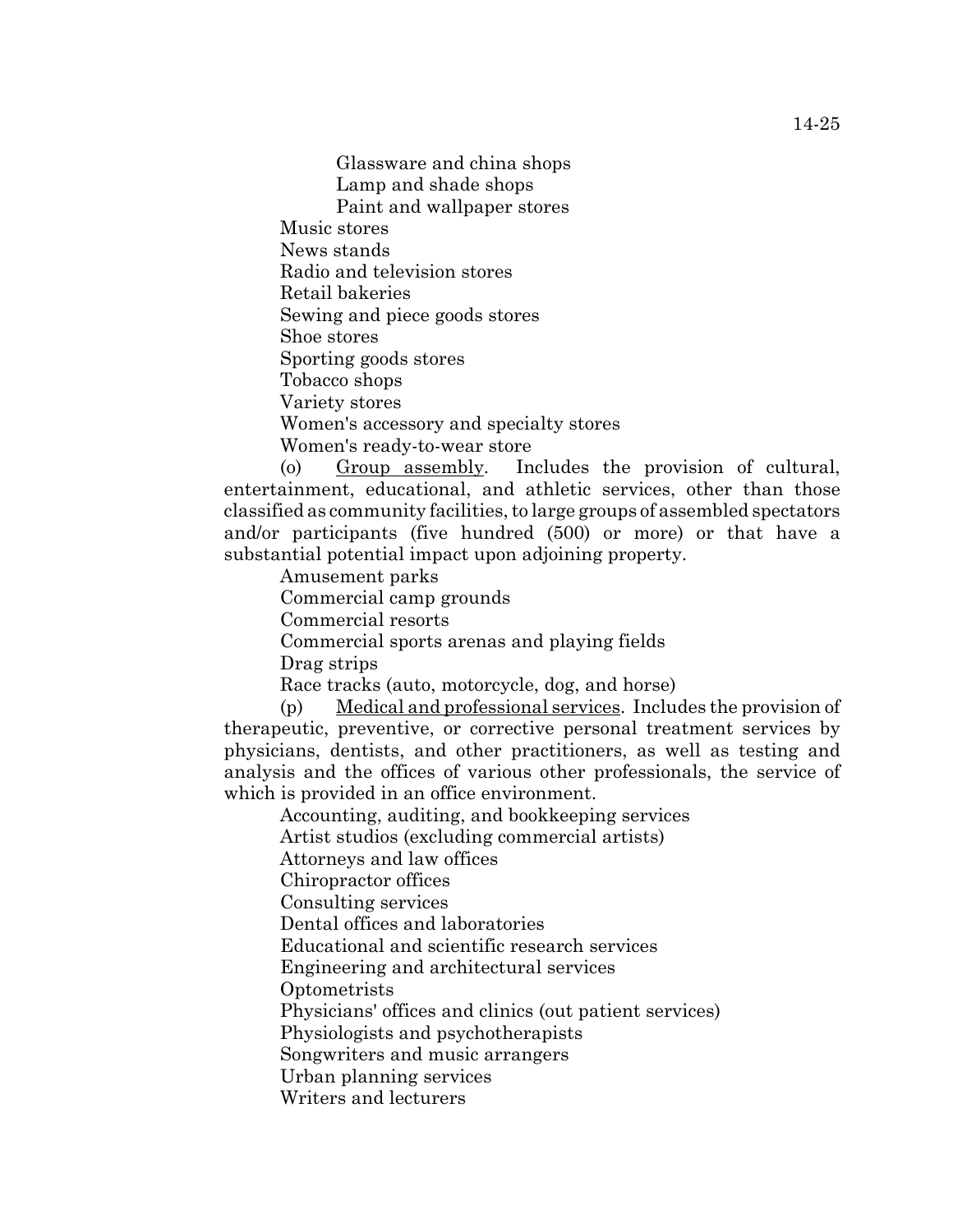(q) Transient habitation. Includes the provision of lodging services to transient guests, having at least seventy (70) percent of its accommodation available on a less-than-weekly basis, other than those classified as residential activities.

Hotels

Motels

Tourist courts

(r) Transport and warehousing. Includes the provision of warehousing, storage, freight, handling, shipping, and trucking services.

Bus and truck maintenance and repair

Food lockers

General warehousing

Household goods storage

Packing and creating services

Railroad, bus and transient terminals

Refrigerated warehousing

Truck terminals freight handling services

(s) Undertaking services. Include the provision of undertaking and funeral services involving the care and preparation of the human deceased prior to burial.

Funeral and crematory services

(t) Vehicular, craft,and related equipment. Includes the retail or wholesale sale or rental from the premises of vehicular and related equipment with incidental maintenance.

Boat and motor dealers

Mobile home dealers

Motor vehicle dealers

Motorcycle dealers

Recreational vehicle and utility trailer dealers

(u) Wholesale sales. Includes the storage and sale from the premises of goods to other firms for resale, as well as the storage of goods and their transfer to retail outlets; but exclude sale or storage of motor vehicles, except for parts and accessories. These would include such uses as:

Apparel, piece goods, and notions

Beer, wine and distilled alcoholic beverages

Chemicals and allied products

Drugs, drug proprietaries, and sundries

Electrical goods and appliances

Farm products raw materials

Farm supplies

Furniture and home furnishings

Groceries and related products

Hardware, plumbing, and heating equipment and supplies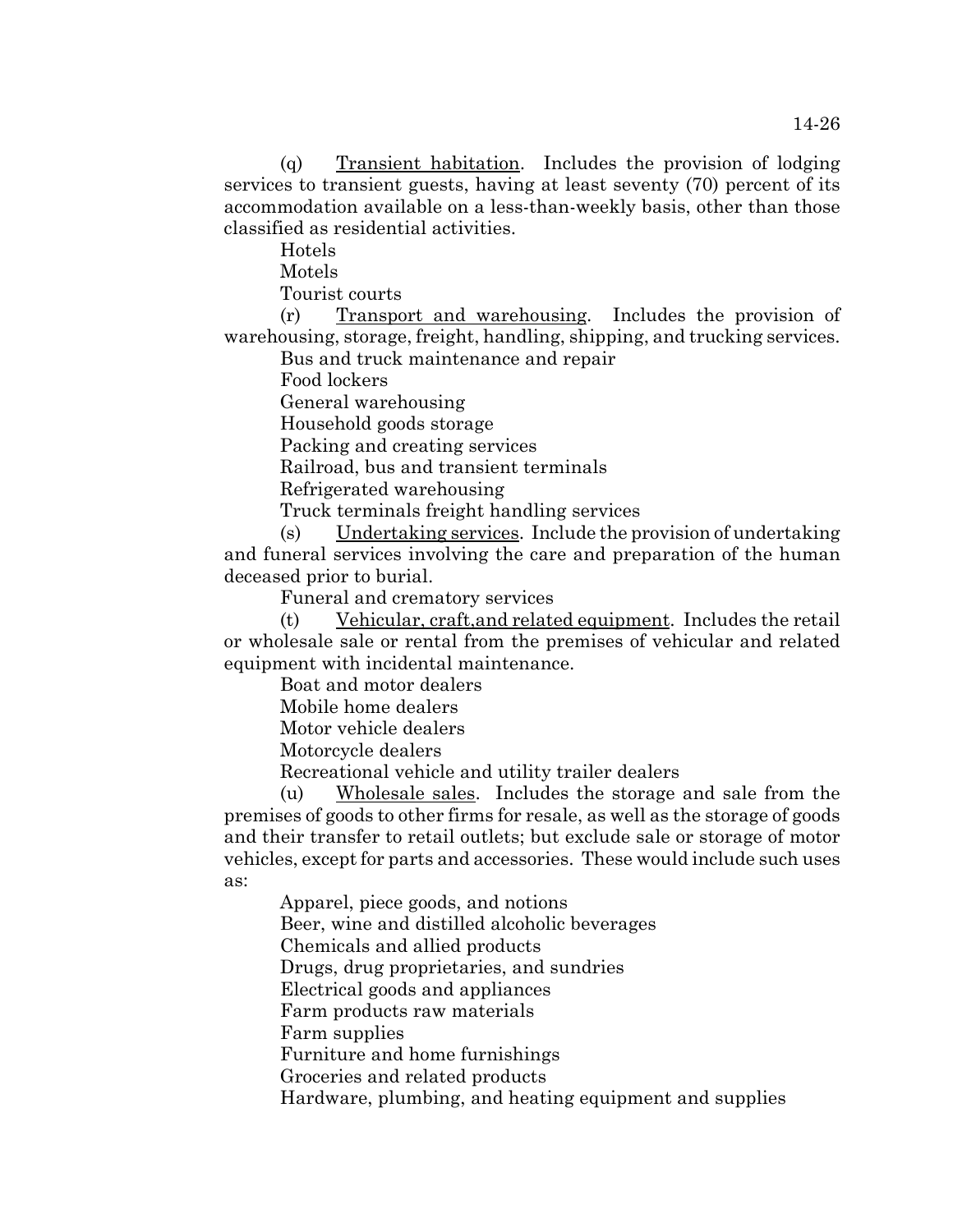Lumber and other construction materials Machinery, equipment, and supplies Metals and minerals Motor vehicles and automatic parts and supplies Paper and paper products Petroleum and petroleum products Sporting, recreational, photographic, and hobby goods Tobacco and tobacco products Toys and supplies

(v) Adult entertainment establishments. Includes all "adult oriented businesses" and activities defined by this chapter. This grouping includes all facilities wherein material is presented or exhibited which is distinguished or characterized by an emphasis on matter depicting, describing or relating to "specified sexual activities" or "specified anatomical areas" as defined by this chapter, and for observation by patrons at any of the following:

Adult arcade

Adult bookstore

Adult mini-motion picture theater

Adult motion picture theater

(6) Manufacturing activities. Manufacturing activities include the on-site production of goods by methods other than agricultural or extractive in nature.

(a) Limited manufacturing activities. Include the following operations.

(i) The manufacture, compounding, processing, assembling, packaging, treatment, or fabrication of the following products:

Apparel and accessories

Art objects

Bakery goods

Beverages (nonalcoholic)

Dairy products

Instruments for scientific, medical, dental, engineering,

and other professional purposes

Optical instruments and lens

Printed matter

Signs

(ii) Activities and operations which include the following: Book binding

Data processing service

Photocopying

Photoengraving

Precision machining of dies, jigs,and fixtures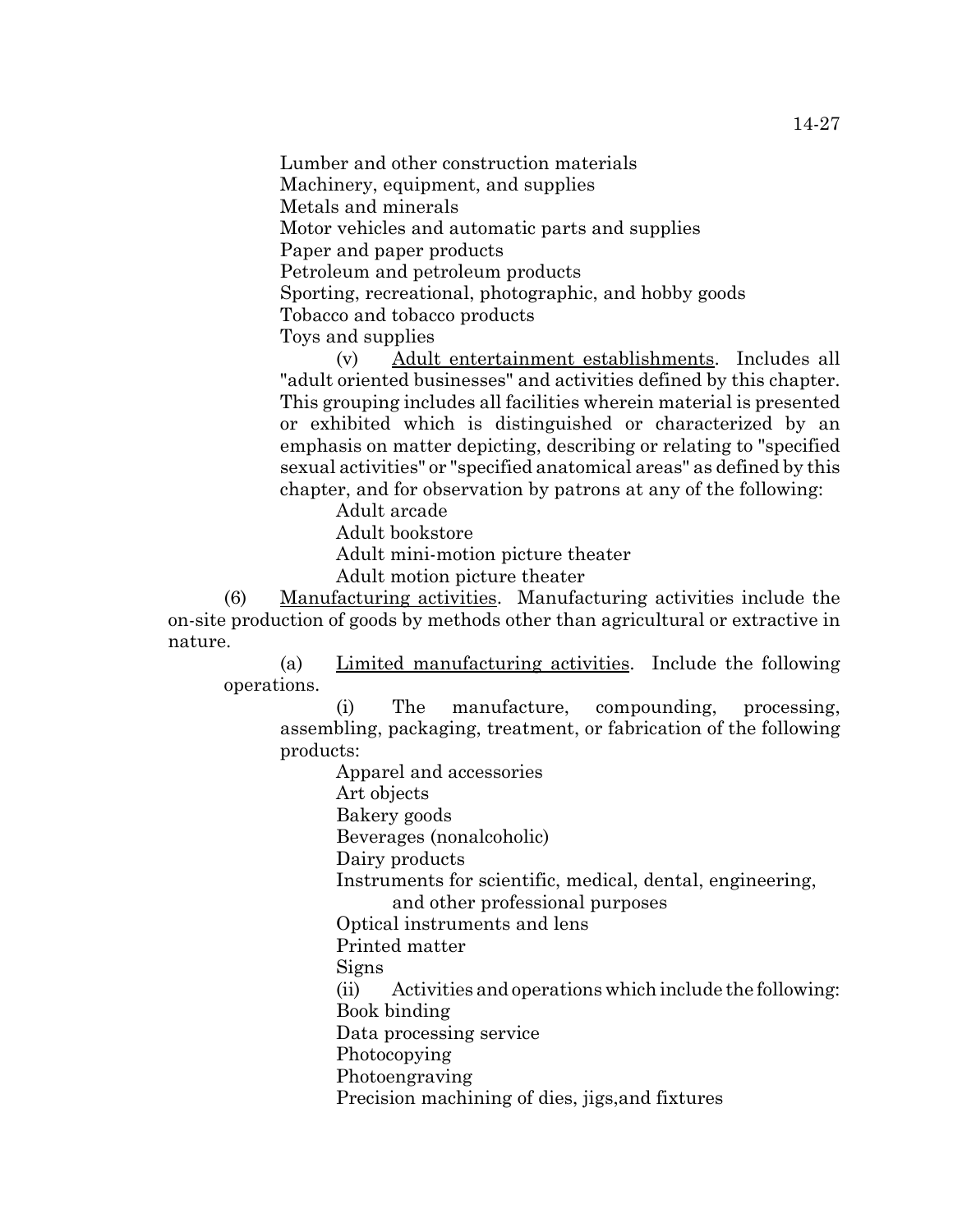Printing Publishing Record pressing Upholstering Welding

(b) Intermediate manufacturing activities. Include the following:

(i) The manufacture, compounding, processing, assembling, packaging, treatment or fabrication of products, except for the following:

Cotton seed oil

Explosives

Fireworks

Organic fertilizers

(ii) Other activities and operations, except for the following:

Abrasive, asbestos, and nonmetallic mineral processing Arsenals

Asphaltic cement plants

Atomic reactors

Automobile wrecking yards, scrap and waste materials Cement and/or concrete plants

Chemical manufacturing in excess of one (1) ton per day Cotton ginning

Fat rendering

Foundries

Grain milling

Junk yards

Offal processing

Ore reduction

Paper mills

Petroleum refining

Pulp manufacturing

Rolling and finishing of ferrous materials

Slaughtering of animals

Smelting and refining of metals and alloys

Steel works (other than those listed)

Tanning

(c) Extensive manufacturing activities. Include all intermediate manufacturing activities (described above) and the exceptions listed above, except as follows:

Arsenals

Atomic reactors

Explosives manufacturing and storage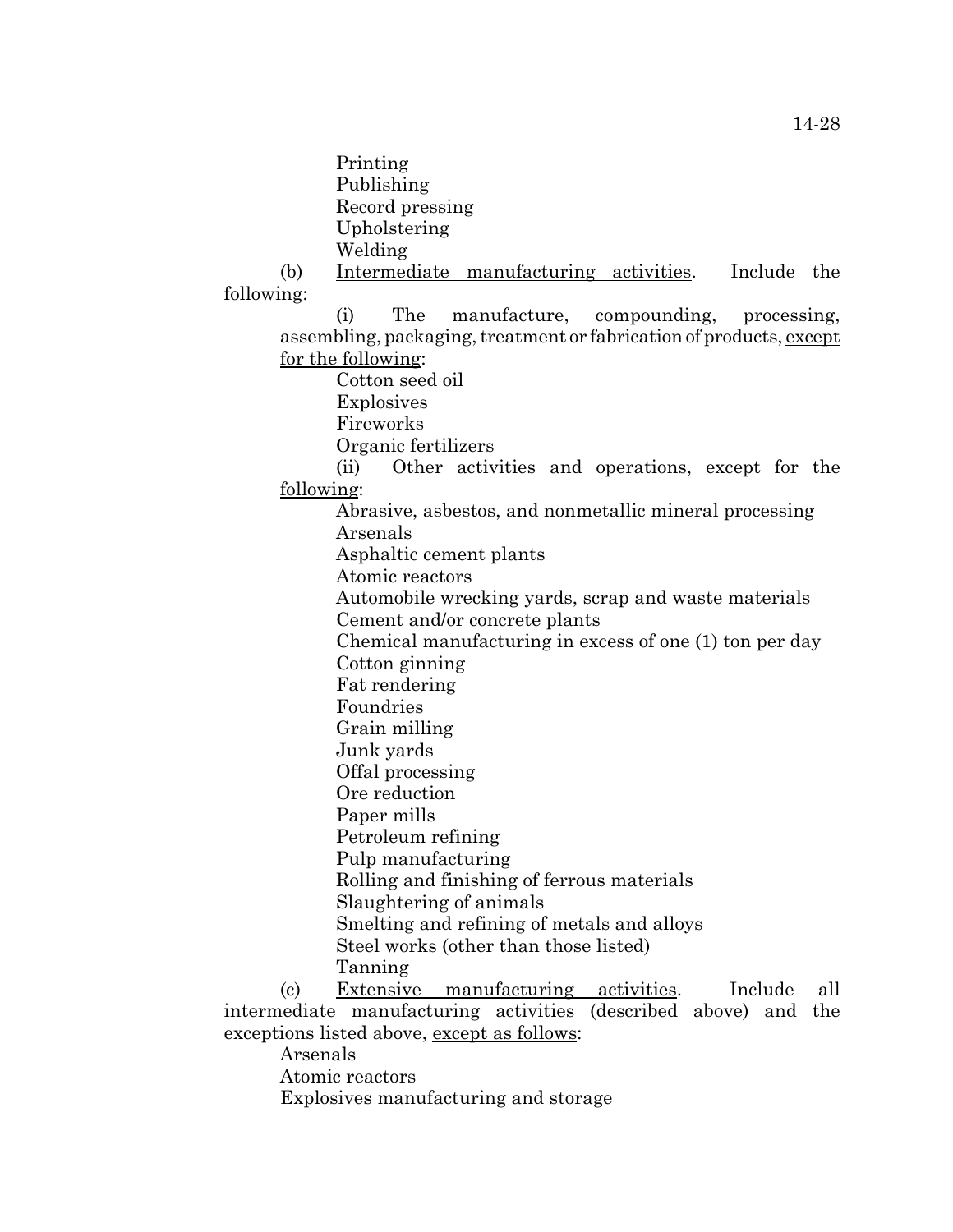Fireworks manufacturing

Hazardous wastes storage and/or transfer

Radioactive waste handling

Solid waste landfills

Solid waste processing and recycling

Waste incinerators, including hospital and medical waste

The above exceptions may be defined to be included within the extensive manufacturing classification only after proper review by the board of appeals.

(7) Agricultural, resources production, and extractive activities.

(a) Agricultural services. Include various activities designed to provide needed services for agricultural uses and are appropriately located in close proximity thereto.

Crop drying, storage, and processing

Crop planting, cultivating and protection services

Horticultural services

Soil preparation services

Riding stables

Livery stables

(b) Commercial feed lots and stockyards. Include facilities and operations involved in the storage and feeding (other than pasture grazing) of animals for resale or slaughter.

(c) Crop and animal raising. Includes the raising of tree, vine, field, forage, and other plant crops intended to provide food or fiber, as well as keeping, grazing, or feeding animals for animal products, animal increase, or value increase, but specifically excluding commercial feed lots and facilities for the processing, packaging, or treatment of agricultural products.

Dairies

Farms

Raising of plants, animals, and fish

Truck gardens

(d) Mining, drilling and quarrying. Includes drilling operations and facilities either utilized by, or in support of the extraction of minerals, ores, petroleum, and natural gas or in the quarrying and collection of stone, gravel, sand, clay, and other nonmetallic minerals.

Chemical fertilizer and nonmetallic mineral mining

Clay, ceramic, and refractory minerals

Coal mining

Crude petroleum and natural gas production

Metal ore and mineral mining

Sand and gravel quarrying

Stone quarrying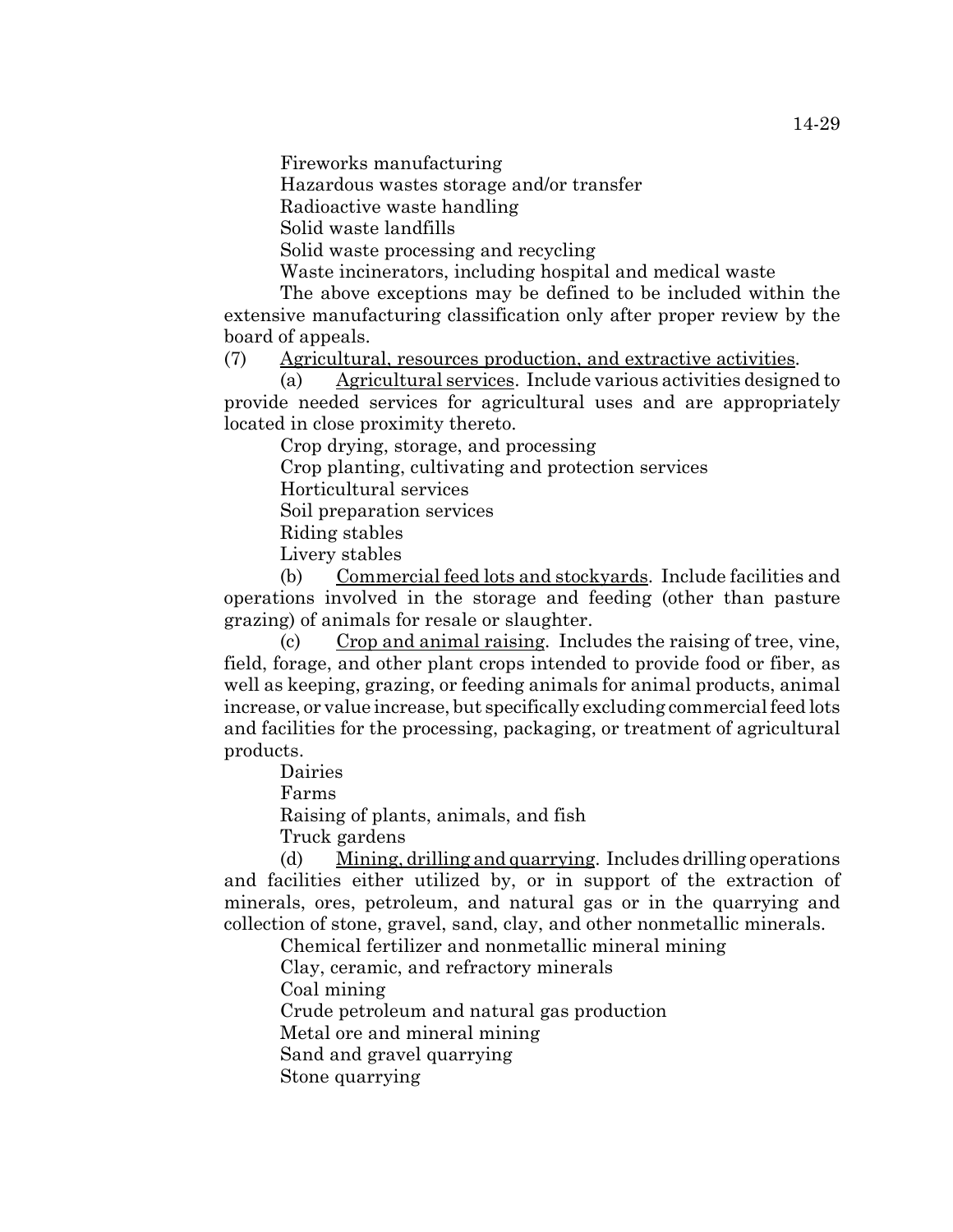(e)  $\frac{Plant \text{ and forest numeries.}}{Phi}$ . Includes the cultivation for sale of horticultural specialties, such as flowers, shrubs, and trees, intended for ornamental, landscaping, or tree planting purposes.

Forest nursery

Plant nursery

(1972 Code, § 11-303, as amended by Ord. #873, March 2000)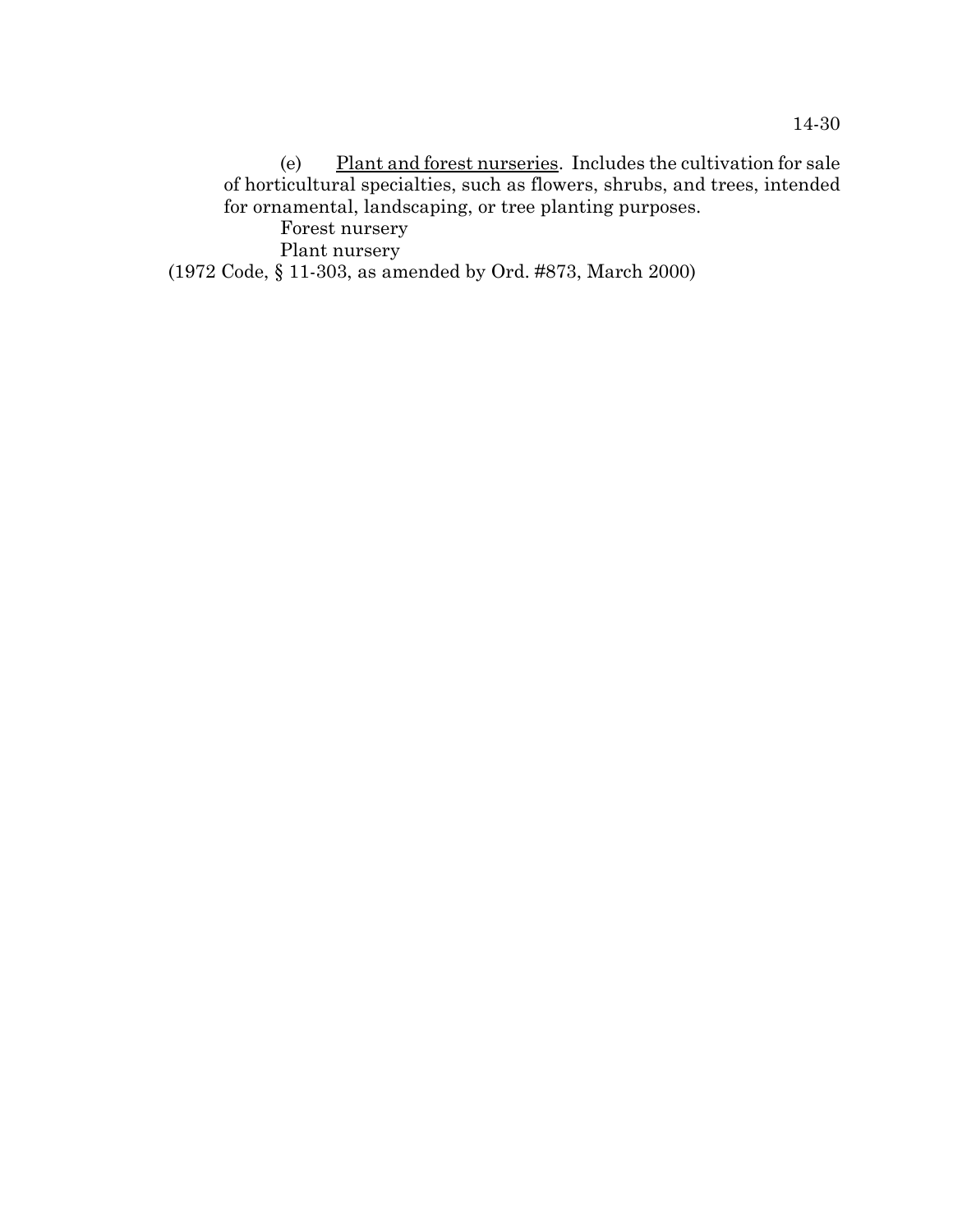#### **CHAPTER 4**

#### **GENERAL PROVISIONS**

#### **SECTION**

- 14-401. Scope.
- 14-402. Only one (1) principal structure on any lot.
- 14-403. Lot must abut a public street.
- 14-404. Reduction in lot area prohibited.
- 14-405. Rear yard abutting a public street.
- 14-406. Corner lots.
- 14-407. Future street line.
- 14-408. Obstruction to vision at street intersection prohibited.
- 14-409. Access control.
- 14-410. Accessory use regulations.
- 14-411. Buffer strips.

**14-401. Scope**. No building or land shall hereafter be used and no building or part thereof shall be erected, moved, or altered unless for a use expressly permitted by and in conformity with the regulations herein specified for the district in which it is located. (1972 Code, § 11-401)

**14-402. Only one (1) principal structure on any lot**. Only one (1) principal structure and its accessory structures may hereafter be erected on any lot. This provision does not prohibit planned development complexes as permitted under § 14-620(1), of this title, multi-family dwellings or mobile home parks. (1972 Code, § 11-402)

**14-403. Lot must abut a public street**. No building shall he erected on a lot which does not abut at least one (1) publicly maintained street for at least fifty (50) feet. This section shall not apply to residential properties in a residential district abutting a cul-de-sac, which shall abut a public street at least forty (40) feet. (1972 Code, § 11-403)

**14-404. Reduction in lot area prohibited**. No lot, even though it may consist of one or more adjacent lots of record, shall be reduced in area so that yards, lot area per family, lot width, building area, or other requirements of the zoning ordinance are not maintained. This section shall not apply when a portion of a lot is acquired for a public purpose. No part of any yard or other open space or automobile storage area or loading or unloading space provided about any building for the purpose of complying with these regulations shall be considered as providing such space similarly required for any other structure. (1972 Code, § 11-404)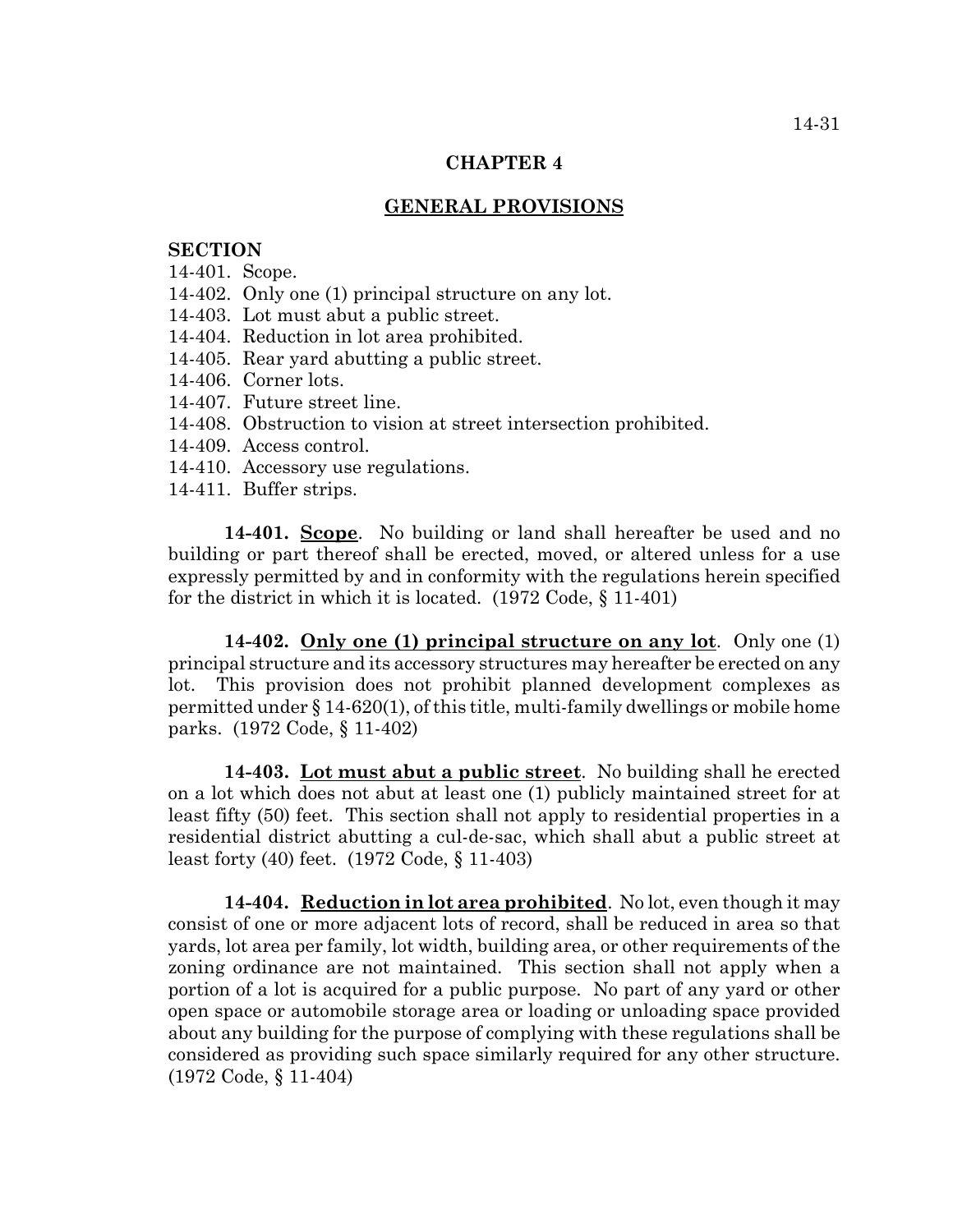**14-405. Rear yard abutting a public street**. When the rear yard of a lot abuts a public street, all structures built in that rear yard shall observe the same setback as required for adjacent properties which front on that street. In addition, any structure located within twenty-five (25) feet of that setback line shall be no closer to any side property line than the distance required for side yards on adjoining properties fronting on that street. (1972 Code, § 11-405)

**14-406. Corner lots**. The side yard setback requirements for corner lots shall be the same as the front setback requirements for the next adjacent lot fronting on the street that the side yard of the corner lot faces. (1972 Code, § 11-406)

**14-407. Future street line**. For the purpose of providing adequate space for the future widening of streets, required setbacks, or front yards, shall be determined by the right-of-way as shown on the latest official Manchester major thoroughfare plan. (1972 Code, § 11-407)

**14-408. Obstruction to vision at street intersection prohibited**. In all districts, on a corner lot within the area formed by the center lines of intersecting street and a line joining points on such center lines at a distance of ninety (90) feet from their intersection, there shall be no obstruction to vision between a height of three and one-half (3 1/2) feet and a height of ten (10) feet above the average grade of each street at the center line thereof. This section shall not be deemed to prohibit any necessary retaining walls. (1972 Code, § 11-408)

**14-409. Access control**. In order to promote the safety of the motorist and pedestrian and to minimize traffic congestion and conflict by reducing the points of contact, the following regulations shall apply:

(1) A point of access for vehicles onto a street shall not exceed thirty (30) feet in width. In nonresidential districts, vehicular service uses may be permitted points of access exceeding thirty (30) feet, but not exceeding forty (40) feet in width providing that they do not exceed fifty (50) percent of their respective street frontage.

All points of access shall be so constructed as to provide for proper drainage.

(2) There shall be no more than two (2) points of access to any one public street for each four hundred (400) feet of lot frontage, or fraction thereof, provided, however, that lots less than one hundred (100) feet in width shall have no more than one point of access to any one public street.

(3) No point of access shall be allowed within twenty (20) feet of the curb line (or road line when there is no curb) of a public intersection.

(4) No curbs on city streets or rights-of-way shall be cut or altered without approval of the Manchester City Street Superintendent, or if a state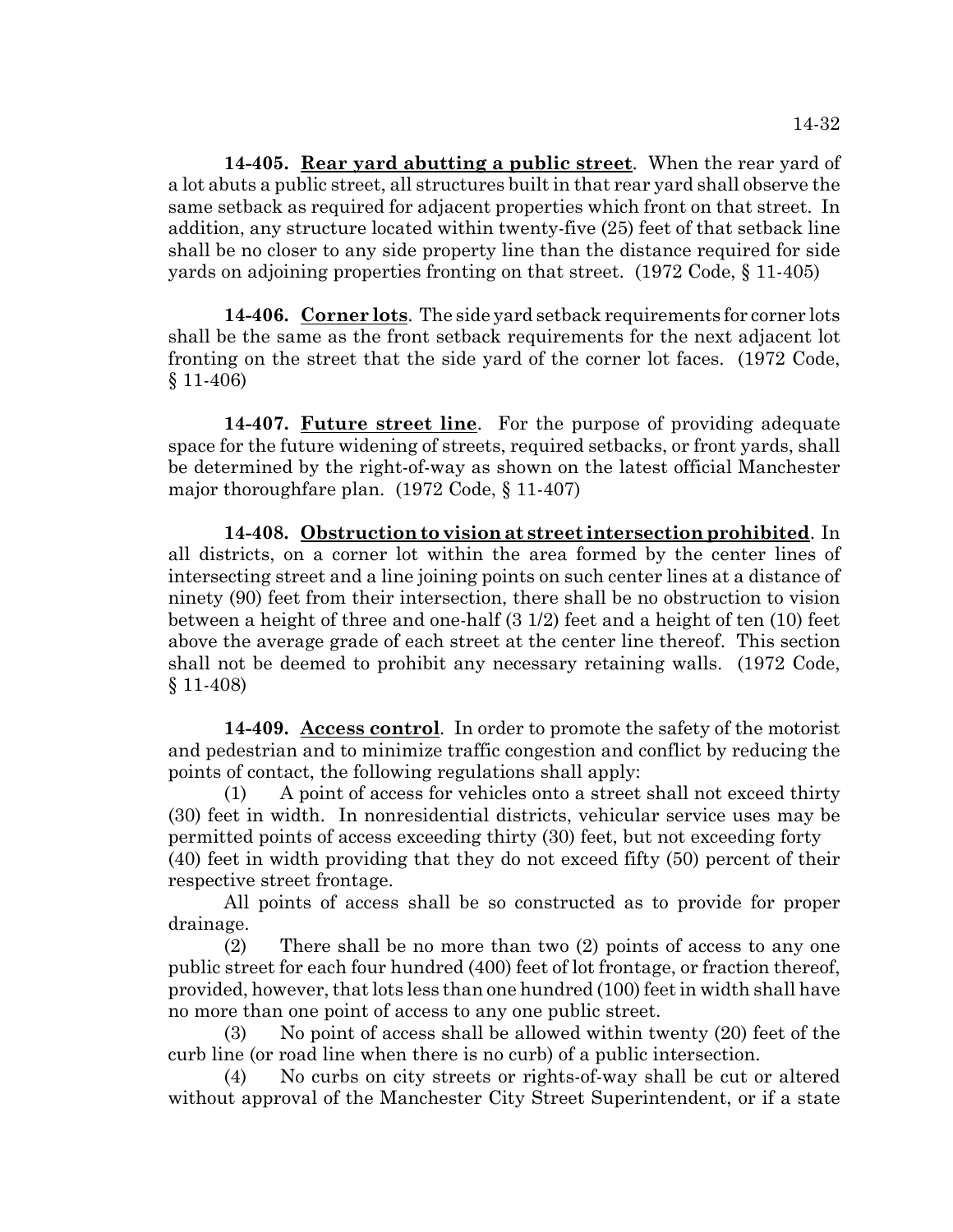highway, a permit must be obtained from the Tennessee Department of Transportation.

(5) Where two (2) driveways are provided for one (1) lot frontage, the clear distance between the driveways shall not be less than twenty-five (25) feet.

Cases requiring variances relative to the above provisions due to topographic limitations shall be heard and acted upon by the board of zoning appeals, provided, further, that no curb cuts for off-street automobile storage or parking space shall be permitted where the arrangement would require that vehicles back directly into a public street. (1972 Code, § 11-409)

**14-410. Accessory use regulations**. The use of land, buildings, and other structures permitted in each of the districts established by this zoning ordinance are designed by listing the principal uses. In addition to such principal uses, accessory uses which are customarily incidental to the permitted principal uses are also permitted in each district. Each accessory use shall:

(1) Be customarily incidental to the principal use established on the same lot.

(2) Be subordinate to and serve such principal use.

(3) Be subordinate in area, intent, and purpose to such principal use.

(4) Contribute to the comfort, convenience, or necessity of users of such principal use.

(5) The number, size and maximum coverage area for each individual accessory structure and the total of all accessory structures shall be determined by the ordinance and regulation provisions applicable to each zone or district. If freestanding, they shall be located in the rear yard in relation to the principal structure on any zone lot. (1972 Code, § 11-410, as amended by Ord. #1314, Nov. 2011)

**14-411. Buffer Strips**. Where a use is established in areas zoned commercial or industrial which abuts at any point upon property zoned residential, the developer of said use shall provide a landscaped buffer strip of no less than twenty-five (25) feet in width at the point of abutment. The buffer strip shall be no less than twenty-five (25) feet.

Furthermore, there shall be installed around the rear of all drive-in restaurants, a four (4) foot fence designed to catch all litter or trash generated on the site, unless specific conditions deem otherwise as determined in a hearing by the board of zoning appeals.

The owner, or his agent, shall be responsible for the maintenance, repair and replacement of all landscaping materials and barriers as may be required by the provisions of this section. All plant material shall be tended and maintained in a healthy growing condition, replaced when necessary and kept free of refuse and debris. Fences and walls shall be maintained in good repair.

In addition to landscaping provisions described above, fences or walls may be used to supplement or replace the required buffer strips. These fences shall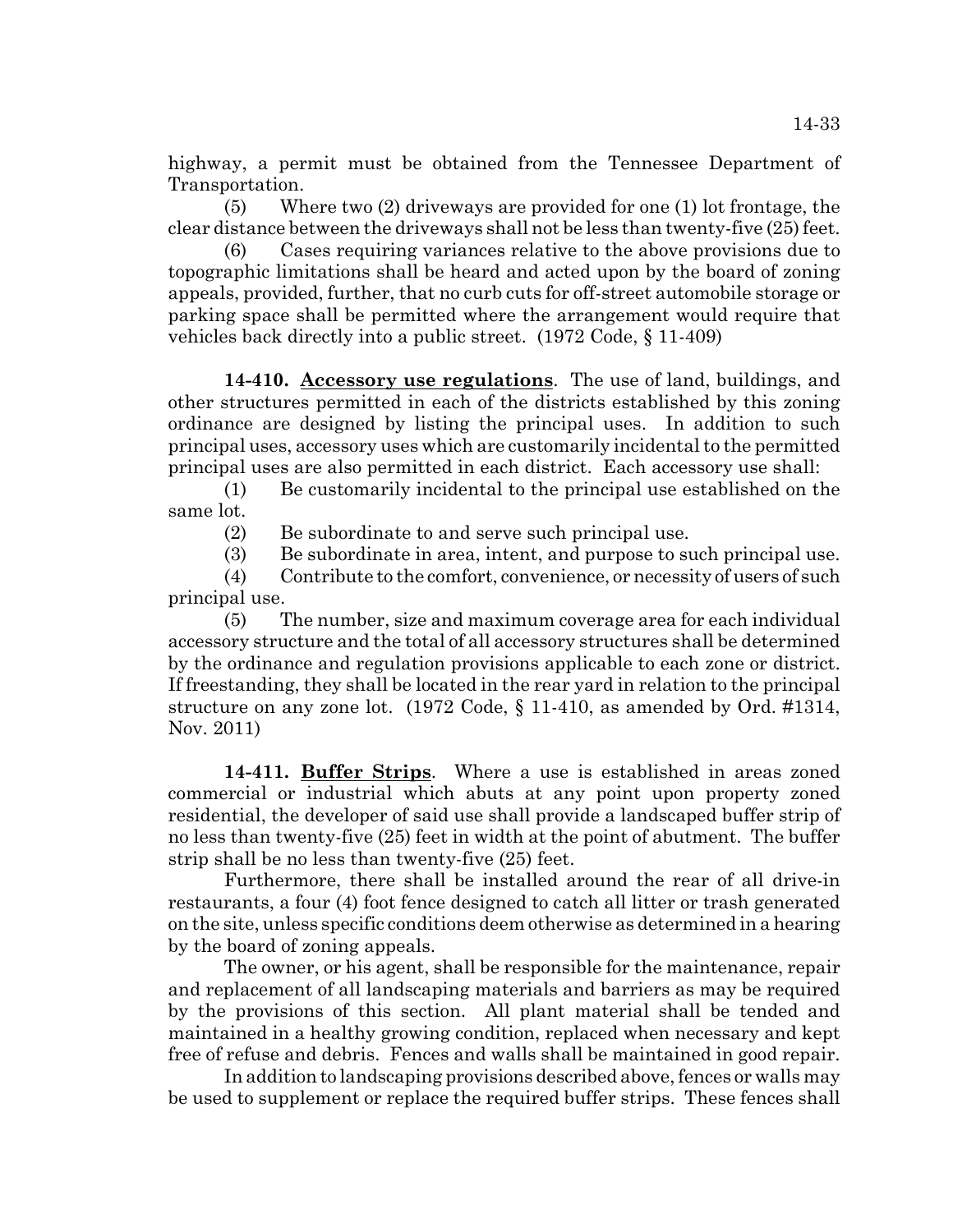be constructed of wood, brick, stone, metal or plastic in character with the surrounding residential area. In addition to the fences or walls required as buffers, visual screens of similar material are required around outdoor storage areas (this provision does not apply to outdoor display areas of goods commonly sold outside). All fences or walls constructed as a buffer or screen must be approved by the planning commission prior to construction. (1972 Code, § 11-411, as amended by Ord. #818, May 1998)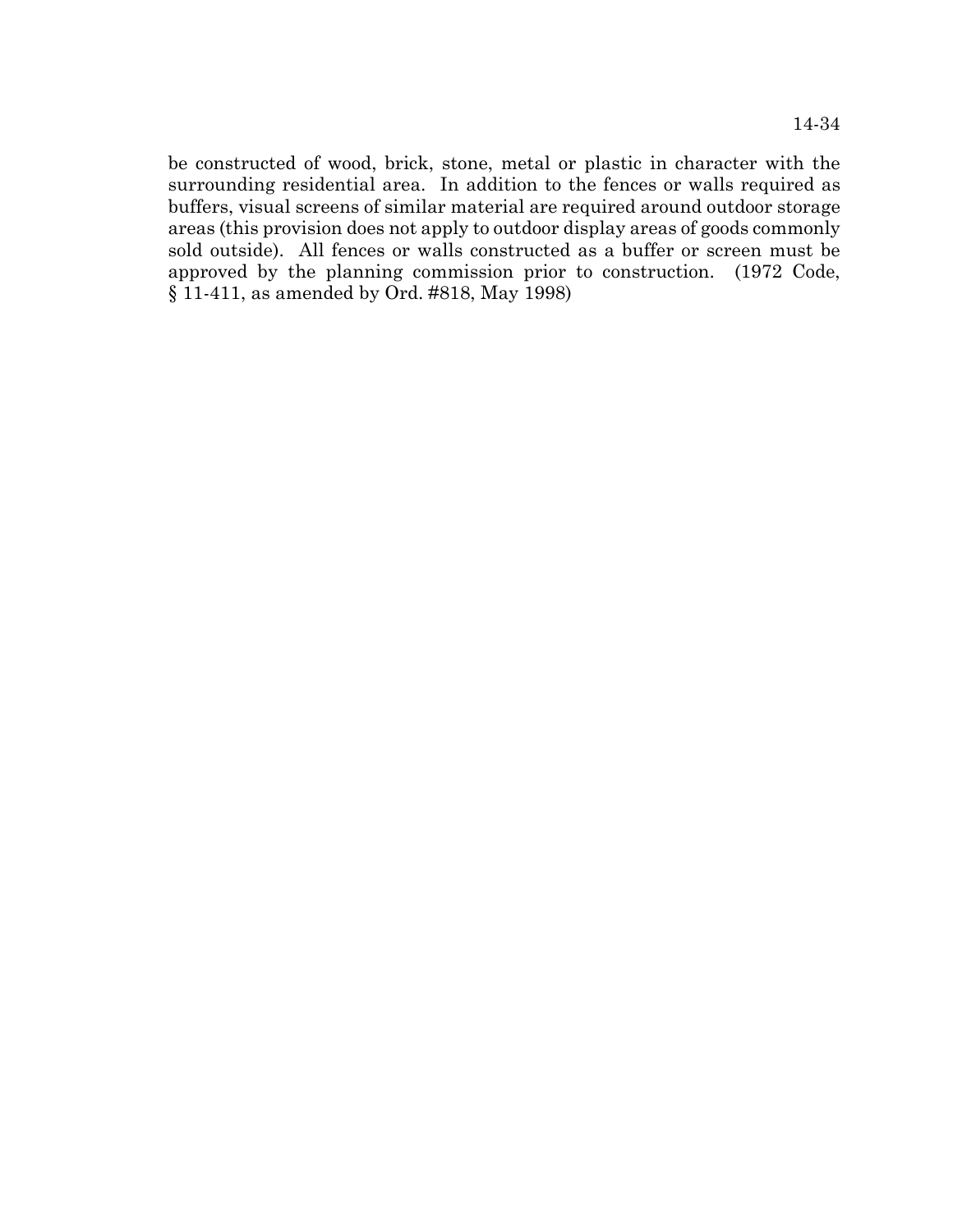# **CHAPTER 5**

# **SUPPLEMENTARY PROVISIONS APPLYING TO SPECIFIC DISTRICTS**

#### **SECTION**

- 14-501. Off-street parking requirements.
- 14-502. Certification of minimum parking requirements.
- 14-503. Combination of required parking spaces.
- 14-504. Remote parking spaces.
- 14-505. Extension of parking area into a residential district.
- 14-506. Requirements for design of parking lots.
- 14-507. Off-street loading and unloading requirements.
- 14-508. Temporary use regulations.
- 14-509. Home occupations.
- 14-510. Gasoline service station restrictions.
- 14-511. Swimming pool restrictions.
- 14-512. Development standards for multi-family dwellings.
- 14-513. Development standards.
- 14-514. Access and parking requirements.
- 14-515. Open space requirements.
- 14-516. Standards for signs, billboards, and other advertising structures.
- 14-517. Development standards for mobile home parks.
- 14-518. Alternative provisions for lot size and the location of open spaces.
- 14-519. Development standards for automobile wrecking, junk and salvage yards.
- 14-520. Development standards for cemeteries.
- 14-521. Minimum design standards for transmission and communication towers and stations.
- 14-522. Limitations on pain management clinics.
- 14-523. Guidelines for murals in the historic zoning district.

**14-501. Off-street parking requirements.** In all districts, accessory off-street parking shall be provided in conformity with the requirements set forth in this section for all uses permitted by right or as a conditional use.

A parking space is required for a portion of a unit of measure one-half (1/2) or more of the amount set forth herein.

For an enlargement or modification resulting in a net increase in the floor area or other applicable unit of measure specified herein, the same requirements shall apply to such net increase in the floor area or other specified unit of measurement.

In the case of uses where the planning commission is required to prescribe the number of parking spaces, it shall base its determination on such factors as the traffic generation of the facilities, the time operation of such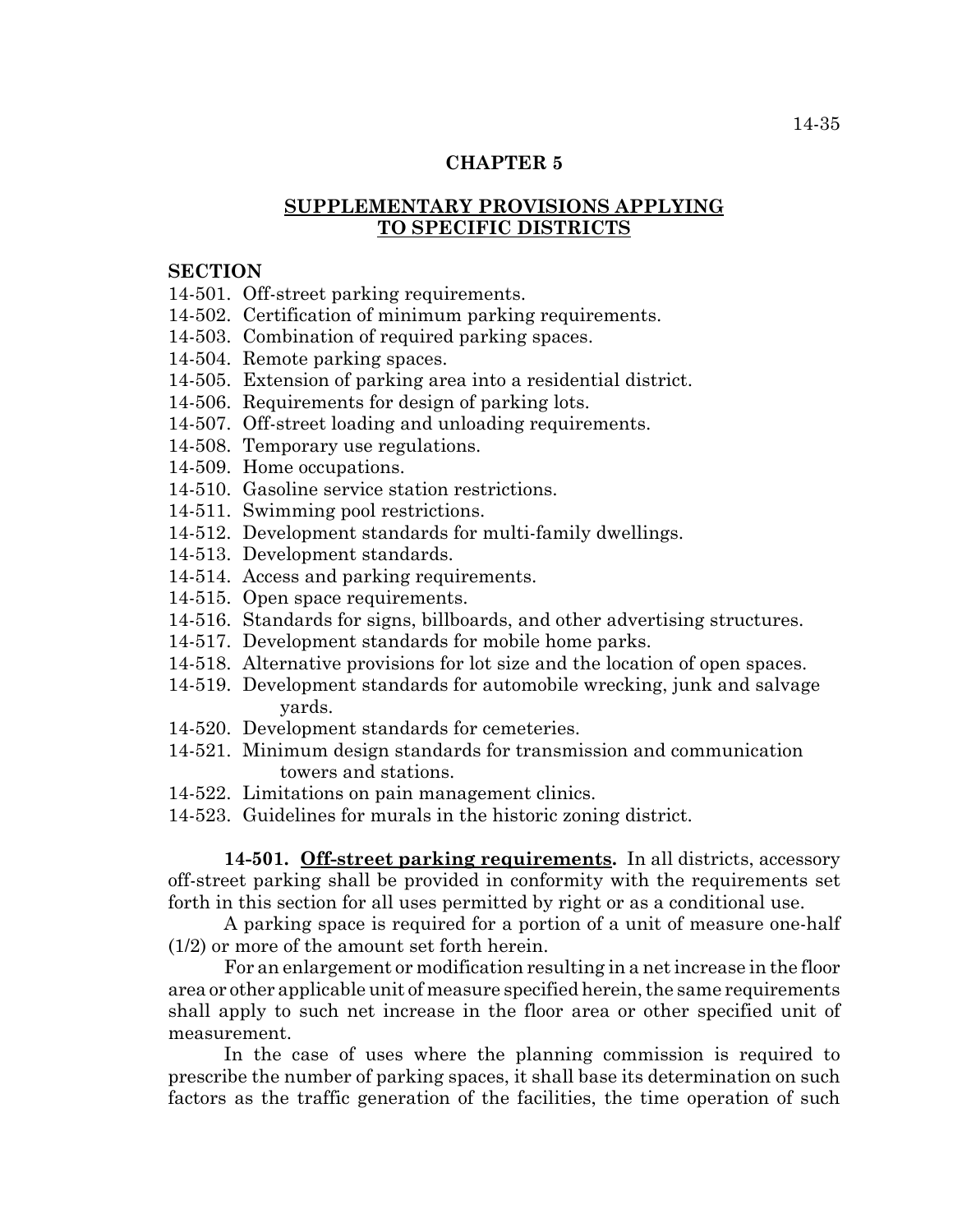facilities, their location, and other such factors as affect the need for off-street parking as required under the conditional use provisions.

Off-street automobile storage or standing space shall be provided on each lot upon which any of the following uses are hereafter established. One (1) vehicle space shall be one hundred sixty-two (162) square feet in size (nine feet by eighteen feet (9' x 18') and such space shall be provided on each lot upon which any of the following uses are hereafter established. One (1) vehicle space shall be provided with vehicular access to a street or alley. The required number of parking spaces shall be provided on property owned by the relevant property owner. Such spaces shall be located where they are within easy walking distance and easily accessible to the services and use they service. Street or highway right-of-way shall not be utilized to meet the minimum number of required parking spaces. The number of parking spaces provided shall meet the minimum requirements for the specific uses as set forth below:

(1) Residential activities. (a) Permanent. (i) Single family dwellings; two-family dwellings, mobile homes. Two (2) per each dwelling unit.

(ii) Multi-family dwelling (3 or more); townhouses; condominiums. Two (2) spaces per each dwelling unit.

(iii) Elderly housing, (persons over the age of sixty (60). One and one-half (1/2) spaces per unit.

(b) Semi-permanent. (i) Boarding or rooming house. One and one-half (1 1/2) spaces for each dwelling or rooming unit.

(2) Community facility activities. (a) Cultural and recreational services. Accessory off-street parking shall he provided for the specific number of square feet of gross area or seating capacity or other specified unit of measurement (or traction or one-half (1/2) or more thereof) for the type following specified uses within the activity types indicated.

(i) Art galleries, museums, libraries. One (1) space for each eight hundred (800) square feet of gross floor area.

(ii) Swimming pools. One  $(1)$  space per four  $(4)$  persons, based on design capacity of pool.

(iii) Parks, playgrounds and athletic fields. Ten (10) spaces for every acre of land devoted to field, plus one (1) space for every four (4) spectator seats.

(iv) Recreation centers and gymnasiums (public/nonprofit). Fifty (50) percent of the capacity in persons.

(b) Essential public transport, communication, and utility services.

(i) Electric and gas substations. One (1) space for each employee on major shift, plus one (1) per company vehicle.

(c) Administrative services; government office. One (1) space for each three hundred (300) square feet of gross floor area.

(d) Community assembly. One (1) space for every three (3) persons of rated capacity of the facility.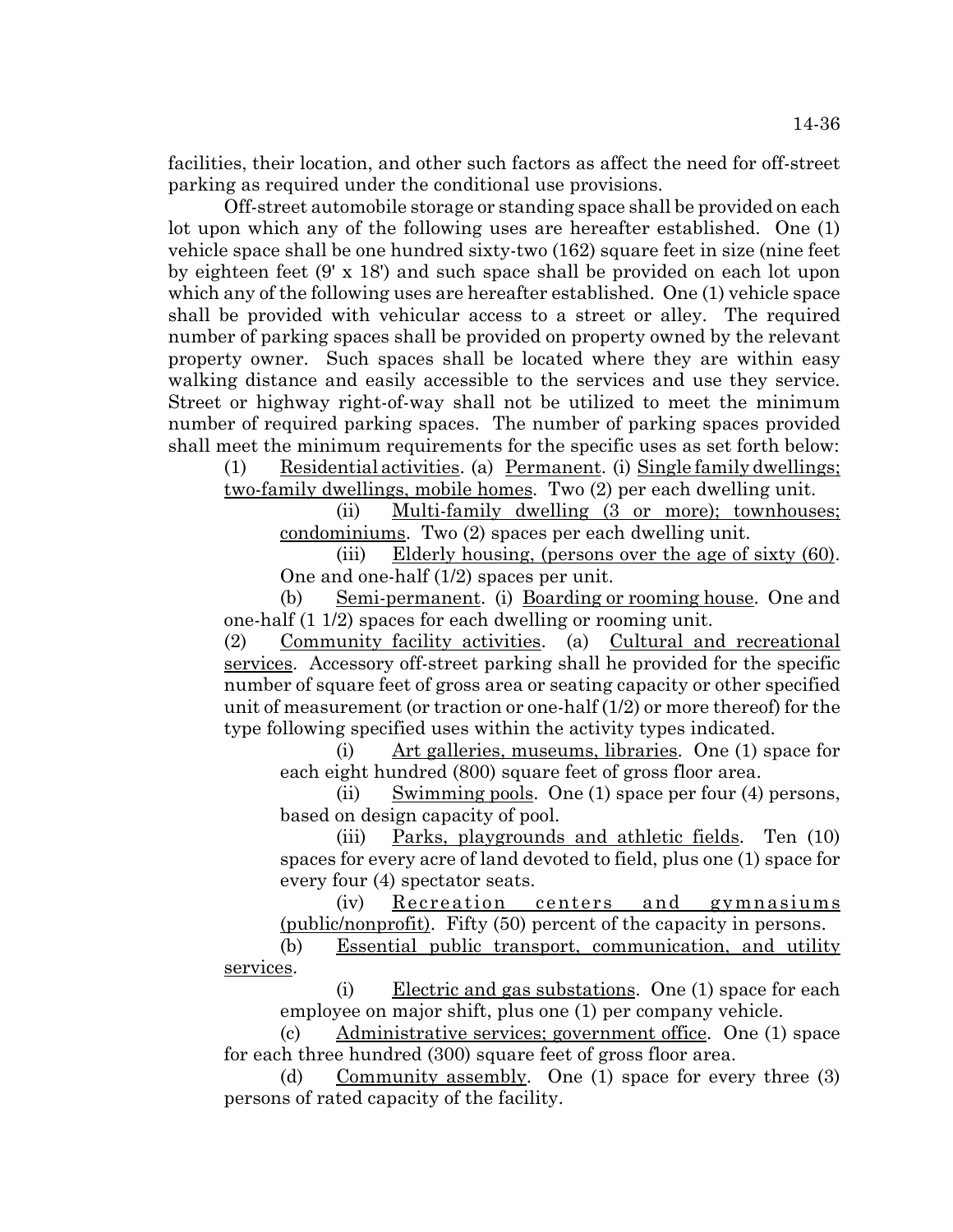(e) Education facilities; public and private schools.

(i) Kindergarten and nursery. One (1) space for each employee.

(ii) Elementary and middle schools grades 1-9. One (1) space for each teacher and staff member, plus one (1) space per two (2) classrooms.

(iii) High school, grades 9-12. One (1) space for each teacher and staff member, plus one (1) space for every three (3) students, based on design capacity.

(iv) Vocational or trade schools. One (1) space for each student plus one (1) space for each employee.

(f) Extensive impact facilities. (i) Airports, heliports, or other aeronautical devices. One (1) space for each employee, plus one (1) space for every one hundred (100) square feet of gross floor area in areas open to public.

(ii) Detention or correctional institutions. One (1) space for each staff member and facility vehicle, plus one (1) space per twenty-five (25) inmates.

(iii) Electricity generating facilities, radio, and television towers, and transmission facilities. One (1) space for each employee.

(iv) Railroad, bus, and transit terminals for passengers. One (1) space for each two hundred (200) square feet of waiting room.

(v) Railroad yards and other transportation equipment marshaling and storage yards. One (1) space for each employee.

(vi) Water and sewage treatment plants. One (1) space for every employee.

(g) Health care facilities. (i) Hospitals. One (1) space for two (2) beds, plus one and one-half  $(1 \frac{1}{2})$  spaces for each emergency room examination table or bed, plus one (1) per employee on major shift other than doctors, plus one (1) space for each doctor on staff.

(ii) Medical or dental clinics. Three (3) spaces for each staff member or doctor or dentist.

(h) Special personal and group care facilities. (i) Day care centers and family day care homes. One (1) space for each staff member, plus one (1) space for every eight (8) pupils.

(ii) Family and group care facilities. Two (2) spaces for every employee.

(iii) Nursing homes or convalescent homes. One (1) space for each staff member, plus one (1) space for each three (3) patient beds.

(iv) Religious facilities. All uses: One (1) space for each three (3) seats.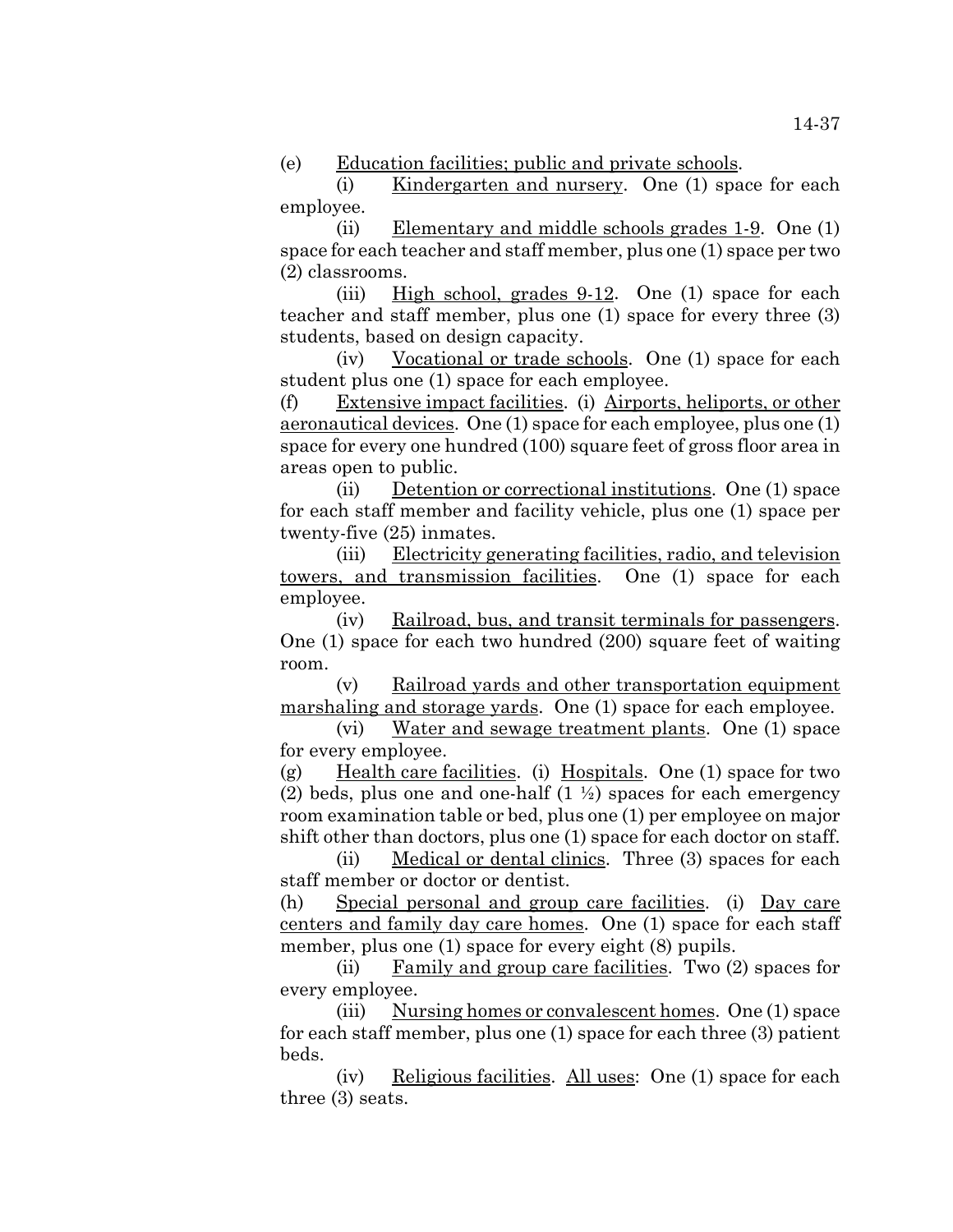(3) Commercial activities. (a) Uses located on freestanding sites. One (1) parking space shall be required for each of the following amounts of gross floor area. For example, where you see the number 250, in the column labeled Gross Floor Area, this means, one (1) parking space is required for every two hundred-fifty (250) square feet of gross floor area in the building, or rooms to be used for each activity.

|       | <u>Activity Type</u>                                                                   | Gross Floor Area<br>(Square Feet)                                                                                                                                                                                                                                         |
|-------|----------------------------------------------------------------------------------------|---------------------------------------------------------------------------------------------------------------------------------------------------------------------------------------------------------------------------------------------------------------------------|
| (i)   | <u>Nursery or green house</u><br>retail sales.                                         | One (1) space per<br>1,000 square feet of<br>sales area, plus one<br>(1) space for each<br>employee.                                                                                                                                                                      |
| (ii)  | Retail trade - automotive,<br>marine craft and aircraft<br>sales, rental and delivery. | One (1) space per<br>500 square feet of<br>enclosed sales<br>or<br>rental floor area,<br>plus one (1) space<br>per 2,500 square<br>feet of open sales or<br>rental display area,<br>plus two $(2)$ spaces<br>per service bay,<br>plus one (1) space<br>for each employee. |
| (iii) | Retail sale of building<br>materials, farm equipment<br>and hardware.                  | One $(1)$ space per<br>400 square feet of<br>enclosed sales area,<br>plus one (1) space<br>per 2,500 square<br>feet of open sales<br>display area, plus<br>one (1) space for<br>each employee.                                                                            |
| (iv)  | Food and beverage service.                                                             | One (1) space for<br>every three<br>(3)<br>seats plus one (1)                                                                                                                                                                                                             |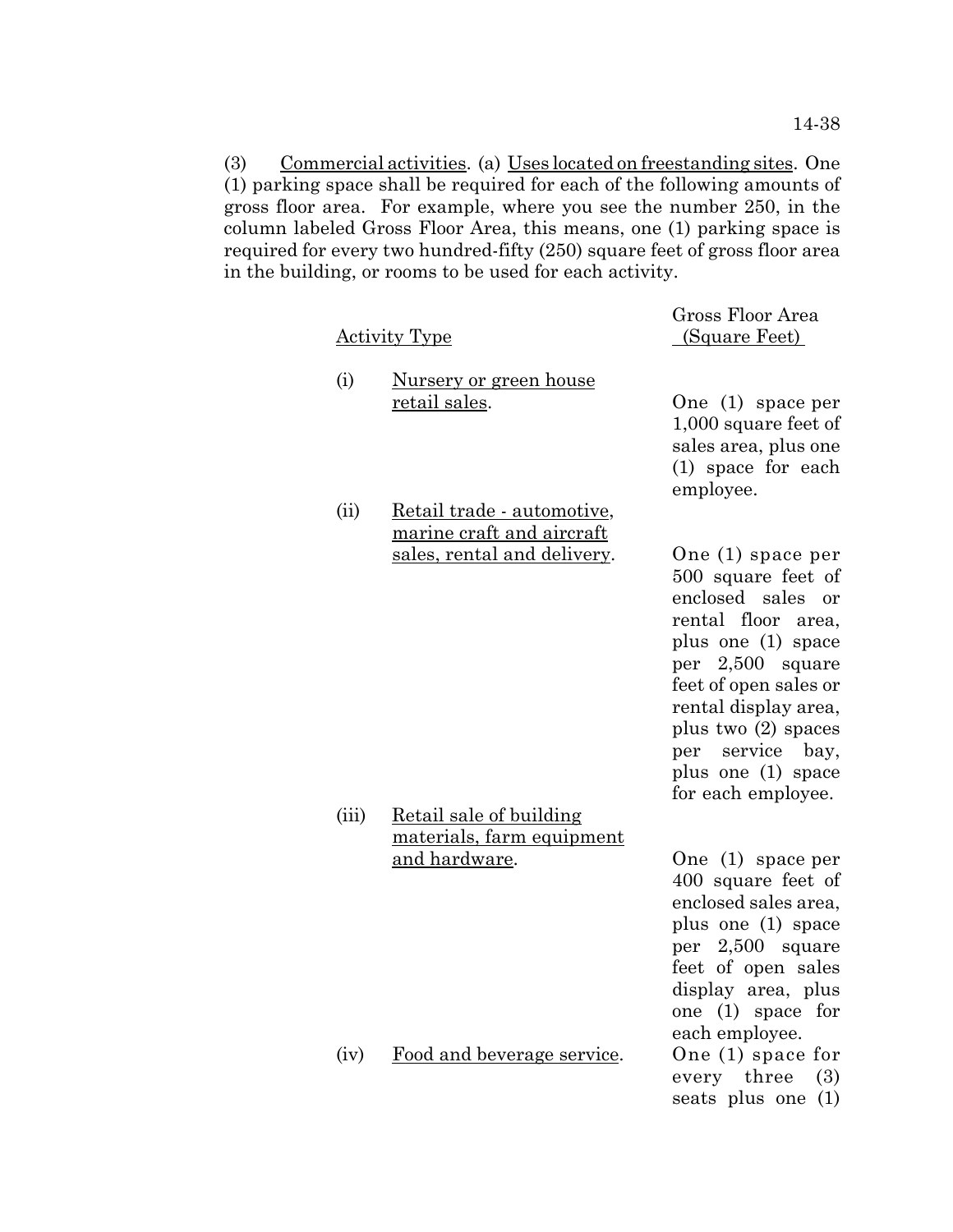for each employee.

|        |                                                                         | space for each<br>employee on major<br>shift.                                                               |
|--------|-------------------------------------------------------------------------|-------------------------------------------------------------------------------------------------------------|
| (v)    | Food service drive-in<br>(fast food).                                   | One $(1)$ space for<br>every two $(2)$ seats,<br>plus one (1) space<br>for each employee<br>on major shift. |
| (vi)   | Retail food stores.                                                     |                                                                                                             |
|        | (A)<br>Convenience store.                                               | 150                                                                                                         |
|        | Grocery store.<br>(B)                                                   | 200                                                                                                         |
| (vii)  | General retail store.<br>(A)<br><u>Up to <math>25,000</math> square</u> |                                                                                                             |
|        | feet.                                                                   | 200                                                                                                         |
|        | (B)<br>$Over 25,000 square$                                             |                                                                                                             |
|        | feet.                                                                   | 250                                                                                                         |
| (viii) | Furniture store and home                                                |                                                                                                             |
|        | furnishings.                                                            | 200                                                                                                         |
| (ix)   | Shopping center.                                                        |                                                                                                             |
|        | 100,000 square feet or less.                                            | 200                                                                                                         |
|        | Over 100,000.                                                           | 250                                                                                                         |
|        | Service Activities                                                      |                                                                                                             |
| (i)    | Animal care and                                                         |                                                                                                             |
|        | veterinarian services;                                                  |                                                                                                             |
|        | <u>veterinary hospital</u> .                                            | Three $(3)$ spaces for<br>every doctor, plus<br>one $(1)$ space for                                         |
|        |                                                                         | each employee.                                                                                              |
| (ii)   | <u>Automobile services</u>                                              |                                                                                                             |
|        | <u>and repair</u> .                                                     | One $(1)$ space for                                                                                         |
|        |                                                                         | each employee, plus                                                                                         |
|        |                                                                         | two $(2)$ spaces for<br>each service bay.                                                                   |
| (iii)  | Business services.                                                      |                                                                                                             |
|        | (All Uses).                                                             | 400                                                                                                         |
|        |                                                                         | Plus one (1) space                                                                                          |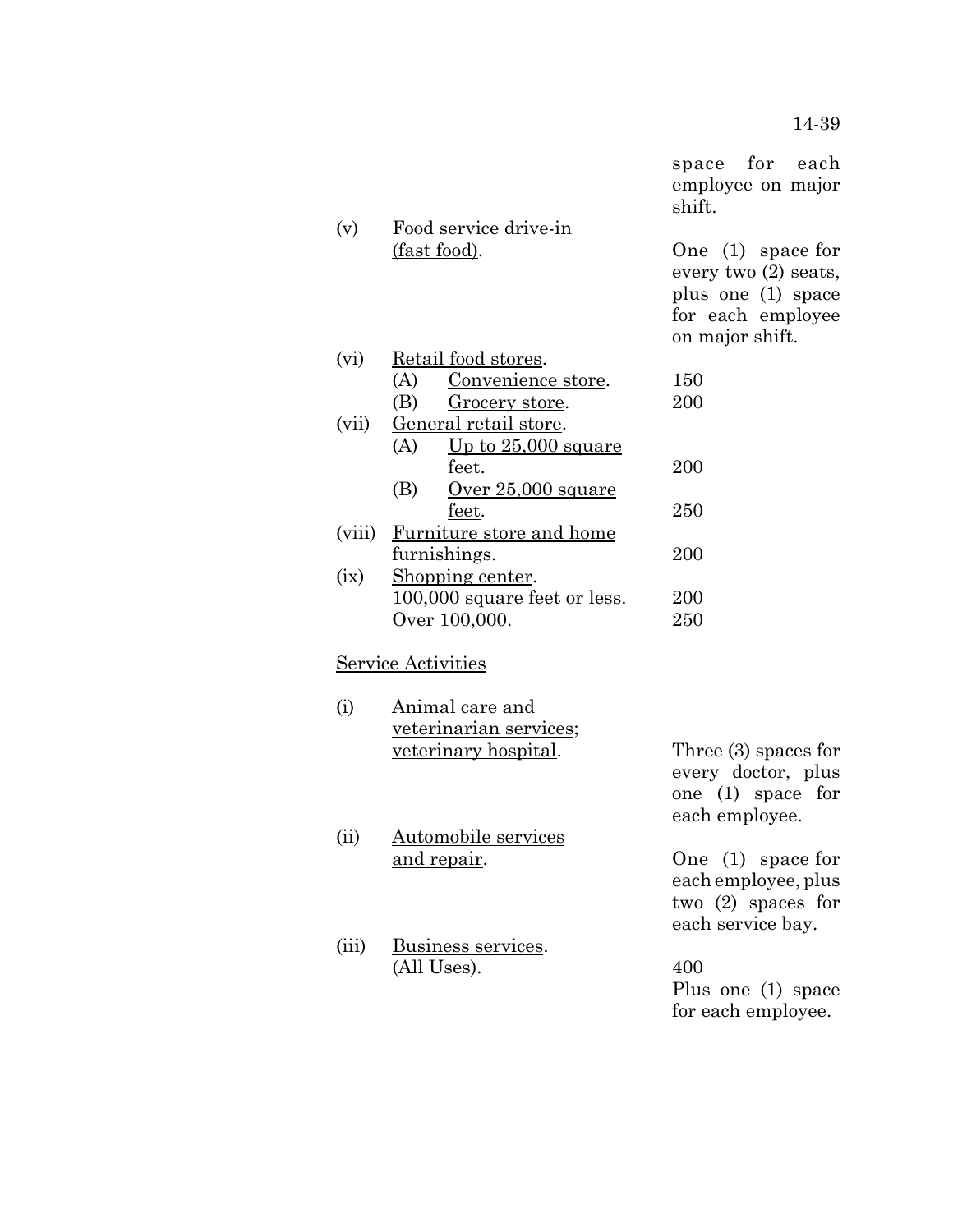| (iv)        |                   |                    | Contract construction office.                                                            | 300<br>Plus<br>(1)<br>for<br>one<br>each<br>company<br>vehicle.                    |
|-------------|-------------------|--------------------|------------------------------------------------------------------------------------------|------------------------------------------------------------------------------------|
| (v)<br>(vi) |                   | <u>amusement</u> . | <u>Equipment repair services</u> .<br><b>Entertainment and</b>                           | 300                                                                                |
|             | (A)<br>(B)        |                    | Art galleries.<br>Bowling alleys.                                                        | 800<br>Five $(5)$ spaces for<br>each alley, plus one                               |
|             | (C)               |                    | Billiard parlor.                                                                         | (1) for employee.<br>Two $(2)$ spaces per<br>table.                                |
|             | (D)               | <u>arcades</u> .   | <u>Coin operated</u>                                                                     | 250                                                                                |
|             | (E)               | (1)<br>(2)         | <b>Commercial</b><br>recreation.<br>Dance halls<br>and skating<br>rink.<br>Golf courses, | 100                                                                                |
|             |                   |                    | driving range,<br>putt-putt<br>course.                                                   | Six (6) spaces per<br>hole, plus one (1)<br>for each employee.                     |
|             |                   | (3)                | Exhibition halls,<br>auditoriums,<br>amphitheaters.                                      | One $(1)$ space for<br>each three (3) seats,<br>plus one (1) for each<br>employee. |
|             | (F)               | <u>theatre</u> .   | Motion picture                                                                           | One (1) space for<br>each three (3) seats,<br>plus one (1) for each<br>employee.   |
|             | $\left( G\right)$ |                    | Recording, television,<br>and radio studios.                                             | One $(1)$ space for<br>each employee.                                              |
|             | (H)               | camps.             | <u>Resorts and group</u>                                                                 | One $(1)$ space for<br>campsite,<br>every                                          |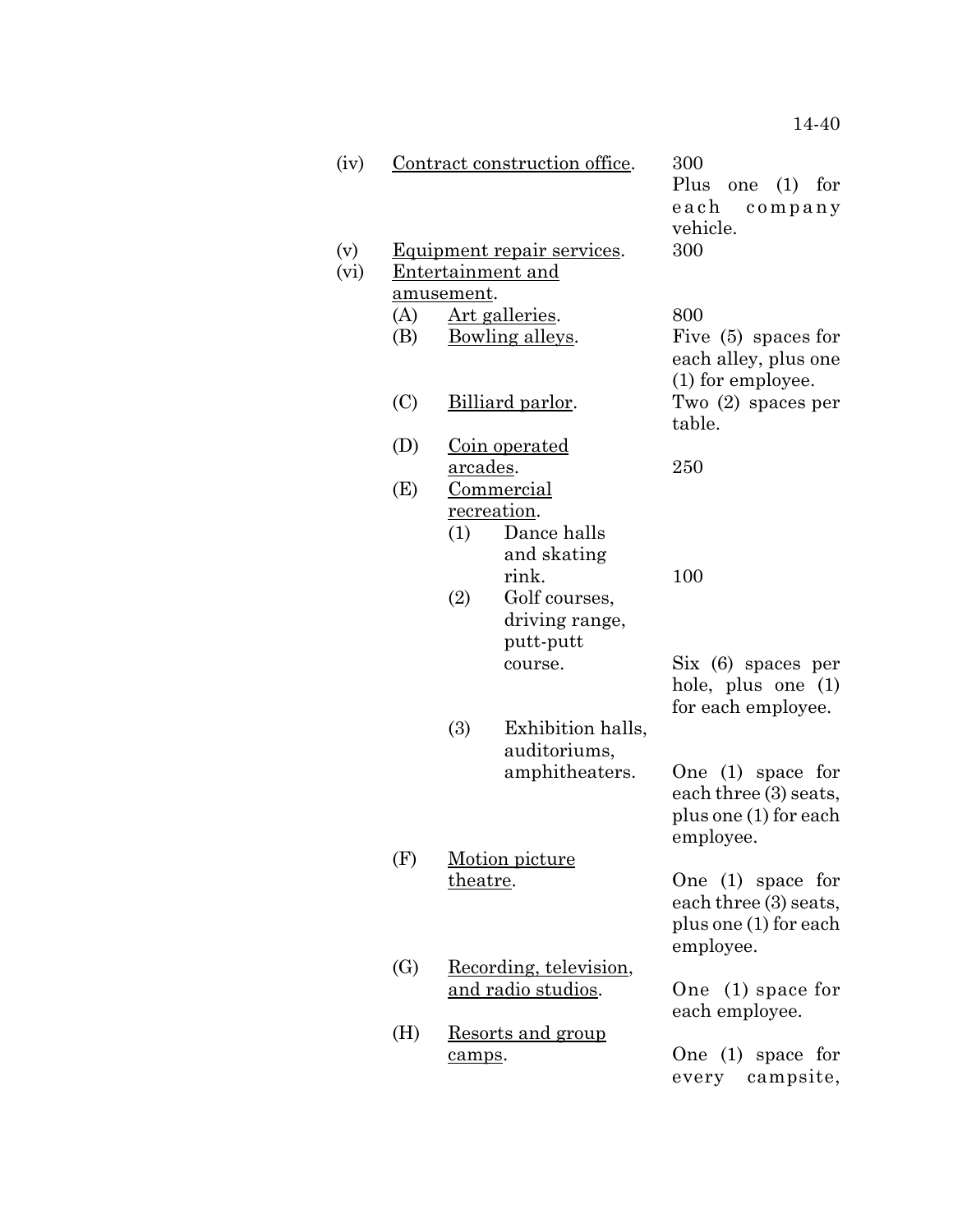(I) Fairgrounds, amusement parks, carnivals,

(vii) Finance, insurance and real estate service. (All uses). 200

(viii) Gasoline service station. 500

(ix) Funeral, mortuary, undertaking services. One (1) space for

(x) Office professional. 300

(xi) Office, medical, dental. Three (3) spaces per

plus one (1) space for each employee.

circuses. One (1) space for every 200 square feet of enclosed building, plus one (1) space for every three (3) persons the facility is designed to accommodate.

> Plus one (1) space per each employee.

> Plus two (2) spaces for each service bay and one (1) for each employee.

> every four (4) seats, plus one (1) for each employee, plus one (1) space for every company vehicle. treatment room, plus one (1) for every doctor, dentist or employee.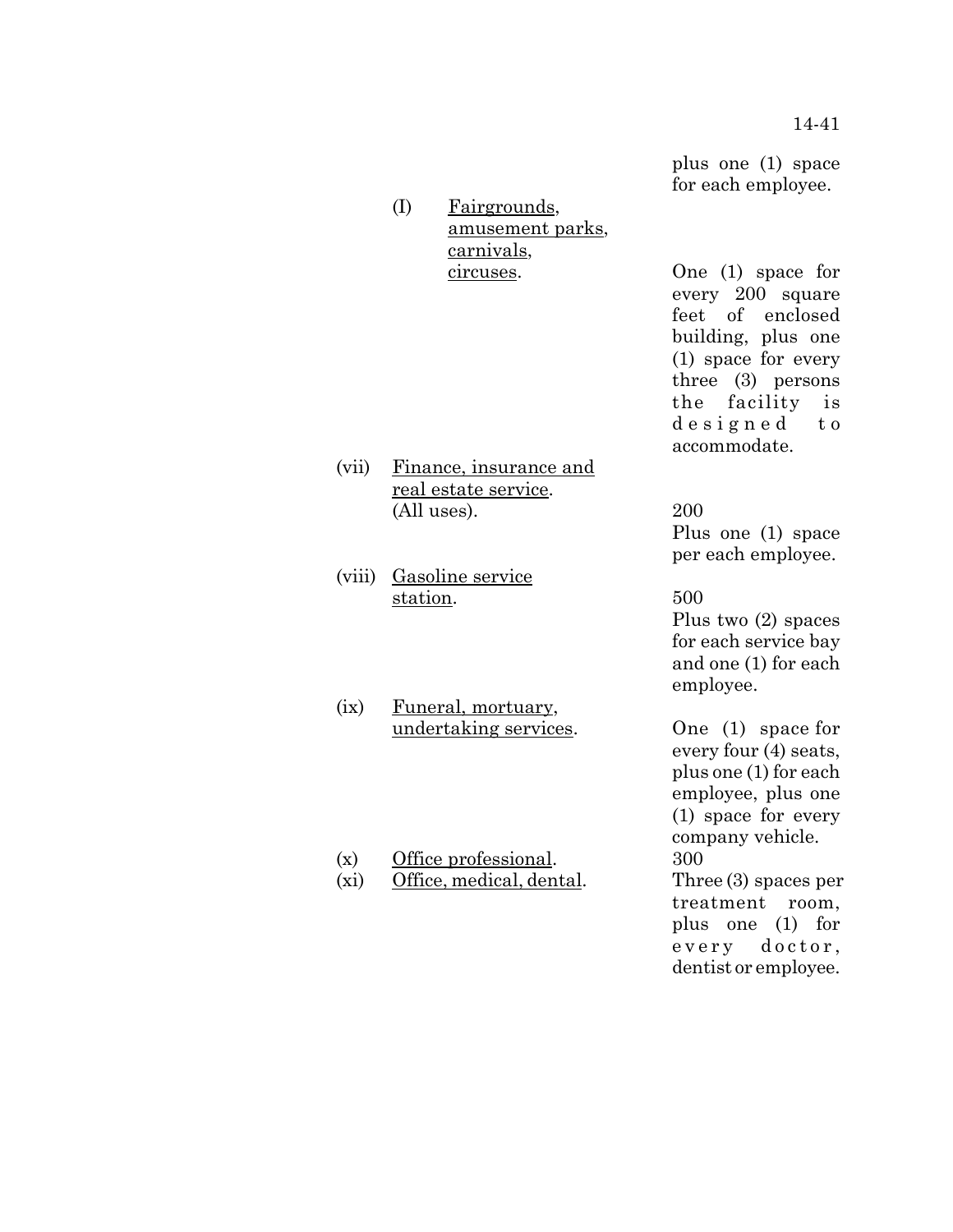| (xii) |     | Transient habitation.                                                             |                                                                                                 |
|-------|-----|-----------------------------------------------------------------------------------|-------------------------------------------------------------------------------------------------|
|       | (A) | Hotel, motels,                                                                    |                                                                                                 |
|       |     | tourist homes                                                                     |                                                                                                 |
|       |     | <u>or courts</u> .                                                                | One $(1)$ space for<br>each room to be<br>rented, plus one $(1)$<br>space for each<br>employee. |
|       | (B) | Sporting and                                                                      |                                                                                                 |
|       |     | recreational                                                                      |                                                                                                 |
|       |     | vehicle camps.                                                                    | One $(1)$ space for                                                                             |
|       |     |                                                                                   | each travel vehicle                                                                             |
|       |     |                                                                                   | or pad plus one $(1)$                                                                           |
|       |     |                                                                                   | space per each                                                                                  |
|       |     |                                                                                   | employee.                                                                                       |
| (4)   |     | Industrial activities. (a) Manufacturing/industrial. Five (5)                     |                                                                                                 |
|       |     | spaces, plus one for each employee on the shift of maximum employment.            |                                                                                                 |
| (b)   |     | Warehousing, foods, or freight transport, and storage. One                        |                                                                                                 |
|       |     | $(1)$ space for each five thousand $(5,000)$ square feet of gross floor area plus |                                                                                                 |

 $(1)$  space for one (1) space for each ten thousand (10,000) square feet of open storage. A minimum of five (5) spaces shall be provided by any establishment.

(c) Automobile wrecking yards, scrap metal processing, junk yards. One (1) space for each one thousand (1,000) square feet of gross floor area.

(5) Other. For buildings and land uses not referred to in the preceded activity classifications and specifically listed in the corresponding use classification listings cited within  $\S 14-303$ , the off-street parking requirements shall be determined by the board of zoning appeals. (1972 Code, § 11-501)

**14-502. Certification of minimum parking requirements**. Each application for a building permit shall include information as to the location and dimensions of off-street parking spaces and the means of ingress and egress to such space. This information shall be in sufficient detail to enable the building inspector to determine whether or not the requirements of this section are met. (1972 Code, § 11-501.1)

**14-503. Combination of required parking spaces**. The required parking space for any number of separate uses may be combined in one lot, but the required space assigned to one use may not be assigned to another use, except that the parking space required for churches, theaters, or assembly halls whose peak attendance will be at night or on Sundays may be assigned to a use which will be closed at night or on Sundays. (1972 Code,  $\S 11-501.2$ )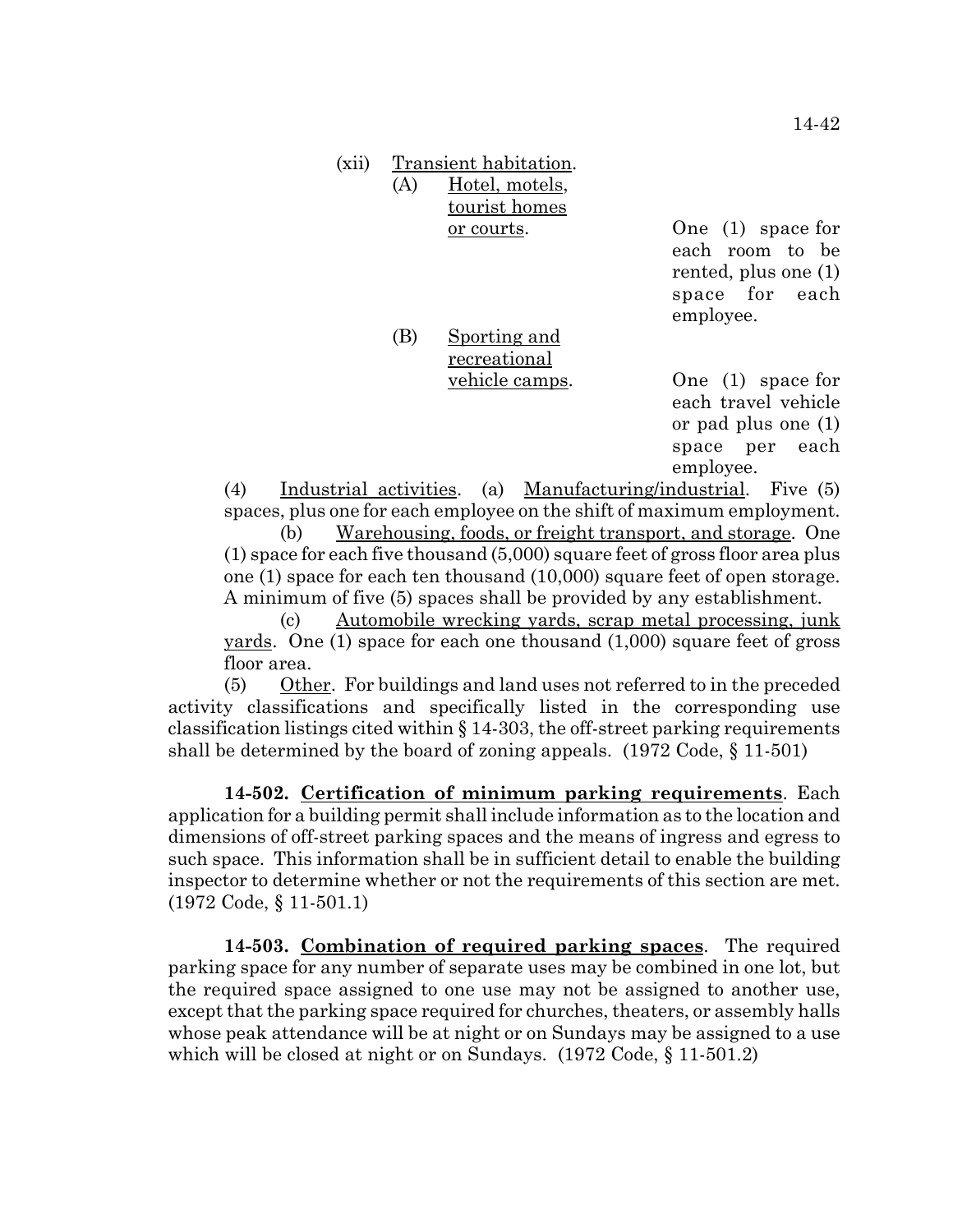**14-504. Remote parking spaces**. If the off-street parking space required by this zoning ordinance cannot be reasonably provided on the same lot on which the principal use is located, such space may be provided on any land within four hundred (400) feet of the main entrance to such principal use, provided such land is in the same ownership or lease as the principal use. Such land shall be used for no other purpose so long as no other adequate provision of parking space, meeting the requirements of this zoning ordinance, has been made for the principal use. (1972 Code, § 11-501.3)

**14-505. Extension of parking area into a residential district**. Required parking space may be extended one hundred (100) feet into a residential district, provided that:

(1) The parking area adjoins a commercial or industrial district.

(2) The parking spaces in this area have their only access to or front upon the same street as the property in the commercial or industrial districts for which it provides the required parking spaces.

(3) The parking area is separated from abutting properties in the residential districts by a twenty-five (25) foot buffer strip. (1972 Code, § 11-501.4)

**14-506. Requirements for design of parking lots**. (1) Except for parcels of land devoted to one- and two-family residential uses, all areas devoted to off-street parking shall be so designed and be of such size that no vehicle is required to back into a public street to obtain egress.

(2) Each parking space shall be no less than one hundred sixty-two (162) square feet in area.

(3) Entrances and exits for all off-street in such comply with the requirements of § 14-409, of this title.

(4) The parking lot shall be designed in such a manner as to provide adequate drainage and to eliminate the possibility of stagnant pools of water.

(5) There shall be a parking aisle at least twenty-two (22) feet wide serving all ninety (90) degree and (60) degree angled parking spaces. For all thirty (30) and forty-five (45) degree angled parking spaces there shall be a minimum parking aisle of sixteen (16) feet in width.

(6) All off-street parking areas containing five (5) spaces or more shall be surfaced with asphalt, concrete, or other hard surfaced dustless material and so constructed to provide for adequate drainage for both on and off-site and to prevent the release of dust. A "tar and chip" or similar surface is not an acceptable surface. All parking spaces shall be clearly marked.

(7) No parking space(s) serving any residential development shall be located further than sixty (60) feet from the respective dwelling unit such space(s) serve.

(8) All parking lots be in compliance with American Disabilities Act. (1972 Code, § 11-501.5, as amended by Ord. #1206, Sept. 2008)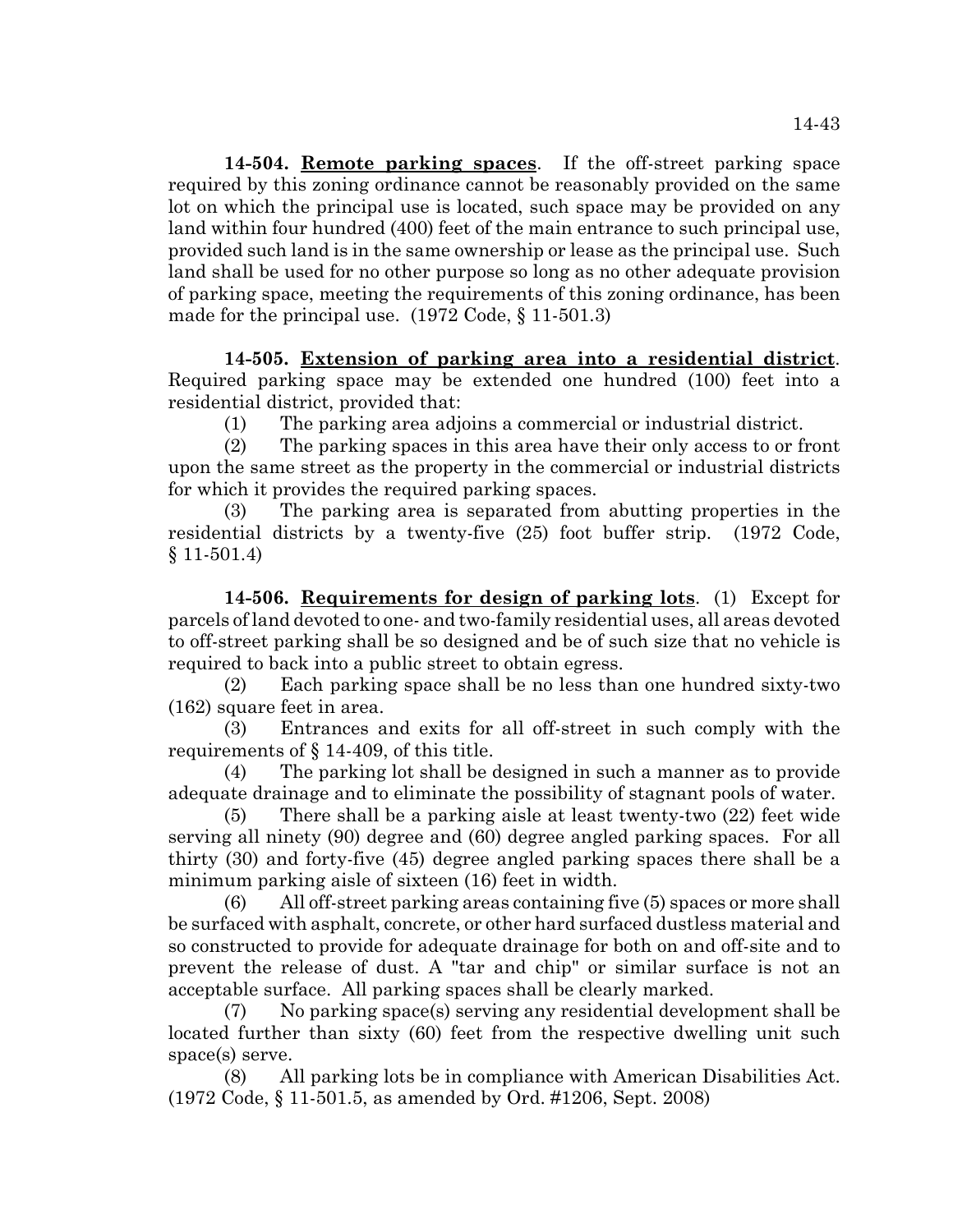**14-507. Off-street loading and unloading requirements**. Every building or structure hereafter constructed and used for business or trade involving the receiving or distribution of vehicles, materials, or merchandise shall provide space for the loading and unloading of vehicles off the street or public alley. Such space shall have access to a public or private alley, or if there is no alley to a public street. The minimum required spaces for this provision shall be based on the total usable floor area of each principal building according to the following table:

| Total Usable Floor Area                                                                                             | Spaces required (See                                                                                                                                |
|---------------------------------------------------------------------------------------------------------------------|-----------------------------------------------------------------------------------------------------------------------------------------------------|
| or Principal Building                                                                                               | Chapter 3, for definition)                                                                                                                          |
| 0 to 9,999 square feet<br>10,000 to $14,999$ square feet<br>15,000 to 19,999 square feet<br>Over 20,000 square feet | One $(1)$ space<br>Two $(2)$ spaces<br>Three $(3)$ spaces<br>Four (4) spaces, plus one<br>space for each<br>(1)<br>additional 20,000 square<br>feet |

Off-street Loading and Unloading Requirements for Industrial Uses:

 $5,000$  to  $40,000$  square feet  $\qquad \qquad \text{One (1) space}$ Over 40,000 square feet to Two (2) spaces 100,000 square feet Each additional 1,000,000 One (1) space square feet or major fraction thereof

The board of zoning appeals may reduce or increase this requirement in the interest of safety where unusual or special conditions are due consideration. (1972 Code, § 11-502)

**14-508. Temporary use restrictions**. The following regulations are necessary to govern the operation of certain necessary or seasonal uses nonpermanent in nature. Application for a temporary use permit shall be made to the building inspector. Said application shall contain a graphic description of the property to be utilized and a site plan, to determine yard requirements setbacks, sanitary facilities, and parking space for the proposed temporary use. The following uses are deemed to be temporary uses and shall be subject to the specific regulations and time limits which follow and to the regulations of any district in which such use is located:

(1) Carnival or circus. May obtain a temporary use permit in the  $C-2$ , C-3, I-1, I-2, or F-1 districts; however, such permit shall be issued for a period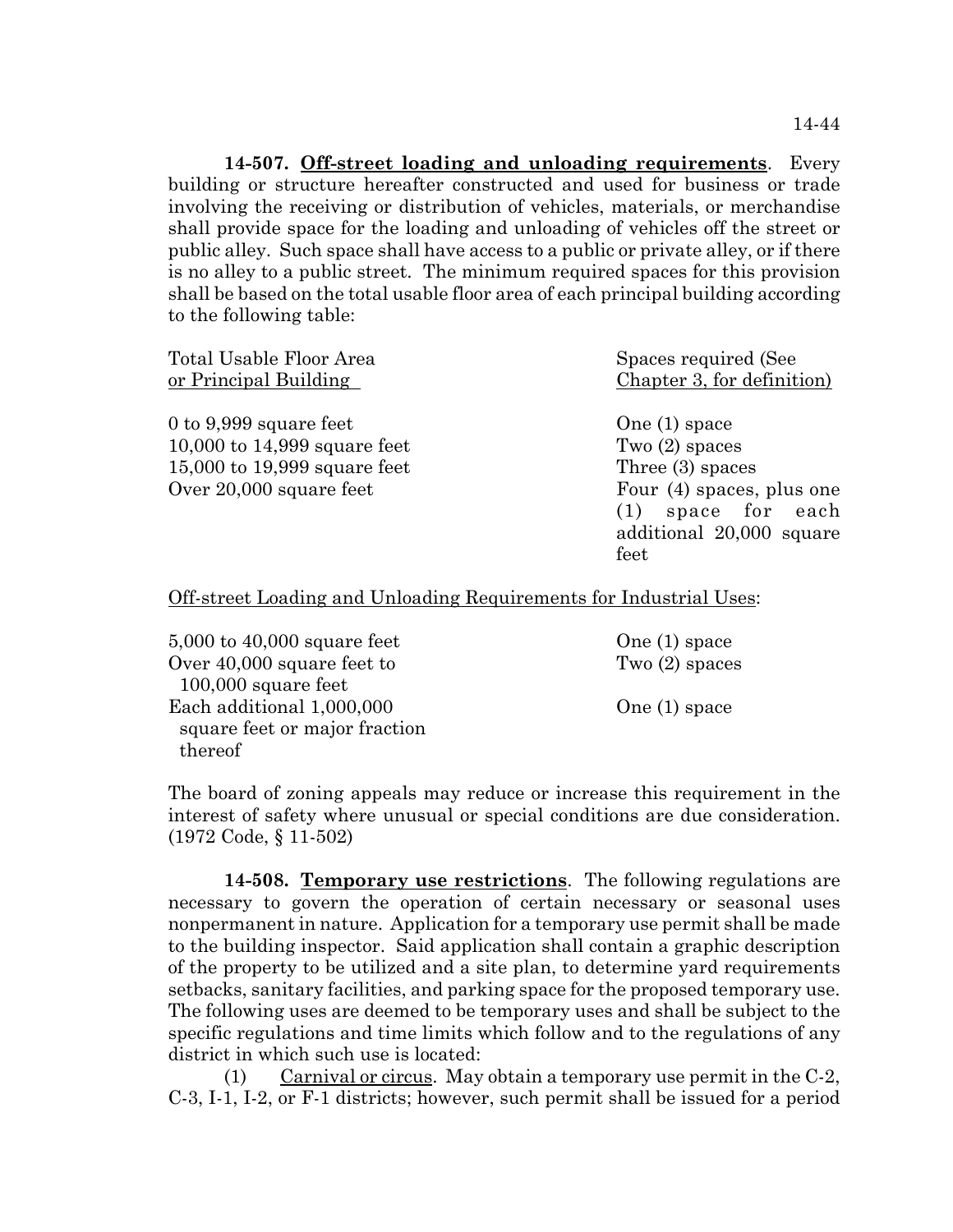of not longer than fifteen (15) days. Such use shall only be permitted on lots where adequate off-street parking can be provided.

(2) Limited duration goods and seasonal merchandise. May obtain a thirty (30) day temporary use permit for the display and sale of limited duration goods and seasonal merchandise not sold throughout the year on open lots in any district.

(3) Temporary buildings. In any district, a temporary use permit may be issued for contractor's temporary office and equipment sheds incidental to construction project. Such permit shall not be valid for more than one (1) year but may be renewed for six (6) month extensions; however, not more than three (3) extensions for a particular use shall be granted. Such use shall be removed immediately upon expiration of the temporary use permit, whichever occurs sooner.

(4) Real estate sales office. In any district, a temporary use permit may be issued for a temporary real estate sales office in any new subdivision which has been approved by the planning commission under the Manchester subdivision regulations. Such office shall contain no living accommodations. The permit will be valid for one (1) year, but may be granted two  $(2)$  six  $(6)$ month extensions. Such office shall be removed upon completion of sales of the lots therein, or upon expiration of the temporary use permit, whichever occurs sooner.

(5) Religious tent meeting. In any district, except the IB, general industrial district, a temporary use permit may be issued for a tent or other temporary structures to house a religious meeting. Such permit shall be issued for not more than a thirty (30) day period. Such activity shall be permitted only on lots where adequate off-street parking can be provided.

(6) Temporary dwelling units in case of medical hardships. In any district, a temporary use permit may be issued to place a mobile home an a lot which already contains a residential structure, provided that the purpose of such temporary placement shall be to make it possible for a resident of either, structure to provide assistance to a person who requires daily assistance due to physical or mental disability, and provided further that such a temporary structure does not represent a hazard to the safety, health, or welfare of the community.

An applicant for a temporary use permit as provided under this subsection must produce a written statement from a physician certifying that the specific disability requires assistance from someone in close proximity as evidence of such disability, and a written statement from the Coffee County Health Department approving the sewage disposal system of the proposed temporary structure.

Such permit may be initially issued for eighteen (18) months. A permit may be renewed for six (6) months at a time, subject to producing a new statement from a physician certifying that the assistance is still required due to the disabling condition. The temporary permit shall be revoked and the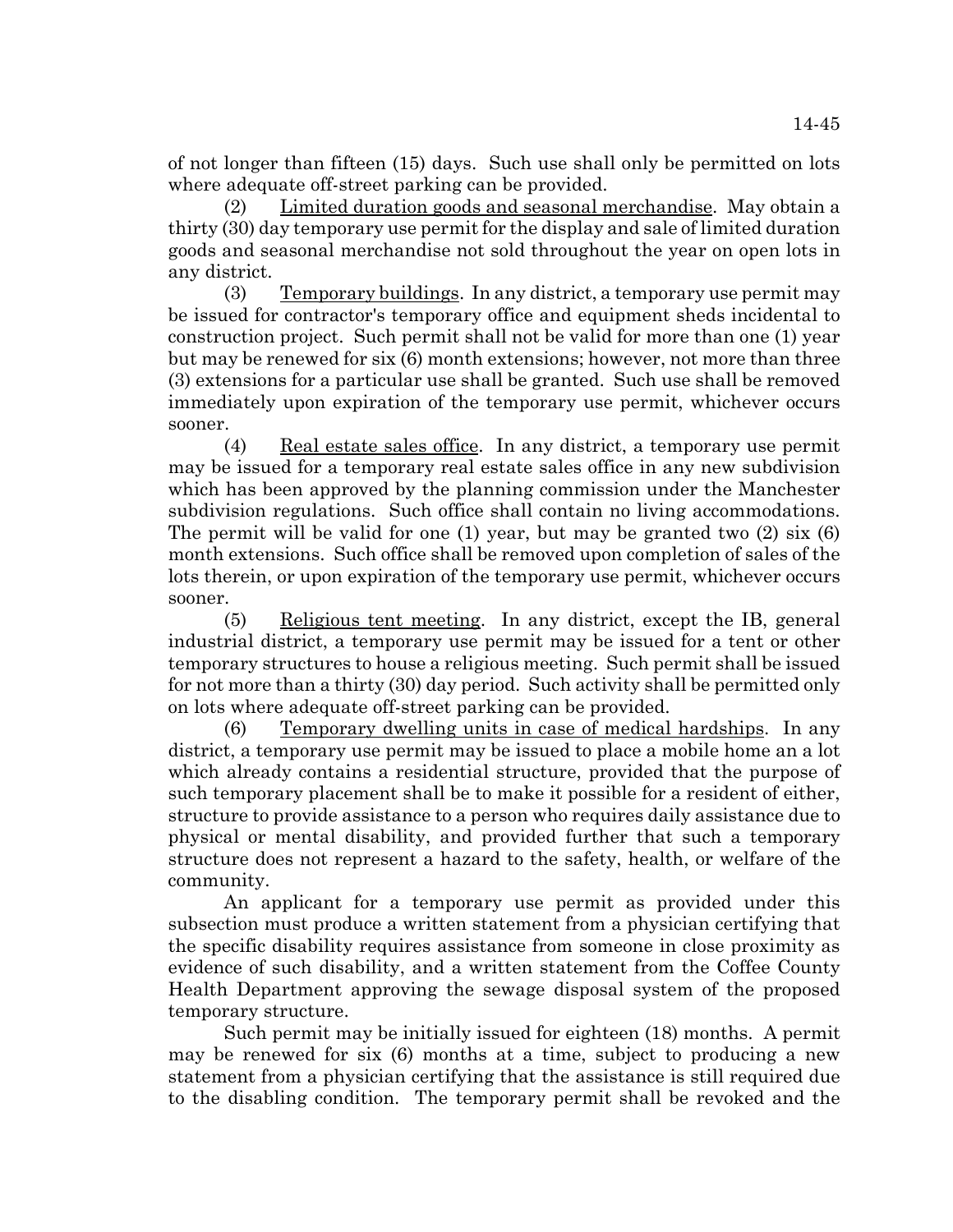structure removed immediately upon expiration of the permit or upon a change in the conditions under which such permit was issued.

The person requiring assistance due to the disabling condition may be a resident of either the temporary or permanent structure. The temporary residence shall be treated as an accessory structure.

(7) Temporary dwelling unit in cases of other special services. In any residential district, a temporary use permit may be issued to place mobile home temporarily on a lot in which already contains a residential structure where the Manchester Board of Zoning Appeals finds that special circumstances or conditions fully described in the findings of the board, exist, such that the use of a temporary residential structure is necessary in order to prevent an exceptional hardship an the applicant, provided that such a temporary structure does not represent a hazard to the safety, health, or welfare of the community.

An applicant for a temporary use permit as provided under this subsection must produce a written statement from the Coffee County Health Department approving the sewage disposal system of the temporary structure. Such a permit may be renewed for up to six (6) months at a time, the total time for all permits not exceeding a total time for all permits not exceeding a total of eighteen (18) months. The temporary structure shall be treated as an accessary building.

(8) Temporary manufacture of road materials. In any district, except the residential districts, a temporary use permit may be issued upon approval by the Manchester Board of Zoning Appeals to operate manufacturing plants which are necessary in order to produce the materials required for the construction of approved public roads where the board finds that such a use is not potentially noxious, dangerous, or offensive. In the exercise of its approval, the board of zoning appeals may impose such conditions upon the proposed plants as it may deem advisable in the furtherance of the general purposes of this zoning ordinance.

Such a permit may be initially issued for a nine (9) month period. A permit may be renewed for up to six (6) months at a time, the total time for all permits not exceeding a total of twenty-four (24) months. (1972 Code, § 11-503)

**14-509. Home occupations**. A home occupation is a gainful occupation or profession conducted entirely within the principal dwelling unit by members of the household residing on the premises. Only one (1) person other than members of the household shall be employed. The use of the dwelling unit for the home occupation shall be clearly incidental and subordinate to its use for residential purposes by its occupants, with no more than twenty-five (25) percent of the floor area of the dwelling unit being used to conduct the home occupation. This section classifies all home occupations as "minor home occupations" or "major home occupations," all other uses that are not considered under one of these classifications is prohibited under these regulations.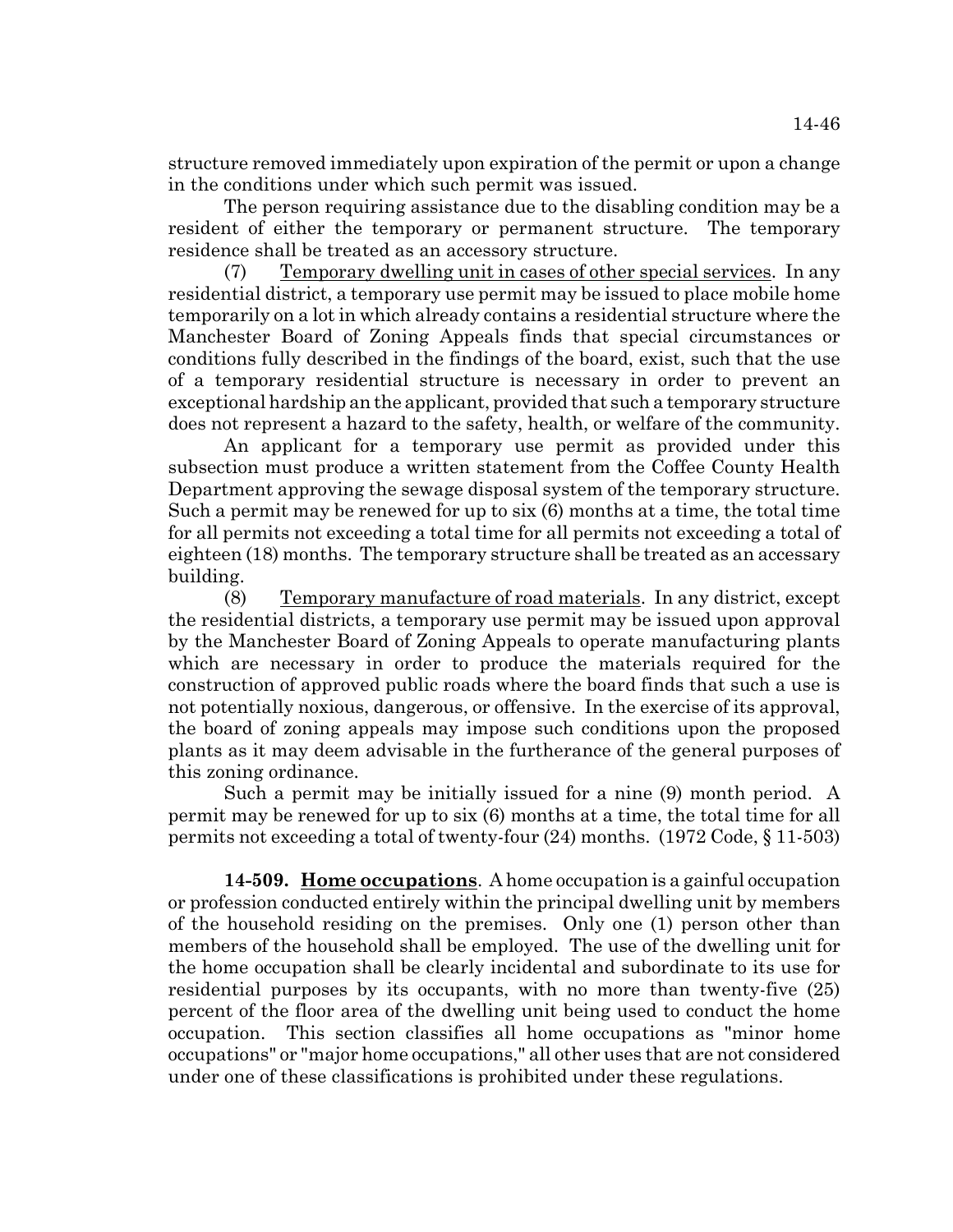(1) Minor home occupations. A minor home occupation is a limited activity conducted on premises to differ from its residential character. Minor home occupations shall include offices for accountants, architects, artists, engineers and the like, and other uses that will not require an increased amount of traffic to and from the residence. Uses such as barber or beauty shops, auto repair or any similar use shall not be considered as minor home occupations. Due to the small scale of operation, minor home occupations are not required to obtain special exception permits from the board of zoning appeals.

(2) Major home occupations. Uses classified as major home occupations are those conducted within homes that may cause an increase in the amount of neighborhood traffic. This increase in traffic may be in the form of persons served by the home occupation or by deliveries or pick-ups from the premises. An increased area for parking will be allowed for uses that are classified as major home occupations. All major home occupations are required to have their use approved by the board of appeals prior to engaging in the activity. Major home occupations shall include barber and beauty shops, teaching of music and dance, small engine and appliance repair, upholstery shops, dressmakers, real estate offices, and other similar uses that in the opinion of the board of appeals would meet the criteria of a major home occupation. (1972 Code, § 11-504)

**14-510. Gasoline service station restrictions**. The following regulations shall apply to all gasoline service stations:

(1) There shall be a building setback from all street right-of-way lines of a distance of not less than forty (40) feet, except for canopies designed to cover the gasoline pump islands.

(2) Gasoline pumps shall not be located closer than fifteen (15) feet to any street right-of-way line.

(3) Sign requirements as established in chapter 5,  $\S$  14-516, shall be met. (1972 Code, § 11-505)

**14-511. Swimming pool restrictions**. The following regulations shall apply to all swimming pools.

(1) No swimming pool or part thereof, including aprons, walks, shall protrude into any required front yard in any residential districts.

(2) The swimming pool area shall be walled or fenced so as to prevent uncontrolled access by children and pets from the street or adjacent properties. Said fence or wall shall not be less than four (4) feet in height and maintained in good condition.

(3) Private swimming pools are permitted in residential, and commercial districts provided that the pool is intended, and is to be used solely for the enjoyment of the occupants and their guests of the property on which it is located. (1972 Code, § 11-506)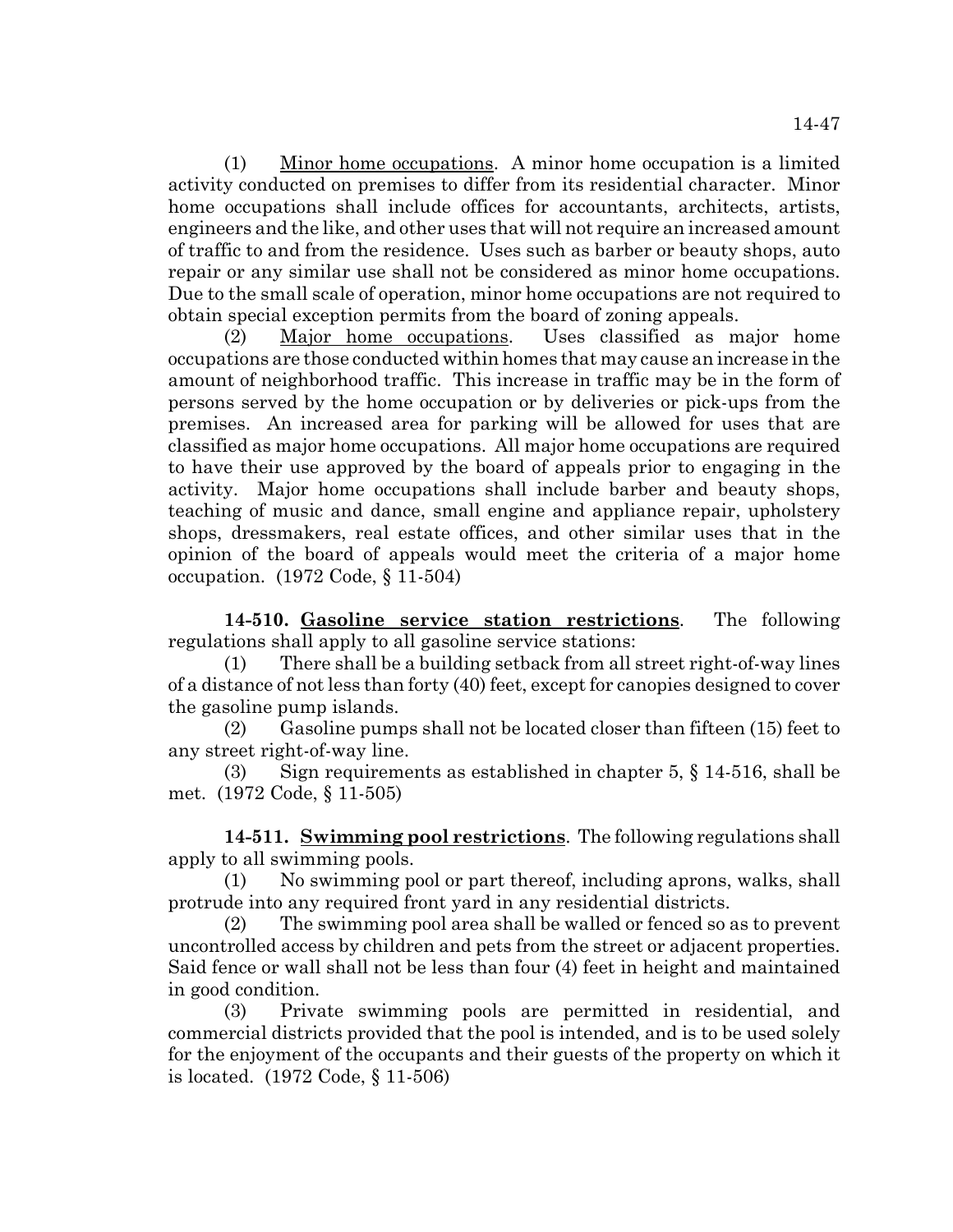**14-512. Development standards for multi-family dwellings**. The provisions set forth herein are intended to provide design criteria for multi-family dwellings located on a single zone lot or tract that abuts a public street. Specifically, these provisions are intended to provide regulations controlling the spacing, internal orientation, etc., of multiple buildings located on a single site. It is the express purpose of these provisions to establish design criteria and to provide for the implementation of these provisions by planning commission review of the site plan required for all such developments by § 14-803(2)(b). (1972 Code, § 11-507)

**14-513. Development standards**. (1) General standards. It is the intent that multi-family dwellings where they are permitted:

(a) May be appropriately intermingled with other types of housing;

(b) Shall not contain more than twelve (12) dwelling units per floor on a single unbroken frontage; and

(c) Shall constitute groupings making efficient economical, comfortable, and convenient use of land and open space, and serving the public purposes of zoning by means alternative to conventional arrangements of yards and buildable areas.

(2) Detailed standards. (a) Each dwelling unit shall be provided with reasonable visual and acoustical privacy. Fences, walks, and landscaping shall be provided for the protection and aesthetic enhancement of the development and privacy of the occupants, screening of objectionable views or uses and the reduction of noise. A minimum of thirty (30) feet shall be maintained between buildings.

(b) Street sidewalks and on-site walks shall be provided for convenient and safe access to all living units from streets, driveways, parking courts, or garages and for convenient circulation and access to all facilities.

(c) The appearance and character of the site shall be preserved and enhanced by retaining and protecting existing trees and other site features; and additional new plant material shall be added for privacy, shade, beauty of buildings, and grounds and to screen out objectionable features. The planting plan shall be submitted with the site development plan.

(d) Existing trees, shrubs, evergreens, and ground cover shall be retained to the extent that they enhance the project, are effective as a screen planting or are useful in protecting slopes.

(e) Adequate recreation facilities for the residents of the project shall be provided in locations easily accessible to the living units and where they do not impair the view and privacy of living units.

(f) Attractive outdoor sitting areas shall be provided, appropriate in size, type and number to the needs of the residents.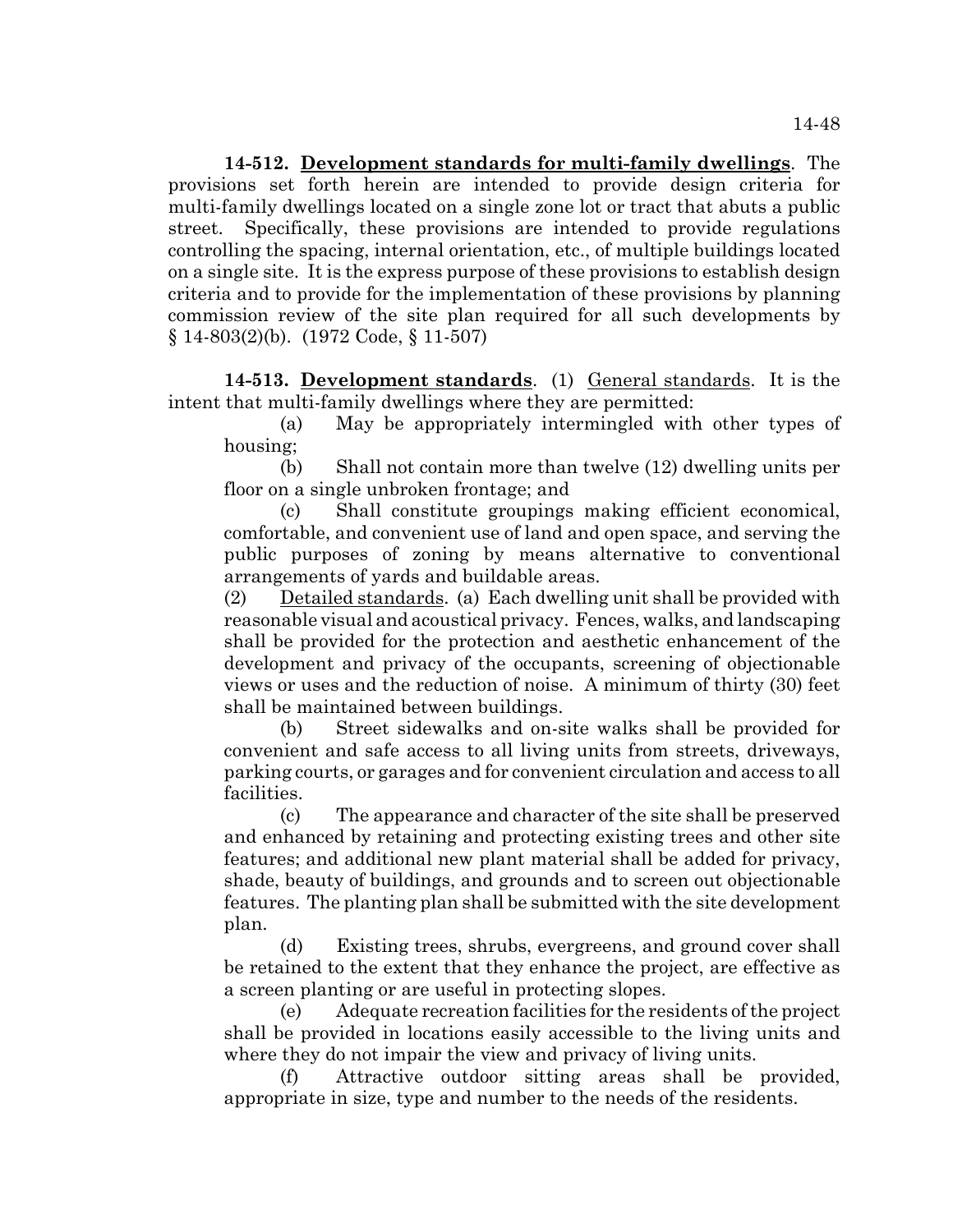(g) Well equipped playgrounds of adequate size and number shall be provided, where it is anticipated that children will occupy the premises.

(h) All public and private streets located within any multi-family development shall meet the construction specifications set forth in the Manchester subdivision regulations.

(i) The planning commission shall act to insure that any private drives, parking areas or other vehicular ways used for common access for two (2) or more residents will be suitably paved and maintained as a condition of approval of the project.

(j) Any central refuse disposal area shall be maintained in such a manner as to meet local health requirements and shall be screened from public view. (1972 Code, § 11-507.1)

**14-514. Access and parking requirements**. (1) Access. (a) Each site developed for multi-family dwellings shall meet the requirements for access set forth in § 14-403 and 14-409, of this title.

(b) Access and circulation shall adequately provide for fire fighting, other emergency equipment, service deliveries, furniture moving vans and refuse collection.

(2) Parking. (a) Parking spaces shall be provided in accordance with § 14-501, of this chapter.

(b) Off-street parking may be grouped in bays, either adjacent to streets or in the interior of blocks. Such parking areas shall generally be located in close proximity to the dwelling units they are designed to serve. At least one (1) parking space per dwelling unit shall be located so as to provide a maximum walking distance of two hundred (200) feet from the nearest entrance of the dwelling unit the space is to serve. Where appropriate, common driveways, parking areas, walks and steps shall be maintained and lighted for night use. Screening of parking and service areas shall be encouraged through ample use of trees, shrubs, hedges and screening walls. (1972 Code, § 11-507.2)

**14-515. Open space requirements**. Any common open space established within a multi-family dwelling development shall be subject to the following:

(1) Quality use and improvement of common open space.

(a) Common open space must be for amenity or recreational purposes. The uses authorized for common open space must be appropriate to the scale and character of the development considering its size, density, expected population, topography and other factors.

(b) No common open space may be put to any use not specified on the approved final development plan, unless such amendment has been approved by the planning commission. However, no change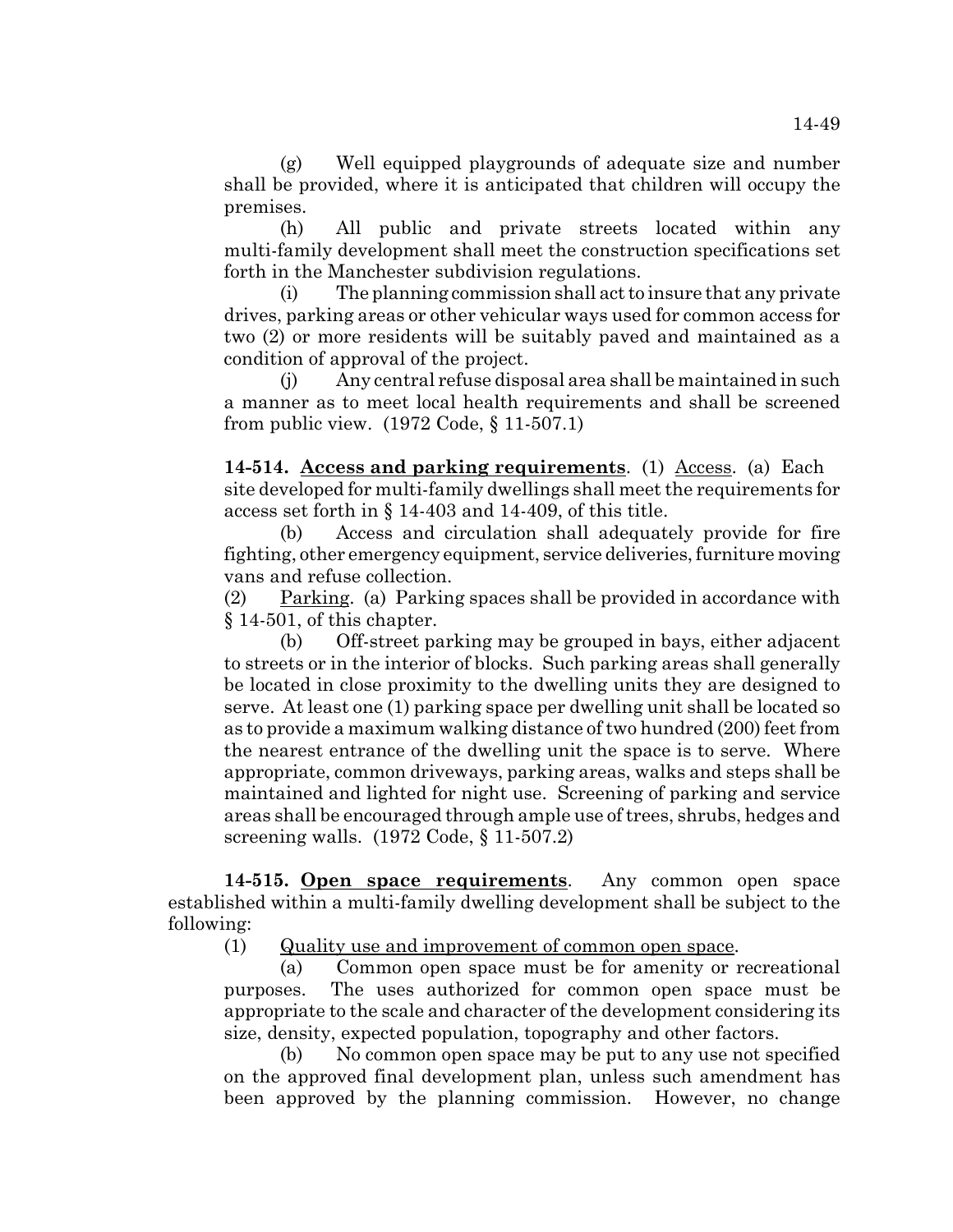authorized may be considered as a waiver of any of the covenants limiting the use of common open space areas, and all rights to enforce the covenants is expressly reserved.

(c) Common open space may consist of either improved or unimproved land. In this regard the approving agency may determine that all or part of stream areas, bodies of water and slopes in excess of fifteen (15) percent may be included in common open space. In making this determination, the approving agency shall be guided by the extent of these areas in relation to the development and the degree to which these areas contribute to the quality, livability, and amenity of the development.

(2) Maintenance of open space. In an instance where common open space is to be deeded to a maintenance organization, the developer shall file a declaration of covenants and restrictions that will govern the association. This document is to be submitted with the application for final approval of the planned development plan. The provisions shall be included but not limited to the following:

(a) The maintenance organization must be established and operational before any unit is sold.

(b) Membership must be mandatory for each unit and must run with the land so that any successive purchaser will automatically become a member.

(c) The restrictions covering the use, etc., of the open space must be permanent; not just for a period of years.

(d) The association(s) must be responsible for liability insurance, local taxes and the maintenance of all facilities and lands deeded to it.

(e) Home owners must pay their pro rata share of the cost assessed by the maintenance association; said assessment by the association can become a lien on the homeowner's property for failure to pay.

(f) The association must be able to adjust the assessment of fees to meet changing needs.

(3) Conveyance of common open space. All land shown on the final development plan as common open space must be conveyed under one of the following options:

(a) It may be conveyed to a public agency which will agree to maintain the common open space and any buildings, structures, or improvements which have been placed on it.

(b) It may be conveyed to trustees provided in an indenture establishing an association, funded trust, or similar organization.

The common open space must be conveyed to the trustees subject to covenants to be approved by the planning commission which restrict the common open space to the uses specified on the final development plan, and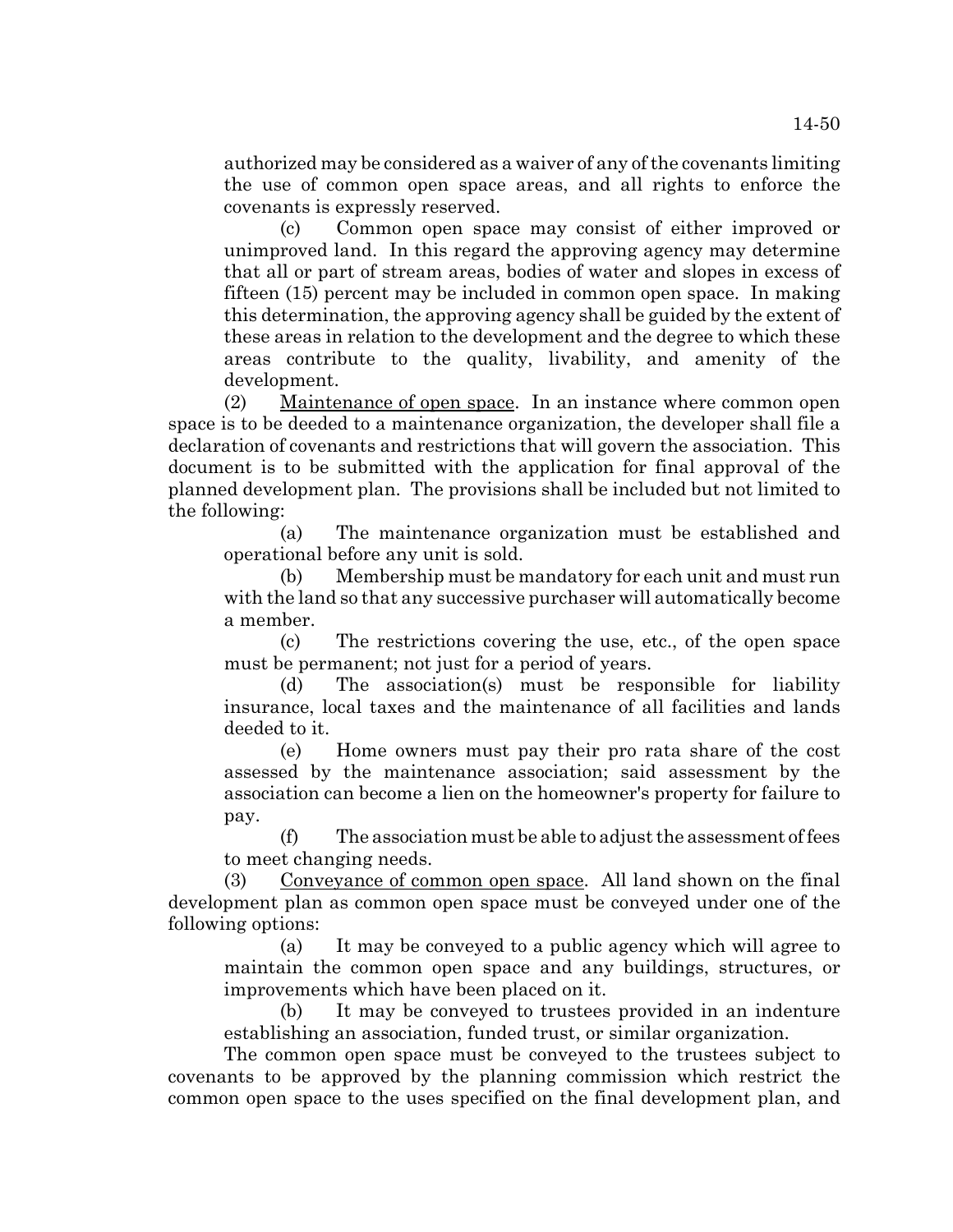which provide for the maintenance of the common open space in a manner which assures its continuing use for its intended purposes. (1972 Code, § 11-507.3)

# **14-516. Standards for signs, billboards, and other advertising structures**. (1) Intent and objectives.

(a) Statement of purpose. The purpose of these regulations is to promote the well-being of the community by establishing standards that assure the provision of signs adequate to meet essential communication needs while safeguarding the rights of the people in the community to a safe, healthful and attractive environment. Within this overall framework, it is the intent of these regulations to:

(i) protect the right to the use of signs for the identification of activities and any related products, services and events and for noncommercial messages;

(ii) assure proper exposure of signs to their intended viewers;

(iii) protect the right of individuals to privacy and freedom from nuisances;

(iv) protect the value of property and improvements thereon;

(v) permit signs that are constructed and maintained in a safe condition;

(vi) assure that signs are constructed and maintained in a safe condition;

(vii) encourage design that enhances the readability and effectiveness of signs;

(viii) prevent signs from interfering with traffic regulatory devices or otherwise obstructing motorist or pedestrian vision;

(ix) reduce traffic hazards;

(x) eliminate obsolete signs;

(xi) provide an efficient and effective means of administration and enforcement.

(b) Scope. Except for signs that are prohibited in all districts in  $§$  14-516(4)(d), herein, these regulations shall apply to all signs and their appurtenances that are visible from the outside of buildings, including interior window signs and all exterior signs, except those located within and visible only from within enclosed courtyards, malls, or similar enclosures.

These regulations shall not in any manner attempt to censure the written or depicted copy on any permitted sign. Any sign allowed under this zoning ordinance may contain, in lieu of any other copy, any otherwise lawful noncommercial message that does not direct attention to a business operated for profit, or to a commodity or service for sale, and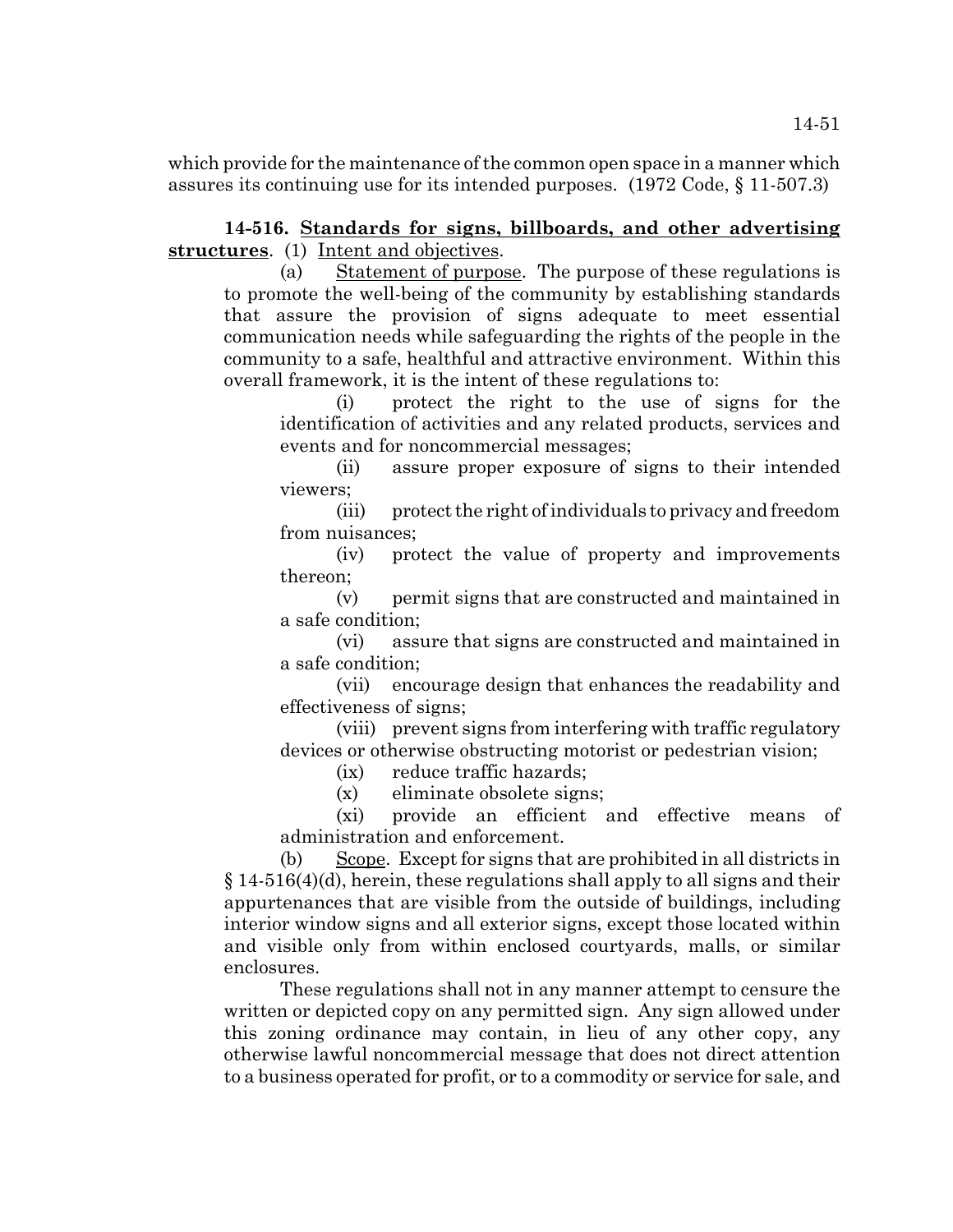that complies with size, location, height, lighting, and spacing requirements of these regulations.

(2) Supplementary definitions. The following definitions are to be used for interpreting the provisions of this chapter only. Where words have not been defined, the standard dictionary definition shall prevail, unless defined in chapter 3, of this title.

(a) "Awning." Any nonrigid material such as fabric or flexible plastic that is supported by or stretched over a frame that is attached to an exterior wall.

(b) "Awning sign." A sign placed directly on the surface of an awning.

(c) "Banner." A sign that is mounted on or attached to a nonrigid surface such as cloth, fabric, or paper.

(d) "Billboard." See off-premise sign.

(e) "Bulletin board sign." A particular type of changeable copy sign that displays copy in a casement made of glass or plexiglass.

(f) "Canopy." An extension of the roof of a building or a freestanding structure that has a roof with support, but no walls.

(g) "Canopy Sign." A sign attached to a canopy.

(h) "Copy." The characters, letters, or illustrations displayed on a sign face.

(i) "Frontage, building." The length of a building that faces a street, parking area, or private drive.

(j) "Illegal sign." A sign that was constructed in violation of regulations that existed at the time it was built.

(k) "Marquee." A permanent structure other than a roof attached to, supported by, and projecting from a building and providing protection from natural elements.

(l) "Marquee sign." A sign attached to and made part of a marquee or any other similar projection from a building.

(m) "Nonconforming sign." A sign that met all legal requirements when constructed, but that is not in compliance with these regulations. An illegal sign is not a nonconforming sign.

(n) "Sign." Any writing (including letter, word or numeral), pictorial representation (including illustration or decoration); emblem (including device, symbol, or trademark); flag (including banner, streamer, or pennant); inflatable devices; or any other figure of similar character, which

(i) Is a structure or any part thereof, or is attached to, painted on, or in any other manner represented on a building or other structure;

(ii) Is used to announce, direct attention to, or advertise; and

(iii) Is visible from outside a building.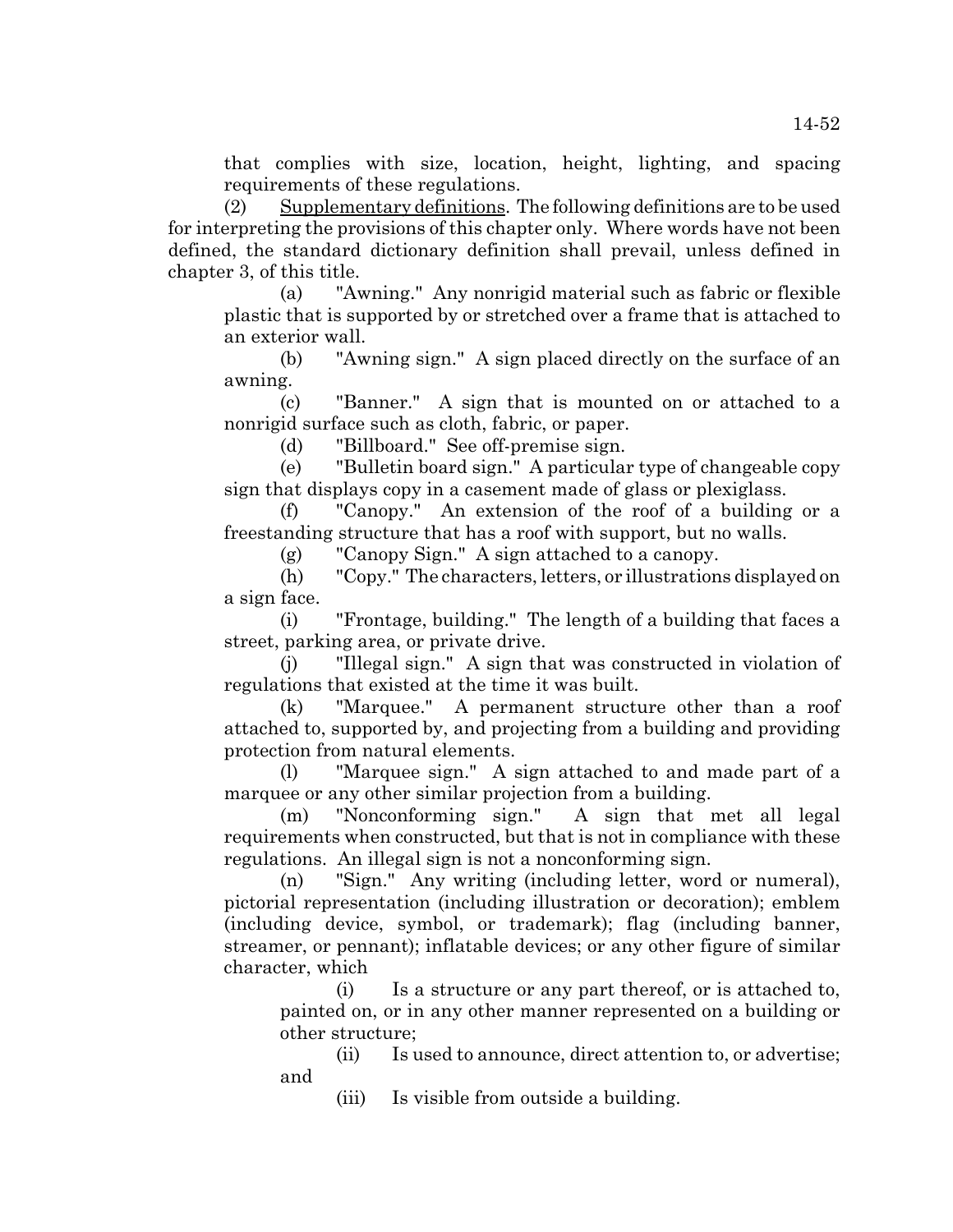(o) "Sign, abandoned." Any sign in which the functions of direction and/or identification of a bona fide business, lessor, owner, product or activity conducted or product available are obsolete.

(p) "Sign, accessory." Any sign that directs attention to a person, activity, or commodity on the same zone lot.

(q) "Sign, advertising." A sign which directs attention to a business, profession, commodity, service or entertainment conducted, sold or offered elsewhere than upon the same zone lot, or directs attention to any brand name or trade name product that may be incidentally available on the same zone lot as the sign provided the establishment offering the product is not associated with the brand or trade name of the product being advertised.

(r) "Sign, animated." A sign that is animated, moving, rotating or appears to be animated, moving or rotating. Animated signs cannot contain pulsating lights or be offensive in nature.

(s) "Sign, attached." A type of sign that is mounted to a building and includes a wall sign and projecting sign as defined in this section.

(t) "Sign, banner." A sign having the copy applied to cloth, paper, or fabric of any kind with only such material for a backing. "Banner" shall include animated and/or fluttering devices designed to attract attention.

(u) "Sign, building mounted." Any sign attached to or supported by any building or other structure that has a purpose other than solely to support a sign, except a sign attached to any upright pole or support when the sign is wider than said pole or support, which shall be considered a freestanding sign.

(v) "Sign, changeable, copy." A sign designed so the copy can be changed while the display surface remains unchanged; includes such signs as manually or electronically changed readerboards and fuel price displays.

(w) "Sign, civic." A type of accessory sign that identifies or provides related information about community facility activity types.

(x) "Sign, development." A type of incidental sign that denotes the future facility, the architect, the engineer, the contractor, the lending agency and/or the developer on a construction site.

(y) "Sign, direct, illumination." All illuminated signs not included in the definition of "sign," luminous background" or "sign," "indirect illumination."

(z) "Sign, directional." Any sign which provides information relative to safely identifying vehicular entrances and exits to parking lots or traffic circulation areas for activities. Directional signs may include logo, symbols or a business name. Such signs shall be located on the private premises and only one shall be installed per driveway.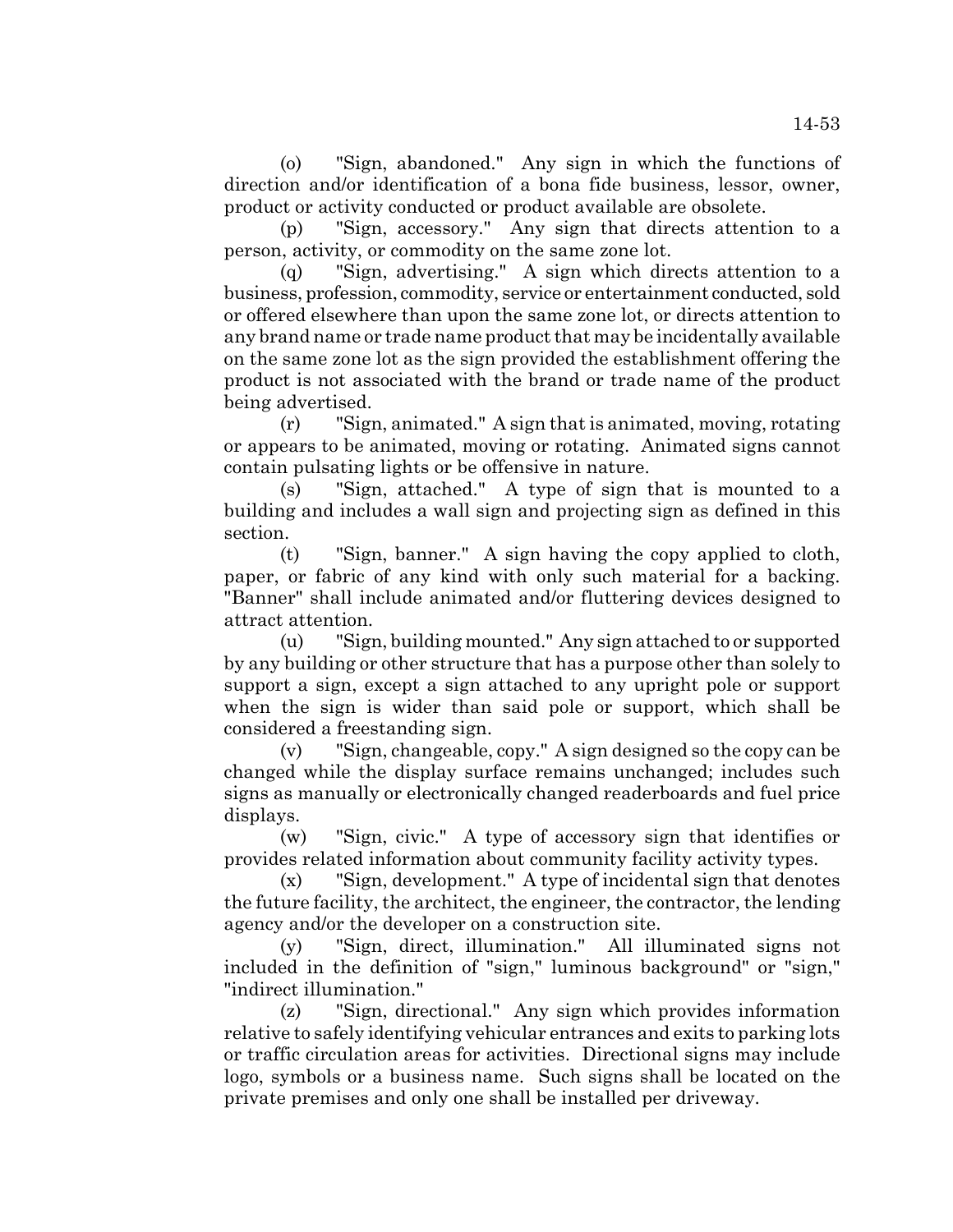(aa) "Sign, directory." A sign which lists the names of individuals, businesses, or products available at a single site.

(bb) "Sign, electronic display board." An electronic display board sign is defined as any scrolling, blinking, or rotating message board that is designed to convey a message or advertisement by electronically generated lighting. Signs containing or consisting of electronic display boards shall not display messages that are offensive in nature.

(cc) "Sign, expressive." Any sign that express an opinion, feeling or point of view, such as political, ideological, religious, campaign, and good will signs. Depending on its size, and expressive sign may be an incidental, temporary, or permanent advertising sign.

(dd) "Sign, freestanding." Any sign that is not attached to or supported by any building or other structure that has a purpose other than solely to support the sign and any sign attached to any upright pole or supports when such sign is wider than said pole or support.

(ee) "Sign, ground." A freestanding sign with base affixed to the ground which measures at least two-thirds (2/3) the horizontal length of the sign. No pole supports shall be visible unless integrated into the solid sign base.

(ff) "Sign, handtacked." A temporary advertising sign commonly attached, tacked, hung, or suspended from any available structure, usually intended to announce an upcoming event such as a music performance, garage sale, or church bazaar.

(gg) "Sign, incidental." An accessory sign intended primarily for the convenience or direction of the public including: accessory residential signs smaller than three (3) square feet that indicate name, address or home occupation; signs that indicate the types of credit available at a business; signs with information that is warning in nature, such as "danger," "no trespassing" or "beware of dog"; signs indicating temporary events such as a garage sale or open house; political yard signs; and expressive signs smaller than three (3) square feet.

(hh) "Sign, indirect illumination." Is any illuminated sign which is either a sign illuminated entirely from an external artificial source or an illuminated sign which all attached or internal artificial sources of illumination are not directly visible or are shielded by an opaque material.

(ii) "Sign, large residential." A type of accessory sign larger than three (3) square feet that indicates the name and/or address of a residential activity type that contains four (4) or more dwelling or rooming units; and shall include a sign at the principal entrance to any subdivision or residential planned development that contains more than twelve (12) dwelling units.

(jj) "Sign, luminous background." A sign created by transilluminating or backlighting of a translucent plastic or glass panel,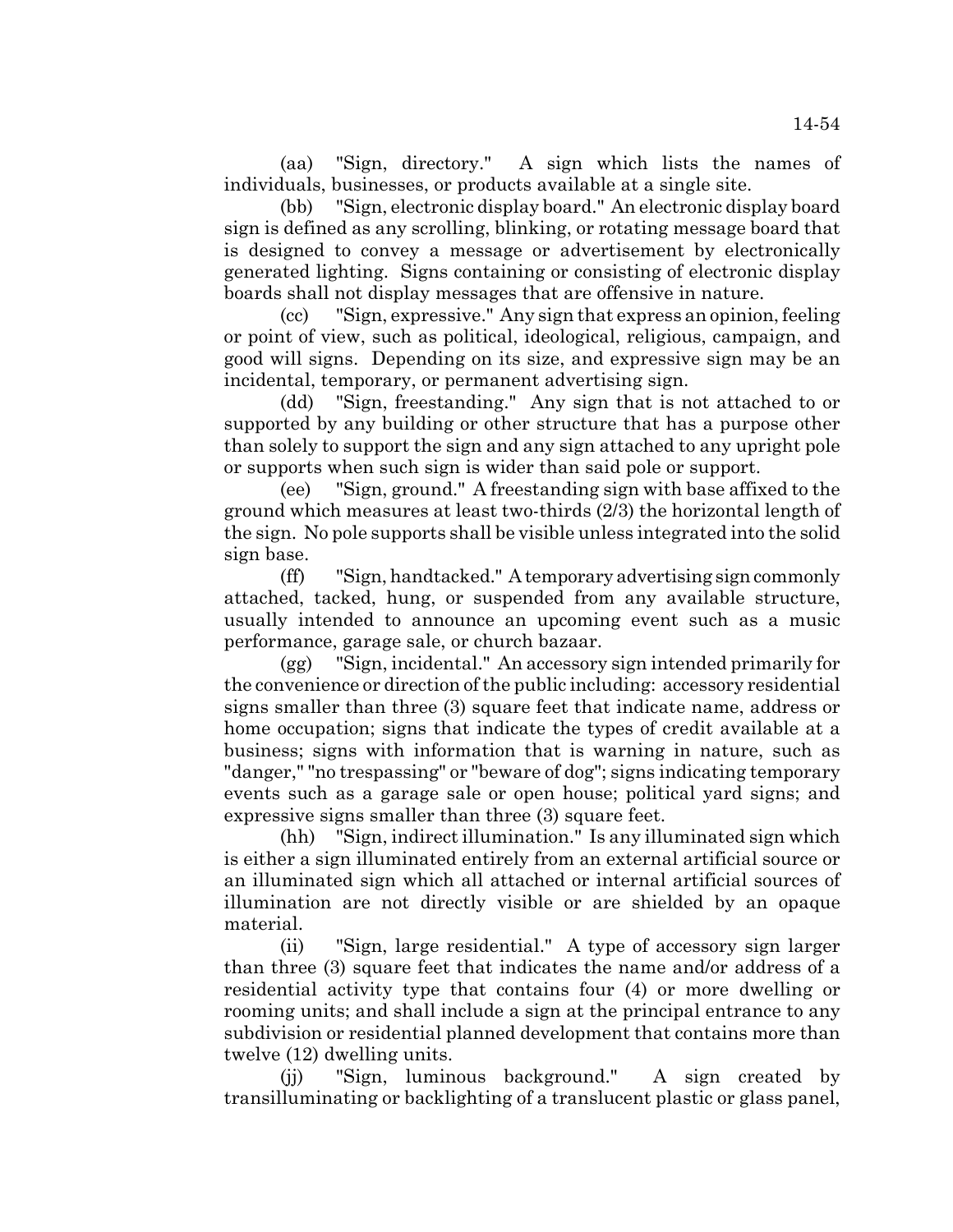or panels of similar material, which may be integrally pigmented, painted, or opaqued.

(kk) "Sign, permanent." Any permitted sign which is not restricted as to the duration of time it can be displayed.

(ll) "Sign, pole." Any sign with pole supports of either one pole or multiple poles. The sign face may begin near the ground elevation or be elevated such that it is attached to the top of the pole supports. This sign differs from a ground sign as indicated in the definition of a ground sign.

(mm) "Sign, portable." Any sign which is movable, portable, or designed to be portable which is in the shape of an "A" frame, panel, or mounted on wheels or legs of any kind, whether or not permanently affixed to the ground or buildings.

(nn) "Sign, projecting." Any sign that:

(i) Is attached to a wall and projects outward from the wall more than twelve (12) inches, or

(ii) Is suspended from any structure that constitutes a covering or shelter such as a canopy, portico, or marquee. Usually, though not always, the face of a projecting sign will be perpendicular to or from a wide angle with the surface to which it is attached.

(oo) "Sign, realty." A type of sign that temporarily provides information regarding the sale, lease or rent of the premises or any improvements thereon.

(pp) "Sign, structure." A structure, including uprights, supports, frames, display surfaces, and other appurtenances, intended to support and display one or more signs.

(qq) "Sign, wall." A type of building mounted sign:

(i) That is attached to a wall (including parapet wall) or other structure that supports a roof, including any sign that is part of or attached to a canopy or awning and any sign attached to any side face of a marquee;

(ii) That does not project outward more than twelve (12) inches from the surface to which it is attached; and

(iii) In which the sign face is parallel to the plane of the surface to which it is attached.

(3) Exempt signs and temporary signs. (a) Exempt signs. The following are exempt from the provisions of this chapter or from the requirement to obtain a sign permit.

(i) "Address and name of president." Signs indicating address and/or name of residential occupants of the premises, not exceeding three (3) square feet in area, and not including any commercial advertising or identification.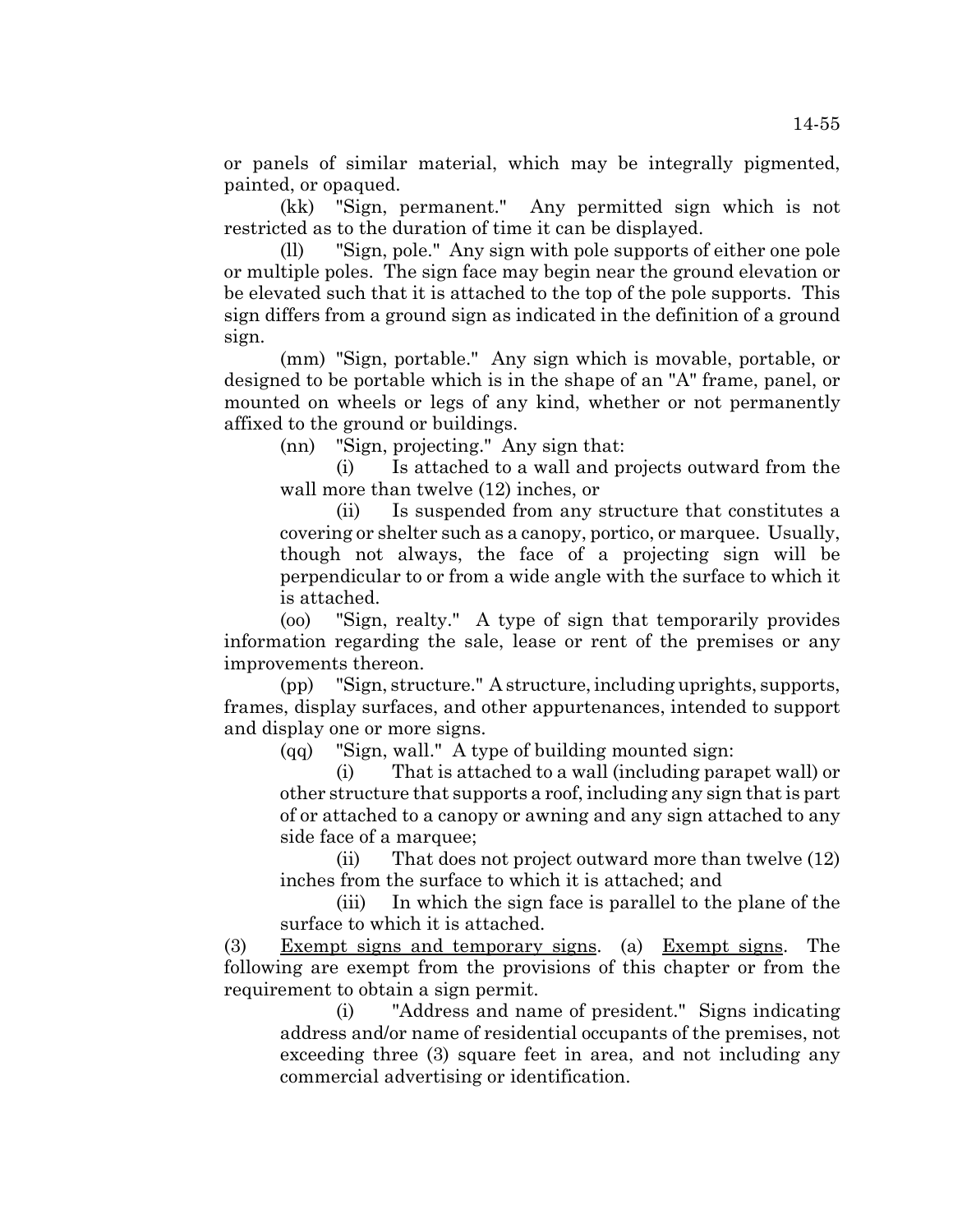(ii) "Artwork." Works of art that do not include any commercial messages or references.

(iii) "Construction signs." Temporary signs warning of construction, excavation, or similar hazards so long as the hazard may exist.

(iv) "Decals." Decals affixed to windows or door glass panes, such as indicating membership in a business group or credit cards accepted at the establishments.

(v) "Directional signs." Signs giving on-site directional assistance for the convenience of the public, not exceeding four (4) square feet in area or located closer than five (5) feet to any property line. Directional signs may be internally lit or illuminated.

(vi) "Flags, emblems, insignia, and banners." Of any governmental agency or religious, charitable, public or nonprofit organization, subject to the following: No single flag that is flown shall exceed sixty (60) square feet in area and no single zoning lot shall fly more than three (3) such flags. If the total area of such flags exceeds seventy-two (72) square feet, the excess area shall be included in the sign area calculations for the zoning lot. Flagpoles shall not exceed twenty-five (25) feet in height. Wall-mounted flags, emblems, insignia, and banners shall be limited to two (2) per zoning lot and shall not exceed sixty (60) square feet in area.

(vii) "Handicapped parking space sign." Signs not exceeding two (2) square feet in area reserving parking spaces for handicapped motorists.

(viii) "Home occupation signs." On-premise identification signs for home occupations shall not exceed four (4) square feet in area and shall contain only the name of the business and/or business owner. Such signs shall be located on an exterior wall, window, or door of the premises.

(ix) "Public signs." Signs erected by governmental agencies or utilities including traffic, utility, safety, railroad crossing, and identification signs for public facilities, and any signs erected by the board of mayor and aldermen or under the direction of the board.

(x) "Seasonal signs." Signs in the nature of decorations which are seasonal, clearly incidental and customarily associated with any national, local, or religious holiday.

(xi) "Security and warning signs." On-premise signs regulating the use of the premises, such as "no trespassing," "no hunting" and "no soliciting" signs, that do not exceed two  $(2)$ square feet in area in residential areas and five (5) square feet in commercial and industrial areas.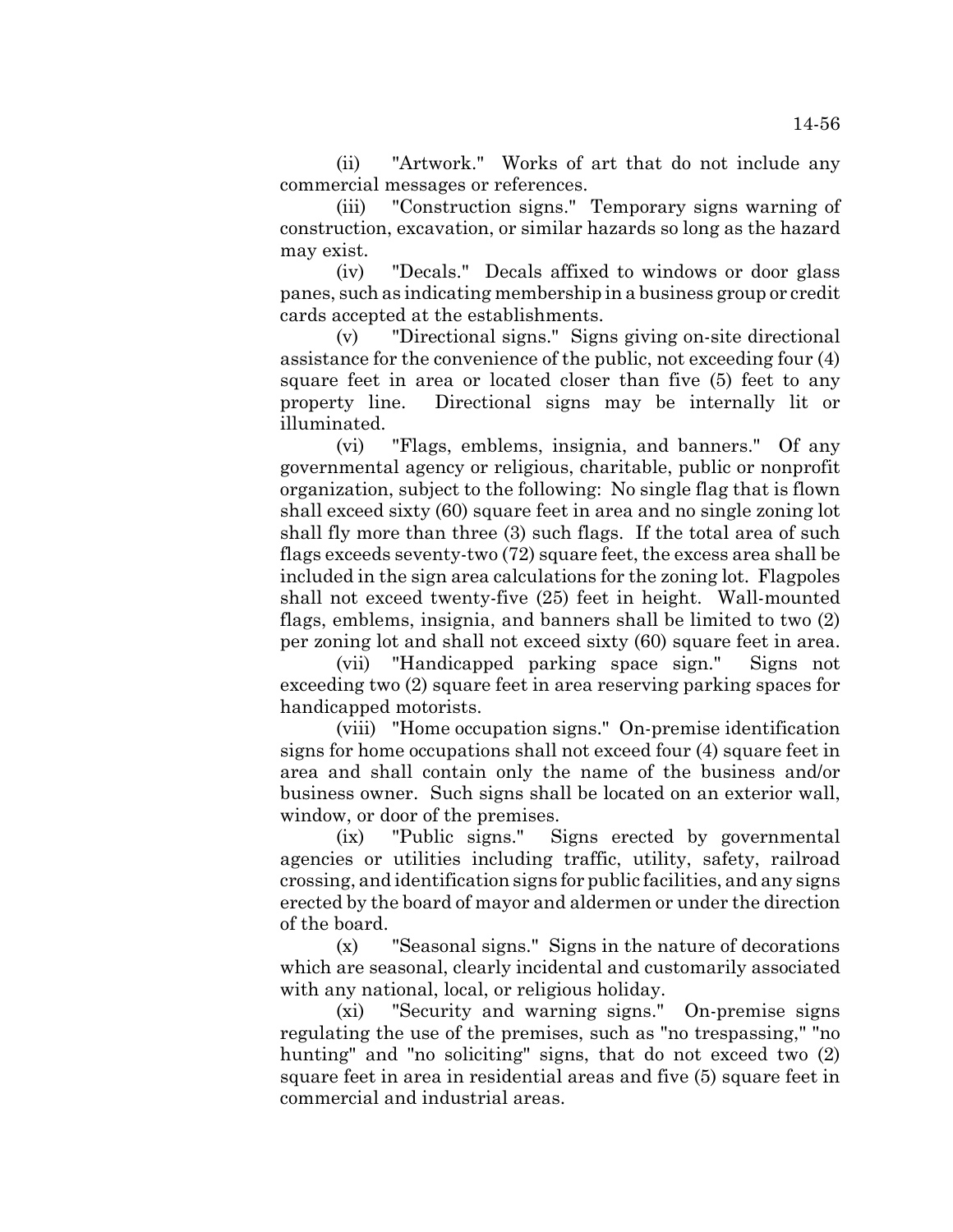(xii) "Temporary political signs." On premises temporary political signs may be located in any residential, commercial, or industrial district. These signs cannot be installed more than 60 days before and shall be removed within seven (7) days after the election or political event except for the period between a primary and the general election, which time limitation is exempt from this restriction.

(xiii) "Temporary real estate signs." Temporary signs indicating the availability of real property for lease or sale, located on the premises being leased or sold. Such signs shall be removed within seven (7) days of the settlement or lease of the property.

(xiv) Deleted.

(xv) "Yard sale signs." Temporary signs indicating the location of and direction to a residential yard sale event. Refer to Table  $3<sup>1</sup>$  for sign standards for yard sale signs.

(b) "Temporary signs requiring approval." The following signs may be erected only after approval from the enforcing officer. Any temporary sign not removed by the expiration of the appropriate time limit noted in this section, the enforcing officer may remove it and charge the costs of removal to the individual or enterprise responsible.

(i) "Special event signs." Signs announcing special events including, but not limited to grand openings, new management, going out of business, and events sponsored by religious, charitable, or public service groups. Any business, individual, or organization may display two (2) temporary signs including portable signs, twice during the calendar year for a period not to exceed thirty (30) days. Such signs shall not be located in any public right-of-way or in any location that would impair visibility of the motoring public, and shall be removed immediately following the event.

(ii) "Temporary farm products signs." Temporary on-premise signs announcing the availability of seasonal farm products. The number of signs shall not exceed two (2) and the total area of all such signs shall not exceed sixteen (16) square feet, nor shall any sign exceed six (6) feet in height.

(iii) "Construction signs." Temporary signs announcing new buildings, or projects, erected after the commencement of building construction or site development.

(iv) "Auction signs." Signs announcing and directing the public to the auction site shall be limited to a maximum of five (5) signs per event. No sign shall be placed in such a manner that

<sup>&</sup>lt;sup>1</sup>Table 3 is located at the end of this section.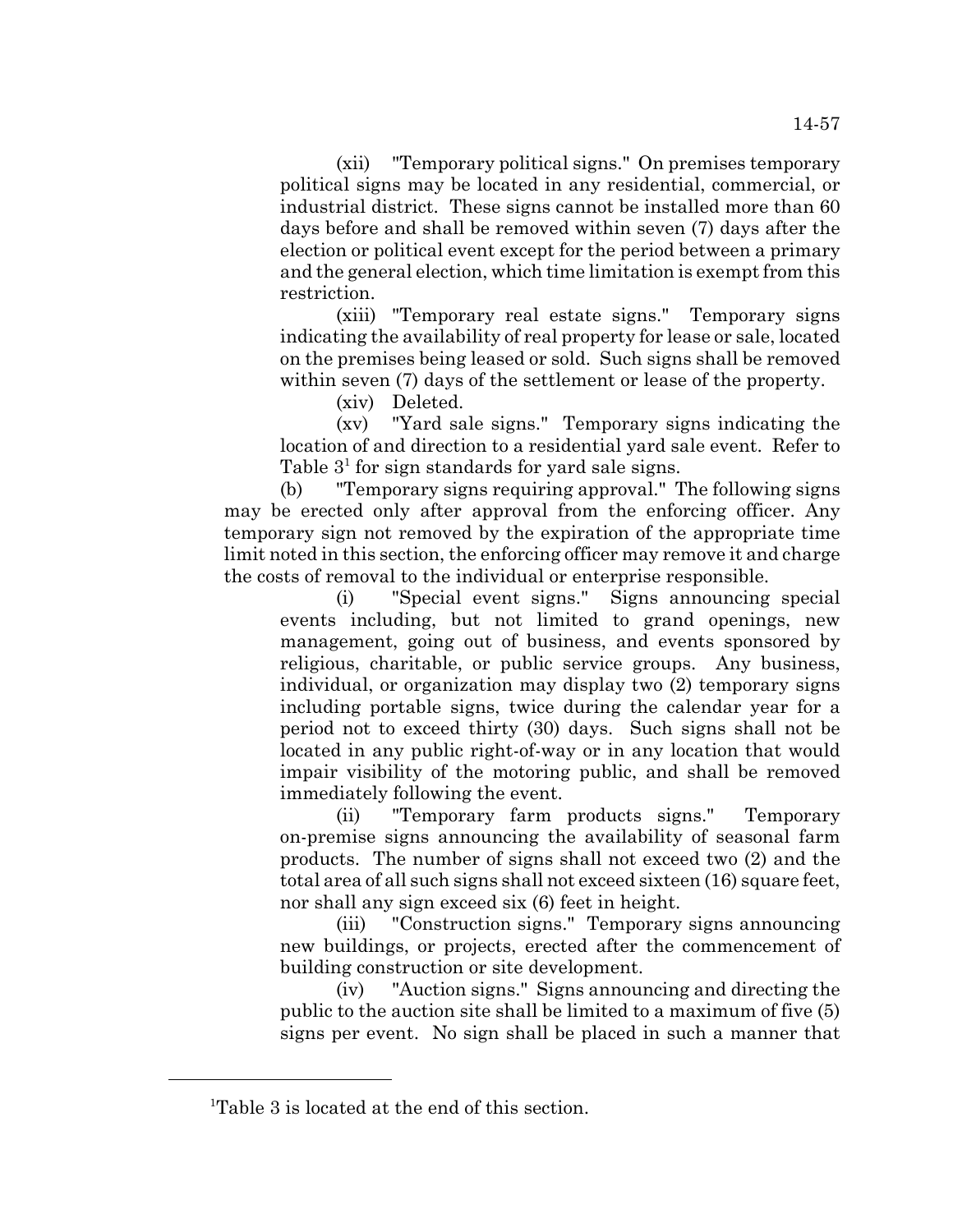would obstruct vision of motorist or be a detriment to the functions of business. All signs shall be removed within three (3) business days following the event. Any sign not complying with this ordinance shall be removed at the owner's expense and be subject to penalty.

### (4) General provisions. (a) General standards.

(i) No sign except for those specified in  $\S 14-516(3)(a)$  shall be erected until a permit has been obtained in accordance with the provisions of this ordinance.

(ii) No sign shall resemble or approximate the size, shape, form, or color of any official traffic control sign, signal, or device.

(iii) No sign shall be placed so as to obstruct or interfere with the visibility or effectiveness of any traffic control sign, or with driver vision at any access points.

(iv) On any corner lot no sign shall be erected or placed in a manner to impede or obstruct vision between a height of two and one-half (2 1/2) and ten (10) feet above the center line grades of the intersecting streets in the area bounded by the street lines of such corner lots and a line joining points along said street lines fifty (50) feet from the point of the intersection or as directed by the enforcing officer if more restrictive covenants are warranted.

(v) No sign other than duly authorized governmental signs shall be erected or maintained within any public street right-of-way.

(vi) No sign shall be painted on or attached to any trees, rocks, fence posts, utility poles, or similar structures or objects.

(vii) No sign shall obstruct any doorway, window, or fire escape.

(viii) The light from any illuminated sign shall be so directed, shaded, or shielded that the light intensity or brightness shall not adversely affect surrounding or facing premises nor affect in any way the safe vision of operators of moving vehicles. Light shall not be permitted to shine or reflect on or into any residential structure.

(ix) An electrician licensed with the State of Tennessee shall be required for installation of neon lighting on signage attached to a building or other structure. Permits shall be obtained through Duck River Electric Membership Corporation for the neon lighting installation and the electrical work shall be inspected by the State of Tennessee Electrical Inspector.

(b) Surface area display standards. (i) The supports or uprights and any covering thereon on which one or more signs is mounted shall not be included in the display surface area.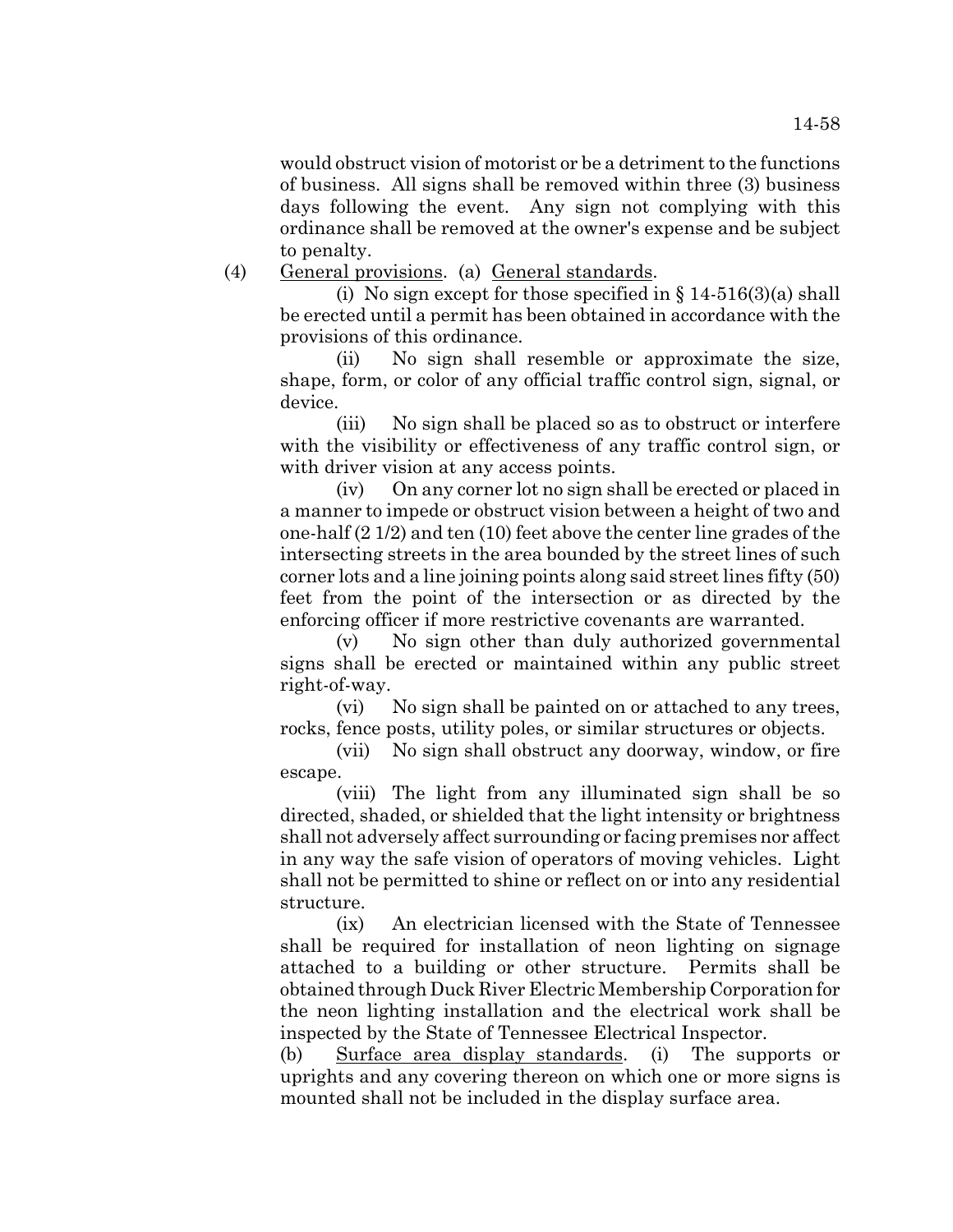14-59

(ii) On signs in which the copy together with the background are designed as an integrated unit separate from the structure on which the sign is mounted, the display surface area shall be the total area within a perimeter that encloses the entire background.

(iii) On signs that do not have a distinct background separate from the structure on which the sign is mounted, the display surface area shall be the area within a continuous single perimeter composed of one or more rectangles, circles, and/or triangles that enclose the extreme limits of the copy considered to be the sign.

(iv) When two (2) sign faces of the same shape and dimensions are mounted back to back on the same sign structure and are either parallel or from an angle not exceeding thirty (30) degrees, only one of the sign faces shall be used to compute the display surface area. If the angle of the sign faces exceeds thirty (30) degrees, then both faces shall be used to compute the display surface area.

(v) In any district which permits advertising signs the computation of display surface area shall include both advertising and accessory signs.

(vi) On a corner lot, a permitted sign may be located along each street frontage.

(c) Height of signs. The following general rules shall apply in the determination of the height of signs.

(i) The height of any sign shall be measured to the topmost point of the sign or sign structure from the average grade level at the base of the supports or the base of any sign directly attached to the ground.

(ii) The height of signs placed on berms, mounds, or similar landscape features or on hills or mounds left after a lot is graded shall be measured from the finished or established grade around such features.

(d) Location of signs relative to electric lines. The location of signs requiring permits under the provisions of this chapter shall be approved by Duck River Electric Membership Corporation (DREMC) as part of the permit process.

The height of a sign, as defined in part 3 above, shall conform to the limitations established by DREMC based upon the horizontal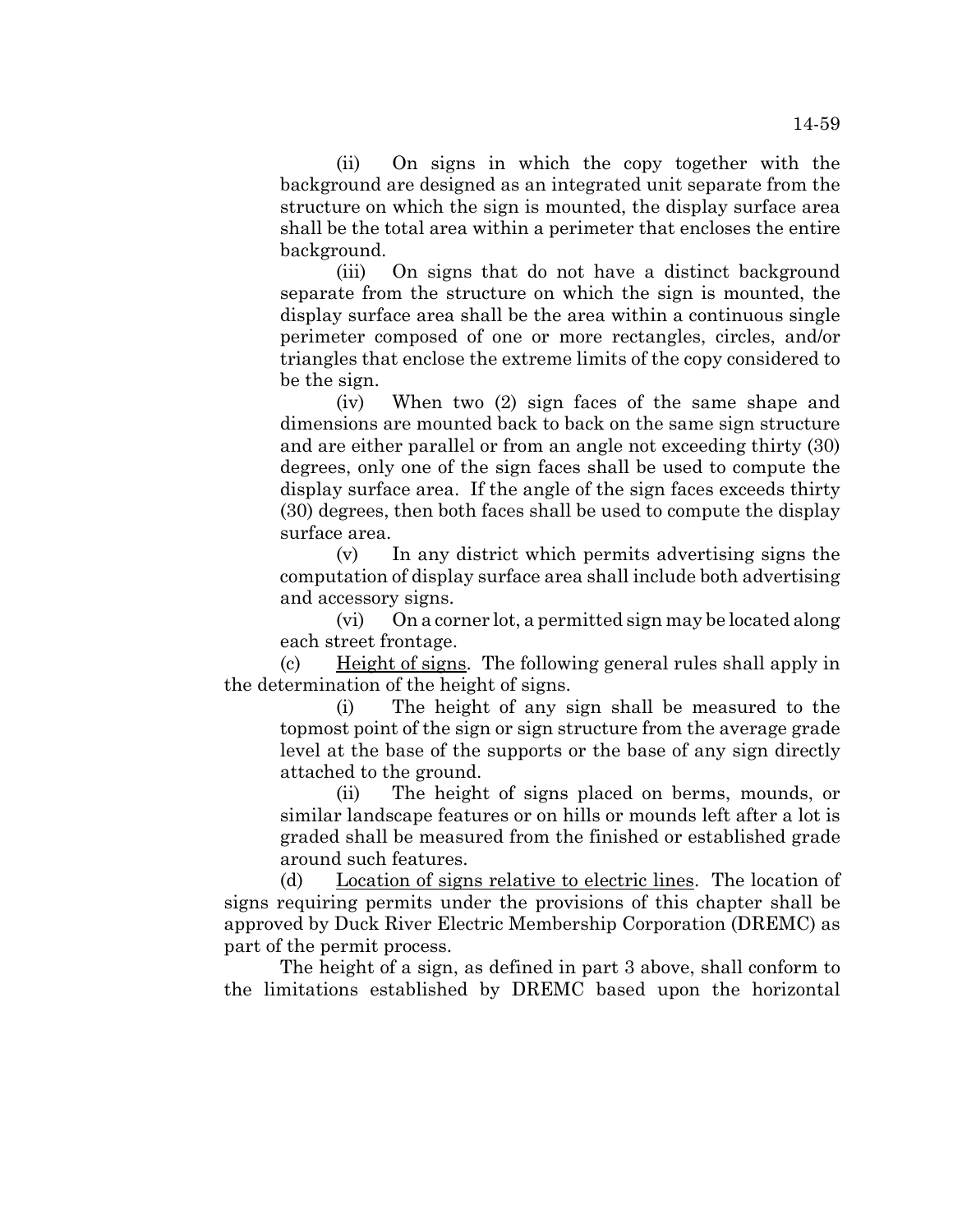distance measured from the centerline of any electric line to the closest point of the sign. DREMC criteria are outlined in Table 4.

Existing signs that do not meet the limitations of this section will be addressed as outlined in section 11-508.8, provided that the sign is in compliance with the clearances set forth in the current National Electric Safety Code.

(e) Signs prohibited in all districts. The following signs or types of signs are prohibited in all districts and are hereby declared to be illegal.

(i) Any sign that is abandoned, deteriorated, unsafe, or not otherwise identified as defined in this zoning ordinance;

(ii) Any sign which is painted on or attached to a vehicle or a vehicular trailer unless such vehicle is in operable condition, carrying all current and valid licenses, and used primarily for the transportation of goods and/or persons in the everyday and ordinary course of business of the owner thereof;

(iii) Signs which are made structurally sound by guy wires or unsightly bracing

(iv) Signs which contain any kind of strobe or pulsating lights. This does not apply to electronic display board signs.

(v) Animated signs;

(vi) Any sign with direct illumination provided by exposed bulbs or lamps;

(vii) Off-premise signs, except as permitted in  $§ 14-516(6)(b)(vi)$  and (vii);

(viii) Flashing signs;

(ix) Handtacked signs, on utility poles, fence posts and trees;

(x) Roof signs.

(f) Sign construction and maintenance standards. (i) Signs shall be constructed of materials that are designed for exterior use and that will minimize long-term maintenance on the sign.

(ii) Sign design should reflect an attractive, professional appearance with a content that applies to the goals and intent of the business and is not offensive in nature.

(iii) Signs should generally be designed and fabricated by a professional sign company to ensure a high-level of quality of the constructed sign.

(iv) For signs to be designed and/or fabricated by an individual or organization not associated with a professional sign company, the sign design and details, including construction

<sup>&</sup>lt;sup>1</sup>Table 4 is located at the end of this section.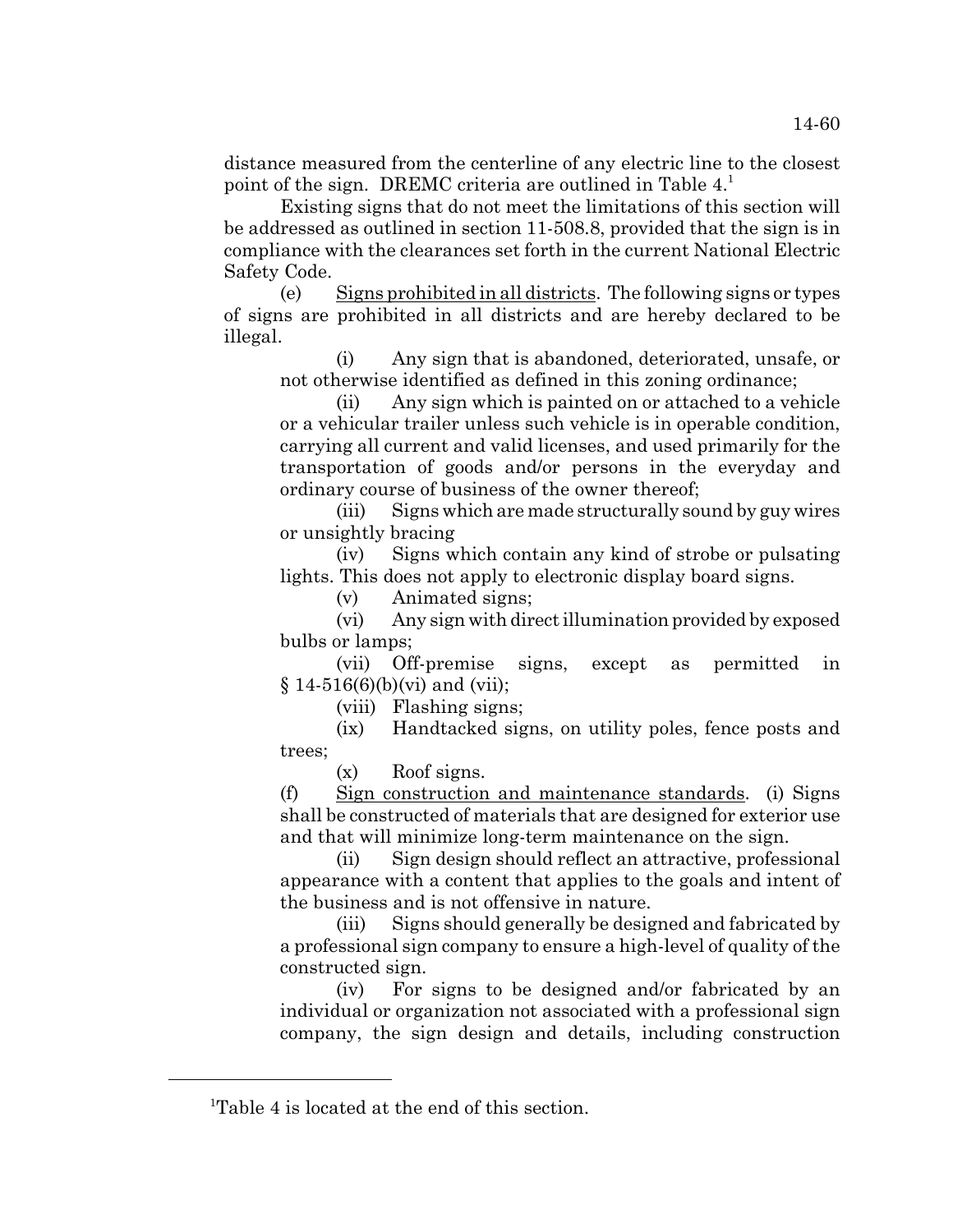materials, shall be approved by the planning commission or its appointed representative prior to issuing a sign permit.

(v) Signs shall be maintained by the property owner in a condition that reflects the original sign design or modifications as approved by the planning commission or its appointed representative. Deteriorated or damaged elements of the sign shall be repaired or replaced.

(5) Signs permitted in residential districts. Within the residential districts, the following signs are permitted subject to the provisions as set forth herein.

> (a) Community facility activities. (i) A community facility activity may have signs as listed in Table 1.1

> (ii) Civic signs may be illuminated by indirect means or with luminous background, provided that the light source does not illuminate surrounding properties.

> (b) Residential complex signs. (i) A residential complex sign may be located at the major entrance to a development. Permitted signs are listed in Table  $1<sup>1</sup>$ .

> (ii) A residential complex sign may be illuminated by indirect means or with luminous background, provided the light source does not illuminate surrounding properties.

> (c) Residential subdivision signs. (i) Subdivision identification signs may be permitted at the main entrances to a subdivision. Permitted signs are listed in Table 1.<sup>1</sup>

> (ii) Each subdivision is allowed a maximum of two (2) identification signs located at main entrances. These signs are to be located on private property or in a median if one is present.

> (iii) All subdivision identification signs shall be integrally designed as a part of a permanently constructed and maintained wall, fence, or similar feature or shall be a ground sign. All such areas shall be attractively landscaped.

> (iv) All subdivision identification signs and the attendant landscaped area shall be owned and maintained either by the owner/developer or by a legally established homeowners association.

> (v) Any lighting on such signs shall be integrated into the entrance feature and shall be subdued and shall light only such sign. No light shall shine or reflect on or into any residential structure.

<sup>&</sup>lt;sup>1</sup>Table 1 is located at the end of this section.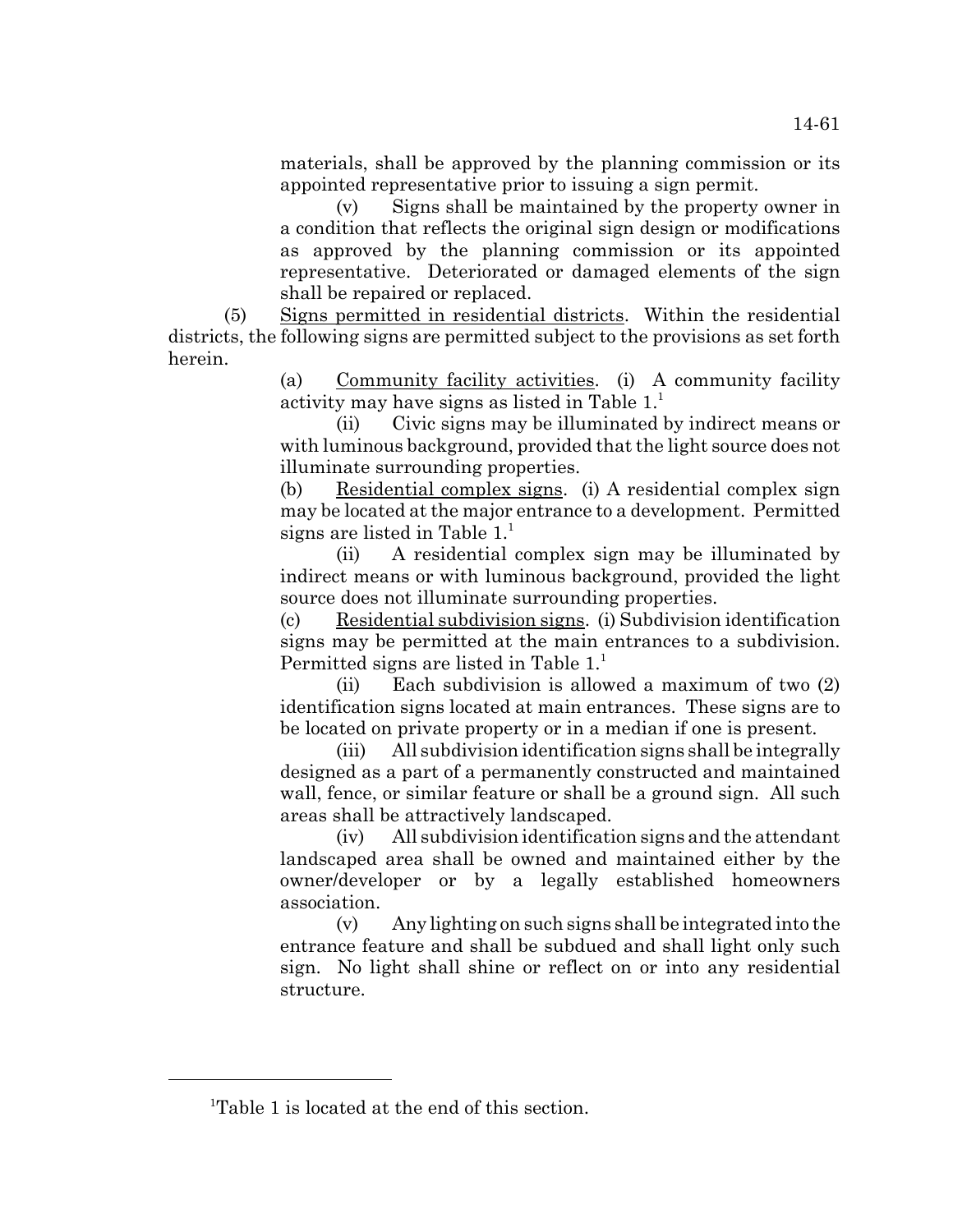(6) Permitted signs in commercial and residential districts. Within the commercial and industrial districts, the following signs are permitted subject to the provisions as set forth herein.

(a) Commercial district signs. Within the C-1, C-3, C-4, and C-5 districts, the following standards for signs shall apply:

(i) Permitted signs are listed in Table  $1<sup>1</sup>$ .

(ii) A projecting sign shall not project into the public right-of-way more than six (6) feet provided that in no case shall such sign be closer than two (2) feet from the curb or edge of pavement of the travelway, (C-1 Districts, only). Such sign shall clear the established grade by a minimum of ten (10) feet.

(iii) Signs may be illuminated subject to the following standards:

(A) Exposed bulbs or luminous tubes are prohibited, with the exception of neon.

(B) No sign shall change intensity.

(C) In no event shall the light from any illuminated sign exceed one (1) foot candle at the property line of any lot that is zoned residential or agricultural.

(D) The light from any illuminated sign shall be shaded, shielded, or directed so that the light intensity or brightness shall not adversely affect the surrounding or facing premises nor adversely affect safe vision of operators of vehicles moving on public or private streets or parking areas. Light shall not shine or reflect on or into any residential structure.

(b) Highway commercial and industrial district signs. Within the C-2, I-1, and I-2 districts, the following standards for signs shall apply:

(i) Permitted signs are listed in Table  $1<sup>1</sup>$ .

(ii) This section shall be applicable only to movie houses or theaters. The following additional provisions shall apply:

(A) In lieu of a wall sign or in combination therewith, a marquee structure may be permitted which may have signage thereon. Such marquee may project over a private sidewalk or driveway but not over a public right-of-way. Such marquee structure shall be permanently attached to the principal building.

(iii) Signs may be illuminated subject to the standards as specified above in  $\S$  14-516(6)(a)(iii).

<sup>&</sup>lt;sup>1</sup>Table 1 is located at the end of this section.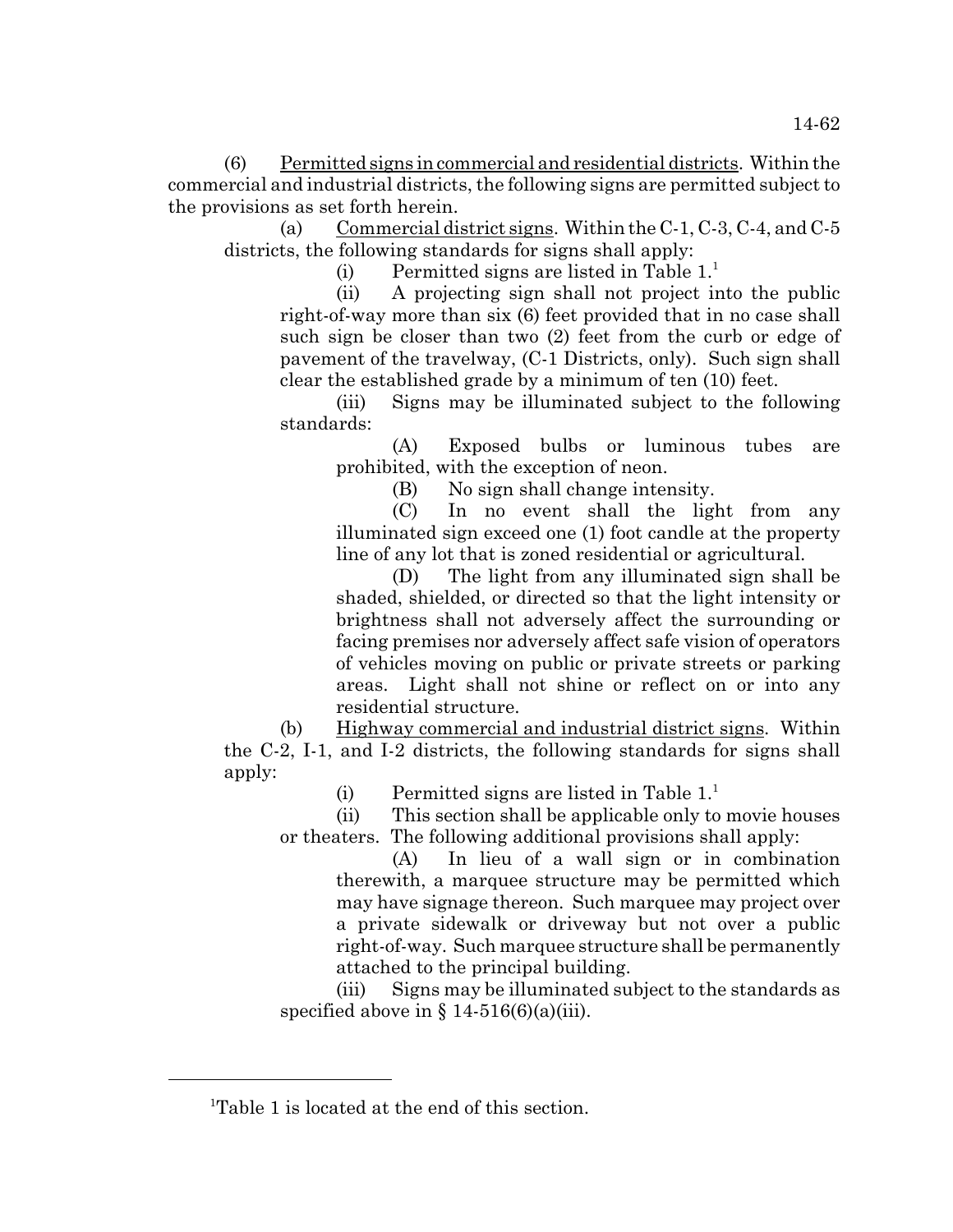14-63

(iv) Interstate off-site advertising signs may be permitted only within the C-2, I-1, and I-2 districts, along the I-24 highway corridor, and oriented thereto and subject to the following standards.

(A) All off-site advertising signs shall be free-standing and mounted upon a single support pole, and shall not be double stacked or constructed side by side.

(B) The maximum display surface area shall be six hundred seventy-five (675) square feet.

(C) An off-site advertising sign shall not be located on the same lot as any other use.

(D) No advertising sign shall be located on or extend across any public right-of-way.

(E) No new advertising sign shall be erected by a sign company until it has removed an equal number of nonconforming advertising signs which it operates.

(F) The minimum distance between off-site advertising signs located along and oriented toward the same public street shall be two thousand (2,000) feet and shall be applied as follows:

The spacing requirements shall be applied separately to each side of a public street. The spacing requirements shall be applied continuously along the side of a street to all signs oriented toward that street in either direction whether the signs are in the same block or are in different blocks separated by an intersecting street

(G) No off-site advertising sign shall be located closer than one thousand (1,000) feet from any other such sign regardless of location or orientation.

(H) The maximum height of advertising signs shall be fifty (50) feet above the elevation of the pavement nearest the sign.

(I) No advertising sign shall be located closer than five hundred (500) feet from any property zoned residential or agricultural.

(J) Permanent off-site sign requirements are summarized in Table 2.<sup>1</sup>

(v) General off-site advertising signs may be permitted within any commercial or industrial district subject to the following standards:

<sup>&</sup>lt;sup>1</sup>Table 2 is located at the end of this section.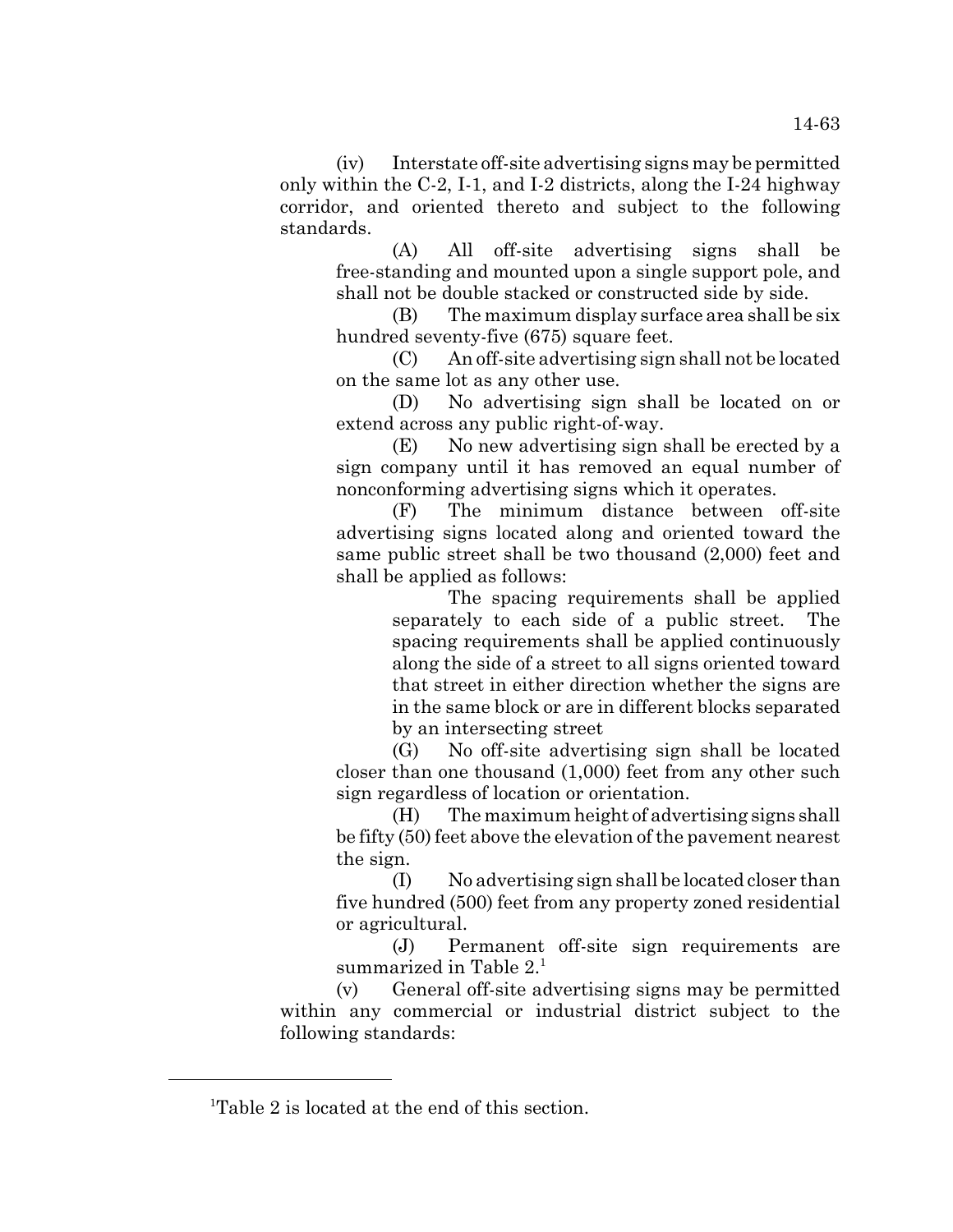(A) The maximum display area shall be seventy-two (72) square feet.

(B) These signs shall be limited to a maximum height of sixteen (16) feet with a minimum of ten (10) feet from the ground to the bottom of the sign face.

(C) An off-site advertising sign shall be setback a minimum of twelve (12) feet from any public right-of-way. This distance is measured from the leading edge of the sign.

(D) All off-site advertising shall be no closer than one thousand (1,000) feet from any other off-site sign, measured along the road right-of-way.

(E) All off-site signs shall be at least one hundred (100) feet from any residential district or two hundred-fifty (250) feet from any residential district along the same side of the road.

(F) All off-site signs must meet the minimum side or rear setbacks for the district which they are located.

(G) Off-site signs erected or placed on undeveloped lots must maintain a spacing of one hundred (100) feet from any permanent on-site freestanding sign.

(H) Permanent off-site sign requirements are summarized in Table  $2<sup>1</sup>$ 

(7) Temporary sign provisions. Temporary signs shall be permitted for any lawful activity on a lot or parcel subject to the provisions set forth herein.

(a) All temporary signs are required to have a permit. Temporary sign permits shall not be valid for longer than thirty (30) days. No more than one (1) temporary sign permit may be issued for any lot or parcel in any one (1) year period. The fee for a temporary sign permit is twenty-five dollars (\$25.00) and must be paid in full prior to the issuance of the permit. Any temporary sign without a valid permit may be removed from the property by the codes and health administrator or his designee with the costs of said removal to be assessed against the owner of the real estate in the same manner as property taxes.

(b) Display surface area, height, and illumination.

(i) Temporary signs shall not be illuminated except in commercial or industrial districts.

(ii) No sign shall flash or pulsate in any way.

(iii) Any sign that is lighted shall be done in compliance with the National Electrical Code.

<sup>&</sup>lt;sup>1</sup>Table 2 is located at the end of this section.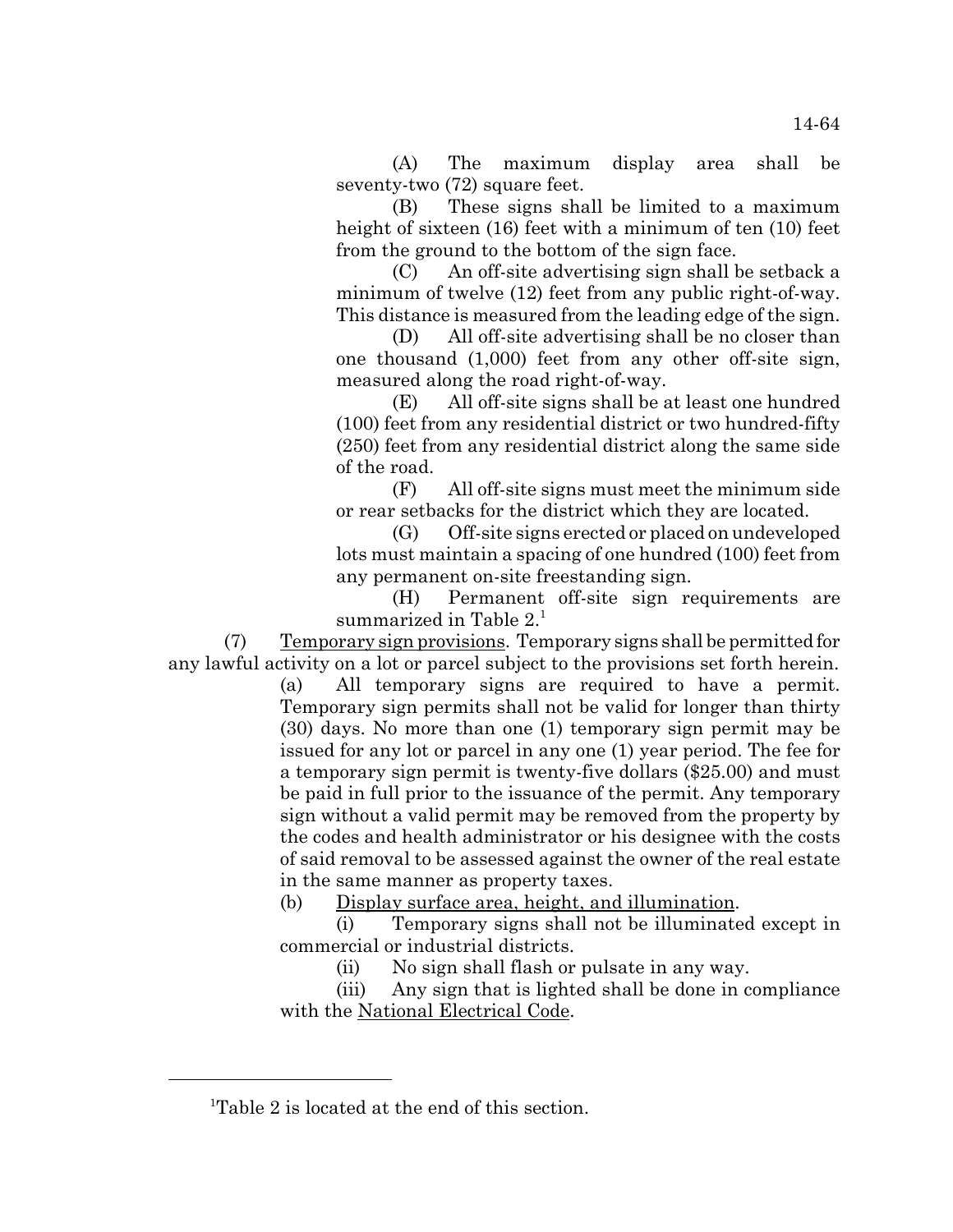(c) Location of temporary signs. (i) All temporary signs shall setback a minimum of five (5) feet, from any street right-of-way, unless an alternate location is approved by the building inspector in special cases. No temporary graphic shall overhang or encroach on any street right-of-way at any time.

(ii) The minimum distance between any two (2) such signs on the same lot shall be one hundred fifty (150) feet.

(iii) No temporary signs shall be closer than fifty (50) feet from any permanent sign.

(8) Nonconforming and noncomplying sign provisions. Any sign lawfully existing at the time of the enactment of this zoning ordinance but which is not permitted either by type of sign, location, or district or which fails to meet the standards on regulations shall be classified as either nonconforming or noncomplying as per definitions.

(a) Removal of temporary nonconforming signs. Nonconforming portable and handtacked signs and signs in a public right-of-way shall be removed within forty-five (45) days. Nonconforming flashing or animated signs shall be caused to stop flashing or animation within forty-five (45) days.

(b) Alterations to nonconforming and noncomplying signs. A nonconforming or noncomplying sign may be altered subject to the following conditions.

(i) The proposed alteration is not greater than fifty (50) percent of the total sign structure or alteration costs are not greater than fifty (50) percent of its depreciated value.

(ii) The total copy of an advertising sign may be changed in accordance with normal business practices.

(iii) The proposed alteration conforms to the provisions of this zoning ordinance.

(iv) No new nonconformance or noncompliance is created. A nonconforming or noncomplying sign may not be altered by a new business that has taken possession of an existing facility with a non-active business. A sign permit will be required for the new business and a conforming sign installed in accordance with these provisions. This does not apply to change of ownership of an active business.

(c) Damage or destruction of nonconforming and noncomplying signs. When any such sign is damaged or destroyed from any cause to the extent of fifty (50) percent of the sign structure or to the extent of fifty (50) percent of its depreciated value at the time of its damage or destruction, the sign shall be removed or otherwise made to conform or comply with all appropriate provisions of this zoning ordinance.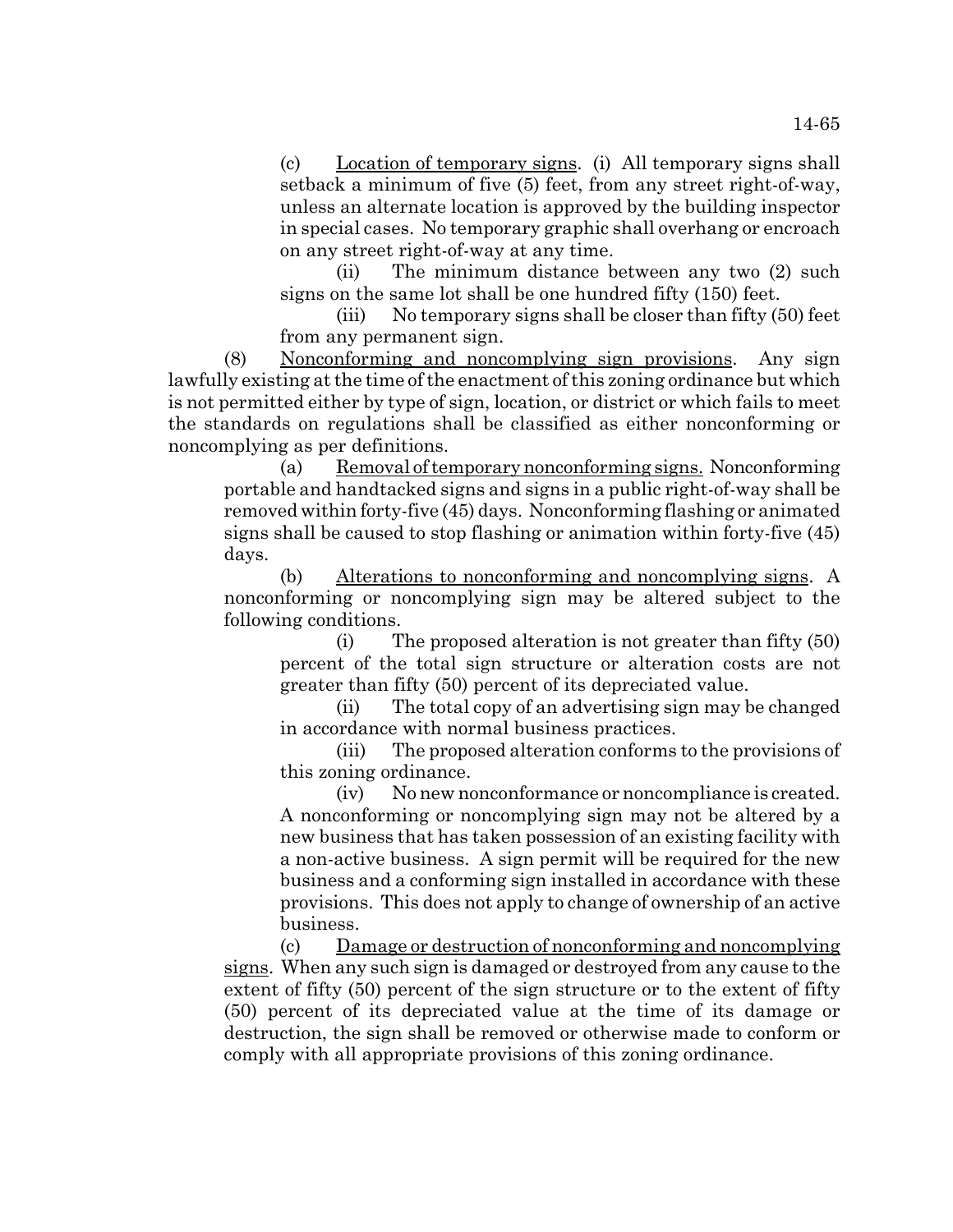| ZONING<br><b>CLASSIFICATION</b>                       | <b>TYPE</b>                         | <b>MAXIMUM</b><br><b>NUMBER</b> | <b>MAXIMUM</b><br><b>HEIGHT</b><br>$(++)$ | <b>MINIMUM</b><br><b>SETBACK</b> | <b>TOTAL</b><br><b>SURFACE</b><br><b>DISPLAY</b><br><b>AREA</b> |  |
|-------------------------------------------------------|-------------------------------------|---------------------------------|-------------------------------------------|----------------------------------|-----------------------------------------------------------------|--|
| Residential/<br>individual lot                        | Attached<br>(wall or<br>projecting) | $\mathbf{1}$                    | Ground<br>floor                           | N/A                              | 6 sf                                                            |  |
| Residential/<br>complex or<br>subdivision<br>entrance | Ground                              | $\overline{2}$                  | 8 ft                                      | 8 ft                             | 100sf<br>$(***)$                                                |  |
| Residential/<br>commercial facility                   | Wall                                | N/A                             | Ground<br>floor                           | N/A                              | 100sf                                                           |  |
|                                                       | Ground                              | $\mathbf{1}$                    | 6 ft                                      | 8 ft                             |                                                                 |  |
| Commercial/C-1,<br>$C-3, C-4, C-5$                    | Attached<br>(wall or<br>projecting) | N/A                             | N/A                                       | 0 ft $(C-1, 6)$<br>into ROW)     | 2 sf per<br>linear foot<br>of lot                               |  |
|                                                       | Ground (+)                          | $1(*)$                          | 6 ft                                      | 8 ft                             | frontage<br>but not<br>less than                                |  |
|                                                       | Pole                                | $1(*)$                          | $35 \text{ ft}$                           | 8 ft                             | $250$ sf                                                        |  |
| Highway<br>commercial and                             | Wall                                | N/A                             | Ground<br>floor                           | N/A                              | 2 sf per<br>linear foot                                         |  |
| industrial/C-2, I-1,<br>$I-2$                         | Ground (+)                          | $1(*) (+++)$                    | $6$ ft                                    | 8 ft                             | of lot<br>frontage<br>but not                                   |  |
|                                                       | Pole                                | $1(*) (+++)$                    | $35 \text{ ft}$ (**)                      | 8 <sub>ft</sub>                  | less than<br>$250$ sf                                           |  |

(+) Retail petroleum product businesses may substitute the permitted ground sign with a pole sign that identifies pricing for a maximum of three products. This sign is limited to 50 sf surface display area.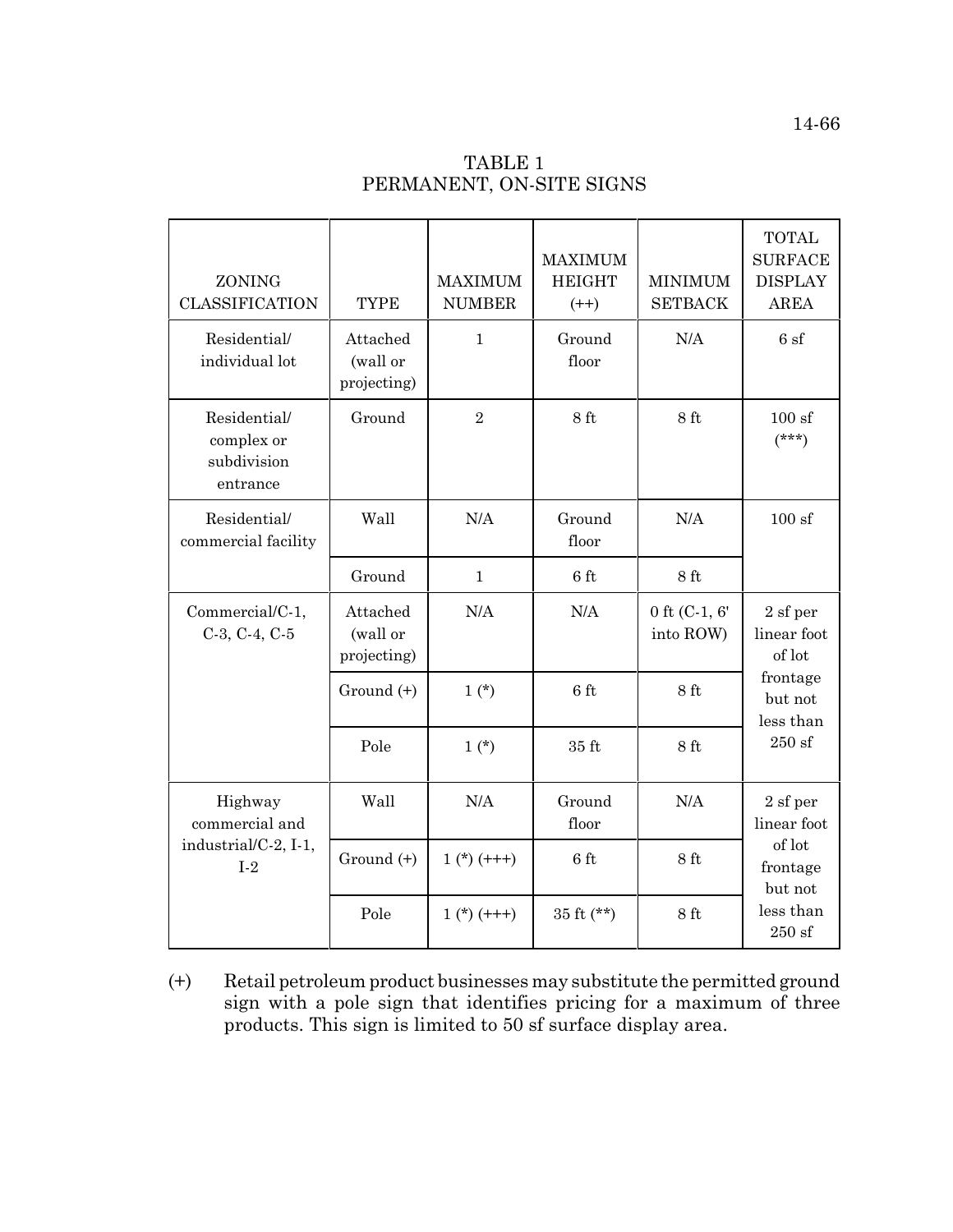- (++) Refer to Table 4 for sign height limitations based on distance to electric lines.
- (+++) One additional ground or pole sign may be permitted by special exception in a C-2 district for a permanent off-site sign to be placed on the separate developed lot as a permanent on-site sign. The off-site commercial business must demonstrate that conditions exist that result in a hardship given the location of their on-site permanent sign. The off-site sign must maintain a spacing of seventy five (75) feet from any permanent on-site freestanding sign on the separate, developed lot. The total signage surface display area from Table 1 shall not be exceeded for the separate, developed lot considering both the permanent on-site signs and the off-site sign being placed on this lot.
- (\*) One pole and sign per street frontage is permitted on lots fronting more than one street.
- (\*\*) The maximum pole height shall be 125 ft of highway commercial or industrial uses located at the interchanges of 1-24 with U.S. 41, State Hwy 55 and State Hwy 53.
- (\*\*\*) Only sign face is measured for surface display area (does not include brick/stone facade, fencing, etc.).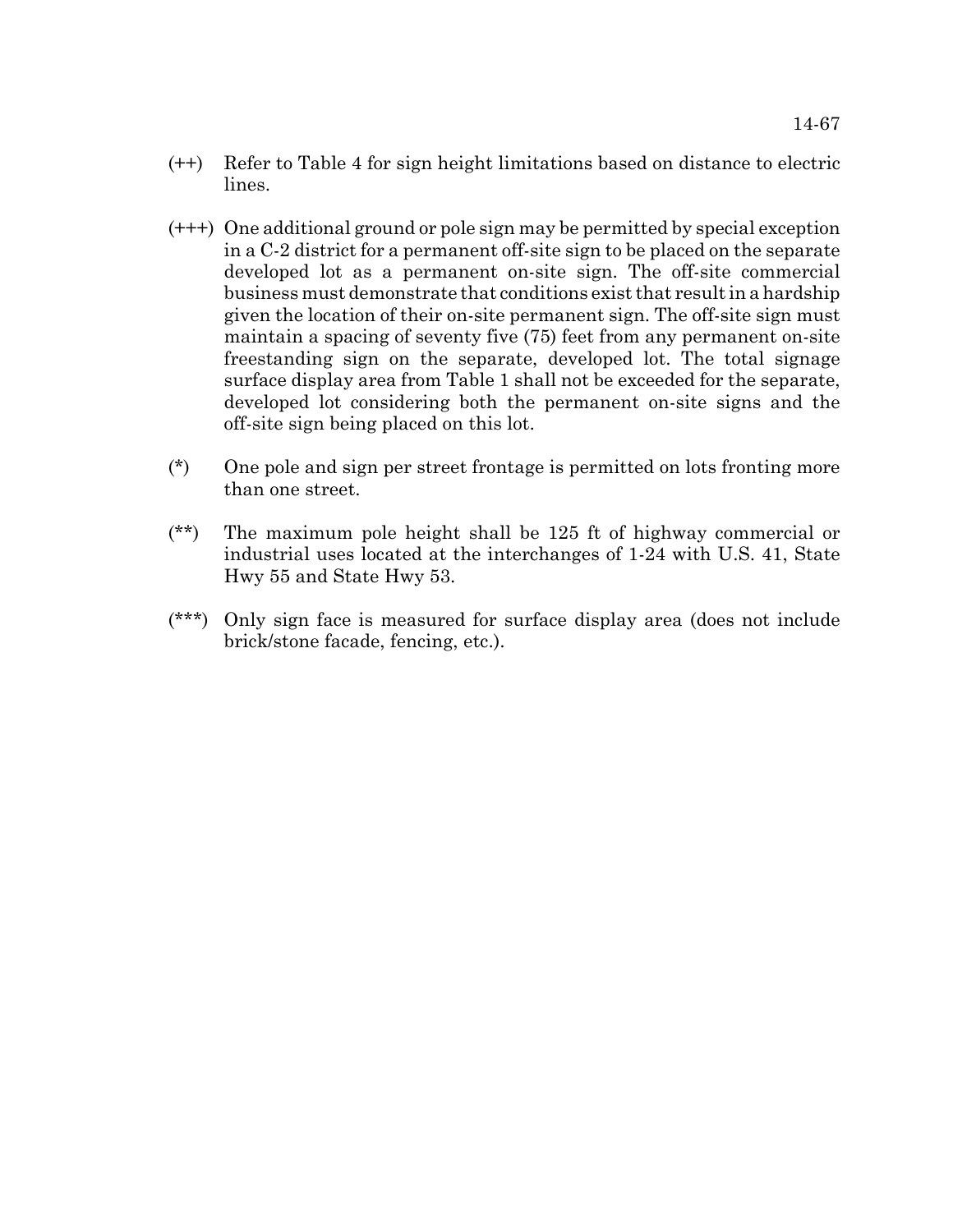| ZONING<br>CLASSIFICA-<br><b>TION</b>          | <b>TYPE</b> | <b>MAXIMUM</b><br><b>HEIGHT</b><br>$^{(+)}$ | <b>MAXIMUM</b><br><b>DISPLAY</b><br><b>SURFACE</b><br>AREA | <b>MINIMUM</b><br><b>SETBACK</b> | <b>SPACING</b><br><b>BETWEEN</b><br>PERMA-<br>NENT,<br>OFF-SITE<br><b>SIGNS</b> | <b>SPACING</b><br><b>BETWEEN</b><br><b>ANY</b><br>PERMA-<br>NENT ON-<br><b>SITE SIGNS</b> |
|-----------------------------------------------|-------------|---------------------------------------------|------------------------------------------------------------|----------------------------------|---------------------------------------------------------------------------------|-------------------------------------------------------------------------------------------|
| Any<br>commercial<br>and industrial<br>$(**)$ | Pole        | 16'                                         | 72sf                                                       | 12'                              | 1,000'                                                                          | 100'                                                                                      |
| $C-2, I-1, I-2$<br>along I-24<br><b>ROW</b>   | Pole        | 125'                                        | $675$ sf                                                   | 12'                              | $2,000'$ (*)                                                                    | 1,000'                                                                                    |

# TABLE 2 PERMANENT, OFF-SITE SIGNS

- (+) Refer to Table 4 for sign height limitations based on distance to electric lines.
- (++) Refer to Table 1 for allowance of an off-site sign on a separate, developed lot in a C-2 district.
- (\*) The spacing requirement applies separately to each side of a public street. The spacing requirement applies continuously along the side of a street to all signs oriented toward that street in either direction whether the signs are in the same block or are in different blocks separated by an intersecting street.
- (\*\*) Shall be on undeveloped lot without existing permanent on-site development signs.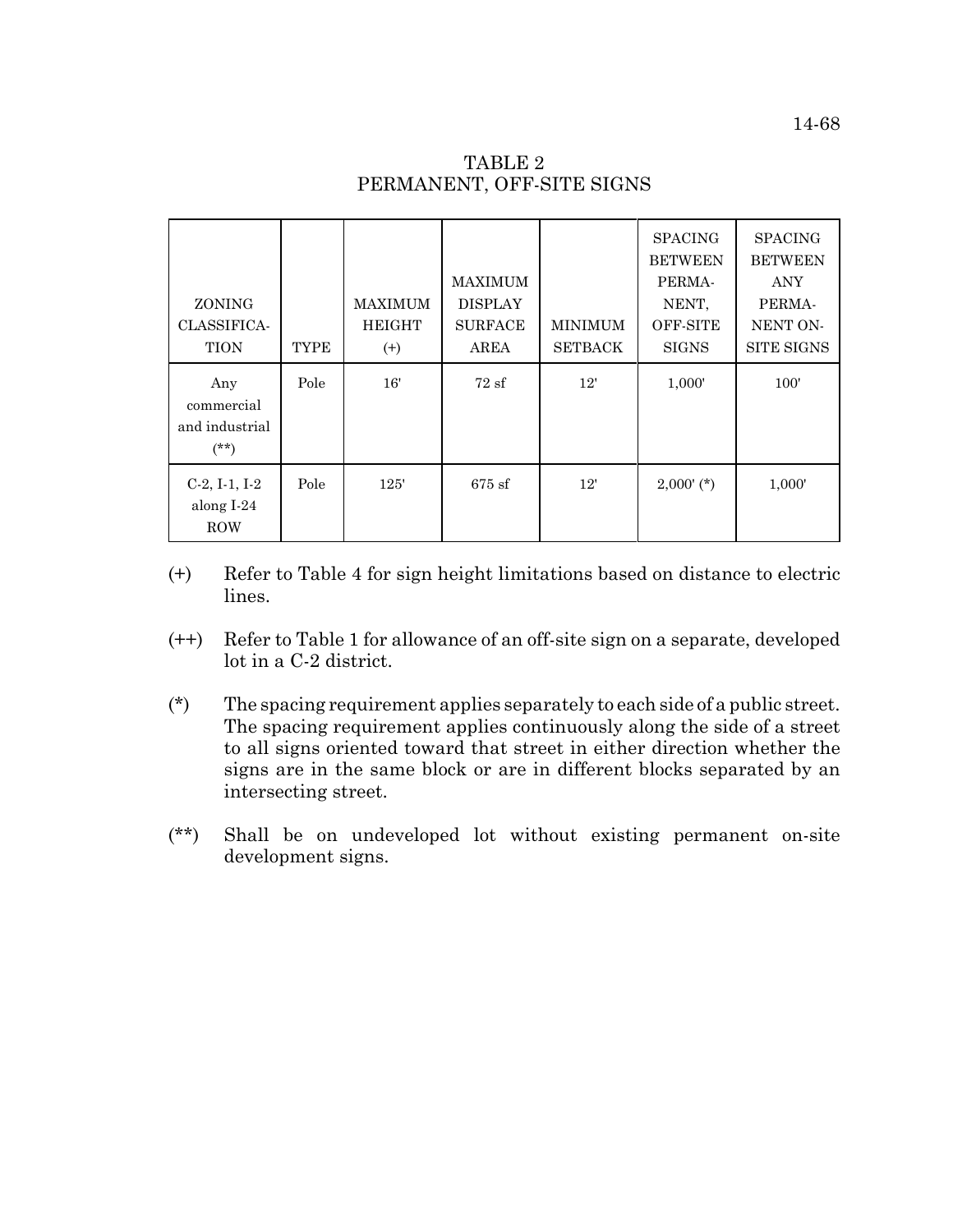# TABLE 3 TEMPORARY, ON-SITE SIGNS

| Type                | Number of                                                                             | Total             | Minimum         | Height          | Max Time            | Permit   | Zones       | <b>Notes</b>                           |  |
|---------------------|---------------------------------------------------------------------------------------|-------------------|-----------------|-----------------|---------------------|----------|-------------|----------------------------------------|--|
|                     | Signs                                                                                 | Surface           | Setback         | $^{(+)}$        | Allowed             | Require  | Allowed     |                                        |  |
|                     | Permitted                                                                             | Display           |                 |                 |                     | d        |             |                                        |  |
|                     |                                                                                       | Area              |                 |                 |                     |          |             |                                        |  |
| Political           | $\overline{2}$                                                                        | 16sf              | 5 <sub>ft</sub> | 6 ft            | $60 \text{ days}/2$ | No/Yes   | All         | Shall be removed within 7 days of      |  |
| Signs/Special Event |                                                                                       |                   |                 |                 | times per           |          |             | election or special event              |  |
| Signs               |                                                                                       |                   |                 |                 | year for 30         |          |             |                                        |  |
|                     |                                                                                       |                   |                 |                 | days                |          |             |                                        |  |
| Real Estate/Auction | $\mathbf{1}$                                                                          | 32sf              | 5 <sub>ft</sub> | 6 ft            | 30 days             | No       | All         | Signs denoting real property for lease |  |
| Signs/Directional   |                                                                                       |                   |                 |                 |                     |          |             | for sale shall be removed within 7     |  |
|                     |                                                                                       |                   |                 |                 |                     |          |             | days of settlement of property.        |  |
|                     |                                                                                       |                   |                 |                 |                     |          |             | Auction/directional signs shall be     |  |
|                     |                                                                                       |                   |                 |                 |                     |          |             | removed within 3 business days         |  |
|                     |                                                                                       |                   |                 |                 |                     |          |             | following the event.                   |  |
| Portable Signs      | $\mathbf{1}$                                                                          | $35\;\mathrm{sf}$ | $8$ ft          | $6$ ft          | 30 days             | Yes      | All except  |                                        |  |
|                     |                                                                                       |                   |                 |                 |                     |          | residential |                                        |  |
| <b>Banners</b>      | $\overline{2}$                                                                        | $60$ ft           | 8 ft            | $10 \text{ ft}$ | 30 days             | No       | All except  | Display over a public street shall     |  |
|                     |                                                                                       |                   |                 | (See            |                     |          | residential | have a minimum clearance of 15 ft,     |  |
|                     |                                                                                       |                   |                 | note)           |                     |          | (See note)  | may be approved in residential         |  |
|                     |                                                                                       |                   |                 |                 |                     |          |             | districts for 21 days, maximum, for    |  |
|                     |                                                                                       |                   |                 |                 |                     |          |             | special events.                        |  |
| Inflatable          | $\mathbf{1}$                                                                          | N/A               | 8 ft            | $25 \text{ ft}$ | 30 days             | No       | All except  |                                        |  |
|                     |                                                                                       |                   |                 |                 |                     |          | residential |                                        |  |
| Construction        | $\mathbf{1}$                                                                          | 32sf              | $8\ {\rm ft}$   | $6$ ft          | 30 days             | $\rm No$ | All         | Shall be removed prior to erection of  |  |
|                     |                                                                                       |                   |                 |                 |                     |          |             | permanent sign                         |  |
|                     | (+) Refer to Table 4 for sign height limitations based on distance to electric lines. |                   |                 |                 |                     |          |             |                                        |  |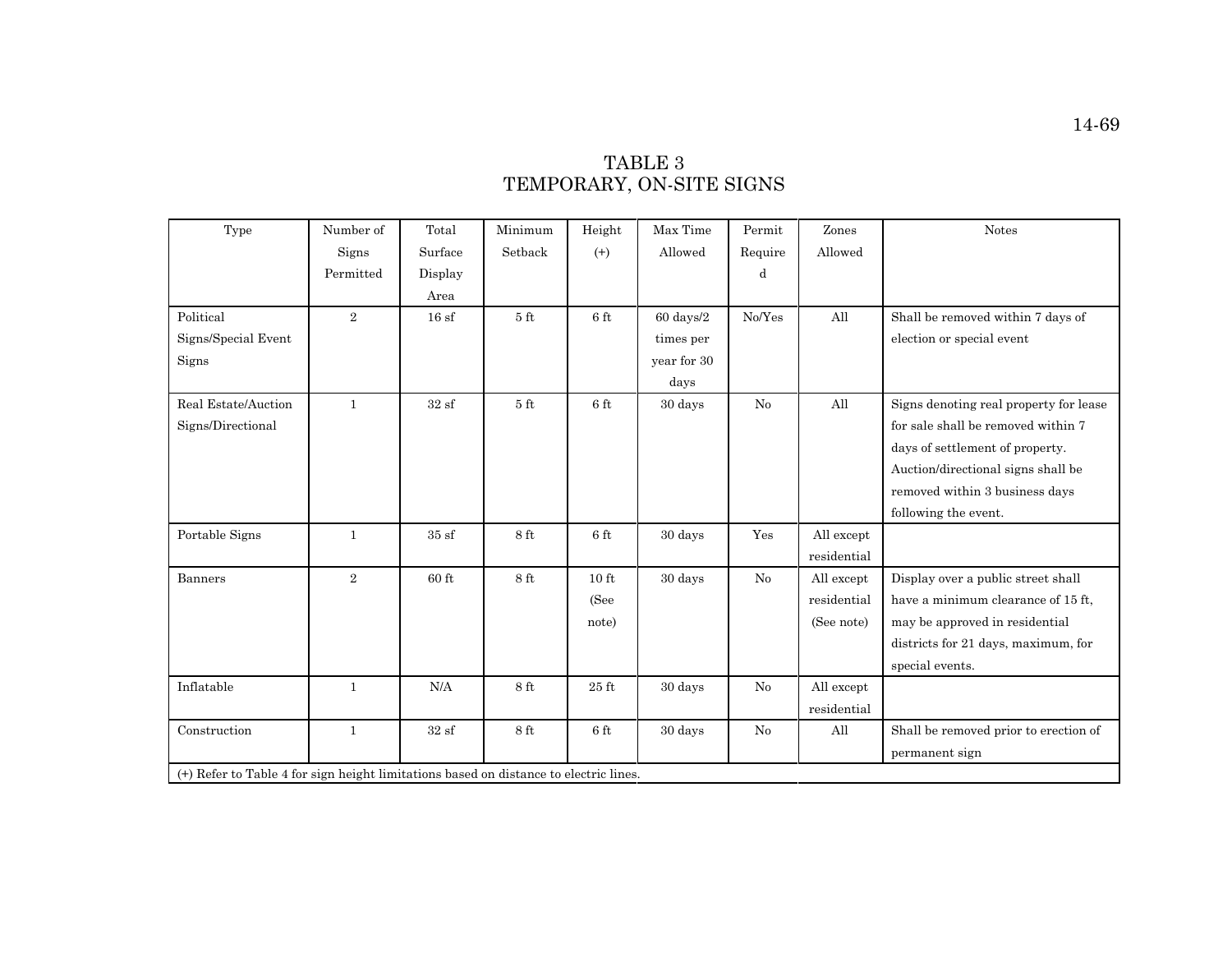#### **TABLE 4** SIGN HEIGHT LIMITATIONS BASED ON DISTANCE TO ELECTRIC LINES

Overhead High Voltage Lines

| Horizontal Distance<br>From Centerline | Max Height     | Other<br><b>Restrictions</b>         |
|----------------------------------------|----------------|--------------------------------------|
| 10' or less                            | 4'             | No signs allowed within 15' of pole  |
| $10'$ to $15'$                         | 10'            | No boom trucks used in installation. |
| $15'$ to $20'$                         | 17             |                                      |
| Over $20'$                             | No restriction |                                      |

Overhead Secondary Voltage Lines and Underground Lines

| Horizontal Distance<br>From Centerline | Max Height     | Other<br><b>Restrictions</b>        |
|----------------------------------------|----------------|-------------------------------------|
| 8' or less                             | 4'             | No signs allowed within 15' of pole |
| Over 8'                                | No restriction |                                     |

(1972 Code, §§ 11-508 -- 11-508.8, as amended by Ord. #766, July 1996, Ord. #1081, Oct. 2004, Ord. #1290, Jan. 2011, and Ord. #1294, May 2011)

**14-517. Development standards for mobile home parks**. The following regulations are intended to supplement the state health regulations established by the Tennessee Trailer Court Act, of 1957, Tennessee Code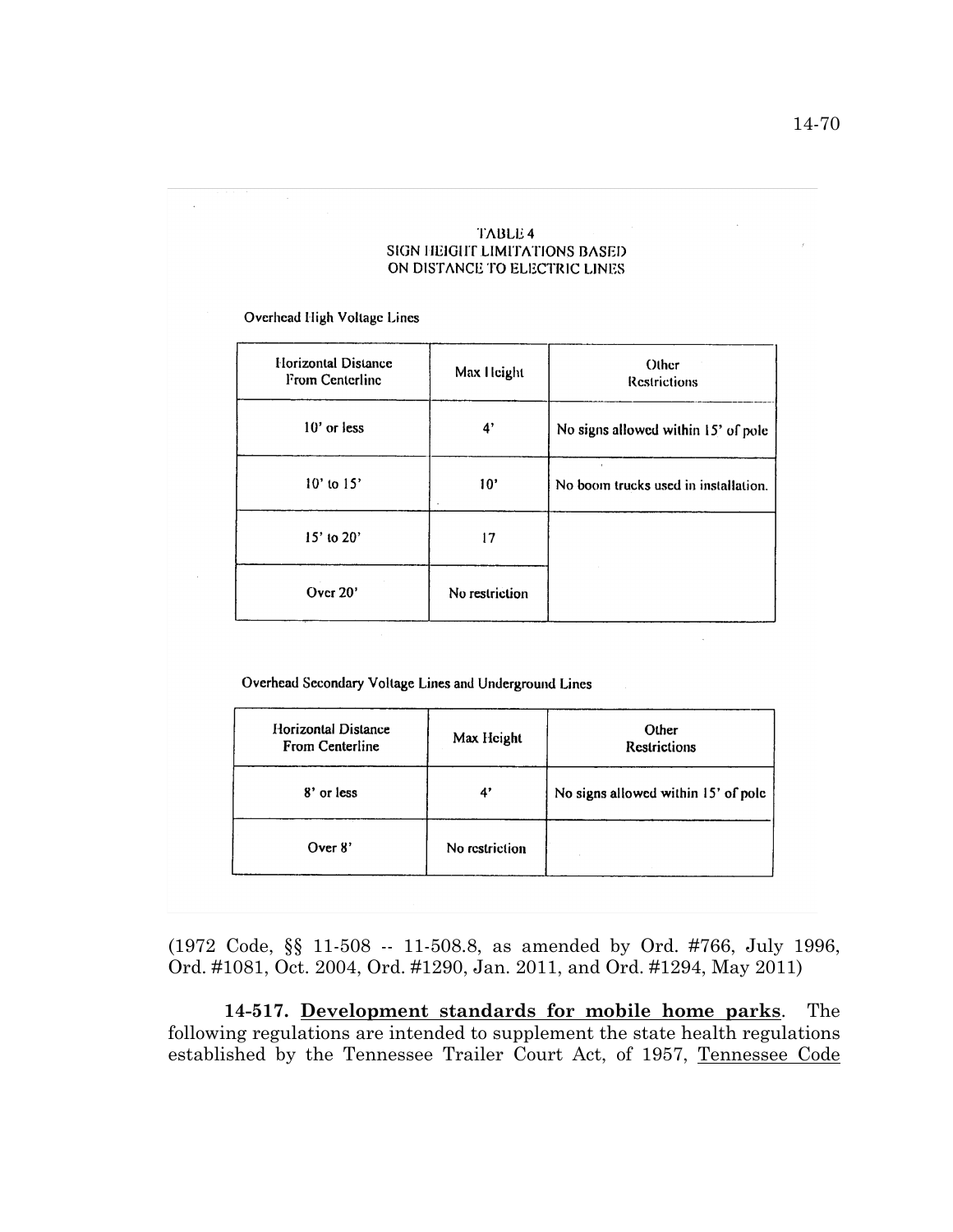Annotated, §§ 68-24-101 through 68-24-120, by ensuring a minimum standard of site development for mobile home parks where permitted as a special exception in a zoning district.

(1) Mobile home park building permit. (a) The application for a "mobile home park permit" shall be filed with the building inspector after the applicant has secured all water and sewer permits required for the project. However, construction or extension of a mobile home park may not commence within the area of jurisdiction of this zoning ordinance until a mobile home park building permit has been issued by the building inspector. The mobile home park building permit may be issued only upon approval of the special exception by the Manchester Board of Zoning Appeals. The board shall act upon an application for a permit after receipt of a report from the Manchester Regional Planning Commission. The board may attach whatever conditions it sees fit to the permit in order to protect the neighborhood or adjoining properties.

(b) Site plan required. A mobile home park building permit may only be issued for construction or extension of a mobile home park upon submission and approval by both the planning commission and the board of appeals of a site development plan containing the following information:

(i) The name and address of the applicant.

(ii) The location, area, and dimensions of the proposed mobile home park site as well as a legal description.

(iii) The location, size, and number of all mobile home spaces.

(iv) The location and size of all buildings, improvements, and facilities (including roads, water, sewer, refuse disposal).

(v) The proposed use of buildings shown on the site plan.

(vi) The location and size of all points of entry and exit for motor vehicles and the internal circulation plan (roadways and pedestrian walkways).

(vii) The location and number of all off-street parking facilities.

(viii) The location of park and recreation areas.

 $(ix)$  A complete drainage plan with contour lines at five  $(5)$ foot intervals.

(x) A location map showing the park site in relation to the existing public street pattern and indication of uses of property adjacent to the site and the location of all buildings within two hundred (200) feet of the site.

(xi) A time schedule for development shall be prepared which shall demonstrate the applicant's readiness and ability to provide the proposed services. Said time shall be for a period of not more than one (1) year.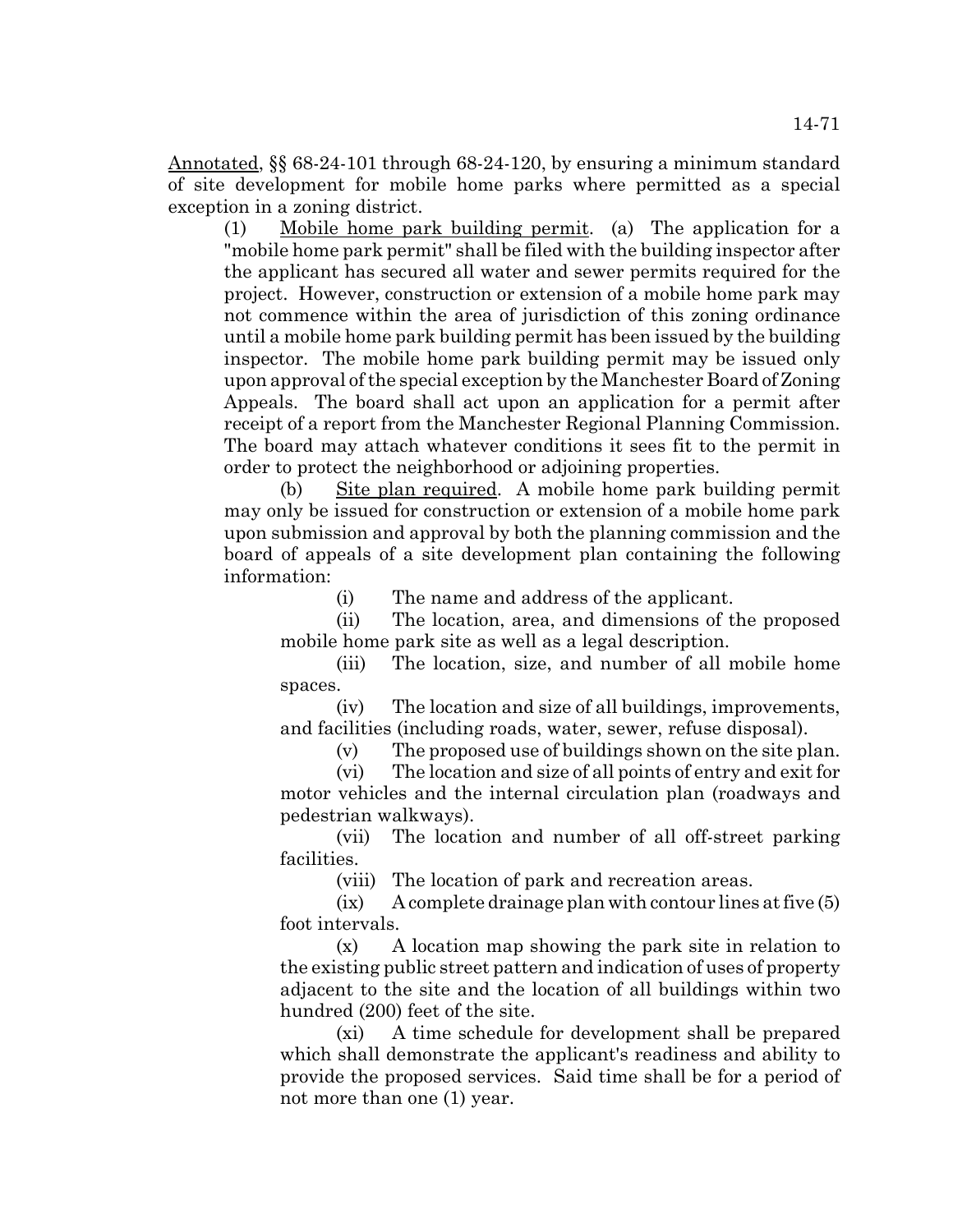(xii) Such other architectural, engineering, and topographical data as may be required to permit the county health department, the building inspector, the planning commission, and the board of zoning appeals to determine if the provision of these regulations are being complied with shall be submitted with the site plan.

(c) Inspection fee. An inspection fee shall be required for approval of a mobile home park which shall be made upon submission of a plan for approval. After completion of construction, a final inspection shall be made at no additional charge.

(i) The inspection fee shall be ten dollars (\$10.00) per year plus two dollars (\$2.00) per space. The fee is nonrefundable.

(ii) The inspection fee shall be paid annually upon inspection of the mobile home park by the building inspector.

(2) Development standards. (a) General.

(i) A mobile home park shall be located only as a special exception within those districts where permitted.

(ii) No part of the park shall be used for nonresidential purposes, except such uses as are required for the direct servicing and well being of park residents and for the management and maintenance of the park. Nothing contained in this section shall be deemed as prohibiting the sale of a mobile home located on a mobile home stand and connected to the pertinent utilities.

(iii) Condition of soil, ground water level, drainage and topography shall not create hazards to the property or the health or safety of the occupants. The site shall not be exposed to objectionable smoke, dust, noise, odors or other adverse influences, and no portion subject to flooding or erosion and shall he used for any purpose which would expose persons of property to hazards.

(b) Minimum development size. No mobile home park shall be approved which contains less than five (5) acres in area or has less than fifteen (15) mobile home spaces.

(c) Dimensional requirements for parks. (i) Along the entire periphery of the mobile home park, yards and setbacks meeting the district regulations shall be provided.

(ii) Within the interior portions of the mobile home park, no yards except as required to meet other provisions set forth in this section are required.

(iii) No building structure erected or stationed in a mobile home park shall have a height greater than two (2) stories or thirty (30) feet.

(iv) Each mobile home park shall be permitted to display, on each street frontage, one (1) identifying sign of a maximum size of twenty (20) square feet. Said sign(s) shall contain thereon only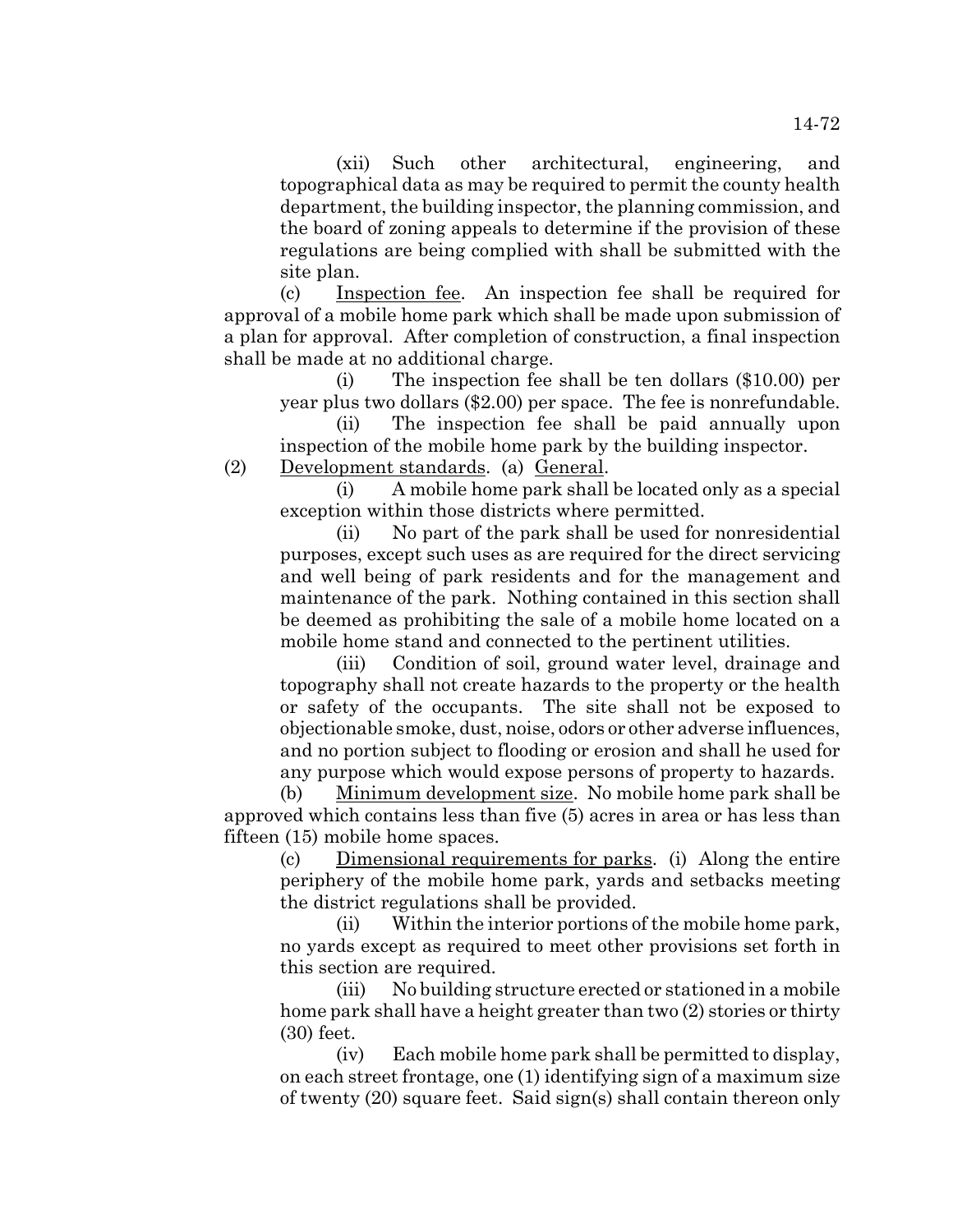the name and address of the park and may be lighted by indirect lighting only.

(d) Spacing of mobile homes and site coverage. (i) Mobile homes shall be so harbored on each space that there shall be at least a twenty-five (25) foot clearance between mobile homes; for mobile homes parked end-to-end, the end-to-end clearance may be less than twenty-five (25) feet, but not less than fifteen (15) feet. No mobile home shall be located closer than twenty (20) feet from any building within the park.

(ii) There shall be a minimum distance of ten (10) feet between the nearest edge of any mobile home and an abutting access street.

(iii) Each mobile home stand shall not occupy an area in excess of twenty-five (25) percent of the respective lot area. The total area occupied by the mobile home and its accessory structures shall not exceed fifty (50) percent of the respective lot area.

(e) The mobile home lot. (i) General. The limits of each mobile home lot shall be marked on the ground by suitable means. Location of lot limits on the ground shall be the same as shown on accepted plans. No lot shall be smaller than five thousand (5,000) square feet.

(ii) Mobile home stands. The mobile home stands shall be improved to provide adequate support for the placement and tie-down of the mobile home. The stand shall not heave, shift or settle unevenly under the weight of the mobile home due to frost action, inadequate drainage, vibration, wind or other forces acting on the structure. In addition, such stand shall comply with the publication of FHA "Minimum Property Standards for Mobile Home Parks," May, 1977.

(iii) Outdoor living area. Each mobile home lot should be provided with an outdoor living and service area. Such area should be improved as necessary to assure reasonable privacy and comfort. The minimum area should be not less than two hundred (200) square feet and shall be paved.

(iv) Tenant storage shall be provided for each mobile home at the rear of the mobile home space.

(f) Utilities and other services. (i) An accessible, adequate, safe and potable supply of water shall be provided in each mobile home development on trunk lines not less than six (6) inches. Where a public supply of water of satisfactory quantity, quality, and pressure is available at the site or at the boundary of the site, connection shall be made thereto and its supply use exclusively.

(ii) Each mobile home site shall be provided with the connection to the sanitary sewer line or to a sewer system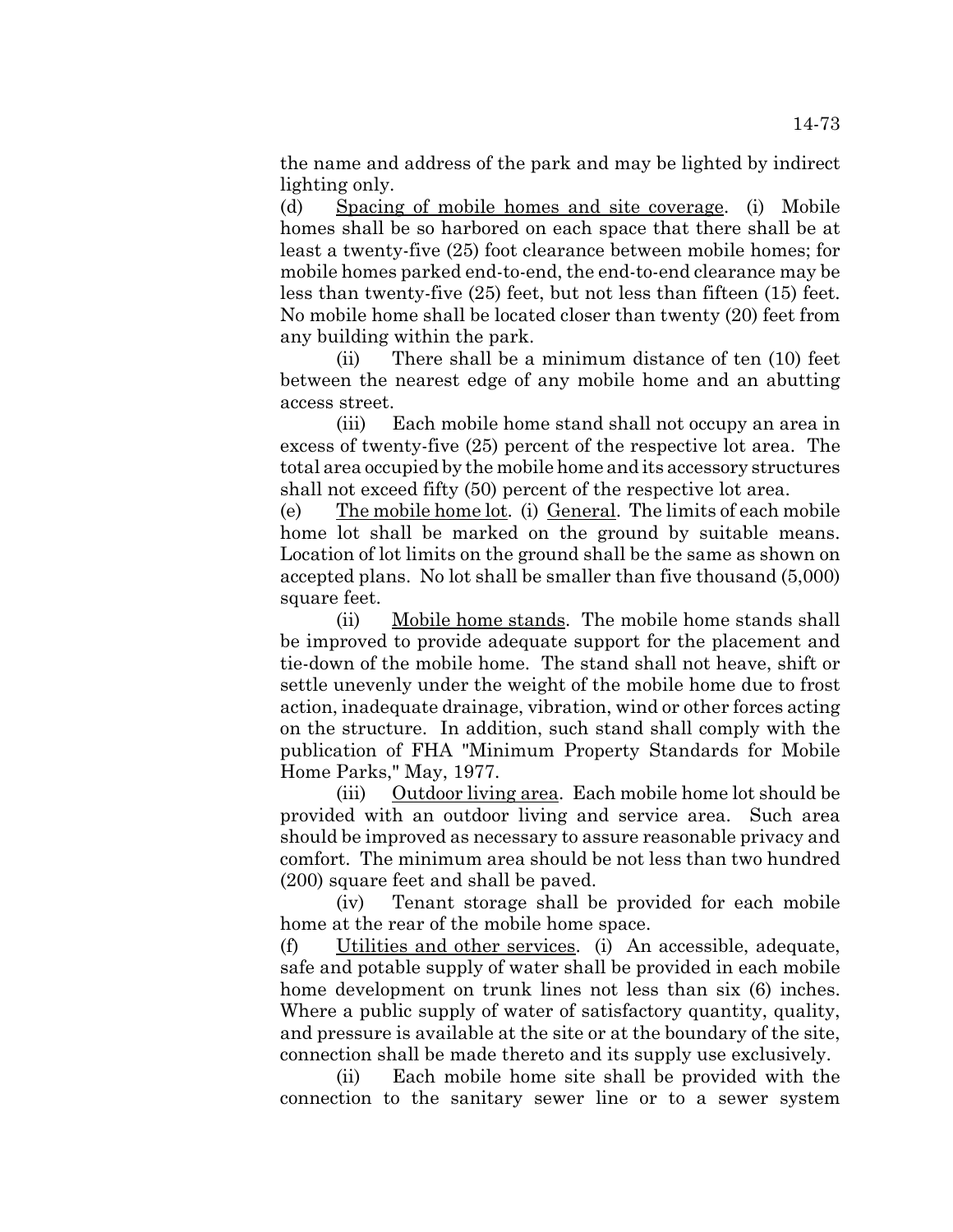approved by the Coffee County Health Department and the board of zoning appeals.

(iii) Solid waste collection stands shall be provided for waste containers for each mobile home. Any central waste container shall be screened from view with access appropriately provided.

(iv) Service buildings, housing sanitation and laundry facilities, shall be permanent structures complying with all applicable ordinances and statutes, regulations, buildings, electrical installations, and plumbing and sanitation systems.

(v) Each mobile home park shall be equipped with fire hydrants spaced no more than five hundred (500) feet apart. The water system shall be capable of providing a required fire flow of five hundred (500) gallons per minute for a one (1) hour duration.

(vi) Each mobile home park shall be maintained free of litter and accumulation of any kind of debris which may provide rodent harborage or breeding places for flies, mosquitos, or other pests.

(g) Streets. Entrances to mobile home parks shall have direct connections to a public street and shall be designed to allow free movement of traffic on the adjacent public street. Safe and convenient vehicular access shall be provided from abutting public streets to each mobile home lot. Such access shall be provided by streets or driveways. All internal streets shall be private.

(i) Circulation. The internal street systems should provide convenient circulation by means of minor streets and properly located collector streets. Dead-end streets shall be limited in length to five hundred (500) feet and their closed end shall be provided with an adequate turn-around with a minimum diameter of eighty (80) feet.

(ii) Pavement widths. Pavement widths shall be as follows:

| Collector street with no parking                                                                                                                                                                                                | 20 feet              |
|---------------------------------------------------------------------------------------------------------------------------------------------------------------------------------------------------------------------------------|----------------------|
| with on-street parking                                                                                                                                                                                                          | 36 feet              |
| Minor street with no parking                                                                                                                                                                                                    | 18 feet              |
| with on-street parking                                                                                                                                                                                                          | 34 feet              |
| One-way minor street with no parking                                                                                                                                                                                            | 12 feet              |
| $\sim$ . The set of the set of the set of the set of the set of the set of the set of the set of the set of the set of the set of the set of the set of the set of the set of the set of the set of the set of the set of the s | $\sim$ $\sim$ $\sim$ |

with on-street parking 28 feet

(iii) Construction. The internal streets and drives shall be paved in accordance with city road standards.

(h) Walks. All mobile home developments shall be provided with safe, convenient, all-season pedestrian access of adequate width for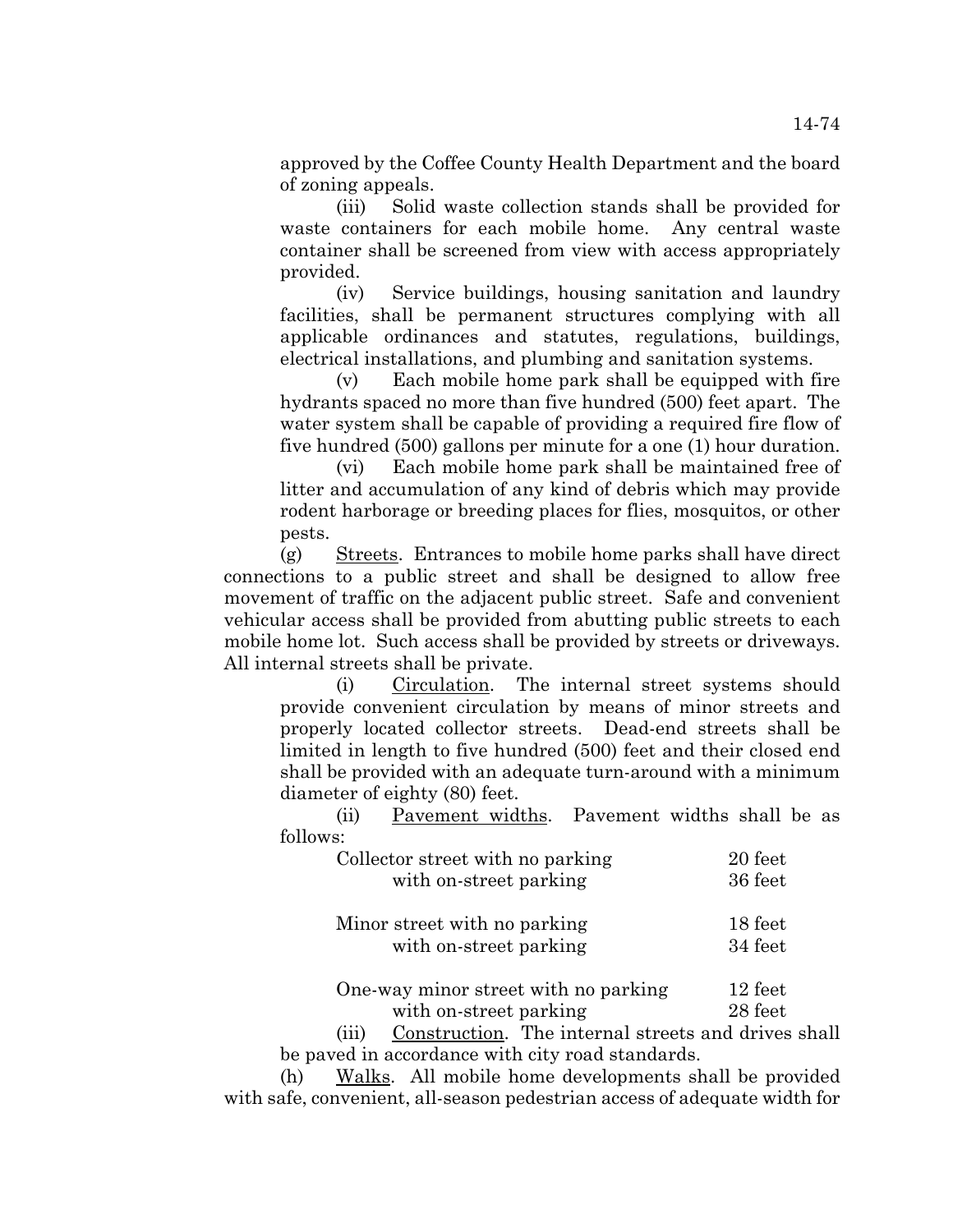intended use, durable and convenient to maintain. Sudden changes in alignment and gradient shall be avoided.

A common walk system shall be provided and maintained between locations where pedestrian traffic is concentrated. Such common walks shall have a minimum width of three and one-half (3 1/2) feet.

All mobile home stands shall be connected to common walks, streets, driveways and parking spaces by individual walks. Such individual walks shall have a minimum width of two (2) feet.

(i) Recreation area. Adequate recreation facilities for the residents of the project shall be provided in locations easily accessible to the living units and where they do not impair the view and privacy of living units. Attractive outdoor sitting areas shall be provided, appropriate in size, type and number to the needs of the residents.

Well-equipped playgrounds of adequate size and number shall be provided where it is anticipated that children will occupy the premises.

(j) Buffer and screening. A landscape buffer shall be provided along the perimeter of the site boundaries not less than fifteen (15) feet in width, except that a minimum buffer area from any public street shall be no less than twenty (20) feet.

Within the landscaped buffer, a continuous fence six to eight  $(8)$ feet high or landscaped screen shall be provided. Such fence shall be opaque and such screening shall be a year-round evergreen four (4) feet wide and at least four (4) feet high at the time of planting and expected to achieve a height of six (6) feet within three (3) years. No landscaped screen or fence shall he provided within fifteen (15) feet of any vehicular entrance and/or exit to the park.

(k) Site design. The appearance and character of the site shall be preserved and enhanced by retaining and protecting existing trees and other site features; and additional new plant material shall be added for privacy, shade, beauty of buildings and grounds and to screen out objectionable features. The planting plan shall be submitted with the site development plan.

Existing trees, shrubs, evergreens and ground cover shall be retained to the extent that they enhance the project, are effective as a screen planting or are useful in protecting slopes.

(l) Parking. Parking shall be provided in accordance with § 14-501.

(i) Off-street parking. Paved off-street parking may be grouped in bays either adjacent to streets or in the interior of blocks or on the mobile home lot. Such parking areas shall generally be located in close proximity to the dwelling units they are designed to serve. At least one (1) parking space per dwelling unit shall be located so as to provide a maximum walking distance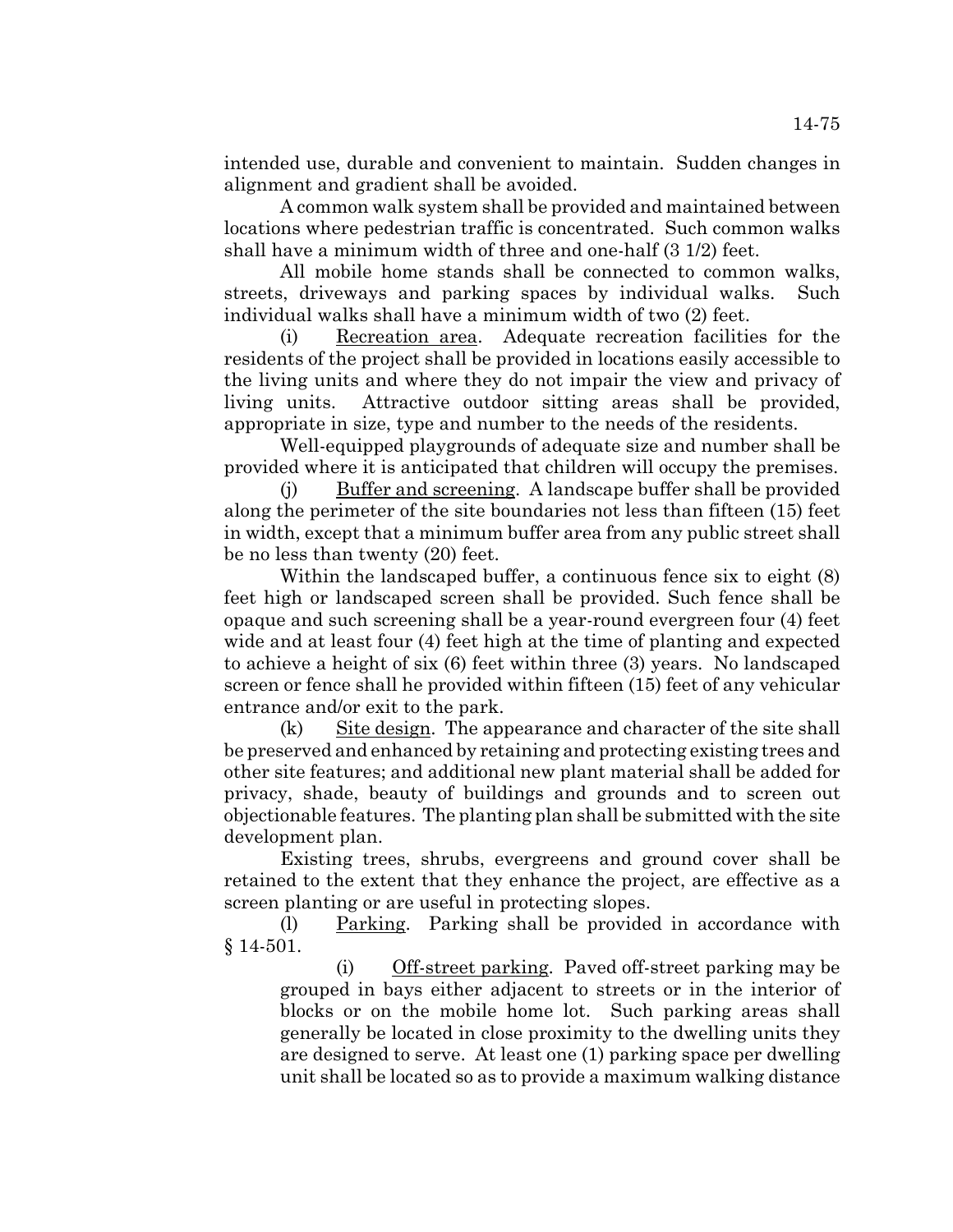of fifty (50) feet from the nearest entrance of the dwelling unit the space is to serve.

(3) Responsibility of park management. (a) The permittee shall operate the mobile home park in compliance with this zoning ordinance and shall provide adequate supervision to maintain the park, its facilities and equipment in good repair and in a clean and sanitary condition.

(b) The permittee shall notify park occupants of all applicable provisions of this zoning ordinance and inform them of their duties and responsibilities under this zoning ordinance.

(c) The permittee shall supervise the placement of each mobile home on its mobile home stand to the satisfaction of the building inspector which includes securing its stability to anchor pins and installing all utility connections.

(d) The permittee shall maintain a register containing the following information:

(i) The name and address of each mobile home occupant.

(ii) The name and address of the owner of each mobile home and motor vehicle by which it was towed.

(iii) The make, model, year, and license number of each mobile home and motor vehicle.

(iv) The date of arrival and of departure of each mobile home.

(e) The mobile home park shall keep the register record available for inspection at all times by law enforcement officers, public health officials and other officials whose duties necessitate acquisition of the information contained in the register.

(f) The register record shall not be destroyed for a period of three (3) years following the date of departure of the registrant from the park.

(g) The permittee shall notify the health authority immediately of any suspected communicable or contagious disease within the park.

(h) The permit to operate shall be conspicuously posted in the mobile home park office at all times.

(i) The permittee shall be answerable for the violation of any provision of this section.

(4) Responsibilities of park occupants. (a) The park occupants shall comply with all applicable requirements of this zoning ordinance and shall maintain his/her mobile home lot, its facilities and equipment in good repair and in a clean and sanitary condition.

(b) The park occupant shall be responsible for proper placement of the mobile home on its mobile home stand and proper installation of all utility connections and anchoring in accordance with the instruction of the park management.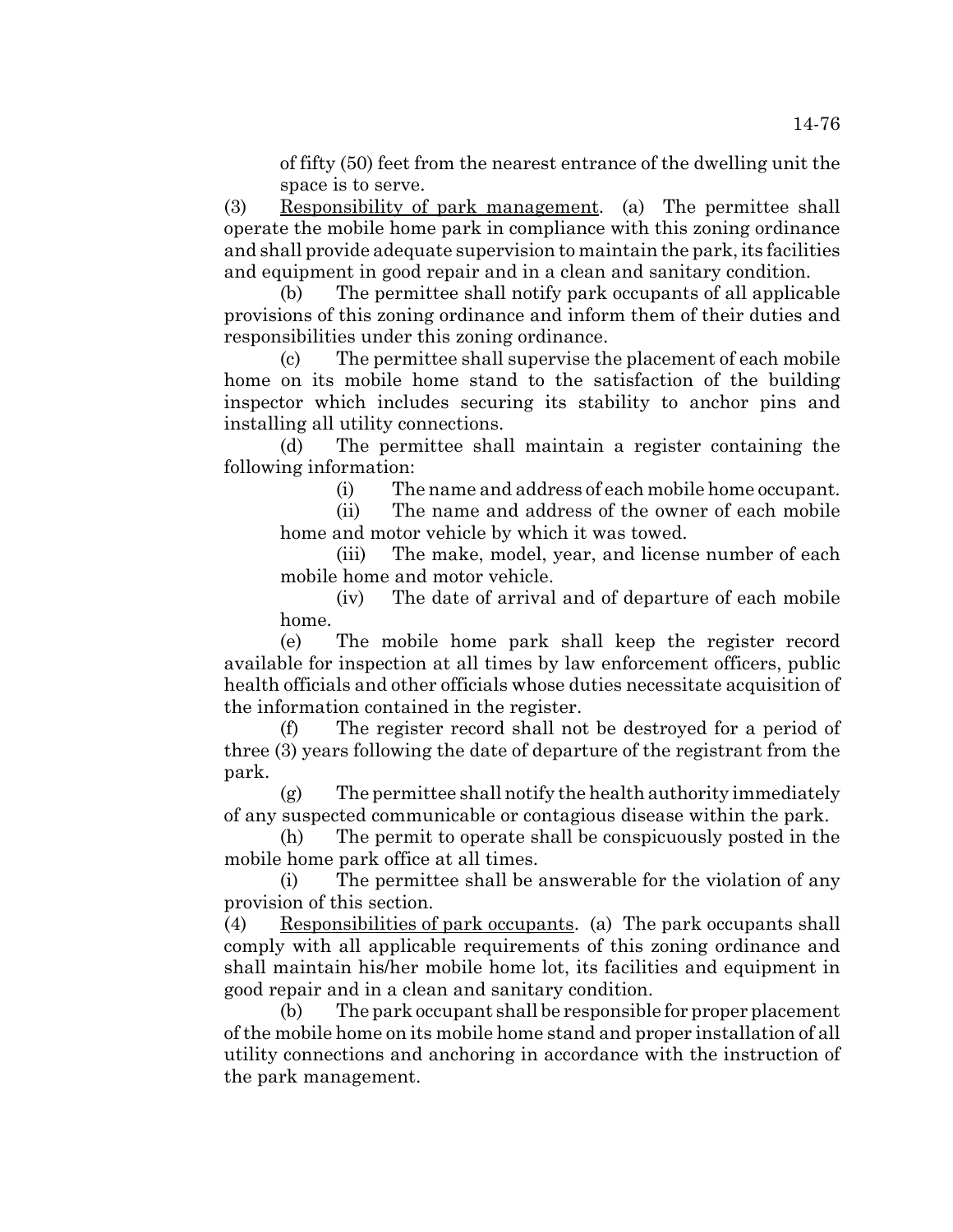(c) Skirtings, awnings, and other additions shall be installed only if permitted and approved by the park management. When installed, they shall be maintained in good repair. The space immediately underneath each mobile home shall be used for storage only if permitted by the park management. If permitted, the following conditions shall be satisfied:

(i) The storage area shall be provided with a base of impervious material.

(ii) Stored items shall be located so as not to interfere with the underneath inspection of the mobile home.

(iii) The storage area shall be enclosed by skirting.

(d) The park occupant shall store and dispose of all rubbish and garbage in a clean, sanitary and safe manner. The garbage container shall be rodent proof, insect proof, and watertight.

(e) Fire extinguishers for Class B and C fires shall be kept at the premises and maintained in working condition.

(f) All park occupants shall be required to register their pets (dogs and cats) with the park management.

(g) All park occupants shall be required to have their pets (dogs and cats) on a leash and shall not be allowed to roam free and unleashed.

(h) Park occupants shall not be allowed to construct or place pens for animals on the park premises.

(i) No inoperative automobiles, junk, or noncontained trash shall be allowed within the park.

(5) Inspections. (a) The building inspector is hereby authorized and directed to make annual inspections to determine the conditions of mobile home parks, in order to insure the health and safety of occupants of mobile home parks and of the general public.

(b) The building inspector shall have the power to enter upon any private and public property for the purpose of inspecting and investigating conditions relating to the annual inspection as it is related to the enforcement of this section.

(c) Penalties. (i) Any person violating any provisions of this section shall be guilty of a misdemeanor and upon conviction shall be fined not less than five dollars (\$5.00) nor more than fifty dollars (\$50.00) for each offense.

(ii) Each day that a violation is permitted to exist shall constitute a separate offense.

(iii) Any extension of an existing mobile home park is considered a noncomplying use and is hereby prohibited unless said park is brought up to the standards herein stated.

(6) Revocation of permit. The board may revoke any permit to maintain and operate a park when the permittee has been found guilty by a court of competent jurisdiction of violating any provisions of this section. After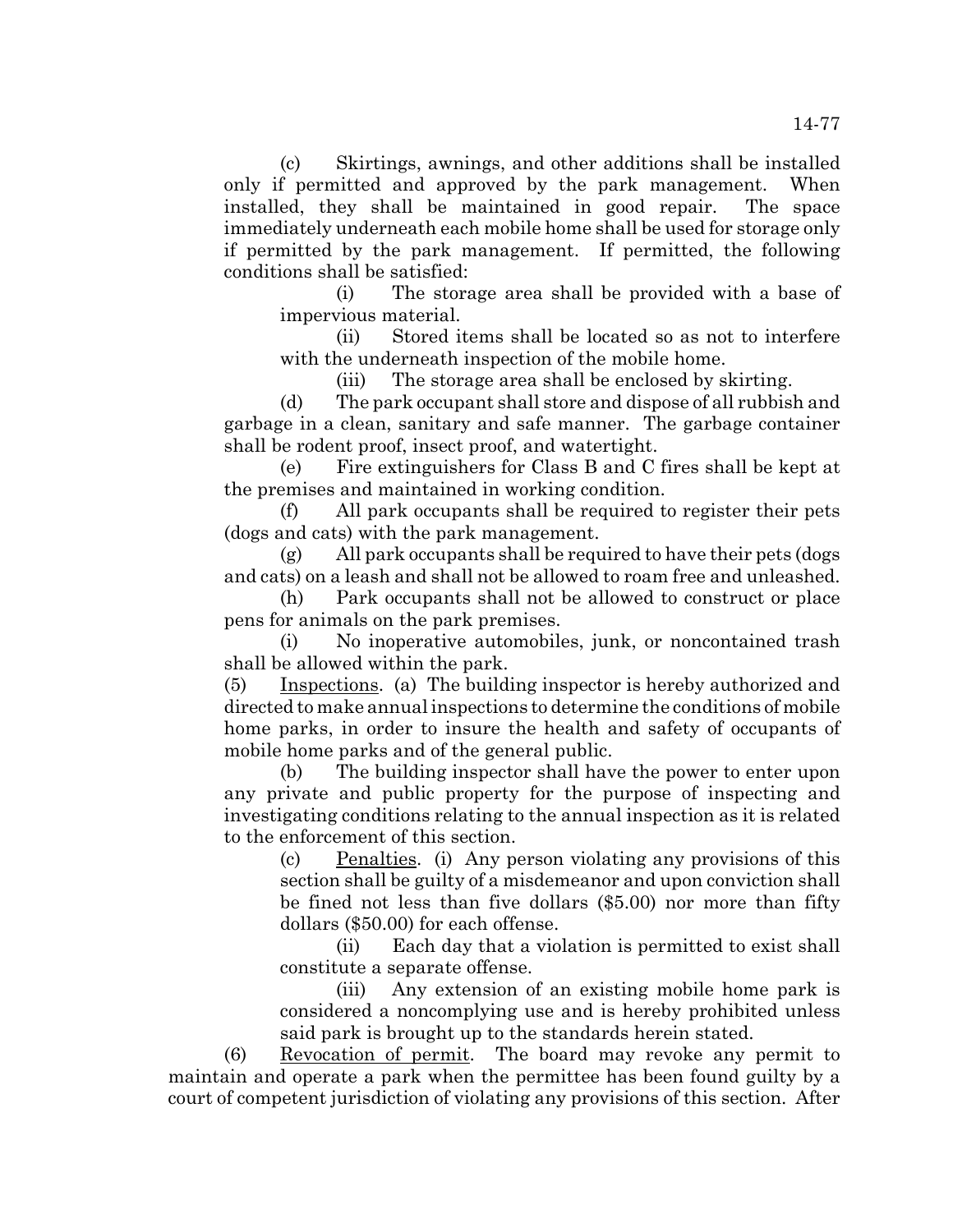such conviction, the permit may be reissued if the circumstances leading to conviction have been remedied and the park is being operated and maintained in full compliance with this section.

(7) Prohibited structures. (a) Cabanas, travel trailers, and other similarly enclosed structures are prohibited.

(b) Trailers with or without toilet facilities that cannot be connected to approved sewer systems shall not be permitted in a mobile home park.

(c) Mobile homes shall not be used for commercial, industrial or other nonresidential uses within a mobile home park, except that one (1) mobile home in the park may be used to house a rental office. (1972 Code, § 11-509)

**14-518. Alternative provisions for lot size and the location of open space**. The purpose of this section is to provide a permissive voluntary alternative procedure to be utilized in the placement of buildings and in the location of open spaces associated therewith. These provisions are intended to provide variations in lot size and open space requirements within the residential districts. The density standards established for individual districts are to be maintained on an overall basis and thereby provide desirable and proper open air space, tree cover, recreation areas or scenic vistas; all with the intent of preserving the natural beauty of the area, while at the same time maintaining the necessary maximum population density limitations of the district in which this procedure may be permitted.

(1) General provisions. The provisions contained within this section are intended to provide a flexible procedure for locating dwellings upon sites. As such, the provisions do not constitute a use, but an alternative procedure for the spacing of buildings and the use of open areas surrounding those buildings. It is necessary, however, that the purposes and intent of this zoning ordinance be assured and that proper light, air, and privacy be made available for each dwelling unit.

A site development plan as provided for in this section is required not only as an accurate statement of the development, but as an enforceable legal instrument whereby the planning commission may be assured that the general purposes, standards, etc., contained in this section are being met.

(2) Site development plan required. (a) Contents. A site development plan containing the information required by § 14-803, shall be prepared and submitted to the planning commission for its review and approval along with a sketch plat as required by the subdivision regulations.

(b) Coordinated review. Upon receipt of a site development plan and sketch plat containing information as required above, the planning commission may:

(i) Concurrently review the site development plan and sketch plat;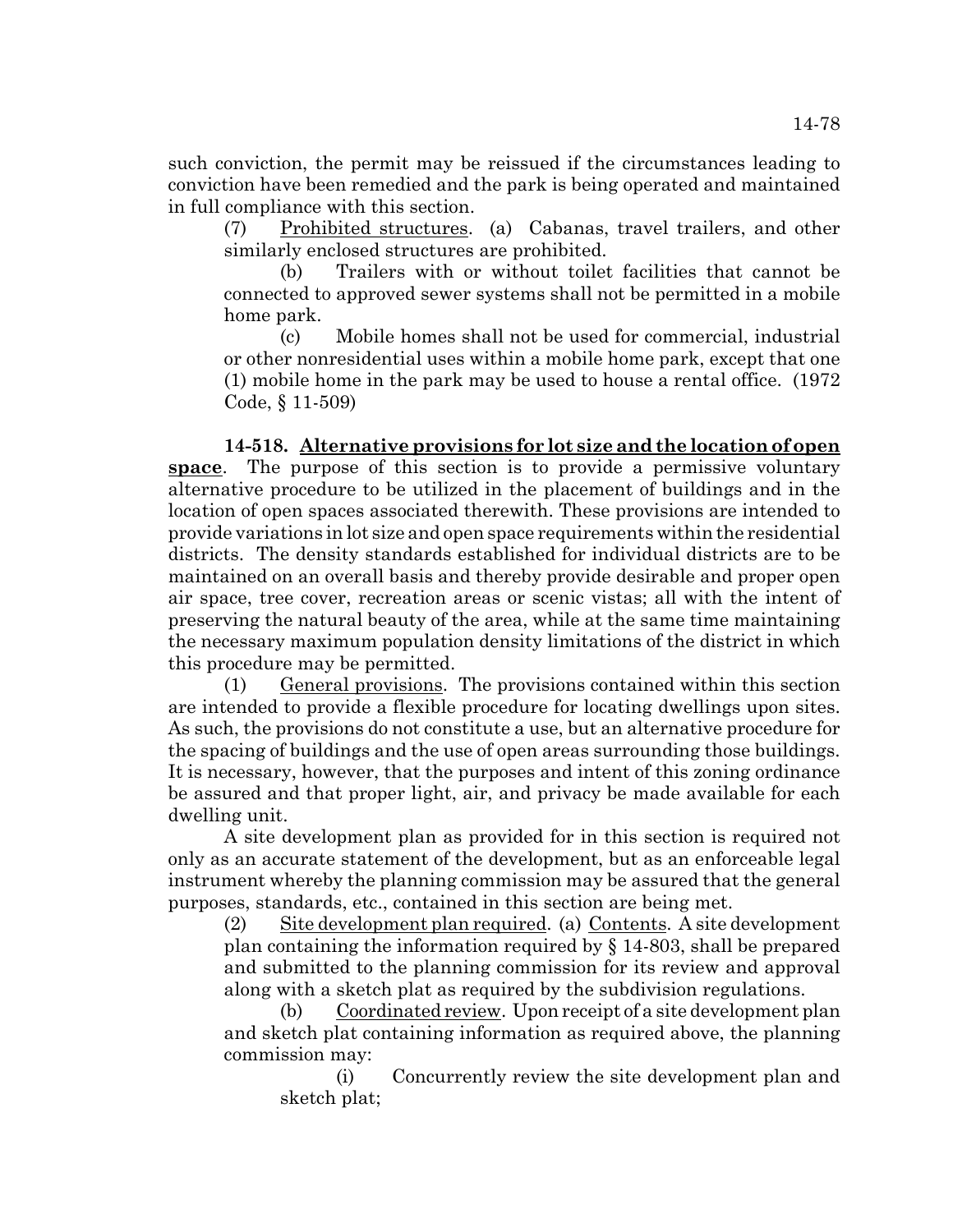(ii) Jointly approve, approve with modification, or disapprove these documents; and

(iii) In the instance of approval, or approval with modification, transfer the site development plan to the building inspector for enforcement.

(c) Enforcement. Upon approval of a site development plan, the building inspector shall become responsible for enforcement of the plan. Only minimal adjustments involving the placement of any structure will be permitted once a site development plan has been approved. Any other change shall require submission of a proposed amendment to the approved plan.

(3) Development standards. The following standards and requirements shall apply to all alternative density developments.

(a) General standards for development. In the interest of promoting the most appropriate economical use of the land while assuring that the character of the residential district is maintained, the planning commission in its review of a proposed development shall consider the following:

(i) The protection of the characters, property values, privacy and other characteristics of the surrounding neighborhood;

(ii) The provision for surface drainage control, sewage disposal, and water supply, recreation and traffic control; and

(iii) The preservation and protection of existing trees, ground cover, top soil, streams, rock outcroppings and scenic or historic sites from dangers and damage caused by excessive and poorly planned grading for streets and building sites.

(b) Availability of public utilities. Generally all public utilities, specifically including water and a central sewage collection and treatment system, as defined by this zoning ordinance, shall be available. Where public sewer is not available, no lot or housing site may be created which is less than twenty thousand (20,000) square feet in area and all septic fields for each dwelling unit shall be located within the area of fee simple ownership of said dwelling unit.

(c) Permitted density. The density permitted is intended to be within the range of that permitted within more typical developments offering no common open space. The maximum number of dwelling units permitted shall be computed as follows:

(i) From the gross acreage available within the development shall be subtracted:

> (A) Any portion of the site which is within the right-of-way and/or easement for major utilities such as gas or electric transmission lines where the full use of the land is not available to the landowner, because of restrictions thereon;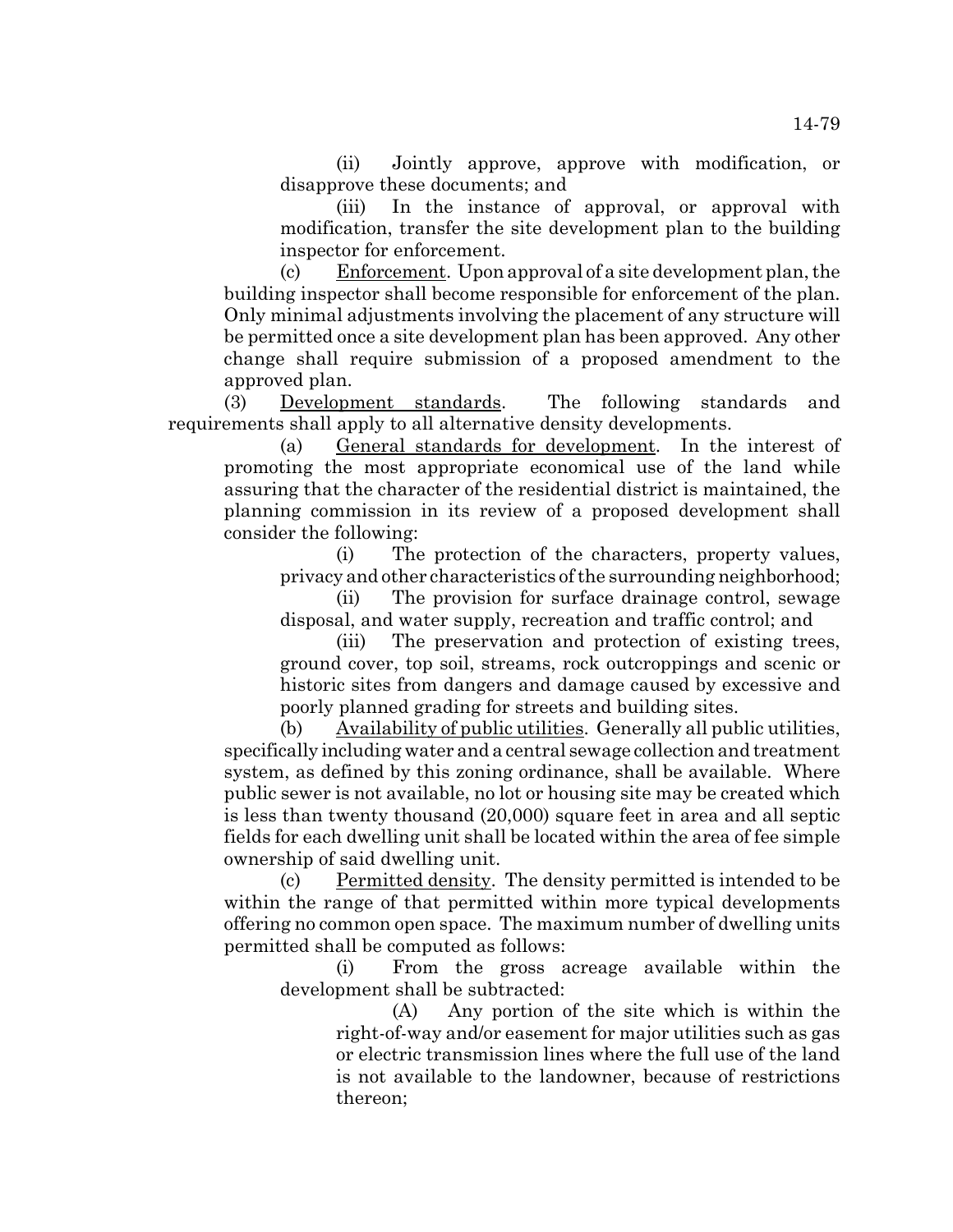(B) Any portion of the site which lies within a floodway district.

(ii) The area remaining after the above adjustments shall be divided by the minimum development area per dwelling unit for the district in which the dwelling unit is located. developments located in more than one zoning district, the density shall be computed separately for that portion of the development lying within each district. No developmental density may be transferred across zoning district boundaries.

(d) Minimum lot area and lot width. No lot of record may be created within the district indicated which has less area than required for the type dwelling indicated.

The following dimensional requirements shall be maintained in all alternative density developments:

|                            | R-1     | R-2    | R-3   | R-4   |
|----------------------------|---------|--------|-------|-------|
| Minimum lot size           | 15,000  | 10,000 | 6,000 | 4,000 |
| Lot width at building line | $100\,$ | 75     | 75    | 60    |
| Front yard setback         | 40      | 35     | 30    | 30    |
| Rear yard setback          | 15      | 10     | 10    | 10    |
| Side yard setback          |         |        | 5     | 5     |

(e) Yard requirements. Within any development approved under the provisions of this section, the following yard requirements shall apply:

(i) For units located entirely within the interior of a site no yards as such are required. However, each dwelling unit shall on its own lot have one yard containing not less than fifteen hundred (1,500) square feet. This yard shall be reasonably secluded from view from streets and from neighboring property and shall not be used for off-street parking or for any accessory building.

(ii) In addition to the provisions of subsection (i) above, for units located along the periphery of the site, the basic yard provisions established for the district within which the development is located shall apply along all portions of such lots as may abut the periphery, excepting any portion of such lots as may involve the use of party walls.

(f) Lot coverage. Individual dwellings may exceed the maximum lot coverage provisions established for the district in which such site is located. However, in no instance shall the aggregated site coverage of all dwellings exceed the coverage provisions established for the district in which such site is located. In the event a project lies within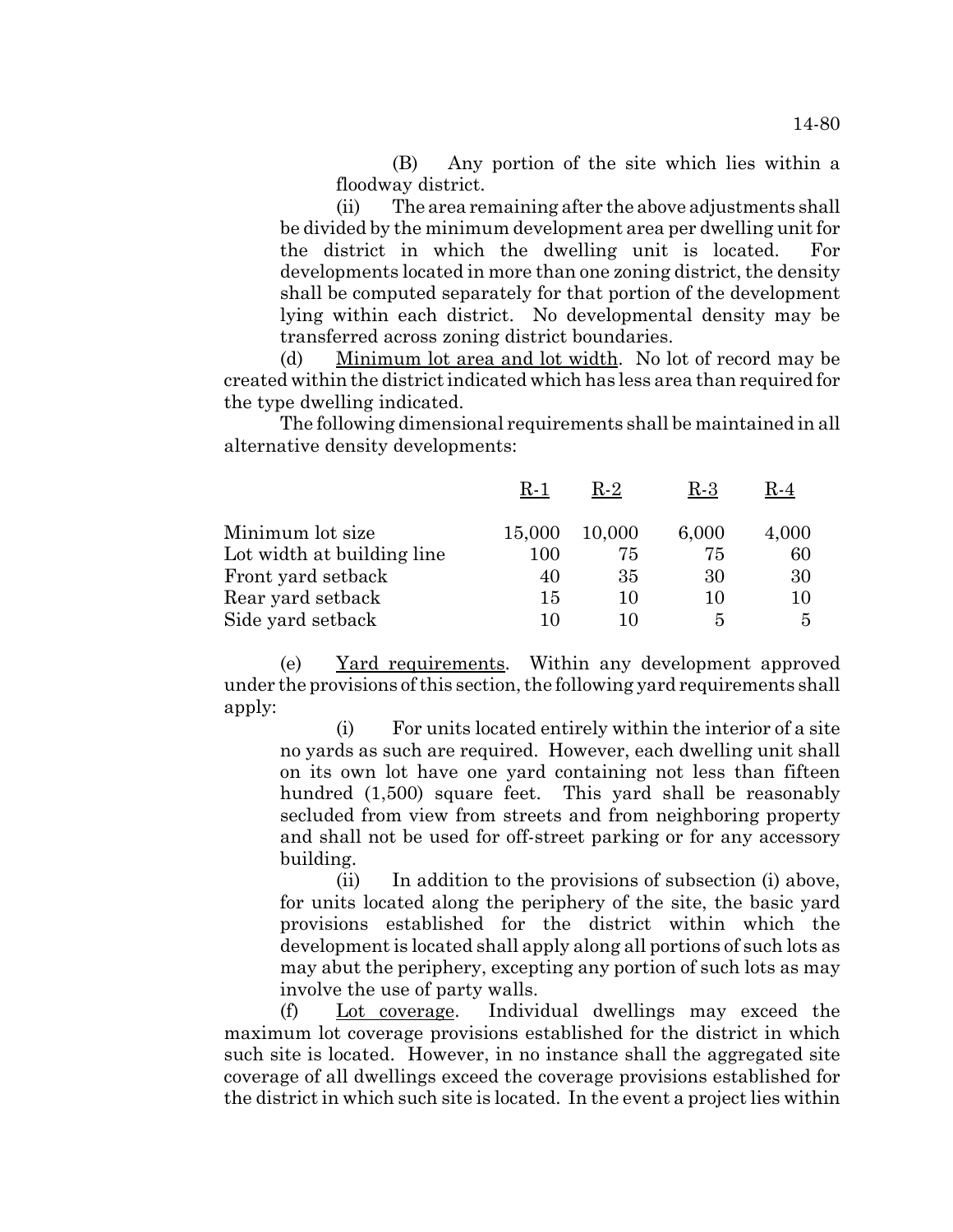two or more zoning districts, the coverage ratio applicable to each zone district shall apply to these dwellings located within it. No transfer of bulk is permitted among zoning districts.

(g) Access to dwellings. Access to each lot shall be in compliance with § 14-403, of this title.

(h) Pedestrian circulation. The pedestrian circulation system and its related walkways shall be insulated as completely as possible from the street system in order to provide separation of pedestrian underpasses or overpasses in the vicinity of schools, playgrounds, local shopping areas, and other neighborhood uses which generate a considerable amount of pedestrian traffic.

(4) Open space requirements. Any common open space provided within a development this type shall:

(a) Quality use and improvement of common open space.

(i) Common open space must be for amenity or recreational purposes. The uses authorized for common open space must be appropriate to the scale and character of the development considering its size, density, expected population, topography and other factors.

(ii) No common open space may be put to any use not specified in the approved final development plan, unless such plan has been amended and approved by the planning commission. However, no change authorized may be considered as a waiver of any of the covenants limiting the use of common open space areas, and all rights to enforce these covenants against any use permitted are expressly reserved.

(iii) Common open space may, subject to approval by the planning commission, shall consist of either improved or unimproved land. In this regard, the approving agency may determine that all or part of stream areas, bodies of water and slopes in excess of fifteen (15) percent may be included in common open space. In making this determination, the approving agency shall be guided by the extent of these areas in relation to the development and the degree to which these areas contribute to the quality, livability, and amenity of the development.

(b) Mandatory provisions governing organization and operation of maintenance association. In an instance where common open space is to be deeded to a maintenance organization, the developer shall file a declaration of covenants and restrictions that will govern the association. This document is to be submitted with the application for final approval of the development plan. The provisions shall included but not be limited to, the following:

(i) The maintenance organization must be established and operational before any homes are sold.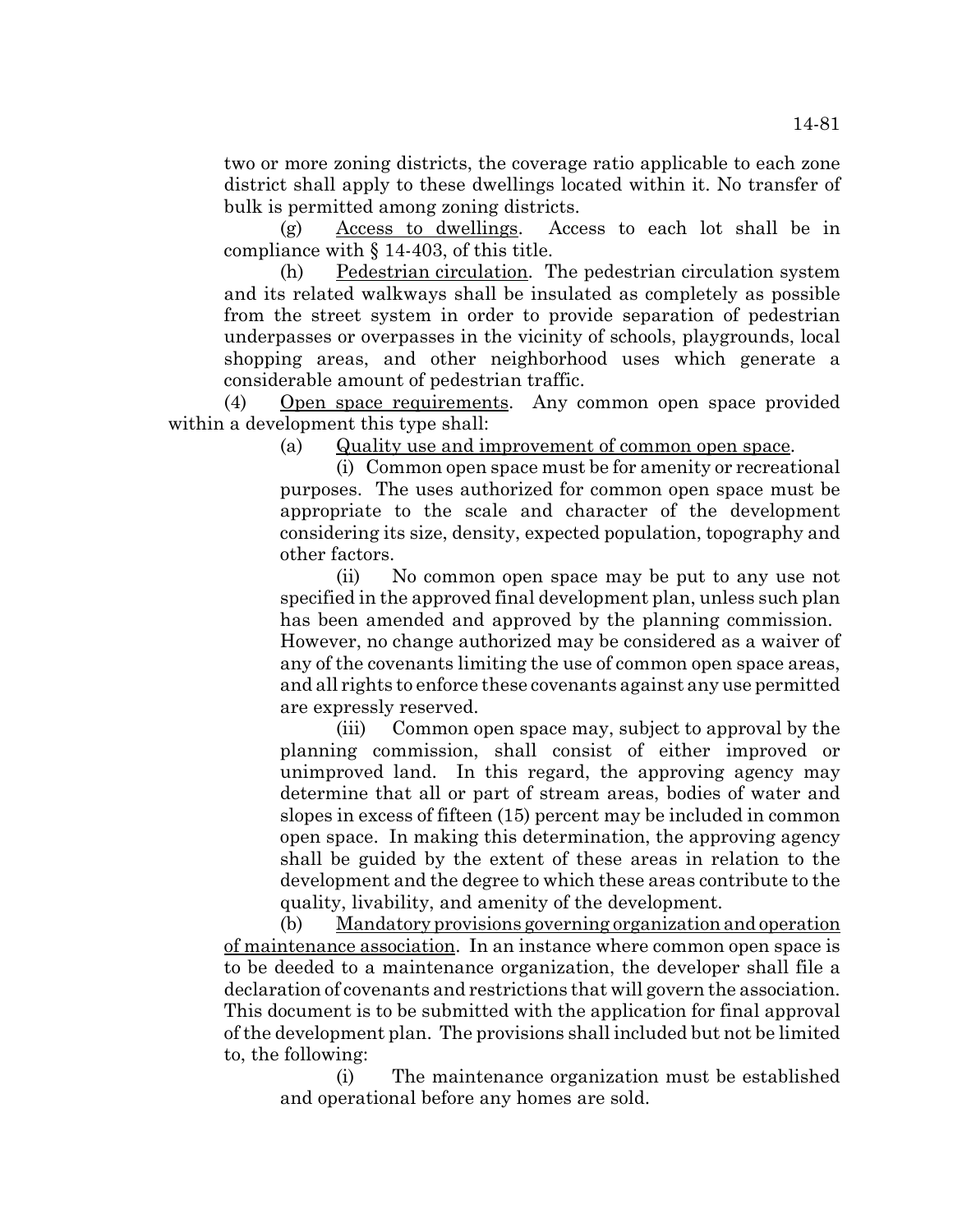(ii) Membership must be mandatory for each home buyer and must run with the land so that any successive purchaser will automatically become a member.

(iii) The restrictions covering the use, etc., of the open space must be permanent, not just for a period of years.

(iv) The association(s) must be responsible for liability insurance, local taxes and the maintenance of all facilities and lands deeded to it.

(v) Homeowners must pay their pro rata share of the cost assessed by the maintenance association; said assessment by the association can become a lien on the homeowner's property for failure to pay.

(vi) The association must be able to adjust the assessment of fees to meet changing needs. (1972 Code, § 11-510)

**14-519. Development standards for automobile wrecking, junk and salvage yards**. A site development plan specified in § 14-803, shall be submitted for review on all proposals subject to this provision. The approval of said plan along with any accompanying conditions associated with a particular development is precedent to any approval under this section. The planning commission is the agency responsible for this review.

Because of the nature and character of their operations, automobile wrecking and salvage yards, junk yards, and similar uses of land can have a decidedly detrimental effect upon surrounding properties. Salvage and wrecking yards tend to create problems of noise, dust, traffic and health hazards, and may adversely affect property value by their general appearance. The following standards shall be used as a guide in evaluating whether proposed land uses, such as those outlined above, will have properly minimized their objectionable characteristics:

(1) All motor vehicles stored or kept in such yards shall be so kept that they will not catch and hold water in which mosquitoes may breed and so that they will not constitute a place or places in which rats, mice, or other vermin may be harbored, reared, or propagated.

(2) Because of the tendency for salvage yards to promote the breeding of vermin, no such operation shall be permitted closer than one thousand (1,000) feet from any established residential zone.

(3) All outdoor storage of salvage and wrecking operations shall be conducted entirely within an enclosed opaque fence, screen, or wall, excepting driveway areas, between eight (8) and twelve (12) feet in height. Storage between the road and street and such fence, screen, or wall for concealment shall be maintained in good condition.

(4) All such yards shall be so maintained as to be in a sanitary condition and so as not to be a menace to public health or safety.

(5) Off-street parking. As regulated in § 14-501.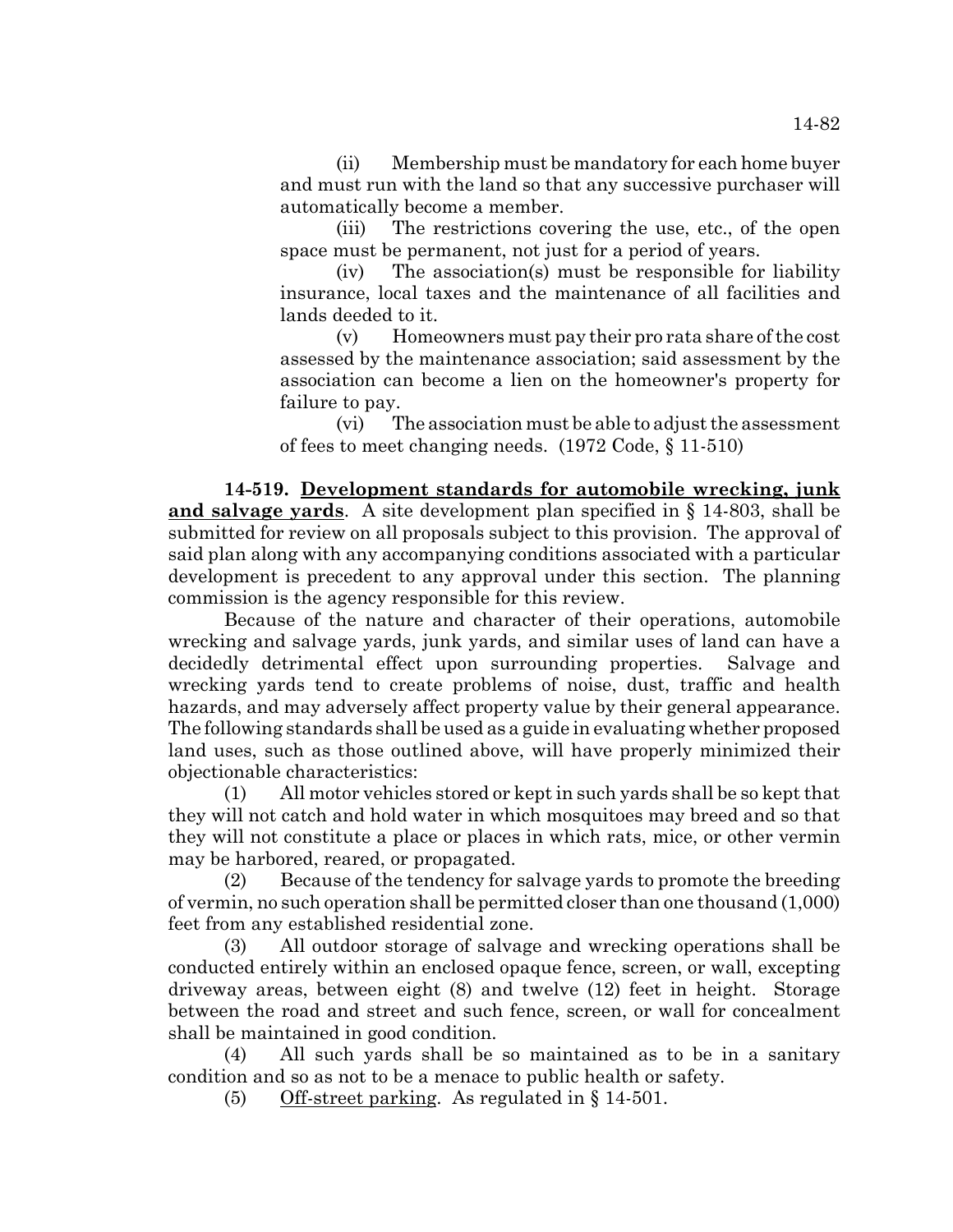(6) Ingress and egress. The number of vehicular access driveways permitted on any single street frontage shall be limited to:

(a) One (1) driveway where the parcel to be used has a maximum road or street frontage of one hundred (100) feet or less.

(b) Two (2) driveways where the road or street frontage exceeds one hundred (100) feet. Driveways used for ingress and egress shall be limited to twenty-five (25) feet in width maximum, exclusive of curb returns.

(7) No automobile wrecking, junk, or salvage yard shall be permitted within three hundred (300) feet of any public road in Manchester, except where a more stringent state or federal law applies. (1972 Code, § 11-511)

**14-520. Development standards for cemeteries**. (1) The following standards shall be imposed upon the development and construction of cemeteries in Coffee County:

(a) The site proposed for a cemetery shall not interfere with the development of a system of collector and larger streets in the vicinity of such site. In addition, such site shall have direct access to a thoroughfare.

(b) Any new cemetery shall be located on a site containing not less than twenty (20) acres.

(c) All structures, including but not limited to mausoleums, permanent monuments, or maintenance buildings shall be setback not less than twenty-five (25) feet from any property line or street right-of-way.

(d) All graves or burial lots shall be setback not less than twenty-five (25) feet from any property line or street right-of-way line.

(e) All required yards shall be landscaped and maintained in good order in accordance with state and local regulations. (1972 Code, § 11-512)

**14-521. Minimum design standards for transmission and communication towers and stations**. All transmitter stations, including towers and operating equipment, shall adhere to the following standards:

(1) All towers with a height of one hundred fifty (150) feet (from base to top) or more shall be constructed in accordance with Electronic Industries Association ("EIA") standard 222E-1991 utilizing a wind rating of eighty (80) miles per hour ice loading for Manchester, Tennessee. Each application for a building permit shall be accompanied by a certification by a professional engineer licensed in the State of Tennessee and competent in such design.

(2) A site plan in compliance with  $\S 14-803(2)$  (b) shall be approved by the planning commission prior to the issuance of a building permit.

(3) All towers shall be set back from all property lines or leasehold lines by a distance that is equal to (1) for a guyed tower, twenty (20) percent of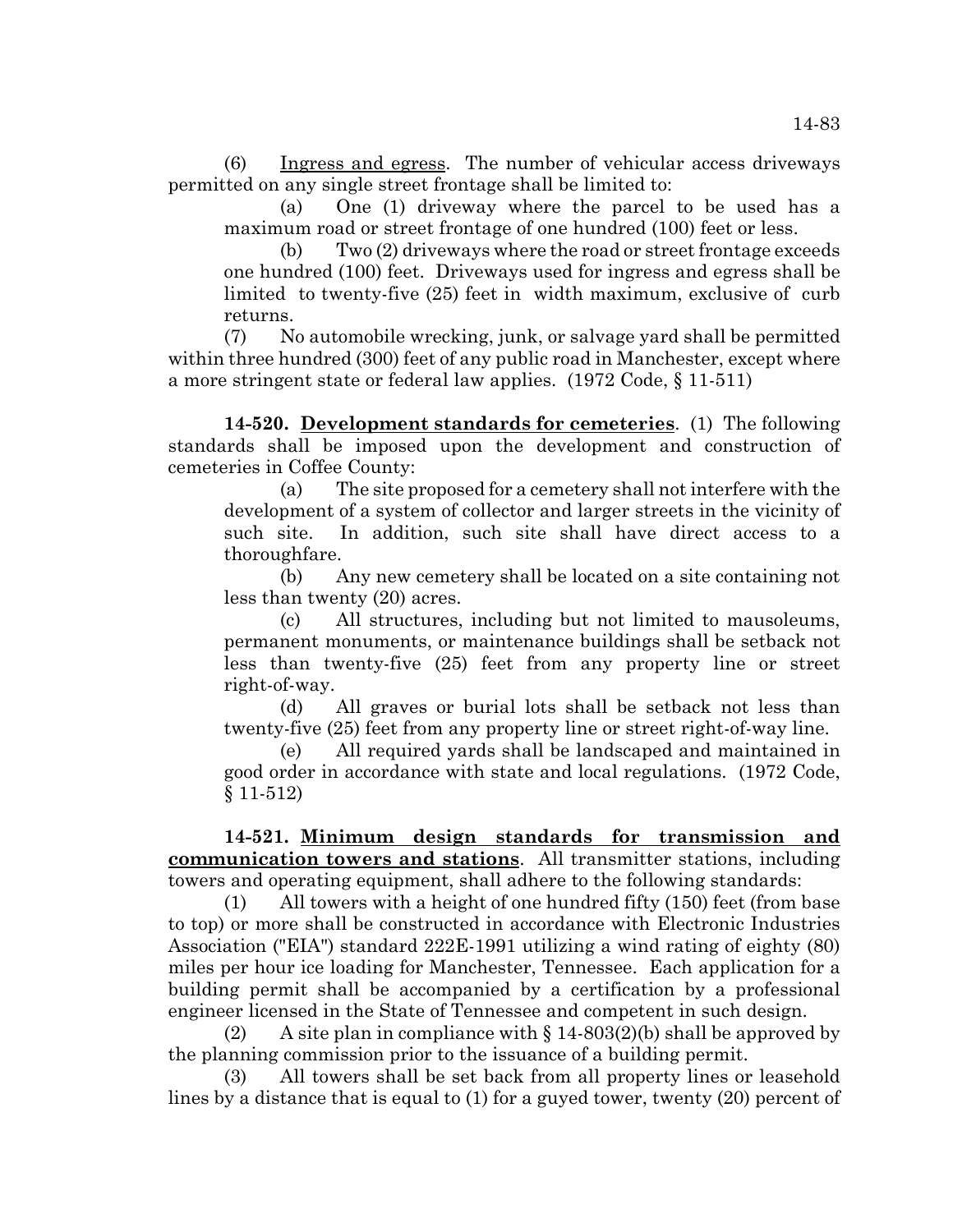its height, and (2) for a self supporting tower, fifty (50) percent of its height.

(4) All applications for permits to build towers in Manchester must be accompanied with a "Determination of No Hazard" from the Federal Aviation Administration, as well as all required Federal Communications Commission permit information.

(5) The entire tract containing the tower and equipment shall be enclosed with a fence no shorter than six (6) feet in height. Access gates will be locked at all times when the site is not occupied.

(6) Where the tower site abuts or is contiguous to any residential district, there shall be provided a continuous, solid screening and it shall be of such plant material as will provide a year-round evergreen screening. Screening, as required herein, shall not be less than four (4) feet in height at the time of planting, and shall be permanently maintained.

(7) All towers that require marking or lighting shall be done in compliance with Federal Aviation Agency regulations, but no tower shall be lighted from dusk to dawn by any form of white flashing light unless required by the Federal Aviation Administration. (Ord. #794, Aug. 1997)

**14-522. Limitations on pain management clinics.** (1) Definitions.

(a) "Chronic nonmalignant pain" - is pain unrelated to cancer which persists beyond the usual course of the disease or the injury that is the cause of the pain for a period of more than ninety (90) days after the surgery.

(b) "Pain management clinic" - means any privately owned clinic, facility or office which advertises in any medium concerning the availability of any type of pain-management services or employs a physician or osteopathic physician or nurse who is primarily engaged in the treatment of pain by prescribing or dispensing substances controlled by federal and/or state law, but the term shall not include:

(i) A clinic where the majority of the physicians who provide services in the clinic primarily provide surgical services;

(ii) A clinic that is owned by a publicly held corporation whose shares are traded on a national exchange or on the over-the-counter market and whose total assets at the end of the corporation's most recent fiscal quarter exceed fifty million dollars (\$50,000,000);

(iii) A clinic that is affiliated with an accredited medical school at which training is provided for medical students, residents or fellows;

(iv) A clinic that does not prescribe or dispense substances controlled by federal and/or state law for the treatment of pain or

(v) A clinic that is owned by a corporate entity exempt from taxation under  $26$  U.S.C.  $\S501(c)(3)$ .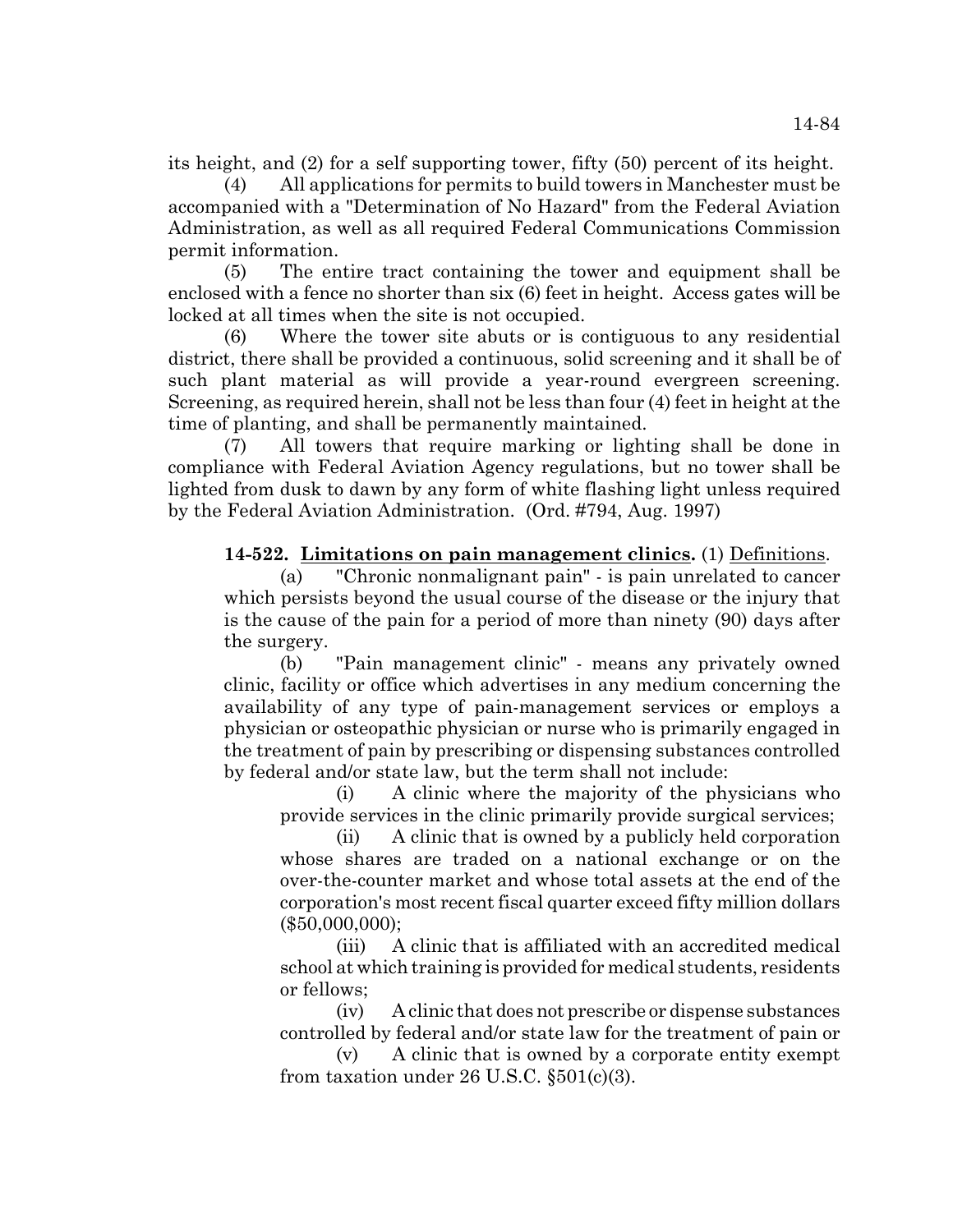For the purpose of this definition, a physician, including an osteopathic physician, is considered to be primarily engaged in the treatment of pain by prescribing or dispensing substances controlled by federal and/or state law when the majority of the patients seen by such physician are prescribed or dispensed a substance controlled by federal or state law for the treatment or purported treatment of chronic nonmalignant pain.

(2) Pain clinic standards. (a) Pain management clinics shall be sited a minimum of twenty-five hundred feet (2,500') from churches, parks, schools or residences.

(b) Pain management clinics shall comply with all other requirements found in the City of Manchester Zoning Code regarding location of medical facilities. (as added by Ord. #1566, Feb. 2019 *Ch19\_5-7-19*)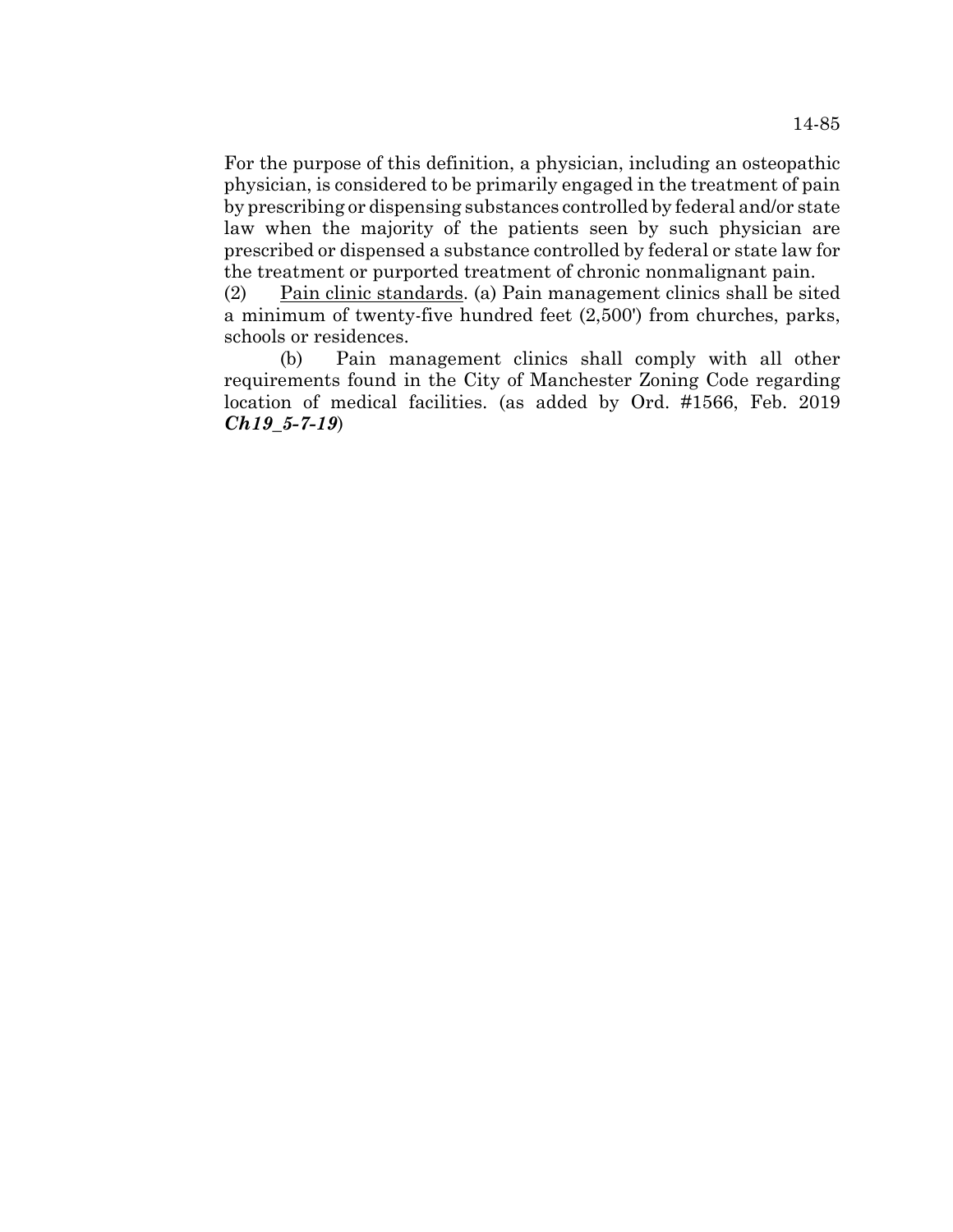### **CHAPTER 6**

## **ZONING DISTRICTS**

#### **SECTION**

- 14-601. Classification of districts.
- 14-602. Zoning map.
- 14-603. Zoning district boundaries.
- 14-604. Zoning annexed territory.
- 14-605. Residential district regulations.
- 14-606. R-1, Large lot residential district.
- 14-607. R-2, Low-density residential district.
- 14-608. R-2M, Low-density multi-family residential district.
- 14-609. R-3, Medium-density residential district.
- 14-610. R-4, High-density residential district.
- 14-611. Commercial district regulations.
- 14-612. C-1, Central business district.
- 14-613. C-2, Highway service district.
- 14-614. C-3, General commercial district.
- 14-615. C-4, Neighborhood convenience service districts.
- 14-616. C-5, Office/professional service district.
- 14-617. Industrial districts.
- 14-618. I-1, Light industrial district.
- 14-619. I-2, General industrial district.
- 14-620. Provisions governing floodway and flood fringe districts.
- 14-621. Special overlay district regulations.

**14-601. Classification of districts**. For the purpose of this zoning ordinance, the following zoning districts are hereby established in the City of Manchester, Tennessee.  $D^*$  is the state

|     |                                        | District     |
|-----|----------------------------------------|--------------|
|     | Zoning District                        | Abbreviation |
|     |                                        |              |
| (1) | Residential districts.                 |              |
|     | Large lot residential district         | $R-1$        |
|     | Low-density residential district       | $R-2$        |
|     | Medium-density residential district    | $R-3$        |
|     | High-density residential district      | $R-4$        |
| (2) | Commercial districts.                  |              |
|     | Central business district              | $C-1$        |
|     | Highway service district               | $C-2$        |
|     | General commercial district            | $C-3$        |
|     | Neighborhood service business district | $C-4$        |
|     | Office/professional service district   | C-5          |
|     |                                        |              |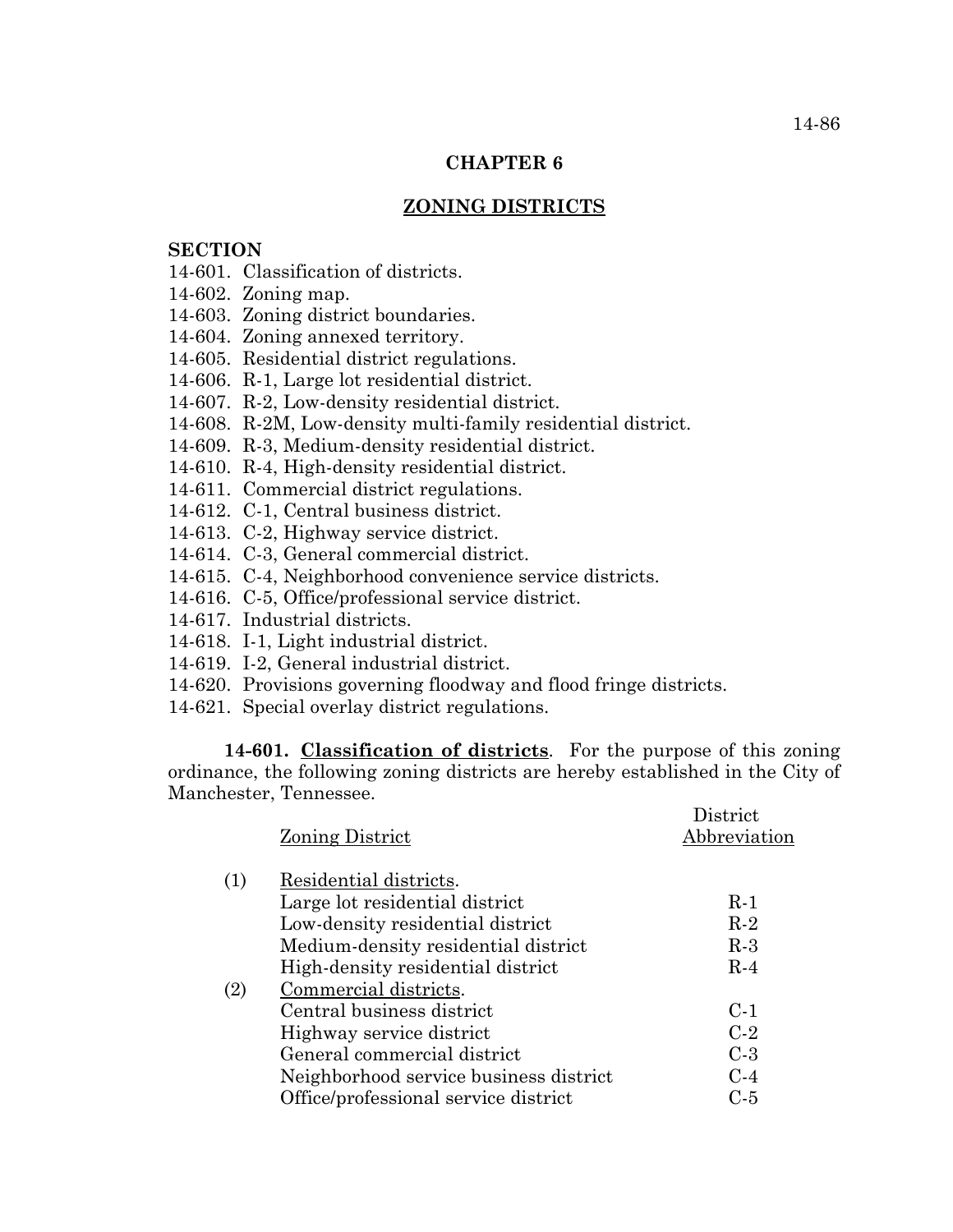| (3) | Industrial districts.                 |                |
|-----|---------------------------------------|----------------|
|     | Light industrial district             | $1-1$          |
|     | General industrial district           | L <sub>2</sub> |
| (4) | Floodway district.                    | F-I            |
| (5) | Special overlay district regulations. |                |
|     | Planned commercial district           |                |
|     | Historic zoning overlay district      |                |

**14-602. Zoning map**. The location and boundaries of the zoning districts established by this zoning ordinance are bounded and defined as shown on the map entitled Zoning Atlas of Manchester, Tennessee.<sup>1</sup> The zoning map and any amendment, thereto shall be dated with the effective date of the zoning ordinance that adopts same. Certified prints of the adopted map and zoning map amendments shall be maintained in the office of the mayor and building inspector and shall be available for inspection by the public at all reasonable times, as long as this zoning ordinance remains in effect. (1972 Code, § 11-602)

(1972 Code, § 11-601)

**14-603. Zoning district boundaries**. Unless otherwise indicated on the zoning map amendment, the district boundaries are lot lines, center lines of streets or alleys, as they exist at the time of the enactment of the zoning. Questions concerning the exact locations of district boundaries shall be determined by the Manchester Board of Zoning Appeals.

Where a district boundary line divides a lot existing at the time this zoning ordinance takes effect, and the major portion of said lot is in the less restricted district, the regulations relative to that district may extend as well to such portion of said lot as is not more than one hundred (100) feet within the more restricted district. (1972 Code, § 11-603)

**14-604. Zoning of annexed territory**. Prior to the annexation of property, the planning commission shall recommend zoning districts to the Manchester City Commission, which shall assign the zoning districts by zoning ordinance within one hundred twenty (120) days after annexation. (1972 Code, § 11-604)

**14-605. Residential district regulations**. The residential districts established by this zoning ordinance are designed to promote and protect public health, safety, comfort, convenience, prosperity, and other aspects of the general welfare. These general goals include, among others, the following specific purposes:

<sup>&</sup>lt;sup>1</sup>The zoning map, and all amendments thereto, is of record in the finance director's office.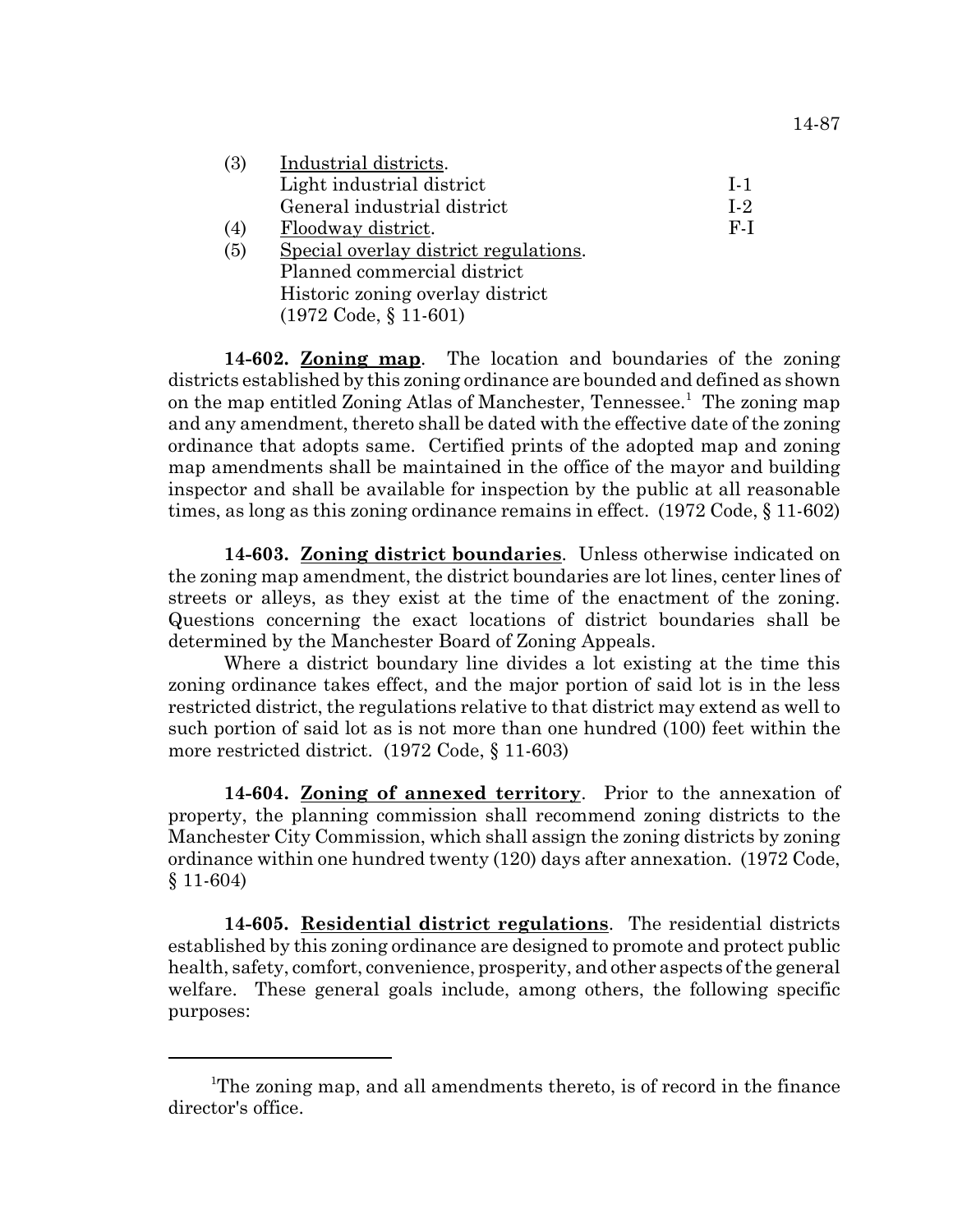(1) To provide sufficient space in appropriate locations for residential development to meet the housing needs of the city's present and expected future population, with due allowance for the need for a choice of sites and building types;

(2) To protect residential areas, as far as possible, against heavy traffic and against through traffic of all kinds;

(3) To protect residential areas against congestion, by regulating the density of population and the bulk of buildings in relation to the land around them and to one another, and by providing for off-street parking spaces.

(4) To require the provision of open space and a maximum conservation of natural sites in residential areas, and to encourage the provision of additional open space by permitting planned development of moderately higher density and intensity coverage with concomitantly higher standards of open space, in order to provide large open areas with greater utility for rest and recreation; and to encourage the development of more attractive and economic and less monotonous building forms, by providing freedom of architectural and site design;

(5) To provide for access of light and air to windows and for privacy by controls over the spacing and height of buildings and other structures;

(6) To provide appropriate space for those public and private educational, recreational, health, and similar facilities which serve the needs of nearby residents, which generally perform their own activities more effectively in a residential environment, and which do not create objectionable influences;

(7) To promote the most desirable use of land and direction of building development in accord with a well-considered plan, to promote stability of residential development, to protect the character of the district and its peculiar suitability for particular uses, to conserve the value of land and buildings, and to protect the city's tax revenue. (1972 Code, § 11-605)

**14-606. R-1, Large lot residential district**. (1) Purpose and intent of district. These districts are designed to provide suitable areas for low density residential development characterized by an open appearance. Generally, the residential development will consist of single family detached dwellings and accessory structures. These districts also include community facilities, public utilities, and open uses which serve specifically the residents of these districts, or which are benefited by an open residential environment without creating objectionable or undesirable influence upon residential developments. Further, it is the intent of this zoning ordinance that these districts be located so that the provision of appropriate urban services will be physically and economically facilitated and so that provision is made for the orderly expansion and maintenance of urban residential development within the urban area. It is the express purpose of this zoning ordinance to exclude from these districts all buildings and other structures and uses having commercial characteristics whether operated for profit or otherwise, except that conditional uses and home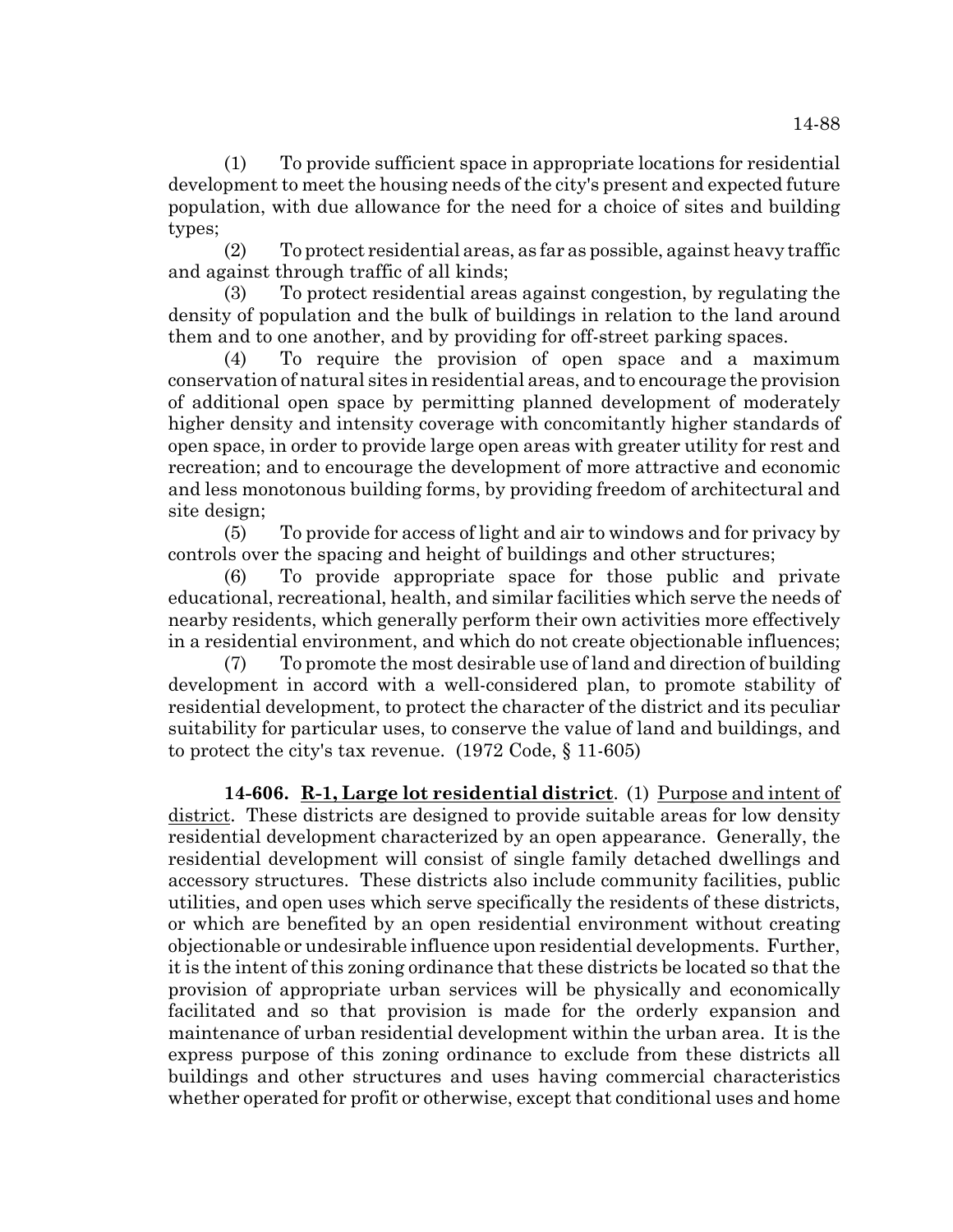occupations specifically provided for in these regulations for these districts shall be considered as not having such characteristics if they otherwise conform to the provisions of this zoning ordinance.

(2) Uses permitted. In the R-1, large lot residential district, the following uses are permitted.

Agricultural activities Crops and animal raising

Residential activities Single detached dwelling

Community facility activities

Essential services

(3) Accessory uses and structures. (a) Private garages and sheds.

(b) Outdoor recreational facilities exclusively for the use of the residents.

(c) Signs in compliance with the regulations set forth in § 14-516.

(d) Home occupations as defined by and subject to the provisions of § 14-509.

(e) Other accessory structures and uses customarily incidental to the permitted uses.

(4) Uses permitted as special exceptions. In the R-1, large lot residential district, the following uses may be permitted as special exceptions after review and approval by the board of zoning appeals in accordance with § 14-808.

Community facility activities

Administrative services Community assembly Community education Cultural and recreational services Intermediate impact facilities Personal and group care facilities Religious facilities

Residential activities Boarding house Bed and breakfast inns

(5) Uses prohibited. In the R-1, large lot residential district, any use not permitted by right, by accessory use, or as a special exception as defined above is strictly prohibited.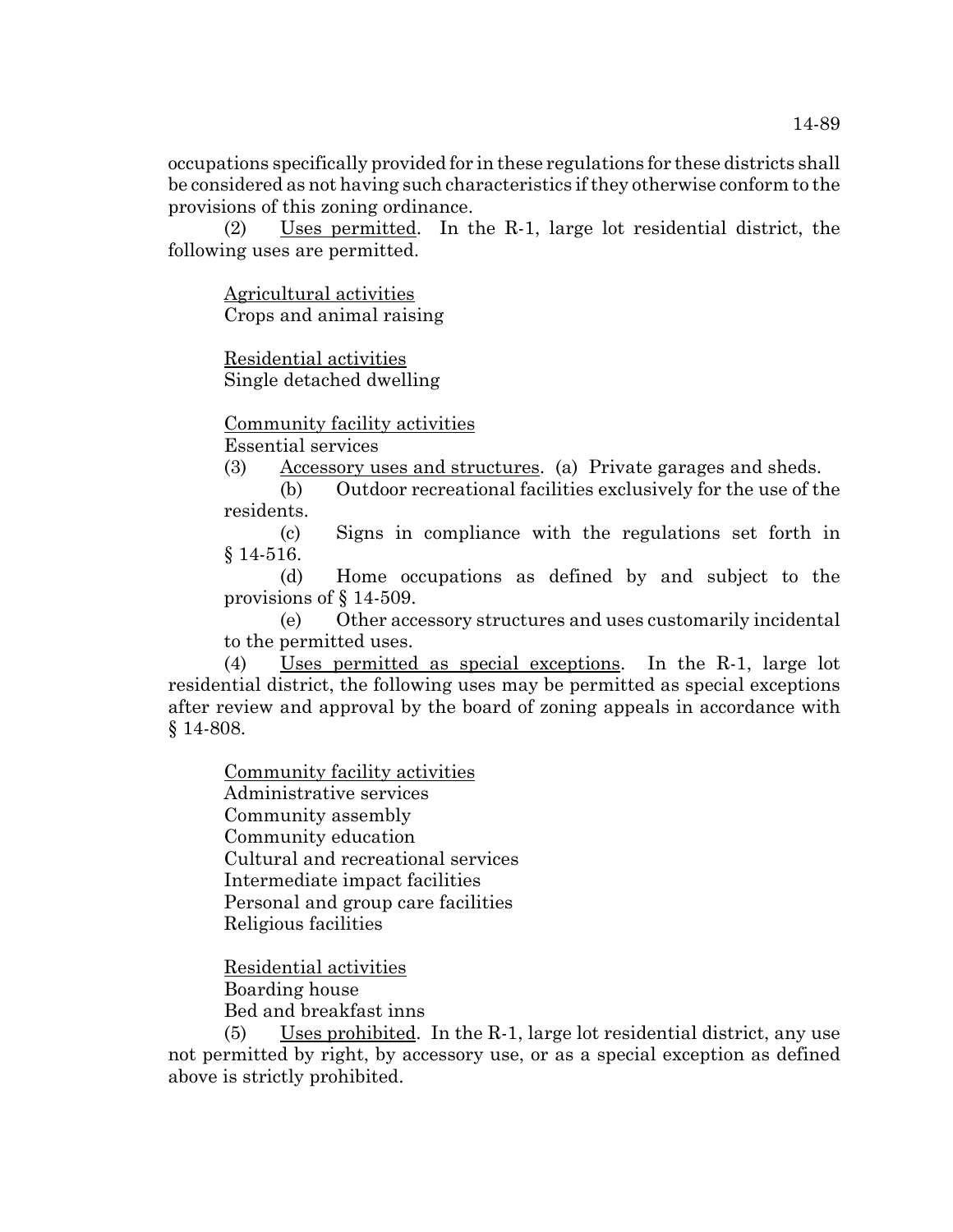(6) Dimensional requirements. All uses permitted in the R-1, large lot residential district, shall comply with the following requirements.

(a) Minimum lot size.

|     | Minimum area<br>With sewer<br>Without sewer                  | $20,000$ square feet<br>30,000 square feet             |
|-----|--------------------------------------------------------------|--------------------------------------------------------|
|     | Lot width at building setback<br>With sewer<br>Without sewer | 100 feet<br>$125$ feet                                 |
| (b) | Minimum yard requirements.<br>$\mathbf{X}$<br>т.             | $\blacktriangleright$ $\land$ $\land$<br>$\sim$ $\sim$ |

|      | <b>Front Yard Setback</b> |  |  | 50 feet   |  |
|------|---------------------------|--|--|-----------|--|
| Side |                           |  |  | 20 feet   |  |
| Rear |                           |  |  | $25$ feet |  |
|      |                           |  |  |           |  |

(c) Maximum lot coverage. On any lot, the area occupied by all structures, including accessory structures, shall not exceed thirty (30) percent of the total area.

(d) Height requirements. No principal building shall exceed three (3) stories or thirty-five (35) feet in height, and no accessory structure shall exceed two (2) stories in height, except as provided in § 14-704.

(e) Parking space requirements. As regulated in § 14-501.

(f) Landscaping. The front yard, excluding necessary driveways, shall be landscaped and not used for automobile storage.

(g) Accessory structures. (i) With the exception of signs and fences, accessory structures shall not be erected in any required front yard.

(ii) Accessory structures shall be located at least five (5) feet from any side lot line, from the rear lot line, and from any building on the same lot. (1972 Code, § 11-605.1, as amended by Ord. #817, May 1998)

**14-607. R-2, Low-density residential district**. (1) Purpose and intent of district. These districts are designed to provide suitable areas for low to medium density residential development where appropriate urban services and facilities are provided or where the extension of such services and facilities will be physically and economically facilitated. Most generally, these districts will be characterized by single-family detached structures and such other structures as are accessory thereto. These districts also include community facilities, public utilities and open uses which serve specifically the residents of those districts or which are benefited by and compatible with a residential environment. It is the express purpose of this zoning ordinance to exclude from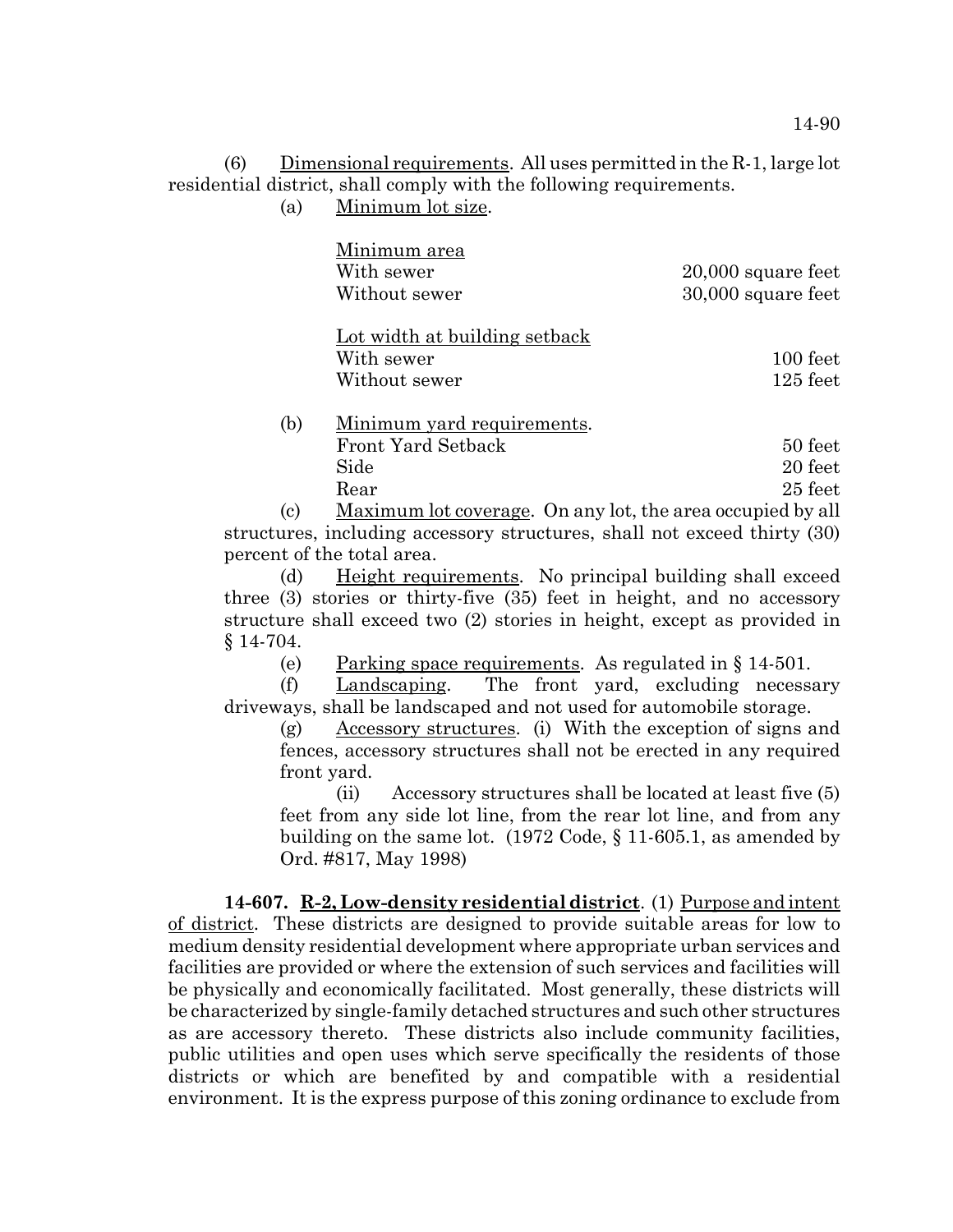these districts all buildings or other structures and uses having commercial characteristics whether operated for profit or otherwise, except that special exceptions and home occupations specifically provided for in these regulations for these districts shall be considered as not having such characteristics if they otherwise conform to the provisions of this zoning ordinance.

(2) Uses permitted. In the R-2, low-density residential district, the following uses are permitted.

Residential activities Single detached family

Community facility activities

Essential services

(3) Accessory uses and structures. (a) Private garages and sheds.

(b) Outdoor recreational facilities exclusively for the use of the residents.

(c) Signs in compliance with the regulations set forth in § 14-516.

(d) Home occupations as defined by and subject to the provisions of § 14-509.

(e) Other accessory structures and uses customarily incidental to the permitted uses.

(4) Uses permitted as special exceptions. In the R-2, low-density residential district, the following uses may be permitted as special exceptions after review and approval by the board of zoning appeals in accordance with § 14-808.

Community facility activities Community assembly Community education Cultural and recreational services Health care facilities Intermediate impact facilities Personal and group care facilities Religious facilities

Residential activities Boarding house Bed and breakfast inns

(5) Uses prohibited. In the R-2, low-density residential district, any use not permitted by right, by accessory use, or as a special exception as defined above is strictly prohibited.

(6) Dimensional requirements. All uses permitted in the R-2, low-density residential district, shall comply with the following requirements.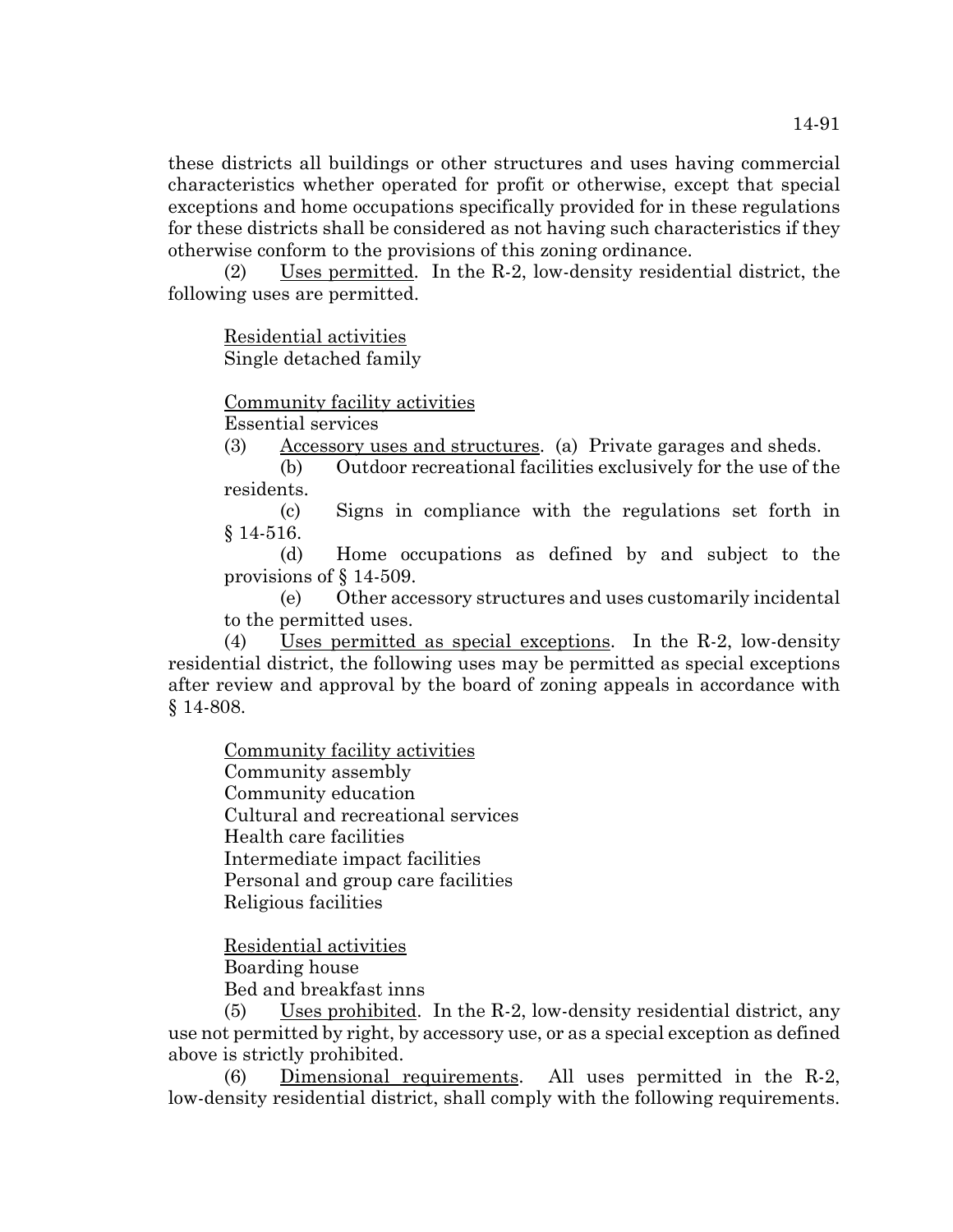| (a)        | Minimum lot size.                                                     |                                              |
|------------|-----------------------------------------------------------------------|----------------------------------------------|
|            | Minimum area<br>Area per family                                       | $12,000$ square feet<br>$12,000$ square feet |
| (b)        | <u>Lot width at</u><br>building setback<br>Minimum yard requirements. | 100 feet                                     |
|            | Front yard setback                                                    | 35 feet                                      |
|            | Side                                                                  | 10 feet                                      |
|            | Rear                                                                  | $25$ feet                                    |
| $\sqrt{2}$ | п г<br>$\mathbf{1}$ $\mathbf{1}$                                      | 11 11                                        |

(c) Maximum lot coverage. On any lot, the area occupied by all structures, including accessory structures, shall not exceed thirty-five (35) percent of the total area.

(d) Height requirements. No principal building shall exceed three (3) stories or thirty-five (35) feet in height, and no accessory structure shall exceed two (2) stories in height, except as provided in § 14-704.

(e) Parking space requirements. As regulated in  $\S 14-501$ .

(f) Landscaping. The front yard, excluding necessary driveways shall be landscaped.

(g) Accessory structures. (i) With the exception of signs and fences, accessory structures shall not be erected in any required front yard.

(ii) Accessory structures shall be located at least five (5) feet from any side lot line, from the rear lot line, and from any building and the same lot. (1972 Code, § 11-605.2, as amended by Ord. #817, May 1998, and Ord. #1118, Oct. 2005)

#### **14-608. R-2M, Low-density multi-family residential district**.

(1) Purpose and intent of district. These districts are designed to provide suitable areas for multi-family (townhomes) structures located within a low density residential development where appropriate urban services and facilities are presently available. These districts will be characterized by multifamily (townhomes) structures mixed into single-family detached residential areas of at least ten (10) lots. These districts also include community facilities, public utilities and open uses which serve specifically the residents of these districts or which are benefited by and compatible with a residential environment. It is the express purpose of this zoning ordinance to exclude from these districts all buildings or other structures and uses having commercial characteristics whether operated for profit or otherwise, except that special exceptions and home occupations specifically provided for in these regulations for these districts shall be considered as not having such characteristics if they otherwise conform to the provisions of this zoning ordinance.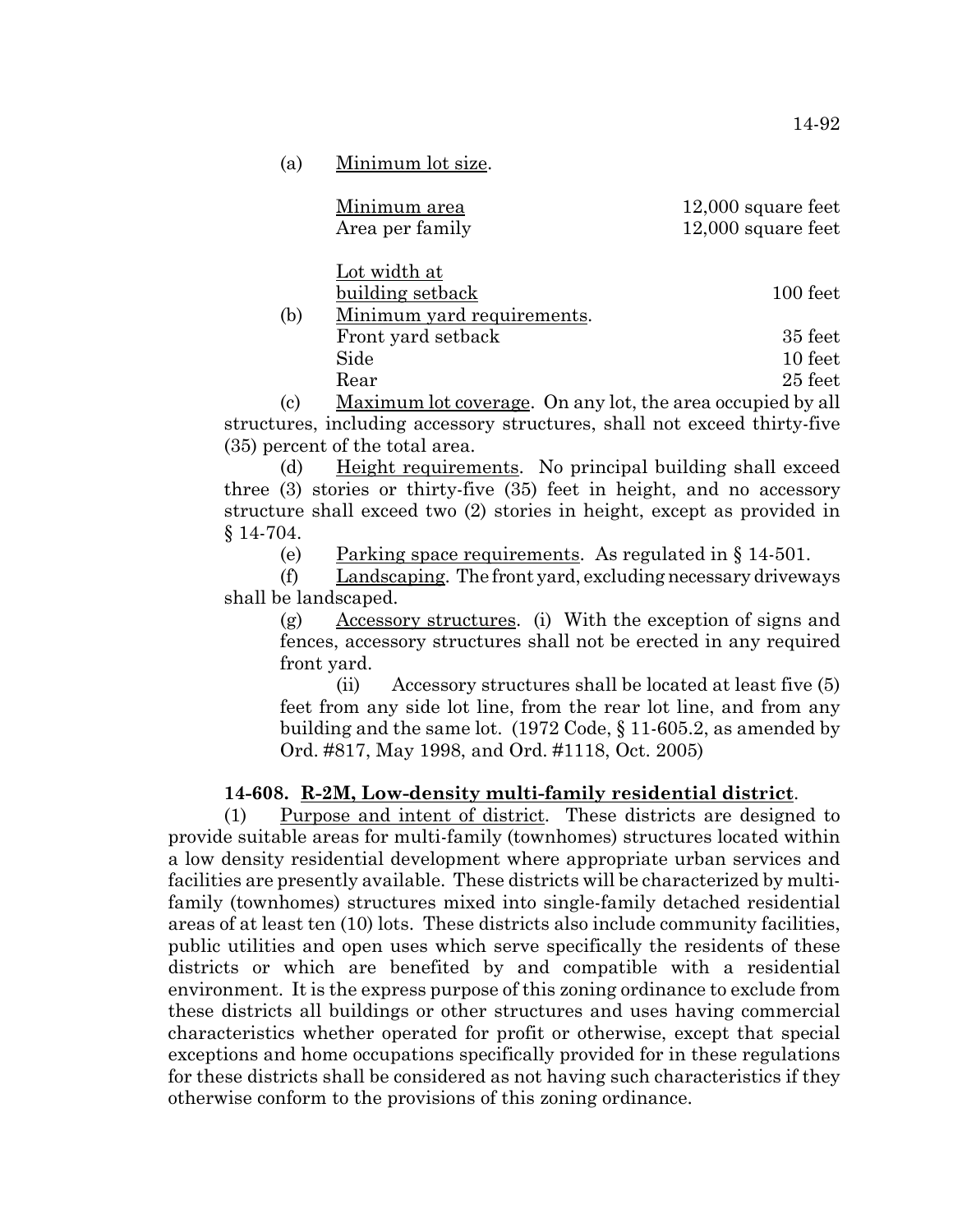(2) Uses permitted. In the R-2M, low-density multi-family residential district, the following uses are permitted.

Residential activities One family dwelling Multi-family (townhomes) structures

Community facility activities

Essential services

(3) Accessory uses and structures. (a) Private garages and sheds.

(b) Outdoor recreational facilities exclusively for the use of the residents.

(c) Signs in compliance with the regulations set forth in § 14-516.

(d) Home occupations as defined by and subject to the provisions of § 14-509.

(e) Other accessory structures and uses customarily incidental to the permitted uses.

(4) Uses permitted as special exceptions. In the R-2M, low-density multi-family residential district, the following uses and their accessory uses may be permitted as special exceptions after review and approval by the board of zoning appeals in accordance with § 14-808, provided that the site development plans shall be reviewed and approved by the planning commission in accordance with § 14-803.

Community facility activities

Community assembly

Community education

Cultural and recreational services

Health care facilities

Personal and group care

Religious facilities

Bed and breakfast home residence

(5) Uses prohibited. In the R-2M, low-density multi-family residential district, any use not permitted by right, by accessory use, or as a special exception as defined above is strictly prohibited.

Dimensional requirements. All uses permitted in the R-2M, low-density multi-family residential district shall comply with the following requirements.

(a) Maximum and minimum lot size.

Minimum area  $40,000$  square feet Maximum area  $100,000$  square feet Area per family 12,000 square feet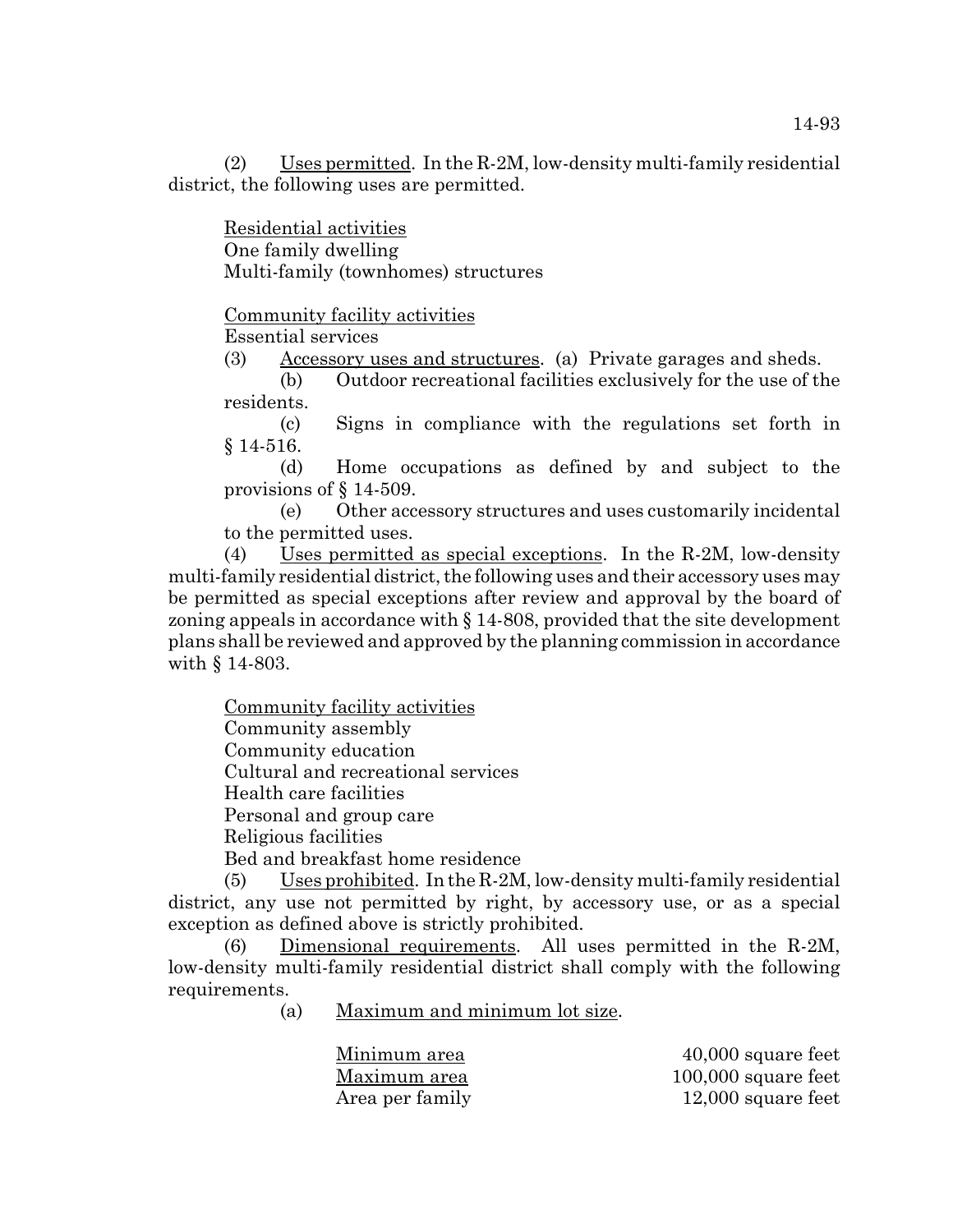No more than eight (8) units shall be located on any individual lot.

|     | Lot width at building setback                                                                                                                                                                                                                                                                                                      | 200 feet |
|-----|------------------------------------------------------------------------------------------------------------------------------------------------------------------------------------------------------------------------------------------------------------------------------------------------------------------------------------|----------|
| (b) | Minimum yard requirements.                                                                                                                                                                                                                                                                                                         |          |
|     | Front yard setback                                                                                                                                                                                                                                                                                                                 | 35 feet  |
|     | Side                                                                                                                                                                                                                                                                                                                               | 40 feet  |
|     | Rear                                                                                                                                                                                                                                                                                                                               | 25 feet  |
|     | $\mathbf{M}$ $\mathbf{M}$ $\mathbf{M}$ $\mathbf{M}$ $\mathbf{M}$ $\mathbf{M}$ $\mathbf{M}$ $\mathbf{M}$ $\mathbf{M}$ $\mathbf{M}$ $\mathbf{M}$ $\mathbf{M}$ $\mathbf{M}$ $\mathbf{M}$ $\mathbf{M}$ $\mathbf{M}$ $\mathbf{M}$ $\mathbf{M}$ $\mathbf{M}$ $\mathbf{M}$ $\mathbf{M}$ $\mathbf{M}$ $\mathbf{M}$ $\mathbf{M}$ $\mathbf{$ |          |

(c) Maximum lot coverage. On any lot, the area occupied by all structures shall not exceed thirty-five (35) percent of the total area.

(d) Height requirements. No principal building shall exceed three (3) stories or thirty-five (35) feet in height. No accessory structures shall exceed two (2) stories in height, except as provided in § 14-704.

(e) Parking space requirements. As regulated in § 14-501, all parking areas shall be located off-street and to the rear of the buildings when possible.

(f) Landscaping. The front yard, excluding necessary driveways, shall be landscaped. A landscaped buffer strip or privacy fence shall be maintained between any single-family residential development.

(g) Accessory structures. (i) Each dwelling unit is required to have adequate storage area for seasonal needs when not in use.

(ii) All recreational areas shall be passive in nature, with no areas lighted for night time use. (Ord. #814, April 1998)

**14-609. R-3, Medium-density residential district**. (1) Purpose and intent of district. This class of district is designed to provide suitable areas for medium density residential development where sufficient urban services and facilities are provided or where the extension of such services can be physically and economically facilitated prior to development. All types of residential activities are permitted. It is the intent of this district to not restrict in number the dwelling units contained in a building provided there is sufficient area of zone lot and open space on such lot relative to the number of dwelling units thereon. This class of district is intended also to permit community facility and public utility installations which are necessary to serve and do serve specifically the residents of these districts, or which installations are benefitted by and compatible with a residential environment. It is the express purpose of this zoning ordinance to exclude from this class district all buildings and other structures and uses having commercial characteristics and not planned as an integral part of a total residential development, whether operated for profit or otherwise, except that conditional uses and home occupations specifically provided for in these regulations for this class of district shall be considered as not having such characteristics if they otherwise conform to the provisions of this zoning ordinance.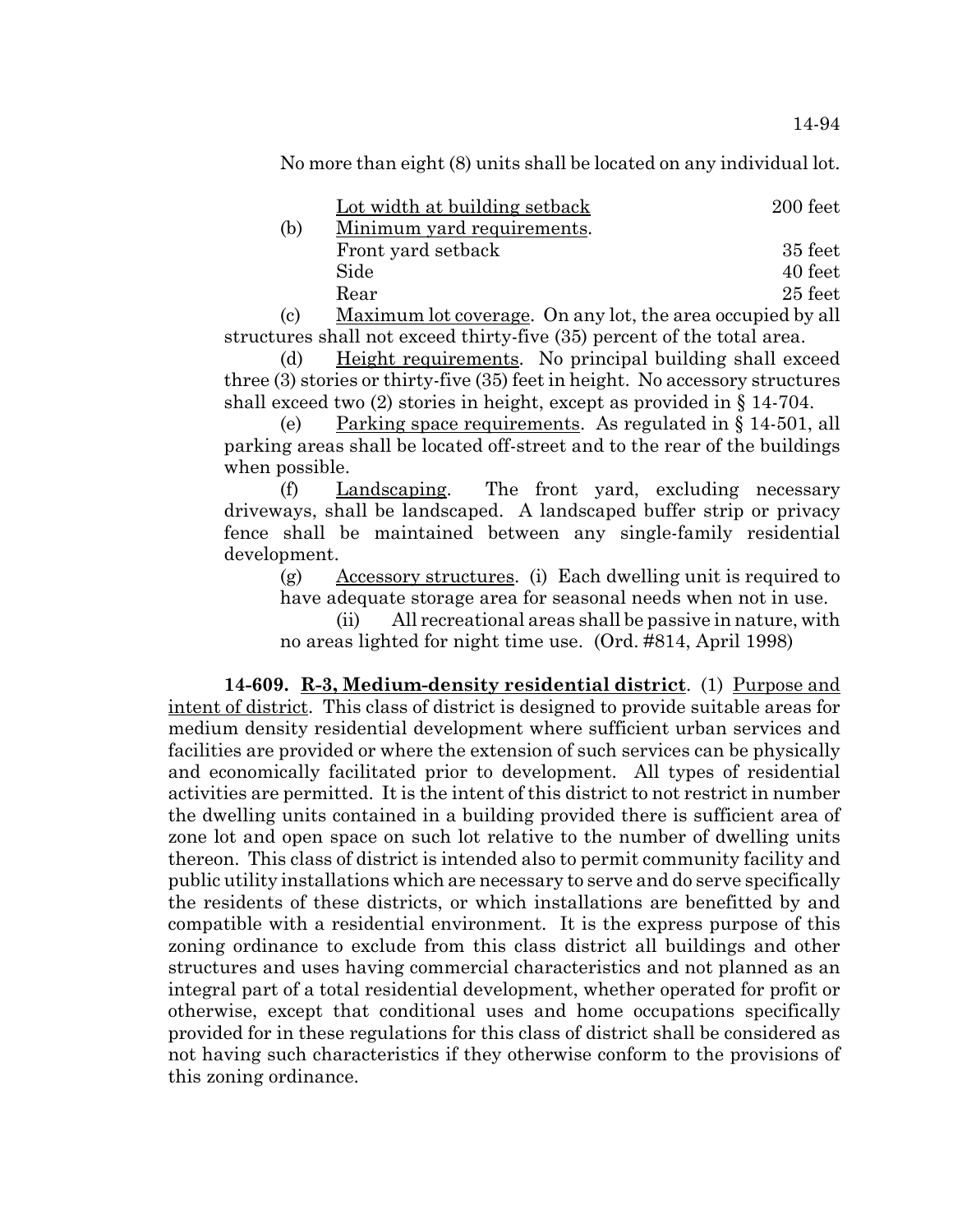(2) Uses permitted. In the R-3, medium-density residential district, the following uses are permitted.

Residential activities Single detached dwelling Duplex dwelling

Community facility activities

Essential services

(3) Accessory uses and structures. (a) Private garages and sheds.

(b) Outdoor recreational facilities exclusively for the use of the residents.

(c) Signs in compliance with the regulations set forth in § 14-516.

(d) Home occupations as defined by and subject to the provisions of § 14-509.

(e) Other accessory structures and uses customarily incidental to the permitted uses.

(4) Uses permitted as special exceptions. In the R-3, medium-density residential district, the following uses may be permitted as special exceptions after review and approval by the board of zoning appeals in accordance with § 14-808.

Community facility activities Administrative services Community assembly Community education Cultural and recreational services Health care facilities Intermediate impact facilities Personal and group care facilities Religious facilities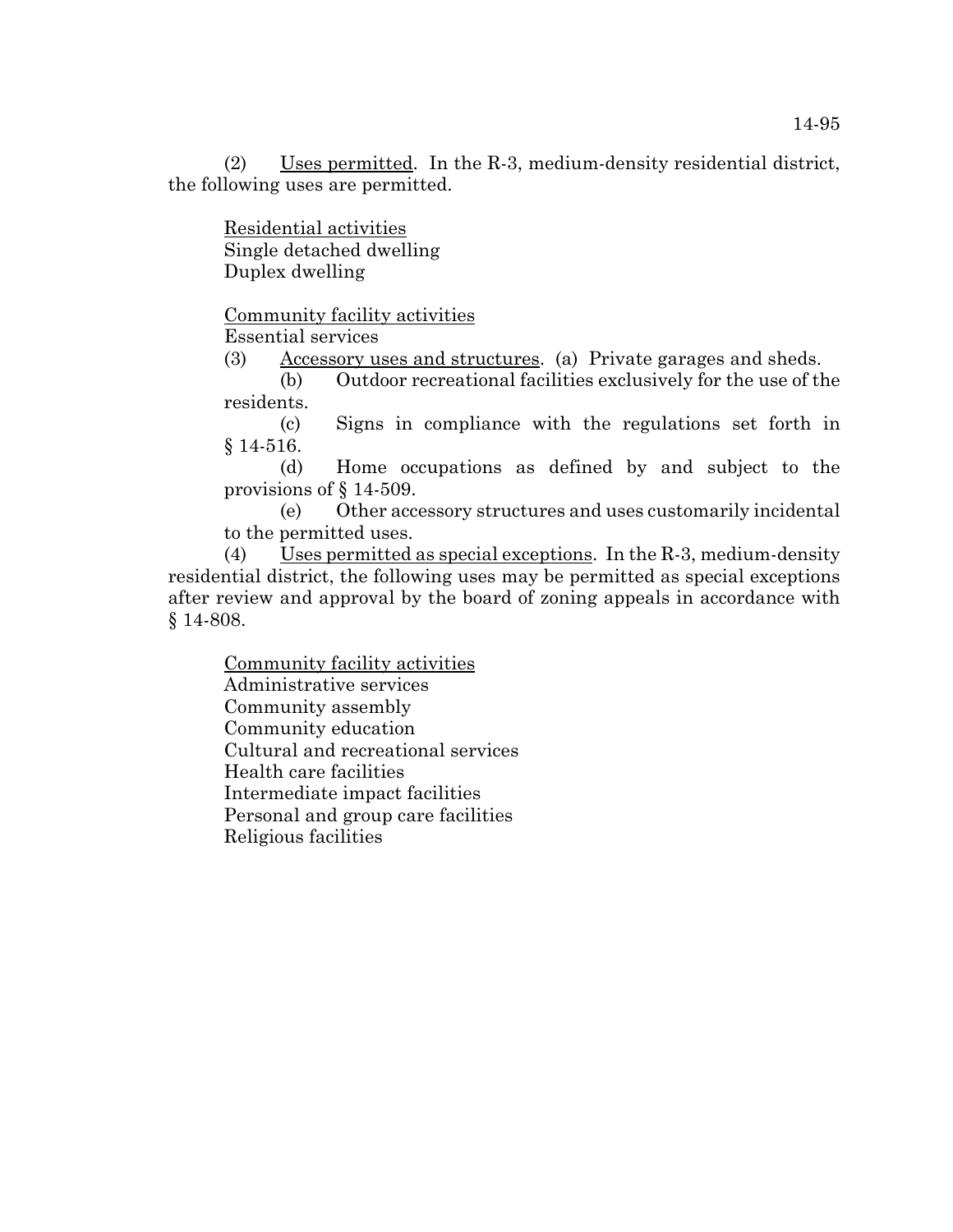Residential activities Boarding house Bed and breakfast inns Dwelling, multi-family (apartment, townhouse) Dwelling mobile home

(5) Uses prohibited. In the R-3, medium-density residential district, any use not permitted by right, by accessory use, or as a special exception as defined above is strictly prohibited.

(6) Dimensional requirements. All uses permitted in the R-3, medium-density residential district, shall comply with the following requirements.

(a) Minimum lot size.

| Minimum area    | 7,500 square feet |
|-----------------|-------------------|
| Area per family | 6,000 square feet |

Lot width at building setback 75 feet

(b) Minimum yard requirements. Front yard setback 35 feet Side 10 feet Rear 15 feet

(c) Maximum lot coverage. On any lot, the area occupied by all structures, including accessory structures, shall not exceed thirty-five (35) percent of the total area.

(d) Height requirements. No principal building shall exceed three (3) stories or thirty-five (35) feet in height, and no accessory structure shall exceed two (2) stories in height, except as provided in § 14-704.

(e) Parking space requirements. As regulated in  $\S 14-501$ .

(f) Landscaping. The front yard, excluding necessary driveways, shall be landscaped.

(g) Accessory structures. (i) With the exception of signs and fences, accessory structures shall not be erected in any required front yard.

(ii) Accessory structures shall be located at least five (5) feet from any side lot line, from the rear lot line, and from any building on the same lot. (1972 Code, § 11-605.3, as amended by Ord. #817, May 1998)

**14-610. R-4, High-density residential district**. (1) Purpose and intent of district. This class of district is designed to provide suitable areas for high-density residential development where sufficient urban services and facilities are available or where such facilities will be available prior to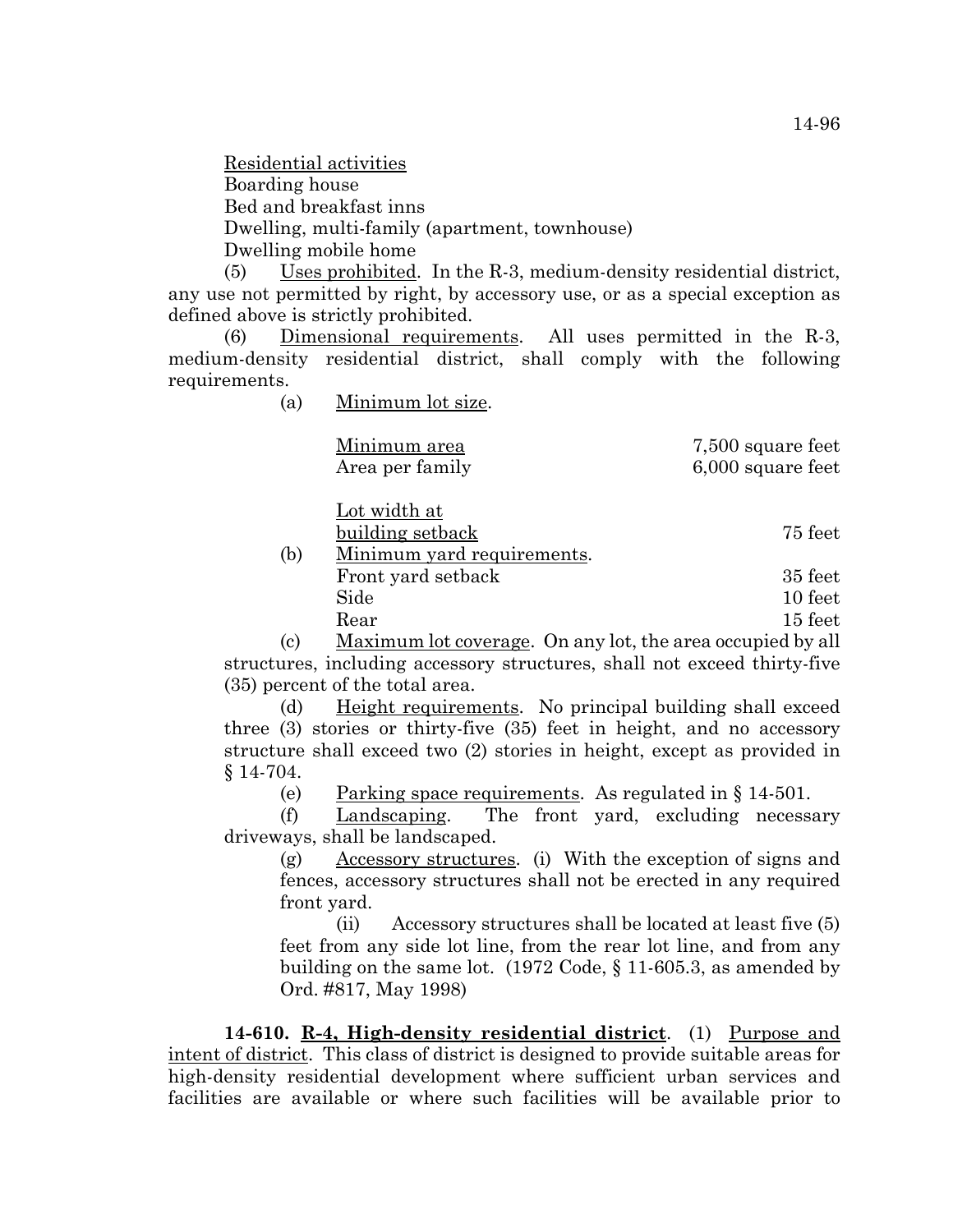development. All types of residential activities are permitted, if they are in a planned unit development. It is the intent of this district to not restrict in number the dwelling units contained in a building provided there is sufficient area of zone lot and open space on such lot relative to the number of dwelling units thereon. This class of district is intended also to permit community facility and public utility installations which are necessary to serve and do serve specifically the residents of these districts, or which installations are benefitted by and compatible with a residential environment. Commercial activities may be permitted where included as a part of a planned development.

(2) Uses permitted. In the R-4, high-density residential district, the following uses are permitted.

Residential activities

- (a) Permanent activities. Dwelling, single detached Dwelling, duplex Dwelling, mobile home Dwelling, multi-family (apartment, townhouse)
- (b) Semi-permanent residential. Boarding house Rooming house
- (3) Accessory uses and structures. (a) Private garages and sheds.

(b) Outdoor recreational facilities exclusively for the use of the residents.

(c) Signs in compliance with the regulations set forth in § 14-516.

(d) Home occupations as defined by and subject to the provisions of § 14-509.

(e) Other accessory structures and uses customarily incidental to the permitted uses.

(4) Uses permitted as special exceptions. In the R-4, high-density residential district, the following uses may be permitted as special exceptions after review and approval by the board of zoning appeals in accordance with § 14-808.

Community facility activities Administrative services Community assembly Community education Cultural and recreational services Health care facilities Intermediate impact facilities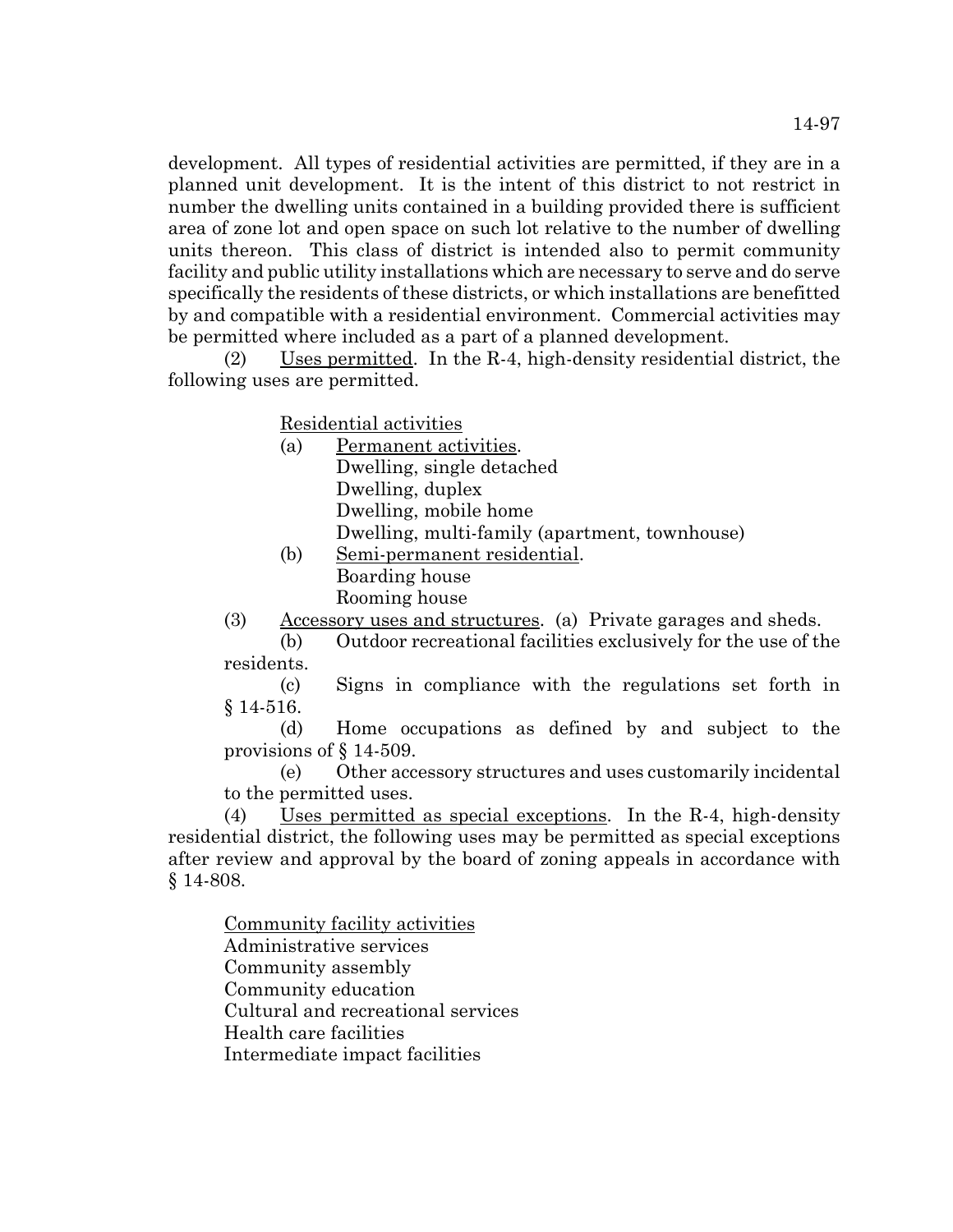Personal and group care facilities Religious facilities

Residential activities Boarding house Bed and breakfast inns Mobile home park (Subject to the provisions of  $\S 14-517$ )

(5) Uses prohibited. In the R-4, high-density residential district, any use not permitted by right, by accessory use, or as a special exception as defined above is strictly prohibited.

(6) Dimensional requirements. All uses permitted in the R-3, medium-density residential district, shall comply with the following requirements.

| (a) | Minimum lot size.          |                   |
|-----|----------------------------|-------------------|
|     | Single-family and duplex   | 5,000 square feet |
|     | Multi-family dwelling      | 9,000 square feet |
|     | Area per family            |                   |
|     | Single-family and duplex   | 5,000 square feet |
|     | Multi-family dwelling      | 3,000 square feet |
|     | Lot width at               |                   |
|     | building setback           |                   |
|     | Single-family and duplex   | 75 feet           |
|     | Multi-family dwelling      | 100 feet          |
| (b) | Minimum yard requirements. |                   |
|     | Front yard setback         | 35 feet           |
|     | Side                       | 10 feet           |

Rear 15 feet (c) Maximum lot coverage. On any lot, the area occupied by all structures, including accessory structures, shall not exceed fifty (50) percent of the total area.

(d) Height requirements. No principal building shall exceed three (3) stories or thirty-five (35) feet in height, and no accessory structure shall exceed two (2) stories in height, except as provided in § 14-704.

(e) Parking space requirements. As regulated in § 14-501.

(f) Landscaping. The front yard, excluding necessary driveways, shall be landscaped.

(g) Accessory structures. (i) With the exception of signs and fences, accessory structures shall not be erected in any required front yard.

(ii) Accessory structures shall be located at least five (5) feet from any side lot line, from the rear lot line, and from any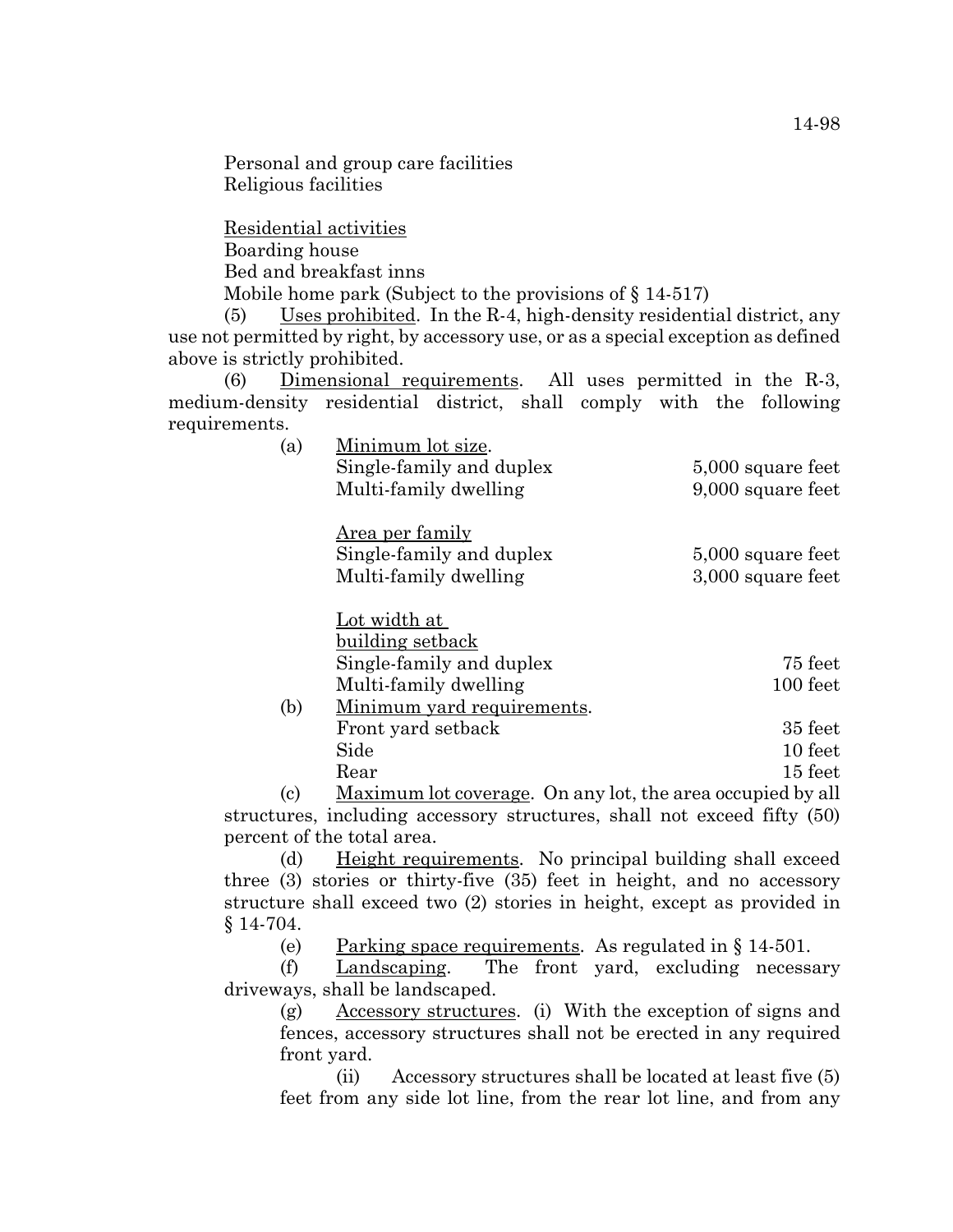building on the same lot. (1972 Code, § 11-605.4, as amended by Ord. #817, May 1998)

**14-611. Commercial district regulations**. The commercial districts established by this zoning ordinance are designed to promote and protect public health, safety, comfort, convenience, prosperity, and other aspects of the general welfare. These goals include, among others, the following specific purposes:

(1) To provide sufficient space, in appropriate locations in proximity to established residential areas, for local retail and service trades catering specifically to the recurring shopping needs of the occupants of nearby residences.

(2) To protect both retail and service developments and nearby residences against fire, explosions, toxic and noxious matter, radiation, and other hazards, and against offensive noise, vibration, smoke, dust and other particulate matter, odorous matter, heat, humidity, glare, and their objectionable influences.

(3) To protect both retail and service developments and nearby residences against congestion, by regulating the intensity of retail and service developments consistent with their marketing function, by restricting those types of establishments which generate heavy traffic, and providing for off-street parking and loading facilities.

(4) To provide sufficient space in appropriate locations for commercial districts to satisfy functional needs of Manchester, and in particular the need for medical services, and the needs of the general public traveling along major highways.

(5) To provide sufficient space in appropriate locations for the mixture of compatible high density residential and restricted commercial developments where standards for development will provide protection for the environmental essentials of either.

(6) To provide sufficient space in appropriate locations for all types of commercial and miscellaneous service activities.

(7) To enhance the central business district and to promote and protect its service attributes, to lessen congestion in the district, to provide for high intensity of land use consistent with land valuation, and to protect its intended functional aspects against encroachment by detrimental influences.

(8) To promote the most desirable use of land and direction of building development in accord with a well-considered plan, to promote stability of commercial development, to protect and strengthen the economic base of Manchester to protect the character of the district and its peculiar suitability for particular uses, to conserve the value of land and buildings. (1972 Code, § 14-606)

**14-612. C-1, Central business district**. (1) District description. This district is designed to provide for a wide range of retail, office, amusement, and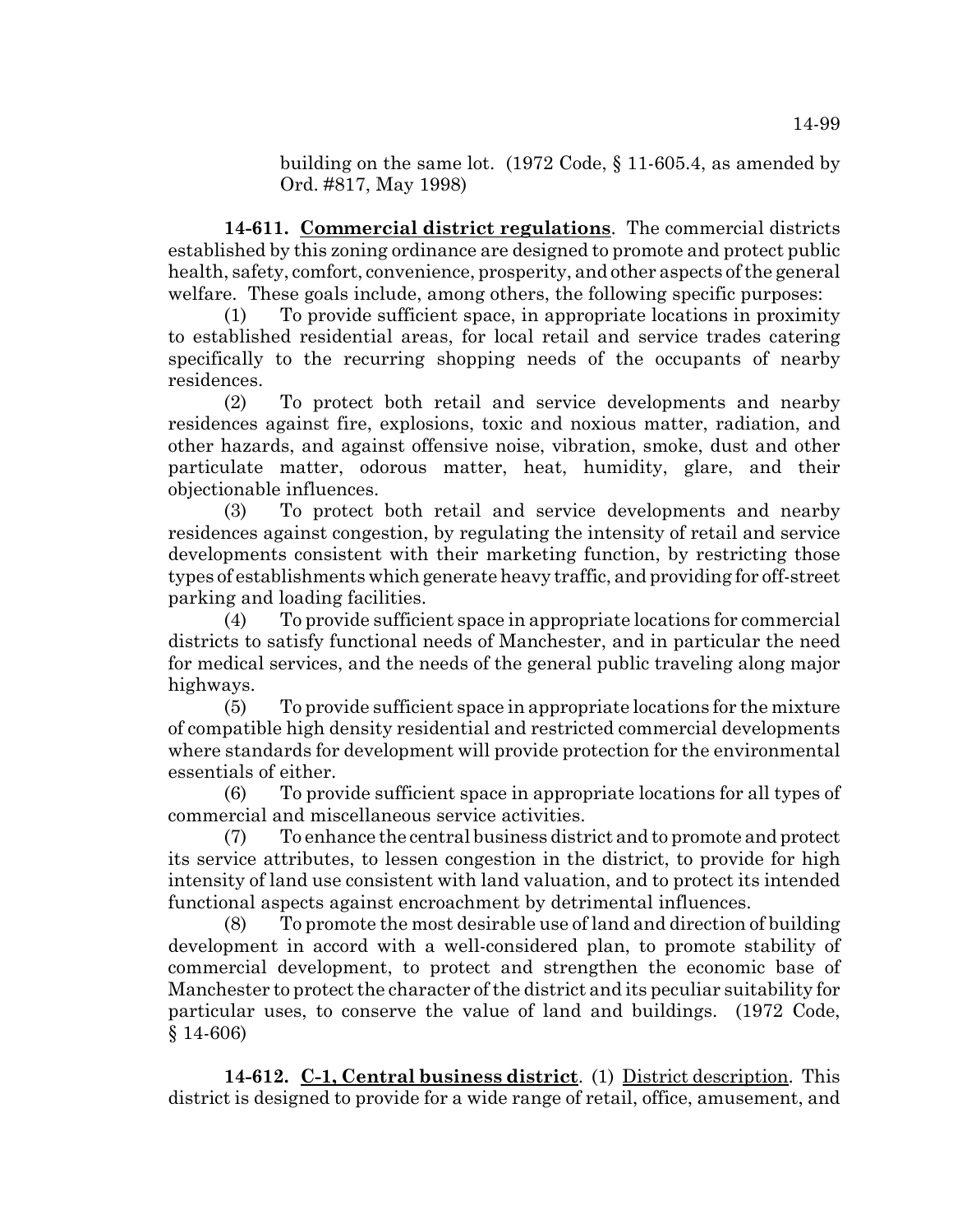service uses, and light industrial processes involving high performance standards. In addition, this district provides for governmental uses, and community facilities and utility necessary to serve the district or which are required for the general community welfare. The regulations are structured to permit maximum freedom of pedestrian movement. Relatively high density and intensity of use is permitted in this district.

(2) Uses permitted.

Community facility activities Administrative services Community assembly Cultural and recreational services Essential services Health care facilities

Commercial activities Automotive parking Consumer repair services Convenience commercial Entertainment and amusement services Financial, consulting and administrative services Food and beverage services General business and communication services General personal services General retail trade Medical and professional services Transient habitation Undertaking services

(3) Accessory uses and structures. The following accessory uses are permitted in the C-1, central business district.

(a) Signs in compliance with the regulations set forth in § 14-516.

(b) Accessory off-street parking and loading facilities as required in § 14-501.

(c) Accessory structures and uses customarily incidental to the permitted uses, provided that such accessory structures and uses are carried out on the same lot and are not otherwise prohibited.

(4) Uses permitted as special exceptions. In the C-1, central business district, the following uses and their accessory uses may be permitted as special exceptions after review and approval in accordance with § 14-808.

Residential activities Permanent residential - multi-family only Semi-permanent residential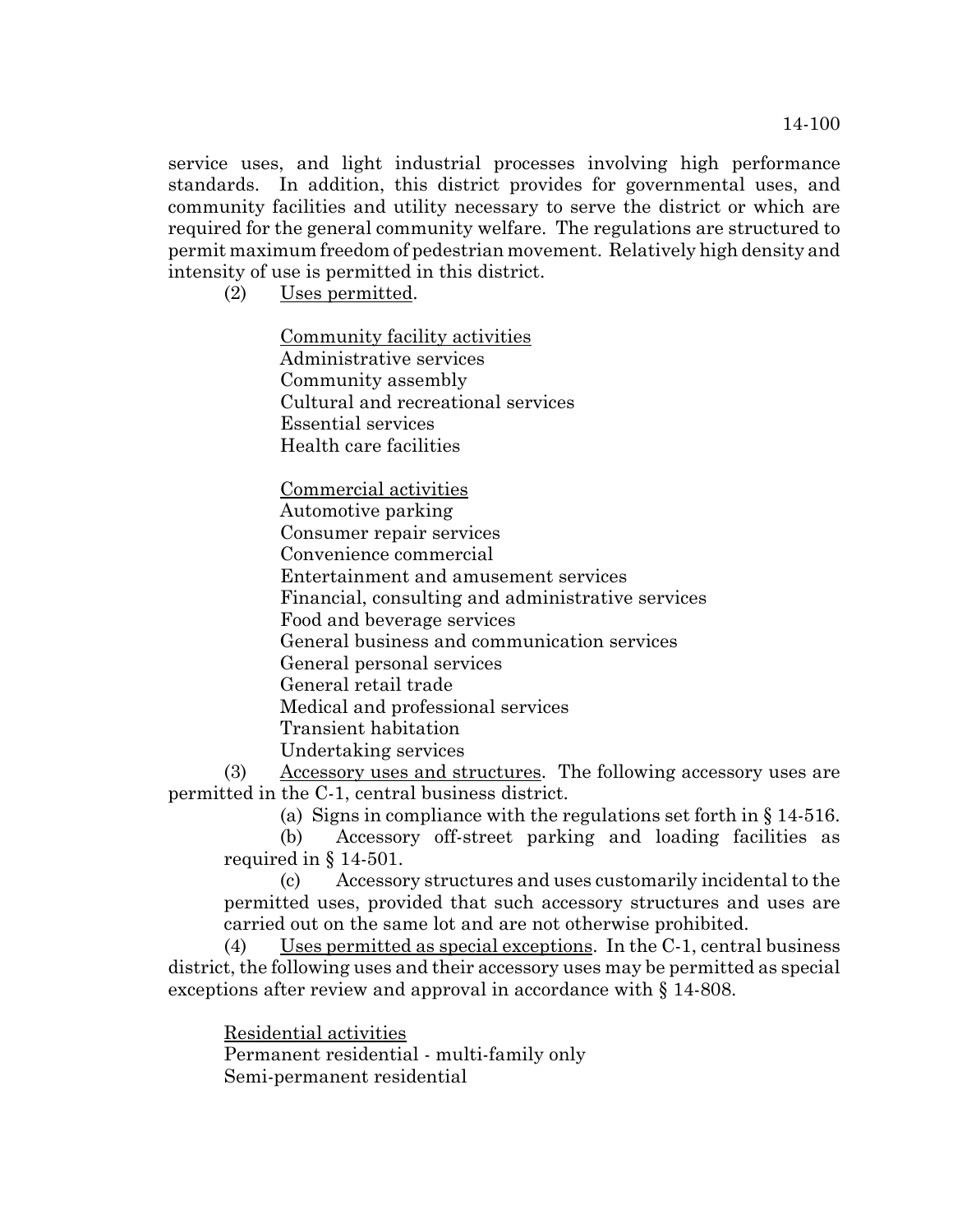Community facility activities Community education Personal and group care facilities Religious facilities

Commercial activities

Motor vehicle dealers

(5) Uses prohibited. Any uses or structures not allowable as permitted uses, conditional uses, temporary uses, or accessory uses are prohibited within the C-1, central business district.

(6) Dimensional regulations. All uses permitted in the C-1, central business district shall comply with the following requirements, except as provided in chapter 7.

| Minimum lot area<br>None<br>Lot width at building setback<br>None<br>(b)<br>Minimum yard requirements.<br>Front yard setback | (a) | Minimum lot size. |                                                                                                                                                                                                                                  |
|------------------------------------------------------------------------------------------------------------------------------|-----|-------------------|----------------------------------------------------------------------------------------------------------------------------------------------------------------------------------------------------------------------------------|
|                                                                                                                              |     |                   |                                                                                                                                                                                                                                  |
|                                                                                                                              |     |                   |                                                                                                                                                                                                                                  |
|                                                                                                                              |     |                   |                                                                                                                                                                                                                                  |
|                                                                                                                              |     |                   | Twenty-five (25) feet,<br>except where a building or<br>buildings on an adjacent<br>lot or lots provide front<br>yards less than twenty<br>$(20)$ feet in depth, a front<br>yard equal to the average<br>of adjacent front yards |
| shall be provided<br>Side yard setback                                                                                       |     |                   | None, except that when an                                                                                                                                                                                                        |
| unobstructed                                                                                                                 |     |                   | open area is provided, it<br>shall be at least ten (10)<br>feet wide, and shall be                                                                                                                                               |
| Twenty $(20)$ feet<br>Rear yard setback                                                                                      |     |                   |                                                                                                                                                                                                                                  |

(c) Maximum lot coverage. There are no restrictions on the area occupied by all buildings including accessory buildings on a lot or parcel located in the C-1 district.

(d) Height requirement. The maximum height of all buildings located in the C-1 district shall be established as follows, except as provided in § 14-704.

> (i) The maximum building height at the street line shall be four (4) stories or fifty (50) feet.

> (ii) For each foot the building is setback from the street line, the height of the building may be increased by one and one-half (1 1/2) feet to a maximum height of sixty-five (65) feet.

(e) Parking space requirements. Parking spaces in the central business district are not regulated in § 14-501.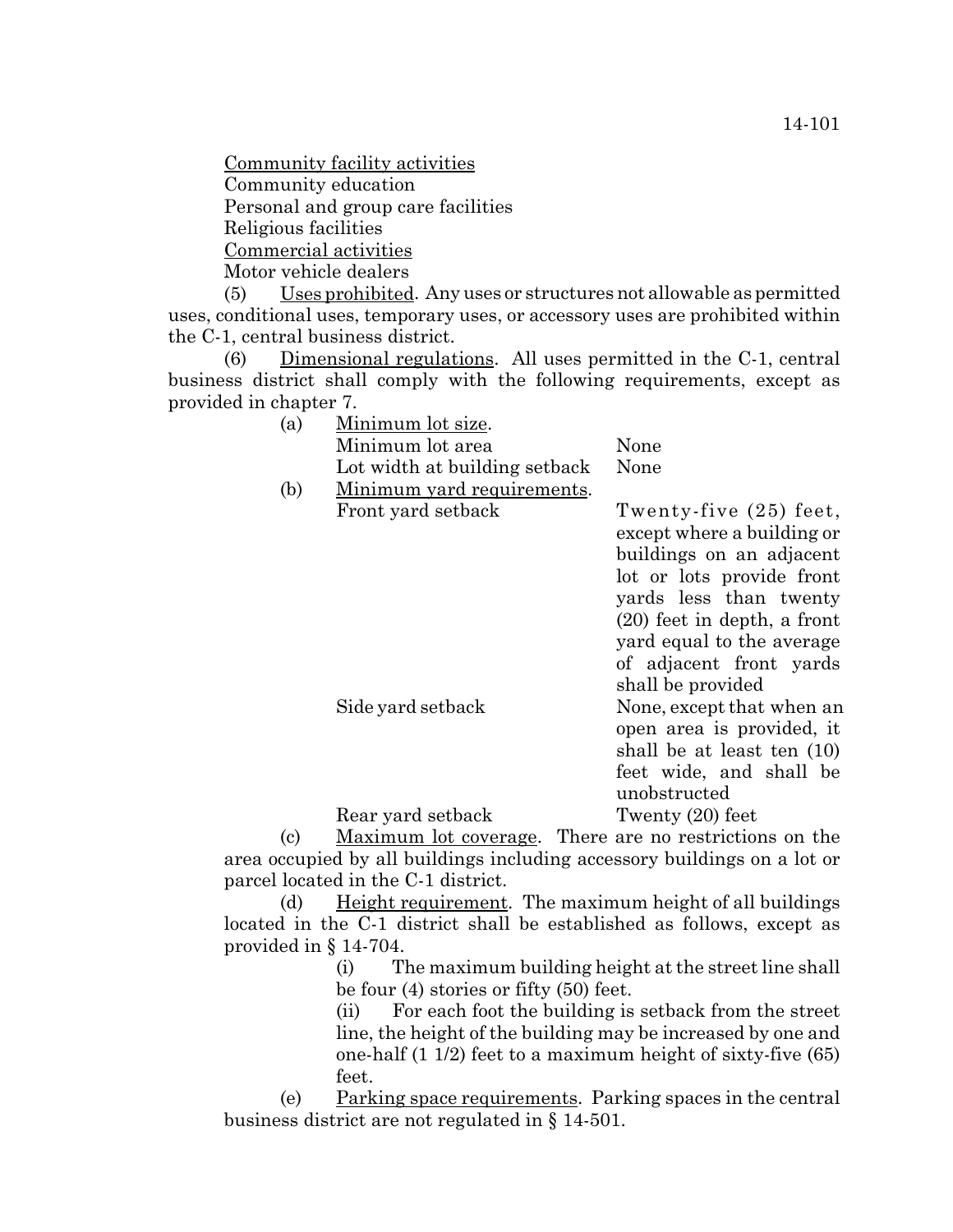(f) Accessory structures. Accessory structures shall be located at least five (5) feet from any lot line, and any building on the same lot.

(g) Landscaping provisions. Each site shall be developed with a minimum of ten (10) percent of the lot area landscaped to enhance site appearance. Included in the ten (10) percent coverage, there shall be maintained a landscaped strip at least ten (10) feet wide along all street right-of-way lines, exclusive of business driveways and walkways. The provisions of this section may be waived by the board of zoning appeals in cases where the lack of setbacks would make strict application of the provision impossible. (1972 Code, § 11-606.1, as amended by Ord. #1100, June 2005, as amended by Ord. #1156, Dec. 2006)

**14-613. C-2, Highway service district**. (1) District description. This district is designed to provide adequate space in appropriate locations for uses which serve the needs of the motoring public. Automobile and other vehicular service establishments, transient sleeping accommodations, and eating and drinking establishments primarily characterize this district. In addition, commercial trade and service uses are permitted if necessary to serve the recurring needs of persons frequenting these districts. Community facilities and utilities necessary to serve these districts, or necessary for the general community welfare are also permitted. Bulk limitations required of uses in these districts, in part, are designed to maximize compatibility with lesser intense use of land or building in proximate residential districts. Appropriate locations for this district are along major traffic arteries. Such districts should be situated near major transportation interchanges in clustered development patterns, and not patterns of striped commercial development extending in a continuous manner along such major traffic arteries.

(2) Uses permitted. In the C-2, highway service district, the following uses and their accessory uses are permitted.

> Community facility activities Administrative services Community assembly Community education Cultural and recreational services Essential services Health care facilities Intermediate impact facilities Personal and group care facilities Religious facilities

Commercial activities Animal care and veterinarian services Automotive parking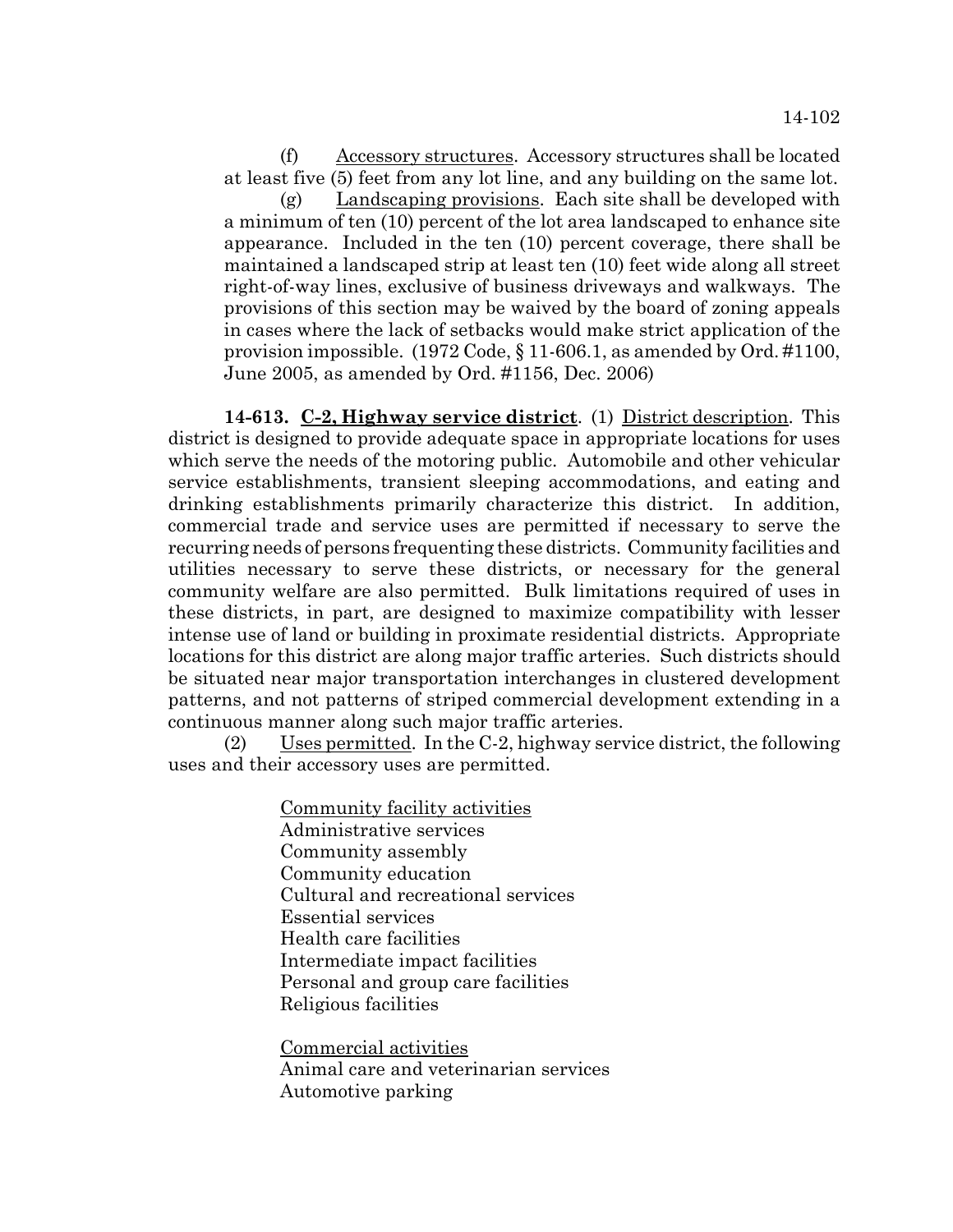14-103

Automotive service and repair

Building materials and farm equipment

Consumer repair services

Construction sales and services

Convenience commercial

Entertainment and amusement services

Financial, consulting, and administrative

Food and beverage service

Food service - drive-in

General business and communication services

General personal service

General retail trade

Medical and professional services

Transient habitation

Transport and warehousing

Undertaking services

Vehicular, craft and related equipment

(3) Accessory uses and structures. The following accessory uses are permitted in the C-2, highway service district.

(a) Signs in compliance with the regulations set forth in § 14-516.

(b) Accessory off-street parking and loading facilities as required in § 14-501.

(c) Accessory structures and uses customarily incidental to the permitted uses, provided that such accessory structures and uses are carried out on the same lot and are not otherwise prohibited.

(4) Uses permitted as special exceptions. In the C-2, highway service district, the following uses and their accessory uses may be permitted as special exceptions, after review and approval in accordance with § 14-808.

> Commercial Activities Wholesale

Manufacturing activities Limited manufacturing activities

Agricultural, resources production, and extractive activities Plant and forest nurseries

(5) Uses prohibited. Any uses or structures not allowable as permitted uses, conditional uses, temporary uses, or accessory uses are prohibited within the C-2, highway service district.

(6) Dimensional regulations. All uses permitted in the C-2, highway service district, shall comply with the following requirements in chapter 7.

(a) Minimum lot size.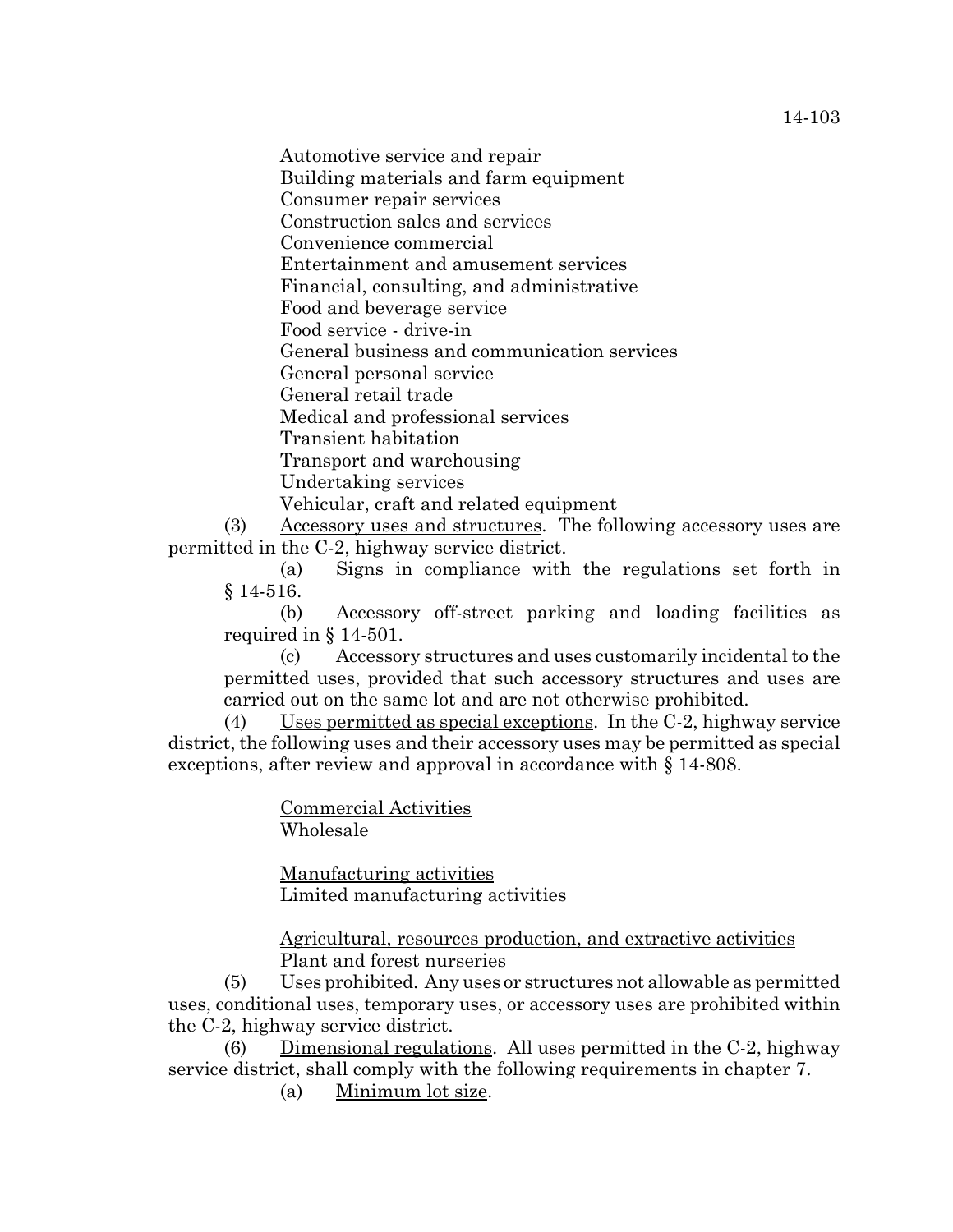14-104

|     | Minimum lot area                   | $20,000$ square feet |
|-----|------------------------------------|----------------------|
|     | Lot width at building setback      | 100 feet             |
| (b) | <u>Minimum yard requirements</u> . |                      |
|     | Front yard setback                 | 35 feet              |
|     | Side yard setback,                 | $15$ feet            |
|     | except where the side              |                      |
|     | yard abuts or is                   |                      |
|     | adjacent to a                      |                      |
|     | residential district,              |                      |
|     | in which case the                  |                      |
|     | minimum setback for                |                      |
|     | that yard shall be                 |                      |
|     | forty $(40)$ feet.                 |                      |
|     | Rear yard setback,                 | 20 feet              |
|     | except where the rear              |                      |
|     | yard abuts or is                   |                      |
|     | adjacent to a                      |                      |
|     | residential district,              |                      |
|     | in which case the                  |                      |
|     | minimum setback for                |                      |
|     | that yard shall be                 |                      |
|     | forty $(40)$ feet.                 |                      |

(c) Maximum lot coverage. On any area or parcel of land, the area occupied by all buildings including accessory buildings, shall not exceed seventy (70) percent of the total area of such lot or parcel.

(d) Height requirements. No building shall exceed sixty (60) feet in height, except as provided in § 14-704.

(e) Parking space requirement. As regulated in § 14-501.

(f) Accessory structures. Accessory structures shall be located at least five (5) feet from any lot line, and any building on the same lot.

(7) Landscaping provisions. Each site shall be developed with a minimum of ten (10) percent of the lot area landscaped to enhance site appearance. Included in the ten (10) percent coverage, there shall be maintained a landscaped strip at least ten (10) feet wide along all street rights-of-way lines exclusive of business driveways and walkways.

(8) Planned commercial development provisions. All developments within the C-2, highway service district, involving two (2) or more buildings on a single tract, site, or lot or any development site involving three (3) or more acres must be submitted as a planned commercial development as provided in § 14-620(1). (1972 code, § 11-606.2, as amended by Ord. #1193, Jan. 2008)

**14-614. C-3, General commercial district**. (1) District description. These districts are designed to provide for a wide range of commercial uses concerned with retail trade and consumer services; amusement and entertainment establishments; automotive and vehicular service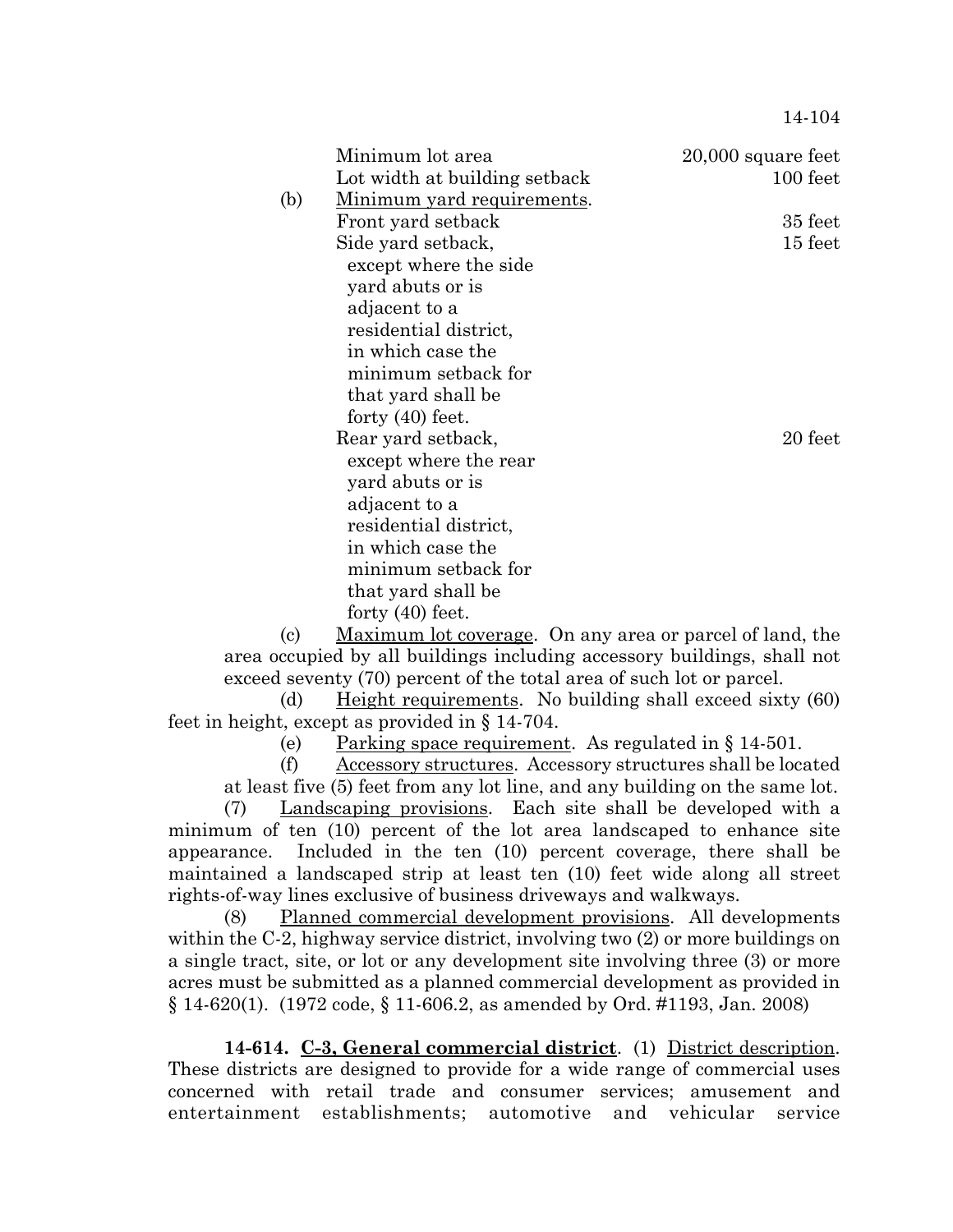establishments; transient sleeping accommodations; drive-in stores; eating and drinking places, financial institutions; and offices. The uses in this district service a wide market area and, therefore, ease of automotive access is a requirement. However, it is not intended that this district permit uses which generate large volumes of truck traffic. Appropriate open space between commercial and residential areas is required.

(2) Uses permitted. In the C-3, general commercial district, the following uses and their accessory uses are permitted.

> Community facility activities Administrative services Community assembly Community education Cultural and recreational services Essential services Health care facilities Intermediate impact facilities Personal and group care facilities Religious facilities

Commercial activities Animal care and veterinarian services Automotive parking Automotive service and repair Building materials and farm equipment Consumer repair services Construction sales and services Convenience commercial Entertainment and amusement services Financial, consulting, and administrative Food and beverage service Food service - drive-in General business and communication services General personal service General retail trade Group assembly Medical and professional services Transient habitation Transport and warehousing Undertaking services Vehicular, craft and related equipment Wholesale sales

(3) Accessory uses and structures. The following accessories are permitted in the C-3, general commercial district.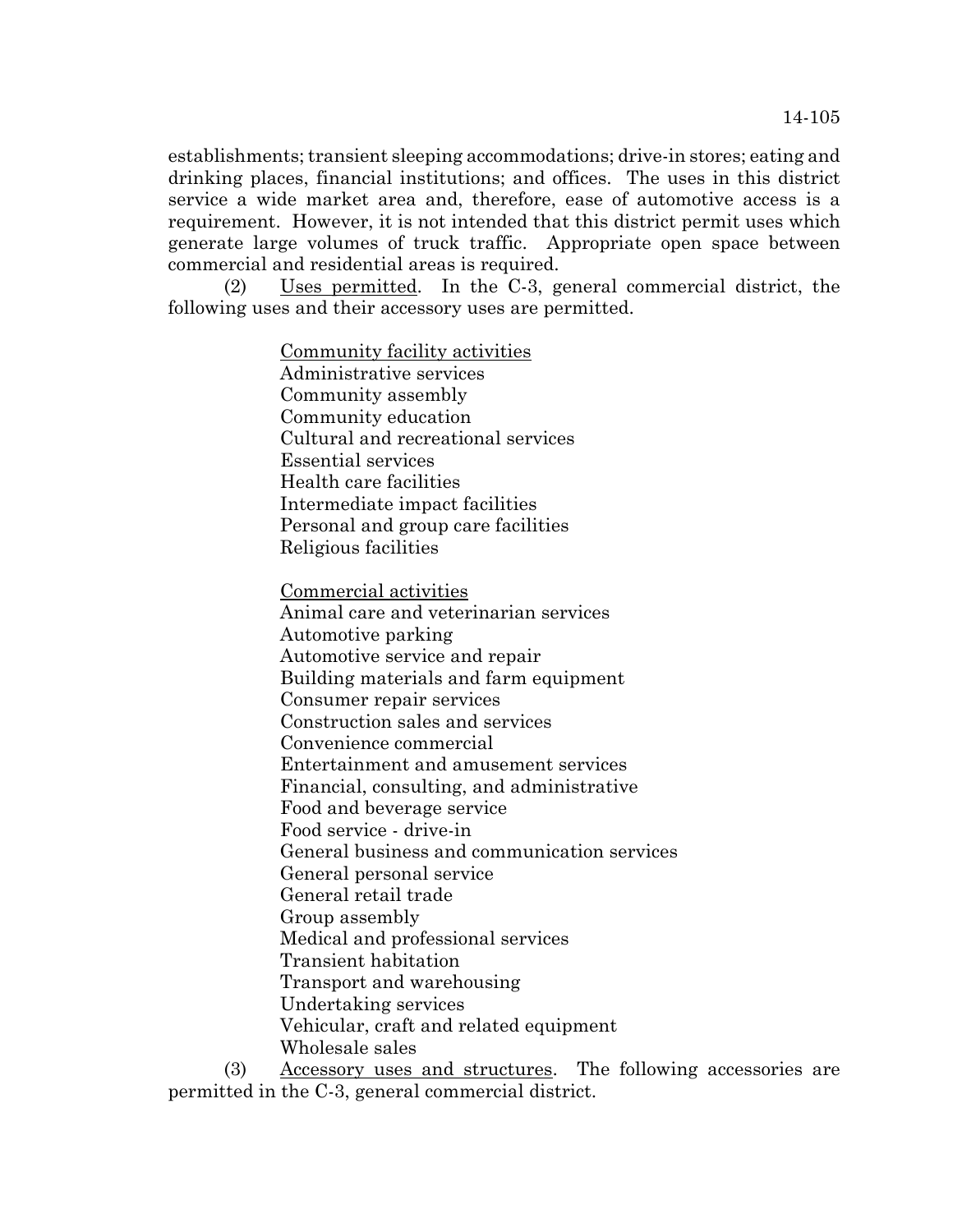(a) Signs in compliance with the regulations set forth in § 14-516.

(b) Accessory off-street parking and loading facilities as required in § 14-501.

(c) Accessory structures and uses, provided that such accessory structures and uses are carried out an the same lot and are not otherwise prohibited.

(4) Uses permitted as special exceptions. In the C-3, general commercial district, the following uses and their accessory uses may be permitted as special exceptions after review and approval in accordance with § 14-808.

Manufacturing activities

Limited manufacturing activities

Intermediate manufacturing activities (biodiesel fuel)

Agricultural, resources production and extractive activities Plant and forest nurseries

(5) Uses prohibited. Any use or structure not allowable as permitted uses, conditional uses, temporary uses, or accessory uses are prohibited within the C-3, general commercial district.

(6) Dimensional regulations. All uses permitted in the C-3, general commercial district, shall comply with the following requirements, except as provided in chapter 7.

| (a) | Minimum lot size.             |                    |
|-----|-------------------------------|--------------------|
|     | Minimum lot area              | 10,000 square feet |
|     | Lot width at building setback | 100 feet           |
| (b) | Minimum yard requirements.    |                    |
|     | Front yard setback            | 35 feet            |
|     | Side yard setback,            | 15 feet            |
|     | except where the side         |                    |
|     | yard abuts or is              |                    |
|     | adjacent to a                 |                    |
|     | residential district,         |                    |
|     | in which case the             |                    |
|     | minimum setback for           |                    |
|     | that yard shall be            |                    |
|     | forty $(40)$ feet.            |                    |
|     | Rear yard setback,            | 20 feet            |
|     | except where the rear         |                    |
|     | yard abuts or is              |                    |
|     | adjacent to a                 |                    |
|     | residential district,         |                    |
|     | in which case the             |                    |
|     | minimum setback for           |                    |
|     | that yard shall be            |                    |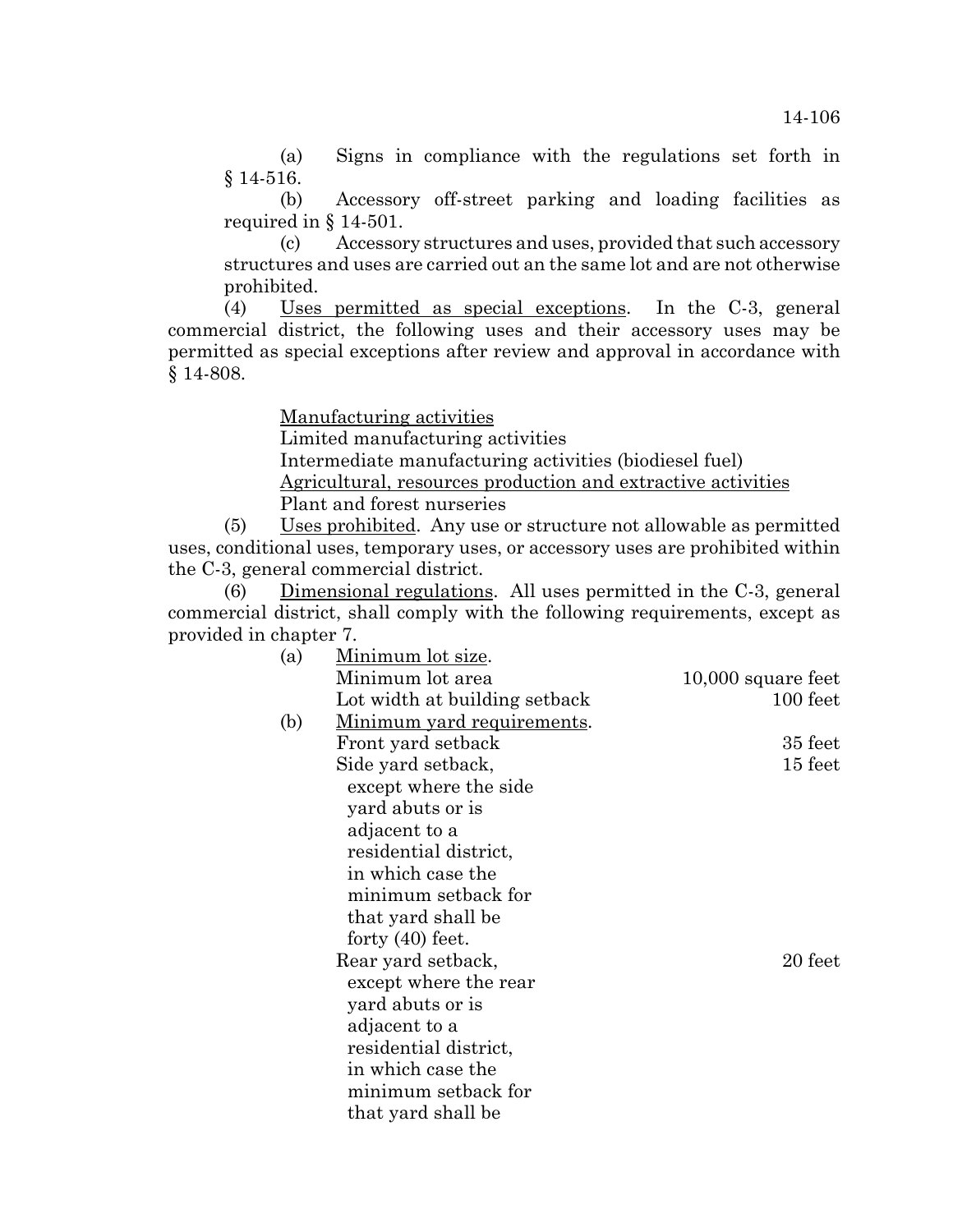fifty (50) feet.

(c) Maximum lot coverage. On any area or parcel of land, the area occupied by all buildings including accessory buildings, shall not exceed sixty (60) percent of the total area of such lot or parcel.

(d) Height requirements. No building shall exceed sixty (60) feet in height, except as provided in § 14-704.

(e) Parking space requirement. As regulated in § 14-501.

(f) Accessory structures. Accessory structures shall be located at least five (5) feet from any lot line, and any building on the same lot.

(7) Landscaping provisions. Each site shall be developed with a minimum of ten (10) percent of the lot area landscaped to enhance site appearance. Included in the ten (10) percent coverage, there shall be maintained a landscaped strip at least ten (10) feet wide along all street rights-of-way lines exclusive of business driveways and walkways.

(8) Planned commercial development provisions. All developments within the C-3, general commercial district, involving two (2) or more buildings on a single tract, site, or lot or any development site involving three (3) or more acres must be submitted as a planned commercial development as provided in § 14-620(1). (1972 Code, § 11-606.3, as amended by Ord. #1147, Aug. 2006, and Ord. #1193, Jan. 2008)

# **14-615. C-4, Neighborhood convenience service districts**.

(1) District description. This district is designed to provide for uses to serve the recurring household needs and personal service requirements of the occupants of nearby residential areas. The permitted establishments are those which provide for regular local shopping and which, therefore, are visited frequently by customers. This district may occur along or away from arterial streets, characteristically are small, and are distributed widely for convenient accessibility by residential area occupants. The bulk regulations are established to commercial activity in the district and adjacent residential activity, and to lessen the concentration of vehicular traffic as compared to other commercial districts providing goods and services for a more extensive marketing area.

(2) Uses permitted. In the C-4, neighborhood convenience service district, the following uses and their accessory uses are permitted.

Community facility activities Administrative services Community assembly Community education Cultural and recreational services Essential services Health care facilities Intermediate impact facilities Personal and group care facilities Religious facilities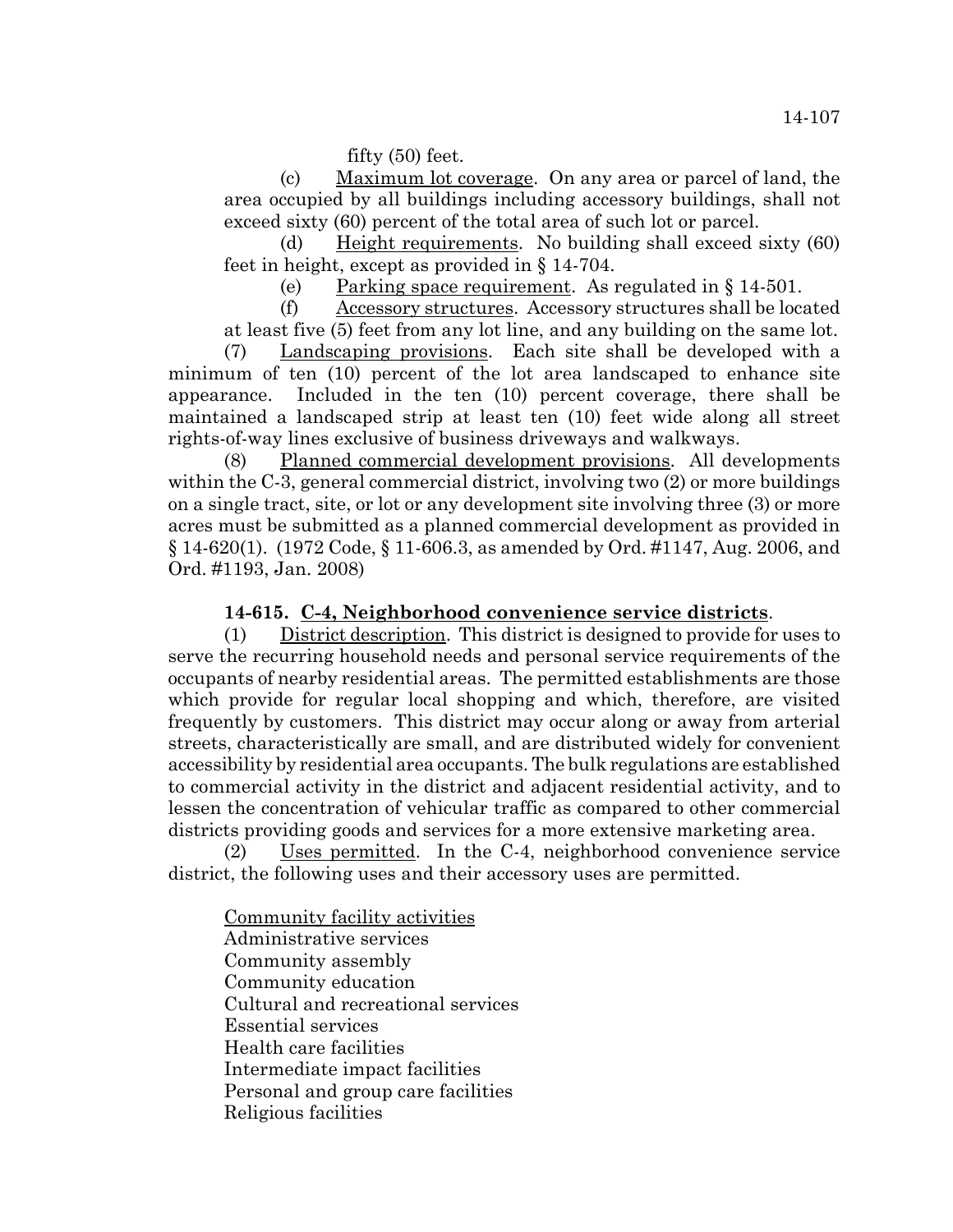Commercial activities

Convenience commercial

General personal service

General retail trade

Medical and professional services

(3) Accessory uses and structures. The following accessories are permitted in the C-4, neighborhood convenience service district.

(a) Signs in compliance with the regulations set forth in § 14-516.

(b) Accessory off-street parking and loading facilities as required in § 14-501.

(c) Accessory structures and uses customarily incidental to the permitted uses, provided that such accessory structures and uses are carried out on the same lot and are not otherwise prohibited.

(4) Uses permitted as special exceptions. No uses are permitted as special exceptions in the C-4, neighborhood convenience service district.

(5) Uses prohibited. Any use or structure not allowable as permitted uses, conditional uses, temporary uses, or accessory uses are prohibited within the C-4, neighborhood convenience service district.

(6) Dimensional regulations. All uses permitted in the C-4, neighborhood convenience service district, shall comply with the following requirements, except as provided in chapter 7.

| Minimum lot size.             |                    |
|-------------------------------|--------------------|
| Minimum lot area              | 15,000 square feet |
| Lot width at building setback | 100 square feet    |
| Minimum yard requirements.    |                    |
| Front yard setback            | 40 feet            |
| Side yard setback,            | 15 feet            |
| except where the side         |                    |
| yard abuts or is              |                    |
| adjacent to a                 |                    |
| residential district,         |                    |
| in which case the             |                    |
| minimum setback for           |                    |
| that yard shall be            |                    |
| forty $(40)$ feet.            |                    |
| Rear yard setback,            | 20 feet            |
| except where the rear         |                    |
| yard abuts or is              |                    |
| adjacent to a                 |                    |
| residential district,         |                    |
|                               |                    |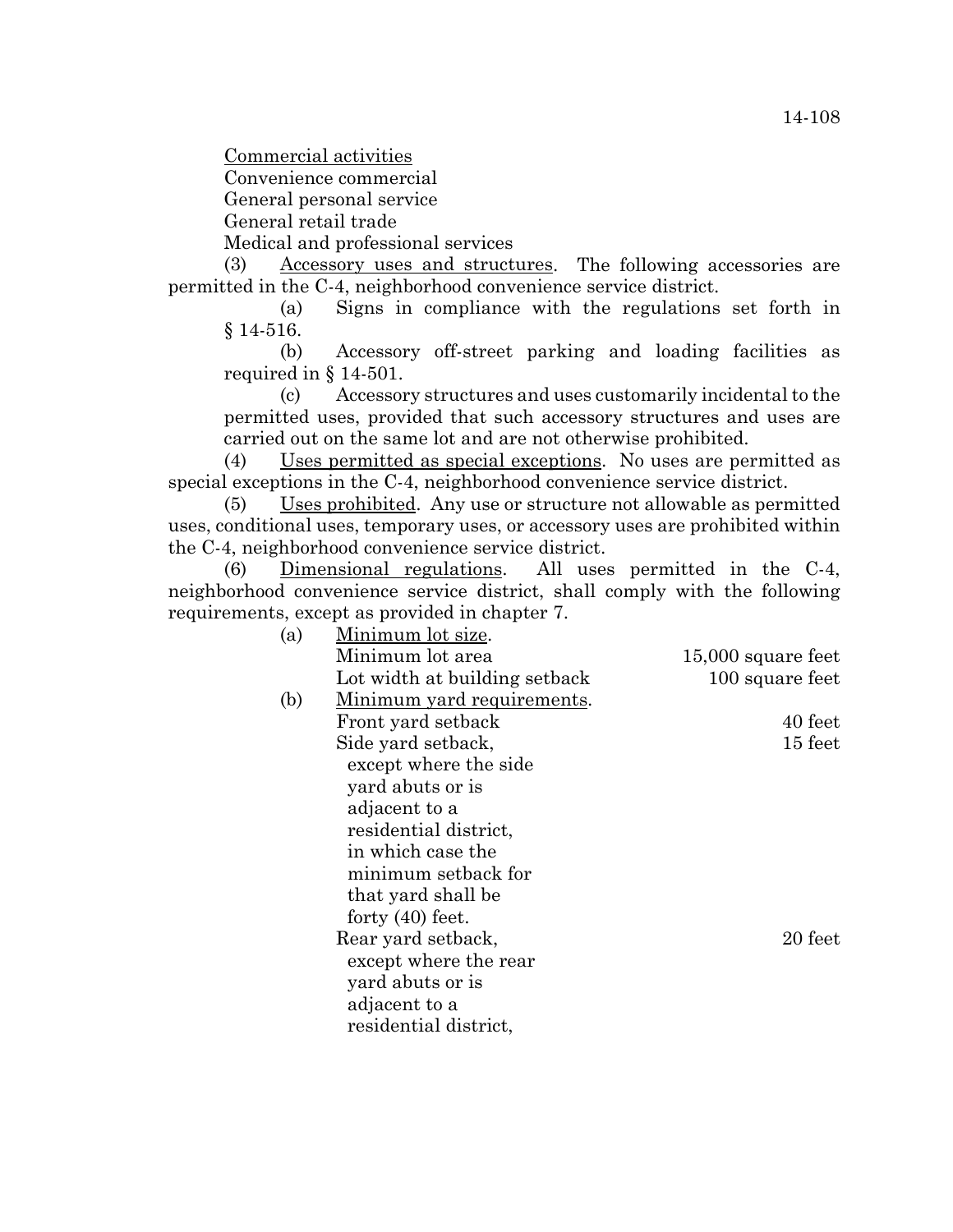(c) Maximum lot coverage. On any area or parcel of land, the area occupied by all buildings including accessory buildings, shall not exceed sixty (60) percent of the total area of such lot or parcel.

(d) Height requirements. No building shall exceed sixty (60) feet in height, except as provided in § 14-704.

(e) Parking space requirement. As regulated in § 14-501.

(f) Accessory structures. Accessory structures shall be located at least five (5) feet from any lot line, and any building on the same lot.

(7) Landscaping provisions. Each site shall be developed with a minimum of ten (10) percent of the lot area landscaped to enhance site appearance. Included in the ten (10) percent coverage, there shall be maintained a landscaped strip at least ten (10) feet wide along all street rights-of-way lines exclusive of business driveways and walkways.

(8) Planned commercial development provisions. All developments within the C-4, neighborhood convenience service district, involving two (2) or more buildings on a single tract, site, or lot or any development site involving three (3) or more acres must be submitted as a planned commercial development as provided in § 14-620(1). (1972 Code, § 11-606.4, as amended by Ord. #1193, Jan. 2008)

**14-616. C-5, Office/professional service district**. (1) This district is designed to provide for the provision of professional office services, medical and personal services, as well as financial, insurance, real estate and consulting services. In addition to the office activities, limited commercial trade and certain community facilities are permitted to serve the needs of persons frequenting this district.

(2) Uses permitted. In the C-5, office/professionals service district, the following uses and their accessory uses are permitted.

> Community facility activities Administrative services Community assembly Community education Cultural and recreational services Essential services Health care facilities Personal and group care facilities Religious facilities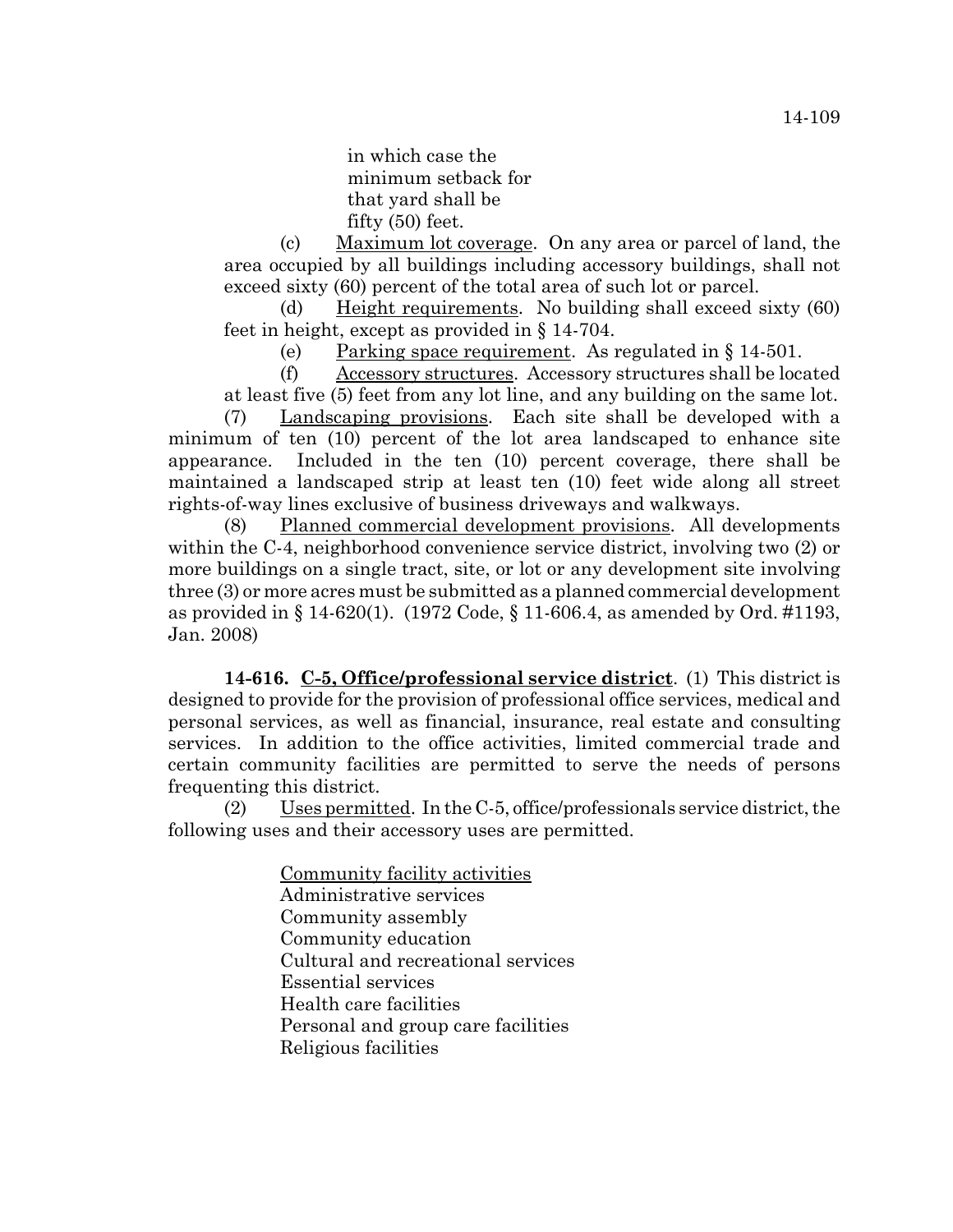Commercial activities

Automotive parking

Financial, consulting, and administrative services

General business and communication services

General personal service

Medical and professional services

(3) Accessory uses and structures. The following accessories are permitted in the C-5, office/professional service district.

(a) Signs in compliance with the regulations set forth in § 14-516.

(b) Accessory off-street parking and loading facilities as required in § 14-501.

(c) Accessory structures and uses customarily incidental to the permitted uses, provided that such accessory structures and uses are carried out on the same lot and are not otherwise prohibited.

(4) Uses permitted as special exceptions. In the C-5, office/professional service district, the following uses and their accessory uses may be permitted as special exceptions after review and approval in accordance with § 14-808.

Commercial activities

Food and beverage service Food service drive-in Helipads

(5) Uses prohibited. Any use or structure not allowable as permitted uses, conditional uses, temporary uses, or accessory uses are prohibited within the C-5, office/professional service district.

(6) Dimensional regulations. All uses permitted in the C-5, office/professional service district, shall comply with the following requirements, except as provided in chapter 7.

| Minimum lot size.                  |                      |
|------------------------------------|----------------------|
| Minimum lot area                   | $15,000$ square feet |
| Lot width at building setback      | 100 feet             |
| <u>Minimum yard requirements</u> . |                      |
| Front yard setback                 | 40 feet              |
| Side yard setback,                 | $15$ feet            |
| except where the side              |                      |
| yard abuts or is                   |                      |
| adjacent to a                      |                      |
| residential district,              |                      |
| in which case the                  |                      |
| minimum setback for                |                      |
| that yard shall be                 |                      |
| forty $(40)$ feet.                 |                      |
|                                    |                      |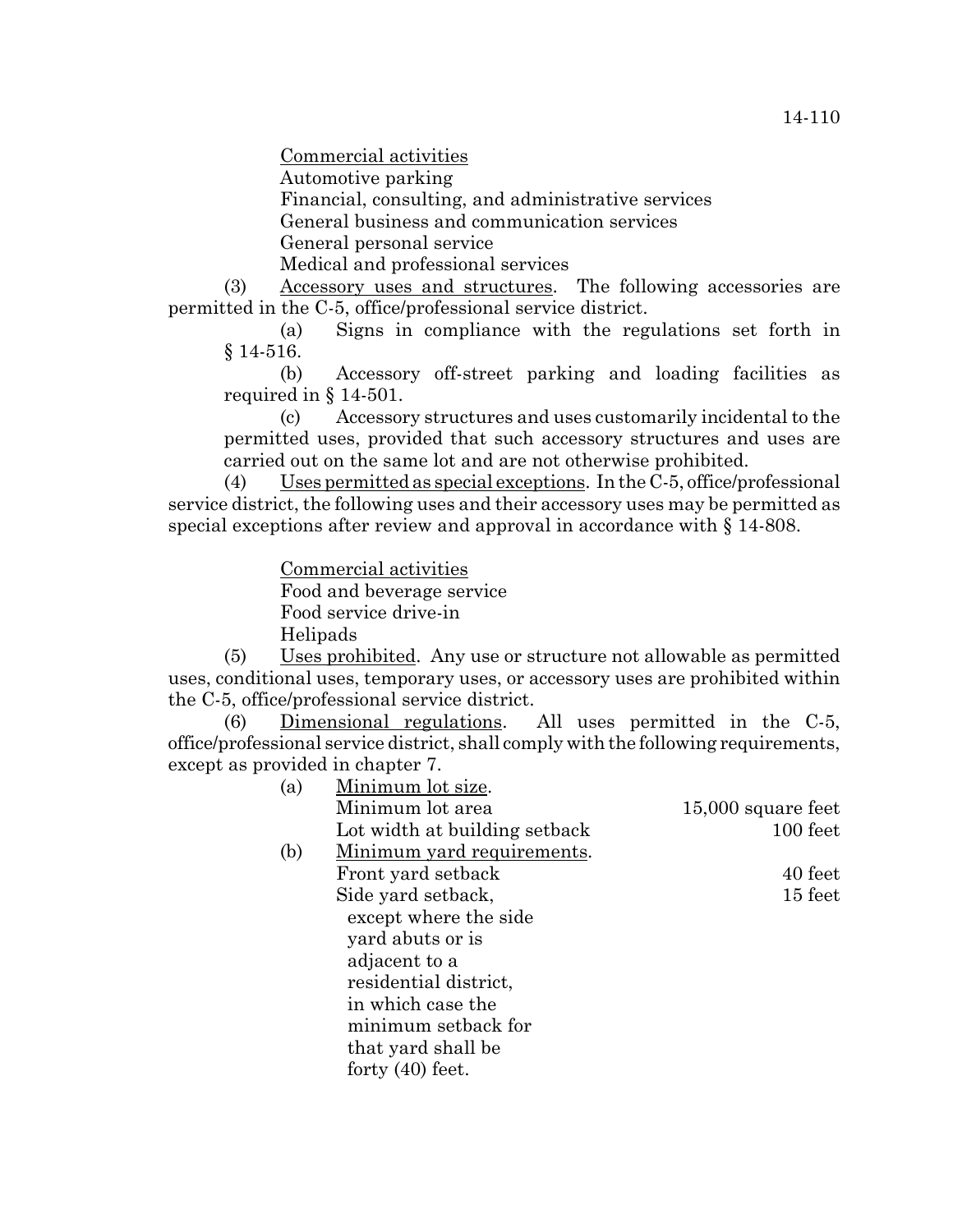14-111

Rear yard setback, 20 feet except where the rear yard abuts or is adjacent to a residential district, in which case the minimum setback for that yard shall be fifty (50) feet.

(c) Maximum lot coverage. On any area or parcel of land, the area occupied by all buildings including accessory buildings, shall not exceed sixty (60) percent of the total area of such lot or parcel.

(d) Height requirements. No building shall exceed sixty (60) feet in height, except as provided in § 14-704.

(e) Parking space requirement. As restated in § 14-501.

(f) Accessory structures. Accessary structures shall be located at least five (5) feet from any lot line, and any building on the same lot.

(7) Landscaping provisions. Each site shall be developed with a minimum of ten (10) percent of the lot area landscaped to enhance site appearance. Included in the ten (10) percent coverage, there shall be maintained a landscaped strip at least ten (10) feet wide along all street rights-of-way lines exclusive of business driveways and walkways.

(8) Planned commercial development provisions. All developments within the C-5, office/professional service district, involving two  $(2)$  or more buildings on a single tract, site, or lot or any development site involving three (3) or more acres must be submitted as a planned commercial development as provided in § 14-620(1). (1972 Code, § 11-606.5, as amended by Ord. #1091, Feb. 2005, and Ord. #1193, Jan. 2008)

**14-617. Industrial districts**. The industrial districts established by this zoning ordinance are designed to promote and protect the health, safety, morals, convenience, order, prosperity, and other aspects of the general welfare. These goals include, among others, the following specific purposes:

(1) To provide sufficient space, in appropriate locations, to meet the needs of the area of Manchester's expected economic expansion for all types of distributive, industrial and related activities, with due allowance for the need for choice of suitable sites.

(2) To protect distributive, industrial and related activities, as well as residential and related activities by providing for the separation of these uses, and, as far as possible, provide that appropriate space needs for distributive and industrial activities are available by prohibiting the use of such space for residential purposes.

(3) To encourage industrial development which is free from danger of fire, explosions, toxic or noxious matter, radiation, smoke, dust or other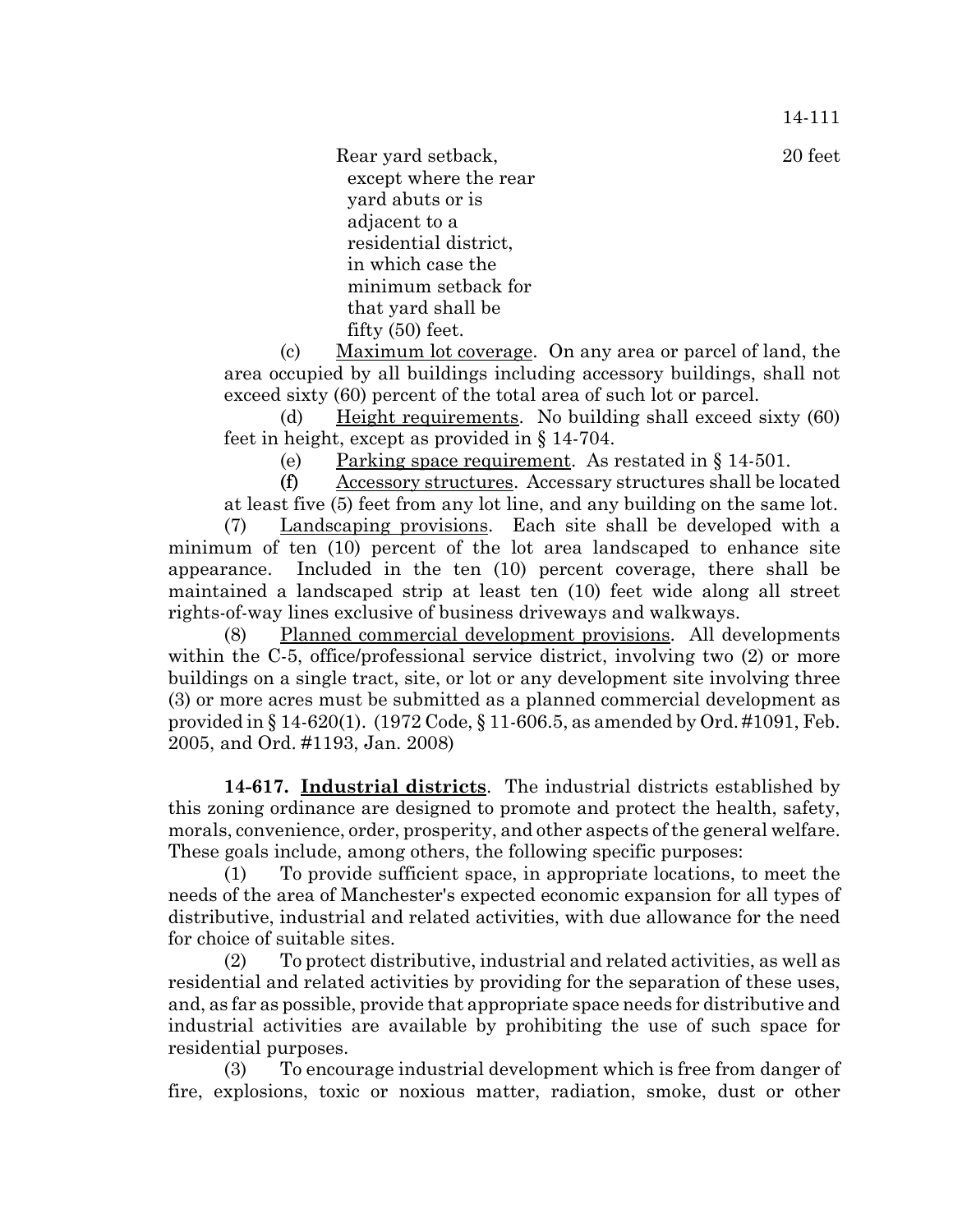particulate matter, and other hazards, and from offensive noise, vibration, odorous matter, heat, humidity, glare, and other objectionable influences, by permitting such development areas where this zoning ordinance restricts the emission of such nuisances, without regard to the industrial products and processes involved.

(4) To protect adjacent residential and commercial areas, and to protect the labor force in other establishments engaged in less offensive types of industrial and related activities, by restricting those industrial activities which involve danger of fire, explosions, toxic or noxious matter, radiation, smoke, dust, or other particulate matter, and other hazards, or create offensive noise, vibration, heat, humidity, glare, and other objectionable influences, by permitting such development in areas where this zoning ordinance restricts the emission of such nuisances, without regard to the industrial products or processes involved.

(5) To protect industrial activities and related developments against congestion, as far as is possible and appropriate in each area, by limiting the bulk of buildings in relation to the land around them and to one another, and by requiring space off public ways for parking and loading facilities associated with such activities.

(6) To promote the most desirable use of land and direction of building development, to promote stability of industrial and related development, to strengthen the economic base of the Manchester area, to protect the character of these districts and their peculiar suitability for particular uses, to conserve the value of land and buildings, and to protect Manchester's tax revenues. (1972 Code, § 11-607)

**14-618. I-1, Light industrial district**. (1) District description. These districts are intended to provide space for a wide range of industrial and related uses which conform to a relatively low level of objectionable influences. It is required that all operations of industrial establishments be carried on within completely enclosed buildings thus providing a standard of development which removes most adverse characteristics that affect neighboring properties. These districts may provide a buffer between other districts and other industrial activities which have more objectionable influences. New residential activities are excluded, but community facilities and commercial establishments which provide needed services for industry and are complementary thereto are permitted.

(2) Uses permitted. In the I-1, light industrial district, the following uses and accessory uses are permitted.

Community facility activities Essential services Extensive impact facilities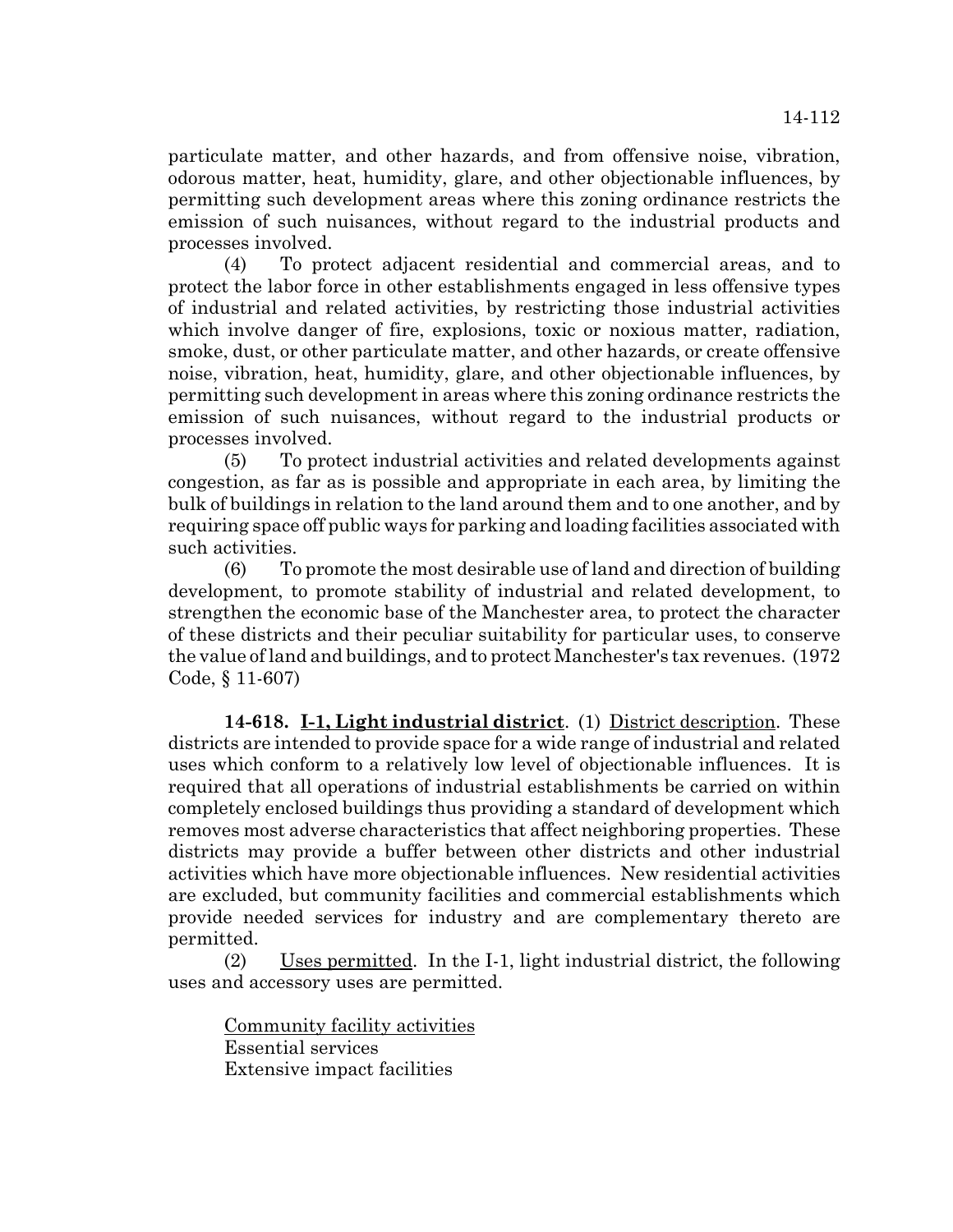Commercial activities Animal care and veterinarian services Building materials and farm equipment Construction sales and services Transport and warehousing Wholesale sales

Manufacturing activities Limited manufacturing Intermediate manufacturing

Agricultural, resources production, and extraction activities Crop and animal raising

Plant and forest nurseries

(3) Accessory uses and structures. The following accessory uses are permitted in the I-1, light industrial district.

(a) Signs in compliance with the regulations set forth in § 14-516.

(b) Accessory off-street parking and loading facilities as required in § 14-501.

(c) Accessory structures and uses customarily incidental to the permitted uses, provided that such accessory structures and uses are carried out on the same lot and are not otherwise prohibited.

(4) Uses permitted as special exceptions. In the I-1, light industrial district, the following uses and their accessory uses may be permitted as special exceptions after review and approval in accordance with § 14-808.

Community facility activities Administrative services Intermediate impact facilities

Commercial activities Adult entertainment Consumer repair services Construction sales and services Entertainment and amusement services Food and beverage service Food service drive-in Group assembly

(5) Uses prohibited. Any uses or structures not allowable as permitted uses, conditional uses, temporary uses, or accessory uses are prohibited within the I-1, light industrial district.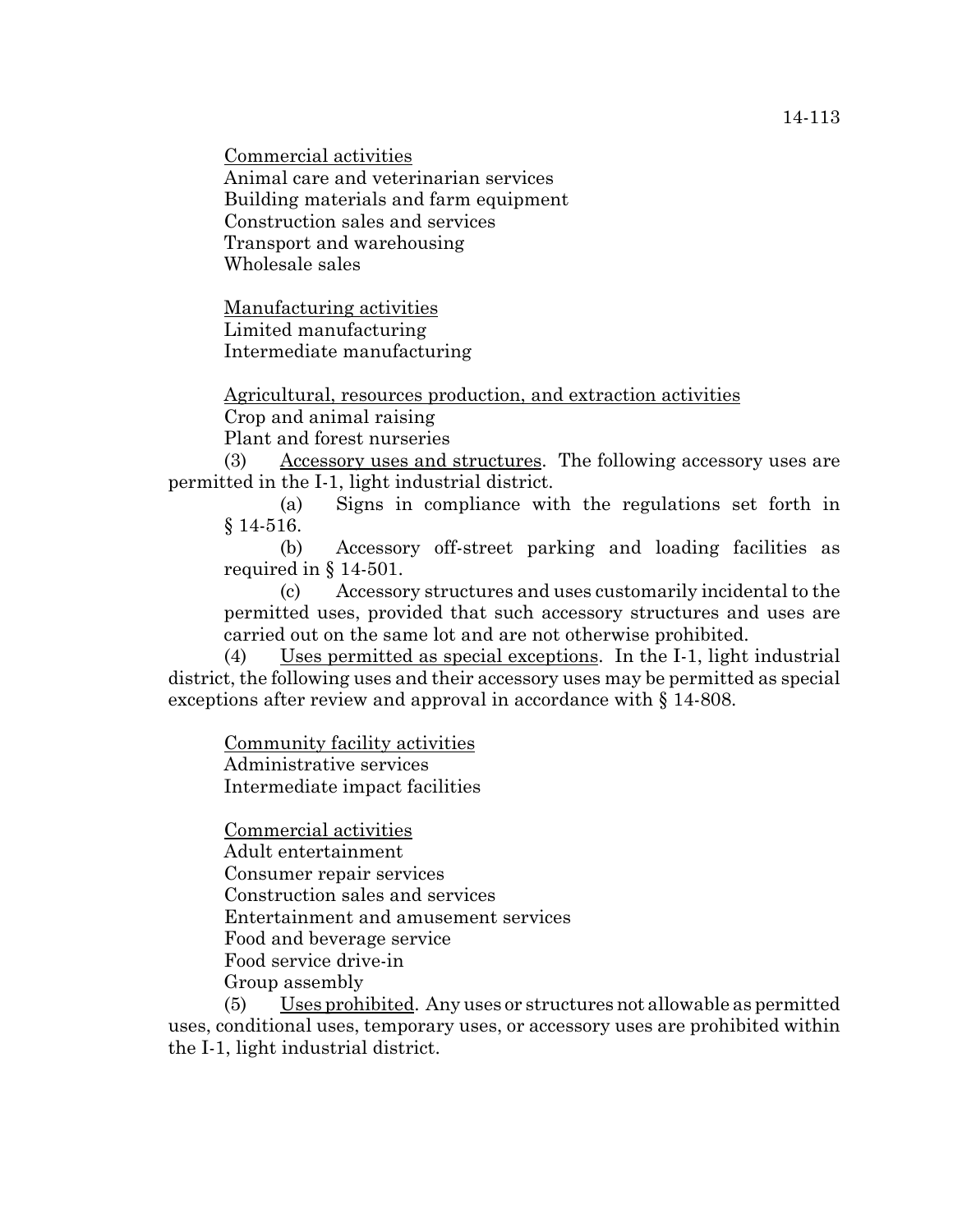(6) Dimensional regulations. All uses permitted in the I-1, light industrial district shall comply with the following requirements except as provided in chapter 7.

| <u>Minimum lot size</u> .          |                      |
|------------------------------------|----------------------|
| Minimum lot area                   | $20,000$ square feet |
| Lot width at building line         | 100 feet             |
| <u>Minimum yard requirements</u> . |                      |
| Front yard setback                 | 50 feet              |
| Side yard setback,                 | 20 feet              |
| except where the side              |                      |
| yard abuts or is                   |                      |
| adjacent to a                      |                      |
| residential district,              |                      |
| in which case the                  |                      |
| minimum setback for                |                      |
| that yard shall be                 |                      |
| forty $(40)$ feet.                 |                      |
| Rear yard setback,                 | $25$ feet            |
| except where the rear              |                      |
| yard abuts or is                   |                      |
| adjacent to a                      |                      |
| residential district,              |                      |
| in which case the                  |                      |
| minimum setback for                |                      |
| that yard shall be                 |                      |
| fifty $(50)$ feet.                 |                      |

(c) Maximum lot coverage. On any area or parcel of land, the area occupied by all buildings including accessory buildings, shall not exceed sixty (60) percent of the total area of such lot or parcel.

(d) Height requirements. No building shall exceed forty-five (45) feet in height, except as provided in § 14-704.

(e) Parking space requirement. As regulated in § 14-501.

(f) Accessory structures. Accessory structures shall be located at least five (5) feet from any lot line, and any building on the same lot.

(7) Landscaping provisions. Each site shall be developed with a minimum of ten (10) percent of the lot area landscaped to enhance site appearance. Included in the ten (10) percent coverage, there shall be maintained a landscaped strip at least ten (10) feet wide along all street rights-of-way lines exclusive of business driveways and walkways. (1972 Code, 11-607.1, as amended by Ord. #873, March 2000)

**14-619. I-2, General industrial district**. (1) District description. These districts are intended to provide space for the types of industrial activities which by reason of volume of raw materials or freight, scale of operation, type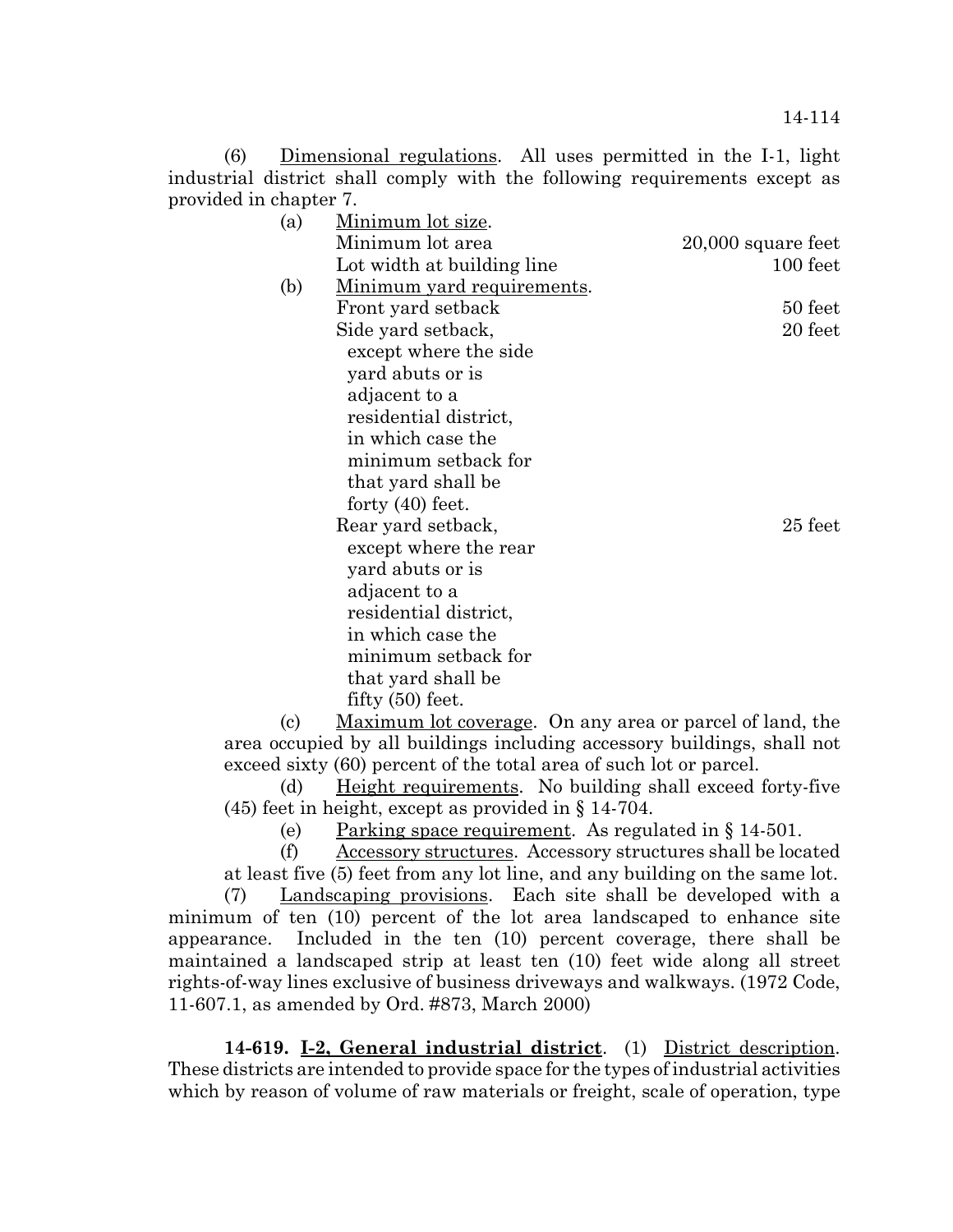of structures required, or other similar characteristics, require location relatively well segregated from nonindustrial uses. New residential activities are excluded, but community facilities and commercial establishments which provide needed services for industry and are complementary thereto are permitted.

(2) Uses permitted. In the I-2, general industrial district, the following uses and accessory uses are permitted.

Community facility activities Essential services

Commercial activities Animal care and veterinarian services Building materials and farm equipment Construction sales and services Food and beverage service Food service drive-in Transport and warehousing Wholesale sales

Manufacturing activities

Limited manufacturing

Intermediate manufacturing

(3) Accessory uses and structures. The following accessory uses are permitted in the I-2, general industrial district.

(a) Signs in compliance with the regulations set forth in § 14-516.

(b) Accessory off-street parking and loading facilities as required in § 14-501.

(c) Accessory structures and uses customarily incidental to the permitted uses, provided that such accessory structures and uses are carried out on the same lot and are not otherwise prohibited.

(4) Uses permitted as special exceptions. In the I-2, general industrial district, the following uses and their accessory uses may be permitted as special exceptions after review and approval in accordance with § 14-808.

Community facility activities Extensive impact facilities

Commercial activities Adult entertainment Group assembly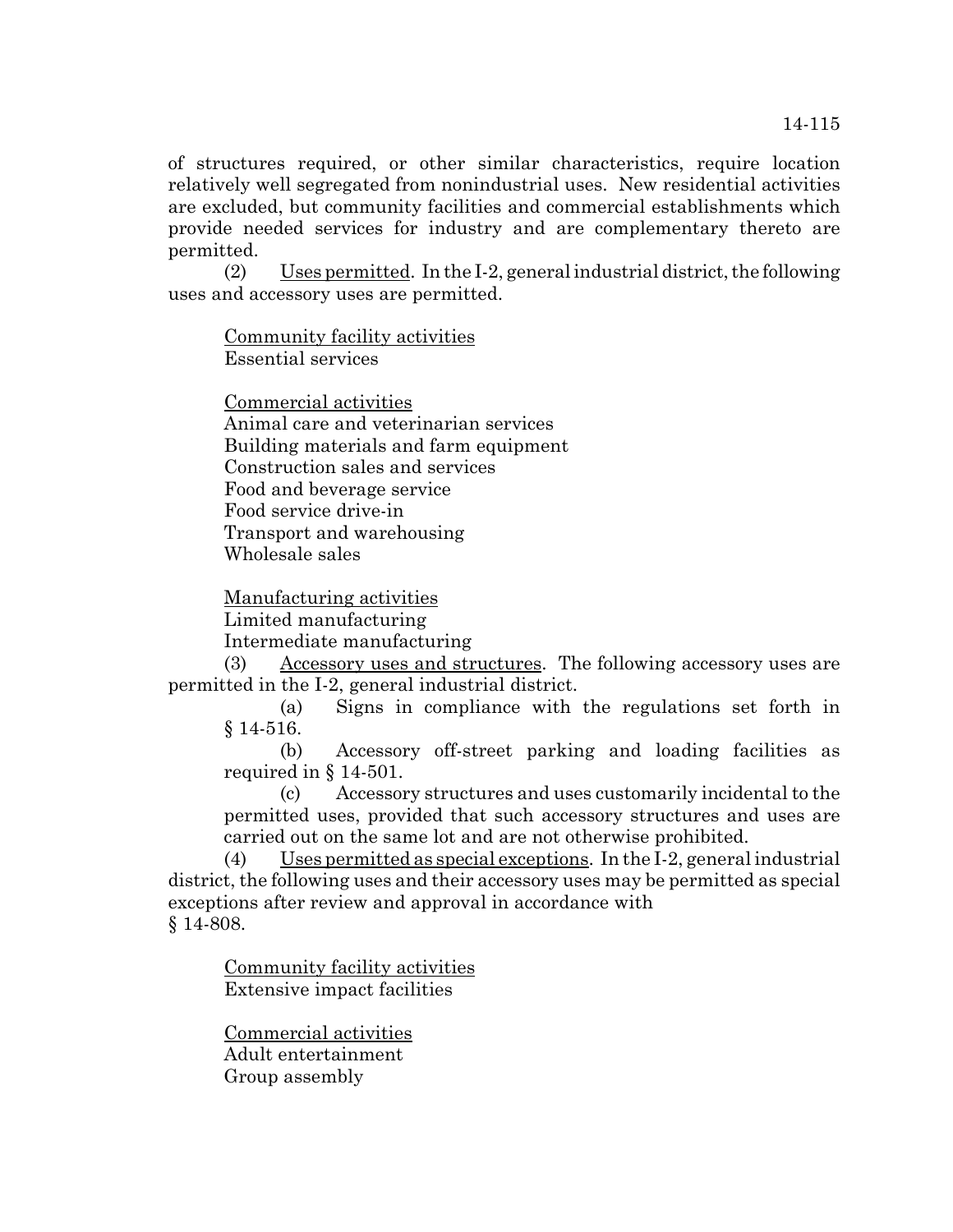Manufacturing activities

Extensive manufacturing activities

Agricultural, resources production, and extractive activities

Mining drilling and quarrying

(5) Uses prohibited. Any uses or structures not allowable as permitted uses, conditional uses, temporary uses, or accessory uses are prohibited within the I-2, general industrial district.

(6) Dimensional regulations. All uses permitted in the I-2, general industrial district shall comply with the following requirements except as provided in chapter 7.

| (a) | <u>Minimum lot size</u> .          |                      |
|-----|------------------------------------|----------------------|
|     | Minimum lot area                   | $40,000$ square feet |
|     | Lot width at building line         | 150 feet             |
| (b) | <u>Minimum yard requirements</u> . |                      |
|     | Front yard setback                 | 100 feet             |
|     | Side yard setback,                 | 40 feet              |
|     | except where the side              |                      |
|     | yard abuts or is                   |                      |
|     | adjacent to a                      |                      |
|     | residential district,              |                      |
|     | in which case the                  |                      |
|     | minimum setback for                |                      |
|     | that yard shall be                 |                      |
|     | eighty (80) feet.                  |                      |
|     | Rear yard setback,                 | 50 feet              |
|     | except where the rear              |                      |
|     | yard abuts or is                   |                      |
|     | adjacent to a                      |                      |
|     | residential district,              |                      |
|     | in which case the                  |                      |
|     | minimum setback for                |                      |
|     | that yard shall be                 |                      |
|     | one hundred (100) feet.            |                      |

(c) Maximum lot coverage. On any area or parcel of land, the area occupied by all buildings including accessory buildings, shall not exceed fifty (50) percent of the total area of such lot or parcel.

(d) Height requirement. No building shall exceed forty-five  $(45)$ feet in height, except as provided in § 14-704.

(e) Parking space requirement. As regulated in § 14-501.

(f) Accessory structures. Accessory structures shall be located at least five (5) feet from any lot line, and any building on the same lot.

(7) Landscaping provisions. Each site shall be developed with a minimum of ten (10) percent of the lot area landscaped to enhance site appearance. Included in the ten (10) percent coverage, there shall be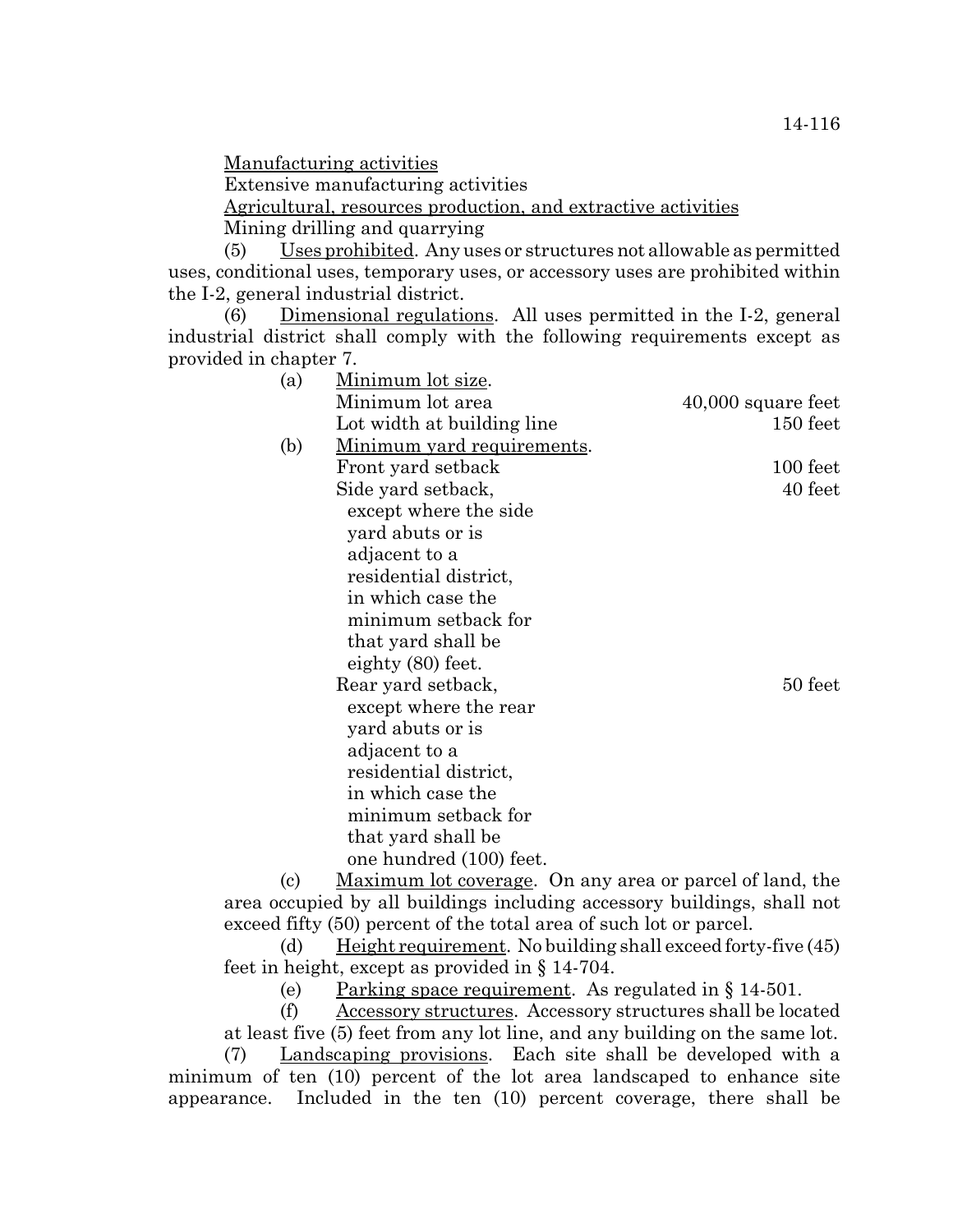maintained a landscaped strip at least ten (10) feet wide along all street rights-of-way lines exclusive of business driveways and walkways. (1972 Code, § 11-607.2, as amended by Ord. #873, March 2000)

## **14-620. Provisions governing floodway and flood fringe districts**.

(1) Intent and objectives. (a) Finding of fact.

(i) The flood hazard areas of Manchester are subject to periodic inundation which results in loss of life and property, health and safety hazards, disruption of commerce and governmental services, extraordinary public expenditures for flood protection and relief, and impairment of the tax base, all of which adversely affect the public health, safety, and general welfare.

(ii) The flood losses are caused by the cumulative affect of obstructions in flood heights and velocities, the occupancy of flood-hazard areas by uses vulnerable to floods or hazardous to other lands which are inadequately elevated, floodproofed, or otherwise protected from flood damages.

(b) Statement of purpose. It is the purpose of this chapter to promote the public health, safety and general welfare and to minimize public loses due to flood conditions in specific areas by provisions designed to:

(i) Restrict or prohibit uses which are dangerous to health, safety and property due to water or erosion hazards, or which result in damaging increases in erosion or in flood heights or velocities;

(ii) Require that uses vulnerable to floods, including facilities which serve such uses, be protected against flood damage at the time of initial construction;

(iii) Control the alteration of natural floodplains, stream channels, and natural protective barriers which are involved in the accommodation of flood waters;

(iv) Control filling, grading, dredging and other development which may increase erosion or flood damage, and;

(v) Prevent or regulate the construction of flood barriers which will unnaturally divert flood waters or which may increase flood hazards to other lands.

(c) Objectives. The objectives of this zoning ordinance are:

(i) To protect human life and health;

(ii) To minimize expenditure of public money for costly flood control projects:

(iii) To minimize the need for rescue and relief efforts associated with flooding and generally undertaken at the expense of the general public;

(iv) To minimize prolonged business interruptions;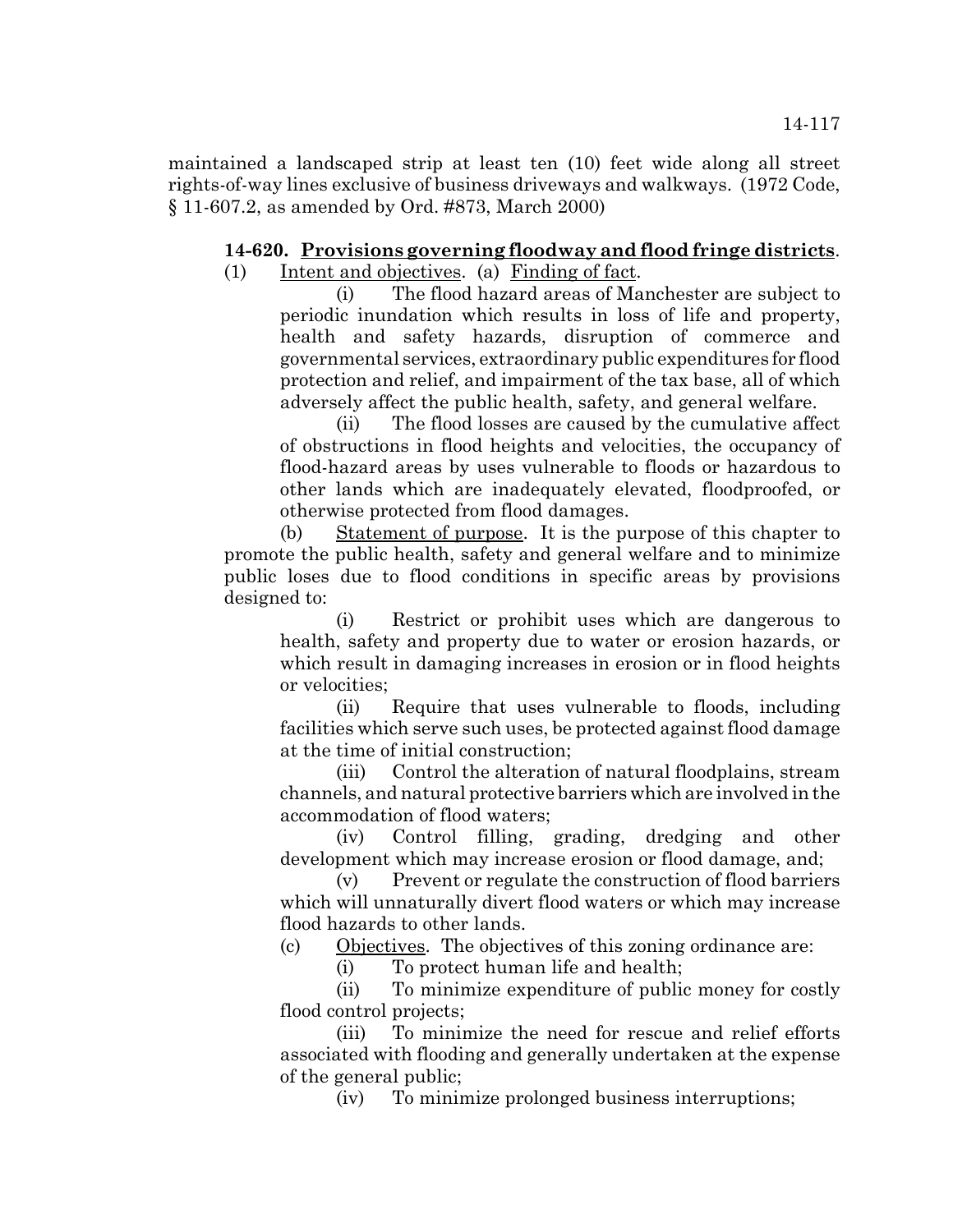(v) To minimize damage to public facilities and utilities such as water and gas mains, electric, telephone and sewer lines, streets and bridges located in floodplains;

(vi) To help maintain a stable tax base by providing for the sound use and development of flood prone areas in such a manner as to minimize flood blight areas, and;

(vii) To insure that potential home buyers are notified that property is in a flood area.

(2) Supplementary definitions. The following definitions are to be used for interpreting the provisions of this chapter only. The definitions are not intended to permit uses of land that may otherwise be prohibited by the base zoning district. Where words have not been defined, the standard dictionary definition shall prevail, unless defined in chapter 3, of this zoning ordinance.

(a) "Accessory structure" shall represent a subordinate structure to the principal structure and, for the purpose of this section, shall conform to the following:

(i) Accessory structures shall not be used for human habitation.

(ii) Accessory structures shall be designed to have low flood damage potential.

(iii) Accessory structures shall be constructed and placed on the building site so as to offer the minimum resistance to the flow of floodwaters.

(iv) Accessory structures shall be firmly anchored to prevent flotation which may result in damage to other structures.

(v) Service facilities such as electrical and heating equipment shall be elevated or floodproofed.

(b) "Act" means the statutes authorizing the National Flood Insurance Program that are incorporated in 42 U.S.C. 4001-4128.

(c) "Addition (to an existing building)" means any walled and roofed expansion to the perimeter of a building in which the addition is connected by a common load bearing wall other than a fire wall. Any walled and roofed addition which is connected by a fire wall or is separated by independent perimeter load-bearing walls is new construction.

(d) "Appeal" means a request for a review of the building inspector's interpretation of any provision of this zoning ordinance or a request for a variance.

(e) "Area of shallow flooding" means a designated AO or AH zone, on a community's flood insurance rate map (FIRM) with one (1) percent or greater annual chance of flooding to an average depth of one (1) to three (3) feet where a clearly defined channel does not exist, where the path of flooding is unpredictable and where velocity flow may be evident. Such flooding is characterized by ponding or sheet flow.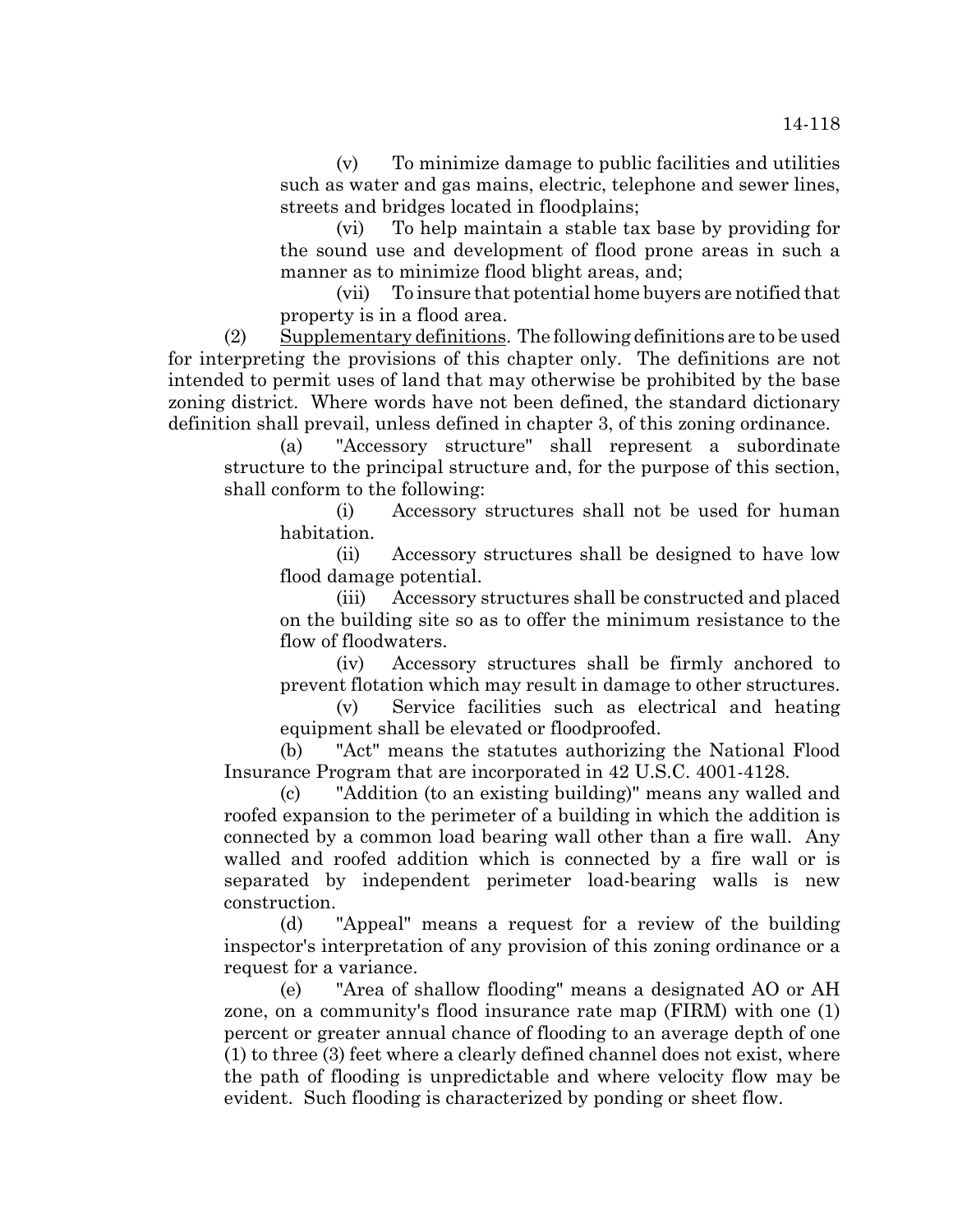(f) "Area of special flood-related erosion hazard" is the land within a community which is most likely to be subject to severe flood-related erosion losses. The area may be designated as Zone E, on the flood hazard boundary map (FHEM). After the detailed evaluation of the special flood-related erosion hazard area in preparation for publication of the FIRM, Zone E, may be further refined.

(g) "Area of special flood hazard" is the land in the floodplain within a community subject to a one (1) percent or greater chance of flooding in any given year. The area may be designated as Zone A, on the FHBM. After detailed ratemaking has been completed in preparation for publication of the FIRM, Zone A, usually is refined into zones A, AO, AH, A1-30, A-E or A99.

(h) "Base flood" means the flood having a one percent chance of being equalled or exceeded in any given year.

(i) "Basement" means that portion of a building having its floor subgrade (below ground level) on all sides.

(j) "Breakaway wall" means a wall that is not part of the structural support of the building and is intended through its design and construction to collapse under specific lateral loading forces, without causing damage to the elevated portion of the building or supporting foundation system.

(k) "Building" for purposes of this section, means any structure built for support, shelter, or enclosure for any occupancy, or storage. (See "structure")

(l) "Development" means any man-made change to improved or unimproved real estate, including but not limited to buildings or other structures, mining, dredging, filling, grading, paving, excavation or drilling operations, or storage of equipment or materials.

(m) "Elevated building" means a non-basement building

(i) built to have the bottom of the lowest horizontal structure member of the elevated floor elevated above the ground level by means of pilings, columns (posts and piers),

(ii) and adequately anchored so as not to impair the structural integrity of the building during a flood of up to the magnitude of the base flood. In the case of zones A1-30, AE, A, A99, AO, AH, B, C, X, or D, "elevated building," also includes a building elevated by means of fill or solid foundation perimeter walls with openings sufficient to facilitate the unimpeded movement of flood waters.

(n) "Emergency flood insurance program" or "Emergency program" means the program as implemented on an emergency basis in accordance with Section 1336, of the Act. It is intended as a program to provide a first layer amount of insurance on all insurable structures before the effective date of the initial FIRM.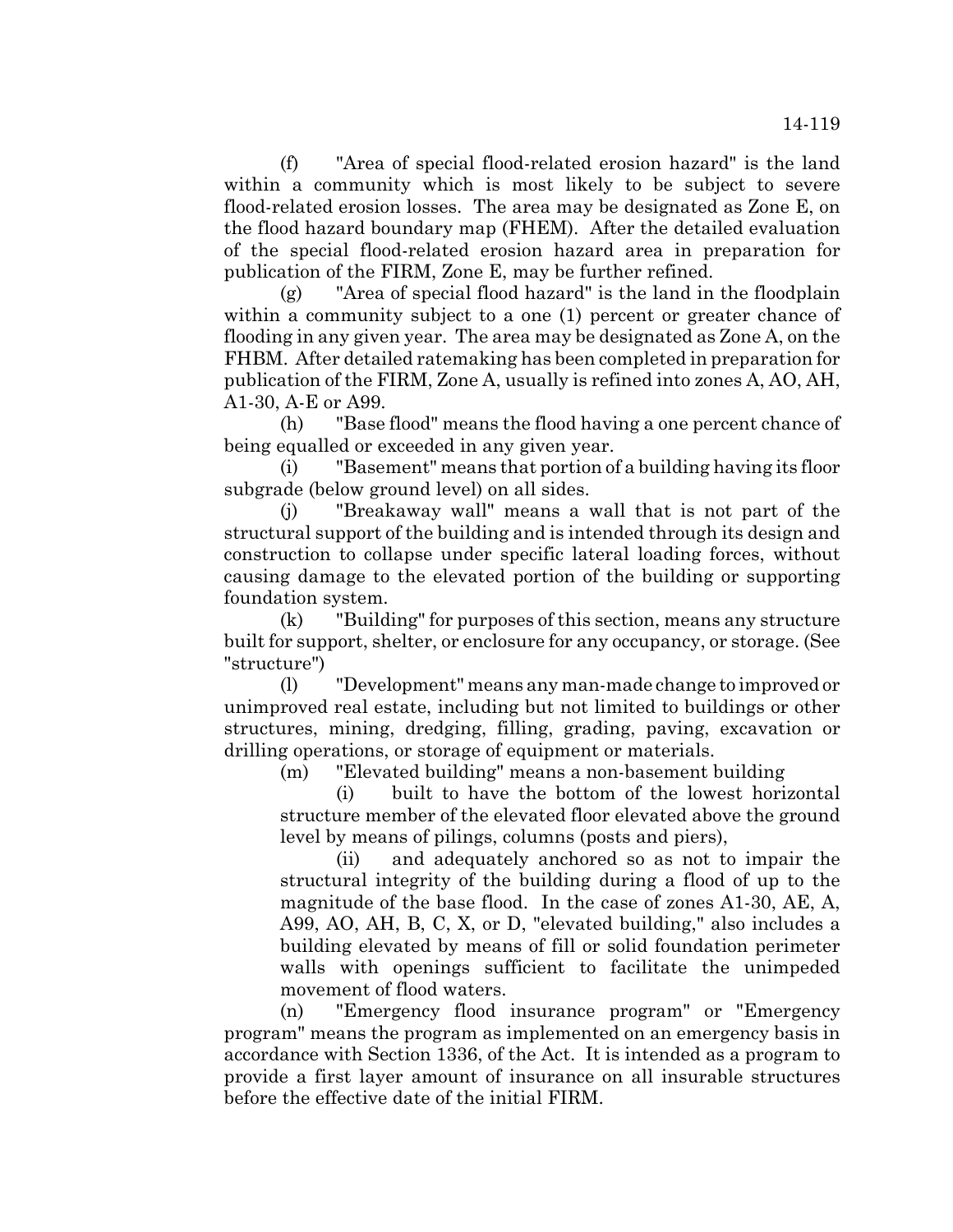(o) "Erosion" means the process of the gradual wearing away of land masses. This peril is not per se covered under the program.

(p) "Exception" means a waiver from the provisions of § 14-619(6), of this chapter directed to a community which relieves it from the requirements of a rule, regulation, order or other determination made or issued pursuant to the Act.

(q) "Existing construction" any structure for which the "start of construction" commenced before the effective date of this zoning ordinance.

(r) "Existing manufactured home park or subdivision" means a manufactured home park or subdivision for which the construction of facilities for servicing the lots on which the manufactured homes are to be affixed (including, at a minimum, the installation of utilities, the construction of streets, and either final site grading or the pouring of concrete pads) is completed before the effective date of this zoning ordinance.

(s) "Existing structures," see "Existing construction."

(t) "Expansion to an existing manufactured home park or subdivision" means the preparation of additional sites by the construction of facilities for servicing the lots on which the manufactured homes are to be affixed (including the installation of utilities, the construction of streets, and either final site grading or the pouring of concrete pads).

(u) "Flood" or "flooding" means a general and temporary condition of partial or complete inundation of normally dry land areas from:

(i) the overflow of inland or tidal waters;

(ii) the unusual and rapid accumulation or runoff of surface waters from any source.

(v) "Flood elevation determination" means a determination by the administrator of the water surface elevations of the base flood, that is, the flood level that has a one percent or greater chance of occurrence in any given year.

(w) "Flood elevation study" means an examination, evaluation and determination of flood hazards and, if appropriate, corresponding water surface elevations, or an examination, evaluation and determination of mudslide (i.e., mudflow) and/or flood-related erosion hazards.

(x) "Flood hazard boundary map (FHBM)" means an official map of a community, issued by the Federal Emergency Management Agency, where the boundaries of the flood related erosion areas having special hazards have been designated as Zone A, M, and/or E.

(y) "Flood insurance rate map (FIRM)" means an official map of a community, on which the Federal Emergency Management Agency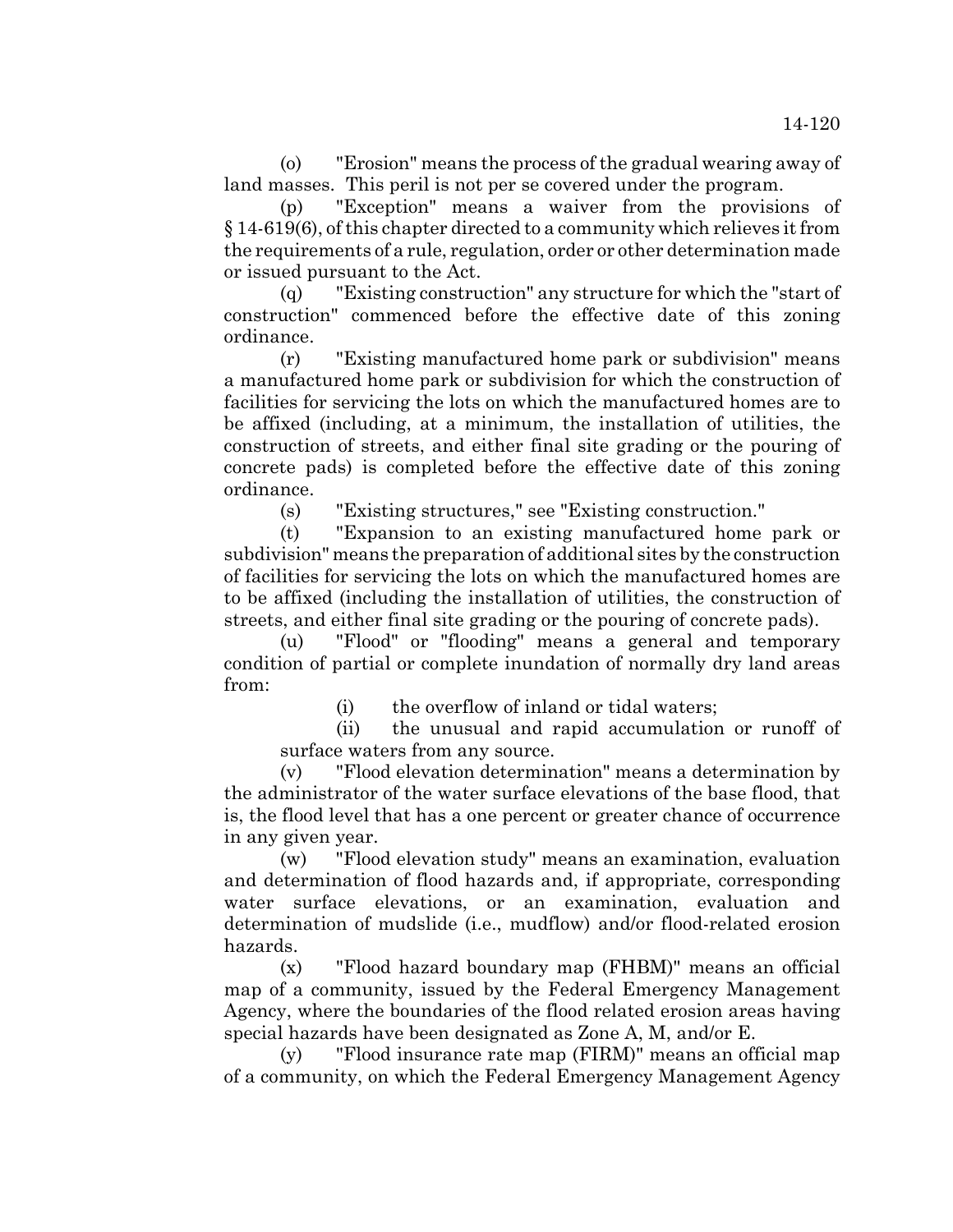has delineated both the areas of special flood hazard and the risk premium zones applicable to the community.

(z) "Flood insurance study" is the official report provided by the Federal Emergency Management Agency. The report contains flood profiles as well as the flood boundary map and the water surface elevation of the base flood.

(aa) "Floodplain" or "flood prone area" means any land area susceptible to being inundated by water from any source (see definition of "flooding").

(bb) "Floodplain management" means the operation of an overall program of corrective and preventive measures for reducing flood damage, including but not limited to emergency preparedness plans, flood control works and floodplain management regulations.

(cc) "Flood protection system" means those physical structural works for which funds have been authorized, appropriated, and expended and which have been constructed specifically to modify flooding in order to reduce the extent of the area within a community subject to a "special flood hazard" and the extent of the depths of associated flooding. Such a system typically includes hurricane tidal barriers, dams, reservoirs, levees or dikes. These specialized flood modifying works are those constructed in conformance with sound engineering standards.

(dd) "Floodproofing" means any combination of structural and nonstructural additions, changes, or adjustments to structures which reduce or eliminate flood damage to real estate or improved real property, water and sanitary facilities, structures and their contents.

(ee) "Flood-related erosion" means the collapse or subsidence of land along the shore of a lake or other body of water as a result of undermining caused by waves or currents of water exceeding anticipated cyclical levels or suddenly caused by an unusually high water level in a natural body of water, accompanied by a severe storm, or by an unanticipated force of nature, such as a flash flood or an abnormal tidal surge, or by some similarly unusual and unforeseeable event which results in flooding.

(ff) "Flood-related erosion area" or "flood-related erosion prone area" means a land area adjoining the shore of a lake or other body of water, which due to the composition of the shoreline or bank and high water levels or wind-driven currents, is likely to suffer flood-related erosion damage.

(gg) "Flood-related erosion area management" means the operation of an overall program of corrective and preventive measures for reducing flood-related erosion damage, including but not limited to emergency preparedness plans, flood-related erosion control works and flood plain management regulations.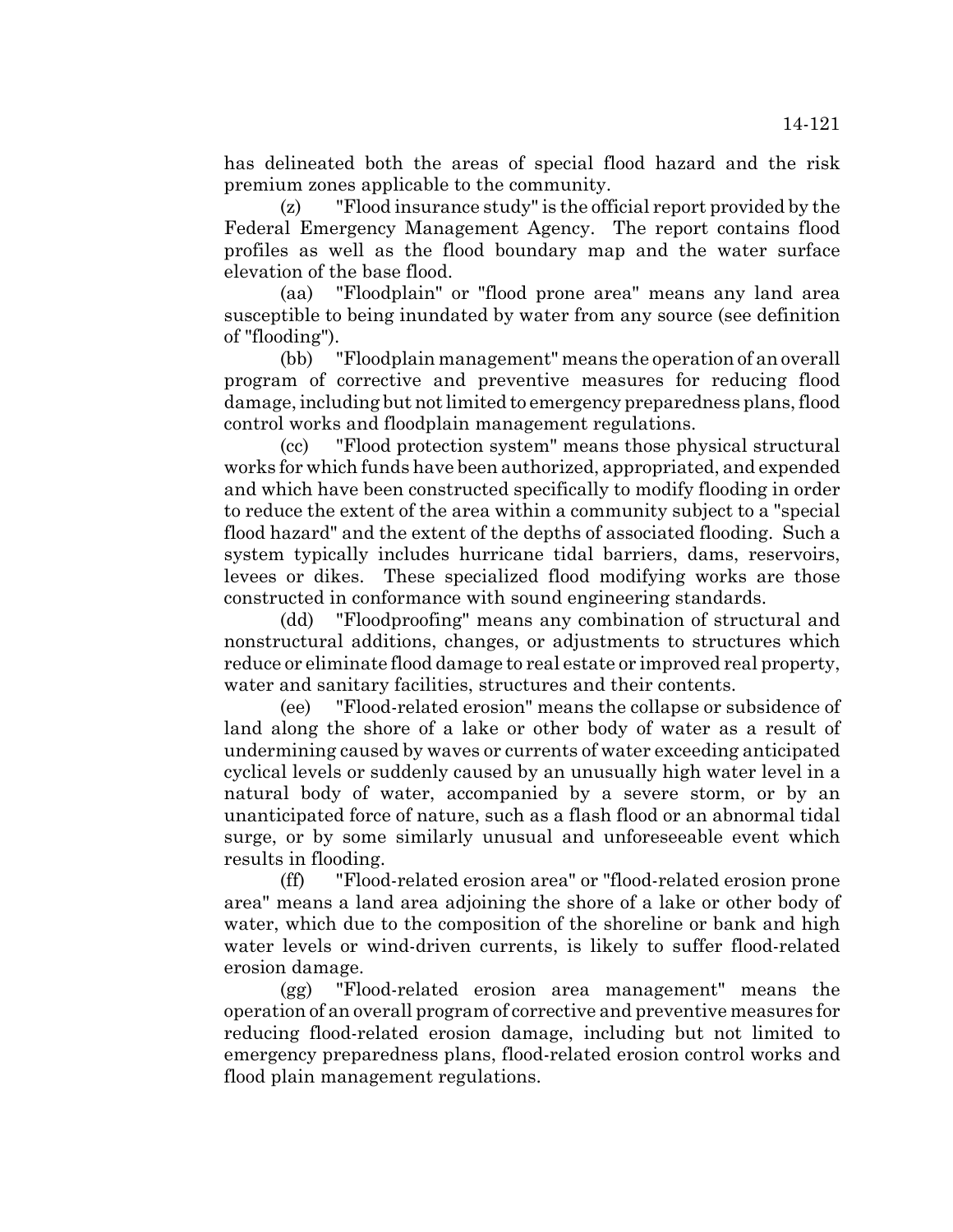(hh) "Floodway" means the channel of a river or other watercourse and the adjacent land areas that must be reserved in order to discharge the base flood without cumulatively increasing the water surface elevation more than one (1) foot.

(ii) "Floor" means the top surface of an enclosed area in a building (including basement), i.e., top of slab in concrete slab construction or top of wood flooring in wood frame construction. The term does not include the floor of a garage used solely for parking vehicles.

(jj) "Freeboard" means a factor of safety usually expressed in feet above a flood level for purposes of floodplain management. "Freeboard" tends to compensate for the many unknown factors that could contribute to flood heights greater than the height calculated for a selected size flood and floodway conditions, such as wave action, bridge openings and the hydrological effect of urbanization of the watershed.

(kk) "Functionally dependent use" means a use which cannot perform its intended purpose unless it is located or carried out in close proximity to water. The term includes only docking facilities, port facilities that are necessary for the loading and unloading of cargo or passengers, and ship building and ship repair facilities, but does not include long-term storage or related manufacturing facilities.

(ll) "Highest adjacent grade" means the highest natural elevation of the ground surface, prior to construction, next to the proposed walls of a structure.

(mm) "Historic structure" means any structure that is:

(i) Listed individually in the National Register of Historic Places (a listing maintained by the Department of Interior) or preliminary determined by the Secretary of the Interior as meeting the requirements for individual listing on the National Register;

(ii) Certified or preliminarily determined by the Secretary of the Interior as contributing to the historical significance of a registered historic district or a district preliminarily determined by the Secretary to quality as a registered historic district;

(iii) Individually listed on a state inventory of historic places in states with historic preservation programs which have been approved by the Secretary of the Interior; or

(iv) Individually listed on a local inventory of historic places in communities with historic preservation programs that have been certified either:

(A) By an approved state program as determined by the Secretary of the Interior, or

(B) Directly by the Secretary of the Interior in states without approved programs.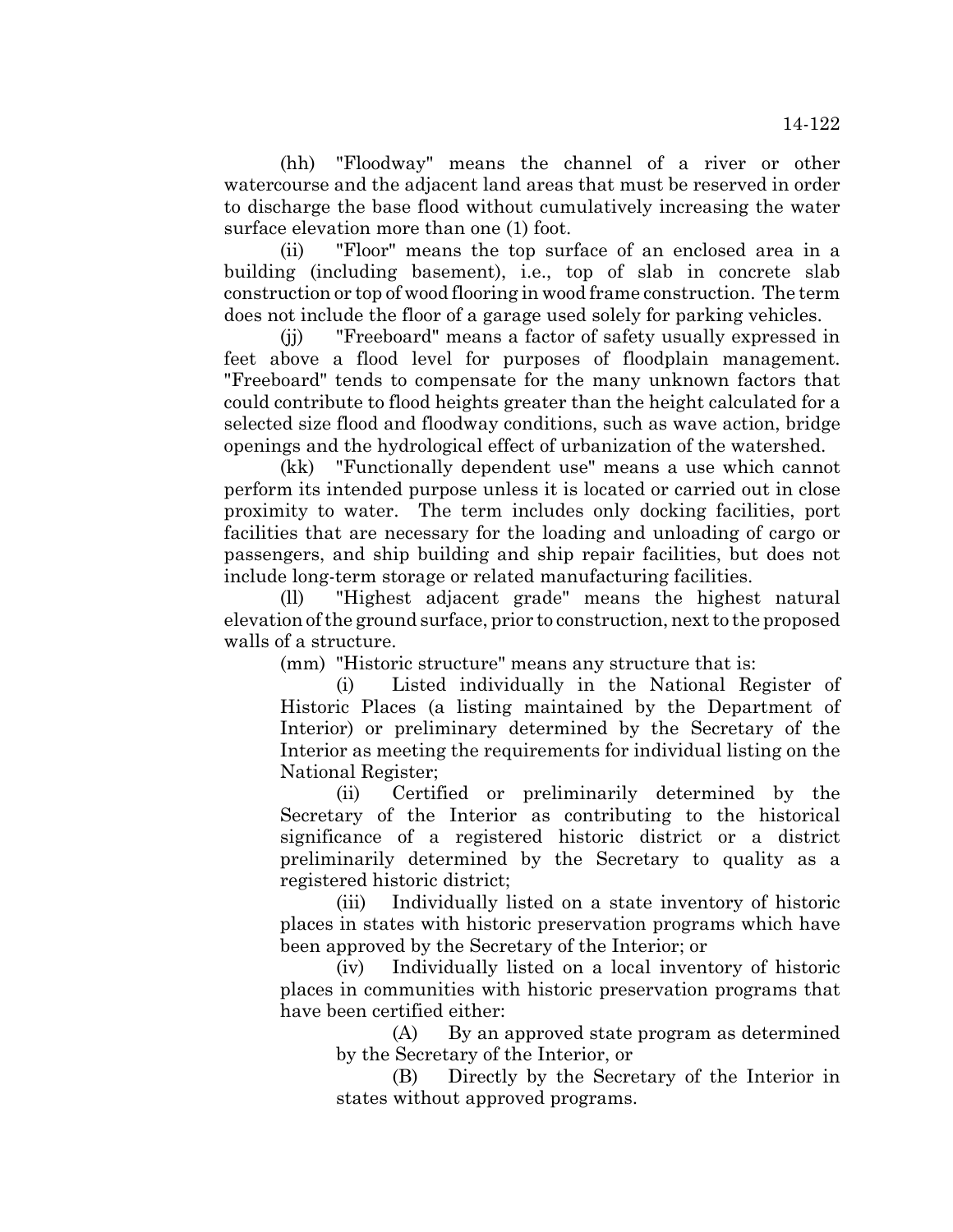(nn) "Levee" means a man-made structure, usually an earthen embankment, designed and constructed in accordance with sound engineering practices to contain, control, or divert the flow of water so as to provide protection from temporary flooding.

(oo) "Levee system" means a flood protection system which consists of a levee, or levees, and associated structures, such as closure and drainage devices, which are constructed and operated in accordance with sound engineering practices.

(pp) "Lowest floor" means the lowest floor of the lowest enclosed area (including basement). An unfinished or flood resistant enclosure, usable solely for parking of vehicles, building access or storage in an area other than a basement area is not considered a building's lowest floor; provided, that such enclosure is not built so as to render the structure in violation of the applicable non-elevation design requirements of § 14-605.

(qq) "Manufactured home" means a structure, transportable in one or more sections, which is built on a permanent chassis and designed for use with or without a permanent foundation when attached to the required utilities. The term "manufactured home" does not include a "recreational vehicle."

(rr) "Manufactured home park or subdivision" means a parcel (or contiguous parcels) of land divided into two or more manufactured home lots for rent or sale.

(ss) "Map" means the flood hazard boundary map (FHBM) or the flood insurance rate map (FIRM) for a community issued by the agency.

(tt) "Mean-sea-level" means the average height of the sea for all stages of the tide. It is used as a reference for establishing various elevations within the floodplain. For purposes of this zoning ordinance, the term is synonymous with national geodetic vertical datum (NGVD) or other datum, to which base flood elevations shown on a community's flood insurance rate map are referenced.

(uu) "National geodetic vertical datum (NGVT)" as corrected in 1929, is a vertical control used as a reference for establishing varying elevations within the floodplain.

(vv) "New construction" any structure for which the "start of construction" commenced on or after the effective date of this zoning ordinance. The term also includes any subsequent improvements to such structure.

(ww) "New manufactured home park or subdivision" means a manufactured home park or subdivision for which the construction of facilities for servicing the lots on which the manufactured homes are to be affixed (including at a minimum, the installation of utilities, the construction of streets, and either final site grading or the pouring of concrete pads) is completed on or after the effective date of this zoning ordinance.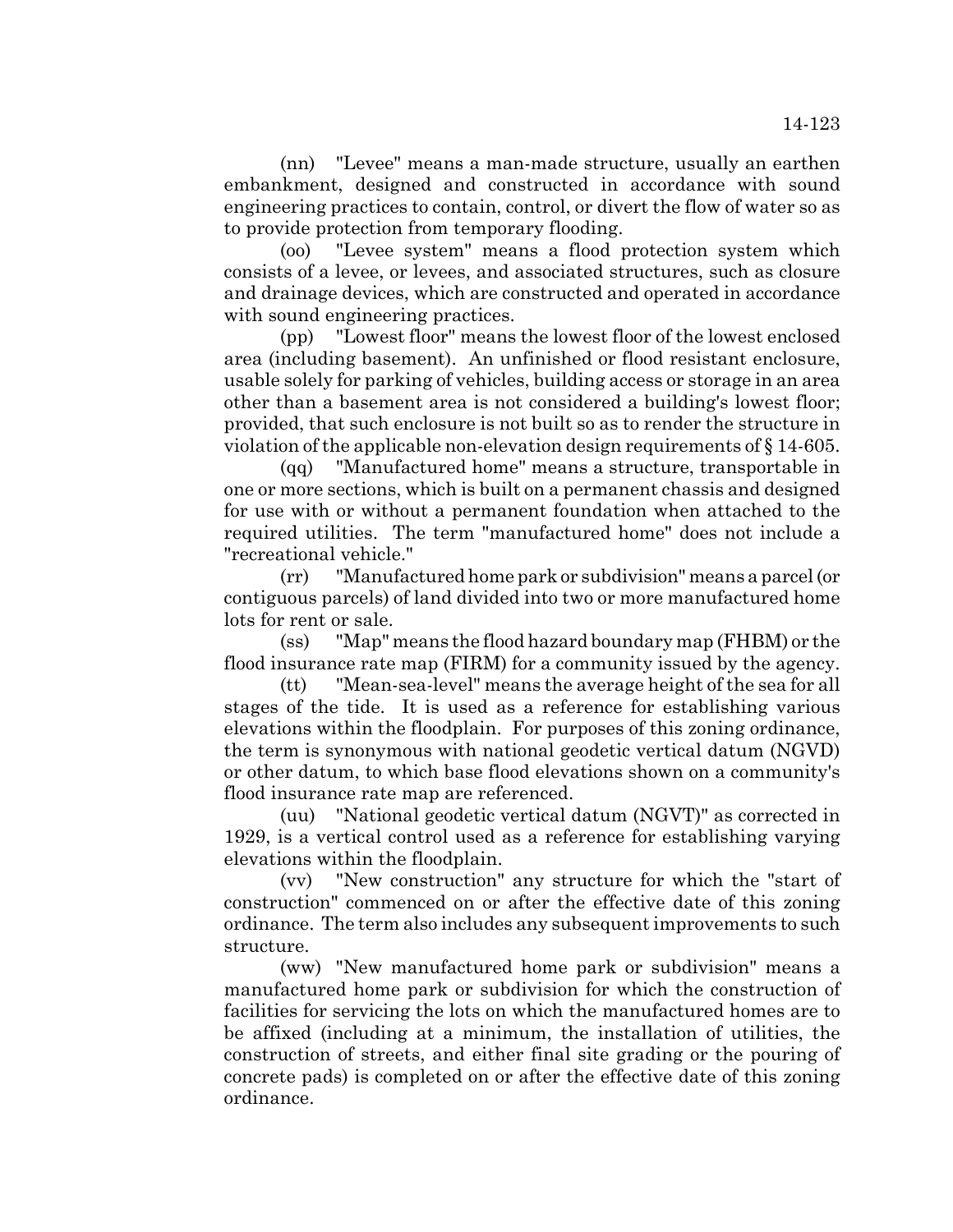(yy) "Person" includes any individual or group of individuals, corporation, partnership, association, or any other entity, including state and local governments and agencies.

(zz) "Recreational vehicle" means a vehicle which is:

(i) Built on a single chassis;

(ii) Four hundred (400) square feet or less when measured at the largest horizontal projections;

(iii) Designed to be self-propelled or permanently towable by a light duty truck; and

(iv) Designed primarily not for use as a permanent dwelling but as temporary living quarters for recreational, camping, travel, or seasonal use.

(aaa) "Regulatory floodway" means the channel of a river or other watercourse and the adjacent land areas that must be reserved in order to discharge the base flood without cumulatively increasing the water surface elevation more than a designated height.

(bbb) "Riverine" means relating to, formed by, or resembling a river (including tributaries), stream, brook, etc.

(ccc) "Special hazard area" means an area having special flood, mudslide (i.e., mudflow) and/or flood-related erosion hazards, and shown on an FHBM or FIRM as Zone A, AO, A1-30, AE, A99, or AH.

(ddd) "Start of construction" includes substantial improvement, and means the date the building permit was issued, provided the actual start of construction, repair, reconstruction, rehabilitation, addition, placement, or other improvement was within one hundred eighty (180) days of the permit date. The actual start means either the first placement of permanent construction of a structure (including a manufactured home) on a site, such as the pouring of slabs or footings, the installation of piles, the construction of columns, or any work beyond the stage of excavation; or the placement of a manufactured home on a foundation. Permanent construction does not include land preparation, such as clearing, grading and filling; nor does it include the installation of streets and/or walkways; nor does it include excavation for a basement, footings, piers, or foundations or the erection of temporary forms; nor does it include the installation on the property of accessory buildings, such as garages or sheds not occupied as dwelling units or not part of the main structure. For a substantial improvement, the actual start of construction means the first alteration of any wall, ceiling, floor, or other structural part of a building, whether or not that alteration affects the external dimensions of the building.

(eee) "State coordinating agency" (Tennessee Department of Economic and Community Development, Local Planning Assistance Office) means the agency of the state government, or other office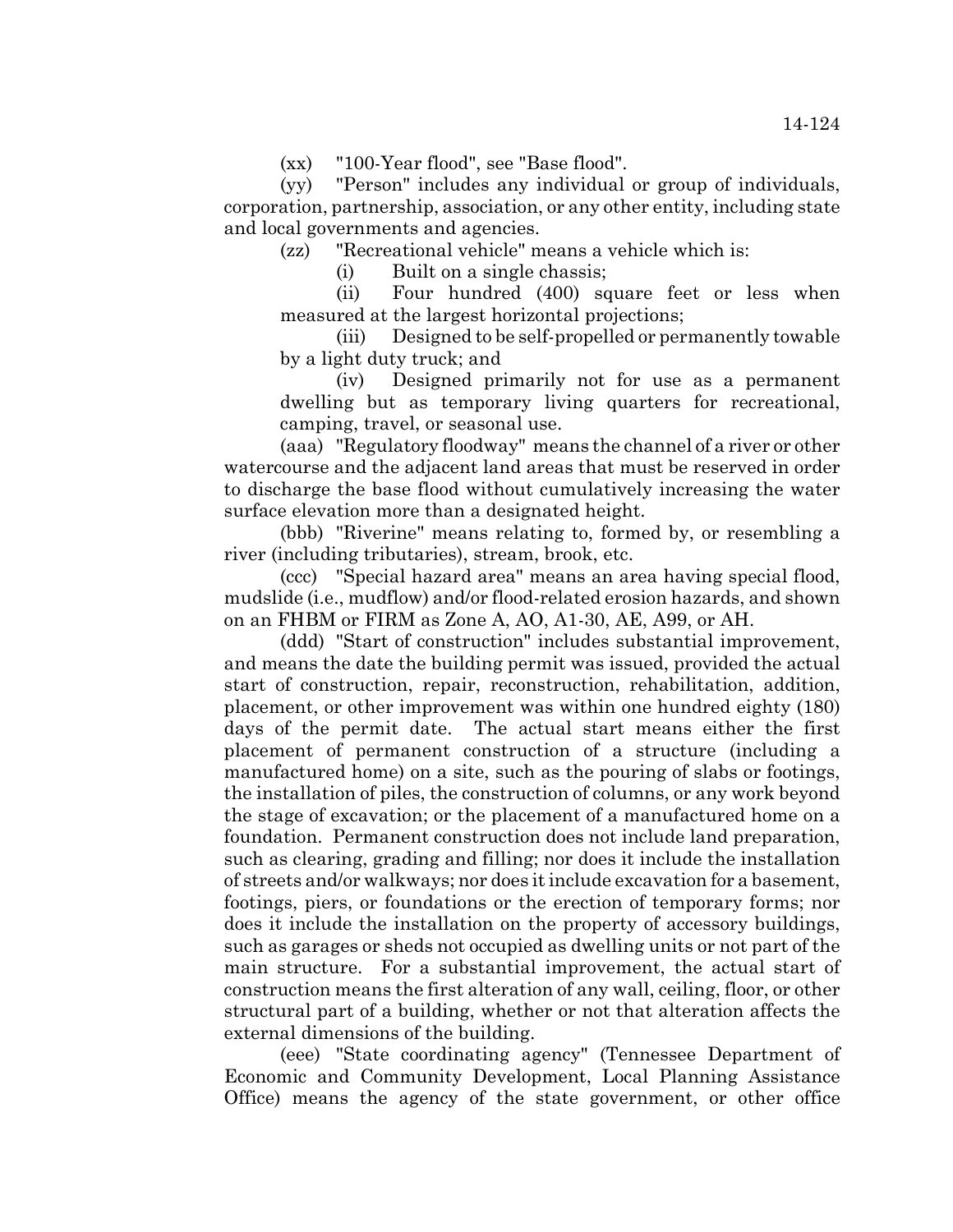designated by the governor of the state or by state statute at the request of the administrator to assist in the implementation of the National Flood Insurance Program in that state.

(fff) Structure, for purposes of this section, means a walled and roofed building that is principally above ground, a manufactured home, a gas or liquid storage tank, or other man-made facilities or infrastructures.

(ggg) "Substantial damage" means damage of any origin sustained by a structure whereby the cost of restoring the structure to its before damaged condition would equal or exceed fifty (50) percent of the market value of the structure before the damage occurred.

(hhh) "Substantial improvement" means any reconstruction, rehabilitation, addition or other improvement of a structure, the cost of which equals or exceeds fifty (50) percent of the market value of the structure before the "start of construction" of the improvement. This term includes structures which have incurred "substantial damage," regardless of the actual repair work performed. The term does not, however, include either:

(i) Any project for improvement of a structure to correct existing violations of state or local health, sanitary, or safety code specifications which have been identified by the local code enforcement official and which are the minimum necessary to assure safe living conditions or;

(ii) Any alteration of a "historic structure," provided that the alteration will not preclude the structure's continued designation as a "historic structure."

(iii) "Substantially improved existing manufactured home parks or subdivisions" is where the repair, reconstruction, rehabilitation or improvement of the streets, utilities and pads equals or exceeds 50 percent of the value of the streets, utilities and pads before the repair, reconstruction or improvement commenced.

(jjj) "Variance" is a grant of relief from the requirements of this zoning ordinance which permits construction in a manner otherwise prohibited by this zoning ordinance where specific enforcement would result in unnecessary hardship.

(kkk) "Violation" means the failure of a structure or other development to be fully compliant with the community's floodplain management regulations. A structure or other development without the elevation certificate, other certification, or other evidence of compliance required in § 14-620(5) is presumed to be in violation until such time as that documentation is provided.

(lll) "Water surface elevation" means the height, in relation to the national geodetic vertical datum (NGVD) of 1929, (or other datum,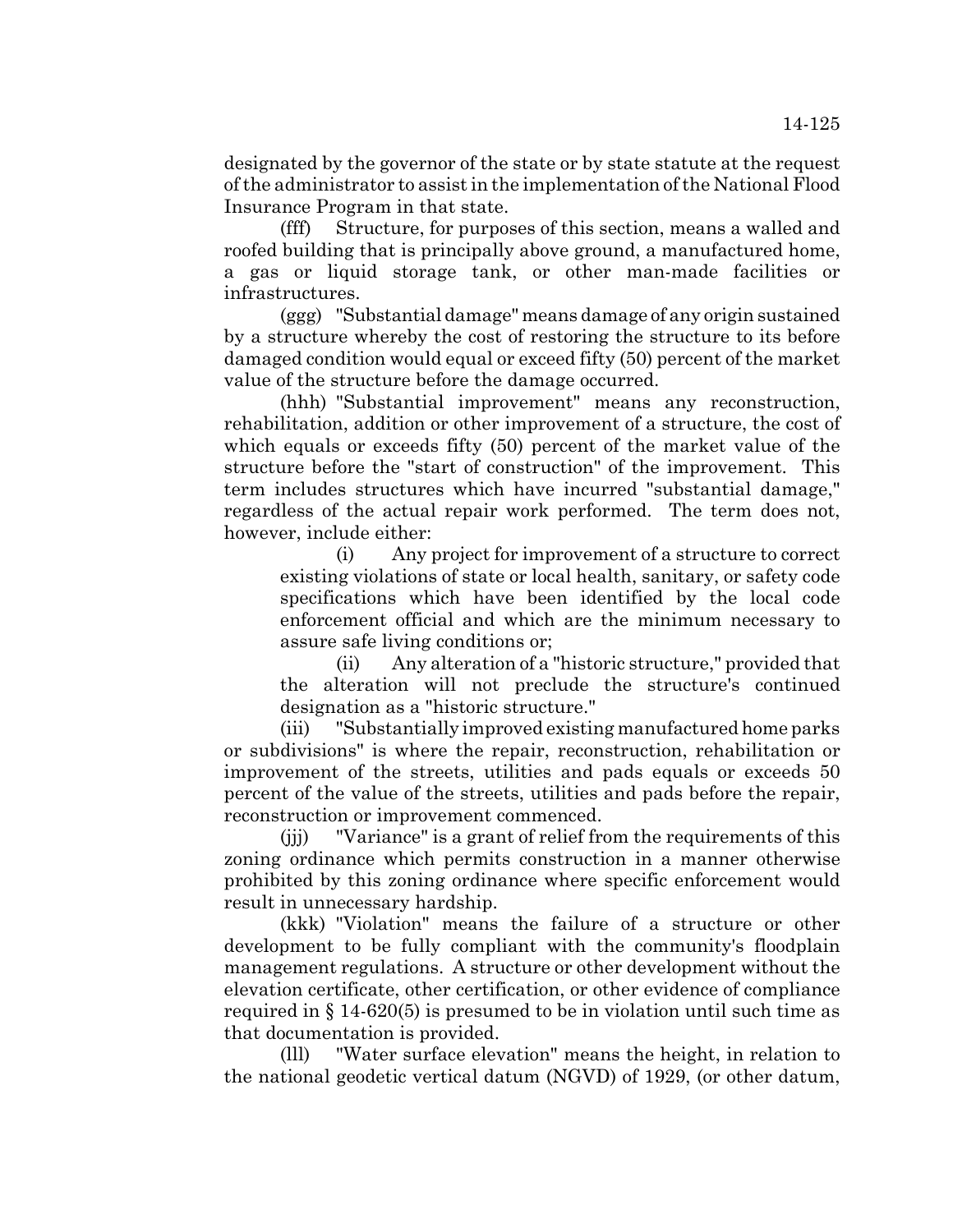where specified) of floods of various magnitudes and frequencies in the flood plains of coastal or riverine areas.

(3) General provisions. (a) Application. This chapter shall apply to all areas within the incorporated area of Manchester, Tennessee.

(b) Basis for establishing the areas of special flood hazard. The areas of special flood hazard identified on the Manchester, Tennessee, Federal Emergency Management Agency, Flood Insurance Rate Maps, Community - Panel Numbers 470035 0001, 0002, 0003, 0004, and 0006. Effective Date: March 4, 1988, and any subsequent amendments or revisions, are adopted by reference and declared to be a part of this zoning ordinance. These areas shall be incorporated into the Manchester, Tennessee Zoning Map.

(c) Requirement for development permit. A development permit shall be required in conformity with this chapter prior to the commencement of any development activity.

(d) Compliance. No structure or use shall hereafter be located, extended, converted or structurally altered without full compliance with the terms of this zoning ordinance and other applicable regulations.

(e) Abrogation and greater restrictions. This zoning ordinance is not intended to repeal, abrogate, or impair any existing easement, covenant, or deed restriction. However, where this zoning ordinance conflicts or overlaps with another, whichever imposes the more stringent restrictions shall prevail.

(f) Interpretation. In the interpretation and application of this zoning ordinance, all provisions shall be:

(i) Considered as minimum requirements;

(ii) Liberally construed in favor of the governing body, and;

(iii) Deemed neither to limit nor repeal any other powers granted under state statutes.

(g) Warning and disclaimer of liability. The degree of flood protection required by this zoning ordinance is considered reasonable for regulatory purposes and is based on scientific and engineering considerations. Larger floods can and will occur on rare occasions. Flood heights may be increased by man-made or natural causes. This zoning ordinance does not imply that land outside the flood hazard areas or uses permitted within such areas will be free from flooding or flood damages. This zoning ordinance shall not create liability on the part of the City of Manchester, Tennessee, or by any officer or employee thereof for any flood damages that result from reliance an this zoning ordinance or any administrative decision lawfully made hereunder.

(h) Penalties for violation. Violation of the provisions of this zoning ordinance or failure to comply with any of its requirements, including violation of conditions and safeguards established in connection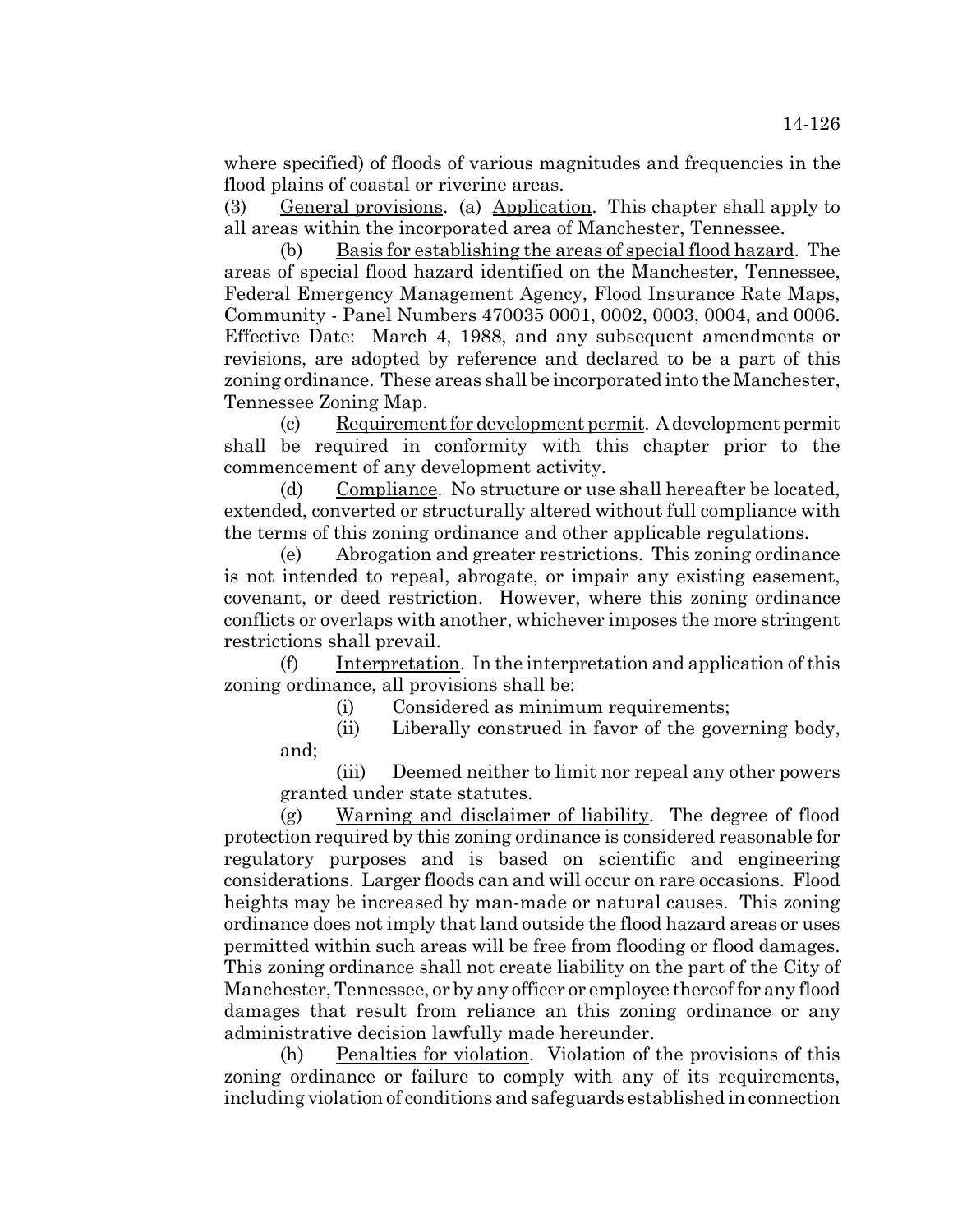with grants of variance or special exceptions, shall constitute a misdemeanor punishable as other misdemeanors as provided by law. Each day such violation continues shall be considered a separate offense. Nothing herein contained shall prevent the City of Manchester, Tennessee, from taking such other lawful actions to prevent or remedy any violation.

(4) Administration. (a) Designation of building inspector. The building inspector is hereby appointed to administer and implement the provisions of this zoning ordinance.

(b) Permit procedures. Application for a development permit shall be made to the building inspector on forms furnished by him prior to any development activity. The development permit may include, but is not limited to the following: plans in duplicate drawn to scale, showing the nature, location, dimensions, and elevations of the area in question; existing or proposed structures, earthen fill, storage of materials or equipment, drainage facilities. Specifically, the following information is required:

> (i) Application stage. (A) Elevation in relation to mean-sea-level of the proposed lowest floor (including basement) of all building.\*

> (B) Elevation in relation to mean-sea-level to which any nonresidential building will be floodproofed, where base flood elevation data is available.\*

> (C) Certificate from a registered professional engineer or architect that the nonresidential floodproofed building will meet the floodproofing criteria in § 14-619(4)(b)(ii), where base flood elevation data is available.\*

> (D) Description of the extent to which any watercourse will be altered or relocated as a result of proposed development.\*

\*(See (ii) below.)

(ii) Construction stage. Within unnumbered A zones, where flood elevation data are not available, the building inspector shall record the elevation of the lowest floor on the development permit. The elevation of the lowest floor shall be determined as the measurement of the lowest floor of the building and the highest adjacent grade. USGS Quadrangle maps may be utilized when no more detailed reference exists to establish reference elevations.

Within all flood zones where base flood elevation data are utilized, the building inspector shall require that upon placement of the lowest floor, or floodproofing by whatever construction means, whichever is applicable, it shall be the duty of the permit holder to submit to the building inspector a certification of the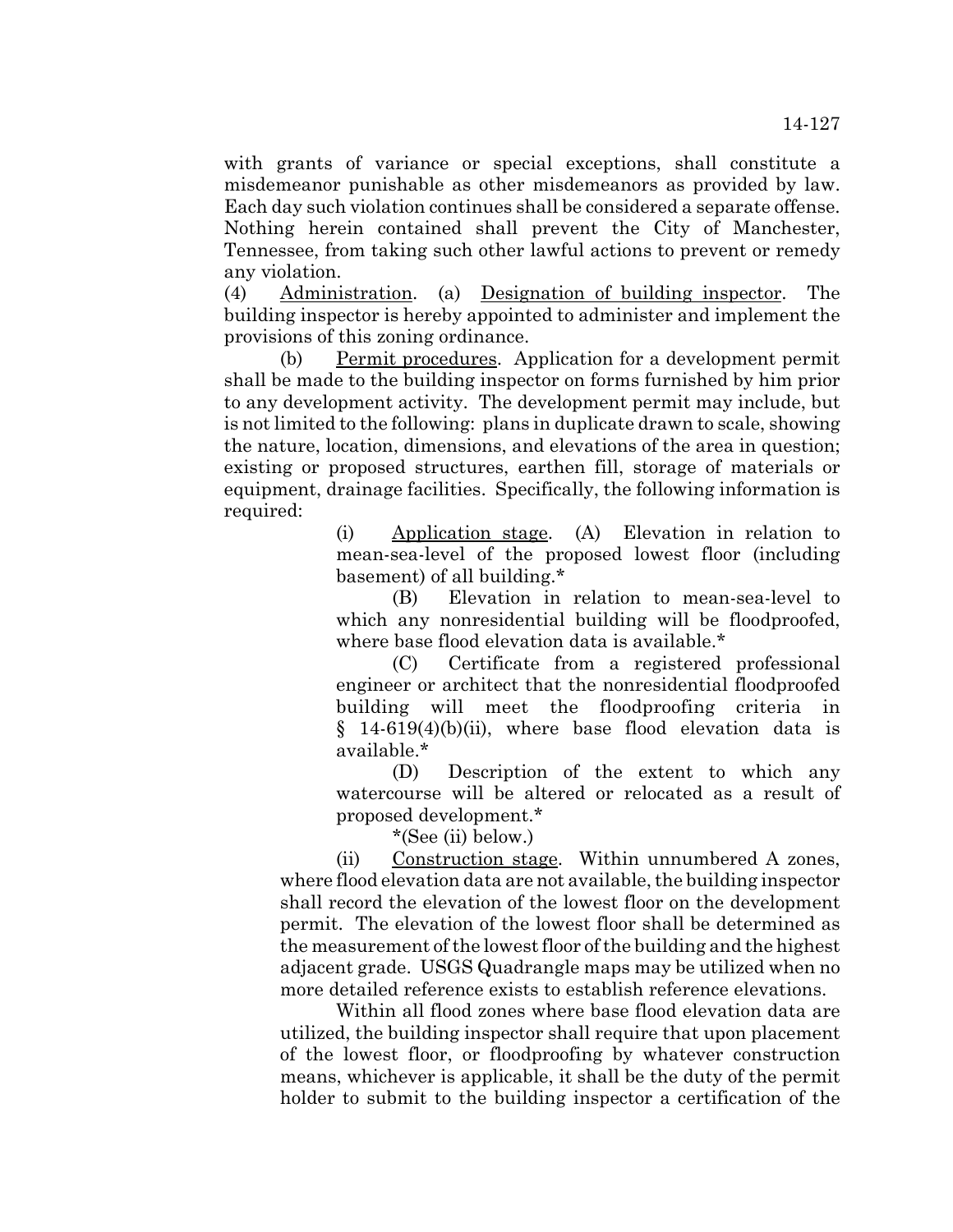elevation of the lowest floor, or flood-proofed elevation, whichever is applicable, as built, in relation to mean-sea-level. certification shall be prepared by, or under the direct supervision of, a registered land surveyor, professional engineer, or architect and certified by same. When floodproofing is utilized for a particular building, said certification shall be prepared by, or under the direct supervision of, a professional engineer or architect and certified by same. Any work undertaken prior to submission of the certification shall be at the permit holder's risk. The building inspector shall review the floor elevation survey data submitted. Deficiencies detected by such review shall be corrected by the permit holder immediately and prior to further progressive work being permitted to proceed. Failure to submit the survey or failure to make said corrections required hereby, shall be cause to issue a stop-work order for the project.

(c) Duties and responsibilities of the building inspector. Duties of the building inspector shall include, but not be limited to:

(i) Review of all development permits to assure that the requirements of this zoning ordinance have been satisfied, and that proposed building sites will be reasonably safe from flooding.

(ii) Advice to permittee that additional federal or state permits may be required, and if specific federal or state permit requirements are known, require that copies of such permits be provided and maintained on file with the development permit. This shall include Section 404, of the Federal Water Pollution Control Act Amendments of 1972, 33 U. S. C. 1334.

(iii) Notification to adjacent communities and the Tennessee Department of Economic and Community Development, Local Planning Office, prior to any alteration or relocation of a watercourse, and submission of evidence of such notification to the Federal Emergency Management Agency.

(iv) Record the actual elevation (in relation to mean--sea-level or highest adjacent grade, whichever is applicable) of the lowest floor (including basement) of all new or substantially improved buildings, in accordance with  $\S 14-619(4)(b)(ii)$ .

(v) Record the actual elevation (in relation to mean--sea-level or highest adjacent grade, whichever is applicable) to which the new or substantially improved buildings have been floodproofed, in accordance with  $\S 14-619(4)(b)(ii)$ .

(vi) When floodproofing is utilized, the building inspector shall obtain certification from a registered professional engineer or architect, in accordance with  $\S 14-619(4)(b)(ii)$ .

(vii) Where interpretation is needed as to the exact location of boundaries of the areas of special flood hazard (for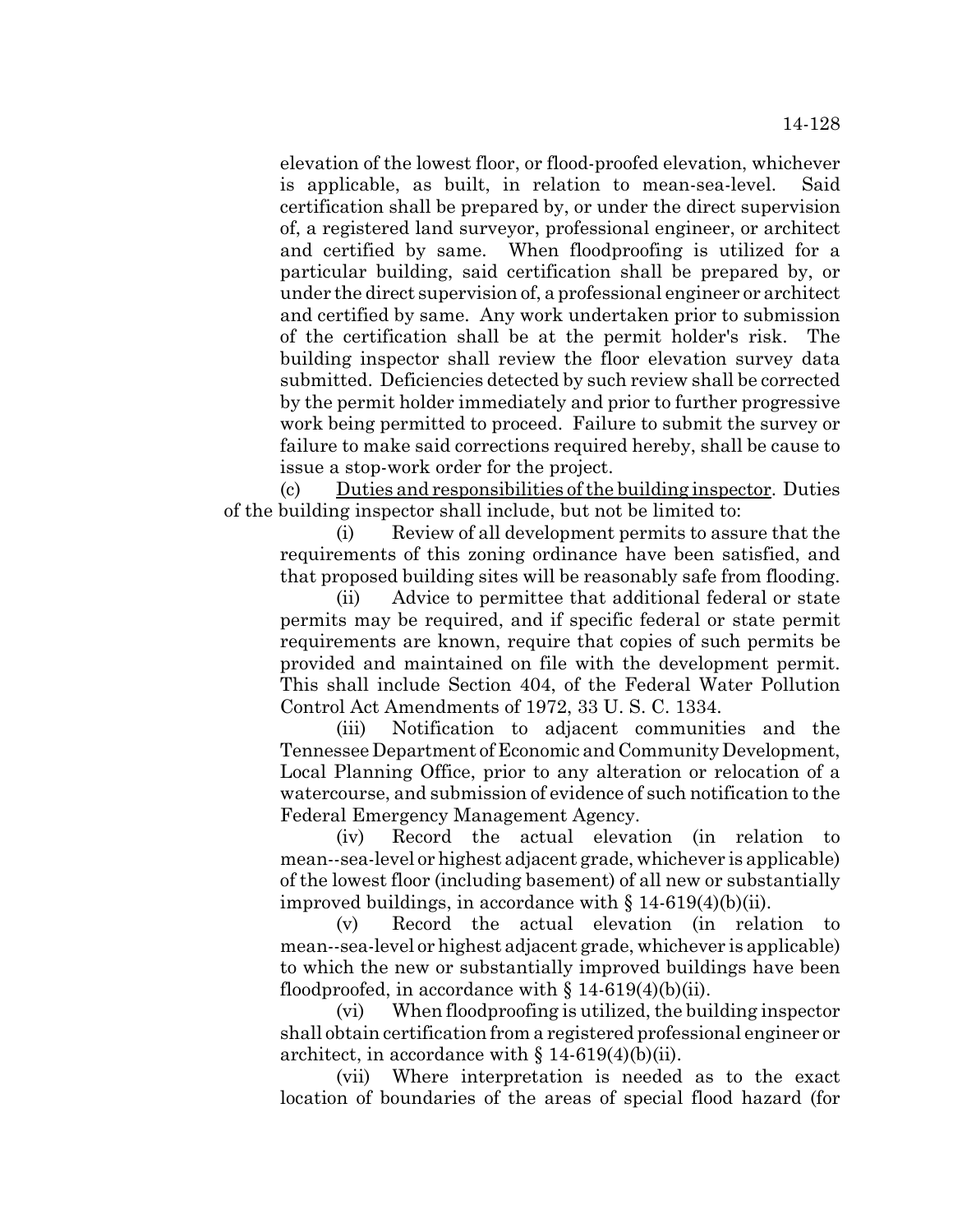example, where there appears to be a conflict between a mapped boundary and actual field conditions) the building inspector shall make the necessary interpretation. The person contesting the location of the boundary shall be given a reasonable opportunity to appeal the interpretation as provided in § 14-619(6).

(viii) When base flood elevation data or floodway data have not been provided by the federal emergency management agency then the building inspector shall obtain, review and reasonably utilize any base flood elevation and floodway data available from a federal, state, or other source, including data developed as a result of these regulations, as criteria for requiring that new construction, substantial improvements, or other development in Zone A, on the community FHBM or FIRM, meet the requirements of this chapter.

Within unnumbered A zones, where base flood elevations have not been established and where alternative data is not available, the building inspector shall require the lowest floor of a building to be elevated or floodproofed to a level of at least two (2) feet above the highest adjacent grade (lowest floor and highest adjacent grade being defined in § 14-619(2). All applicable data including the highest adjacent grade elevation and the elevations of the lowest floor of floodproofing shall be recorded as set forth in  $§ 14-619(4)(b).$ 

(ix) All records pertaining to the provisions of this zoning ordinance shall be maintained in the office of the building inspector and shall be open for public inspection. Permits issued under the provisions of this zoning ordinance shall be maintained in a separate file or marked for expedited retrieval within combined files.

(x) Assure that the flood carrying capacity within an altered or relocated portion of any water course is maintained.

(5) Provisions for flood hazard reduction. (a) General standards. In all flood prone areas the following provisions are required:

(i) New construction and substantial improvements shall be anchored to prevent floatation, collapse or lateral movement of the structure;

(ii) Manufactured homes shall be elevated and anchored to prevent floatation, collapse, or lateral movement. Methods of anchoring may include, but are not limited to, use of over-the-top or frame ties to ground anchors. This standard shall be in addition to and consistent with applicable state requirements for resisting wind forces;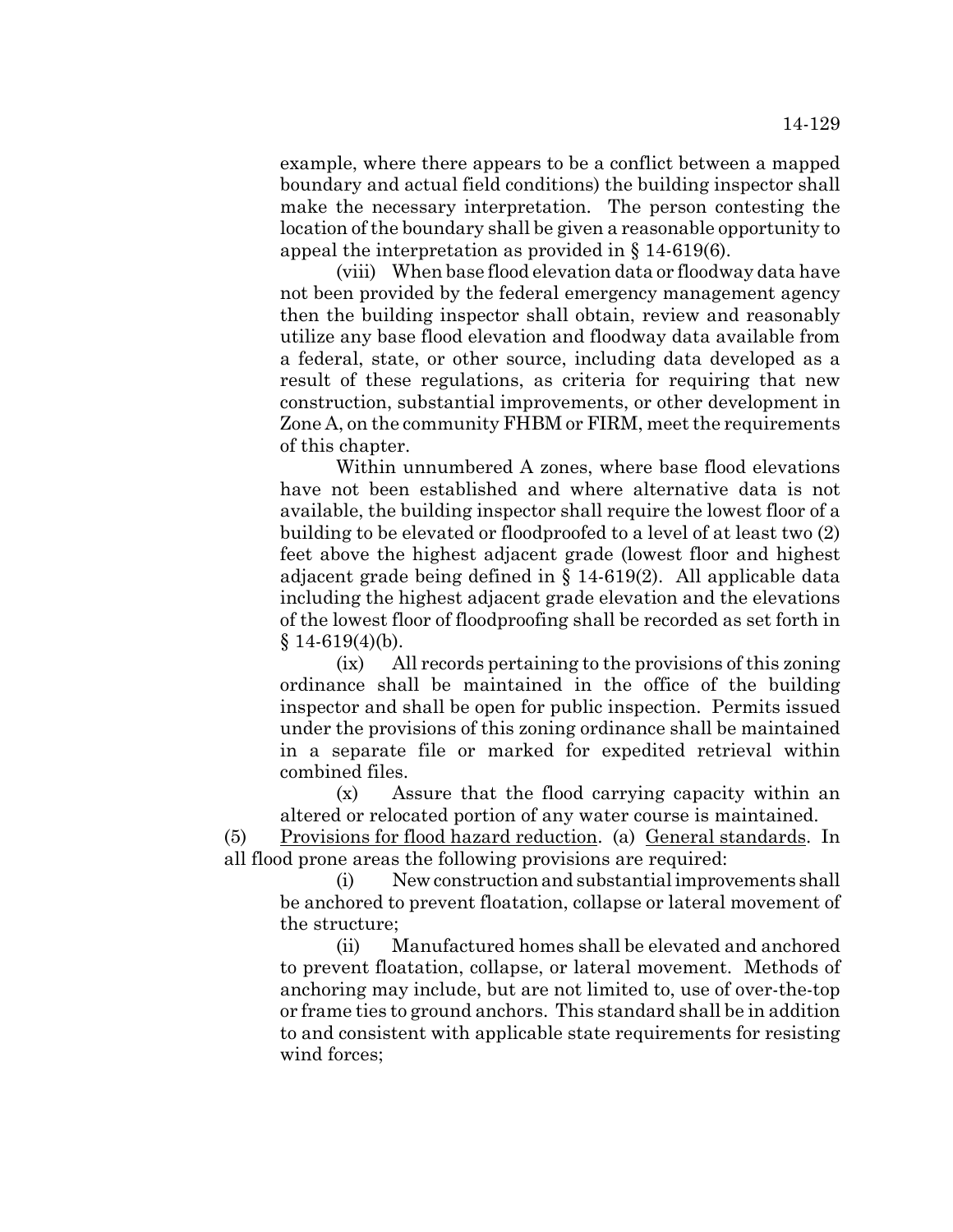(iii) New construction and substantial improvements shall be constructed with materials and utility equipment resistant to flood damage;

(iv) New construction or substantial improvements shall be constructed by methods and practices that minimize flood damage;

(v) Electrical, heating, ventilation, plumbing, air conditioning equipment, and other service facilities shall be designed and/or located so as to prevent water from entering or accumulating within the components during conditions of flooding;

(vi) New and replacement water supply systems shall be designed to minimize or eliminate infiltration of flood waters into the system;

(vii) New and replacement sanitary sewage systems shall be designed to minimize or eliminate infiltration of flood waters into the systems and discharges from the systems into flood waters;

(viii) On-site waste disposal systems shall be located and constructed to avoid impairment to them or contamination from them during flooding;

(ix) Any alteration, repair, reconstruction or improvements to a building which is in compliance with the provisions of this zoning ordinance, shall meet the requirements of "new construction" as contained in this chapter; and,

(x) Any alteration, repair, reconstruction or improvements to a building which is not in compliance with the provision of this zoning ordinance, shall meet the requirements of "new construction" as contained in this chapter and provided said nonconformity is not extended.

(b) Specific standards. These provisions shall apply to all areas of special flood hazard as provided herein:

In all areas of special flood hazard where base flood elevation data have been provided, including A Zones, A1-30 Zones, AE Zones, AO Zones, A-H Zones and A99 Zones, and has provided a regulatory floodway, as set forth in Article 3. Section B, the following provisions are required:

(i) Residential construction. New construction or substantial improvement of any residential building (or manufactured home) shall have the lowest floor, including basement elevated no lower than one (1) foot above the base flood elevation. Should solid foundation perimeter walls be used to elevate a structure, openings sufficient to facilitate the unimpeded movements of flood waters shall be provided in accordance with standards of  $\S$  14-619(5)(b)(iii).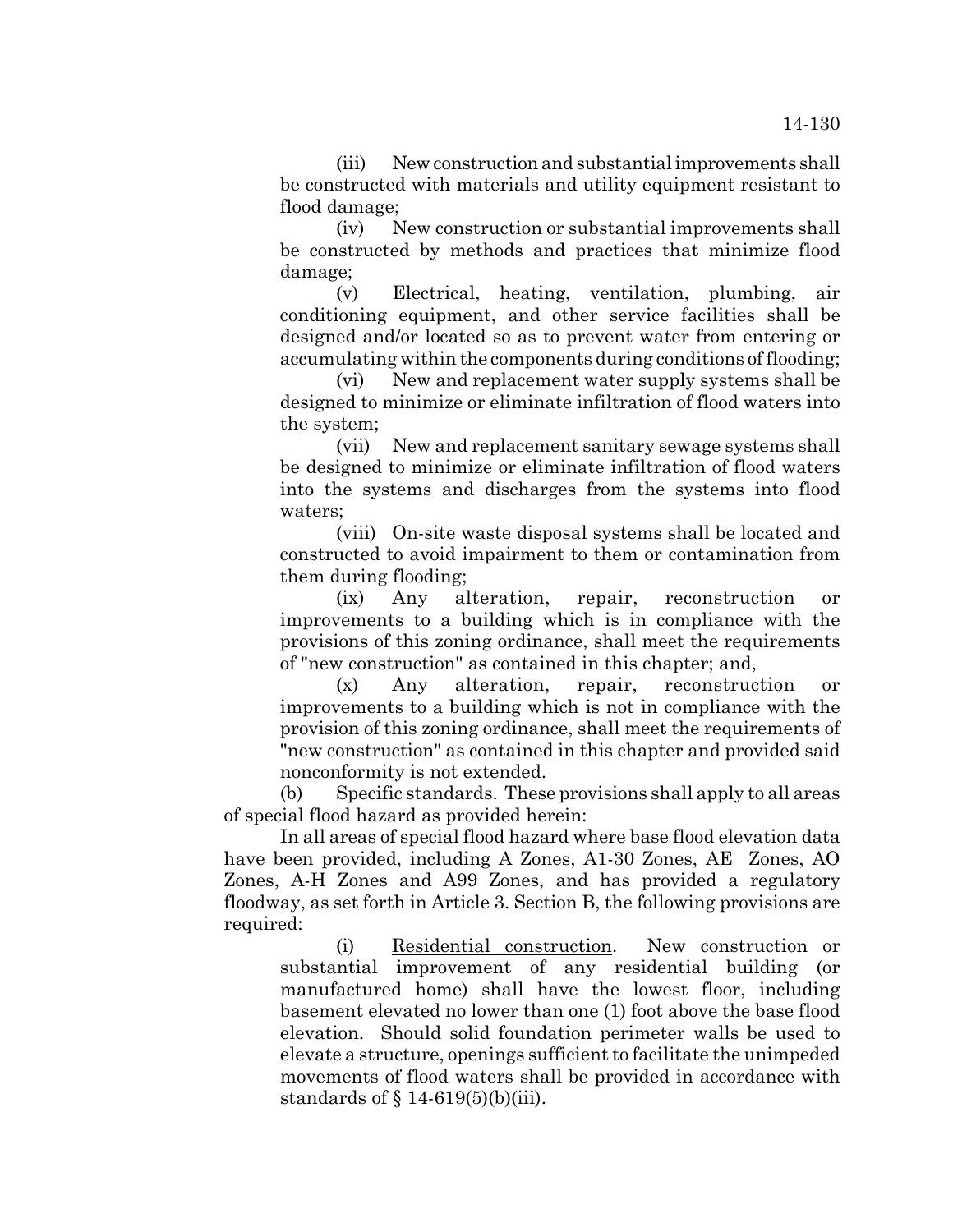(ii) Nonresidential construction. New construction or substantial improvement of any commercial, industrial, or nonresidential building shall have the lowest floor, including basement, elevated no lower than one (1) foot above the level of the base flood elevation. Buildings located in all A-zones may be floodproofed in lieu of being elevated provided that all areas of the building below the required elevation are watertight with walls substantially impermeable to the passage of water, and are built with structural components having the capability of resisting hydrostatic and hydrodynamic loads and the effects of buoyancy. A registered professional engineer or architect shall certify that the standards of this subsection are satisfied. Such certification shall be provided to the building inspector as set forth in  $$14-619(4)(b)(ii).$ 

(iii) Elevated building. New construction or substantial improvements of elevated buildings that include fully enclosed areas formed by foundation and other exterior walls below the base flood elevation, shall be designed to preclude finished living space and designed to allow for the entry and exit of flood waters to automatically equalize hydrostatic flood forces on exterior walls.

(A) Designs for complying with this requirement must either be certified by a professional engineer or architect or meet the following minimum criteria.

(1) Provide a minimum of two openings having a total net area of not less than one (1) square inch for every square foot of enclosed area subject to flooding;

(2) The bottom of all openings shall be no higher than one (1) foot above grade; and

(3) Openings may be equipped with screens, louvers, valves or other coverings or devices provided they permit the automatic flow of floodwaters in both directions.

(B) Access to the enclosed area shall be the minimum necessary to allow for parking of vehicles (garage door) or limited storage of maintenance equipment used in connection with the premises (standard exterior door) or entry to the living area (stairway or elevator); and

(C) The interior portion of such enclosed area shall not be partitioned or finished into separate rooms in such a way as to impede the movement of floodwaters and all such petitions shall comply with the provisions of § 14-619(5)(b).

(iv) Standards for manufactured homes and recreational vehicles.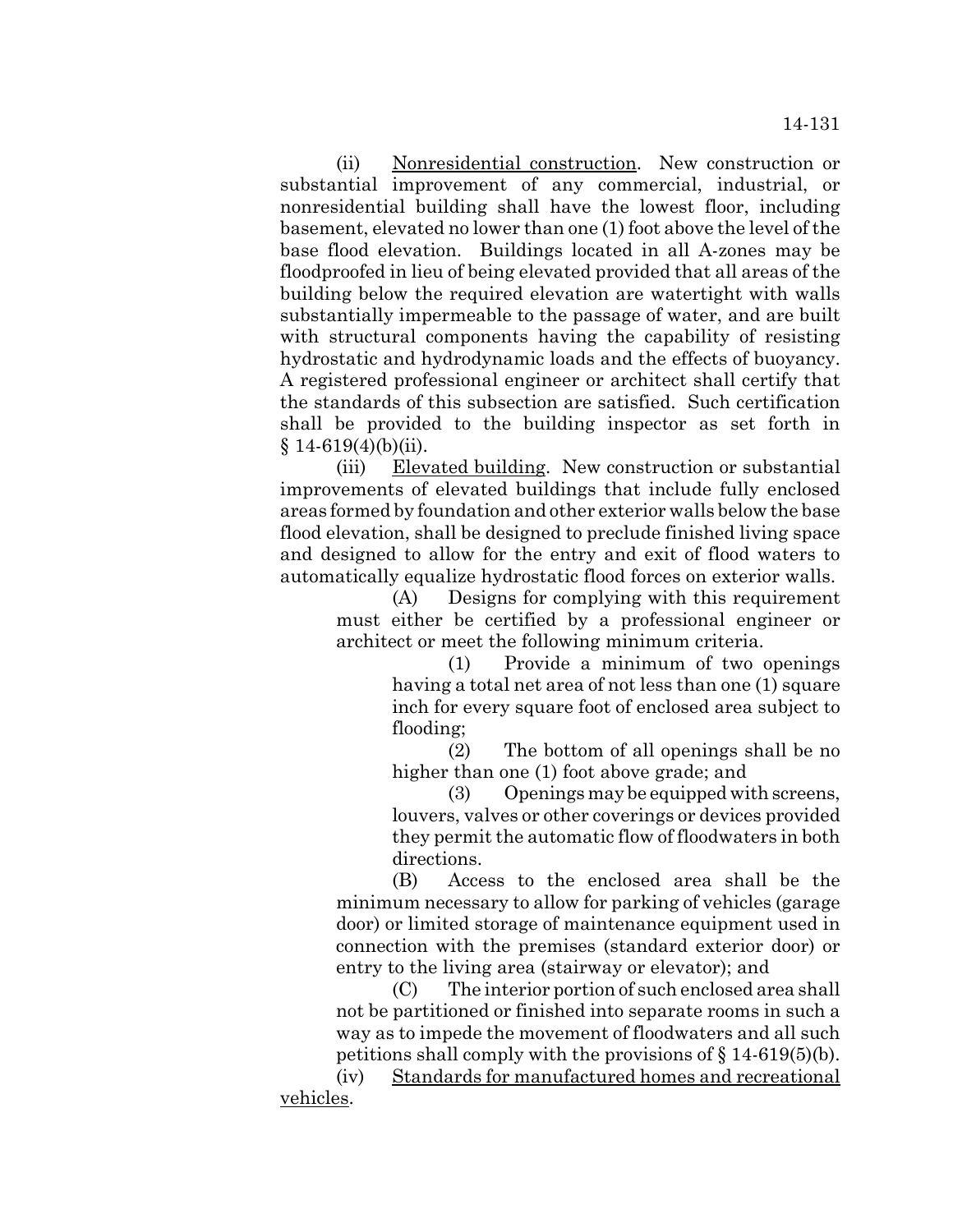(A) All manufactured homes placed, or substantially improved, on individual lots or parcels, in expansions of existing manufactured home parks or subdivisions, or in substantially improved manufactured home parks or subdivisions, must meet all the requirements of new construction, including elevations and anchoring.

(B) All manufactured homes placed or substantially improved in an existing manufactured home park or subdivision must be elevated so that:

> (1) The lowest floor of the manufactured home is elevated no lower than one (1) foot above the level of the base flood elevation on a permanent foundation;

> (2) The manufactured home must be securely anchored to an adequately anchored foundation system to resist flotation, collapse and lateral movement; and,

> (3) In or outside of an existing or new manufactured home park or subdivision, or in an expansion of an existing manufactured home park or subdivision, on which a manufactured home has incurred "substantial damage" as the result of a flood, any manufactured home placed or substantially improved must meet the standards of  $§ 14-619(5)(b)(iv)(B)(1)$  and (2) above.

(C) All recreational vehicles placed on sites must either:

(1) Be on the site for fewer than 180 consecutive days;

(2) Be fully licensed and ready for highway use; or

(3) The recreational vehicle must meet all the requirements for new construction, including anchoring and elevation requirements of  $§ 14-619(5)(b)(iv)(A)$  or  $(B)(1)$  and  $(2)$ .

A recreational vehicle is ready for highway use if it is an its wheels or jacking system, is attached to the site only by quick disconnect type utilities and security devices and has no permanently attached structures.

In all areas of special flood hazard where base flood elevation data or floodway data have not been provided, the provisions of  $\S 14-619(4)(c)(viii)$  shall be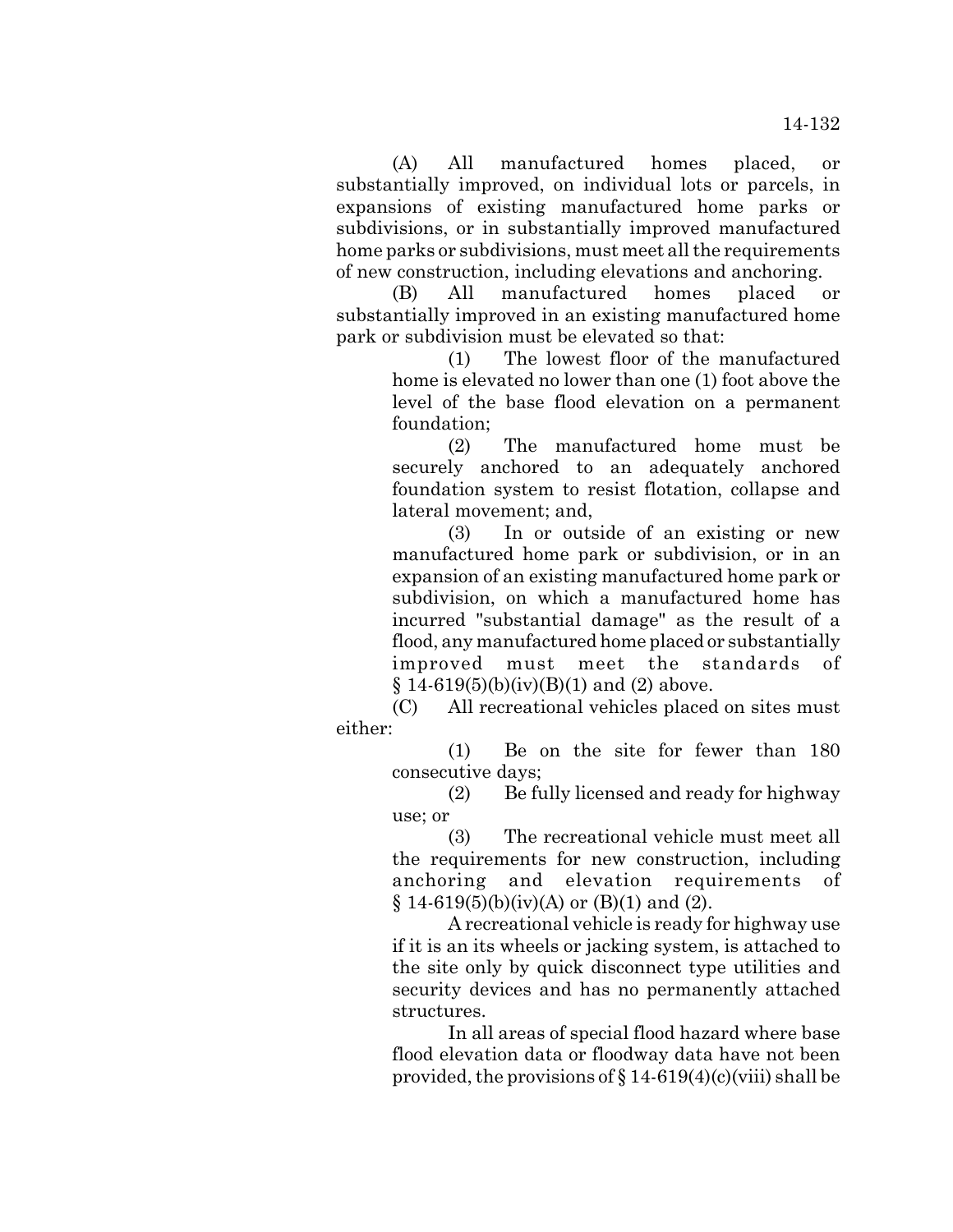utilized for all requirements relative to the base flood elevation or floodways.

(c) Standards for areas of special flood hazard zones A1-30 and AE, with established base flood elevation, but without floodways designated. Located within the areas of special flood hazard established in §14-619(3)(b) where streams exist with base flood data provided but where no floodways have been provided, (Zones A1-30 and AE) the following provisions apply:

(i) No encroachments, including fill material, new structures or substantial improvements shall be located within areas of special flood hazard, unless certification by a registered professional engineer is provided demonstrating that the cumulative effect of the proposed development, when combined with all other existing and anticipated development, will not increase the water surface elevation of the base flood more than one (1) foot, at any point within the community. The engineering certification should be supported by technical data that conforms to standard hydraulic engineering principles.

(ii) New construction or substantial improvements of buildings shall be elevated or flood-proofed to elevations established in accordance with § 14-619(5)(b).

(d) Standards for areas of shallow flooding (AO and AH zones). Located within the areas of special flood hazard established in § 14-619(3)(b) are areas designated as shallow flooding areas. These areas have special flood hazards associated with base flood depths of one to three feet (1' to 3') where a clearly defined channel does not exist and where the path of flooding is unpredictable and indeterminate; therefore, the following provisions apply:

(i) All new construction and substantial improvements of residential buildings shall have the lowest floor, including basement, elevated to the depth number specified on the flood insurance rate map, in feet, above the highest adjacent grade. If no depth number is specified, the lowest floor, including basement, shall be elevated, at least two (2) feet above the highest adjacent grade.

(ii) All new construction and substantial improvements of nonresidential buildings shall:

(A) Have the lowest floor, including basement, elevated to the depth number specified on the flood insurance rate map, in feet, above the highest adjacent grade. If no depth number is specified, the lowest floor, including basement shall be elevated at least two (2) feet above the highest adjacent grade; or,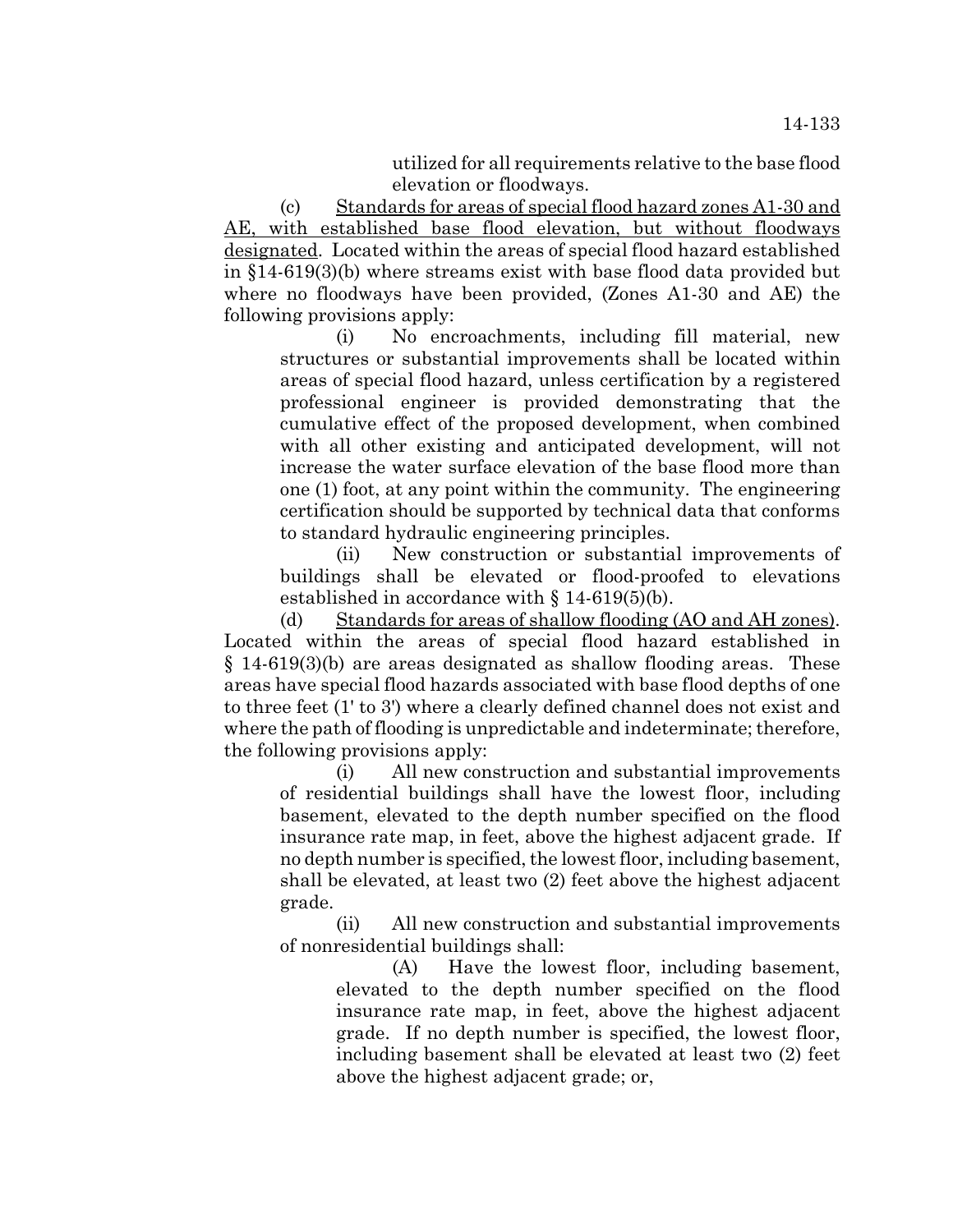(B) Together with attendant utility and sanitary facilities be completely floodproofed to or above that level so that any space below that level is watertight with walls substantially impermeable to the passage of water and with structural components having the capability of resisting hydrostatic and hydrodynamic loads and effects of buoyancy.

(iii) Adequate drainage paths shall be provided around slopes to guide floodwaters around and away from proposed structures.

(e) Standards for areas protected by flood protection system (A-99 zones). Located within the areas of special flood hazard established in § 14-619(3)(b) are areas of the 100-year flood protected by a flood protection system which is under construction but where base flood elevations and flood hazard factors have not been determined. With these areas (A-99 zones) the following provisions apply:

(i) All provisions of  $\S$  14-619(4) and 14-619(5)(a) and (h) shall apply.

(f) Standards for areas of special flood hazard with established base flood elevation and with floodways designated. Located within the areas of special flood hazard established in  $\S 14-619(3)(b)$  where streams exist with base flood data and floodways provided, the following provisions apply:

(i) No encroachments, including fill material, new construction substantial improvements or other developments shall be located within designated floodways, unless certification by a registered professional engineer is provided demonstrating that the cumulative effect of the proposed encroachments or new development, when combined with all other existing and anticipated development, will not increase the water surface elevation of the base flood during the occurrence of the base flood discharge at any point within the community. The engineering certification should be supported by technical data that conforms to standard hydraulic engineering principles.

(ii) If  $\S$  14-619(5)(f)(i) is satisfied, new construction or substantial improvements of buildings shall be elevated or floodproofed to elevations established in accordance with § 14-619(5)(b).

(g) Standards for unmapped streams (optional). Located within Manchester, Tennessee, are unmapped streams where areas of special flood hazard are neither indicated nor base flood data or floodways have been provided. Adjacent to such streams the following provisions shall apply: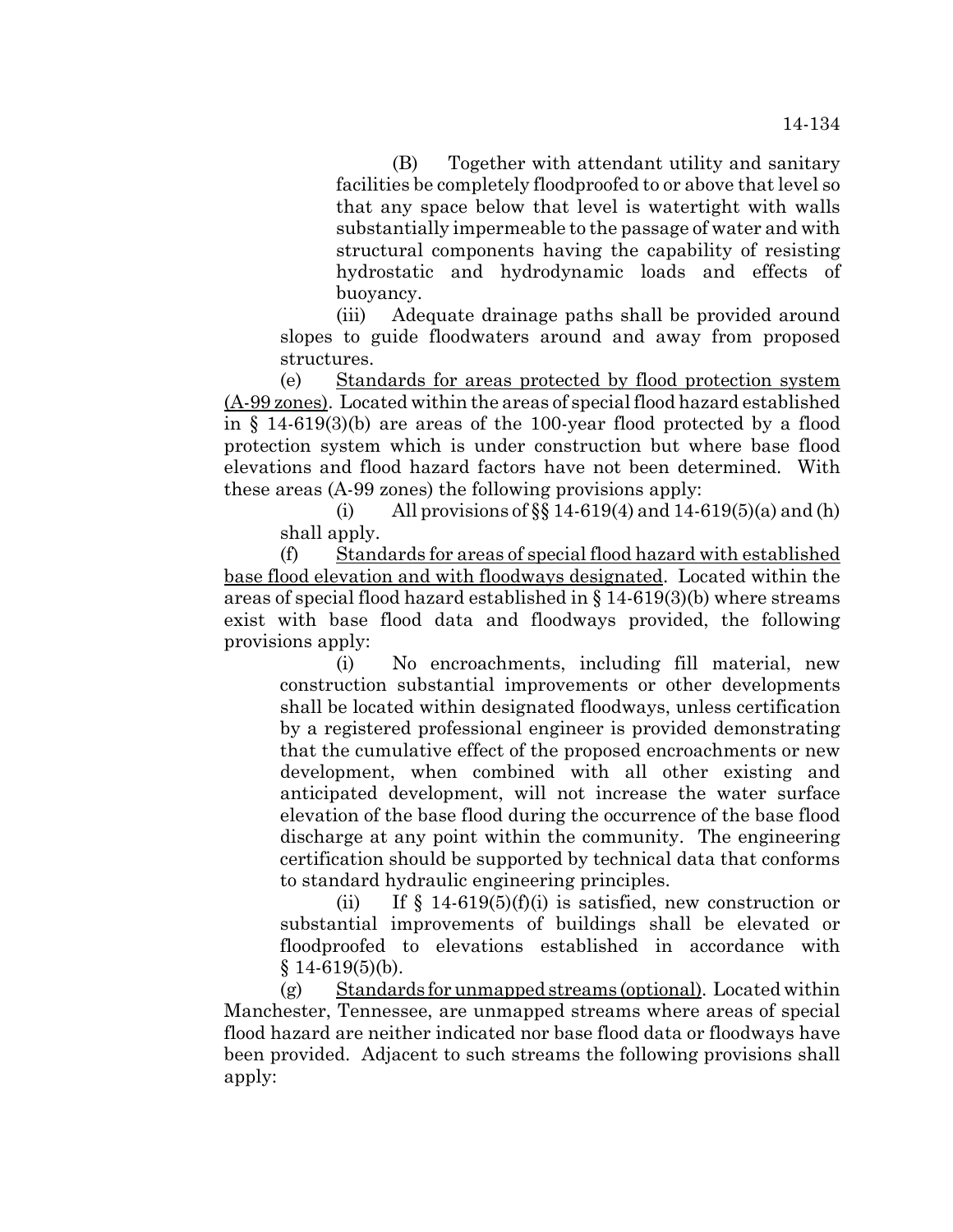(i) In areas adjacent to such unmapped streams, no encroachments including fill material or structures shall be located within an area of at least equal to twice the width of the stream along each side of the stream, unless certification by a registered professional engineer is provided demonstrating that the cumulative effect of the proposed development, when combined with all other existing and anticipated development, will not increase the water surface elevation of the base flood more than one (1) foot at any point within the locality.

(ii) When flood elevation data is available, new construction or substantial improvements of buildings shall be elevated or floodproofed to elevations established in accordance with  $§ 14-619(4)(b)(ii)$ .

(h) Standards for subdivision proposals. Subdivision proposals and other proposed new development, including manufactured home parks or subdivisions, shall be reviewed to determine whether such proposals will be reasonably safe from flooding. If a subdivision proposal or other proposed new development is in a flood prone area, any such proposals shall be reviewed to ensure that:

(i) All subdivision proposals shall be consistent with the need to minimize flood damage.

(ii) All subdivision proposals shall have public utilities and facilities such as sewer, gas, electrical and water systems located and constructed to minimize or eliminate flood damage.

(iii) All subdivision proposals shall have adequate drainage provided to reduce exposure to flood hazards.

(iv) Base flood elevation data shall be provided for subdivision proposals and other proposed development (including manufactured home parks and subdivisions) which is greater than fifty (50) lots and/or five (5) acres.

(6) Variance procedures. The provisions of this section shall apply exclusively to areas of special flood hazard.

> (a) Board of zoning appeals. (i) The Manchester Board of Zoning Appeals shall hear and decide appeals and requests for variances from the requirements of this chapter.

> (ii) Variances may be issued for the repair or rehabilitation of historic structures (see definition) upon a determination that the proposed repair or rehabilitation will not preclude the structure's continued designation as a historic structure and the variance is the minimum to preserve the historic character and design of the structure.

> (iii) In passing upon such applications, the board of zoning appeals shall consider all technical evaluations, all relevant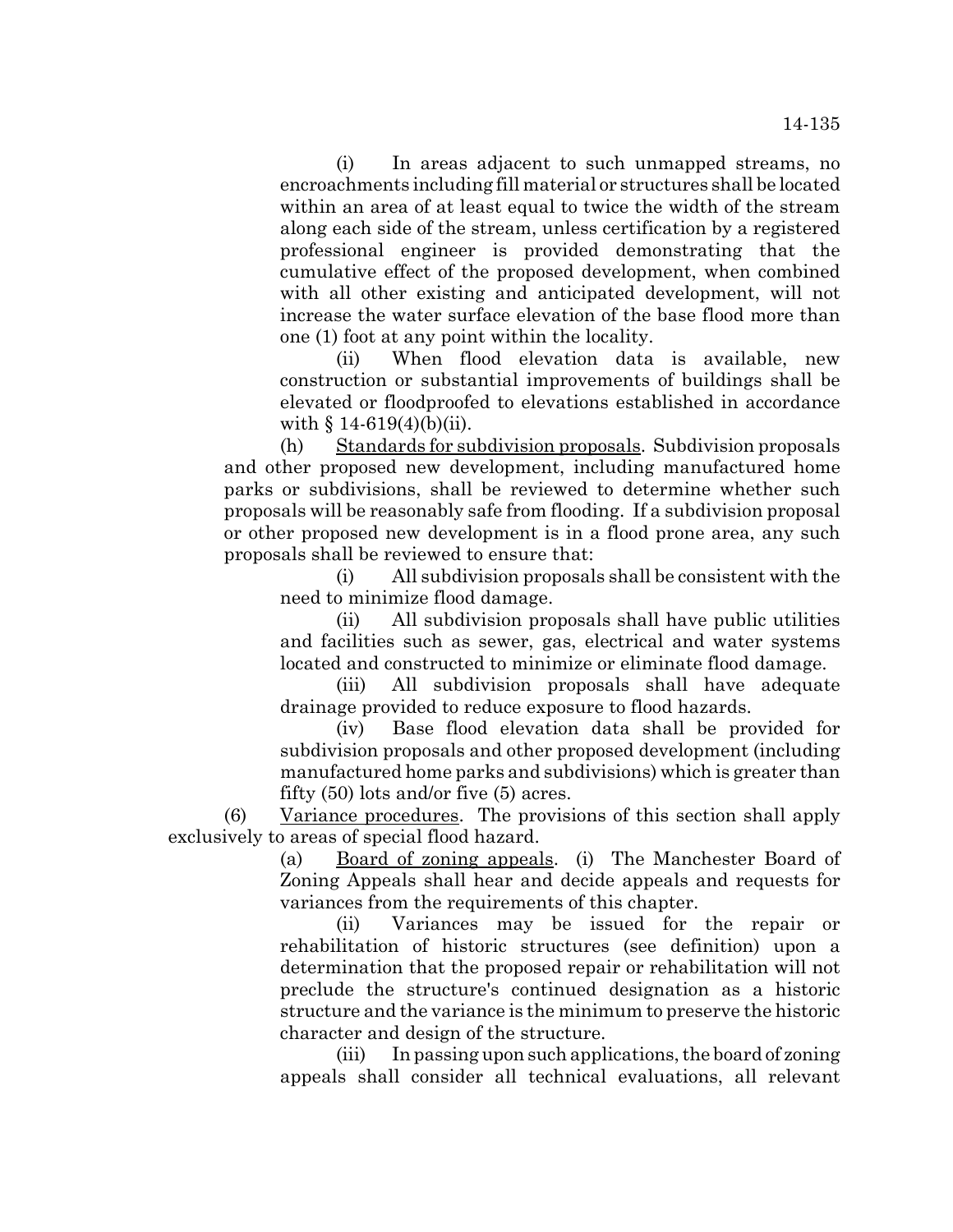factors, all standards specified in other sections of this zoning ordinance, and:

(A) The danger that materials may be swept onto other property to the injury of others;

(B) The danger to life and property due to flooding or erosion;

(C) The susceptibility of the proposed facility and its contents to flood damage;

(D) The importance of the services provided by the proposed facility to the community;

(E) The necessity of the facility to a waterfront location, in the case of a functionally dependent facility;

(F) The availability of alternative locations, not subject to flooding or erosion damage, for the proposed use;

(G) The relationship of the proposed use to the comprehensive plan and floodplain management program for that area;

(H) The safety of access to the property in times of flood for ordinary and emergency vehicles;

(I) The expected heights, velocity, duration, rate of rise and sediment transport of the flood waters and the effects of wave action, if applicable, expected at the site, and;

(J) The costs of providing governmental services during and after flood conditions including maintenance and repair of public utilities and facilities such as sewer, gas, electrical, and water systems, and streets and bridges.

(iv) Upon consideration of the factors listed above, and the purposes of this zoning ordinance, the board of zoning appeals may attach such conditions to the granting of variances as it deems necessary to effectuate the purposes of this zoning ordinance.

(v) Variances shall not be issued within any designated floodway if any increase in flood levels during the base flood discharge would result.

(b) Conditions for variances. (i) Variances shall be issued upon a determination that the variance is the minimum relief necessary, considering the flood hazard; and in the instance of a historical building, a determination that the variance is the minimum relief necessary so as not to destroy the historic character and design of the building.

(ii) Variances shall only be issued upon

(A) a showing of good and sufficient cause,

(B) a determination that failure to grant the variance would result in exceptional hardship; and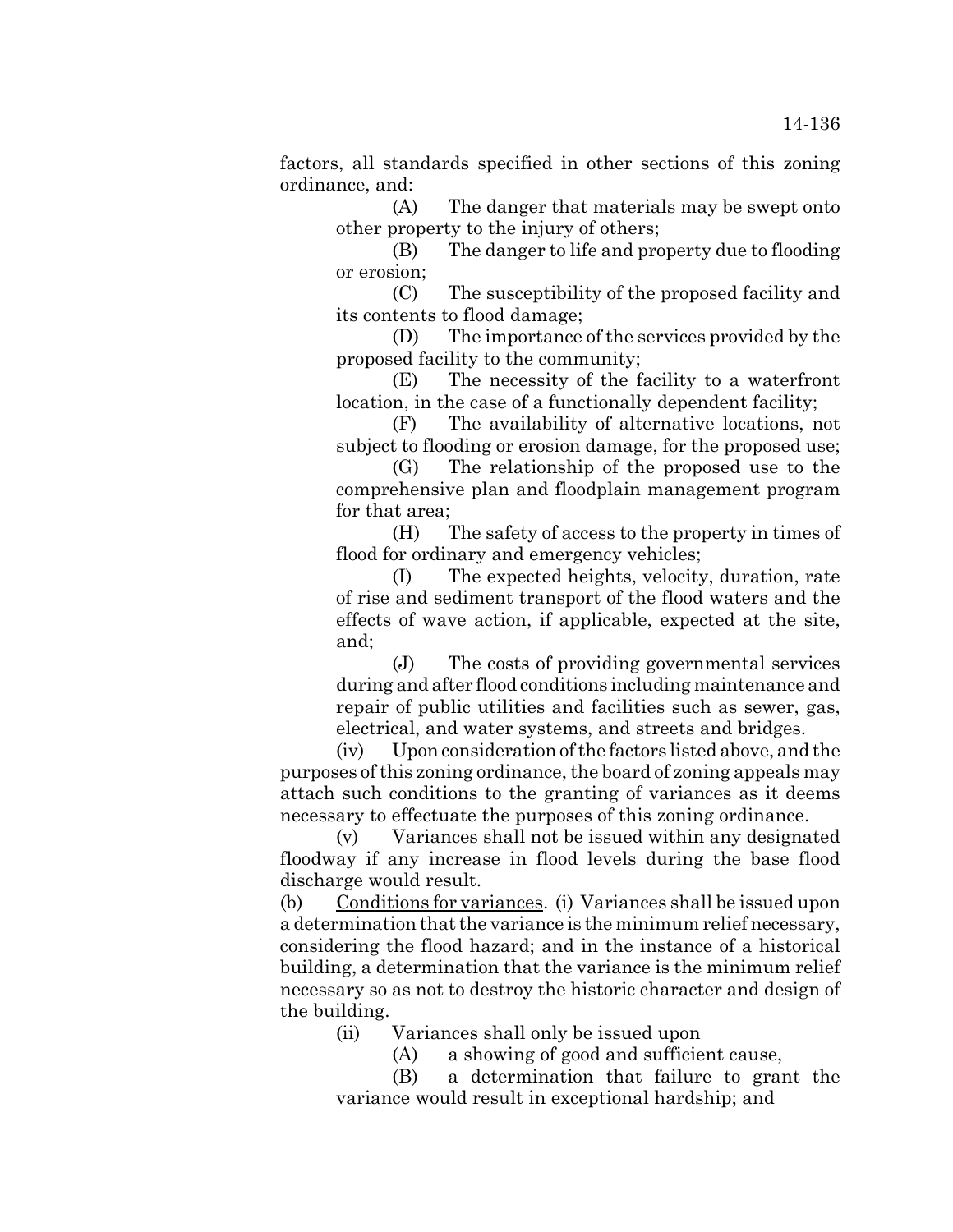(C) a determination that the granting of a variance will not result in increased flood highlights, additional threats to public safety, extraordinary public expense, create nuisance, cause fraud an or victimization of the public, or conflict with existing local laws or ordinances.

(iii) Any applicant to whom a variance is granted shall be given written notice that the issuance of a variance to construct a structure below the base flood level will result in increased premium rates for flood insurance, and that such construction below the base flood level increases risks to life and property.

(iv) The building inspector shall maintain the records of all appeal actions and report any variances to the Federal Emergency Management Agency upon request. (1972 code, § 11-608, and §§ 11-608.1 -- 11-608.6)

**14-621. Special overlay district regulations**. The following regulations shall apply in the special overlay zoning districts established in § 14-601, of this zoning ordinance.

(1) Historic zoning overlap district; intent of the historic district. It is the purpose of this chapter to provide for the identification, designation and regulation, for purposes of protection, preservation and continued use and enhancement, of those sites, structures with their appurtenances and environmental settings, and districts of historical, archaeological, architectural or cultural value to the City of Manchester. These requirements are adopted pursuant to the authority granted in Tennessee Code Annotated, § 13-7-401. The general intent of this provision includes, among others, the following specific purposes:

(a) To preserve and protect the historic and/or architectural value of buildings or other structures;

(b) To regulate exterior design, arrangement, texture and material proposed to be used within the historic district to ensure compatibility;

(c) To create an aesthetic appearance which complements the historic buildings or other structures;

(d) To stabilize and improve property values;

(e) To foster civic beauty;

(f) To strengthen the local economy; and

(g) To promote the use of historical districts for the education, pleasure and welfare of the present and future citizens of the City of Manchester.

(2) Definitions. For the purposes of this chapter, the following words and phrases shall have the meanings respectively ascribed to them by this section.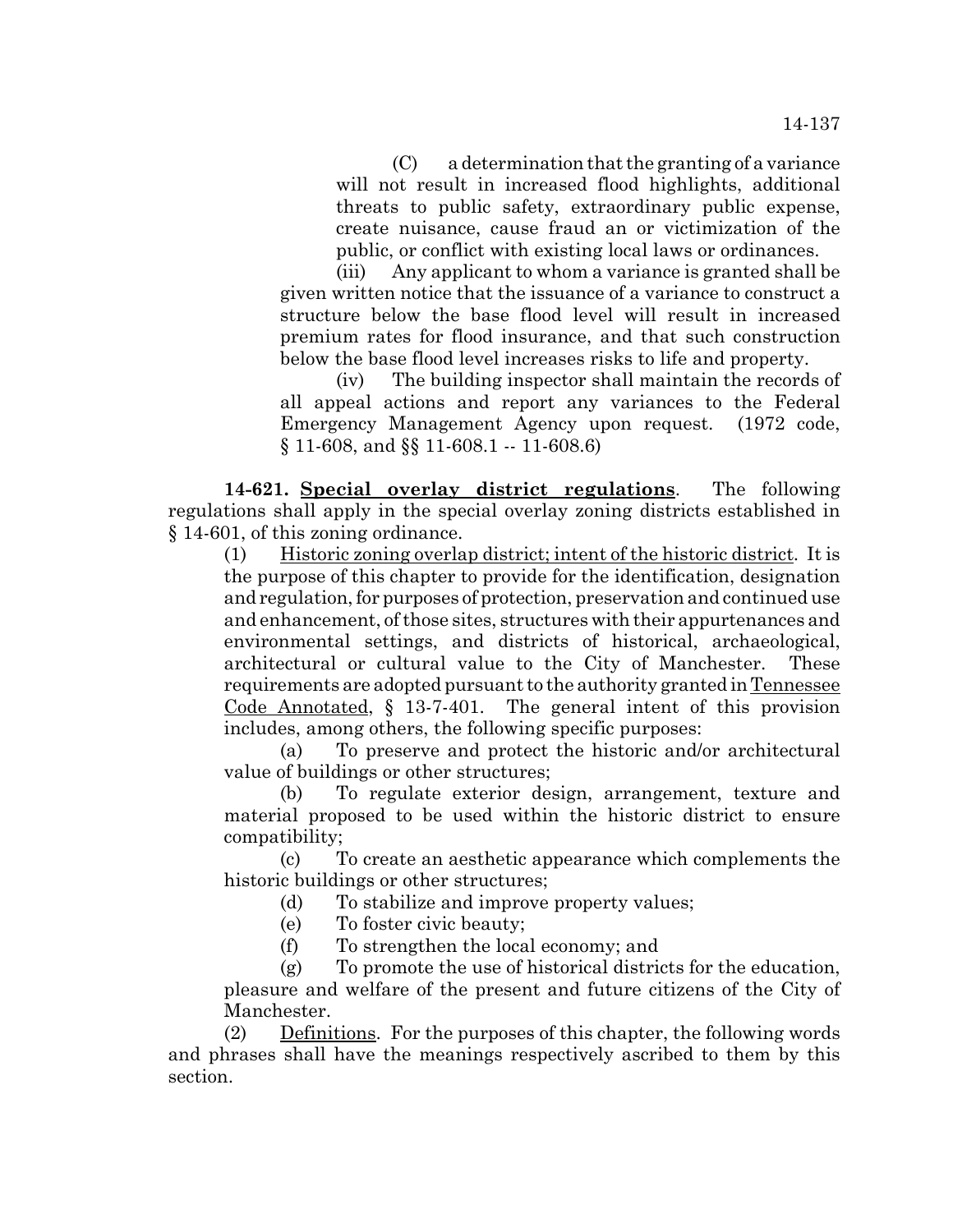(a) "Alteration." Any act or process that changes one or more of the exterior architectural features of a structure, including, but not limited to, the erection, construction, reconstruction, or removal of any structure.

(b) "Construction." The act of adding an addition to an existing structure or the erection of a new principal or accessory structure on a lot or property.

(c) "Demolition." Any act that destroys the external walls in whole or in part of a structure.

(d) "Demolition by neglect." The failure to provide ordinary and necessary maintenance and repair to a historic site or a historic resource within a historic district, whether by negligence or willful neglect, purpose or design, by the owner or any party in possession of such site.

(e) "Design guidelines." Standards adopted by the Manchester Historic Zoning Commission which preserve the historic, cultural, and architectural character of an area or of a structure.

(f) "An economic hardship." An economic burden imposed upon the owner which is unduly excessive and prevents a realization of a reasonable rate of return upon the value of his property.

(g) "Historic district." A group of historic resources which are significant as a cohesive unit and contribute to the historical, architectural, archaeological or cultural values within the City of Manchester and which has been so designated by the historic zoning commission.

(h) "Historic landmark." Any individual historic resource that is significant and contributes to the historical, architectural, archaeological or cultural values within the City of Manchester and which has been so designated by historic zoning commission.

(i) "Ordinary repair and maintenance." Any work, the purpose of which is to correct any deterioration or decay of or damage to a structure or any part thereof and to restore the same, as nearly as may be practicable, to its condition prior to such deterioration, decay or damage, using the same materials or those materials available which are as close as possible to the original.

(j) "Relocation." Any change of the location of a structure in its present setting or another setting.

(k) "Structure." A nonmoveable work made up interdependent and interrelated parts in a definite pattern of organization.

(3) Boundaries of historical districts and landmarks. Upon adoption of this zoning ordinance the historic zoning commission shall delineate the boundaries of the historical district or landmark and have it approved by the Manchester City Board. After the boundary receives approval by the board, it shall be shown on the zoning map or as special overlays to the zoning map. Changes in the boundaries of the historical district or landmarks may occur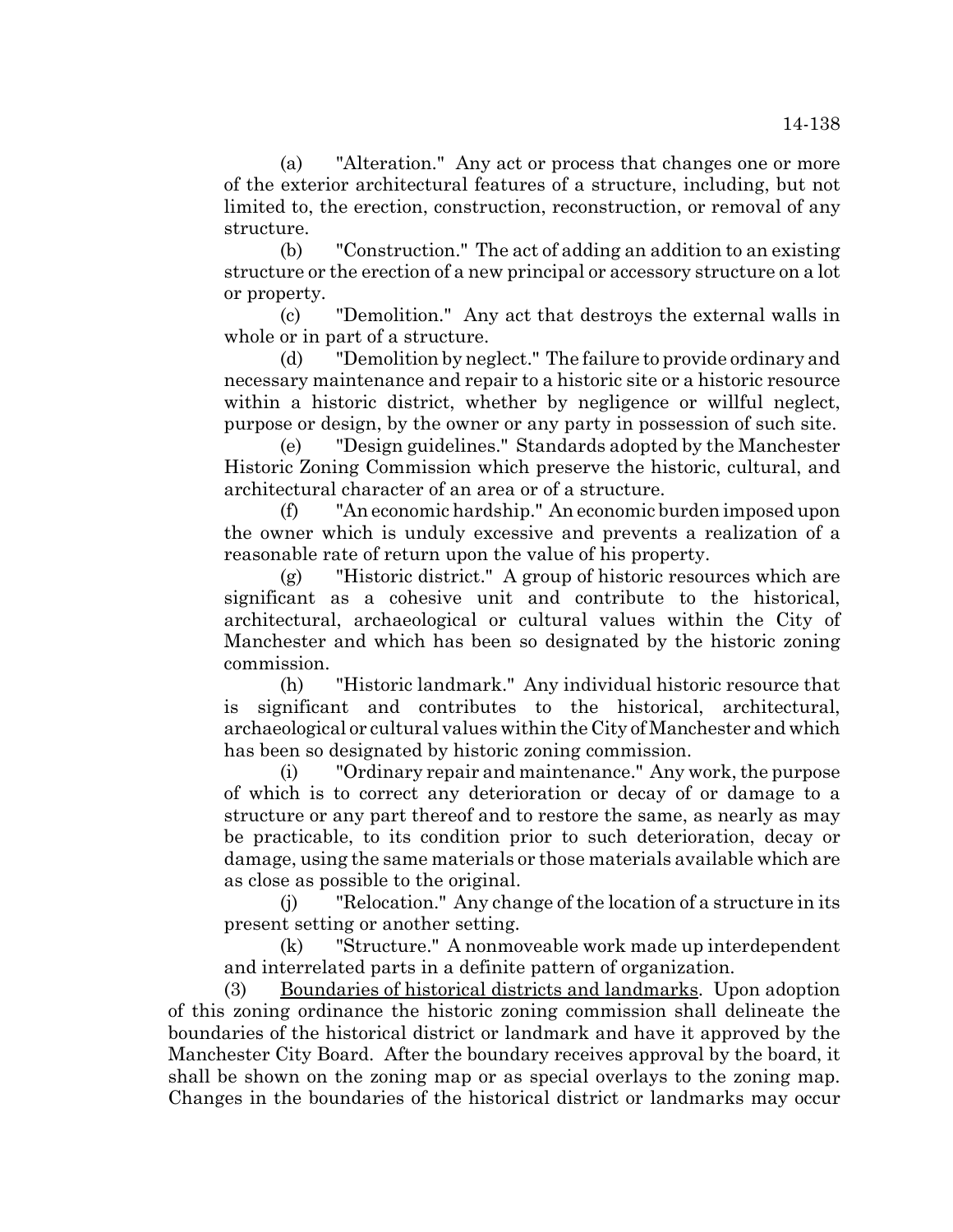after a recommendation by the historical zoning commission and approved by the board.

(a) Historic district defined. A historic district shall be defined as a geographically definable area which possesses a significant concentration, linkage or continuity of sites, buildings, structures or objects which are united by past events or aesthetically by plan or physical development, and which meets one (1) or more of the following criteria.

(i) That it is associated with an event which has made a significant contribution to local, state, or national historic; or

(ii) That it includes structures associated with the lives of persons significant in local, state, or national history; or

(iii) That it contains structures or groups of structures which embody the distinctive characteristics of a type, period, or method of construction, or that represent the work of a master, or that possess high artistic values, or that represent a significant and distinguishable entity whose components may lack individual distinction; or

(iv) That it has yielded or may be likely to yield archaeological information important in history or prehistory; or

(b) Landmark defined. A historic landmark shall be defined as a building, structure, site or object, its appurtenance and the property it is located on, of high historical, cultural, architectural or archaeological importance and whose demolition or destruction would constitute an irreplaceable loss to the quality and character of Manchester and which meets one (1) or more of the following criteria:

(i) That is associated with an event which has made a significant contribution to local, state, or national history;

(ii) That is associated with the lives of persons significant in local, state, or national history;

(iii) That embodies the distinctive characteristics of a type, period, or method of construction or that represents the work of a master, or that possesses high artistic value;

(iv) That has yielded or may be likely to yield archaeological information important in history or prehistory; or

(v) That is listed in the National Register of Historic Places.

(4) Powers and duties of the historical zoning commission.

(a) The historic zoning commission shall review applications regarding the creation of historic districts and landmarks. The review of such applications shall be in accordance with the criteria set forth in subsection (d) above. The commission shall furnish to the city council, in writing, its recommendations regarding the creation of any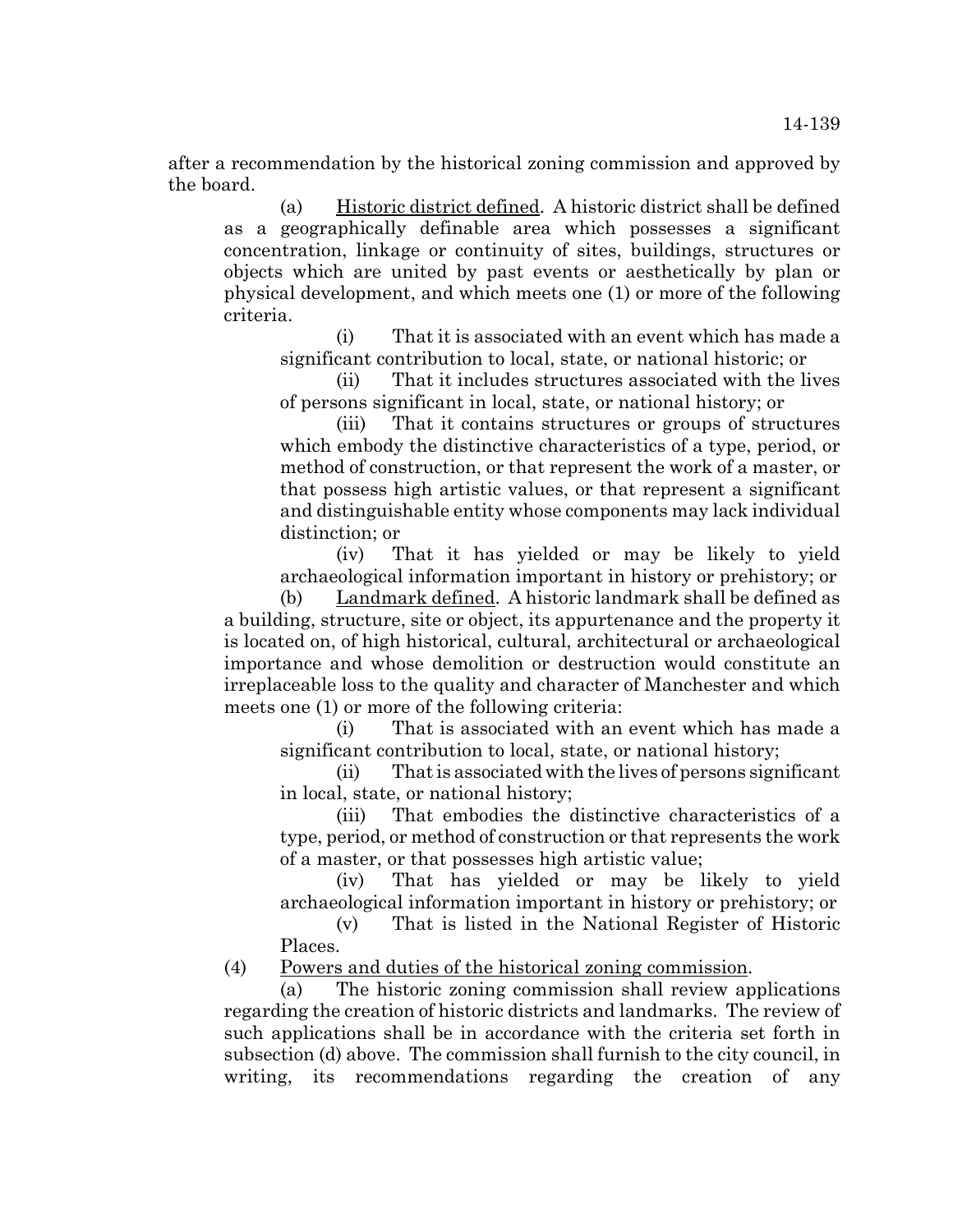recommendations of the commission prior to the establishment of such districts or landmarks.

(b) Prior to the establishment of a historic district or landmark, and subsequent to adoption of the district or landmark, the historic zoning commission shall adopt for each such proposed district or landmark a set of review guidelines, which it will apply in ruling upon the granting or denial of a certificate of appropriateness as provided for in this chapter. Such review guidelines shall be consistent with the purposes of this chapter and with regulations and standards adopted by the Secretary of the Interior pursuant to the National Historic Preservation Act of 1966, as amended, applicable to the construction, alteration, rehabilitation, relocation or demolition of any building, structure or other improvement situated within a historic district or landmark which has been certified by the Secretary of the Interior as a registered historic district or landmark. Reasonable public notice and opportunity for public comment, by public hearing or otherwise, shall be required before the adoption of any such review guidelines.

(c) It shall be the duty of the historic zoning commission to make the following determinations with respect to the historic districts or landmarks when applicable:

(i) Appropriateness of altering or demolishing any building or structure within the historic district or any landmark. The commission may require interior and exterior photographs, architectural measured drawings of the exterior, or other notations of architectural features to be used for historical documentation as a condition of any permission to demolish a building or structure, such photographs, drawings, etc., shall be at the expense of the property owner.

(ii) Appropriateness of exterior architectural features, including signs and other exterior fixtures, of any new buildings and structures to be constructed within the historic district or of any landmark.

(iii) Appropriateness of exterior design of any new extension of any existing building or structure within the historic district or of any landmark.

(iv) Appropriateness of front yards, side yards, rear yards, off-street parking spaces, location of entrance drives into the property, sidewalks along the public right-of-way, which might affect the character of any building or structure within the historic district or landmark.

(v) Appropriateness of the general exterior design, arrangement, texture, material, of the building or other structure in question and the relation of such factors to similar features of buildings in the immediate surroundings and entire district.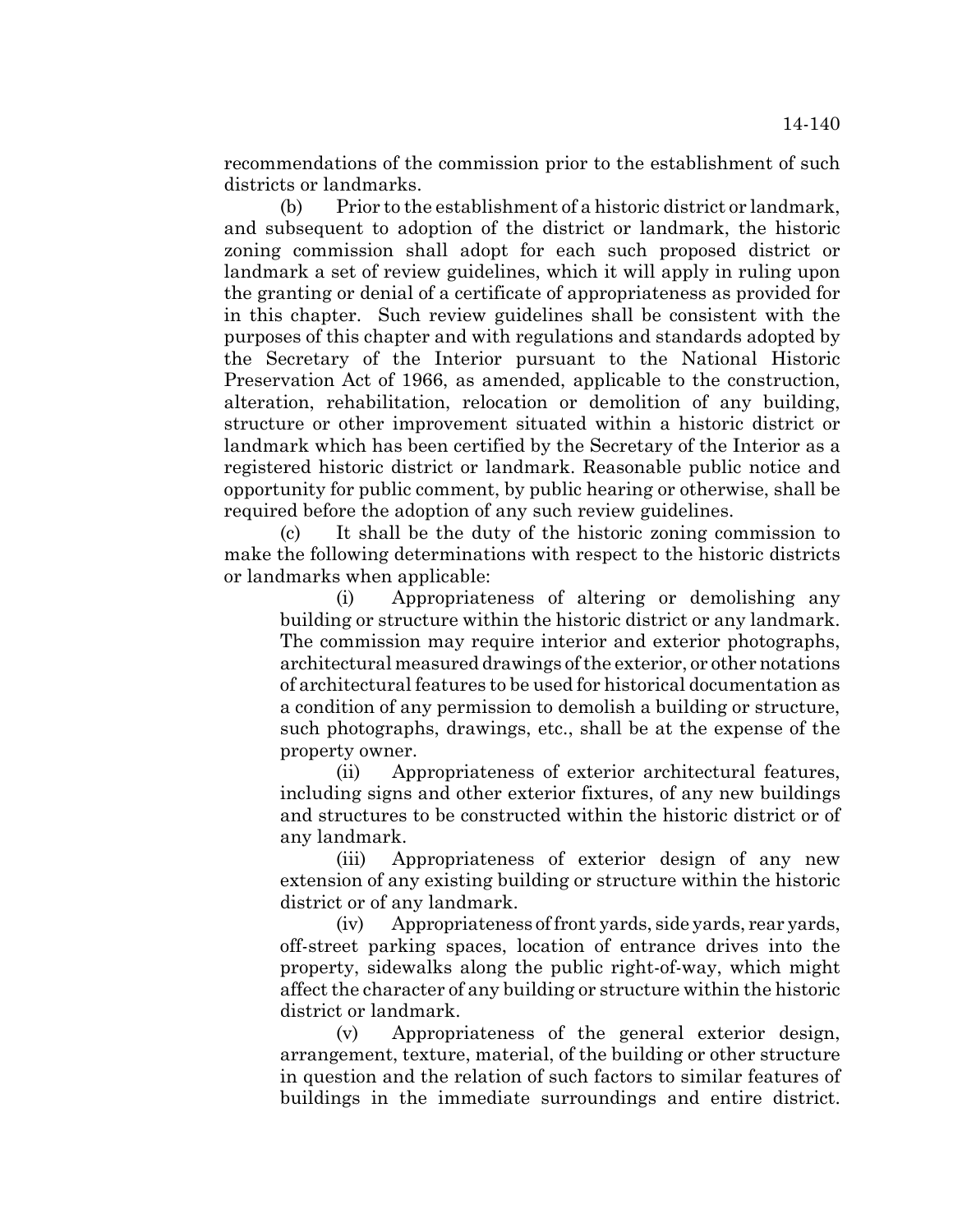However, the historic zoning commission shall not consider interior arrangement or design.

(A) Historical or architectural value of the present structure;

(B) The relationship of the exterior architectural features of such structure to the rest of the structures, to the surrounding area, and to the character of the district;

(C) The general compatibility of exterior design, arrangement, texture, and materials proposed to be used; and

(D) To any other factor, including aesthetic, which is reasonably related to the purpose of this chapter.

(d) The commission, its members and employees, in the performance of its work, may enter upon any land within its jurisdiction and make examinations and surveys and place or remove public notices as required by this zoning ordinance, but there shall be no right of entry into any building without the consent of the owner.

(e) Any member of the historic zoning commission who shall have a direct or indirect interest in any property which is the subject matter of, or affected by, a decision of said commission shall be disqualified from participating in the discussion, decision, or proceedings of the historic zoning commission in connection therewith.

(5) Construction, alteration, repair, moving, or demolition.

(a) There shall be no construction, alteration, remodeling, or change of color that affects the external appearance of a historic site without the prior approval of the historic zoning commission. Such approval shall be signified by a certificate of approval which shall be issued by the commission in such form as the commission shall deem advisable.

(i) Applications. Applications for certificate of approval shall be made at the office of the building inspector of the City of Manchester. The building inspector shall notify the historic zoning commission of such applications, which shall be in the form of preliminary scale drawings and specifications, and such other documents as are appropriate to acquaint the commission with the details of the proposed project. If the preliminary drawings and other data are sufficiently clear, the commission may grant final approval upon the basis of them. However, the commission shall have the power to require drawings signed by registered architects or engineers and such other documentation as required.

(ii) Consideration of applications. All applications for certificates of approval received by the building inspector ten (10) days prior to the next regularly scheduled meeting of the historic zoning commission shall be considered by the commission at the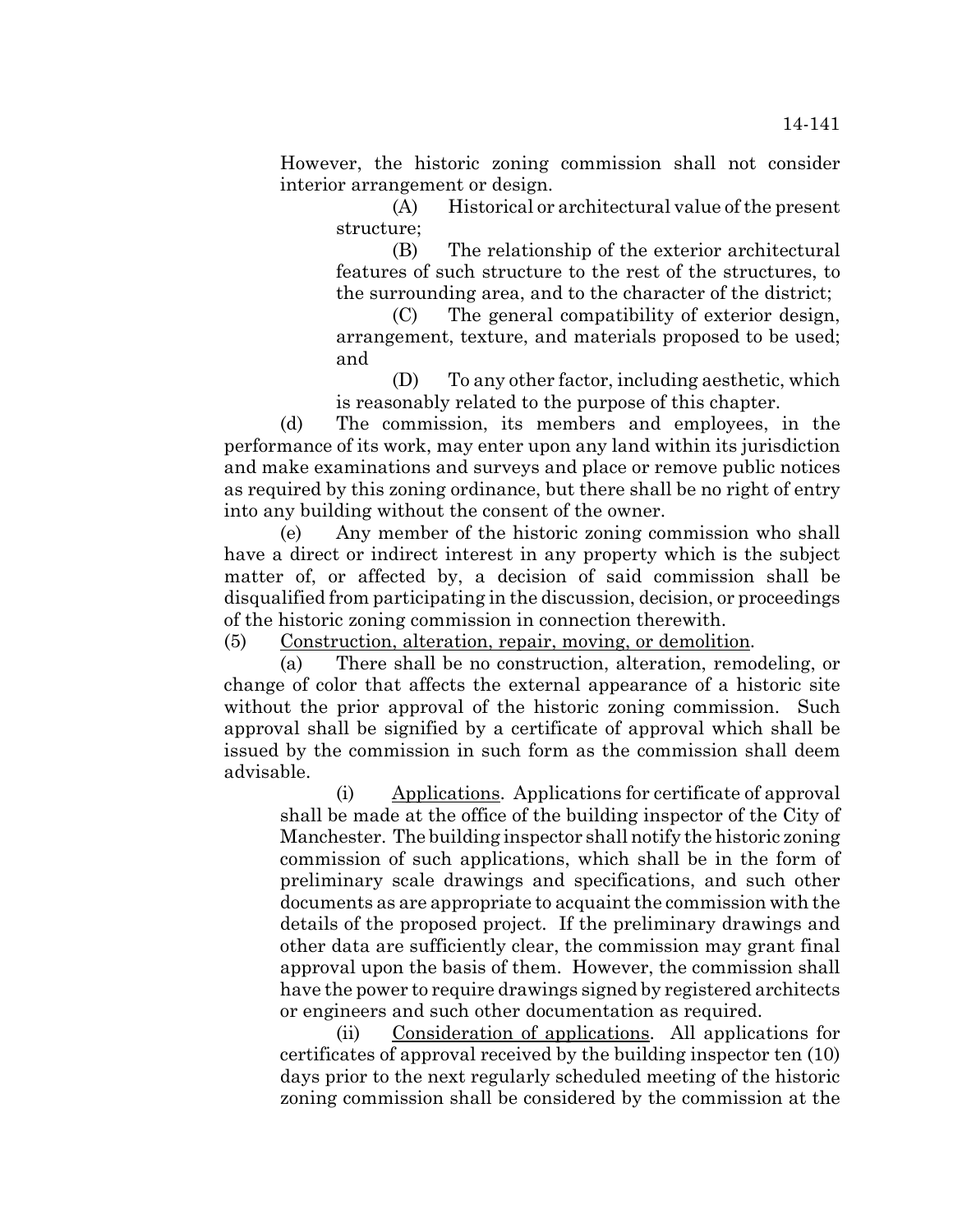next meeting date. Any application not granted final approval shall be considered at the next regular meeting before which the application submits whatever documentation required by the commission at its preliminary consideration of the project.

(iii) Approval or disapproval. Within thirty (30) days following the availability of sufficient data and documentation, the historic zoning commission shall issue its certificate of approval with or without attached condition or refuse to grant a certificate of approval. If the commission should refuse to grant a certificate of approval, it shall state its grounds for refusal in writing and communicate such grounds to the applicant.

(b) No historic site may be demolished or partially demolished without the prior approval of the historic zoning commission. Any application to demolish or partially demolish a structure in the historic district shall be forwarded to the historic zoning commission.

(6) Moratorium on alteration or demolition. The commission shall have the power to require a one hundred eighty (180) day moratorium on any request to demolish or alter any structures covered by this zoning ordinance. If no action has been taken or no provisions made for acquiring or restoring the structure within this period of time, the proposed demolition or alteration shall be deemed to have been approved by the commission.

(a) Demolition by neglect. Structures located within a historic district which contribute architecturally or historically to the character and importance of the district and all landmarks shall be preserved against decay and deterioration and kept free from structural defects by the owner or such other person or persons who may have legal custody and control thereof. The owner or other person having custody and control, in keeping with the city's housing standards, shall repair any exterior or interior portions of such building, sites, structure, or object which is becoming deteriorated, decayed, or damaged and tending to cause the structure to fall into a state of disrepair.

(b) The historic zoning commission, on its own initiative, may file a petition with the building inspector requesting that he proceed under the public safety and housing regulations to require correction of defects or repairs to a structure covered under § 14-620(2), above, so that such structure shall be preserved and protected in accordance with the purposes of this zoning ordinance.

(c) If any structure covered by  $\S 14-620(2)$ , above, shall have to be demolished as a public safety hazard and the owner of the structure shall receive two or more notices from the building inspector of building neglect in violation of this zoning ordinance and other city ordinances, no application for a permit for a project on the property may be considered for a period of two (2) years from the date of demolition of the structure.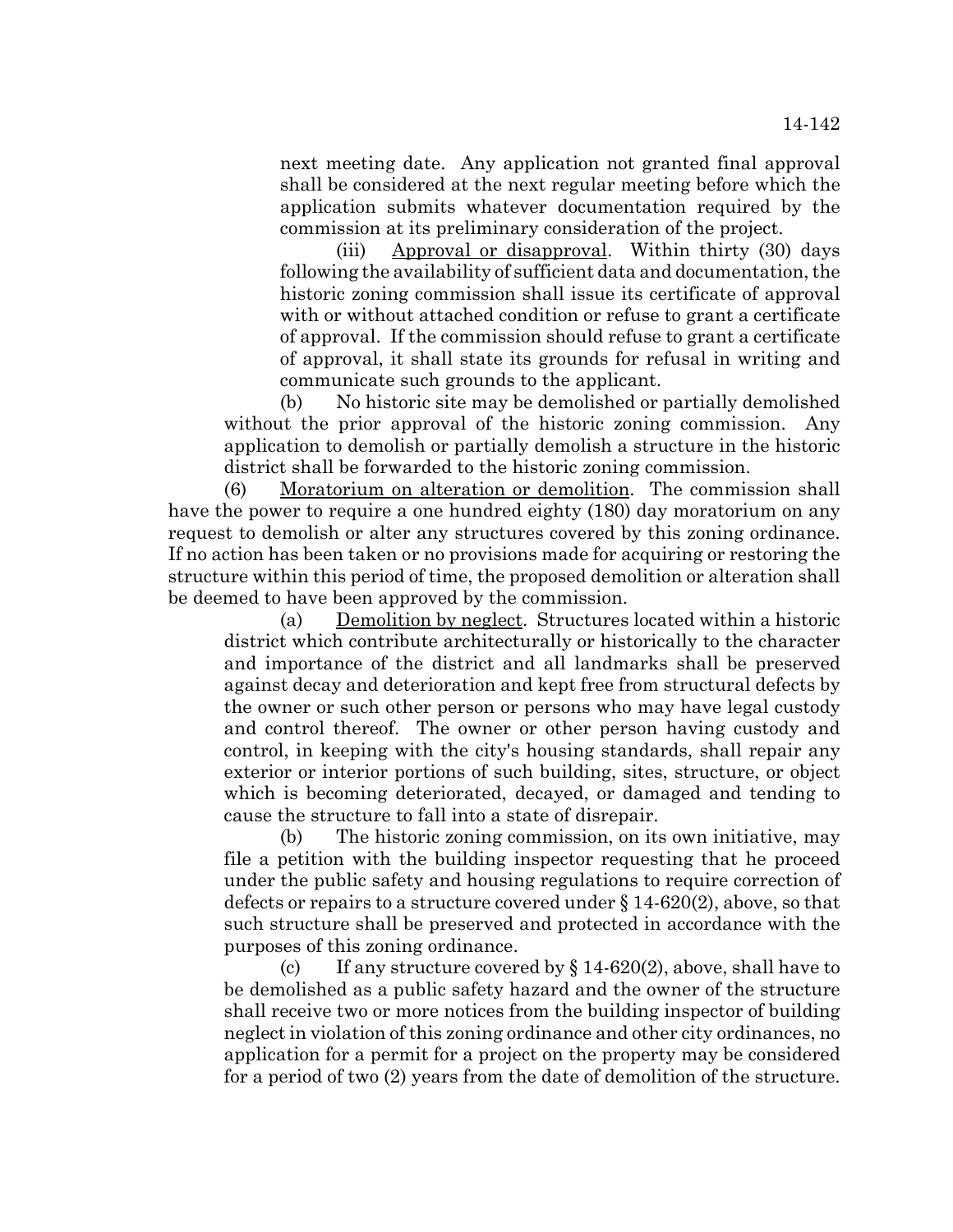Additionally, no permit for a curb cut needed for the operation of a surface parking lot shall be granted by any city office during this period.

(7) Regulation of signs. In addition to the requirements applicable to all signs found elsewhere in this code, signs in the historic zoning district shall meet the following standards:

(a) Signs should be easily seen and clearly understandable without being inconsistent in color, size or intensity with surrounding architectural features, glaring, garish, loud or lurid.

(b) Materials and design should relate to the architectural features of the building, the storefront and/or other buildings, signs and storefronts in the area.

(c) No sign may be located on a structure so that it obscures any architectural features such as a cornice (unless the sign consists of individual letters) or be oversized in proportion to the building.

(d) The registered trademark of a specific commodity shall occupy no more than fifteen percent (15%) of the area of a sign, unless the said commodity is the major business conducted on the premises.

(e) The primary business sign may bear lettering only to the name and kind of business and the year the business was established.

(f) No support for a sign shall extend above the cornice line of a building to which the sign is attached.

(g) The following signs shall not be permitted, constructed, erected or maintained:

(i) Signs which incorporate any manner of flashing, moving or intermittent lighting, excluding public service signs showing time and temperature;

(ii) Any signs which no longer advertise a business or product previously sold unless it is of cultural, aesthetic or historical significance to the historic district;

(iii) Portable signs;

(iv) Signs erected so as to obstruct any door, window or fire escape on a building;

- (v) Roof signs;
- (vi) Vertical, windless banner flags;

(vii) Large wall signs painted on the side of buildings which are taller than the surrounding buildings, unless they are of aesthetic or historical significance.

(h) The sign may be only one (1) square foot of sign area per linear foot of building frontage used by tenant. Where a building fronts on more than one (1) street, the aggregate footage for each frontage shall be calculated and used separately. At no time shall the sign obscure architectural features or be oversized in proportion to the building.

(i) Tops of wall signs for street level establishments may not protrude above the tops of second story windowsills.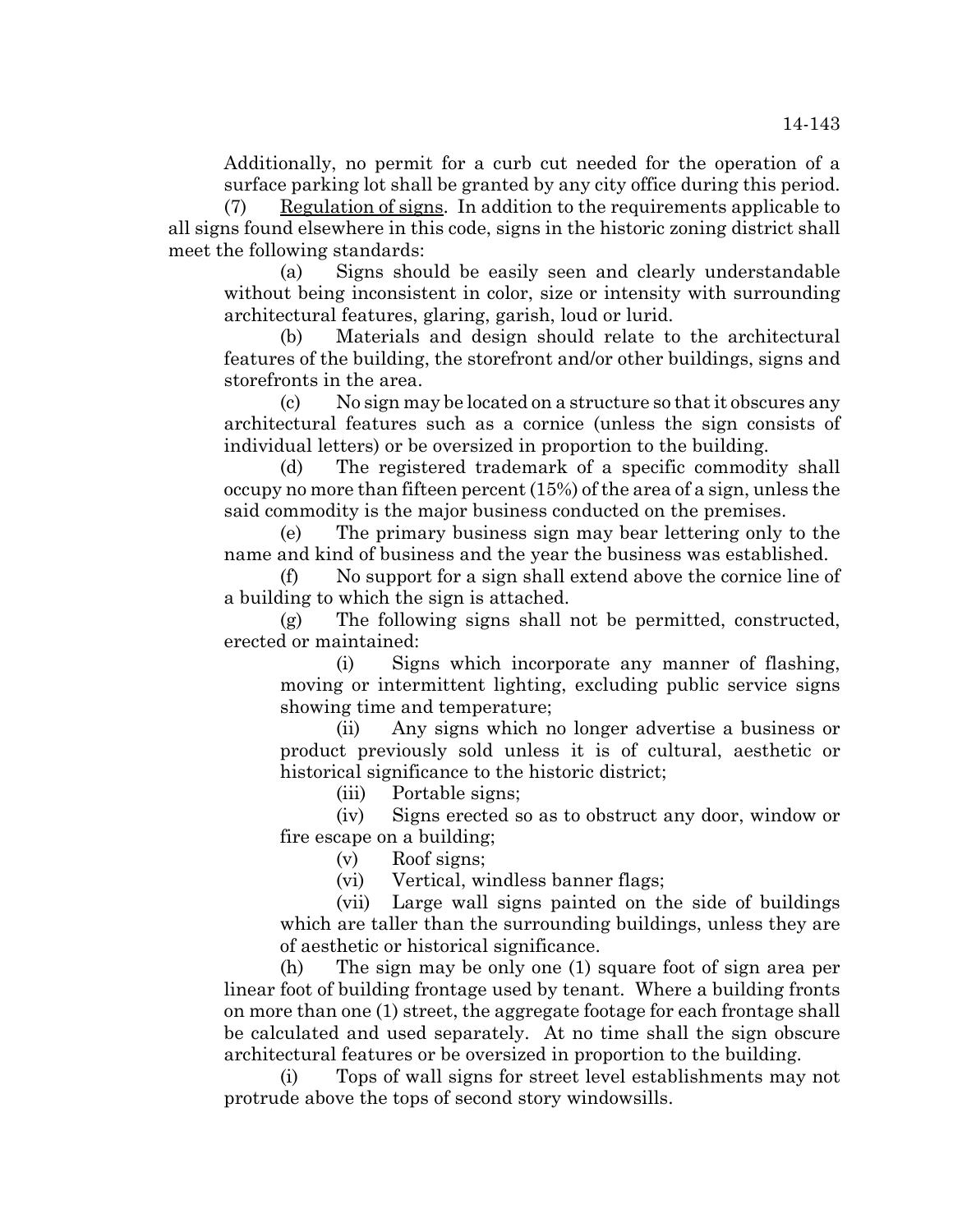(j) V-shaped "sandwich" signs or free-standing sidewalk signs may be used up to a maximum size of two feet six inches (2' 6") wide and three feet six inches (3' 6") tall. They must be removed at close of business day; secured against wind and maintained in good condition.

(k) Internally illuminated, electronic programmable, neon and changeable copy signs that flash, change color or scroll are prohibited in the historic district.

(l) Handwritten signs are prohibited unless approved on an individual basis by the historic zoning commission. Acceptable colors may be obtained from the historic zoning commission.

(m) Banner signs are approved for temporary use no longer than sixty (60) days.

(n) Businesses that have moved to another location must remove any and all signage within ninety (90) days after the move or close of the business.

(o) Approved awning signs are permitted provided they blend in with the architecture of the building. Awnings should enhance the building's design; but, should not be the dominant feature. Awning lettering that is a maximum of twenty-five percent (25%) of the awning face may be used for signage regardless of the building façade.

(i) Material - Canvas, cloth and metal awnings are permitted. Material used should be of high quality, colorfast and sun fade resistant. Vinyl, plastic and wood are not allowed.

(ii) Color - Awning colors are generally limited to a single field color with a single contrasting color for the lettering. Acceptable colors may be obtained from the historic zoning commission.

(iii) Location - Awning must be placed in a traditional location above doors and windows only.

(p) Signs exempt from this section:

(i) No solicitation;

(ii) Hours of operation, open or closed;

(iii) Address numbers;

(iv) No trespassing and security signs;

(v) Flags or insignias: Flags of the United States, State of Tennessee; governmental flags or insignias of governmental entities are not counted as signage. Vertical, windless banner flags not permitted in the historic district.

(vi) Special sale signs: Merchants can display temporary advertising signs on the inside of their windows provided they do not cover more than thirty-three percent (33%) of the window area. Special sale signs may be displayed for no more than two (2) weeks at a time, five (5) times per day. They should be removed within three (3) days after the event.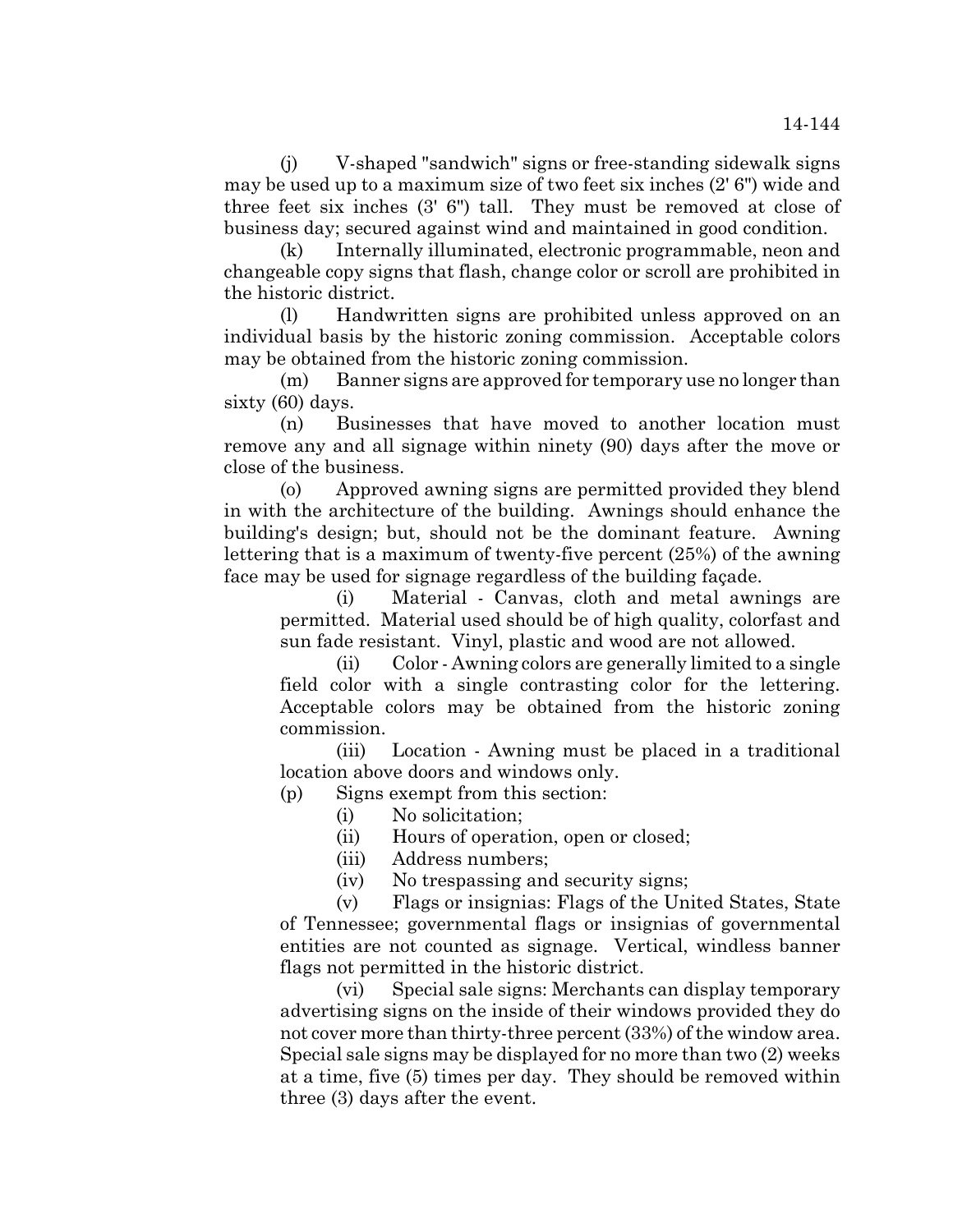(vii) Public necessity signs such as restrooms, credit cards accepted and smoking prohibited.

(viii) Special event signs: Flyers, banners and posters of upcoming events may be displayed one (1) month prior to the event and removed within five (5) days after the event.

(ix) Historical signs and markers;

(x) For sale/rent/help wanted.

(q) Non-compliance with sign standards will be subject to a fine of up to fifty dollars (\$50.00) per day of violation or injunction in appropriate cases. Enforcement of this section shall be by the City of Manchester Codes Department.

(r) Owners will have sixty (60) days to comply after approval of this section.

(8) Determination of economic hardship. Each application for removal or demolition shall be considered, taking into account economic hardship. The commission may, after reasonable notice, set an application for public hearing and may consider any or all of the following:

(a) Estimate of the cost of the proposed redevelopment, alteration, demolition, or removal and an estimate of any additional cost that would be incurred to comply with the recommendations of the commission for changes necessary for the issuance of a certificate of appropriateness.

(b) A report from a licensed engineer or architect with experience in rehabilitation as to the structural soundness of any structure of the property and their suitability for rehabilitation.

(c) Estimated market value of the property in its current condition; after completion of the proposed redevelopment, alterations, demolition, or removal; after any changes recommended by the commission; and, in the case of a proposed demolition, after renovation of the existing property for continued use.

(d) In the case of a proposed demolition, an estimate from an architect, developer, real estate consultant, appraiser, or other real estate consultant, appraiser, or other real estate professional experienced in rehabilitation or reuse of the existing structure on the property.

(e) Amount paid for the property, the date of purchase, and the party from whom purchased, including a description of the relationship, if any, between the owner of record or applicant and the person from whom the property was purchased, and any terms of financing between the seller and buyer.

(f) If the property is incoming-producing, the annual gross income from the property for the previous two (2) years; itemized operating and maintenance expenses for the previous two (2) years; and depreciation deduction and annual cash flow before and after debt service, if any, during the same period.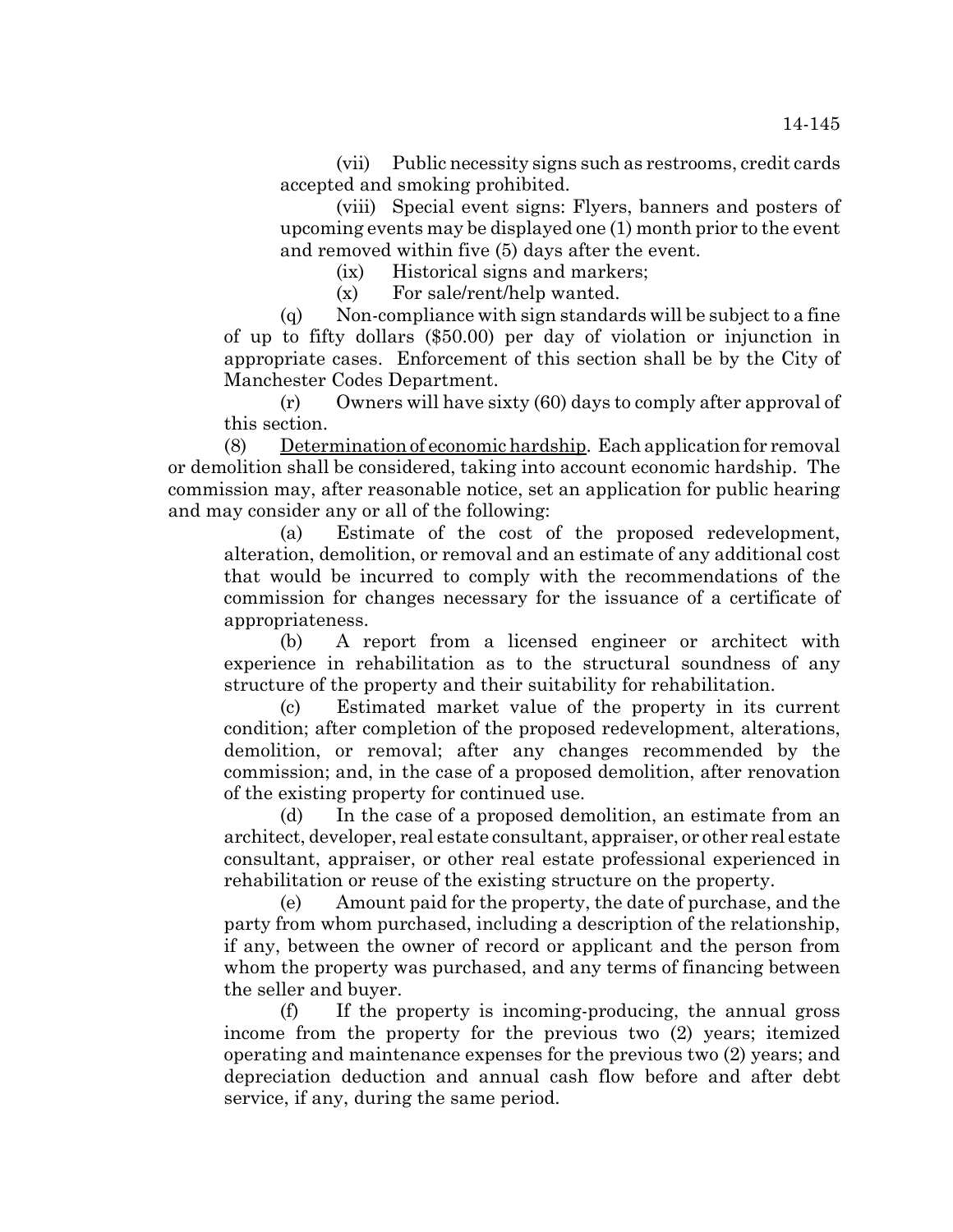(g) Any other information considered necessary by the commission to a determination as to whether the property does yield or may yield a reasonable return to the owners.

Request for reconsideration shall be taken up at a public hearing with reasonable notice and consideration given to any or all of the factors listed above.

(9) Jurisdiction and appeals. Anyone who may be aggrieved by any final order or judgment of the historic zoning commission may have such order or judgment reviewed by the courts by the procedure of statutory certiorari, as provided in title 27, chapter 8, of Tennessee Code.

Nothing in this chapter shall be interpreted as giving the commission any authority to consider, review, examine or control the use of property classified as a historic zoning district or landmark. Use shall be controlled solely by the zoning controlling such property prior to its classification as a historic district or landmark or as may be rezoned by subsequent amendments.

All subdivided developments having zero lot line buildings shall have a subdivision plat containing all subdivided lots approved by the planning commission prior to any building permit being issued. The subdivision plat shall list all recorded easements and covenants that will exist between the lots.

(10) The provisions of this part shall be enforced by the health and codes department. (1972 Code, § 11-609 and §§ 11-609.1 -- 11-609.2, as amended by Ord. #904, Nov. 2000, Ord. #1288, Nov. 2010, Ord. #1301, June 2011, Ord. #1309, Sept. 2011, Ord. #1483, June 2016, and Ord. #1534, June 2017)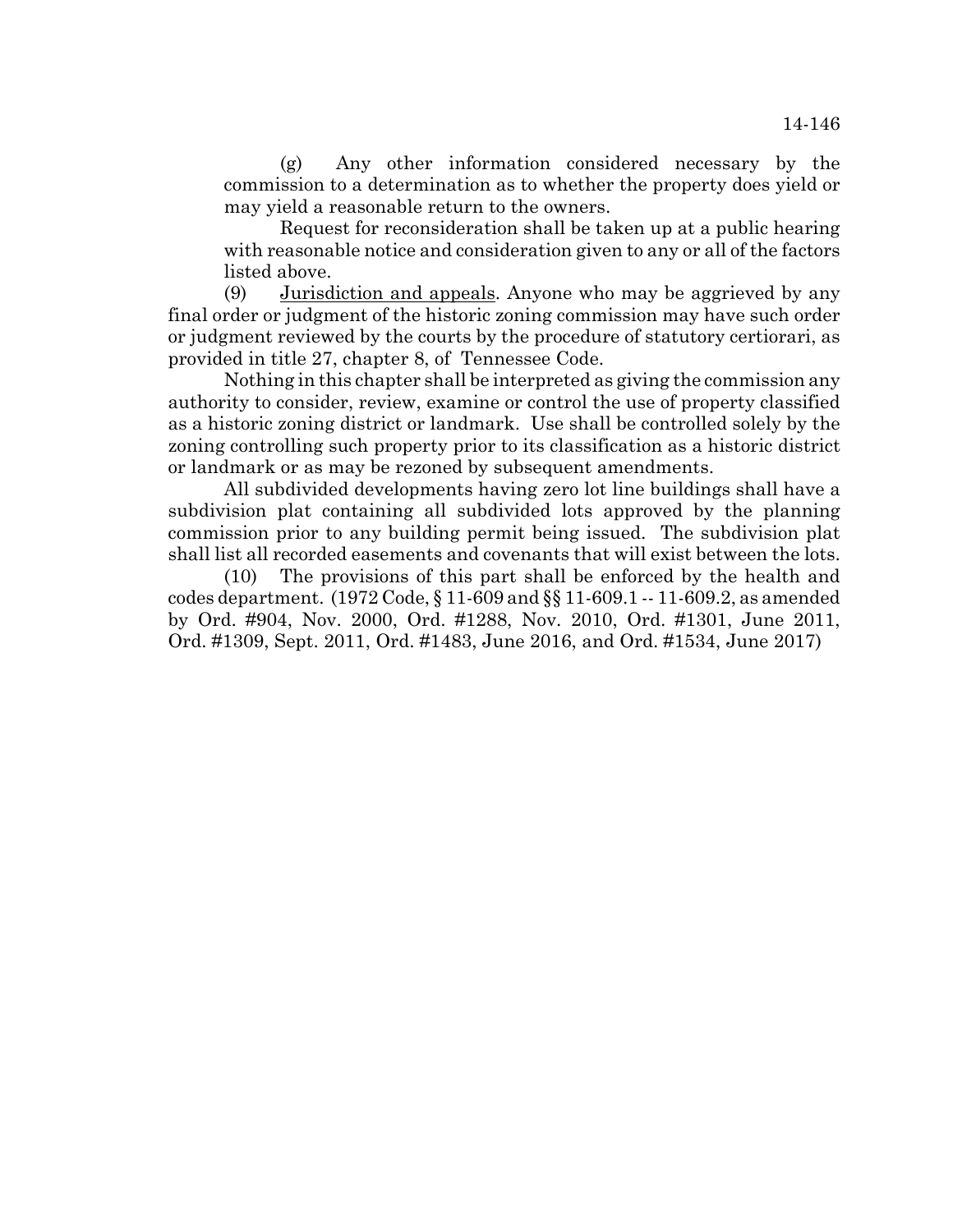# **CHAPTER 7**

## **EXCEPTIONS AND MODIFICATIONS**

## **SECTION**

#### 14-701. Scope.

- 14-702. Nonconforming uses.
- 14-703. Bulk and lot size noncompliance.
- 14-704. Exceptions to height limitations.
- 14-705. Lots of record.
- 14-706. Exceptions to setback requirements.
- 14-707. Absolute minimum lot size.

**14-701. Scope**. This chapter is devoted to providing for the necessary exceptions and modifications to the specific zoning district provisions and the supplementary provisions provided in chapter 5 and chapter 6. (1972 Code, § 11-701)

**14-702. Nonconforming uses**. The districts established in this zoning ordinance (as set forth in district regulations in chapter 6) are designed to guide the future use of land in Manchester, Tennessee by encouraging the development of desirable residential, commercial, and industrial areas with appropriate groupings of compatible, and related uses and thus promote and protect the public health, safety, and general welfare.

As a necessary corollary, in order to carry out such purposes, nonconforming uses which adversely affect the development of such areas must be subject to certain limitations. The provisions governing nonconforming uses set forth in this chapter are therefore established to contain the existing undesirable conditions resulting from such incompatible nonconforming uses, which are detrimental to the achievement of such purposes. While such uses are generally permitted to continue, this zoning ordinance is designed to restrict any expansion of such uses beyond the site which the use occupied upon the effective date of this zoning ordinance.

In the case of buildings or other structures not complying with the bulk regulations of this zoning ordinance, the provisions governing noncomplying buildings or other structures set forth in this chapter are established in order to permit the continued use of such buildings or other structures, but to limit the creation of additional noncompliance or increase in the degree of noncompliance.

These provisions are thus designed to preserve the character of the districts established in this zoning ordinance in light of their suitability to particular uses, and thus to promote the public health, safety, and general welfare.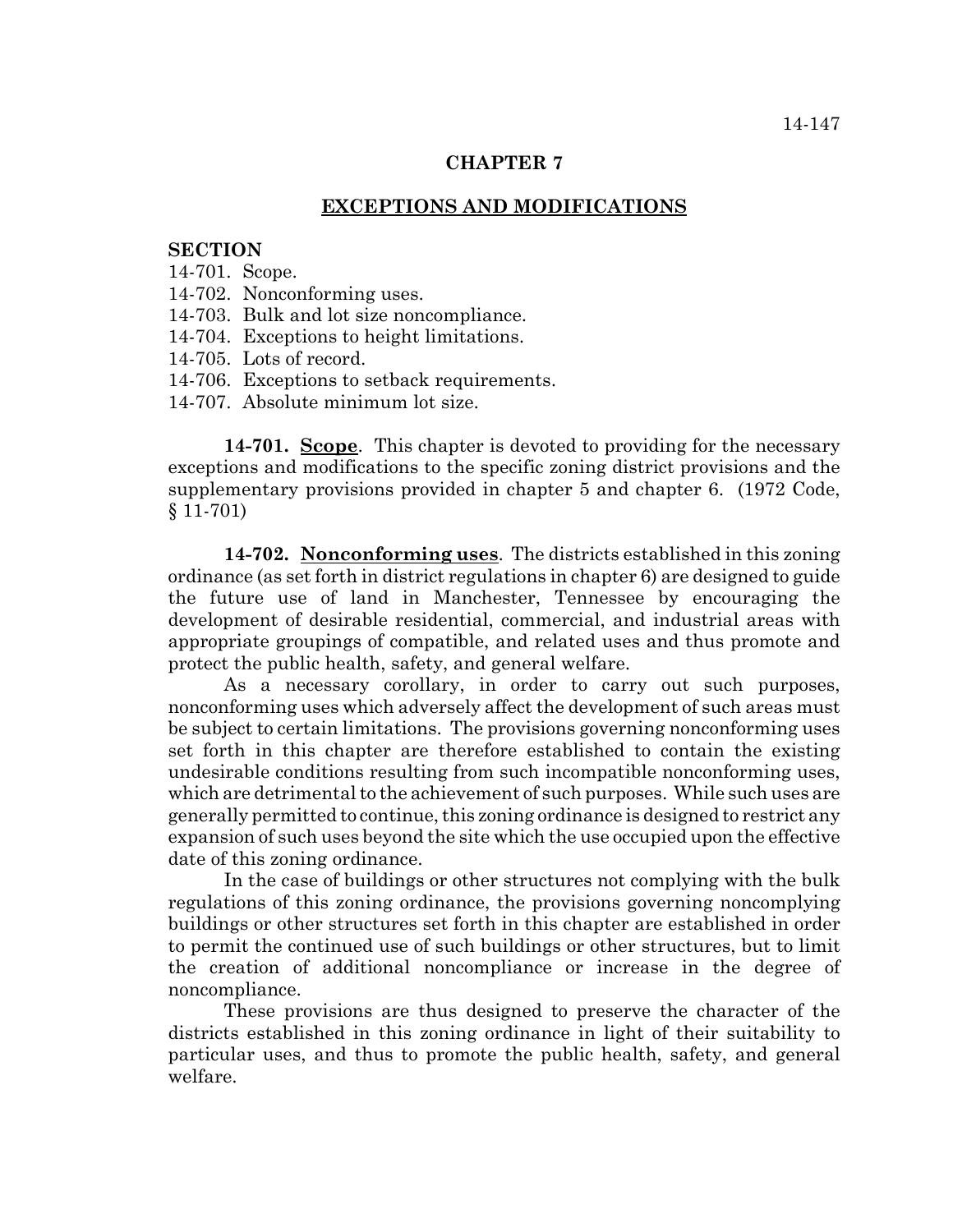(1) Provisions governing nonconforming uses. (a) Applicability. The provisions of this chapter are applicable to all uses which are not permitted within the districts in which they are located. Additionally, buildings and other structures located within the floodway are considered within the regulations of nonconforming uses.

(b) Construction or use permit approved prior to ordinance adoption. Nothing contained herein shall require any change in the overall layout, plans, construction, site or designated use of any development, building, structure, or part thereof where official approvals and required building permits have been granted before the enactment of this zoning ordinance, or any amendment thereto, the construction of which, conforming with such plans, shall have been started prior to the effective date of this zoning ordinance and completion thereof carried on in a normal manner within the subsequent six (6) months period, and not discontinued until completion except for reasons beyond the builder's control.

In the event that the activity or construction of such building or other structures is not substantially underway and being diligently pursued within the six (6) month period following the issuance of a building permit, then such permit shall automatically lapse and the provisions of this zoning ordinance shall apply.

(c) Repairs and alterations. Nothing in this chapter shall prevent the strengthening or restoring to a safe condition of any part of any building or structure declared unsafe by proper authority.

(d) Zone lot containing nonconforming use. A zone lot containing a nonconforming use shall not be reduced in area except to comply with section (c).

(e) Continuation of nonconforming use. Any nonconforming use which existed lawfully at the time of enactment of this zoning ordinance and which remains nonconforming under the provisions contained herein or any use which shall become nonconforming upon enactment of this zoning ordinance, or any subsequent amendments thereto, may be allowed to continue in operation and be permitted provided that no change in use is undertaken.

(f) Change of nonconforming use. (i) General provisions. For the purpose of this chapter, a change in use is a change to another use either under the same activity type or any other activity type or major class of activity; however, a change in occupancy or ownership shall not, by itself, constitute a change of use.

A nonconforming use may be changed to any conforming use, and the applicable bulk regulations and accessory off-street parking requirements shall apply to such change of use or to alterations made in order to accommodate such conforming use.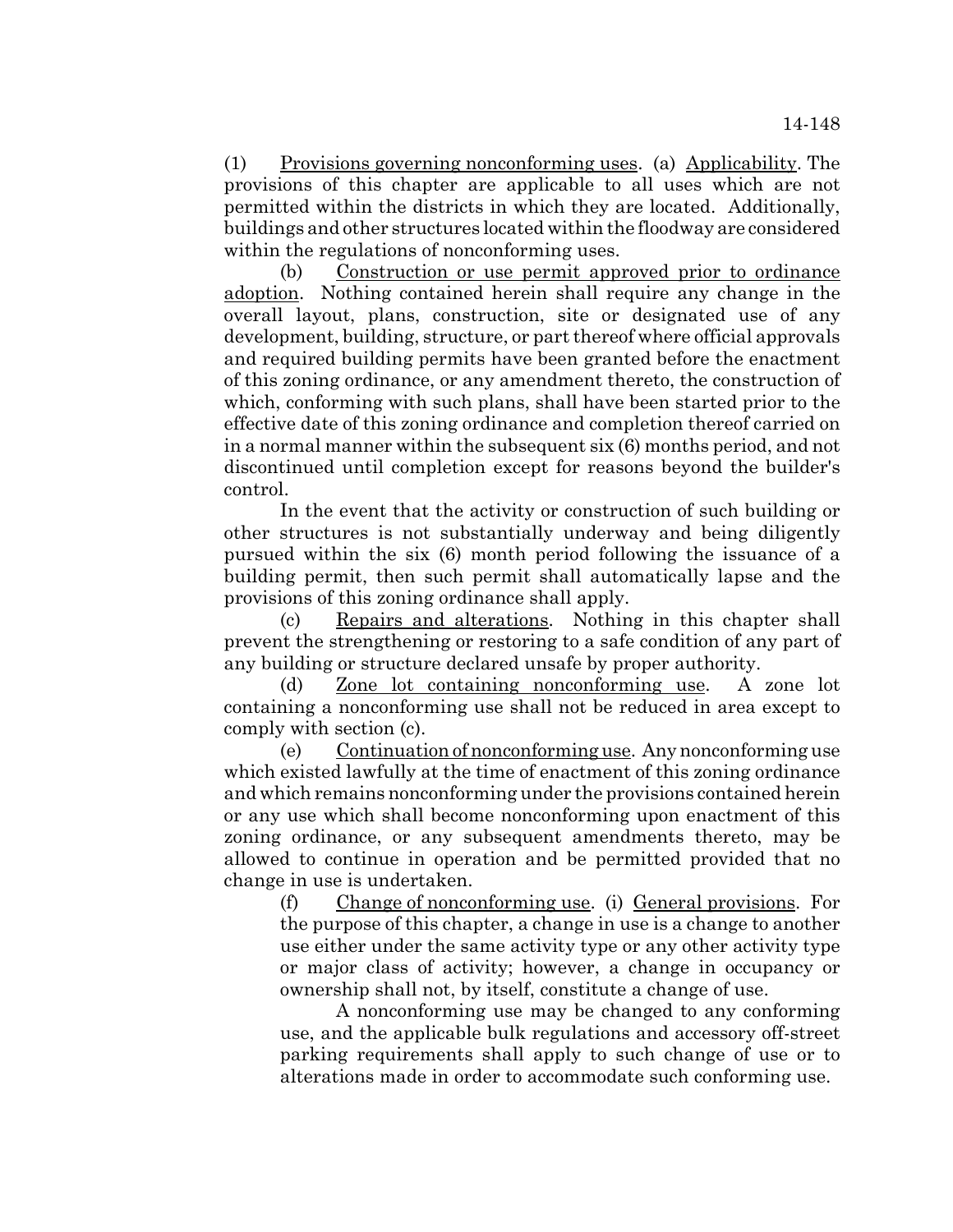(ii) Land with incidental improvements. In all districts a nonconforming use of land, not involving a building or structure, or in connection with which any building or structure thereon is incidental or accessory to the principal use of the land, shall be changed only to a conforming use.

(iii) Nonconforming to conforming use. Whenever a nonconforming use is changed to a conforming use, such use shall not thereafter be changed to a nonconforming use.

(g) Expansion of nonconforming uses. (i) General provisions. Any nonconforming use which shall become nonconforming, upon enactment of this zoning ordinance, or any subsequent amendments thereto, may be allowed to expand operations and construct additional facilities which involve an actual continuance and expansion of the nonconforming use provided that any such expansion shall not violate the provisions as set out below.

(ii) Land with incidental improvements. In all districts a nonconforming use of land, not involving a building or structure, or in connection with which any building or structure thereon is incidental or accessory to the principal use of the land, shall not be allowed to expand through the addition of buildings or other structures.

(iii) Adequate space for expansion. No expansion or any nonconforming use shall infringe upon, or increase the extent of any infringement existing at the time of adoption of this zoning ordinance, upon any open space required by this zoning ordinance. All required yard setback requirements must be adhered to in any such expansion project.

(iv) Expansion limited. Any expansion of a nonconforming use permitted under the provisions of this section shall take place only upon the zone lot(s) on which said use was operating at the time the use became nonconforming. Nothing within this provision shall be construed so as to permit expansion of any nonconforming use through the acquisition and development of additional land.

(v) Expansion upon land subject to flood. No expansion of any nonconforming use shall violate the provisions of § 14-619. (h) Damage or destruction. (i) General provisions. Any nonconforming use which shall become nonconforming upon enactment of this zoning ordinance, or any subsequent amendments thereto, may be permitted to reconstruct damaged or destroyed facilities which involve any actual continuance of the nonconforming use provided that any such reconstruction shall not violate the provisions set out below.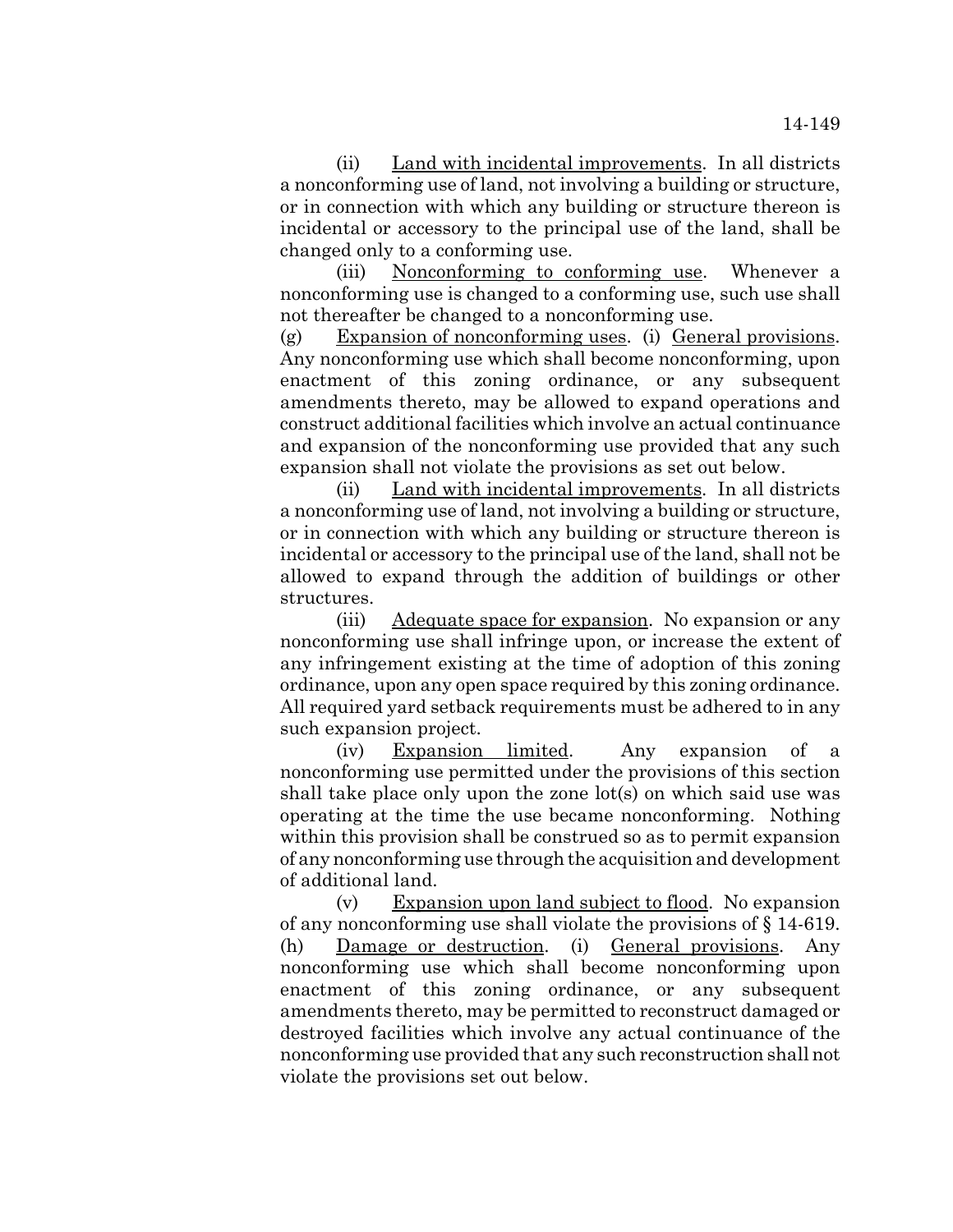(ii) Change in use prohibited. No reconstruction of damaged or destroyed facilities may occur which shall act to change the nonconforming use (as regulated in section (g), above) to other than a permitted use.

(iii) Land with incidental improvements. In all districts, when a nonconforming building or other structure or improvements located on "land with incidental improvements" (as defined by this zoning ordinance) is damaged or destroyed to the extent of twenty-five (25) percent or more of the assessed valuation of all buildings, and other structure or other improvements located thereon (as determined from the assessment rolls effective on the date of damage or destruction), such nonconforming use shall terminate and the tract of land shall therefore be used only for a conforming use.

(iv) Infringement upon open space restricted. No reconstruction of damaged or destroyed facilities utilized by a nonconforming use shall increase the extent of any infringement upon any open space required by this zoning ordinance.

(v) Reconstruction of floor damaged property. The provisions of § 14-703, shall apply to the reconstruction of all buildings and structures associated with any nonconforming use located within a floodway district.

(i) Discontinuance. When a nonconforming use of land or the active operation of substantially all the nonconforming uses in any building or other structure or tract of land is discontinued for a period of one (1) year, then the land or building or other structure shall thereafter be used only for conforming use. Intent to resume active operations shall not affect the foregoing provision. (1972 Code, § 11-702 and § 11-702.1)

**14-703. Bulk and lot size noncompliance**. (1) General provisions. The provisions of this chapter shall control buildings and other structures which do not meet the bulk or any other provisions applicable in the districts in which they are located except those provisions which pertain to activity or use.

(2) Continuation of use. The use of a noncomplying building or other structure or parcel may be continued, except as otherwise provided by this chapter.

(3) Repairs and alterations. Repairs, incidental alterations, or structural alterations may be made in noncomplying buildings or other structures subject to the provisions of § 14-703(4) through § 14-703(6).

(4) Enlargements or conversions. A noncomplying building or other structure may be enlarged or converted, provided that no enlargement or conversion may be made which would either create a new noncompliance or increase the degree of noncompliance of any portion of a building or other structure or parcel.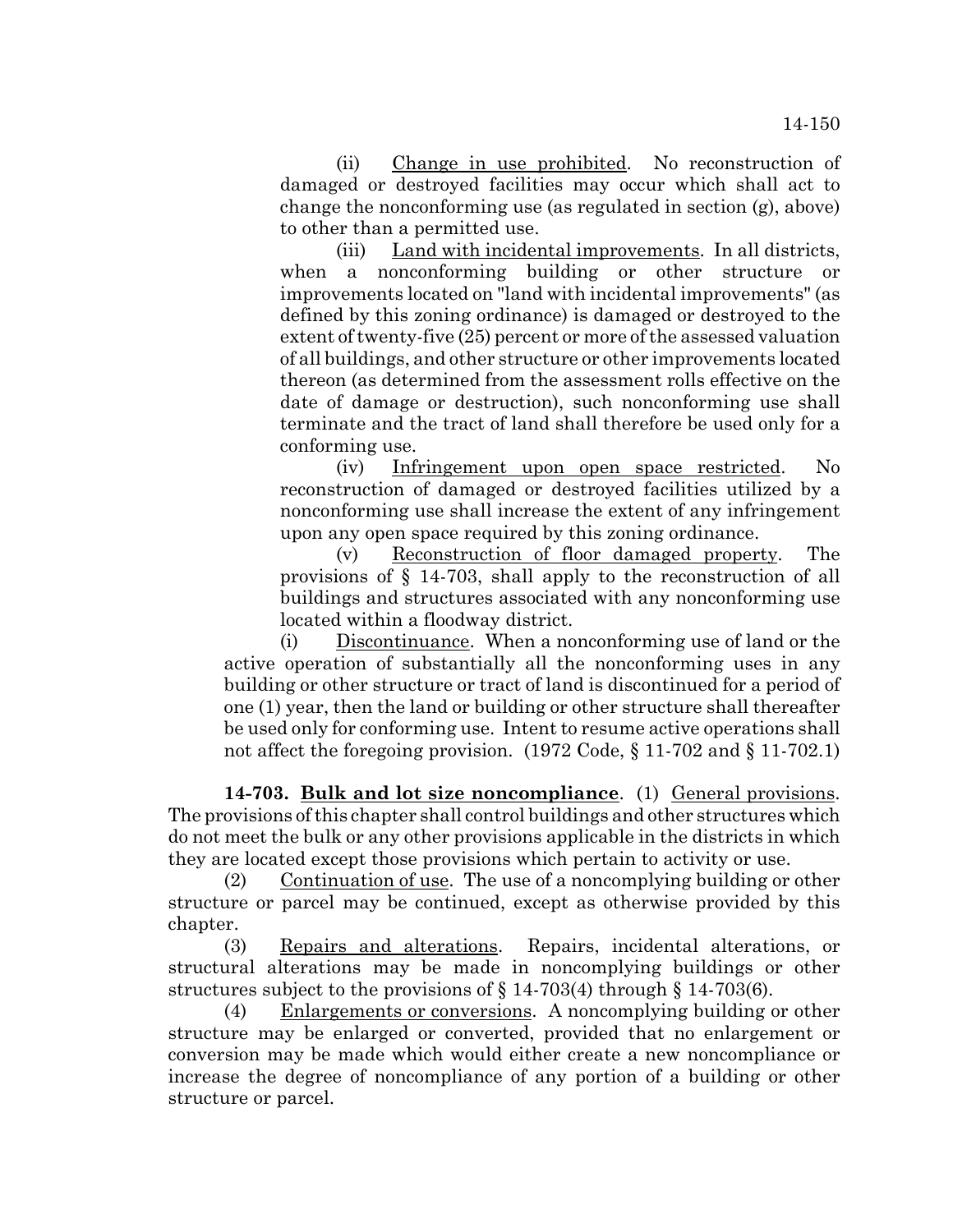(5) Buildings noncomplying as to lot area. If a building does not comply with the applicable district regulations on lot area per dwelling unit (lot area being smaller than required for the number of dwelling units on such zone lot) such building may be converted (except when in the floodway district), provided that the deficiency in the required lot area is not thereby increased (for example, a noncomplying building on a lot of thirty-five hundred (3,500) square feet, which before conversion required a lot area of five thousand (5,000) square feet and was, therefore, deficient by 1,500 square feet, can be converted into any combination of dwelling units allowed in the zoning district in question requiring a lot area of no more than five thousand (5,000) square feet).

(6) Damage or destruction of noncomplying uses. A noncomplying building which is damaged or destroyed may be reconstructed, provided that the reconstruction will not either create a new noncompliance or increase the degree of noncompliance of a building or structure or parcel or portion thereof. (1972 Code, § 11-703)

**14-704. Exceptions to height limitations**. The height limitations of this zoning ordinance shall not apply to church spires, belfries, cupolas and domes not intended for human occupancy; monuments, water towers, transmission towers, windmills not in residential zones, chimneys, smokestacks, conveyors, flag poles, public and semi-public radio towers, masts and aerials. Heights exceptions for radio towers and windmills in residential zoning districts shall be allowed only when approved by the planning commission. (1972 Code, § 11-704)

**14-705. Lots of record**. The following provisions shall apply to all existing lots of record:

(1) Where the owner of a lot consisting of one or more adjacent lots of official record at the time of the adoption of this zoning ordinance does not own sufficient land to enable him to conform to the yard or other requirements of this zoning ordinance, an application may be submitted to the board of zoning appeals for a variance from the terms of this zoning ordinance. Such lot may be used as a building site, provided, however, that the yard and other requirements of the district are compiled with as closely as possible in the opinion of the board of zoning appeals.

(2) No lot which is now or hereafter built upon shall be so reduced in area that the yards and open space will be smaller than prescribed by this zoning ordinance, and no yard, court, or open space provided around any building for the purpose of complying with the provisions hereof, shall again be considered as a yard, court, or other open space for another building.

(3) Where two (2) or more lots of record with a continuous frontage are under the same ownership, or where a substandard lot of record has continuous frontage with a larger tract under the same ownership, such lots shall be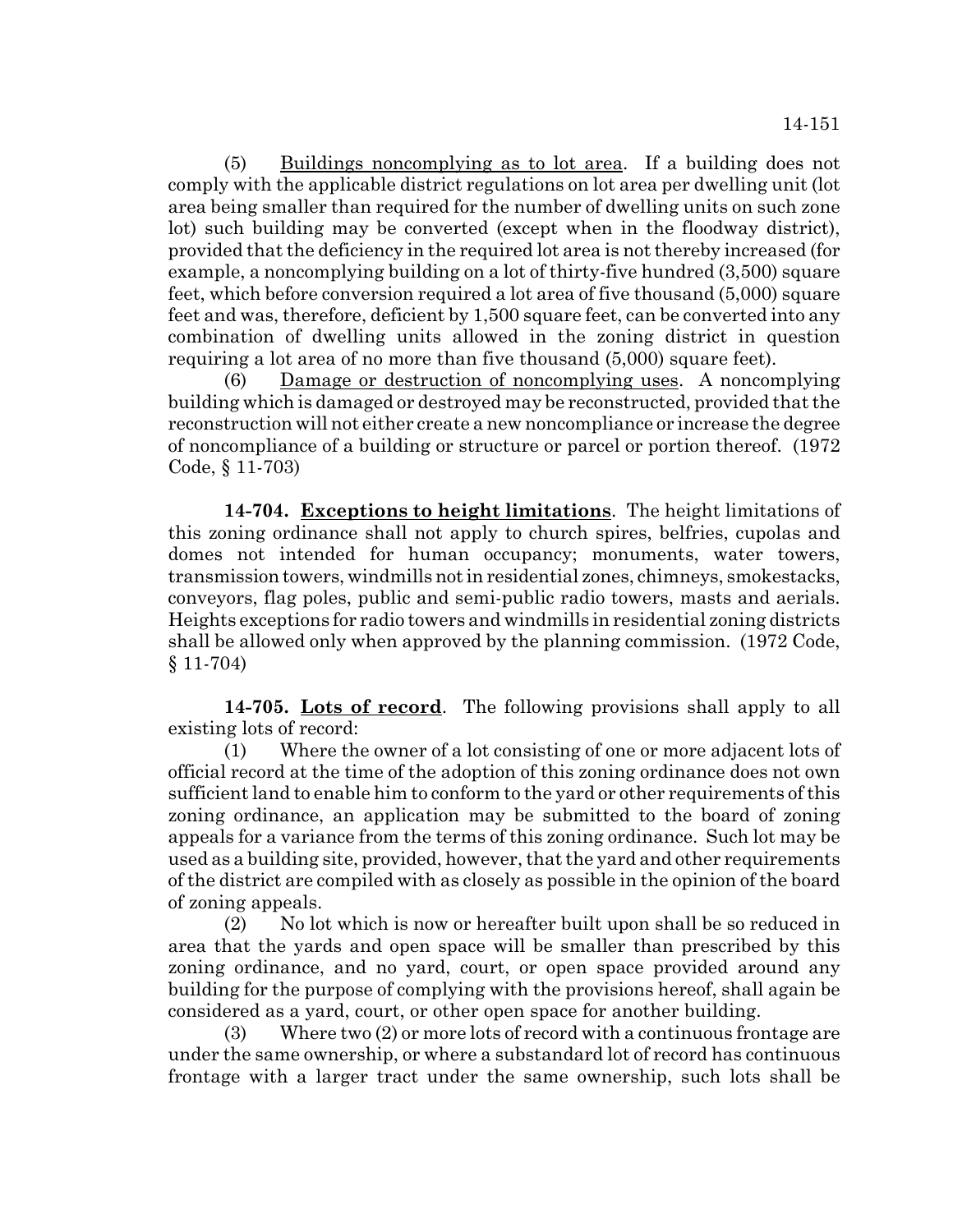combined to form one or more building sites meeting the minimum requirements of the district in which they are located. (1972 Code, § 11-705)

**14-706. Exceptions to setback requirements**. The front setback requirement of this zoning ordinance for dwellings shall not apply to any lot where the average depth of existing setbacks on the developed lots located within one hundred (100) feet on each side of such lot is less than the minimum required front yard depth. In such cases, the front yard setback may be less than required but not less than the average of the existing depth for front yards on developed lots within one hundred (100) feet on each side of the lot. In residential districts, however, the setback shall in no case be less than fifteen (15) feet from the street right-of-way line. (1972 Code, § 11-706)

**14-707. Absolute minimum lot size**. In no case shall the building inspector or the board of zoning appeals permit any zone lot in a residential district to be used as building site which, is less than six thousand (6,000) square feet in total area and thirty (30) feet in width at its narrowest point, or has a front setback of less than fifteen (15) feet and a side setback of less than five (5) feet, with the exception of officially approved planned developments. (1972 Code, § 11-707)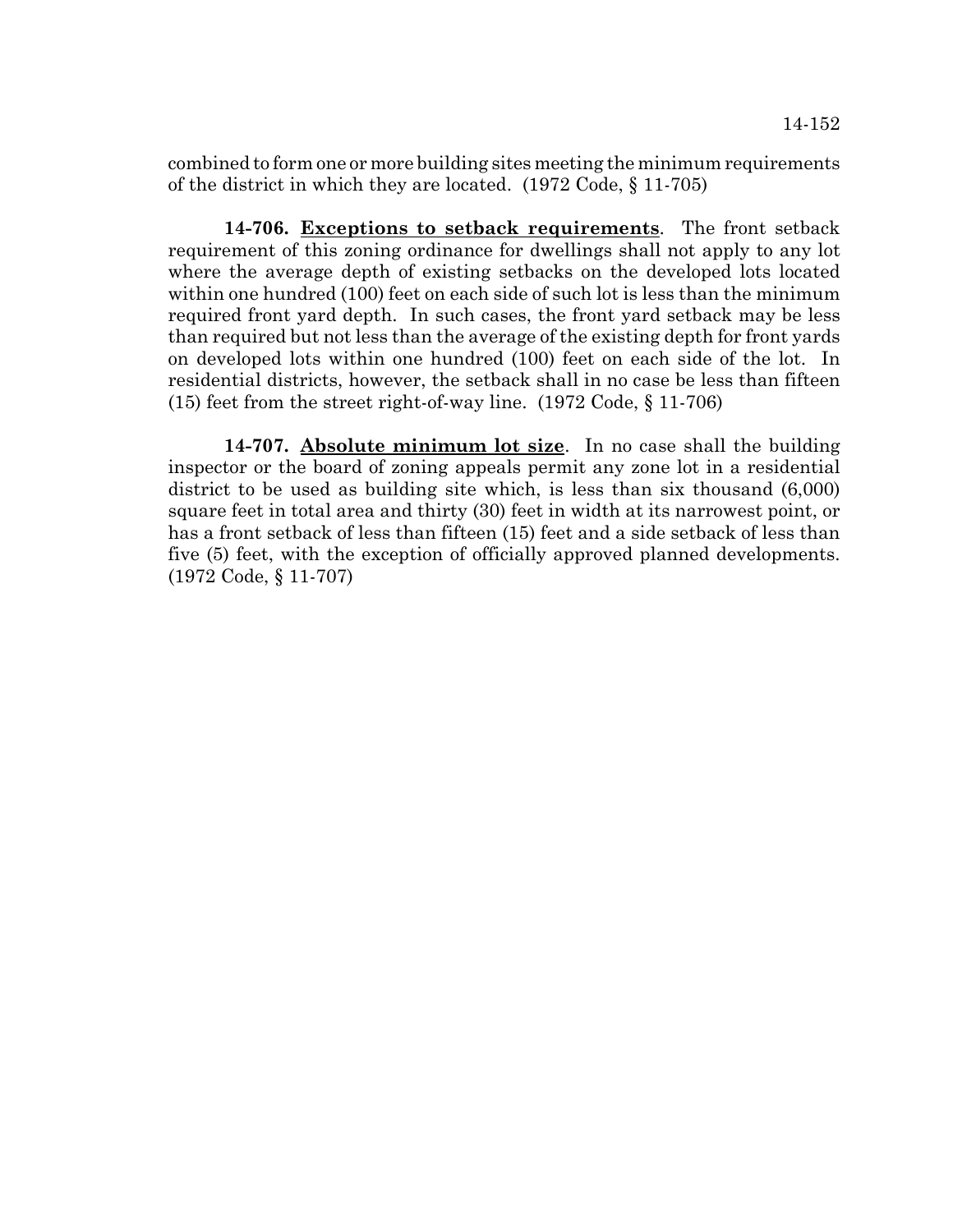# **ADMINISTRATION AND ENFORCEMENT**

# **SECTION**

- 11-801. Administration of the zoning ordinance.
- 11-802. The enforcement officer.
- 11-803. Building permits.
- 11-804. Temporary use permits.
- 11-805. Certificate of occupancy.
- 11-806. Board of zoning appeals.
- 11-807. Variances.
- 11-808. Procedure for authorizing special exceptions.
- 11-809. Amendments to the resolution.
- 11-810. Zoning and subdivision fees.
- 11-811. Penalties.
- 11-812. Remedies.
- 11-813. Validity.
- 11-814. Interpretation.
- 11-815. Effective date.

**14-801. Administration of the zoning ordinance**. Except as otherwise provided, no structure or land shall after the effective date of this zoning ordinance be used and no structure or part thereof shall be erected, altered, or moved unless in conformity with the regulations herein specified for the district in which it is located. In their interpretation and application, the provisions of this zoning ordinance shall be considered minimum requirements adopted for the promotion of public health, safety, morals, convenience, order, prosperity, and general welfare of the community. Where other zoning ordinances, resolutions, or regulations heretofore adopted or which may be adopted hereafter impose greater restrictions than those specified herein, compliance with such other zoning ordinances, resolutions, or regulations is mandatory. (1972 code, § 11-801)

**14-802. The enforcement officer**. The provisions of this zoning ordinance shall be administered and enforced by the city building inspector. In performance of administering and enforcing this zoning ordinance, he shall:

(1) Issue all building permits and make and maintain records thereof.

(2) Issue all certificates of occupancy and make and maintain records thereof.

(3) Issue and renew, where applicable, all temporary use permits and make and maintain records thereof.

(4) Maintain and keep current zoning maps and records of amendments thereto.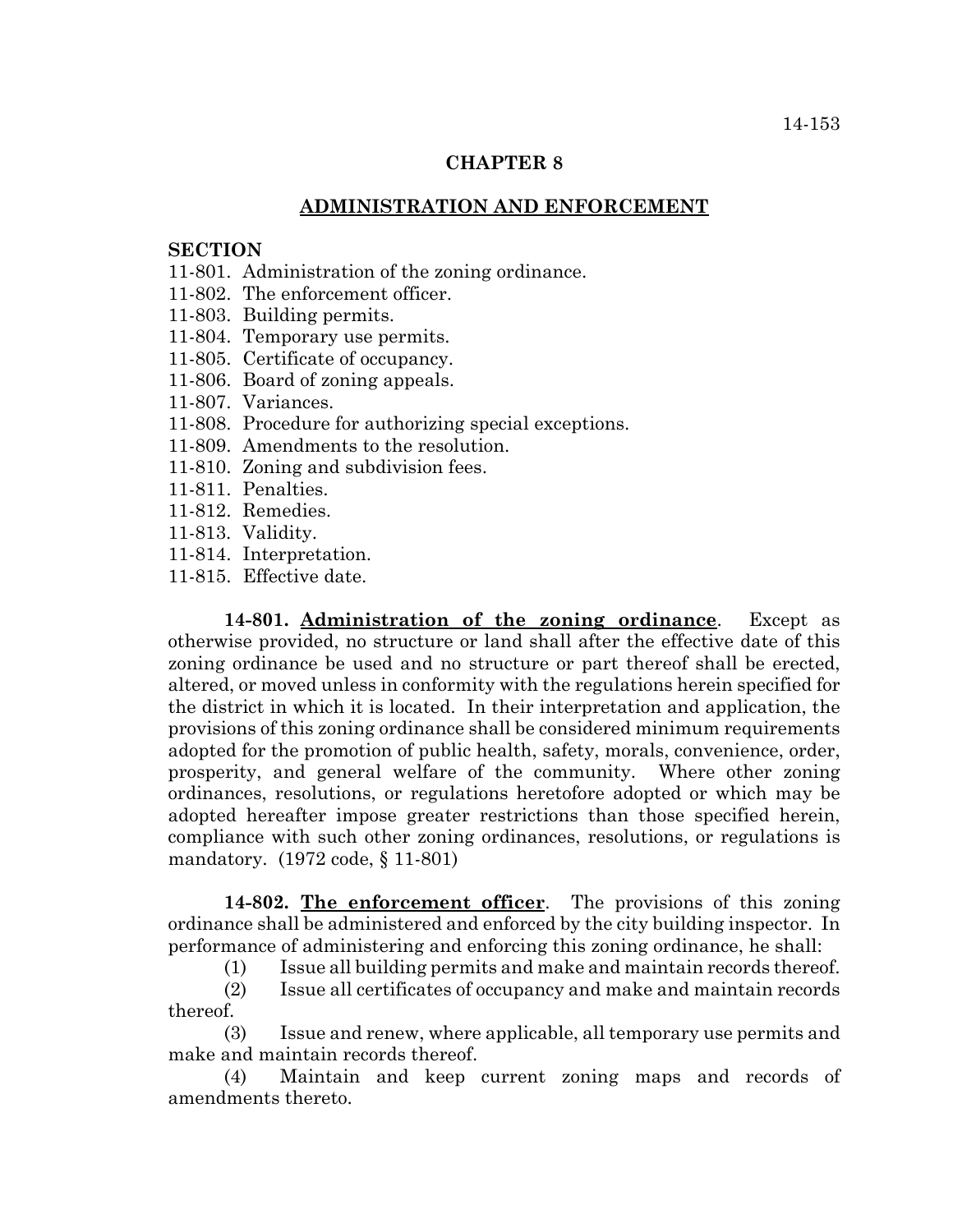(5) Receive, file and forward to the board of zoning appeals all applications for variances or other matters on which the board is required to act under the provisions of this zoning ordinance.

(6) Conduct inspections as required in this zoning ordinance and such other inspections as are necessary to insure compliance with the various other general provisions of this zoning ordinance. The building inspector shall posses the right to enter upon any premises for the purpose of making inspections of buildings or premises necessary to carry out his authorized duties. (1972 Code, § 11-802)

**14-803. Building permits**. It shall be unlawful to commence the excavation for or the construction of any building or other structure, including accessory structures, to commence the moving, alteration, or repair of any structure, or to commence the filling of land without a permit therefore, issued by the building inspector. If said excavation or construction is begun without a proper building permit the building permit fee shall be double or twice the original cost of the permit if legal compliance had been obtained as is required.

No building permit shall be issued by the building inspector except in conformity with the provisions of this zoning ordinance, unless there is received a written order from the board of zoning appeals in the form of an administrative review, special exception, or variance as provided by this zoning ordinance.

(1) Application. Application for a building permit shall be made in writing to the building inspector on forms provided for that purpose. All applications for building permits shall be accompanied by a plan or a plat in duplicate, drawn to scale, and showing the following:

(a) The actual shape, location, and dimensions of the lot to be built upon.

(b) The shape, size, and location of all buildings or other structures to be erected, altered, or moved and of buildings or other structures already on the lot and the elevation of the building site.

(c) The existing and intended use of all such buildings or other structures.

(d) Location and design of off-street parking areas and off-street loading areas, and such other information concerning the lot or adjoining lots as may be essential for determining whether the provisions of this zoning ordinance are being observed.

(2) Site plan requirements. Site plans containing the information required for the particular use by this section must be submitted to the building inspector at the time of an application for a building permit. It is specifically anticipated that the approval process for one- and two-family detached houses and individual mobile homes shall be administratively approved by the building inspector. All other uses shall only be approved in the manner set forth in  $§ 14-803(2)(b)$ , below.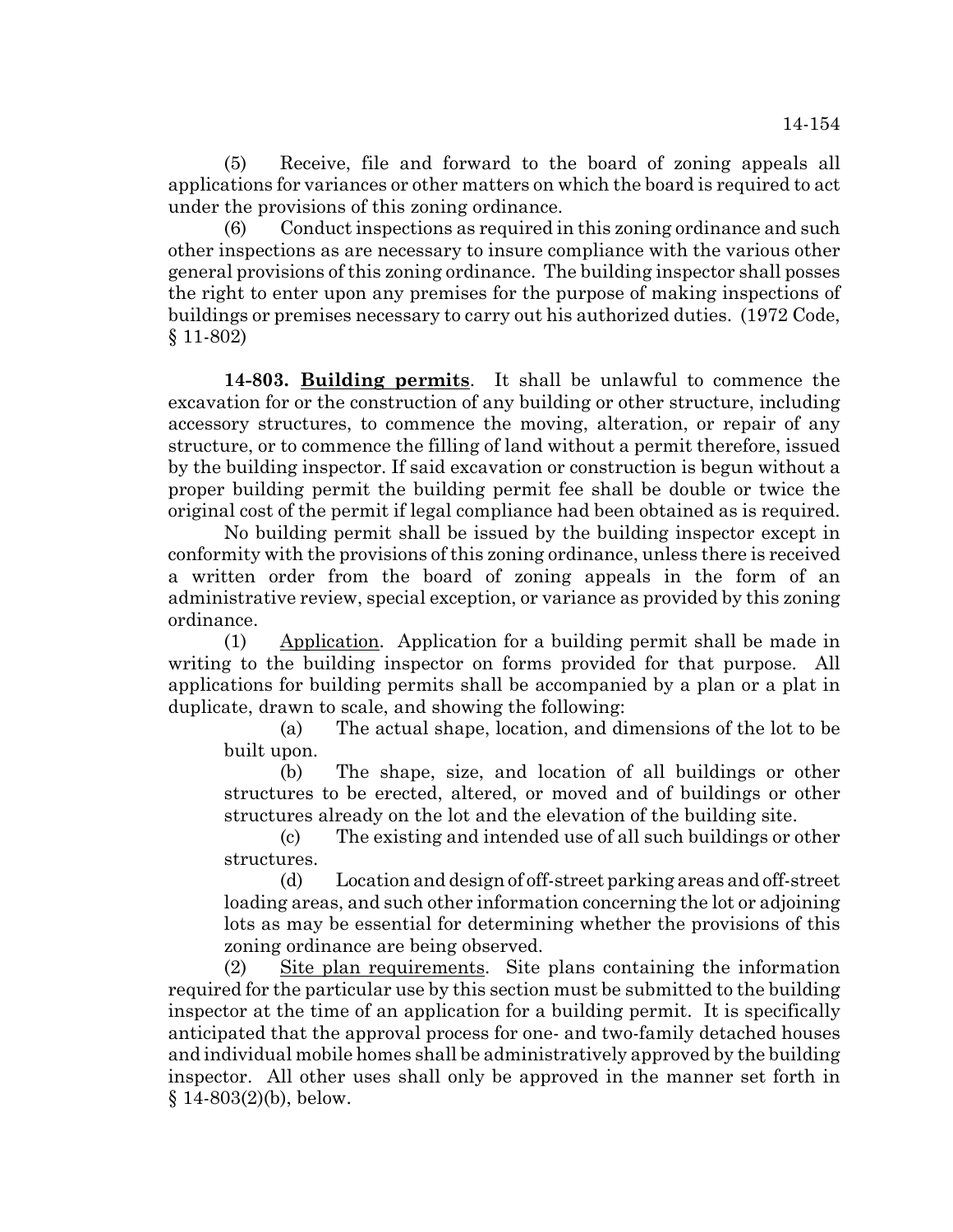(a) Site plans required for one- and two-family detached houses and individual mobile homes.

(i) The actual shape, location, and dimensions of the lot to be built upon.

(ii) The shape, size, and location of all buildings or other structures to be erected, altered, or moved and of buildings or other structures already on the lot and the elevation of the building site.

(iii) The existing and intended use of all such buildings or other structures, upon it, including the number of dwelling units the building is intended to accommodate.

(iv) The size and location of all yards and open areas required by this zoning ordinance.

(v) The dimension and location of all public water and sewer lines from which the property is to be served.

(vi) The location and approximate dimension of all points of access to a public street or road.

(vii) Such other information concerning the lot or adjoining lots as may be essential for determining whether the provisions of this zoning ordinance are being observed.

(viii) Where subsoil sewage disposal is anticipated, certification from the county health department approving the lot for such use.

(b) Site plans required for all other buildings and activities. This procedure is to be utilized for all buildings and activities, except those subject to the provisions of  $\S$  14-803(2)(a). Unless otherwise specified, the reviewing agency shall be the Manchester Planning Commission. Proposals for planned developments and mobile home parks shall follow separate provisions outlined elsewhere in this zoning ordinance, but such proposals shall also be reviewed by the planning commission.

The following information shall be included in the site plan:

(i) General location sketch map at a scale not smaller than  $1"=2,000'$ , showing:

(A) The approximate boundaries of the site.

(B) External (public access streets or roads in relation to the site).

(C) Surrounding development (i.e., general residential, commercial, and industrial areas) within the general vicinity of the site.

(D) Any public water and sewer systems in relation to site.y

(ii) Site plan drawn at a scale no smaller than 1"=200', showing: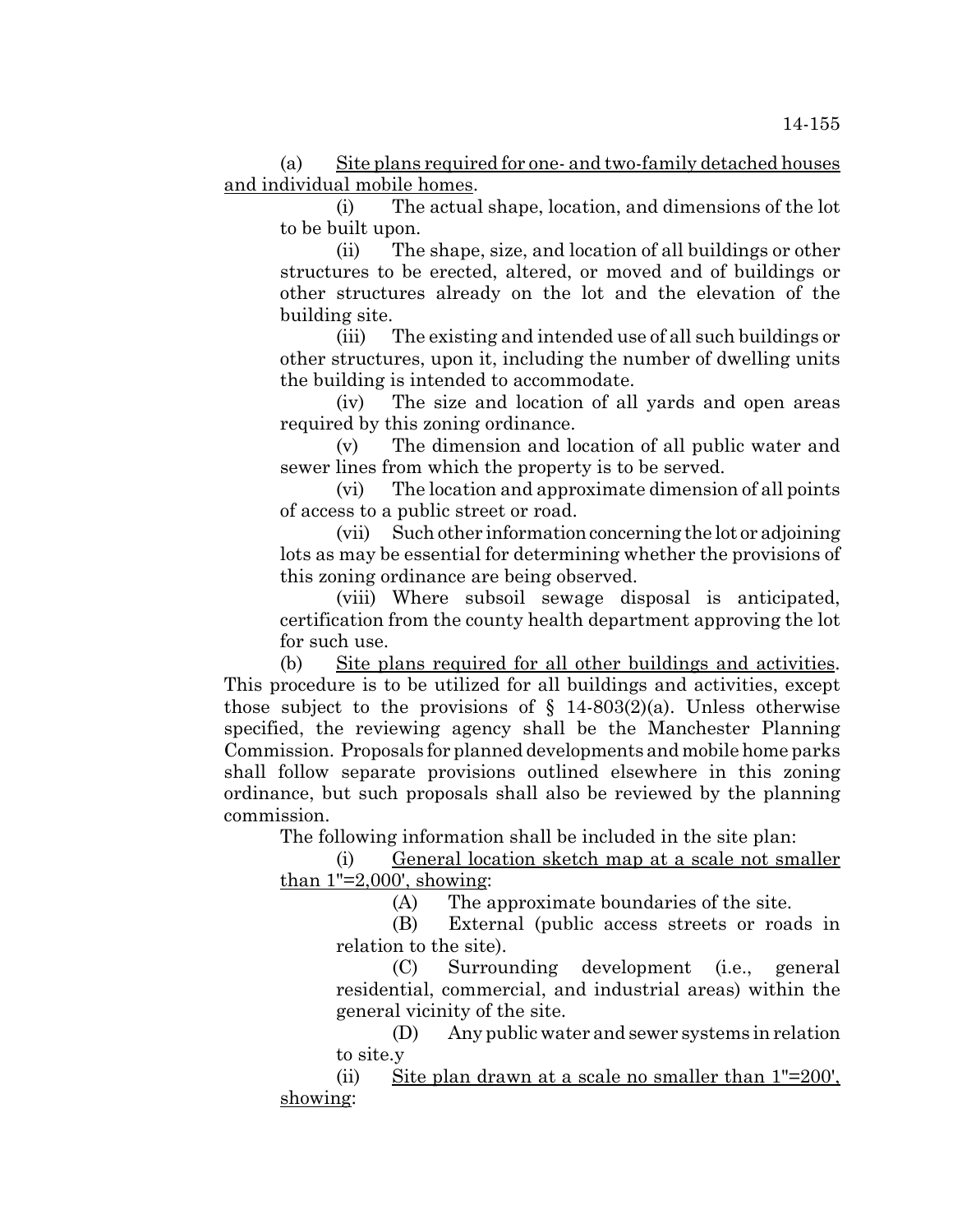(A) The actual shape, location, and dimensions of the lot.

(B) The shape, size, and location of all buildings or other structures already on the lot.

(C) The existing and intended use of the lot and of such structures upon it, including, for residential activities, the number of dwelling units the buildings are intended to accommodate.

(D) Topographic features, both existing and proposed, with contours at a vertical, interval no greater than five (5) feet.

(E) Location of all driveways and entrances.

(F) Location of all accessory off-street parking areas to include a plan showing design and layout of such parking facilities where five (5) or more accessory off-street parking spaces are to be provided. (Dimensions shall be shown.)

(G) Location of all accessary off-street loading berths.

(H) Location of open space.

(I) Proposed ground coverage, floor area, and building heights.

(J) Position of fences and walls to be utilized for screening (materials specified).

(K) Position of screen planting (type of planting specified).

(L) Proposed means of surface drainage, including all drainage ways and facilities.

(M) Location of all easements and rights-of-way.

(N) Location of areas subject to flooding.

(O) Location and size of all utilities, including all fire hydrants.

(P) Location, type, and size of proposed signs.

(iii) The planning commission as the reviewing body may:

(A) Recommend approval of the plan as submitted to the building inspector.

(B) Recommend disapproval of the plan.

(C) Recommend approval of the plan with conditions or recommendations for alterations.

If no "actual construction" has begun in the development within two (2) years from the date of approval of the site plan, said approval of the site plan shall lapse and be of no further effect.

(iv) Additional requirements for commercial and industrial buildings.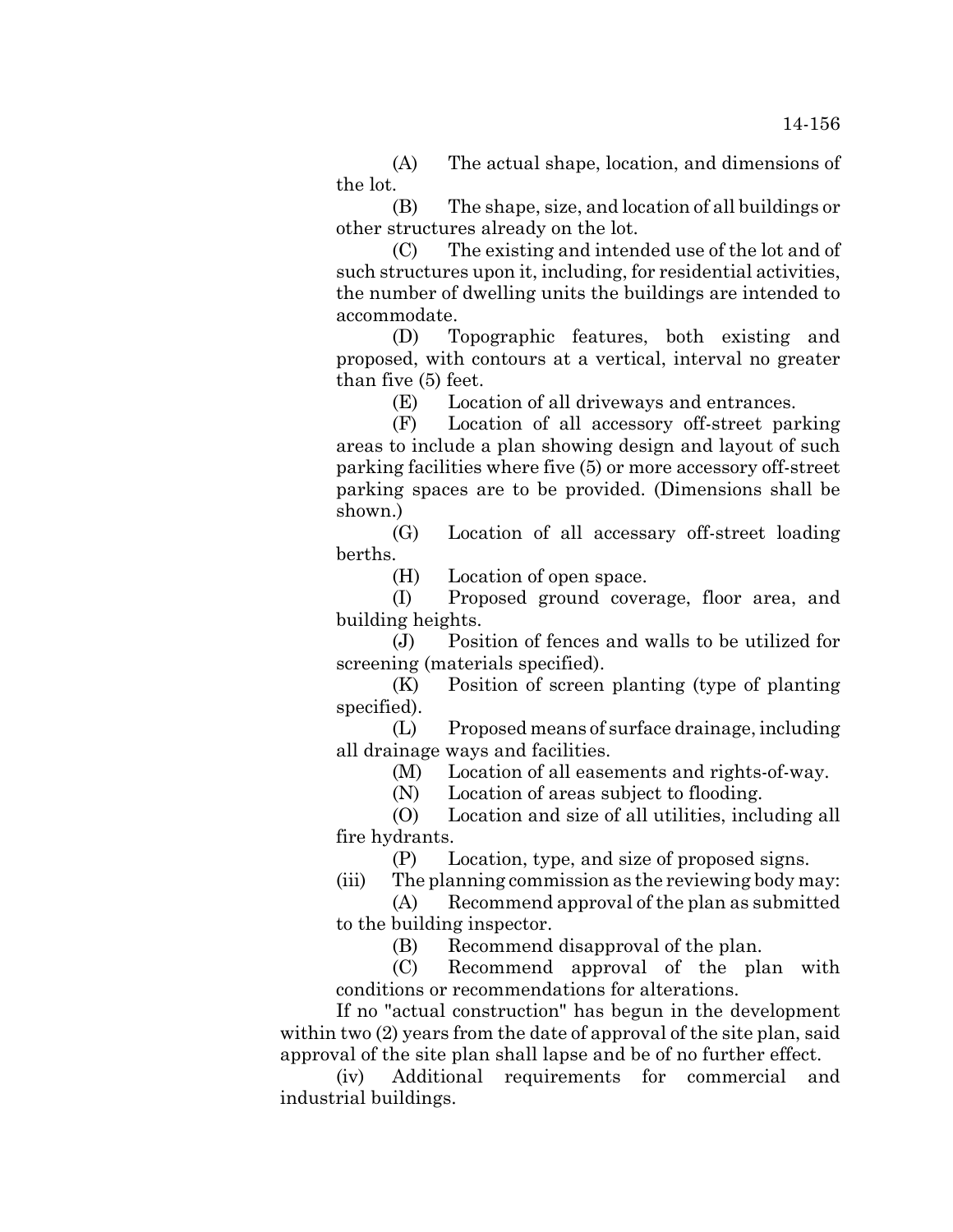(A) Applicability. These additional requirements apply to all new construction, including additions, requiring the issuance of a building permit in all commercial and industrial zoning districts being used as such (except the historical zoning overlay district and inside the Manchester Industrial Park) shall comply with this section.

(B) Plan required. In addition to the site plan described above, an architectural plan is required. It must include scale architectural drawings of the building elevations for all sides of a structure(s) that face a public street or right-of-way or adjacent properties zoned for residential use with materials identified for walls, roofs, trim and windows. The drawings should be of sufficient detail to explain the type of proposed exterior finishes. Material samples may be required if deemed necessary in the review process.

(C) Approval process. In addition to the site plan, the architectural plan must be submitted and must be approved by the planning commission. The planning commission may approve, approve with conditions or disapprove any application.

(D) Exterior materials required. Exterior construction must be of the following building materials which shall be applied to all sides of a structure(s) that face a public street or right-of-way or adjacent properties zoned for residential use. The side of a structure includes all visible vertical surfaces including foundation, walls, fascias, parapets and mansards.

(1) The following materials are acceptable:

(a) Brick

(b) Split face block, provided it is tinted or painted

- (c) Wood
- (d) Glass
- (e) Stone
- (f) Tile
- (g) Marble
- (h) Fiber cement siding

(i) Stucco, E.I.F.S. or similar material

(j) Manufactured pre-cast and tilt-up concrete panels

(k) Similar materials with the approval of the planning commission.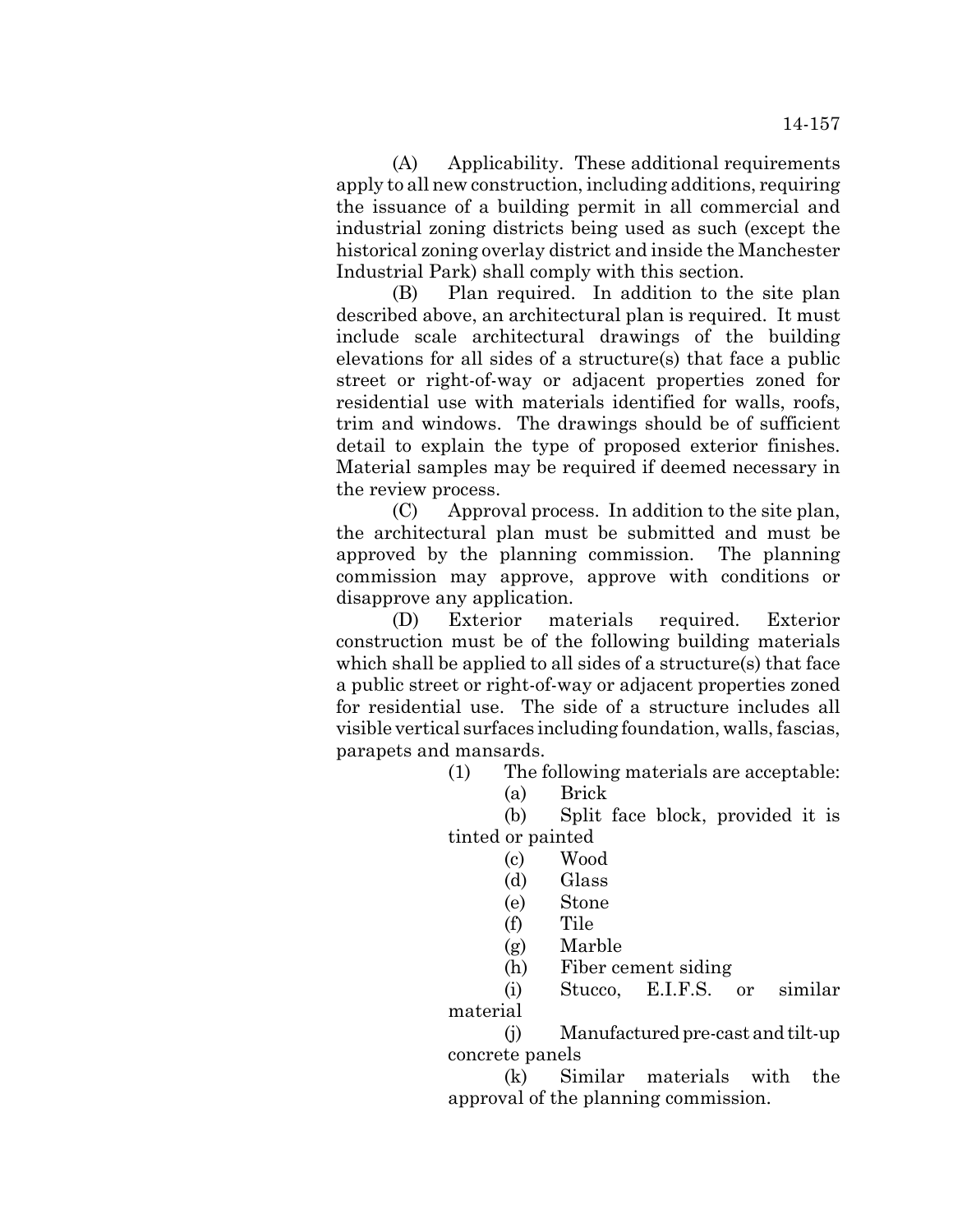(2) All other materials are prohibited, including the following:

(a) Standard concrete block

(b) Vinyl or aluminum siding

(c) Exposed or corrugated metal siding and panels

(d) Fiberglass siding

(e) Any other material not specifically listed as an acceptable material or approved by the planning commission.

(3) The planning commission may approve the use of prohibited building materials when being placed on additions to existing structures to maintain continuity.

(E) Mechanical and similar equipment. Mechanical and similar equipment on roofs or sides of buildings and structures, such as air conditioner units, exhaust fans, vents, satellite dishes and similar devices shall be screened fully from view from ground level.

(3) Fee. The Manchester City Commission shall establish a schedule of fees and a collection procedure for building permits. The schedule of fees shall be posted in the office of the building inspector and city hall. Only the city commission may alter or amend the fee schedule. Until the appropriate fee has been paid in full, no action shall be taken on any application.

(4) Issuance of permit. If the proposed excavation, construction, moving, or alteration as set forth in the application is in conformity with the provisions of this zoning ordinance, the building inspector shall issue a building permit for such excavation or construction. If an application for a building permit is not approved, the building inspector shall state in writing on the application the cause for such disapproval. Issuance of a permit shall in no case be construed as a waiving of any provisions of this zoning ordinance.

(5) Construction progress. Any building permit issued becomes invalid if work authorized is not commenced within six (6) months of the date of issuance or if the work authorized by the permit is suspended or discontinued for a period of one (1) year. (1972 Code, § 11-803, as amended by Ord. #1480, Jan. 2016, Ord. #1496, Sept. 2016, and Ord. #1520, March 2017)

**14-804. Temporary use permits**. It shall be unlawful to commence construction or development of any use of a temporary nature unless a permit has been obtained from the city building inspector, as provided for in § 14-508, of this zoning ordinance. Application for a temporary use permit shall be made in writing to the building inspector on the form provided for that purpose. A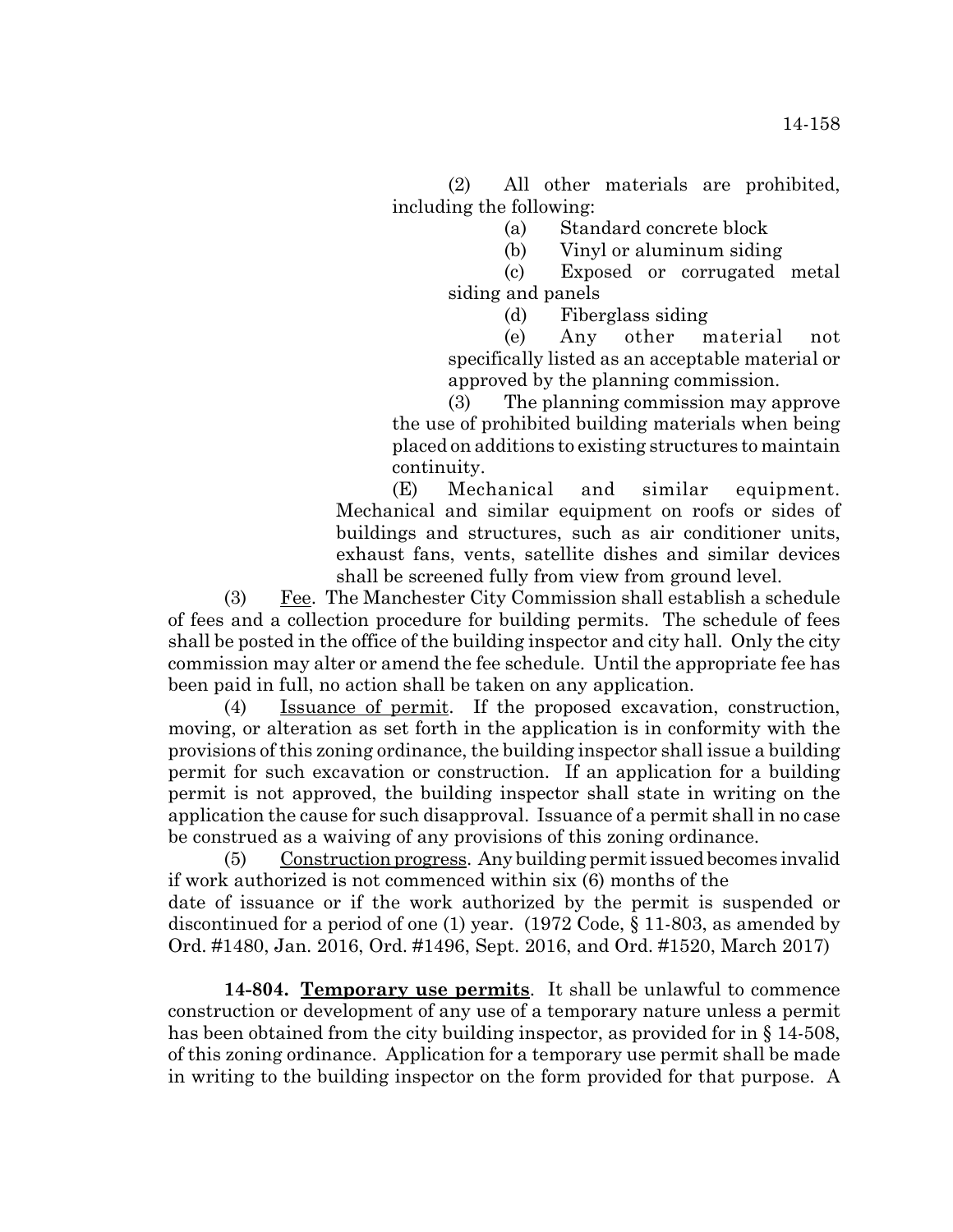schedule of fees shall be established by the Manchester City Commission. Such schedule shall be posted in the office of the building inspector and city hall. Until the appropriate fee has been paid in full, no action shall be taken on any application. (1972 Code, § 11-804)

**14-805. Certificate of occupancy**. No land or building or other structure or part thereof hereafter erected, moved, or altered in its use shall be used until the building inspector shall have issued a certificate of occupancy stating that such land, structure, or part thereof is found to be in conformity with the provisions of this zoning ordinance. Within three (3) days after notification that a building or premises or part thereof is ready for occupancy of use, it shall be the duty of the building inspector to make a final inspection thereof, and to issue a certificate of occupancy if the building or premises or part thereof is found to conform with provisions of this zoning ordinance, or, if such certificate is refused, to state the refusal in writing with the cause for such refusal. (1972 Code, § 11-805)

**14-806. Board of zoning appeals**. In accordance with, Tennessee Code Annotated, § 13-7-205, a Manchester Board of Zoning Appeals, consisting of all members of the Manchester Regional Planning Commission, is hereby established.

(1) Term of office of board members, removal, and vacancies. All members of the board of zoning appeals shall serve terms concurrent with their term as members. All members of the board of zoning appeals shall serve with such compensation as may be fixed by the city commission and may be removed from membership on the board of zoning appeals for continued absence or just causes. Any member being so removed shall be provided, upon his/her request, a public hearing upon the removal decision. Vacancies of said board of zoning appeals shall be filled for the unexpired term of those members whose position has become vacant in the manner provided herein for the appointment of such member.

(2) Procedure. Meetings of the board of zoning appeals shall be held at the call of the chairman, and at such other times as the board may determine. Such chairman, or in his absence, the acting chairman, may administer oaths and compel the attendance of witnesses. All meetings of the board shall be open to the public. The board shall adopt rules of procedure and shall keep records and action taken thereon. The records and minutes shall be filed in the office of the building inspector and shall be of public records.

(3) Appeals to the board. An appeal to the Manchester Board of Zoning Appeals may be taken by any person, firm, or corporation aggrieved by, or by any governmental office, department, board, or bureau affected by, any decision of the building inspector based in whole or in part upon the provisions of this zoning ordinance. Such appeal shall be taken by filing with the board of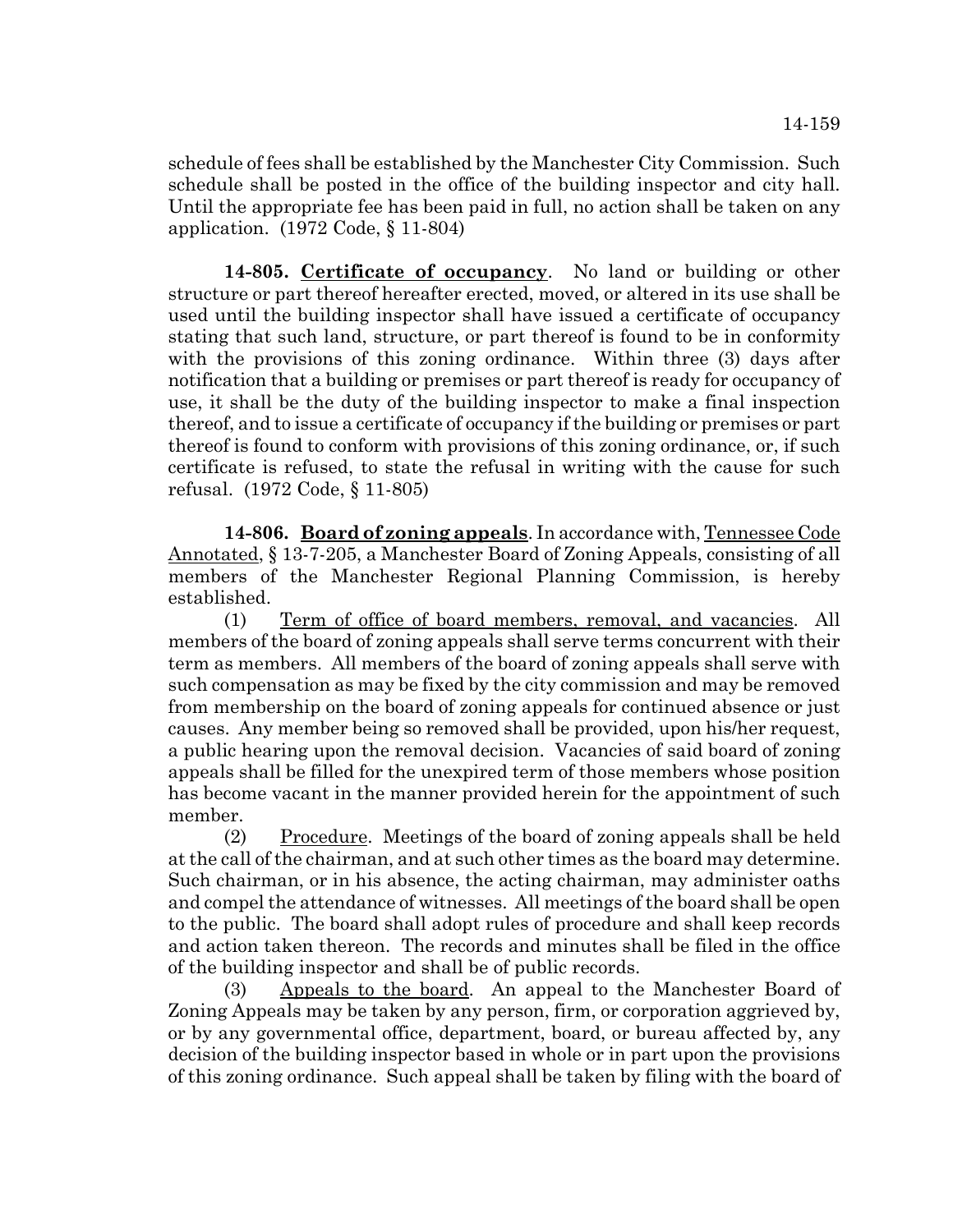zoning appeals a notice of appeal specifying the grounds thereof. The building inspector shall transmit to the board all papers constituting the record upon which the action appealed was taken.

The board shall fix a reasonable time for the hearing of the appeal, given public notice thereof, as well as due notice to the parties in interest, and decided the same within a reasonable time. Upon the hearing, any person or party may appear in person, by agent, or by attorney.

(4) Powers of the board. The board of zoning appeals shall have the following powers:

(a) Administrative review. To hear and decide appeals where it is alleged by the appellant that there is error in any order, requirement, permit, decision, determination or refusal made by the building inspector or other administrative official in the carrying out or enforcement of any provision of this zoning ordinance.

(b) Special exceptions. To hear and decide applications for special exceptions as specified in this zoning ordinance, hear requests for interpretation of the zoning map, and for decision on any special questions upon which the board of zoning appeals is authorized to pass.

(c) Variances. To hear and decide applications for variances from the terms of this zoning ordinance.

(5) Rules and regulations of the board. The board shall adopt rules for the conduct of its meetings. Such rules shall at the minimum require that:

(a) The presence of three (3) members of the board shall constitute a quorum and the concurring vote of at least three (3) members of the board shall be necessary to deny or grant any application before the board.

(b) No action shall be taken by the board on any case until after a public hearing and notice thereof. Said notice of public hearing shall be a legal notice published in a newspaper of general circulation in Coffee County at least ten (10) days before the hearing of an appeal. Appeals shall be considered and heard by the board within thirty (30) days after filing such appeal. If new information is uncovered regarding an action that could not have been reasonably presented in a public hearing before the board, the board shall establish a date for the purpose of rehearing in accordance with the appropriate procedures herein.

(c) The board may call upon any other office or agency of the county government for information in the performance of its duties and it shall be the duty of such other agencies to render such information to the board as may be reasonably required.

(d) The planning commission shall be permitted to submit an advisory opinion on any matter before the board and such opinion shall be made part of the record of such public hearing.

(e) Any officer, agency, or department of the county or other agency, or department of the county or other aggrieved party may appeal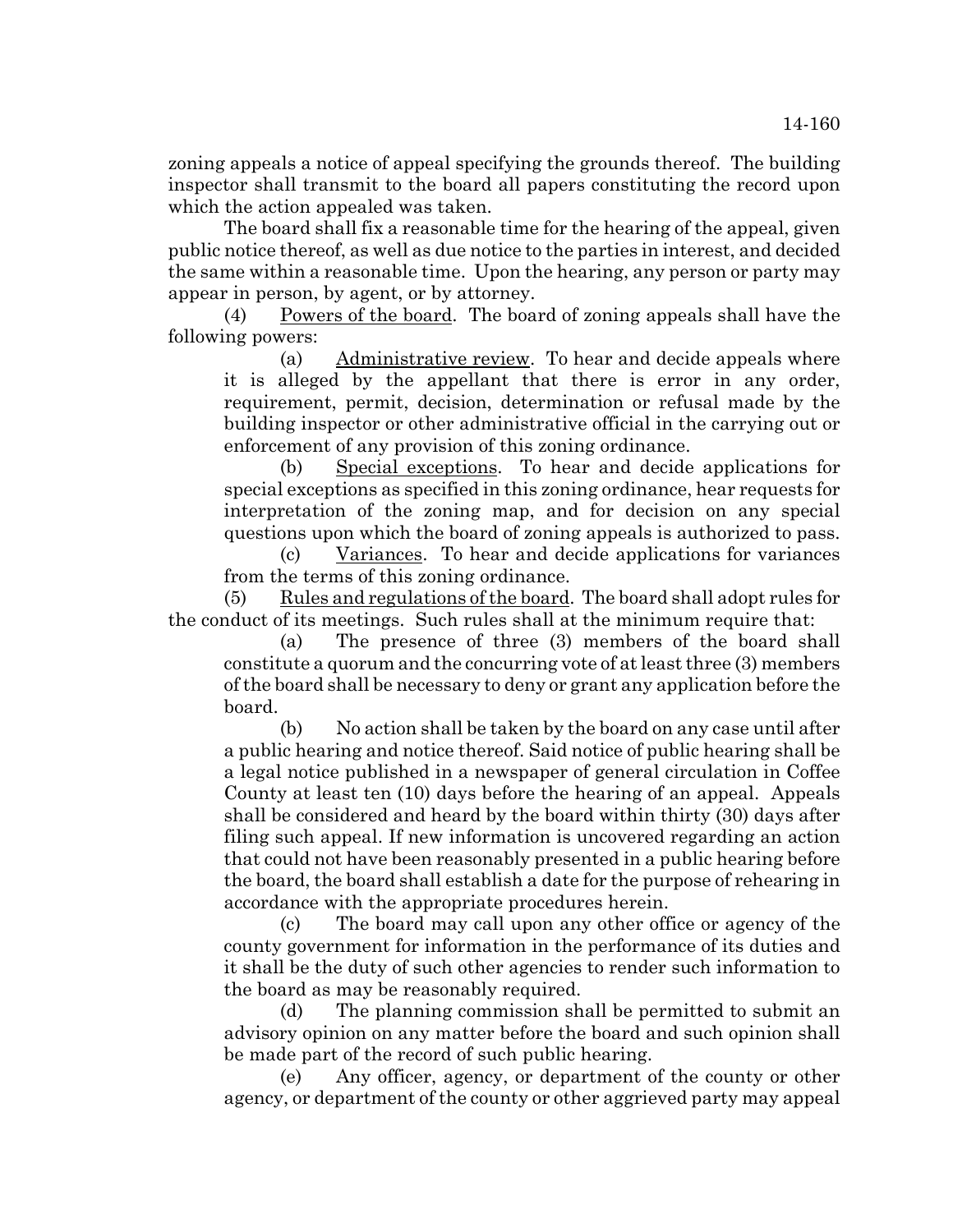any decision of the board to a court of competent jurisdiction as provided for by state law.

(f) Any decision made by the board on a special exception shall indicate the specific section of this zoning ordinance under which the permit is being considered and shall state clearly the specific conditions imposed in granting such permit.

(g) Appeals will be assigned for hearing in the order in which they appear on the calendar thereof, except that appeals may be advanced for hearing by order of the board, good, and sufficient cause being shown.

(h) At the public hearing of the case before the board, the appellant shall appear in his own behalf or be represented by counsel or agent. The appellant's side of the case shall be heard first and those in objection shall follow. To maintain orderly procedure, each side shall proceed without interruption from the other.

(6) Stay of proceedings. An appeal stays all legal proceedings in furtherance of the action appealed from, unless the building inspector certifies to the board of zoning appeals, after such notice of appeal shall have been filed, that by reason of facts stated in the certificate such stay would cause eminent peril to life or property. In such instance, the proceedings shall not be stayed otherwise than by a restraining order, which may be granted by the board or by a court of competent jurisdiction on application, on notice to the building inspector, and on due cause shown.

(7) Liability of board members, building inspectors and employees. Any board member, building inspector, or other employee charged with the enforcement of this zoning ordinance, acting for the City of Manchester, within the scope of the responsibilities assigned him under this zoning ordinance shall not thereby render himself liable personally, and he is hereby relieved from all personal liability and shall be held harmless by the city of any damage that may occur to persons or property as the result of any act required or permitted in the proper discharge of their duties. Any suit brought against any board member, building inspector, or employee charged with the enforcement of any provision of this zoning ordinance shall be defended by legal representatives furnished by the city, until the final termination of such proceedings.

(8) Right of entry upon land. Upon notice to property owners, the board, its members and employees in the performance of its work, may enter upon any land within its jurisdiction and make examinations and surveys and place or remove public notices as required by this zoning ordinance.

 $(9)$  Rehearings. (a) No rehearing of the decision by the board shall be had except:

- (i) On motion to reconsider the vote; or
- (ii) On a written request for a hearing.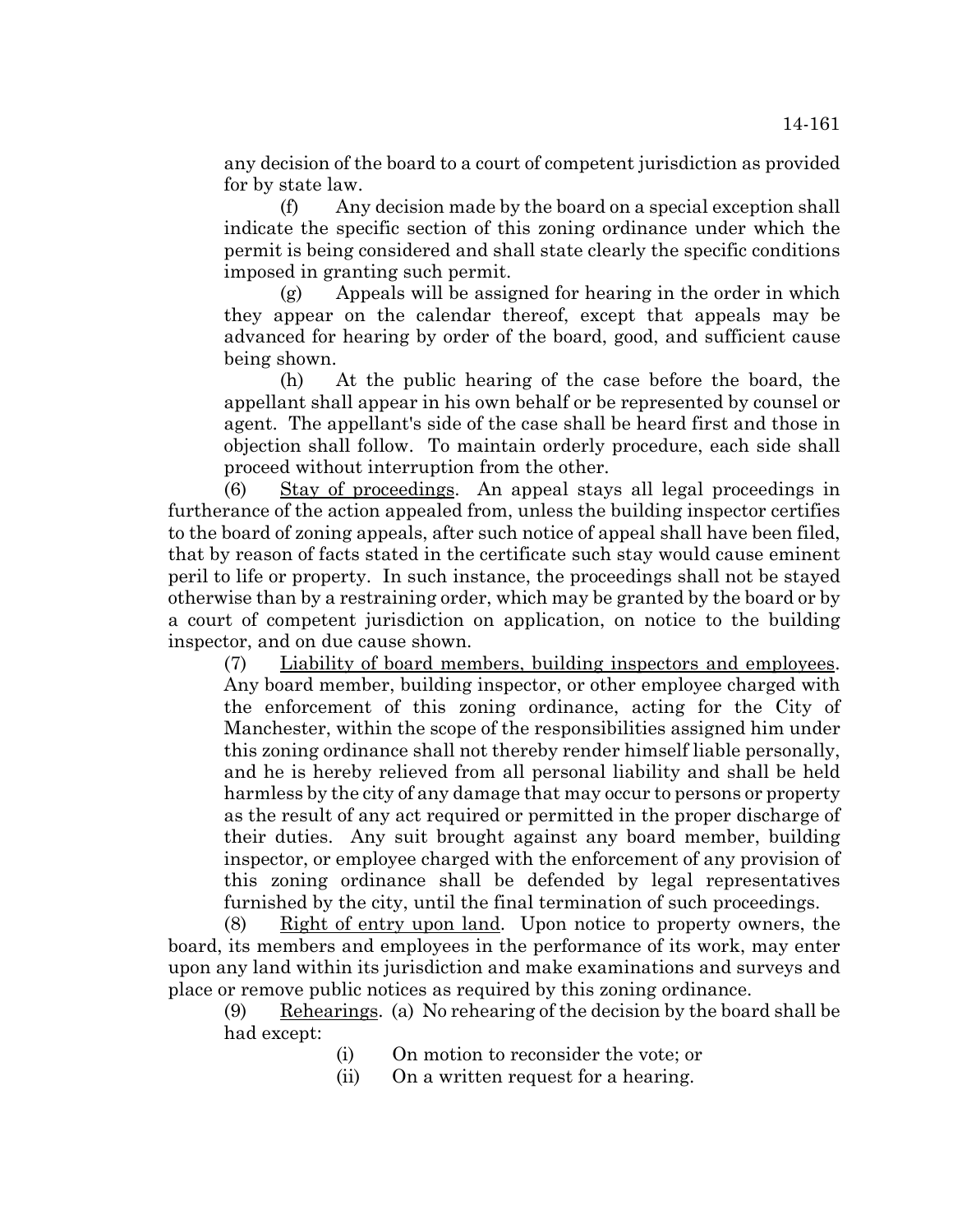(b) If the motion to reconsider receives a majority affirmative vote, the board of zoning appeals may vote on the motion to grant the request for a rehearing, subject to such conditions as the board may, by resolution in each case, stipulate.

(c) No request to grant a rehearing will be entertained unless new evidence is submitted which could not reasonably be presented at the previous hearing.

If the request for a rehearing is granted, the case shall be put on the calendar for a rehearing. In all cases, the request for a rehearing shall be in writing, reciting the reasons for the request and shall be duly verified and accompanied by the necessary data and diagrams. The persons requesting the rehearing shall be notified to appear before the board on a date to be set by the board.

(d) No rehearing for a variance shall be granted and applicant found by a court of competent jurisdiction to be in willful violation of the express provisions of a prior variance granted under the authority of this chapter. (1972 Code, § 11-806)

**14-807. Variances**. The purpose of this variance is to modify the strict application of the specific requirements of this zoning ordinance in the case of exceptionally irregular, narrow, shallow, or steep lots, or other exceptional physical conditions, whereby such strict application would result in practical difficulty or unnecessary hardship which would deprive an owner of the reasonable use of his land. The variance shall be used only where necessary to overcome some obstacle which is preventing an owner from using his property under this zoning ordinance.

(1) Application. After written denial of a permit, a property owner may make application for a variance, using any form which might be made available by the board of zoning appeals.

(2) Hearings. Upon receipt of an application and fee, the board shall hold a hearing to decide whether a variance to the zoning ordinance provisions is, in fact, necessary to relieve unnecessary hardships which act to deprive the property owner of the reasonable use of his land. The board shall consider and decide all applications for variances within thirty (30) days of such hearing and in accordance with the standards provided below.

(3) Fee. A fee shall be charged to cover review and processing of each application for a variance, except that the fee shall be waived for a governmental agency.

(4) Standards for variances. The board shall not grant a variance, except where special circumstances or conditions, fully described in the findings of the board, do not apply generally in the district. The burden of showing that the variance should be granted shall be upon the person applying for the variance. In granting a variance, the board shall ascertain that the following criteria are met: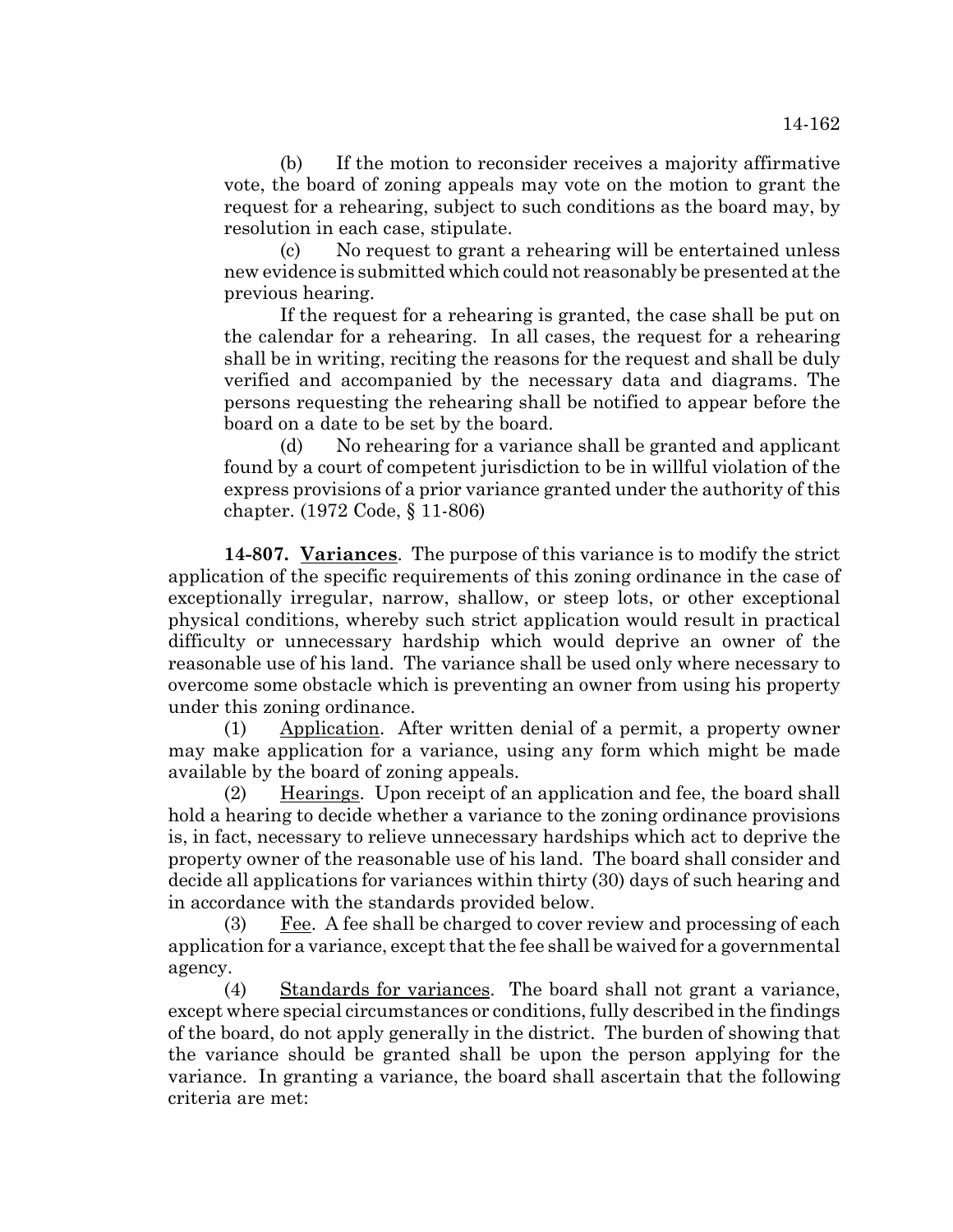(a) The particular physical surroundings, shape, topographic conditions of the specific property involved that would result in a particular hardship upon the owner as distinguished from a mere inconvenience, if the strict application of this zoning ordinance were carried out must be stated.

(b) The conditions upon which the petition for a variance is based would not be applicable, generally, to other property within the same district.

(c) The granting of the variance requested will not confer on the applicant any special privilege that is denied by this zoning ordinance to other land structures, or buildings in the same district.

(d) Financial returns only shall not be considered as a basis for granting a variance.

(e) The variance is the minimum variance that will relieve such difficulties or hardship and thereby make possible the reasonable use of the land, building, or structure.

(f) The variance will not authorize activities otherwise excluded from the particular district in which requested.

(g) That the granting of the variance will not be detrimental to the public welfare, injurious to other property or improvements in the area in which the subject property is located, or a substantial impairment to the intent and purpose of the zoning district wherein such property is located or of the general provisions of this zoning ordinance.

(h) The proposed variance will not impair an adequate supply of light and air to adjacent property, or substantially increase the congestion in the public streets, or increase the danger of fire, endanger the public safety.

(i) That the alleged difficulty or hardship has not been knowingly and intentionally created by any person having an interest in the property after the effective date of this zoning ordinance.

(5) Restrictions and variances. (a) No nonconforming use of neighboring lands, structures, or buildings in the same district, and no permitted or nonconforming use of lands, structures, or buildings in other districts shall be considered grounds for the issuance of a variance.

(b) Under no circumstances shall the board of appeals grant a variance to allow a "use" not permissible under the terms of this zoning ordinance in the district involved, or any use expressly or by implication prohibited by the terms of this zoning ordinance in said district.

(c) The board may impose such conditions and restrictions upon the premises benefited by a variance as may be necessary to comply with the provisions set out in  $\S$  14-807(3) above, to reduce or minimize the injurious effect to such variation upon surrounding property and better carry out the general intent of this zoning ordinance. The board may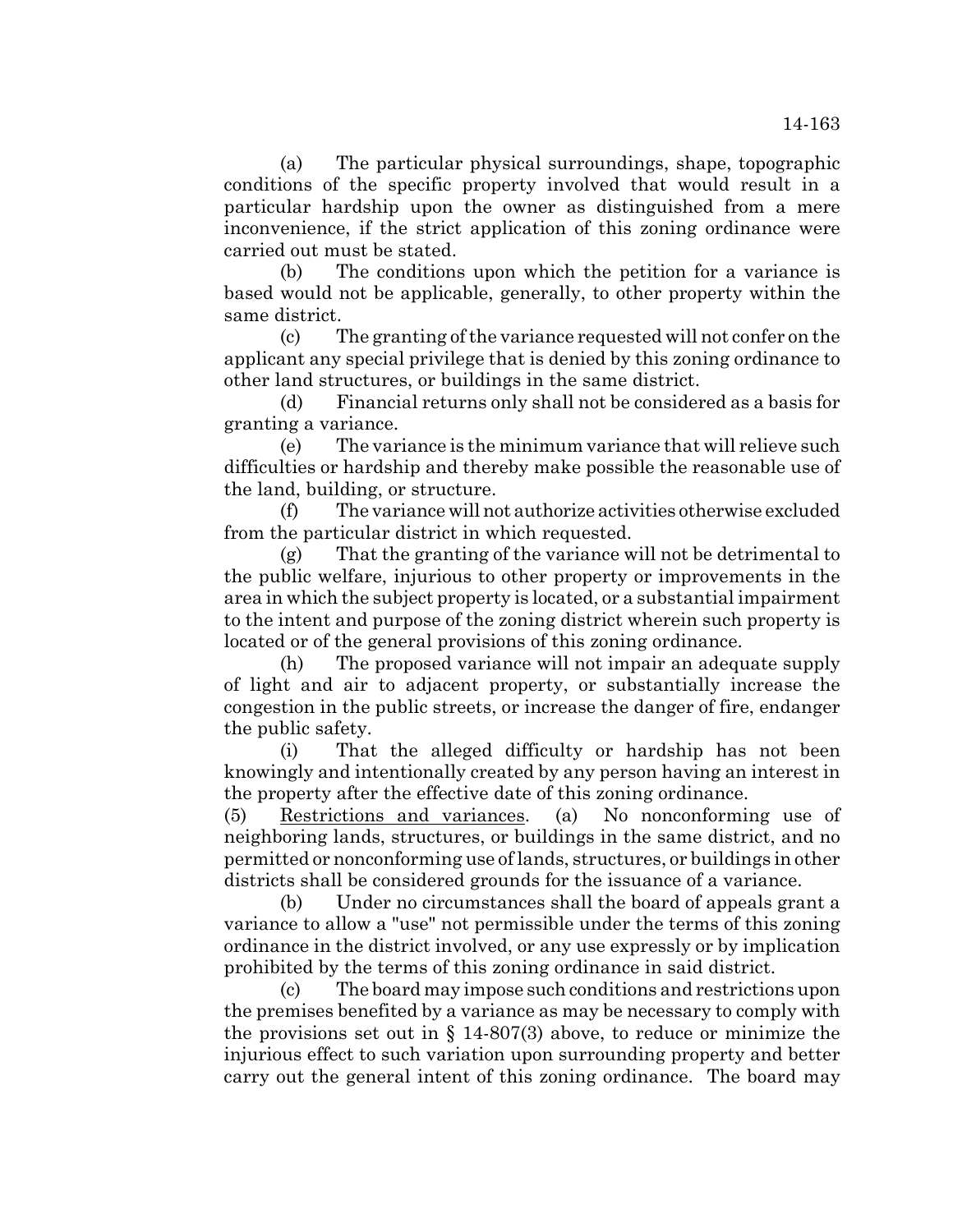establish expiration dates as a condition or as a part of any variances. (1972 Code, § 11-807, as amended by Ord. #826, Aug. 1998)

**14-808. Procedure for authorizing special exceptions**. The following procedure is established to provide procedures for review of a proposed use as a conditional use or special exception by the board of zoning appeals. The procedure shall be the same whether review is required under Tennessee Code Annotated, § 13-7-206, by this zoning ordinance, or whether a review is requested by the building inspector to determine whether a proposed use is potentially noxious, dangerous or offensive.

(1) Application. An application shall be filed with the board of zoning appeals for review. Said application shall show the location and intended uses of the site, the names of the property owners, existing land uses within two hundred (200) feet, and any other material pertinent to the request which the board may require.

(2) General requirements. A conditional use permit (a special exception) shall be granted provided the board finds that it:

(a) Is so designed, located, and proposed to be operated so that the public health, safety, and welfare will be protected.

(b) Will not adversely affect other property in the area in which it is located.

(c) Is within the provision of "special exceptions" as set forth in this zoning ordinance.

(d) Conforms to all applicable provisions of this zoning ordinance for the district in which it is to be located as well as the provisions cited in § 14-808, necessary for public convenience in the location planned.

(3) Criteria for review. Prior to the issuance of a special exception, the board shall make written findings certifying compliance with the specific rules governing individual special exceptions § 14-808, and that satisfactory provisions and arrangements have been made concerning all the following where applicable:

(a) Ingress and egress to property and proposed structures thereon with particular reference to automotive and pedestrian safety and convenience, traffic flow and control, and access in case of fire or catastrophe.

(b) Off-street parking and loading areas where required, with particular attention to the items in item (a) above, and the economic, noise, vibrations, glare, or odor effects of the special exception on or by adjoining properties and properties generally in or near the district.

(c) Refuse and service areas, with particular reference to the items in (a) and (b), above.

(d) Utilities, with reference to locations, availability, and compatibility.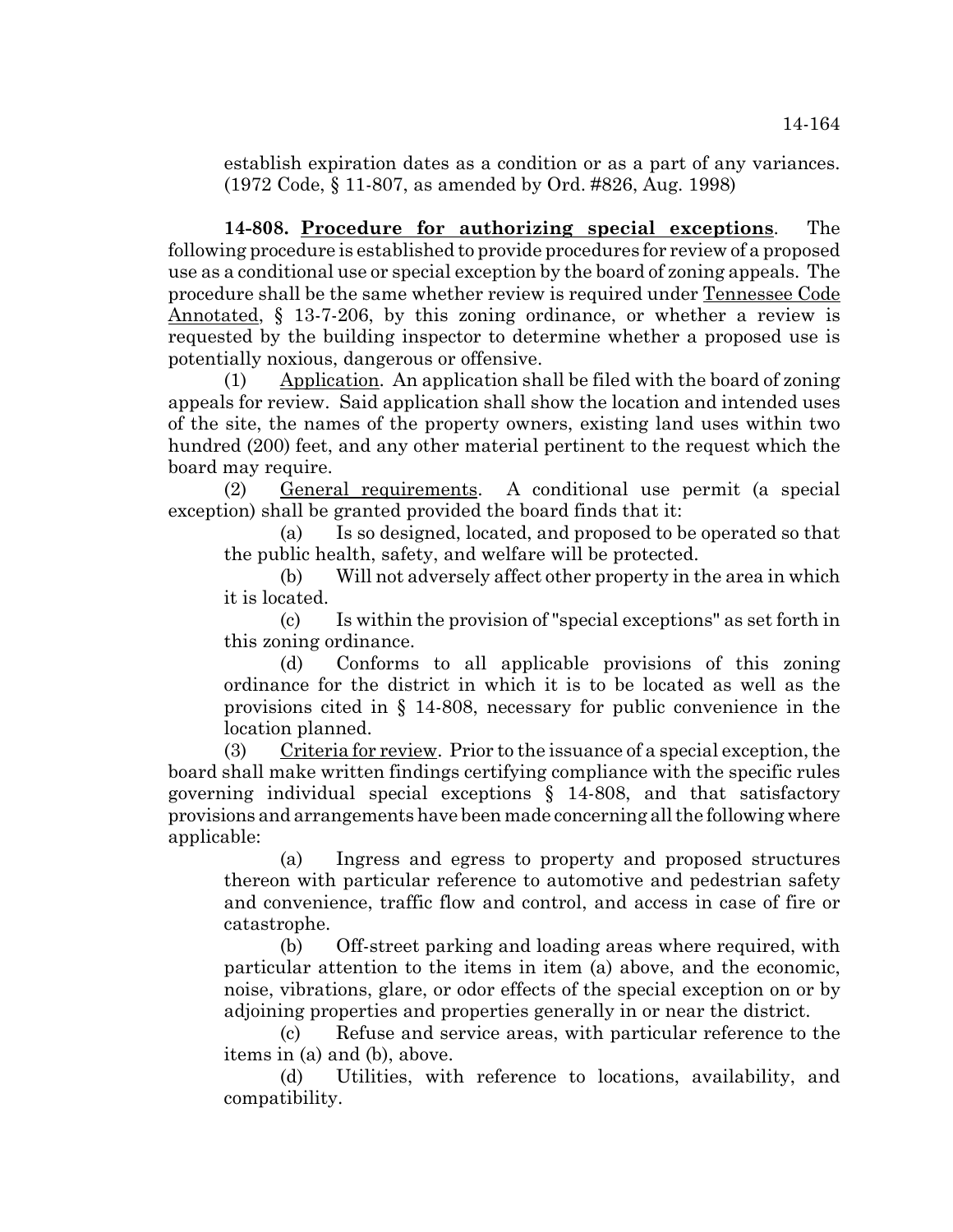(e) Screening and buffering with reference to type, dimensions and character.

(f) Signs, if any, and proposed exterior lighting with reference to glare, traffic, safety, economic effect, and compatibility and harmony with properties in the district.

(g) Required yard and other open space.

(h) General compatibility with adjacent properties and other property in the district.

(4) Restrictions. In the exercise of its approval, the board may impose such conditions upon the proposed uses of buildings or land as it may deem advisable in the furtherance of the general purposes of this zoning ordinance.

(5) Validity of plans. All approved plans, conditions, restrictions, and rules made a part of the approval of the board shall constitute certification on the part of applicant that the proposed use shall conform to such regulations at all times.

(6) Time limit. All applications reviewed by the board shall be decided within sixty (60) days of the date of application, and the applicant shall be provided with either a written notice of approval or denial.

(7) Special exceptions appeals. Any person or agency of the county government may appeal to a court of competent jurisdiction from the board's decision as provided under statutes of the State of Tennessee. The judgement and findings of the board on all questions of fact that may be involved in any appeal, cause, hearing or proceeding under this chapter shall be final, and subject to review only for illegality or want of jurisdiction. A fee of twenty-five dollars (\$25.00) shall be charged to cover review and processing of each application for a special exception.

(8) Specific standards for residential activities. A special exception shall not be granted for the residential activities specified below unless the standards established there are met as a part of the conditions for issuing such permit in the applicable zone districts.

(a) Special conditions for multi-family dwelling and mobile home park activities. In addition to the standards contained elsewhere in this zoning ordinance for these type developments, the board of appeals shall specifically find that there will be no adverse impact upon adjoining properties or the neighborhood in which such use is proposed. In making this finding, the board shall consider the effect upon traffic congestion, overcrowding of schools availability of necessary public utilities, and character of adjoining, structures, and suitability of the site for the use and such other factors as the board may deem necessary.

(b) Special conditions for rooming houses, boarding houses and bed and breakfast inns.

(i) No exterior alterations, other than those necessary to ensure safety of the structure shall be made.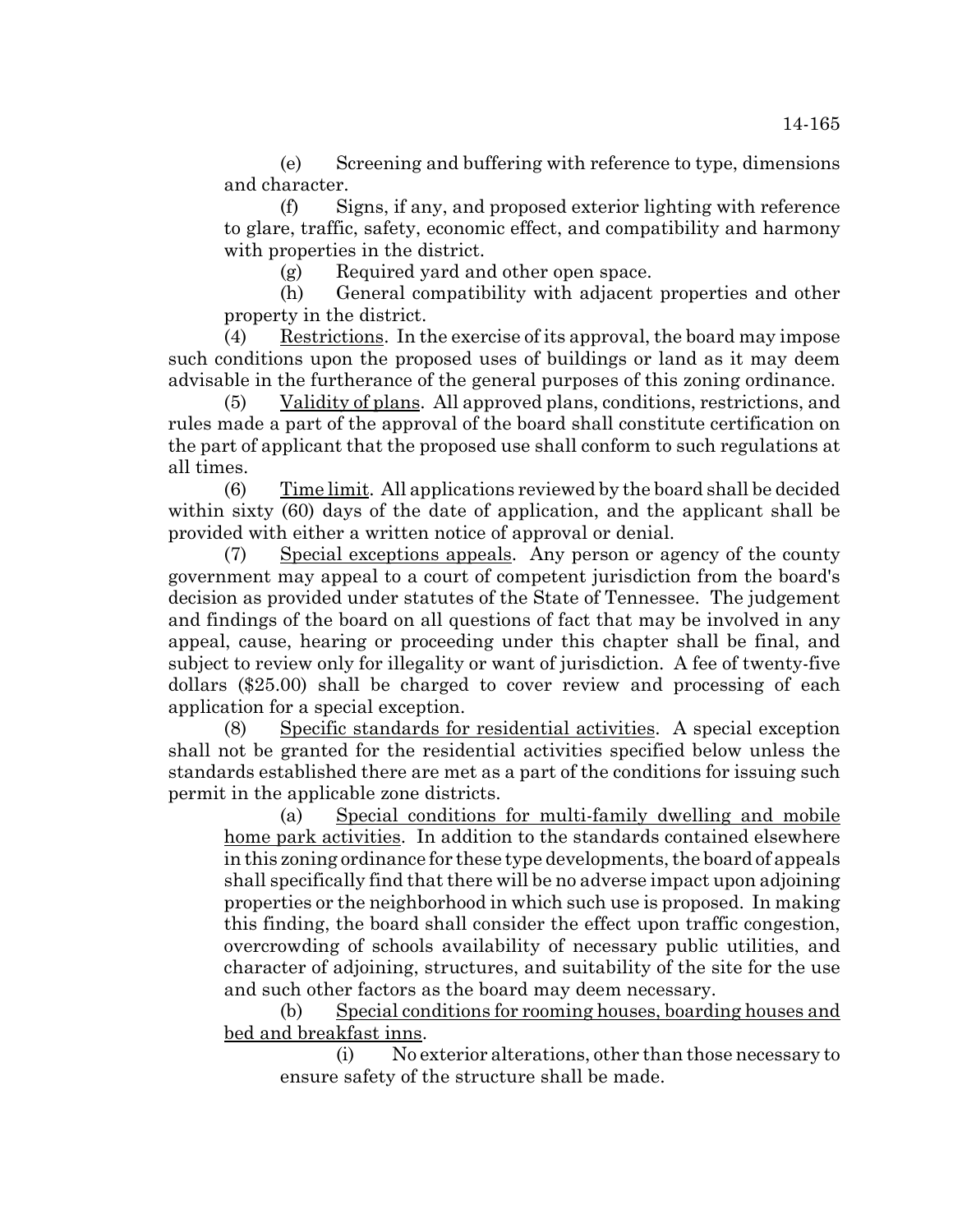(ii) There must be at least three hundred (300) square feet of gross floor area for each rental unit and not use more than fifty (50) percent of the floor area of the principal residence.

(iii) There shall be no more than eight (8) guest rooms available for rental.

(iv) Each guest room will require a minimum of one (1) parking space for each room exclusive of the parking required for the residential use. All parking area must be in a side or rear yard when feasible.

(v) The owner of the inn is required to reside in the principal structure.

(vi) No food preparation for persons other than guests shall be prepared on premises and no rented rooms shall contain cooking facilities.

(vii) Each establishment shall be limited to one (1) street graphic, no more than three (3) square feet and four (4) feet in height.

(viii) All rental rooms shall have available sanitary facilities in compliance with all local health laws and are subject to inspection by local health officials.

(ix) Construction performed on guest rooms must be in compliance with the provisions set forth by local fire codes and are subject to inspection by the fire marshall.

(9) Specific standards for community facility activities. In addition to the requirements of the applicable district and the general requirements set forth above, a special exception shall be granted for the community facility activities specified below only when the standards established are met as part of the condition for issuing the permit in the applicable zoning district.

> (a) Special conditions for administrative services. (i) There must be a demonstrated need for such activities to serve the neighborhood or the total community.

> (ii) All lot, yard, and bulk regulations of the zone district shall apply.

> (iii) Appropriate off-street parking requirements shall apply.

> (iv) Fencing, screening, and landscaping shall be provided as appropriate to protect surrounding properties and reduce any potential adverse impact.

> (v) The site and architectural plans shall be approved by the planning commission.

(b) Day care centers. For purposes of this zoning ordinance day care facilities are classified into two types as defined below:

"Day care home" includes day care in an occupied residence of not more than seven (7) children including children living in the home.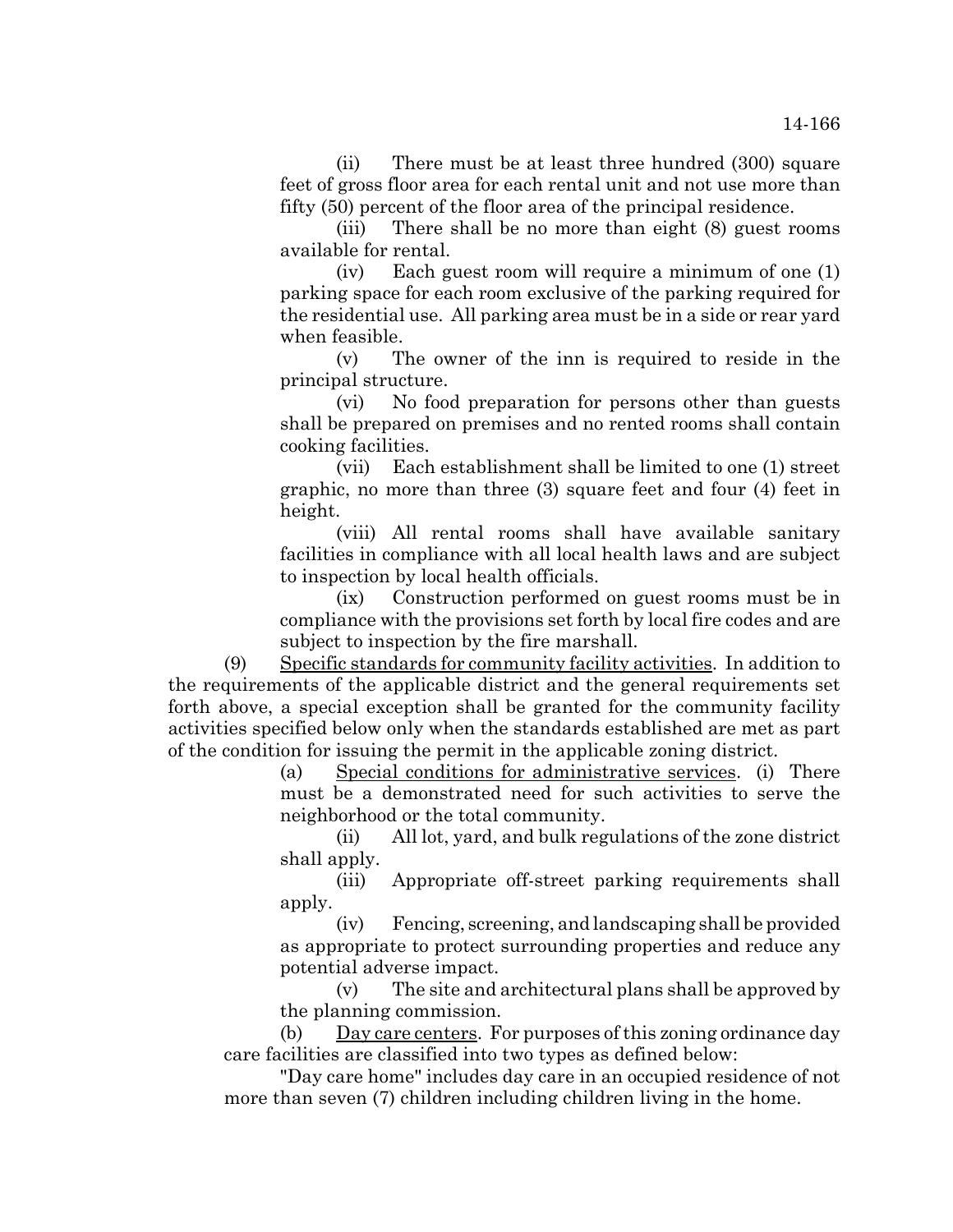"Day care center" includes day care for more than seven (7) preteenage children in any kind of building.

(i) Day care home. The required lot size, yard, and bulk regulations of the district shall apply. No variances shall be permitted for lots on which such use is to be located.

All public utilities and sanitary sewers shall be available and connected to the site unless the site is over one (1) acre in size. The fire department shall approve the facility for safety.

All requirements of the State of Tennessee that pertain to the use shall be met.

An outdoor play area of at least two hundred (200) square feet per child in size shall be available and shall be fenced.

The facility shall be located so as to be compatible with the surrounding area and provide safety to those using the facility.

Fencing, screening, and landscaping shall be provided as appropriate to protect the surrounding area.

(ii) Day care center. (A) No such facility shall be permitted on a zone lot unless it contains a minimum of forty thousand (40,000) square feet.

(B) All bulk and setback regulations of the district shall be met.

(C) One (1) accessory off-street parking space for each five (5) children accommodated in the child care facility shall be provided.

(D) Special passenger loading and unloading facilities shall be provided on the same zone lot for vehicles to pick-up or deliver passengers. Such facilities shall provide for driveways that do not require any back-up movements by vehicles to enter or exit the zone lot.

(E) All regulations of the State of Tennessee that pertain to the use shall be met.

(F) The facility, shall be located so as to be compatible with the surrounding area and provide safety to those using such facility.

(G) Fencing, screening, and landscaping shall be provided as appropriate to protect the surrounding area.

(H) The site and architectural plans of such a facility shall be approved by the planning commission taking into account the above conditions as well as any other pertinent factors.

(c) Special conditions for all other personal and group care activities.

(i) No such facility shall be permitted on a zone lot unless it contains a minimum of one (1) acre.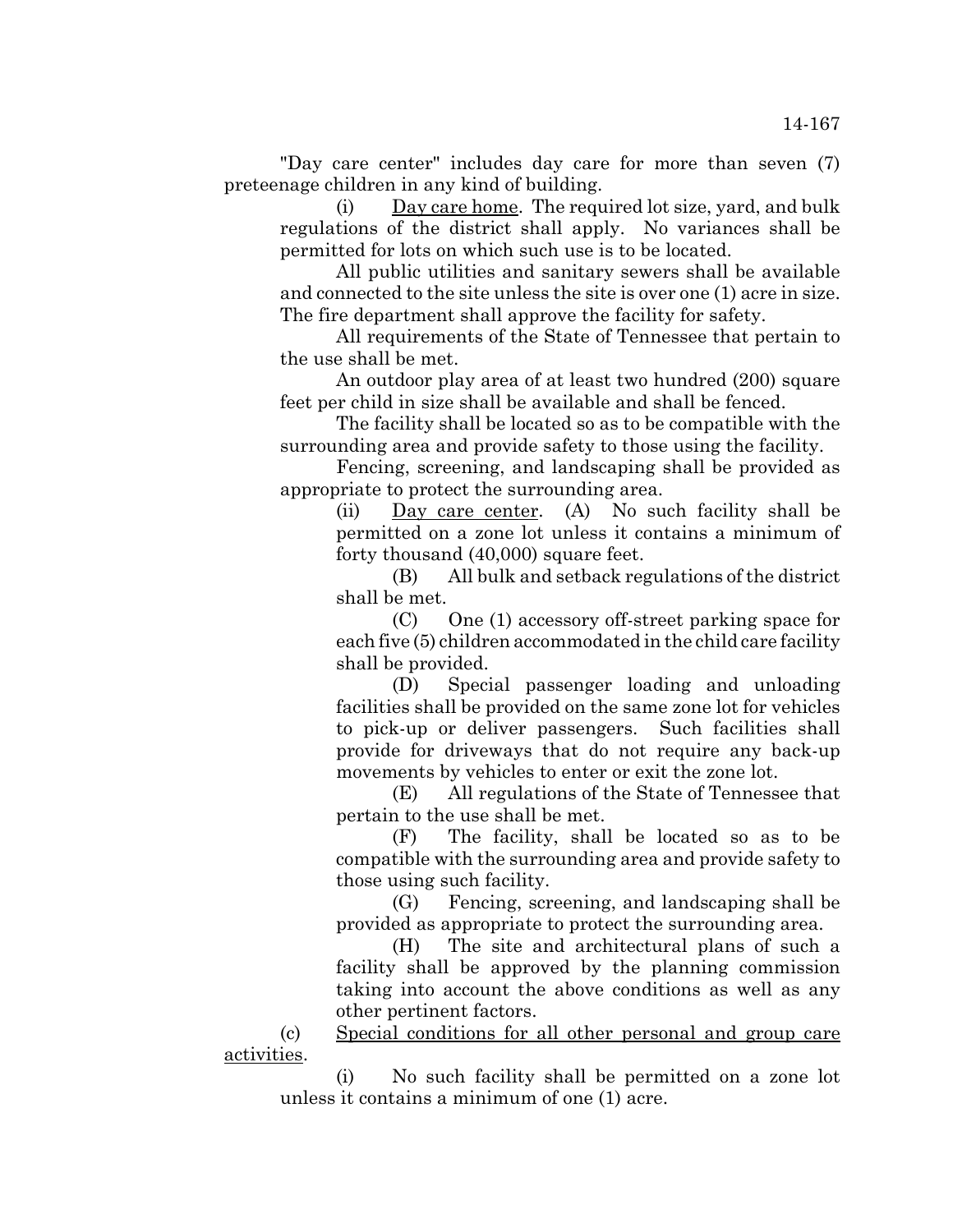(ii) All bulk regulations of the district shall be met.

(iii) The requirements of the accessory off-street parking regulations of this zoning ordinance shall apply.

(iv) All regulations of the State of Tennessee shall be met.

(v) All public utilities and sewage disposal shall be available and connected to the site, and the site and architectural plans for such a facility be approved by the planning commission taking into account the above conditions as well as any other pertinent factors.

(d) Special conditions for community assembly. (i) No such facilities shall be permitted on a lot unless it contains one (1) acre provided, however, that it such community assembly includes outdoor activities, the minimum lot area shall be four (4) acres.

(ii) All bulk regulations of the zone district shall apply.

(iii) Off-street parking. (A) For nonprofit clubs, lodges, meeting halls and recreation centers, one (1) space for each four (4) seats in an assembly area within the facility, or one (1) space for each seventy-five (75) square feet of gross floor area, whichever is greater, shall be provided.

(B) For temporary nonprofit festivals, the required number of off-street parking spaces shall be determined by the board, taking into account the traffic generation of such facility, the hours of other such factors as affect the need for off-street parking.

(iv) Except for temporary nonprofit festivals fencing, screening and landscaping shall be provided as appropriate for such facility, except that no landscaped screen shall be located closer than fifteen (15) feet of any vehicular entrance or exit to the property.

(v) The location and operation of such community assembly facility shall be in keeping with the character of the surrounding area and shall not adversely affect the properties within the surrounding area.

(vi) All public utilities and sewage disposal shall be available and connected to the site.

Except for temporary nonprofit festivals, the site and/or architectural plans shall first be approved by the planning commission taking into account the above conditions.

(e) Special conditions for cultural and recreational services.

(i) No such activity shall be permitted on a zone lot unless it contains twice the lot area requirements of the district.

(ii) All bulk regulations of the district shall apply.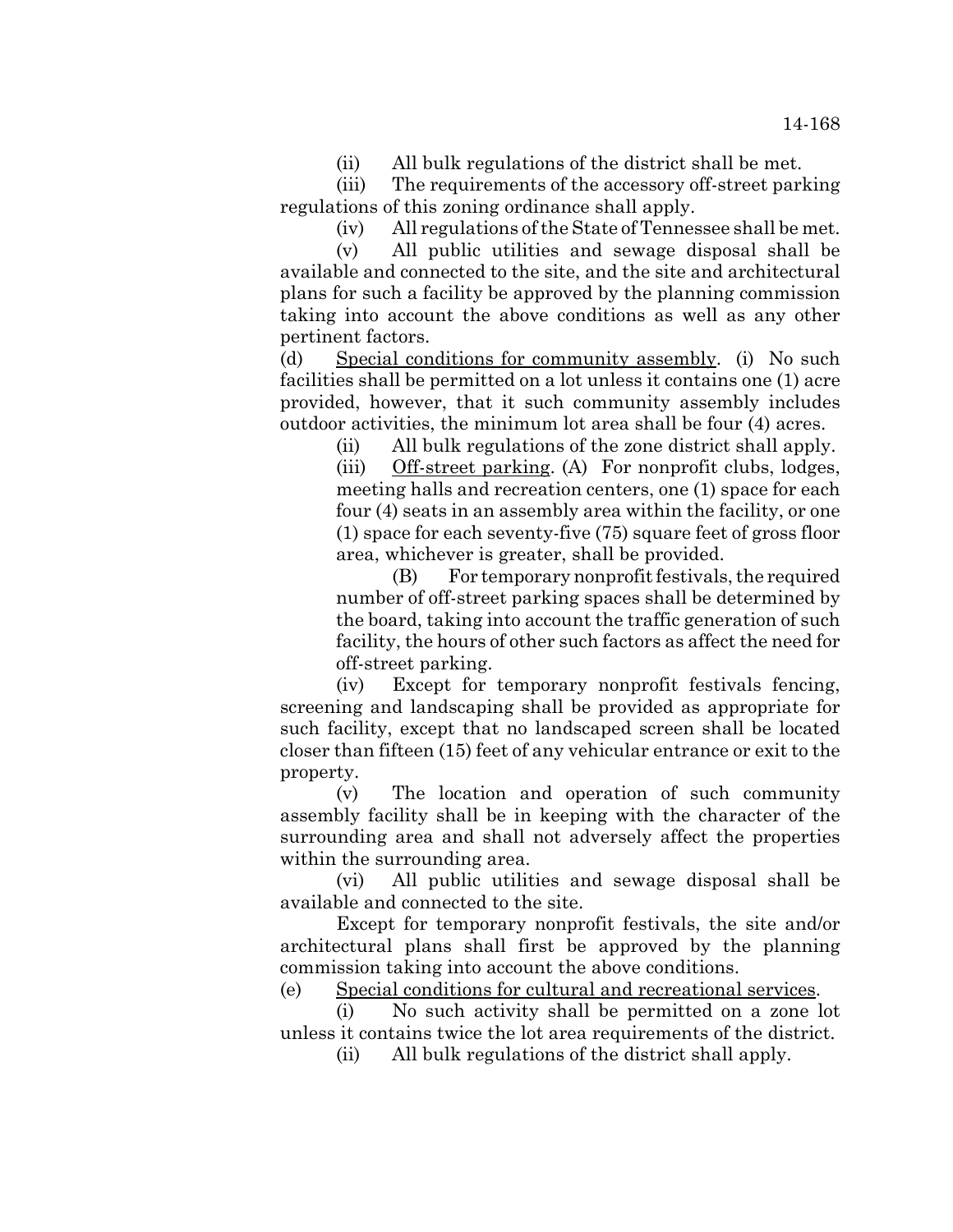(iii) The off-street parking requirements of this zoning ordinance shall apply.

(iv) Fencing, screening, and landscaping shall be provided as appropriate to protect the surrounding area and shall not have an adverse affect an properties within the surrounding area.

(v) The location and operation of such facility shall be in keeping with the character of the surrounding area and shall not have an adverse affect on properties within the surrounding area.

(vi) The site and architectural plans shall first be approved by the planning commission taking into account the above conditions.

(f) Special conditions for community education. (i) No such facilities shall be permitted on a zone lot unless such lot contains the acreage recommended for such facilities by the appropriate state agency.

(ii) The traffic generated by such facility shall be safely accommodated along the streets which will provide access to the site.

(iii) The location and design of such facilities shall not have an adverse effect upon surrounding properties.

(iv) The off-street parking requirements of this zoning ordinance shall apply.

(g) Special conditions for health care. (i) Minimum lot area.

(A) No health clinic shall be permitted on a zone lot unless it contains twice the lot area requirements of the district.

(B) No hospitals, or centers for observation or rehabilitation shall be permitted on a zone lot unless it contains a minimum of five (5) acres.

(ii) The minimum side and rear yards for hospitals and centers for observation or rehabilitation shall be fifty (50) feet for a one (1) or two (2) story building, increased by five (5) feet for each story above two (2).

(iii) All other regulations of the district shall apply.

(iv) There shall be provided along the entire site boundaries fencing, screening, and landscaping as appropriate to protect the surrounding residential area.

(v) The location and operation of such facility shall be in keeping with the character of the surrounding area and shall not have an adverse effect on the properties in the surrounding area.

(vi) All public utilities and sewage disposal shall be available and connected to the site.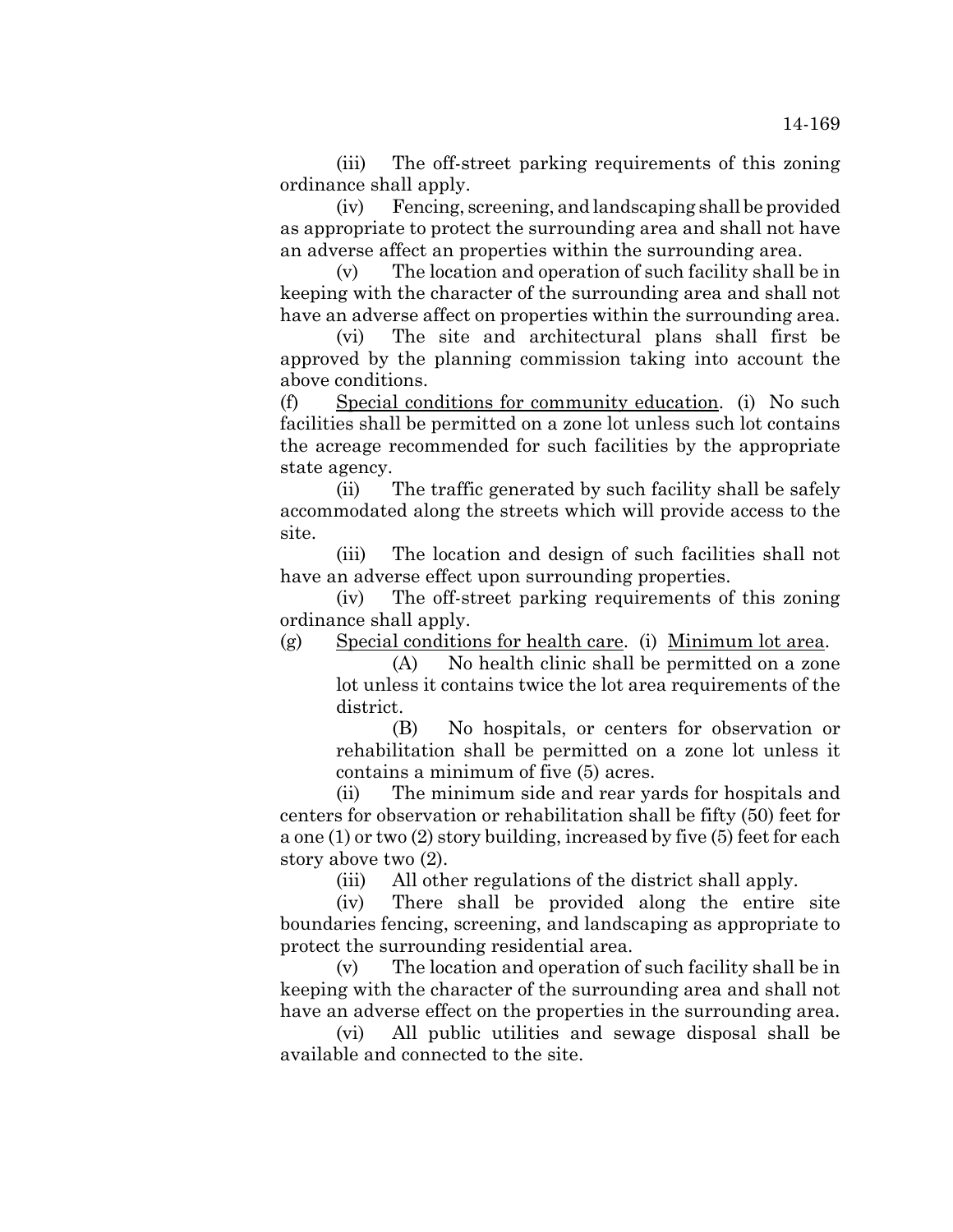(vii) The site and/or architectural plans shall first be approved by the planning commission taking into account the above conditions.

(viii) The following activity classes and types may be permitted accessory to the health care activities provided they appropriately complement the health care activity, will not impose an adverse impact an the surrounding land use, and be subject to all other provisions of the zoning district;

- (A) Community facility activities.
- (B) Commercial activities. Convenience sales and services Automotive parking Food service Medical service

(h) Special conditions for intermediate and extensive impact.

(i) The location, size, and design of such facilities shall be such that the proposed development shall be compatible with the development within the surrounding area, thus reducing the impact upon the surrounding area.

(ii) The traffic generated by such facility shall be safely accommodated along major arterials or collectors without traversing local minor streets.

(iii) The proposed facility shall provide a basic community function or essential service necessary for a convenient and functional living environment in order to be located on the proposed site.

(iv) The off-street parking requirements shall be determined by the board taking into account characteristics of the use.

(v) The site plan for such facilities shall be approved by the planning commission taking into account the above conditions as well as any other pertinent factors related to the use and operation of such facility.

(i) Special conditions for essential public transport, communication, and utility services.

(i) The location of such facility shall be within an area in order to provide the most efficient service to the community.

(ii) All of the bulk regulations of the zone district shall apply.

(iii) The location of such facility shall not materially increase traffic on surrounding streets.

(iv) The location of such a facility shall not have an adverse effect on surrounding properties.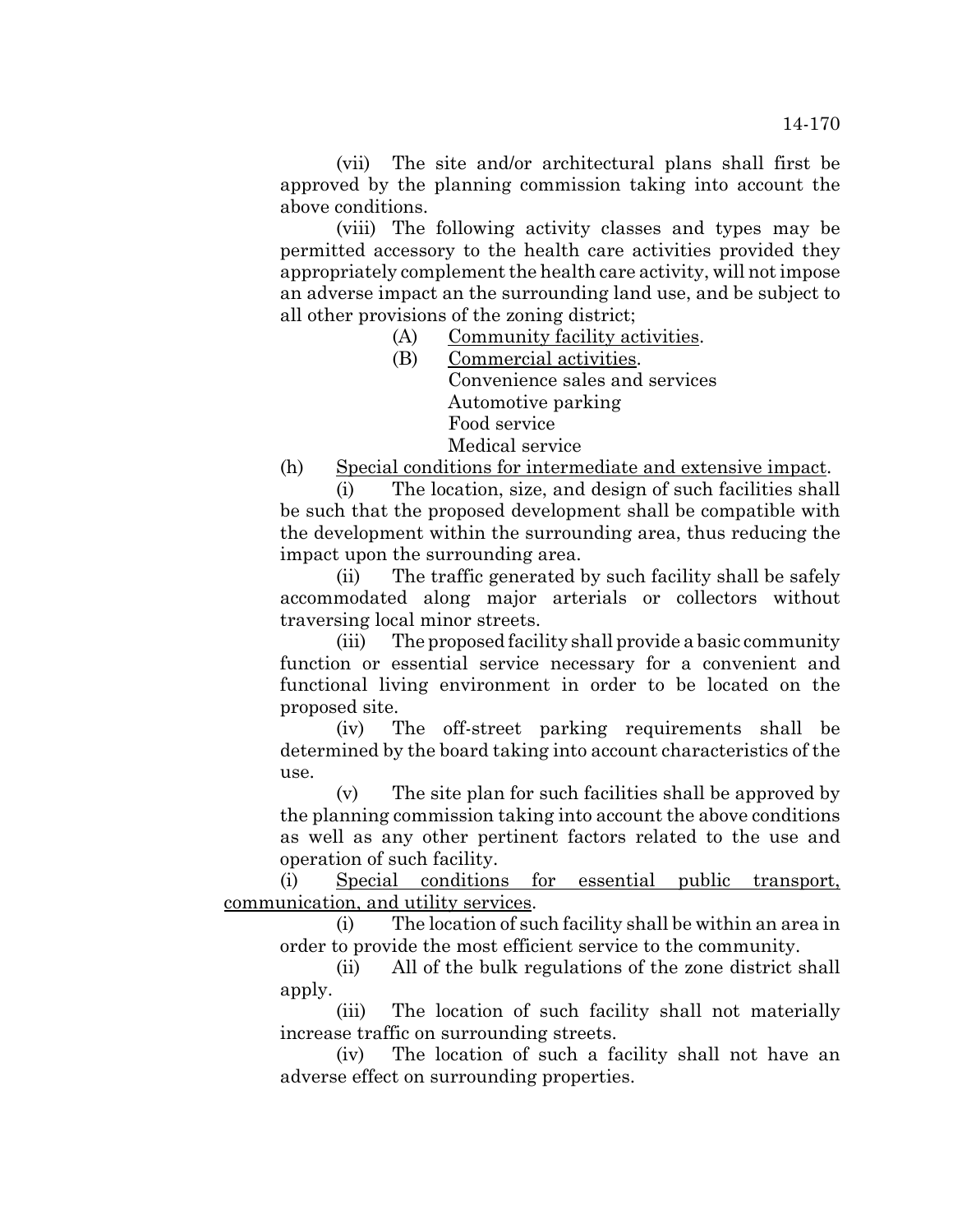(v) There shall be provided along the entire site boundaries fencing, screening, and landscaping, as appropriate to protect the surrounding residential area.

(vi) The site plan for such facility is first approved by the planning commission taking into account the above conditions as well as any other pertinent factors.

(j) Special conditions for religious facilities. (i) No such facilities shall be permitted on a zone lot unless it contains one (1) acre.

(ii) The location, size, and design of such facilities shall be situated so that the proposed facility shall be compatible with the development within the surrounding area thus reducing the impact upon such area.

(iii) All bulk regulations of the district shall be met.

(iv) The off-street parking requirements of this zoning ordinance shall apply.

(10) Specific standards for commercial activities. A special exception shall not be granted for the commercial activities specified below unless the standards established therein are met as a part of the conditions for issuing such permit in the applicable districts.

(a) Special conditions for group assembly activities.

(i) The location, size, and design of such facilities shall be situated so that the proposed development shall be compatible with the development within the surrounding area thus reducing the impact upon the surrounding area.

(ii) The traffic generated by such facility shall be safely accommodated along major streets without traversing local minor streets.

(iii) The off-street parking requirements shall be based on the type of use and the needs of the use to adequately accommodate the expected groups of people.

(iv) The site plan for such facilities shall be approved by the planning commission taking into account the above conditions as well as any other pertinent factors related to the use and operation of such facilities.

(v) When an application for a group assembly permit includes amusement parks, sports arenas, fairgrounds, racetracks, and similar recreational pursuits, the following requirements shall be observed.

> $(A)$  The minimum size site shall be twenty-five  $(25)$ acres.

> (B) The minimum setbacks of all structures from all public roads shall be one hundred (100) feet.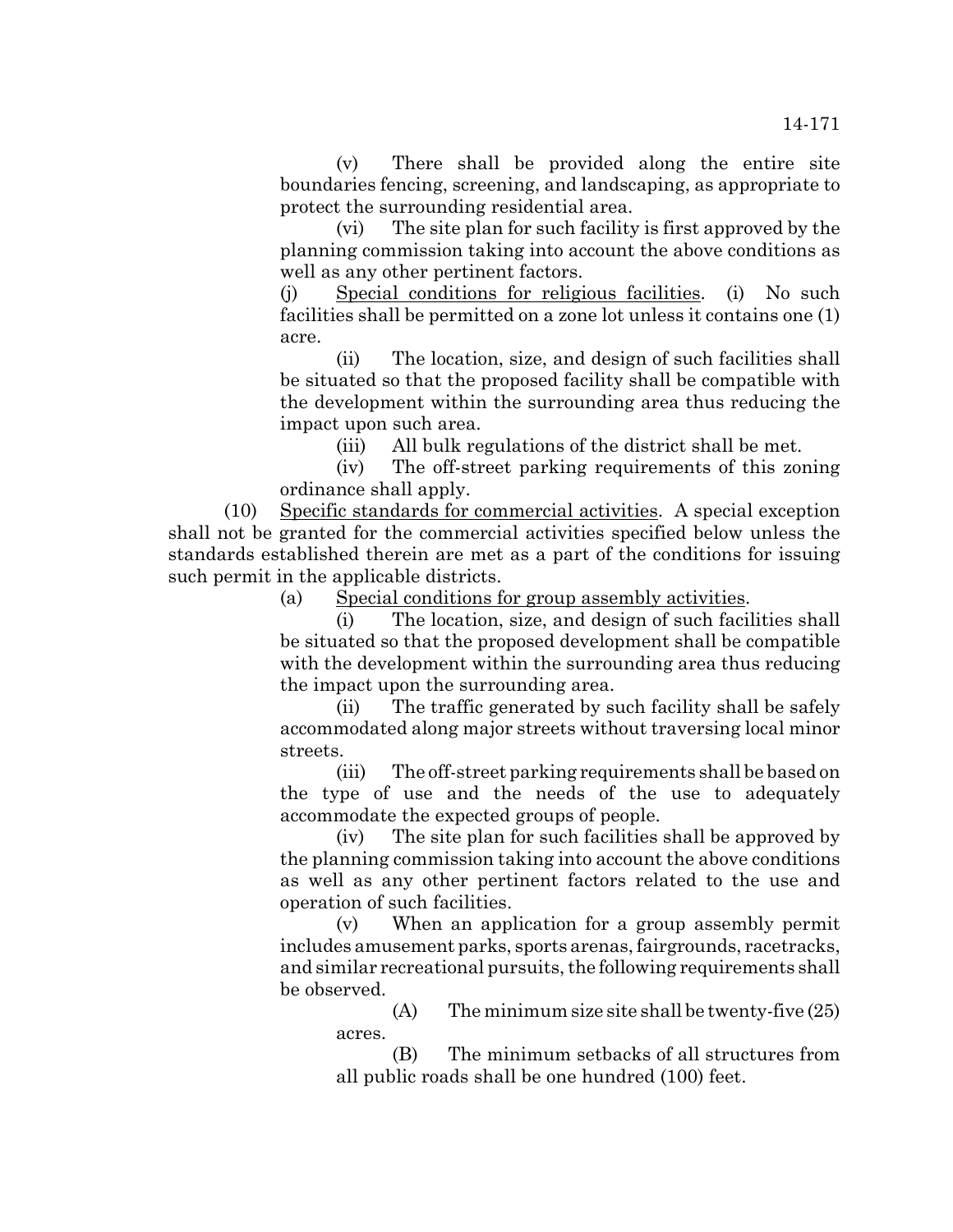(C) Such facility shall be situated so that no residential use is located closer than five hundred (500) feet from building entrance of the principal use at the time of approval.

(D) Access to such facility shall be by a paved road and such road shall be either a major arterial or major collector. Traffic shall not be directed through residential subdivisions or on minor residential streets.

(E) Off-street parking shall be provided at a minimum of one (1) space for each four (4) patrons or seats. For those facilities which are not utilized on a regular and frequent basis, parking may be provided on adjacent parcels of land provided further that any parcel so used is located no more than five hundred (500) feet from the lot boundary.

(F) Any lighting provided at such facilities shall be designed so that no direct light falls on adjacent residential property.

(G) Accessory uses may be permitted in conjunction with the principal use of the property provided that such uses are physically designed as a part of or within the principal structure. Such uses may include food sales, beverage sales, gift or souvenir shops, and similar activities.

(H) Accessory structures may be permitted which are incidental and subordinate to the principal structure. Such structure may not be located within any required setback or buffer area.

(vi) When an application for a group assembly permit includes a private campground, the following standards shall be met:

(A) Such campground shall have on site management.

(B) The campground may include convenience commercial establishments such as camp stores, laundry facilities, and personal services; provided that such convenience establishments are subordinate to the recreational character of the campground; are located, designed and intended to serve exclusively the patrons staying in the campground; and such establishment and their parking areas shall not occupy more than ten (10) percent of the area of the parking or one (1) acre whichever is smaller.

(C) Such campground shall meet the following standards:

Minimum size - Ten (10) acres.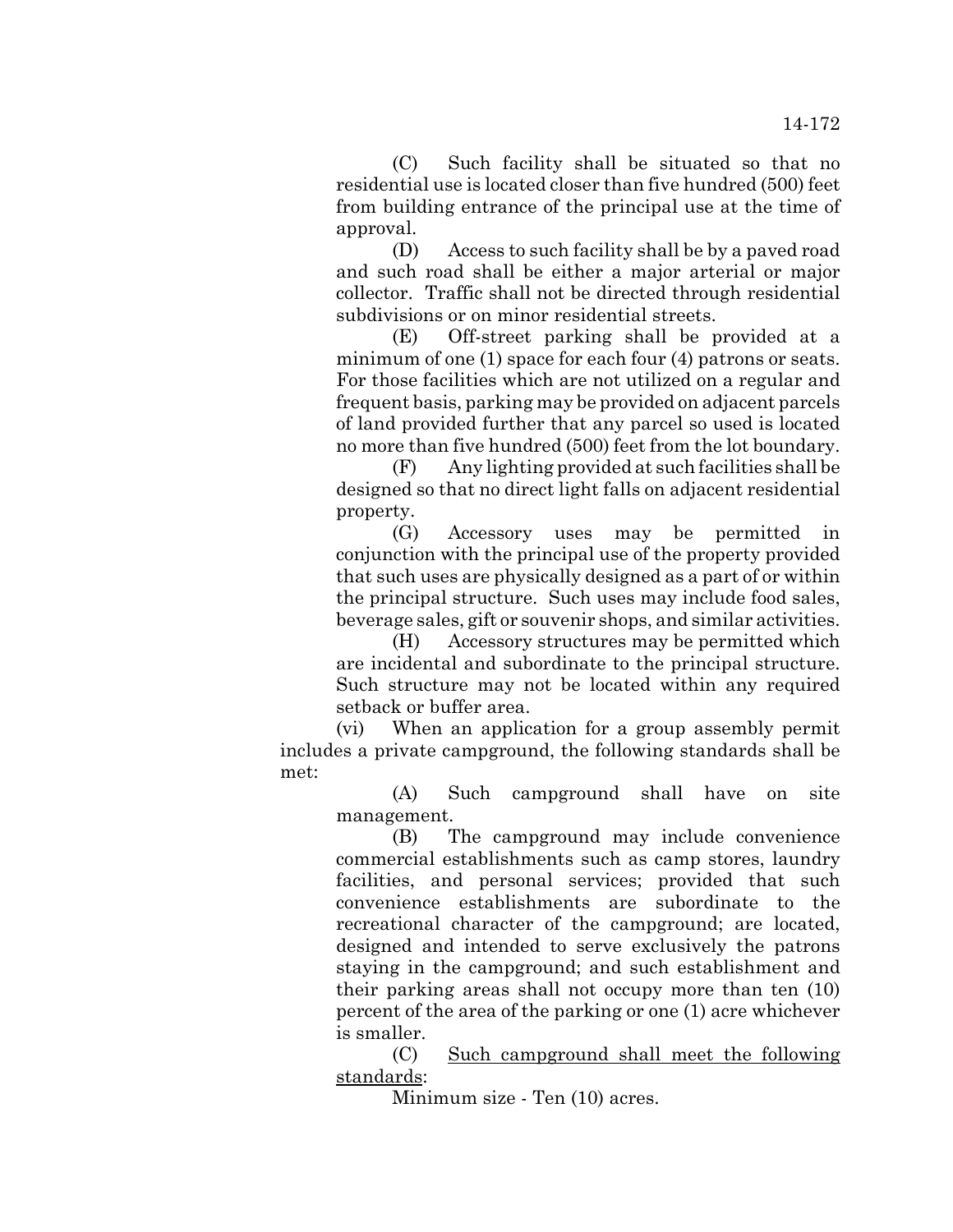Maximum density - Ten (10) campsites per gross acre. Sanitary facilities, including flush toilets and showers-Within three hundred (300) feet walking distance of each campsite.

Dump station for travel trailers.

Potable water supply - One (1) spigot for each four (4) campsites.

> Trash receptacle - One (1) for each two (2) campsites. Parking - One (1) space per campsite.

Picnic table - One (1) per campsite.

Fireplace or grill - One (1) per campsite.

Administration or safety building - Open at all times wherein a portable fire extinguisher in operable condition and first aid kit is available, and a telephone is available for public use.

(D) Such campground shall meet the following design requirements:

Vegetation screen or ornamental fence which will substantially screen the campsites from view of public right-of-way and neighboring properties shall be provided around or near the perimeter or that part of the campground containing campsites. Such vegetation or fence shall be maintained in good condition at all times.

Each campground shall reserve at least twenty-five (25) percent of its total area as natural open space excluding perimeter screening. Such open space may include recreation and water areas, but may not include utility areas, administration building, commercial areas, or similar activities.

Each campsite shall have a minimum setback of twenty-five (25) feet from any public road of fifty (50) feet.

Each separate campsite shall contain a minimum of thirty-two hundred (3,200) square feet. (A campsite shall be considered to consist of trailer or tent space, parking space, picnic table, fireplace, and one-half (1/2) the roadway providing access.)

Each campsite shall be directly accessible by an interior road.

All interior roads shall be a minimum of ten (10) feet wide for one (1) way traffic and eighteen (18) feet wide for two-way traffic.

All interior roads shall meet the following curve requirements:

Minimum radius for a 90 degree turn - 40 feet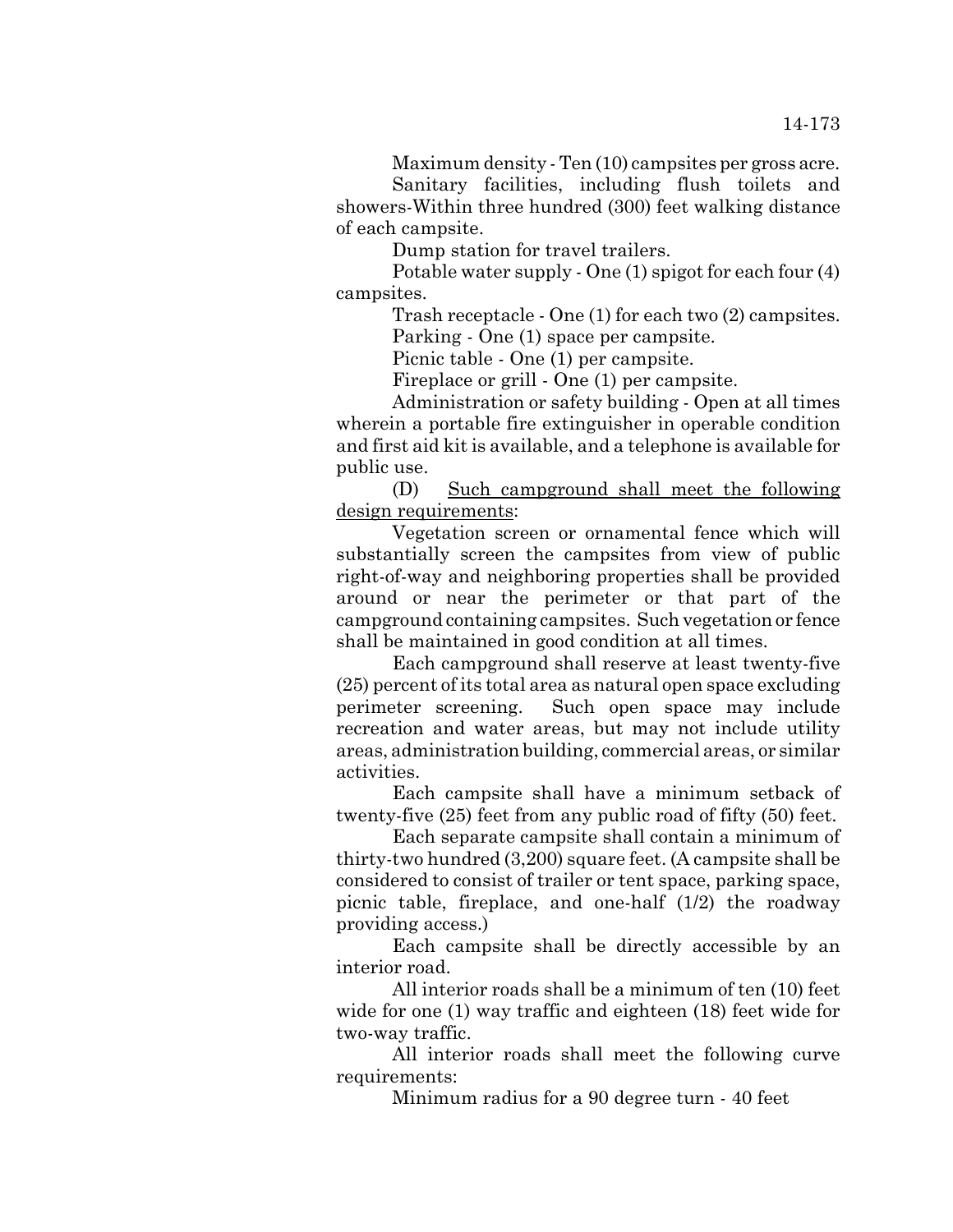Minimum radius for a 60 decree turn - 50 feet

Minimum radius for a 45 degree turn - 68 feet

No camping vehicle or camping equipment shall be used for human habitation for a period exceeding thirty (30) consecutive days.

(b) Special conditions for adult entertainment business. (i) No establishment shall be located within fourteen hundred (1,400) feet (measured property line to property line) of any church, school ground, college campus or park.

(ii) All establishments shall be located at least seven hundred fifty (750) feet (measured property line to property line) from any other adult entertainment business.

(iii) No establishment shall be located within one thousand (1,000) feet (measured property line to property line) from any residential zoned property.

(iv) Be in compliance with all sections of Tennessee Code Annotated, §§ 7-51-1101 through 7-51-1121.

(11) Specific standards for agricultural and extractive activities. A special exception permit shall not be granted for the agricultural and extractive activity specified below unless the standards established therein are met as a part of the conditions for issuing such permit in the applicable zone districts.

(a) Special conditions for mining and quarrying activities.

(i) The location of such an activity shall be in an area sparsely developed during the length of time the mining or quarrying activity is anticipated.

(ii) Any permit issued hereunder shall be based on a site plan or other documents submitted with an application which shall provide for the following:

(A) Existing contours of the site and up to one hundred (100) feet beyond the site boundary. Contour intervals shall be at two (2) foot intervals.

(B) Location of the area in which the proposed quarrying activity is to be conducted.

(C) Location of all proposed buildings, crusher and screening equipment, roadways and other facilities proposed on the site.

(D) Proposed method of drainage of the quarry area.

(E) Proposed fencing of the quarry area. Fencing shall be provided around all open excavations.

(F) Methods proposed for blasting. Open blasting commonly referred to as "pop shots" shall be prohibited.

(G) Methods proposed to control noise, vibration and other particulate matter.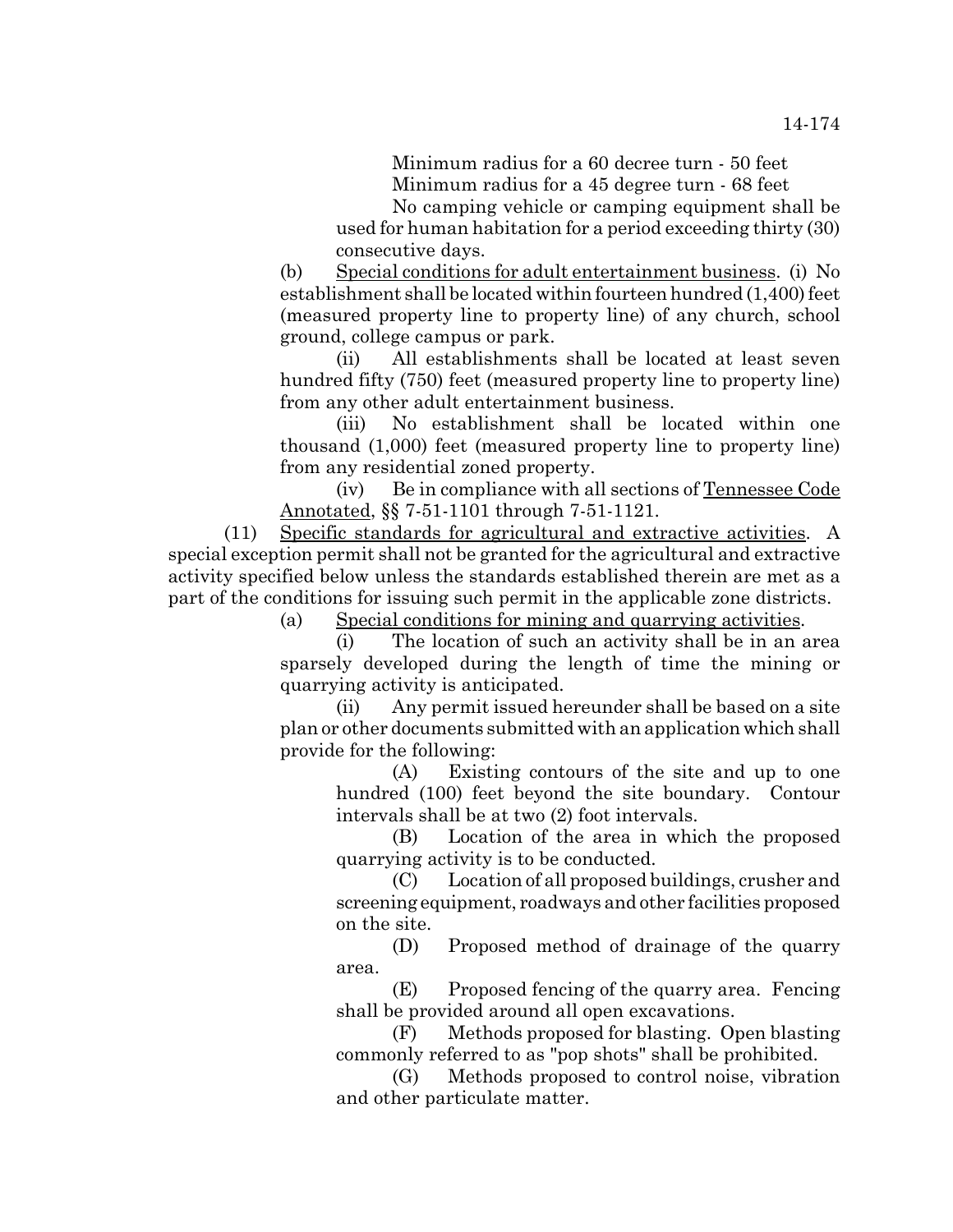(H) Finished contours of the site after the quarrying operation has been terminated. The site shall be graded and/or filled so as to be in substantial conformity with the topography of the surrounding lands. All fill material shall be nontoxic, nonflammable, and noncombustible solids. All areas that are backed-filled shall be left so that adequate drainage is provided.

(iii) Approval for mining and quarrying activity may also include accessory concrete batching plants, asphaltic cement mixing plants and/or rock crushing activities on the same zone lot or adjoining zone lots which may have directly opposing frontages on the same public street. If such accessory activities are included on the quarry site, the total site must meet all the special condition requirements for mining and quarrying activities; however, in conditions of multiple zone lots, the outer perimeter of the site shall be considered the lot line.

(iv) Before issuing a permit the board shall require the owner of the quarry facility to execute a bond in an amount to be determined by the planning commission per acre of active quarry throughout a five (5) year period to restore the lands in the manner prescribed herein, including the removal of all structures and machinery.

(v) Any permit issued hereunder shall not be for a period exceeding five (5) years. After the expiration date of such special permit, the board may review and grant an extension of time in the manner and procedure as prescribed for an original application.

(vi) The site plan is first approved by the planning commission taking into account the above conditions as well as any other factors related to the use and operation of such facilities.

(b) Special conditions for commercial storage of explosives.

(i) The location of such an activity is in an area likely to be sparsely developed for reason of topography, lack of existing or planned utilities, accessibility or for similar cause.

(ii) Such facility shall not be located on a site having an area of less than fifty (50) acres.

(iii) All regulations of the state fire marshall relating to the storage of explosives shall be met.

(iv) Any special permit issued hereunder shall be for a period not exceeding five (5) years. After the expiration date of such special permit, the board may review and grant an extension of time in the same manner and procedure as prescribed for an original application.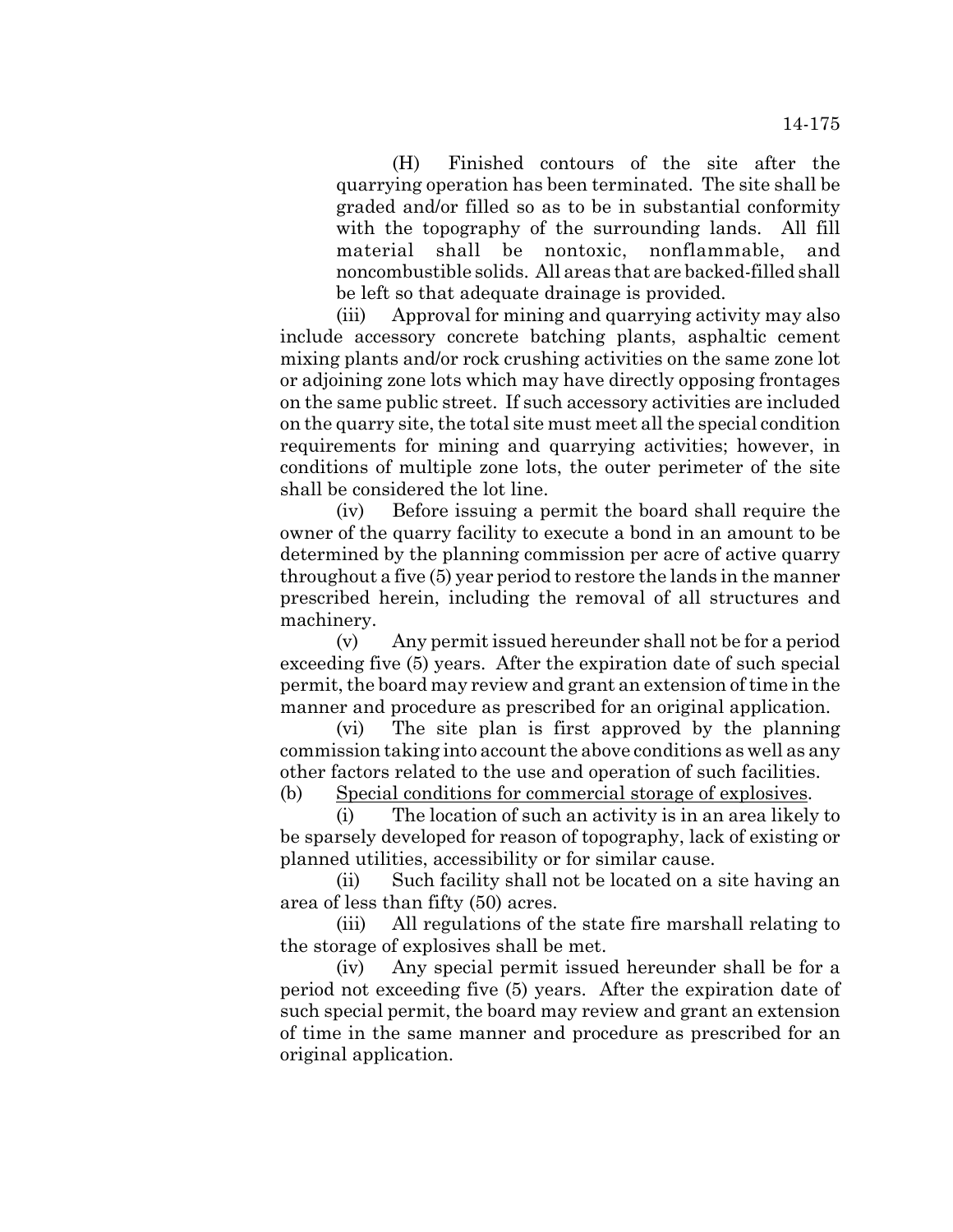(v) The site plan is first approved by the planning commission taking into account the above conditions as well as any other factors related to the use of such facilities.

(12) Specific standards for intermediate manufacturing activities.

(a) Specific standards for intermediate manufacturing activities. A special exception permit shall not be granted unless the standards below are met:

(i) The activity takes place in completely enclosed buildings with no outdoor storage of materials or finished products.

(ii) Access for heavy trucks and employees is from a major thoroughfare or industrial access road from a major thoroughfare with residential streets unaffected.

(b) Specific standards for extensive manufacturing activities. A special exception shall not be granted unless the standards below are met:

(i) No such facility shall be located on a lot unless such lot contains at least one (1) acre.

(ii) Access for heavy trucks and employees is from a major thoroughfare or industrial access road from a major thoroughfare with residential streets unaffected.

(iii) State permits for air pollution standards, ground water and emissions must be obtained and kept up-to-date.

(iv) The site plan is first approved by the planning commission taking into account factors related to the use and operation of the facility. (1972 Code, § 11-808, as amended by Ord. #816, May 1998, and Ord. #873, March 2000)

**14-809. Amendments to the resolution**. The regulations, restrictions, and boundaries set forth in this zoning ordinance may from time to time be amended, supplemented, changed, or repealed by the Manchester Commission. Any member of the city commission may introduce such legislation, or any official, board, or any other person may present a petition to the city commission requesting an amendment or amendments to this zoning ordinance.

No amendment to this zoning ordinance shall become effective unless it is first submitted to the Manchester Regional Planning Commission for review and recommendation. The planning commission shall have sixty (60) days within which to submit its recommendation to the city commission. If the planning commission disapproves the amendment, it shall require the favorable vote of a majority of the city commission to become effective. If the planning commission fails to submit a report within the sixty (60) day period, it shall be deemed to have approved the proposed amendment.

No change or departure from the text or maps as certified by the planning commission shall be made, unless such change or departure be first submitted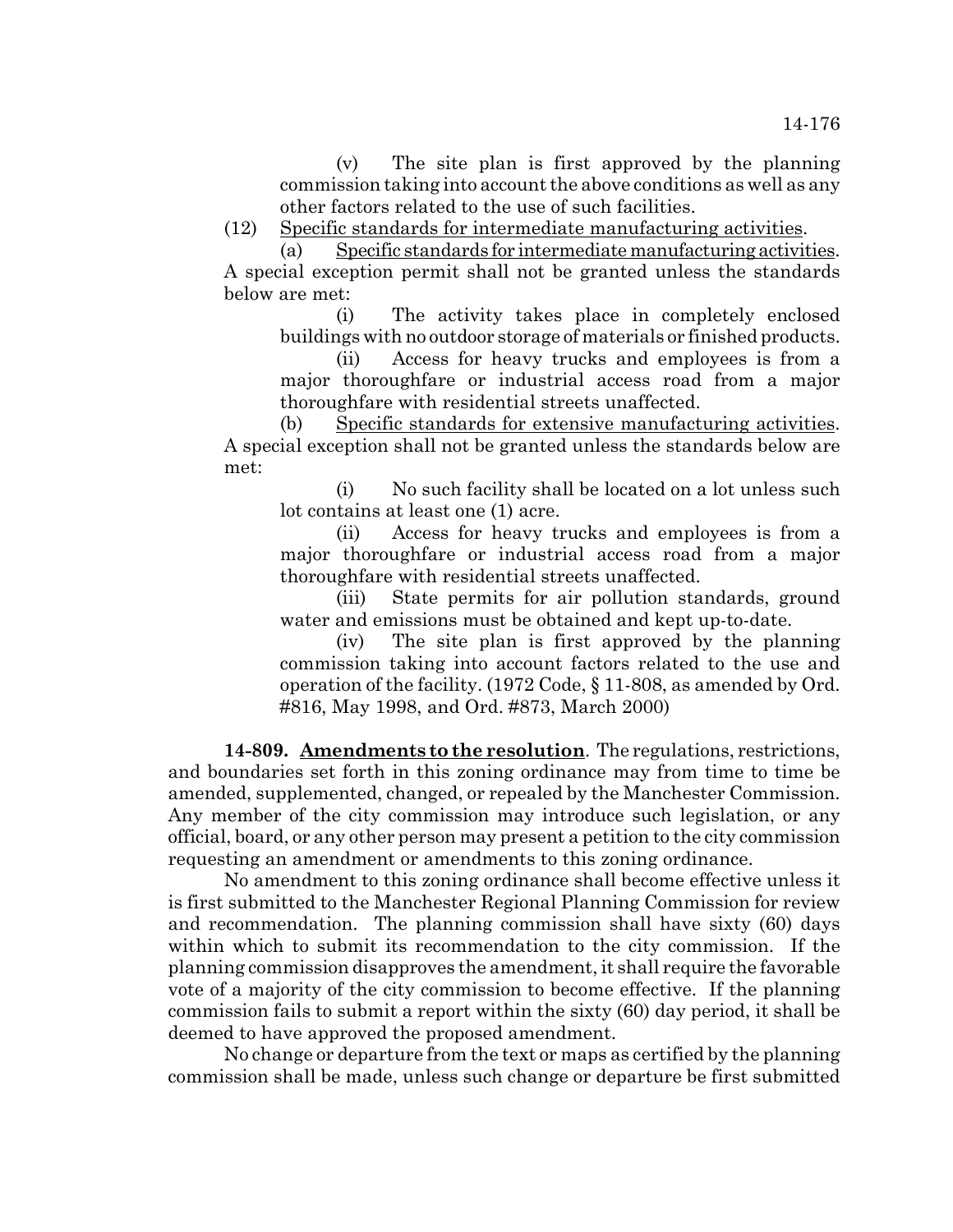to the planning commission and approved by it, or, if disapproved, received the favorable vote of a majority of the entire membership of the city commission.

Before finally adopting any such amendment, the city commission shall hold a public hearing thereon, at least fifteen (15) days' notice of the time and place of which shall be given by at least one (1) publication in a newspaper of general circulation in the county; and any such amendment shall be published at least once in the official newspaper of the city or in a newspaper of general circulation in the city.

A fee of two hundred dollars (\$200.00) due and payable at the time of filing of petition shall be posted with requests to amend a provision or provisions of this zoning ordinance. The fee is to be used by Manchester to defray costs resulting from such petition and any subsequent amendment of the zoning ordinance.

(1) Application for rezoning. A proposed change of zoning district boundaries shall be initiated by the filings of an application with the Manchester Planning Commission. Said application shall contain:

(a) The name and address of the owner and/or owners of the subject property and the written certification of the authorized agent.

(b) A written legal description of the subject property including the Coffee County tax plat number and acreage.

(c) A description of the proposed zone change, modification or repeal together with written justifications for the requested zone change.

(d) The names and addresses of the adjacent property owners including those property owners across streets, roads, highways, and/or railways, and waterways which border the applicant's property.

(e) Two (2) copies of a map depicting the property requested for rezoning. These maps shall be at a scale of no less than 1"=100' and no larger than 1"=30' and show the following information:

(i) Title, north arrow, graphic scale, date, civil district, and the acreage of the property to be rezoned.

(ii) Dimensions in feet of property to be rezoned.

(iii) All roads and easements within or adjoining property to be rezoned.

(iv) Location, size, type and current use of any building on the property requested for rezoning.

(v) Location of the adjoining property owners in relation to the property to be rezoned.

(2) Signage required on property being considered for rezoning. When an application for rezoning has been filed with the Manchester Planning Commission, the health and codes administrator shall instruct the street department to place a sign on the property which is at least 48" by 48" in size and clearly visible from the street right-of-way to notify the public of the rezoning application.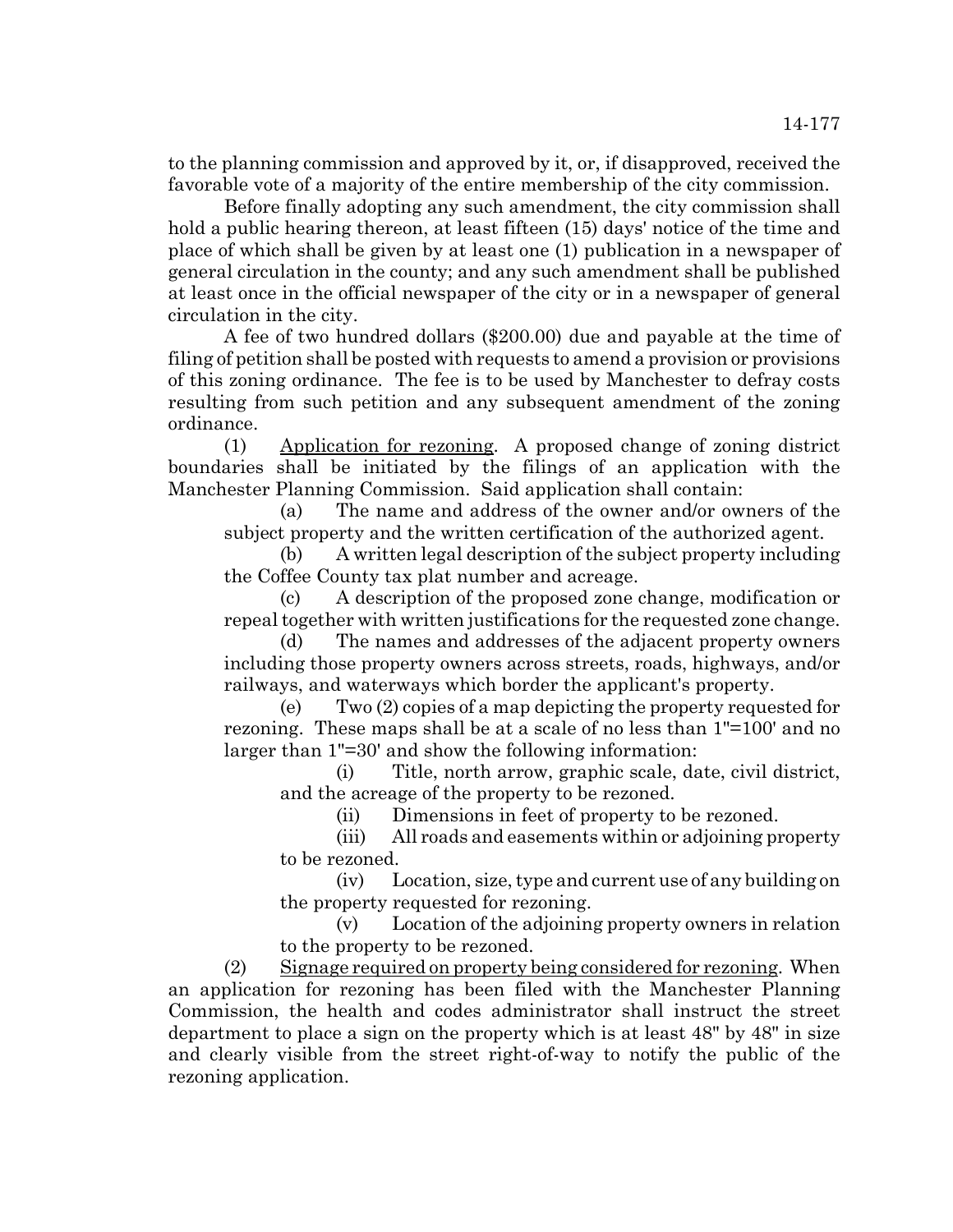The sign shall be in place at least ten (10) days before the rezoning application is considered by the planning commission and shall remain on the property as long as the rezoning is being considered either by the Manchester Planning Commission or the board of mayor and aldermen.

The applicant shall cause the corners of the property to be clearly staked and flagged while the sign is in place. (1972 Code, § 11-809 and § 11-809.1, as amended by Ord. #750, Dec. 1995; Ord. #826, Aug. 1998; and Ord. #1126, Nov. 2005)

**14-810. Zoning and subdivision fees**. These zoning and subdivision fees must be paid to the City of Manchester at the time the following services are requested:

| \$200.00 |
|----------|
| \$200.00 |
| \$200.00 |
| \$15.00  |
| \$10.00  |
| \$400.00 |
| \$100.00 |
| \$100.00 |
| \$100.00 |
|          |

(Ord. #826, Aug. 1998, as replaced by Ord. #925, April 2001, and Ord. #1127, Nov. 2005)

**14-811. Penalties**. Any persons violating any provisions of this zoning ordinance shall be guilty of a misdemeanor, and upon conviction shall be fined not less than five dollars (\$5.00) nor more than fifty dollars (\$50.00) for each offense. Each day such violations continue shall constitute a separate offense. (1972 Code, § 11-810)

**14-812. Remedies**. In case any building or other structure is erected, constructed, altered, repaired, converted, or maintained, or any building, structure, or land is used, in violation of this zoning ordinance, the building inspector or any other appropriate authority or any adjacent or neighboring property owner who would be specifically damaged by such violation, in addition to other remedies, may institute an injunction, mandamus, or other appropriate action or proceeding to prevent such unlawful erection, construction, reconstruction, alteration, repair, conversion, maintenance, or use; or to correct or abate such violation; or to prevent occupancy of such building, structure, or land. (1972 Code, § 11-811)

**14-813. Validity**. Should any section, clause, or provision of this zoning ordinance be declared by a court of competent jurisdiction to be unconstitutional or invalid, this judgement shall not affect the validity of this zoning ordinance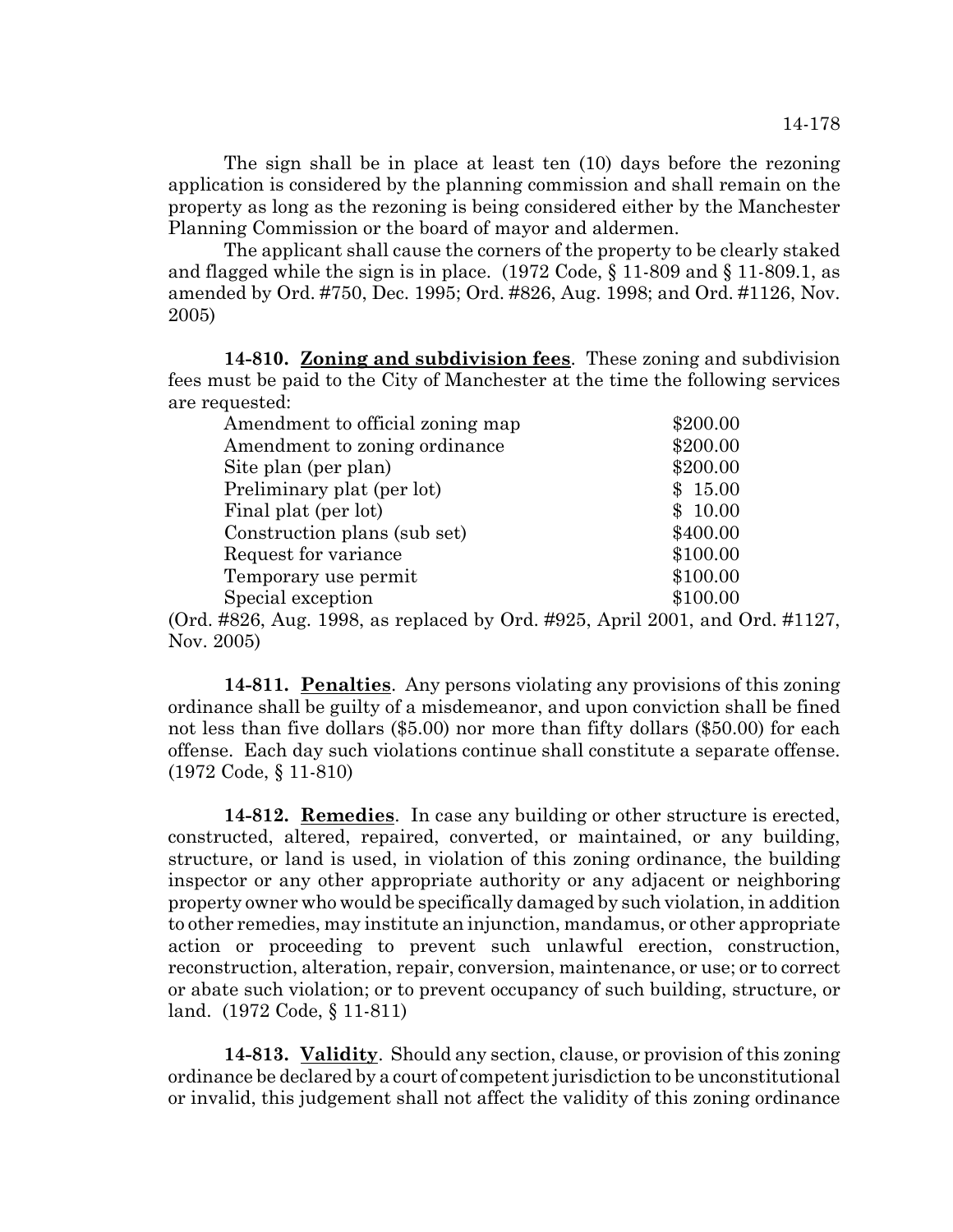as a whole or any other part of this zoning ordinance be judged invalid or unconstitutional. (1972 Code, § 11-812)

**14-814. Interpretation**. Whenever the conditions of this zoning ordinance are less restrictive than comparable conditions imposed by any other provision of this zoning ordinance or any other regulation, the provisions which are more restrictive shall govern. (1972 Code, § 11-813)

**14-815. Effective date**. This zoning ordinance shall take effect from and after the effective date of its passage and publication as required by law, the public welfare requiring it. (1972 Code, § 11-814)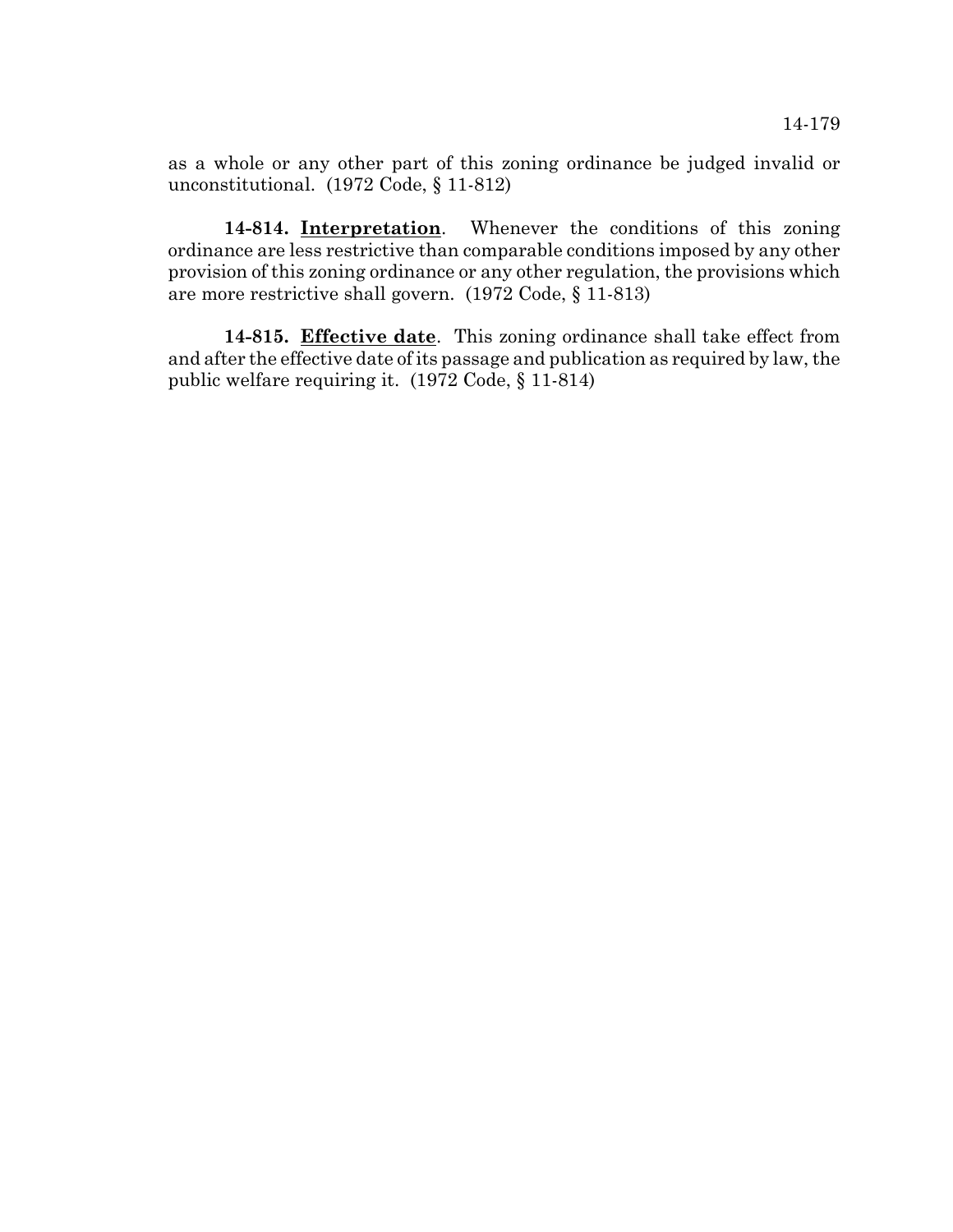14-180

# **CHAPTER 9**

[this chapter was repealed by Ord. #1527, May 2017]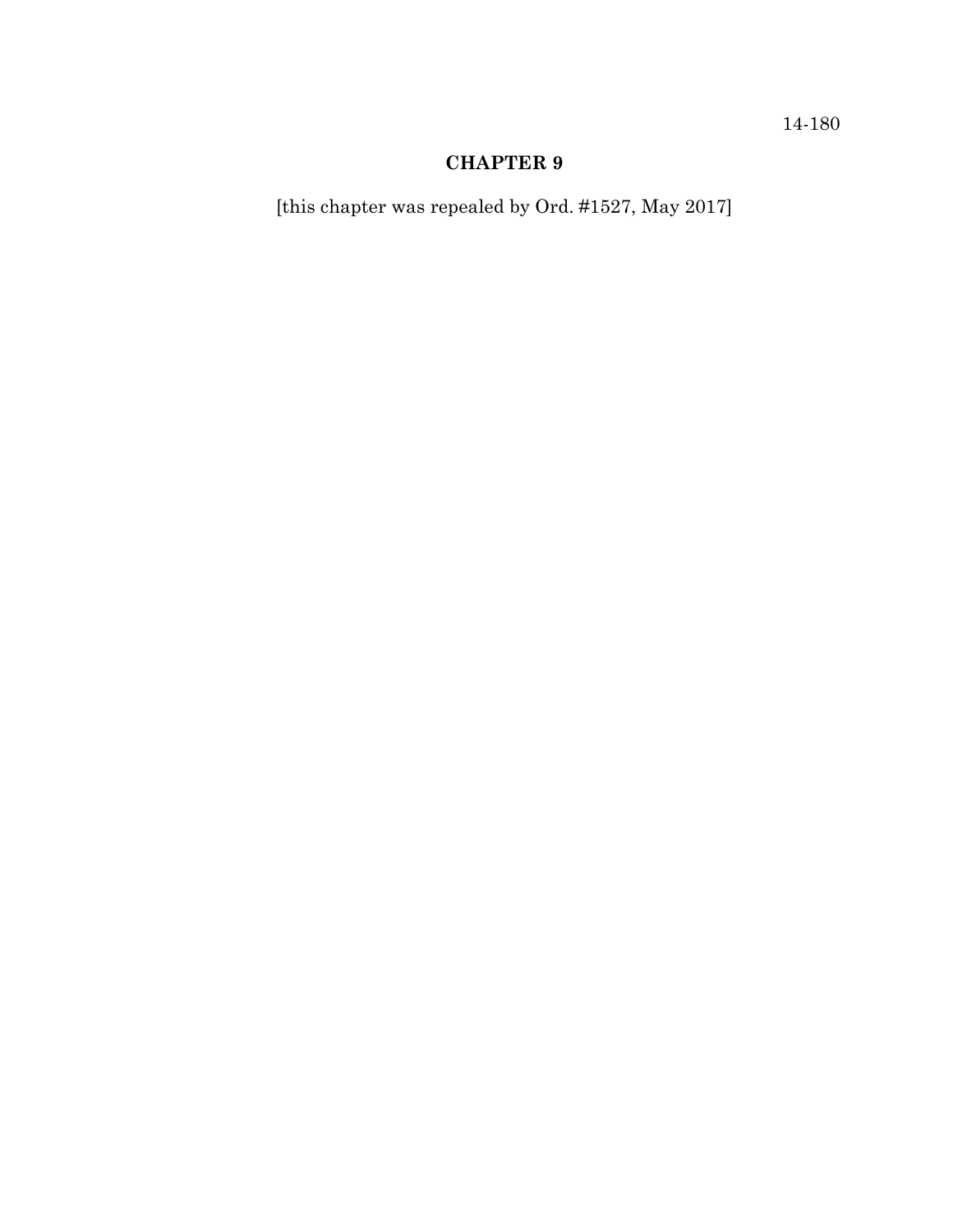### **CHAPTER 10**

## **MUNICIPAL FLOODPLAIN ZONING ORDINANCE**

#### **SECTION**

- 14-1001. Provisions governing floodway and flood fringe districts.
- 14-1002. Definitions.
- 14-1003. General provisions.
- 14-1004. Administration.
- 14-1005. Provisions for flood hazard reduction.
- 14-1006. Variance procedures.

#### **14-1001. Provisions governing floodway and flood fringe districts**.

(1) Intent and objectives. (a) Finding of fact.

(i) The Manchester Mayor and its legislative body wishes to maintain eligibility in the National Flood Insurance Program and in order to do so must meet the requirements of 60.3 of the Federal Insurance Administration Regulations found at 44 CFR Ch. 1 (10-1-04 Edition).

(ii) Areas of Manchester are subject to periodic inundation which could result in loss of life and property, health and safety hazards, disruption of commerce and governmental services, extraordinary public expenditures for flood protection and relief; and impairment of the tax base, all of which adversely affect the public health, safety and general welfare.

(iii) These flood losses are caused by the cumulative effect of obstructions in floodplains, causing increases in flood heights and velocities; by uses in flood hazard areas which are vulnerable to floods; or construction which is inadequately elevated, floodproofed, or otherwise unprotected from flood damages.

(b) Statement of purpose. It is the purpose of this ordinance to promote the public health, safety and general welfare, and to minimize public and private losses due to flood conditions in specific areas. This ordinance is designed to:

(i) Restrict or prohibit uses which are vulnerable to water or erosion hazards, or which result in damaging increases in erosion, flood heights, or velocities;

(ii) Require that uses vulnerable to floods, including community facilities, be protected against flood damage at the time of initial construction;

(iii) Control the alteration of natural floodplains, stream channels, and natural protective barriers which are involved io the accommodation floodwaters;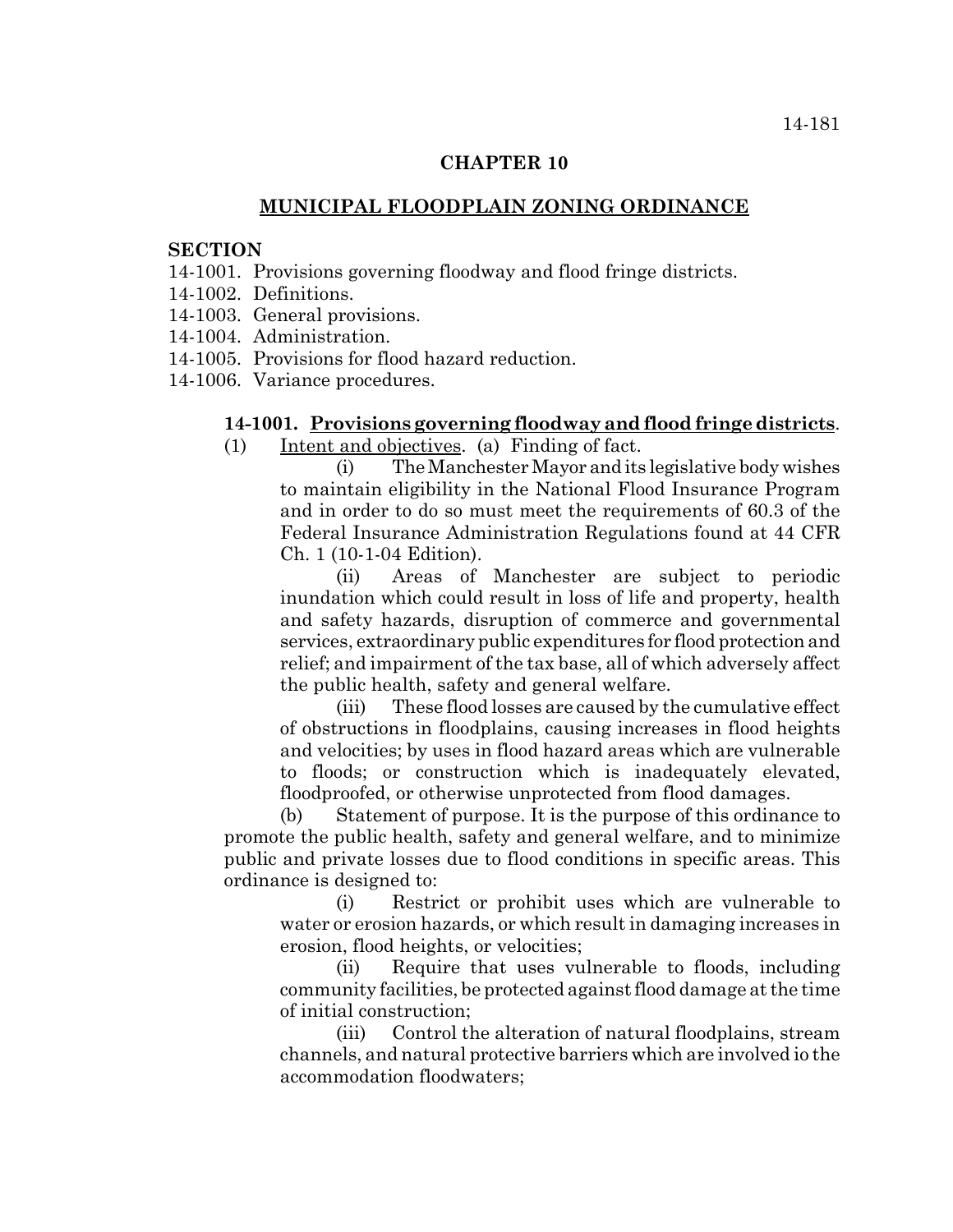(iv) Control filling, grading, dredging and other development which may increase flood damage or erosion, and;

(v) Prevent or regulate the construction of flood barriers which will unnaturally divert flood waters or which may increase flood hazards to other lands.

(c) Objectives. The objectives of this ordinance are:

(i) To protect human life, health and property;

(ii) To minimize expenditure of public funds for costly flood control projects;

(iii) To minimize the need for rescue and relief efforts associated with flooding and generally undertaken at the expense of the general public;

(iv) To minimize prolonged business interruptions;

(v) To minimize damage to public facilities and utilities such as water and gas mains, electric, telephone and sewer lines, streets and bridges located in floodable areas;

(vi) To help maintain a stable tax base by providing for the sound use and development of flood prone areas in such a manner as to minimize blight in flood areas;

(vii) To ensure that potential home buyers are notified that property is in a floodable area; and

(viii) To maintain eligibility for participation in the National Flood Insurance Program. (as added by Ord. #1196, April 2008)

**14-1002. Definitions.** Unless specifically defined below, words or phrases used in this ordinance shall be interpreted as to give them the meaning they have in common usage and to give this ordinance its most reasonable application given its stated purpose and objectives.

(1) "Accessory structure" shall represent a subordinate structure to the principal structure and, for the purpose of this section, shall conform to the following:

(a) Accessory structures shall not be used for human habitation.

(b) Accessory structures shall be designed to have low flood damage potential.

(c) Accessory structures shall be constructed and placed on the building site so as to offer the minimum resistance to the flow of floodwaters.

(d) Accessory structures shall be firmly anchored to prevent flotation which may result in damage to other structures.

(e) Service facilities such as electrical and heating equipment shall be elevated or floodproofed.

(2) "Act" means the statutes authorizing the National Flood Insurance Program that are incorporated in 42 U.S.C. 4001-4128.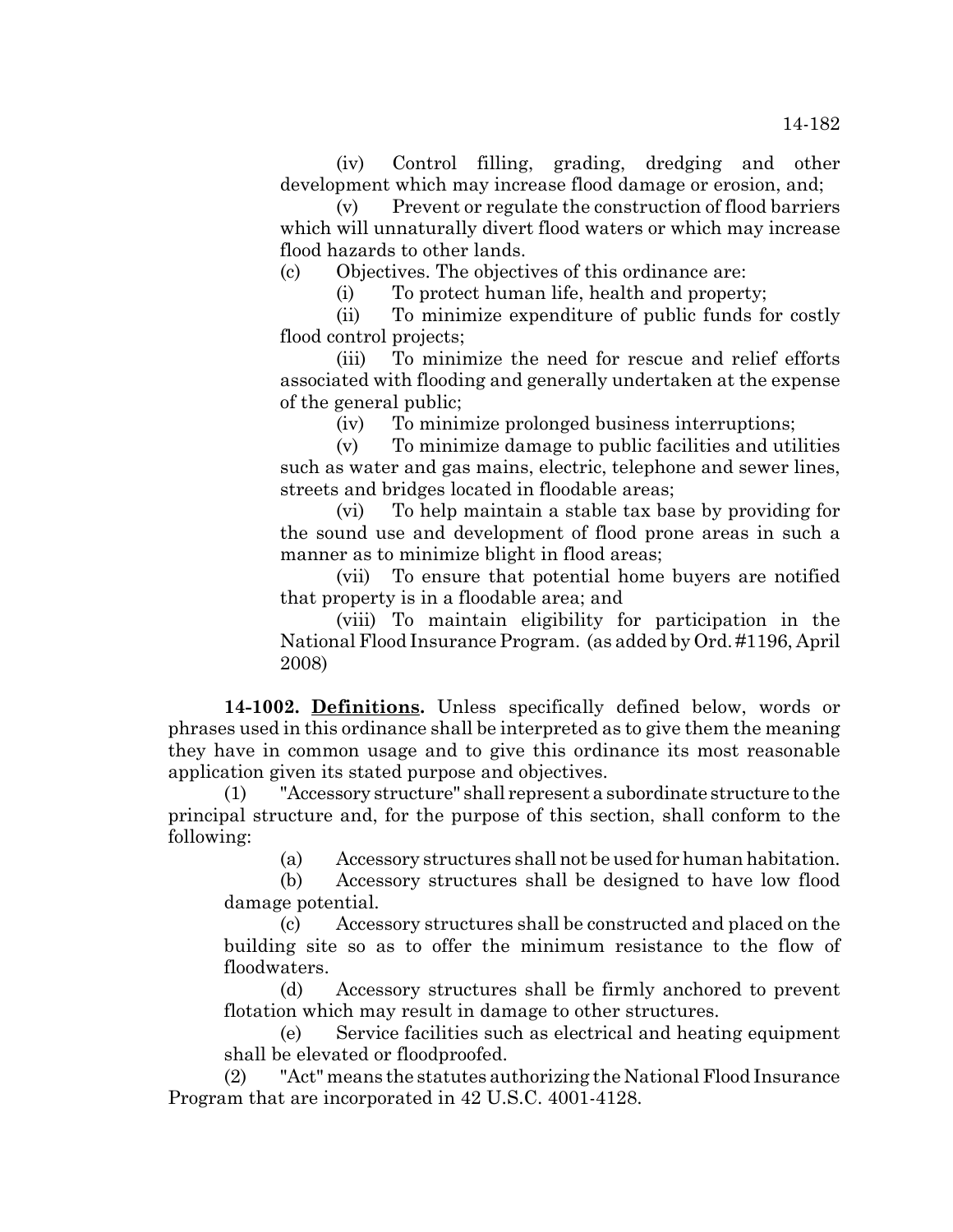(3) "Addition (to an existing building)" means any walled and roofed expansion to the perimeter of a building in which the addition is connected by a common load-bearing wall other than a firewall. Any walled and roofed addition, which is connected by a firewall or is separated by an independent perimeter load-bearing wall, shall be considered "new construction."

(4) "Appeal" means a request for a review of the local enforcement officer's interpretation of any provision of this ordinance or a request for a variance.

(5) "Area of shadow flooding" means a designated AO or AH Zone on a community's Flood Insurance Rate Map (FIRM) with one percent (1%) or greater annual chance of flooding to an average depth of one to three feet (1'-3') where a clearly defined channel does not exist, where the path of flooding is unpredictable and indeterminate; and where velocity flow may be evident. (Such flooding is characterized by ponding or sheet flow.)

(6) "Area of special flood-related erosion hazard" is the land within a community which is most likely to be subject to severe flood-related erosion losses. The area may be designated as Zone E, on the Flood Hazard Boundary Map (FHBM). After the detailed evaluation of the special flood-related erosion hazard area in preparation for publication of the FIRM, Zone E may be further refined.

(7) "Area of special flood hazard" is the land in the floodplain within a community subject to a one (1) percent or greater chance of flooding in any given year. The area may be designated as Zone A on the FHBM. After detailed rate making has been completed in preparation for publication of the FlRM, Zone A usually is refined into Zones A, AO, AH, AI-30, AE or A99.

(8) "Base flood" means the flood having a one percent (1%) chance of being equalled or exceeded in any given year.

(9) "Basement" means that portion of a building having its floor subgrade (below ground level) on all sides.

(10) "Breakaway wall" means a wall that is not part of the structural support of the building and is intended through its design and construction to collapse under specific lateral loading forces, without causing damage to the elevated portion of the building or supporting foundation system.

(11) "Building" means any structure built for support, shelter, or enclosure for any occupancy or storage (see "structure")

(12) "Development" means any man-made change to improved or unimproved real estate, including, but not limited to, buildings or other structures, mining, dredging, filling, grading, paving, excavating, drilling operations, or permanent storage of equipment or materials.

(13) "Elevated building" means a non-basement building built to have the lowest floor of the lowest enclosed area elevated above the ground level by means of fill, solid foundation perimeter walls with openings sufficient to facilitate the unimpeded movement of floodwater, pilings, columns, piers, or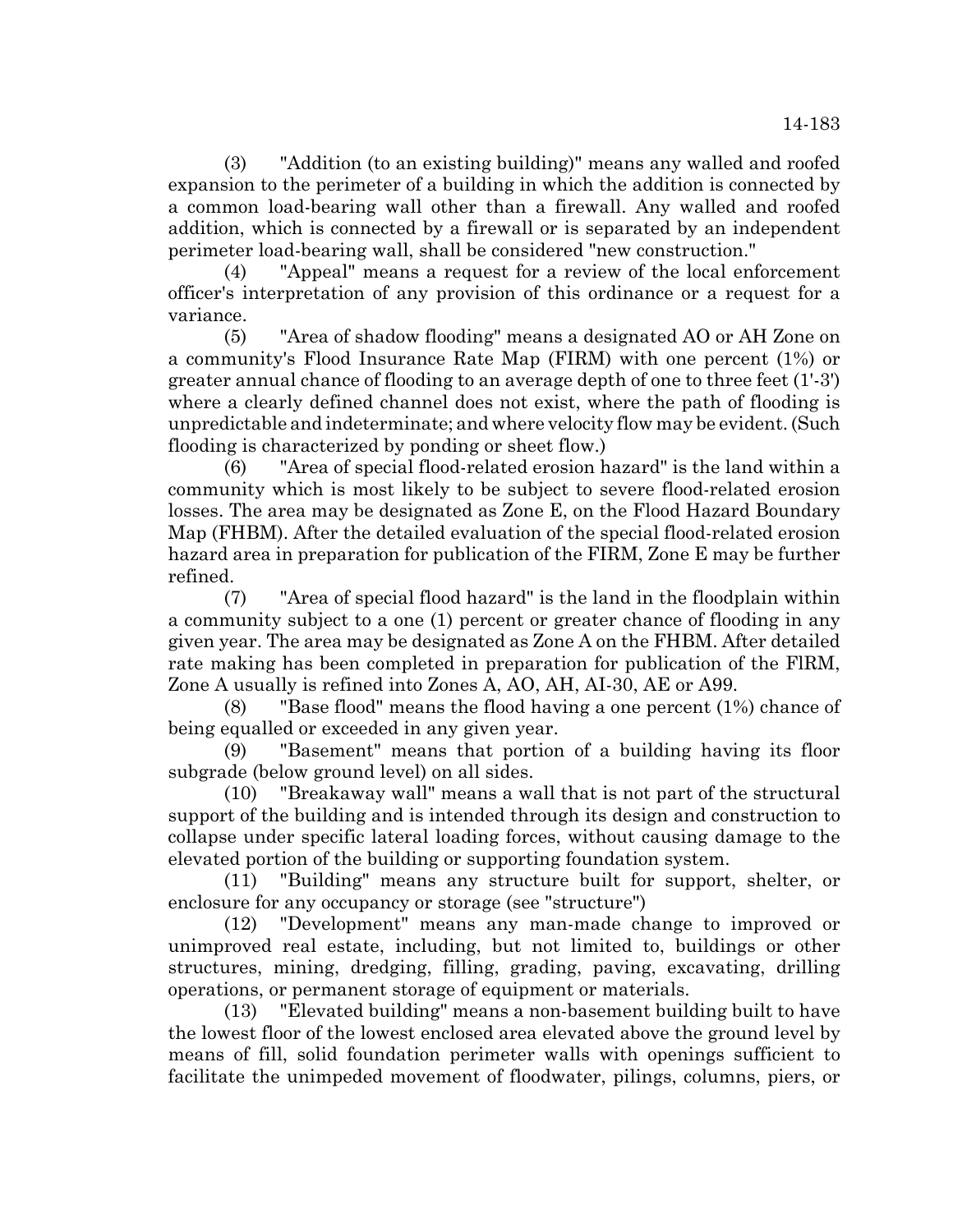shear walls adequately anchored so as not to impair the structural integrity of the building during a base flood event.

(14) "Emergency flood insurance program" or "emergency program" means the program as implemented on an emergency basis in accordance with section 1336 of the Act. It is intended as a program to provide a first layer amount of insurance on all insurable structures before the effective date of the initial FIRM.

(15) "Erosion" means the process of the gradual wearing away of land masses. This peril is not per se covered under the program.

(16) "Exception" means a waiver from the provisions of this ordinance which relieves the applicant from the requirements of a rule, regulation, order or other determination made or issued pursuant to this ordinance.

(17) "Existing construction" means any structure for which the "start of construction" commenced before the effective date of the first floodplain management code or ordinance adopted by the community as a basis for that community's participation in the National Flood Insurance Program (NFIP).

(18) "Existing manufactured home park or subdivision" means a manufactured home park or subdivision for which the construction of facilities for servicing the lots on which the manufactured homes are to be affixed (including, at a minimum, the installation of utilities, the construction of streets, final site grading or the pouring of concrete pads) is completed before the effective date of the first floodplain management code or ordinance adopted by the community as a basis for that community's participation in the National Flood Insurance Program (NFIP).

(19) "Existing structures" see "existing construction."

(20) "Expansion to an existing manufactured home park or subdivision" means the preparation of additional sites by the construction of facilities for servicing the lots on which the manufactured homes are to be affixed (including the installation of utilities, the construction of streets, and either final site grading or the pouring of concrete pads).

(21) "Flood" or "flooding" means a general and temporary condition of partial or complete inundation of normally dry land areas from:

(a) The overflow of inland or tidal waters;

(b) The unusual and rapid accumulation or runoff of surface waters from my source.

(22) "Flood elevation determination" means a determination by the administrator of the water surface elevations of the base flood, that is, the flood level that bas a one (1) percent or greater chance of occurrence in my given year.

(23) "Flood elevation study" means an examination, evaluation and determination of flood hazards and, if appropriate; corresponding water surface elevations, or an examination, evaluation and determination of mudslide (i.e., mudflow) or flood-related erosion hazards.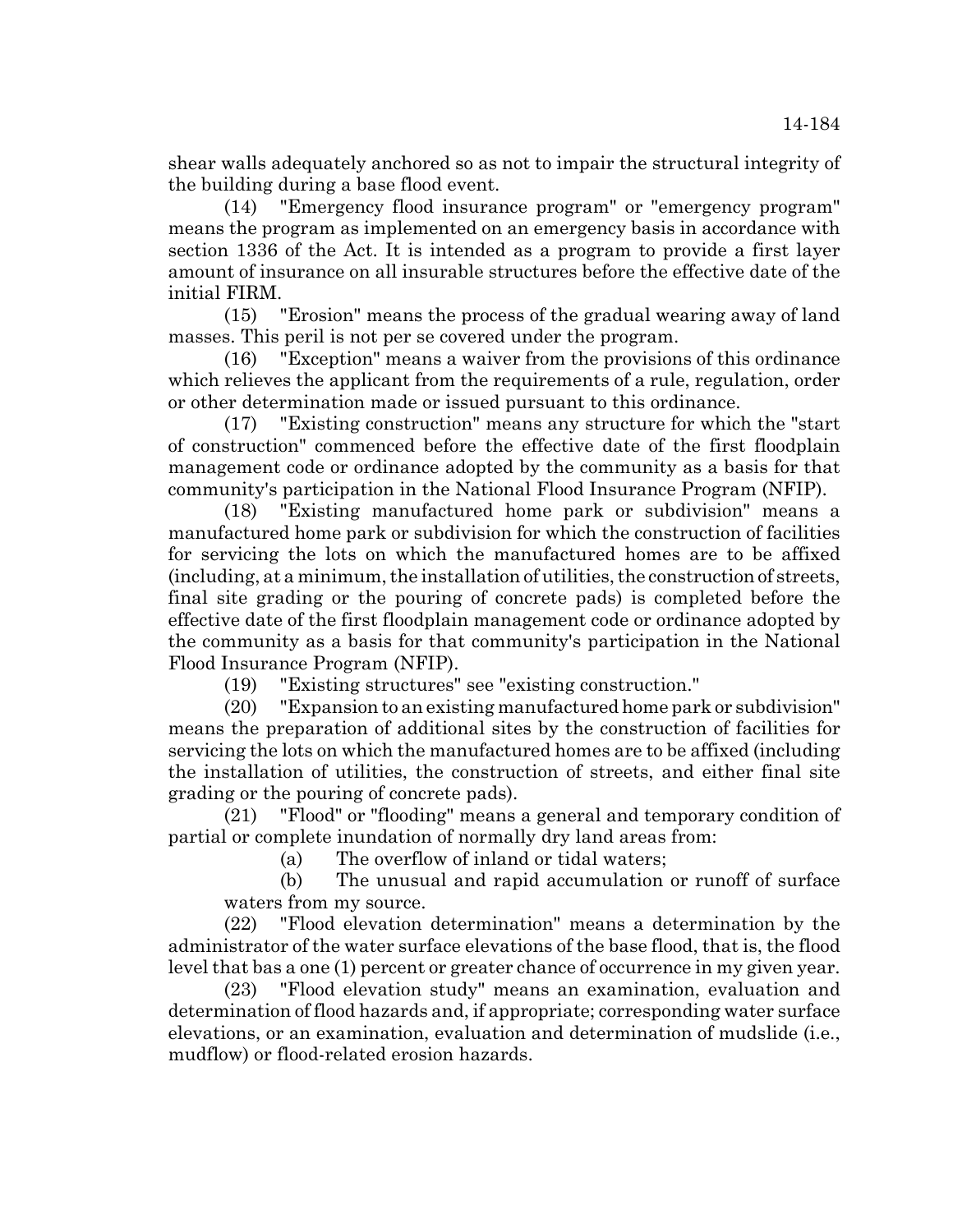(24) "Flood Hazard Boundary Map (FHBM)" means an official map of a community, issued by the Federal Emergency Management Agency, where the boundaries of areas of special flood hazard have been designated as Zone A.

(25) "Flood Insurance Rate Map (FlRM)" means an official map of a community, issued by the Federal Emergency Management Agency, delineating the areas of special flood hazard or the risk premium zones applicable to the community.

(26) "Flood insurance study" is the official report provided by the Federal Emergency Management Agency, evaluating flood hazards and containing flood profiles and water surface elevation of the base flood.

(27) "Floodplain" or "flood prone area" means any land area susceptible to being inundated by water from any source (see definition of "flood" or "flooding").

(28) "Floodplain management" means the operation of an overall program of corrective and preventive measures for reducing flood damage, including but not limited to emergency preparedness plans, flood control works and floodplain management regulations.

(29) "Flood protection system" means those physical structural works for which funds have been authorized, appropriated, and expended and which have been constructed specifically to modify flooding in order to reduce the extent of the area within a community subject to a "special flood hazard" and the extent of the depths of associated flooding. Such a system typically includes hurricane tidal barriers, dams, reservoirs, levees or dikes. These specialized flood modifying works are those constructed in conformance with sound engineering standards.

(30) "Floodproofing" means any combination of structural and nonstructural additions, changes, or adjustments to structures which reduce or eliminate flood damage to real estate or improved real property, water and sanitary facilities, structures and their contents.

(31) "Flood-related erosion" means the collapse or subsidence of land along the shore of a lake or other body of water as a result of undermining caused by waves or currents of water exceeding anticipated cyclical levels or suddenly caused by an unusually high water level in a natural body of water, accompanied by a severe storm, or by an unanticipated force of nature, such as a flash flood, or by some similarly unusual and unforeseeable event which results in flooding.

(32) "Flood-related erosion area" or "flood-related erosion prone area" means a land area adjoining the shore of a lake or other body of water, which due to the composition of the shoreline or bank and high water levels or wind-driven currents, is likely to suffer flood-related erosion damage.

(33) "Flood-related erosion area management" means the operation of an overall program of corrective and preventive measures for reducing flood-related erosion damage, including but not limited to emergency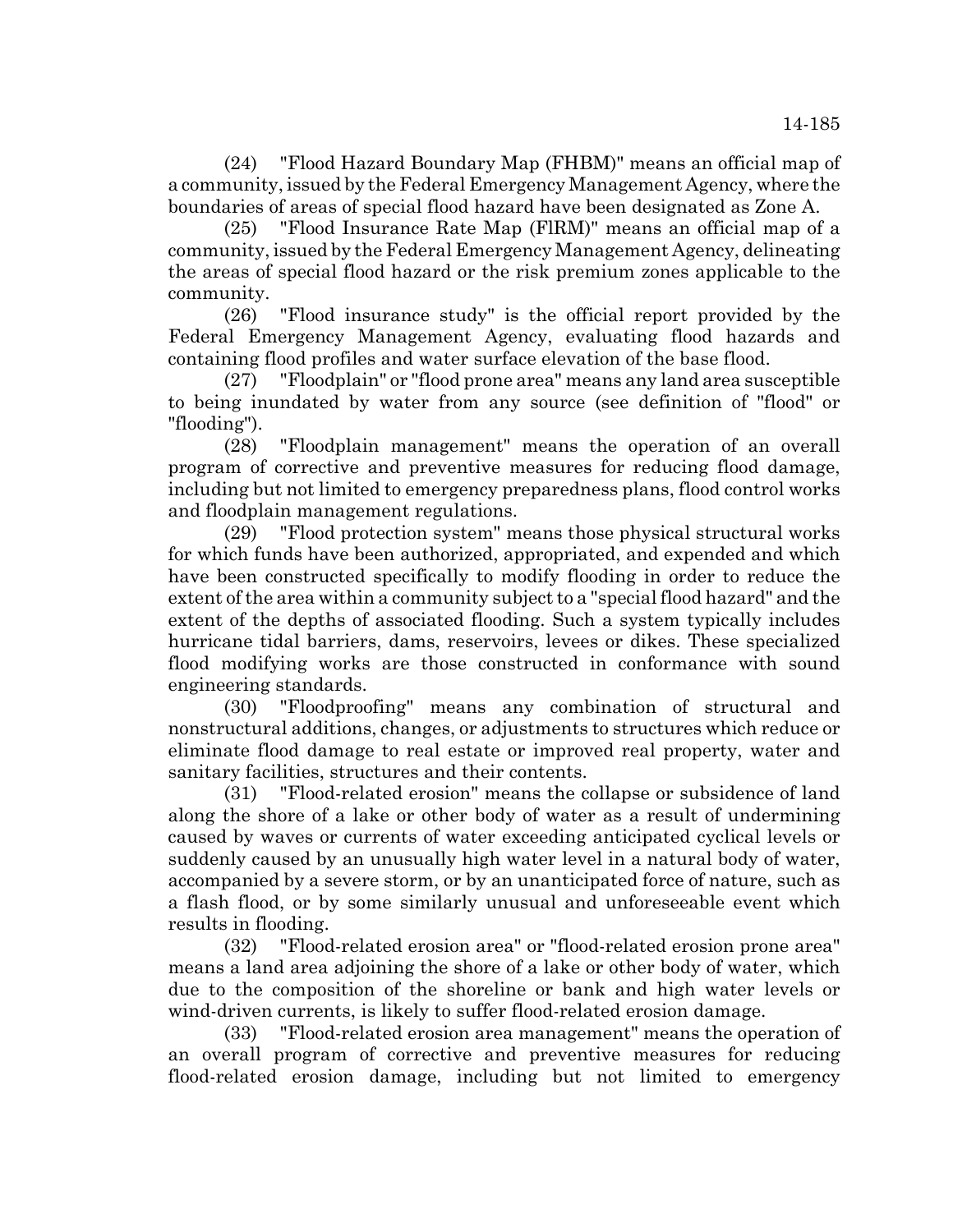preparedness plans, flood-related erosion control works and floodplain management regulations.

(34) "Floodway" means the channel of a river or other watercourse and the adjacent land areas that must be reserved in order to discharge the base flood without cumulatively increasing the water surface elevation more than a designated height.

(35) "Floor" means the top surface of an enclosed area in a building (including basement), i.e., top of slab in concrete slab construction or top of wood flooring in wood frame construction. The term does not include the floor of a garage used solely for parking vehicles.

(36) "Freeboard" means a factor of safety usually expressed in feet above a flood level for purposes of floodplain management. "Freeboard" tends to compensate for the many unknown factors that could contribute to flood heights greater than the height calculated for a selected size flood and floodway conditions, such as wave action, bridge openings and the hydrological effect of urbanization of the watershed.

(37) "Functionally dependent use" means a use which cannot perform its intended purpose unless it is located or carried out in close proximity to water. The term includes only docking facilities, port facilities that are necessary for the loading and unloading of cargo or passengers, and ship building and ship repair facilities, but does not include long-term storage or related manufacturing facilities.

(38) "Highest adjacent grade" means the highest natural elevation of the ground surface, prior to construction, adjacent to the proposed walls of a structure.

(39) "Historic structure" means any structure that is:

(a) Listed individually in the National Register of Historic Places (a listing maintained by the U.S. Department of Interior) or preliminary determined by the Secretary of the Interior as meeting the requirements for individual listing on the national register;

(b) Certified or preliminarily determined by the Secretary of the Interior as contributing to the historical significance of a registered historic district or a district preliminarily determined by the secretary to qualify as a registered historic district;

(c) Individually listed on the Tennessee inventory of historic places and determined as eligible by states with historic preservation programs which have been approved by the Secretary of the Interior; or

(d) Individually listed on a local inventory of historic places and determined as eligible by communities with historic preservation programs that have been certified either:

(i) By an approved state program as determined by the Secretary of the Interior, or

(ii) Directly by the Secretary of the Interior.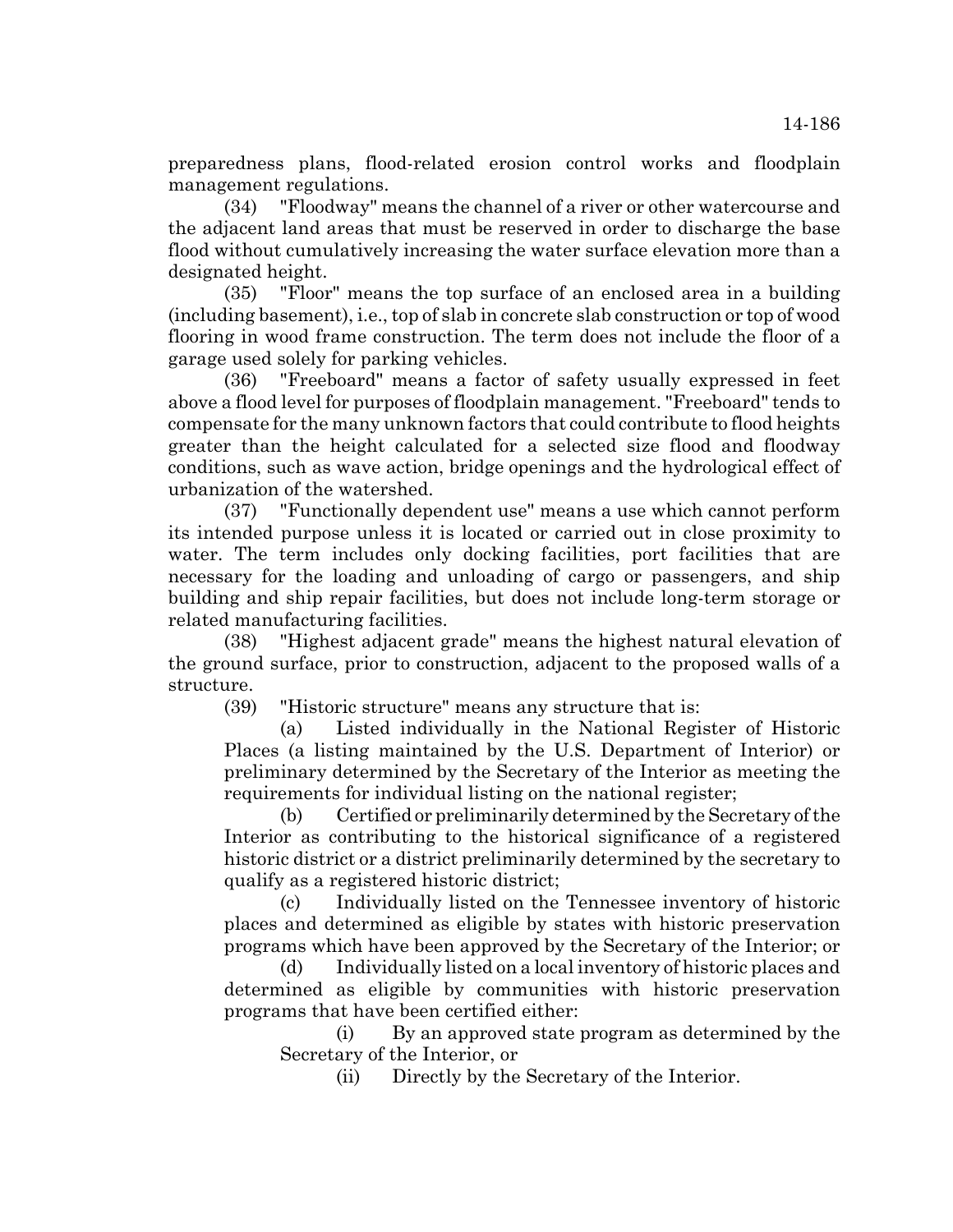(40) "Levee" means a man-made structure, usually an earthen embankment, designed and constructed in accordance with sound engineering practices to contain, control, or divert the flow of water so as to provide protection from temporary flooding.

(41) "Levee system" means a flood protection system, which consists of a levee, or levees, and associated structures, such as closure, and drainage devices, which are constructed and operated in accordance with sound engineering practices.

(42) "Lowest floor" means the lowest floor of the lowest enclosed area, including a basement. An unfinished or flood resistant enclosure used solely for parking of vehicles, building access or storage in an area other than a basement area is not considered a building's lowest floor; provided, that such enclosure is not built so as to render the structure in violation of the applicable non-elevation design requirements of this ordinance.

(43) "Manufactured home" means a structure, transportable in one or more sections, which is built on a permanent chassis and designed for use with or without a permanent foundation when attached to the required utilities. The term "manufactured home" does not include a "recreational vehicle," unless such transportable structures are placed on a site for one hundred eighty (180) consecutive days or longer.

(44) "Manufactured home park or subdivision" means a parcel (or contiguous parcels) of land divided into two (2) or more manufactured home lots for rent or sale.

(45) "Map" means the Flood Hazard Boundary Map (FHBM) or the Flood Insurance Rate Map (FIRM) for a community issued by the agency.

(46) "Mean-sea-level" means the average height of the sea for all stages of the tide. It is used as a reference for establishing various elevations within the floodplain. For the purposes of this ordinance, the term is synonymous with National Geodetic Vertical Datum (NGVD) or other datum, to which Base Flood Elevations (BFEs) shown on a community's flood insurance rate map are referenced.

(47) "National Geodetic Vertical Datum (NGVD)" as corrected in 1929 is a vertical control used as a reference for establishing varying elevations within the floodplain.

(48) "New construction" means any structure for which the "start of construction" commenced after the effective date of this ordinance or the effective date of the first floodplain management ordinance and includes any subsequent improvements to such structure.

(49) "New manufactured home park or subdivision" means a manufactured home park or subdivision for which the construction of facilities for servicing the lots on which the manufactured homes are to be affixed (including at a minimum, the installation of utilities the construction of streets, and either final site grading or the pouring of concrete pads) is completed after the effective date of this ordinance or the effective date of the first floodplain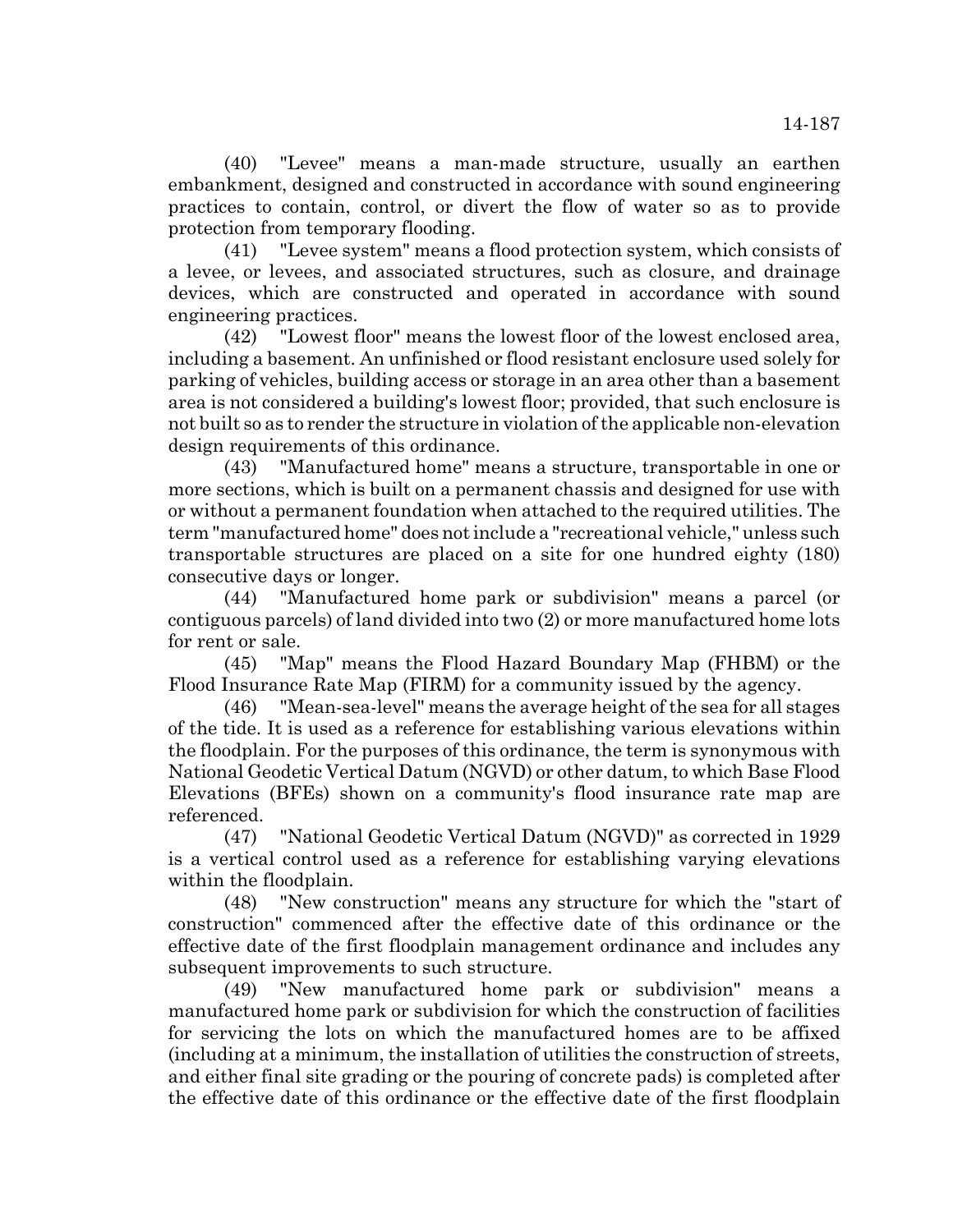management ordinance and includes any subsequent improvements to such structure.

(50) "North American Vertical Datum (NAVD)" as corrected in 1988 is a vertical control used as a reference for establishing varying elevations within the floodplain.

(51) "100-year flood" see "base flood."

(52) "Person" includes any individual or group of individuals, corporation, partnership, association, or any other entity, including state and local governments and agencies.

(53) "Recreational vehicle" means a vehicle which is:

(a) Built on a single chassis;

(b) Four hundred (400) square feet or less when measured at the largest horizontal projection;

(c) Designed to be self-propelled or permanently towable by a light duty truck; and

(d) Designed primarily not for use as a permanent dwelling but as temporary living quarters for recreational, camping, travel, or seasonal use.

(54) "Regulatory floodway" means the channel of a river or other watercourse and the adjacent land areas that must be reserved in order to discharge the base flood without cumulatively increasing the water surface elevation more than a designated height.

(55) "Riverine" means relating to, formed by, or resembling a river (including tributaries), stream, brook, etc.

(56) "Special hazard area" means an area having special flood, mudslide (i.e., mudflow) and/or flood-related erosion hazards, and shown on an FHBM or FIRM as Zone A, AO, A1-3D, AE, A99,or AH.

(57) "Start of construction" includes substantial improvement, and means the date the building permit was issued, provided the actual start of construction, repair, reconstruction, rehabilitation, addition, placement, or other improvement was within one hundred-eighty (180) days of the permit date. The actual start means either the first placement of permanent construction of a structure (including a manufactured home) on a site, such as the pouring of slabs or footings, the installation of piles, the construction of columns, or any work beyond the stage of excavation; and includes the placement of a manufactured home on a foundation. (permanent construction does not include initial land preparation, such as clearing, grading and filling; nor does it include the installation of streets and/or walkways; nor does it include excavation for a basement, footings, piers, or foundations or the erection of temporary forms; nor does it include the installation on the property of accessory buildings, such as garages or sheds, not occupied as dwelling units or not part of the main structure. For a substantial improvement, the actual start of construction means the first alteration of any wall, ceiling, floor, or other structural part of a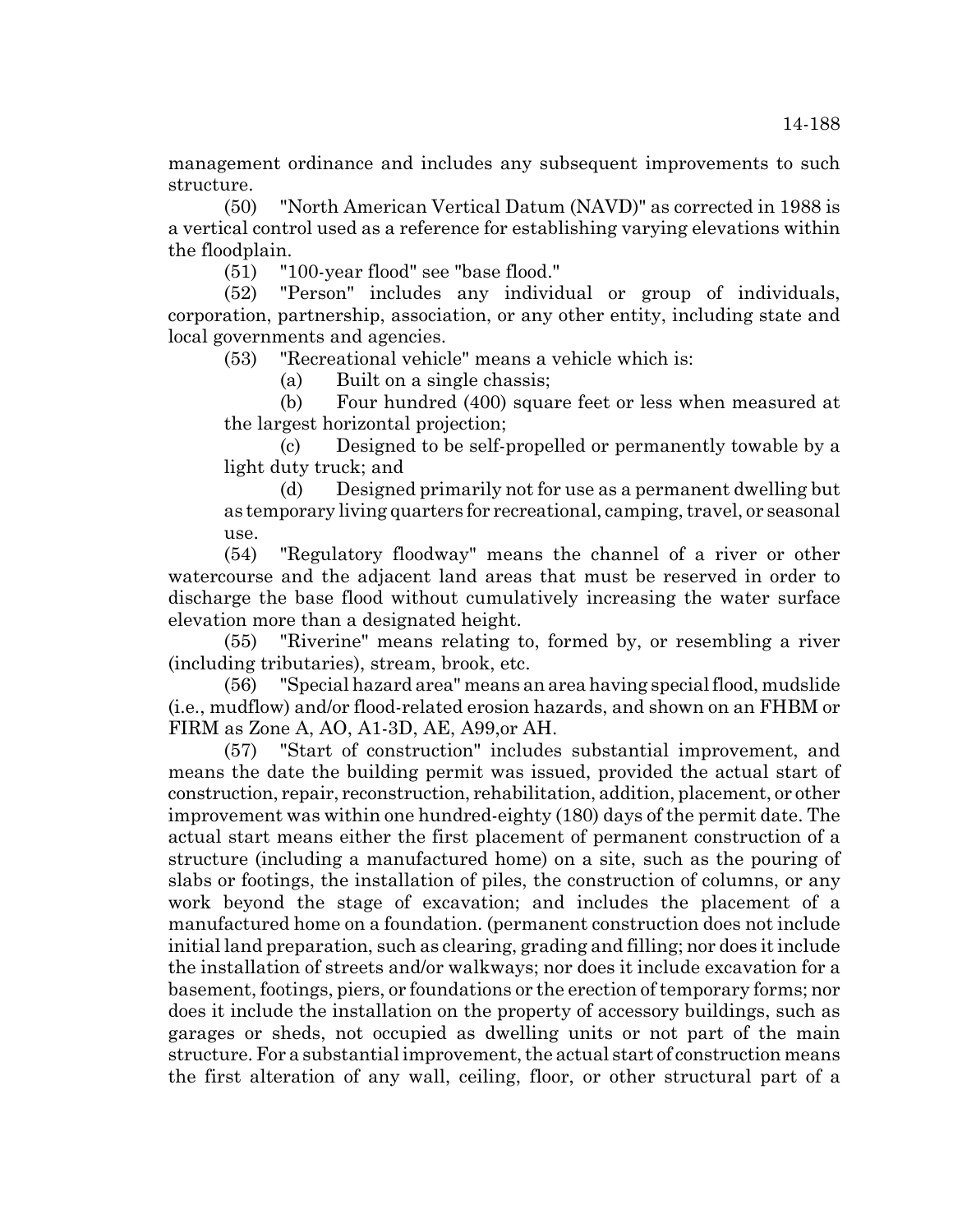building, whether or not that alteration affects the external dimensions of the building.

(58) "State coordinating agency." The Tennessee Department of Economic and Community Development's, Local Planning Assistance Office, as designated by the Governor of the State of Tennessee at the request of the administrator to assist in the implementation of the National Flood Insurance Program for the state.

(59) "Structure" for purposes of this section, means a walled and roofed building that is principally above ground, a manufactured home, a gas or liquid storage tank, or other man-made facilities or infrastructures.

(60) "Substantial damage" means damage of any origin sustained by a structure whereby the cost of restoring the structure to its before damaged condition would equal or exceed fifty percent (50%) of the market value of the structure before the damage occurred.

(61) "Substantial improvement" means any repairs, reconstructions, rehabilitations, additions, alterations or other improvements to a structure, taking place during a five (5) year period, in which the cumulative cost equals or exceeds fifty percent(50%) of the market value of the structure before the "start of construction" of the improvement. The market value of the structure should be:

(a) The appraised value of the structure prior to the start of the initial repair or improvement; or

(b) In the case of damage, the value of the structure prior to the damage occurring. This term includes structures which have incurred "substantial damage," regardless of the actual repair work performed.

For the purpose of this definition, "substantial improvement" is considered to occur when the first alteration of any wall, ceiling, floor or other structural part of the building commences, whether or not that alteration affects the external dimensions of the building. The term does not, however, include either:

(a) Any project for improvement of a structure to correct existing violations of state or local health, sanitary, or safety code specifications which have been pre-identified by the local code enforcement official and which are the minimum necessary to assure safe living conditions and not solely triggered by an improvement or repair project; or

(b) Any alteration of a "historic structure," provided that the alteration will not preclude the structure's continued designation as a "historic structure."

(62) "Substantially improved existing manufactured home parks or subdivisions" is where the repair, reconstruction, rehabilitation or improvement of the streets, utilities and pads equals or exceeds fifty percent (50%) of the value of the streets, utilities and pads before the repair, reconstruction or improvement commenced.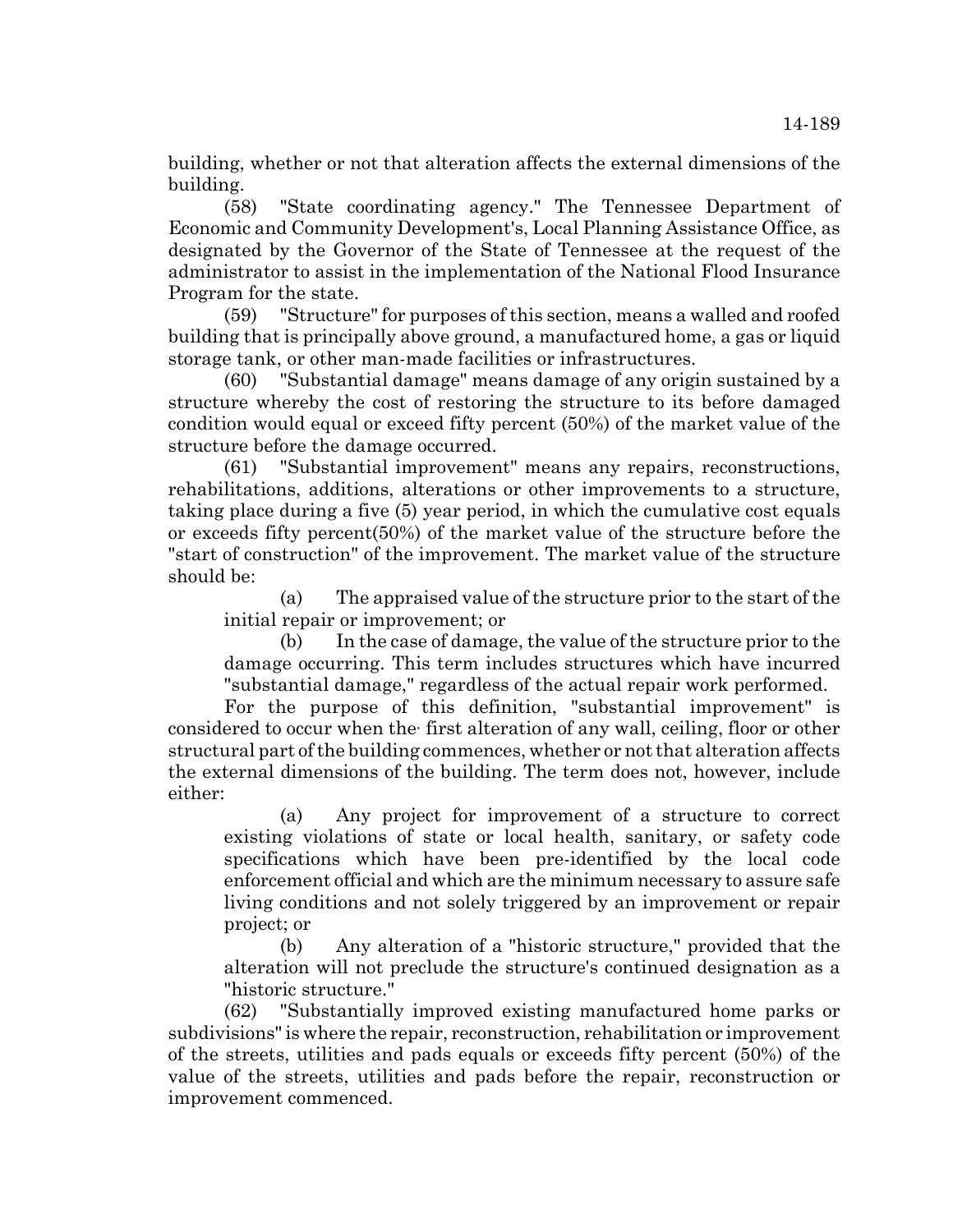(63) "Variance" is a grant of relief from the requirements of this ordinance which permits construction in a manner otherwise prohibited by this ordinance where specific enforcement would result in unnecessary hardship.

(64) "Violation" means the failure of a structure or other development to be fully compliant with the community's floodplain management regulations. A structure or other development without the elevation certificate, other certification, or other evidence of compliance required in this ordinance is presumed to be in violation until such time as that documentation is provided.

(65) "Water surface elevation" means the height, in relation to the National Geodetic Vertical Datum (NGVD) of 1929, (or other datum, where specified) of floods of various magnitudes and frequencies in the floodplains of riverine areas. (as added by Ord. #1196, April 2008)

**14-1003. General provisions.** (1) Application. This ordinance shall apply to all areas within the incorporated area of Manchester, Tennessee.

(2) Basis for establishing the areas of special flood hazard. The Areas of Special Flood Hazard identified on the Manchester, Tennessee, Federal Emergency Management Agency, Flood Insurance Study (FIS) and Flood Insurance Rate Map (FIRM) Community Panel Numbers 47031C0113C, 47031C0114C, 47031C0192C, 47031C0201C, 47031C0202C, 47031C0204C, 47031C0206C, 47031C0208C, 47031C0211C, and 47031C0212C, dated August 4, 2008, along with all supporting technical data, are adopted by reference and declared to be a part of this ordinance.

(3) Requirement for development permit. A development permit shall be required in conformity with this ordinance prior to the commencement of any development activities.

(4) Compliance. No land, structure or use shall hereafter be located, extended, converted or structurally altered without full compliance with the terms of this ordinance and other applicable regulations.

(5) Abrogation and greater restrictions. This ordinance is not intended to repeal, abrogate, or impair any existing easements, covenants, or deed restrictions. However, where this ordinance conflicts or overlaps with another regulatory instrument, whichever imposes the more stringent restrictions shall prevail.

(6) Interpretation. In the interpretation and application of this ordinance, all provisions shall be:

(a) Considered as minimum requirements;

(b) Liberally construed in favor of the governing body; and

(c) Deemed neither to limit nor repeal any other powers granted under Tennessee statutes.

(7) Warning and disclaimer of liability. The degree of flood protection required by this ordinance is considered reasonable for regulatory purposes and is based on scientific and engineering considerations. Larger floods can and will occur on rare occasions. Flood heights may be increased by man-made or natural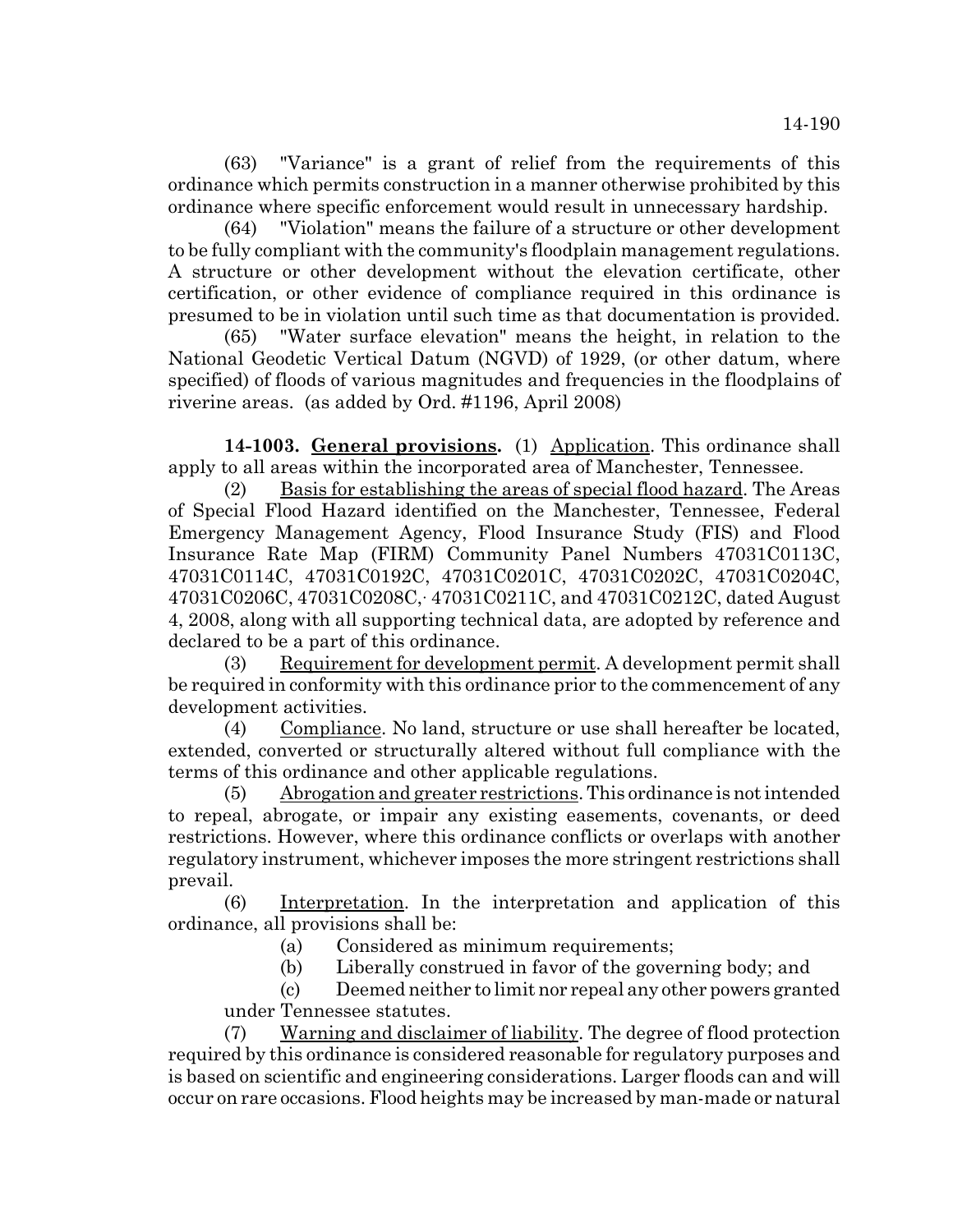causes. This ordinance does not imply that land outside the areas of special flood hazard or uses permitted within such areas will be free from flooding or flood damages. This ordinance shall not create liability on the part of the City of Manchester, Tennessee or by any officer or employee thereof for any flood damages that result from reliance on this ordinance or any administrative decision lawfully made hereunder.

(8) Penalties for violation. Violation of the provisions of this ordinance or failure to comply with any of its requirements, including violation of conditions and safeguards established in connection with grants of variance shall constitute a misdemeanor punishable as other misdemeanors as provided by law. Each day such violation continues shall be considered a separate offense. Nothing herein contained shall prevent the City of Manchester, Tennessee from taking such other lawful actions to prevent or remedy any violation. (as added by Ord. #1196, April 2008)

**14-1004. Administration.** (1) Designation of ordinance administrator. The building inspector is hereby appointed as the administrator to implement the provisions of this ordinance.

(2) Permit procedures. Application for a development permit shall be made to the administrator on forms furnished by the community prior to any development activities. The development permit may include, but is not limited to the following: plans in duplicate drawn to scale and showing the nature, location, dimensions, and elevations of the area in question; existing or proposed structures, earthen fill placement, storage of materials or equipment, and drainage facilities. Specifically, the following information is required:

> (a) Application stage. (i) Elevation in relation to mean-sea-level of the proposed lowest floor, including basement, of all buildings where BFEs are available, or to the highest adjacent grade when applicable under this ordinance.

> (ii) Elevation in relation to mean-sea-level to which any non-residential building will be floodproofed where BFEs are available, or to the highest adjacent grade when applicable under this ordinance.

> (iii) Design certificate from a registered professional engineer or architect that the proposed non-residential floodproofed building will meet the floodproofing criteria in  $§ 14-1004(2)(b).$

> (iv) Description of the extent to which any watercourse will be altered or relocated as a result of proposed development.

(b) Construction stage. Within unnumbered A Zones, where flood elevation data are not available, the administrator shall record the elevation of the lowest floor on the development permit. The elevation of the lowest floor shall be determined as the measurement of the lowest floor of the building relative to the highest adjacent grade.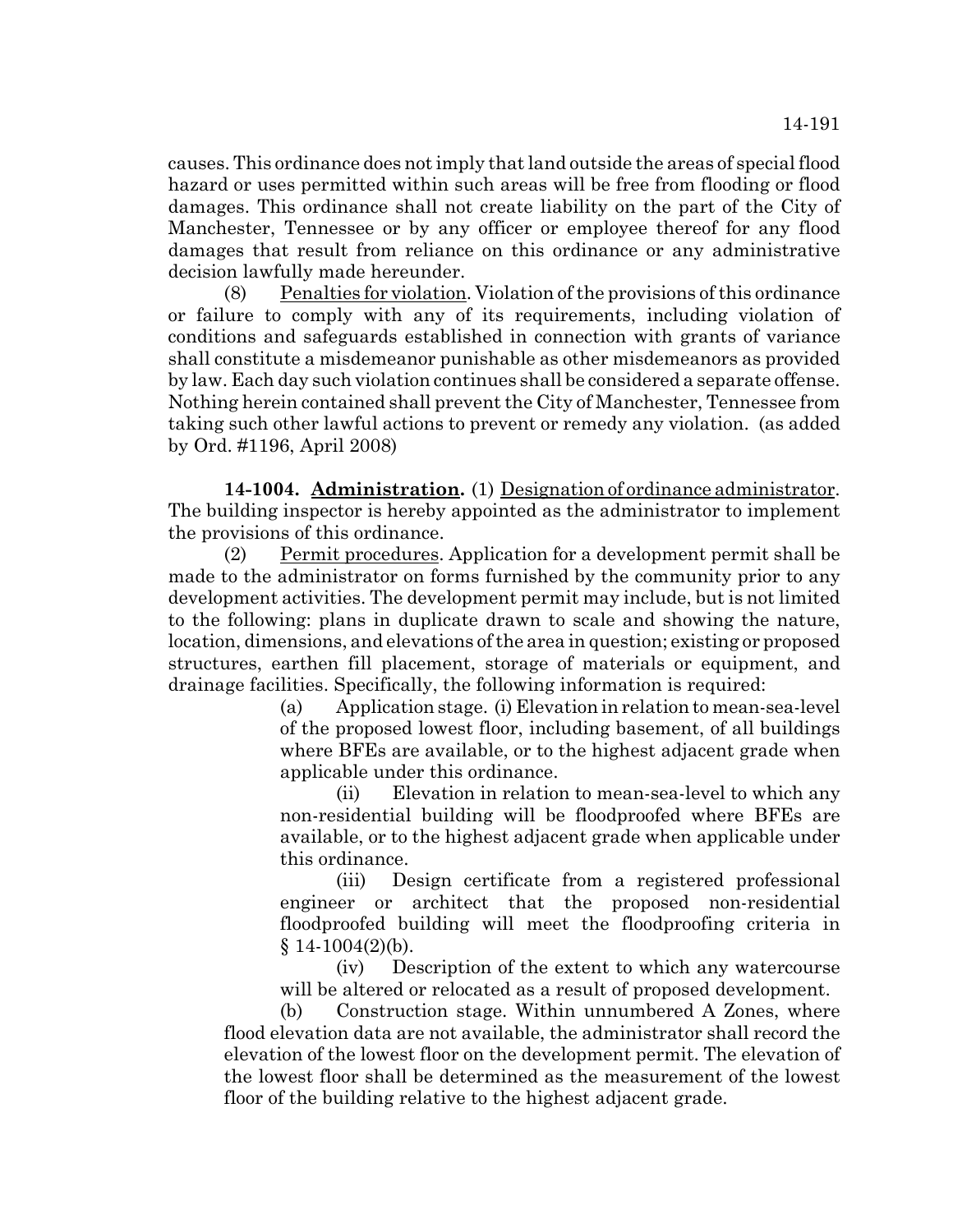For all new construction and substantial improvements, the permit holder shall provide to the administrator an as-built certification of the regulatory floor elevation or floodproofing level upon the completion of the lowest floor or floodproofing. Within unnumbered A Zones, where flood elevation data is not available, the elevation of the lowest floor shall be determined as the measurement of the lowest floor of the building relative to the highest adjacent grade.

Any lowest floor certification made relative to mean-sea-level shall be prepared by or under the direct supervision of, a registered land surveyor and certified by same. When floodproofing is utilized for a non-residential building said certification shall be prepared by or under the direct supervision of, a professional engineer or architect and certified by same.

Any work undertaken prior to submission of the certification shall be at the permit holder's risk. The administrator shall review the above-referenced certification data. Deficiencies detected by such review shall be corrected by the permit holder immediately and prior to further work being allowed to proceed. Failure to submit the certification or failure to make said corrections required hereby, shall be cause to issue a stop-work order for the project.

(3) Duties and responsibilities of the administrator. Duties of the administrator shall include, but not be limited to:

(a) Review of all development permits to assure that the permit requirements of this ordinance have been satisfied, and that proposed building sites will be reasonably safe from flooding.

(b) Advice to permittee that additional federal or state permits may be required, and if specific federal or state permit requirements are known, require that copies of such permits be provided and maintained on file with the development permit. This shall include section 404 of the Federal Water Pollution Control Act Amendments of 1972, 33 U. S. C. 1334.

(c) Notification to adjacent communities and the Tennessee Department of Economic and Community Development, Local Planning Assistance Office, prior to any alteration or relocation of a watercourse, and submission of evidence of such notification to the Federal Emergency Management Agency.

(d) For any altered or relocated watercourse, submit engineering data/analysis within six (6) months to the Federal Emergency Management Agency to ensure accuracy of community flood maps through the letter of map revision precess. Assure that the flood carrying capacity within an altered or relocated portion of any watercourse is maintained.

(e) Record the elevation, in relation to mean-sea-level or the highest adjacent grade, where applicable of the lowest floor including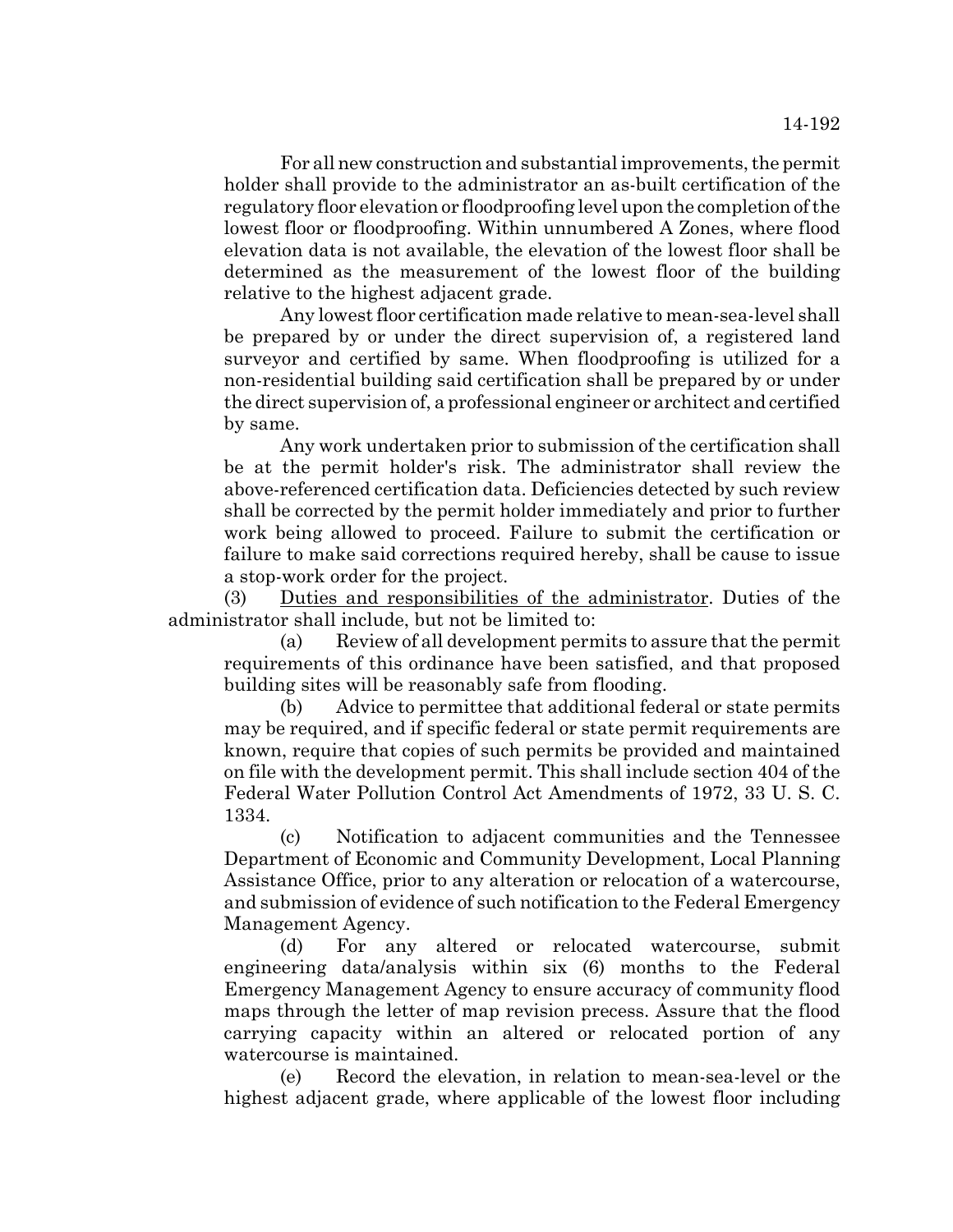basement of all new or substantially improved buildings, in accordance with § 14-1004(2).

(f) Record the actual elevation; in relation to mean-sea-level or the highest adjacent grade, where applicable to which the new or substantially improved buildings have been floodproofed, in accordance with  $§ 14-1004(2)$ .

(g) When floodproofing is utilized for a structure, the administrator shall obtain certification of design criteria from a registered professional engineer or architect, in accordance with  $§ 14-1004(2).$ 

(h) Where interpretation is needed as to the exact location of boundaries of the areas of special flood hazard (for example, where there appears to be a conflict between a mapped boundary and actual field conditions) the administrator shall make the necessary interpretation. Any person contesting the location of the boundary shall be given a reasonable opportunity to appeal the interpretation as provided in this ordinance.

(i) When base flood elevation data or floodway data have not been provided by the Federal Emergency Management Agency then the administrator shall obtain, review and reasonably utilize any base flood elevation and floodway data available from a federal, state, or other sources, including data developed as a result of these regulations, as criteria for requiring that new construction, substantial improvements, or other development in Zone A on the community FIRM meet the requirements of this ordinance.

Within unnumbered A Zones, where base flood elevations have not been established and where alternative data is not available, the administrator shall require the lowest floor of a building to be elevated or floodproofed to a level of at least three (3) feet above the highest adjacent grade (lowest floor and highest adjacent grade being defined in § 14-1002 of this chapter). All applicable data including elevations or floodproofing certifications shall be recorded as set forth in § 14-1004(2).

(j) All records pertaining to the provisions of this ordinance shall be maintained in the office of the administrator and shall be open for public inspection. Permits issued under the provisions of this ordinance shall be maintained in a separate file or marked for expedited retrieval within combined files. (as added by Ord. #1196, April 2008)

**14-1005. Provisions for flood hazard reduction.** (1) General standards. In all flood prone areas the following provisions are required:

(a) New construction and substantial improvements to existing buildings shall be anchored to prevent flotation, collapse or lateral movement of the structure;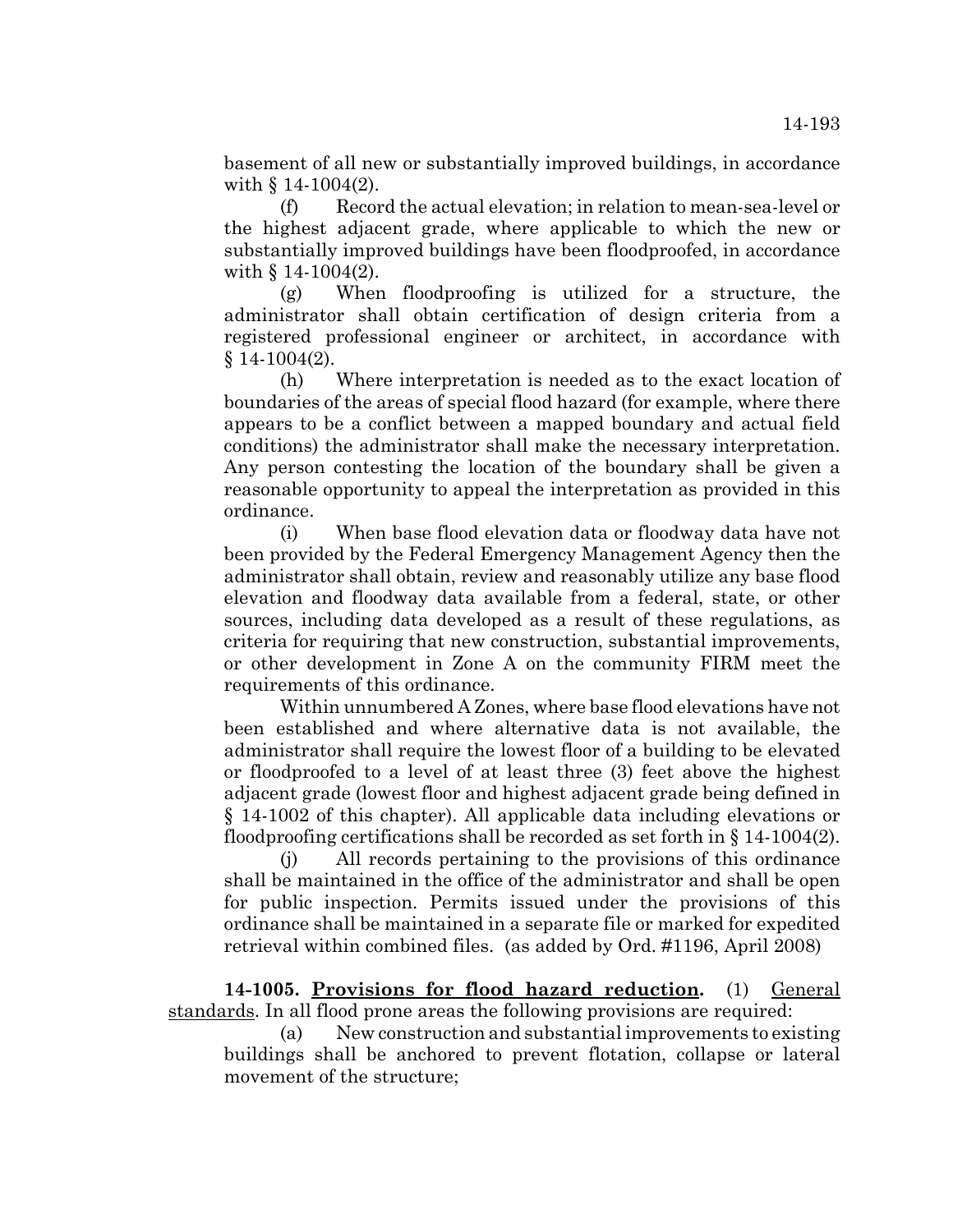(b) Manufactured homes shall be elevated and anchored to prevent flotation, collapse, or lateral movement methods of anchoring may include, but are not limited to, use of over-the-top or frame ties to ground anchors. This standard shall be in addition to and consistent with applicable state requirements for resisting wind forces;

(c) New construction and substantial improvements to existing buildings shall be constructed with materials and utility equipment resistant to flood damage;

(d) New construction or substantial improvements to existing buildings shall be constructed by methods and practices that minimize flood damage;

(e) All electrical, heating, ventilation, plumbing, air conditioning equipment, and other service facilities shall be designed and/or located so as to prevent water from entering or accumulating within the components during conditions of flooding;

(f) New and replacement water supply systems shall be designed to minimize or eliminate infiltration of flood waters into the system;

(g) New and replacement sanitary sewage systems shall be designed to minimize or eliminate infiltration of flood waters into the systems and discharges from the systems into flood waters;

(h) On-site waste disposal systems shall be located and constructed to avoid impairment to them or contamination from them during flooding;

(i) Any alteration, repair, reconstruction or improvements to a building that is in compliance with the provisions of this ordinance, shall meet the requirements of "new construction" as contained in this ordinance; and,

(j) Any alteration, repair, reconstruction or improvements to a building that is not in compliance with the provision of this ordinance, shall be undertaken only if said non-conformity is not further extended or replaced.

(2) Specific standards. These provisions shall apply to all areas of special flood hazard as provided herein:

(a) Residential construction. Where base flood elevation data is available, new construction or substantial improvement of any residential building (or manufactured home) shall have the lowest floor, including basement, elevated no lower than one (1) foot above the base flood elevation. Should solid foundation perimeter walls be used to elevate a structure, openings sufficient to facilitate equalization of flood hydrostatic forces on both sides of exterior walls and to ensure unimpeded movement of floodwater shall be provided in accordance with the standards of § 14-1005(2).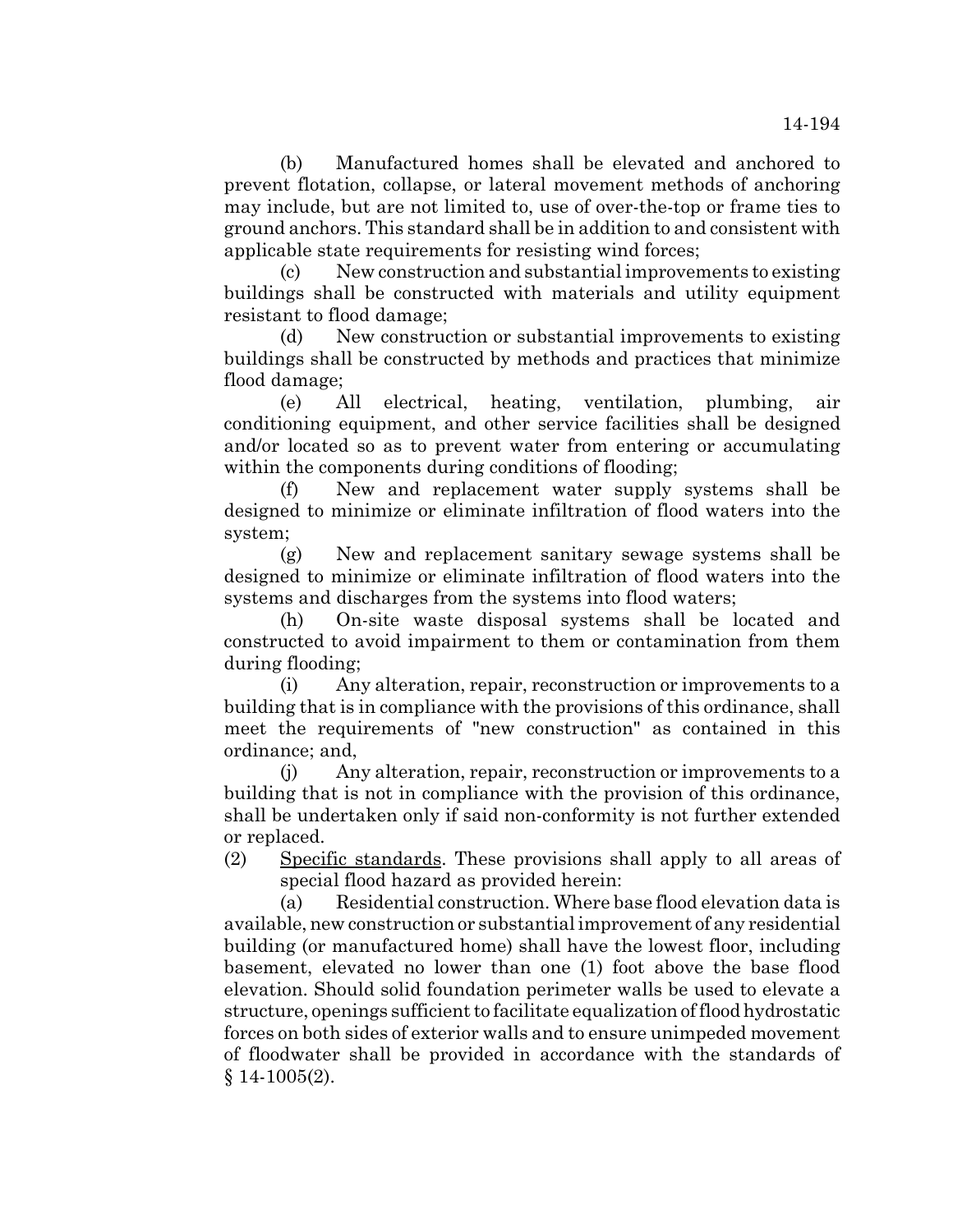Within unnumbered A-Zones, where base flood elevations have not been established and where alternative data is not available, the administrator shall require the lowest floor of a building to be elevated or floodproofed to a level of at least three (3) feet above the highest adjacent grade (lowest floor and highest adjacent grade being defined in § 14-1002 of this chapter). All applicable data including elevations or floodproofing certifications shall be recorded as set forth in  $\S 14$ -1004(2).

(b) Non-residential construction. New construction or substantial improvement of any commercial, industrial, or non-residential building, when BFE data is available, shall have the lowest floor, including basement, elevated or floodproofed no lower than one (1) foot above the level of the base flood elevation.

Within unnumbered A-Zones, where base flood elevations have not been established and where alternative data is not available, the administrator shall require the lowest floor of a building to be elevated or floodproofed to a level of at least three (3) feet above the highest adjacent grade (lowest floor and highest adjacent grade being defined in § 14-1002 of this chapter). All applicable data including elevations or floodproofing certifications shall be recorded as set forth in § 14-1004(2).

Buildings located in all A-Zones may be floodproofed, in lieu of being elevated, provided that all areas of the building below the required elevation are watertight, with walls substantially impermeable to the passage of water, and are built with structural components having the capability of resisting hydrostatic and hydrodynamic loads and the effects of buoyancy. A registered professional engineer or architect shall certify that the design and methods of construction are in accordance with accepted standards of practice for meeting the provisions above, and shall provide such certification to the administrator as set forth in  $§ 14-1004(2).$ 

(c) Elevated building. All new construction or substantial improvements to existing buildings that include any fully enclosed areas formed by foundation and other exterior walls below the base flood elevation, or required height above the highest adjacent grade, shall be designed to preclude finished living space and designed to allow for the entry and exit of flood waters to automatically equalize hydrostatic flood forces on exterior walls.

(i) Designs for complying with this requirement must either be certified by a professional engineer or architect or meet the following minimum criteria.

> (A) Provide a minimum of two (2) openings having a total net area of not less than one (1) square inch for every square foot of enclosed area subject to flooding;

> (B) The bottom of all openings shall be no higher than one (1) foot above the finish grade; and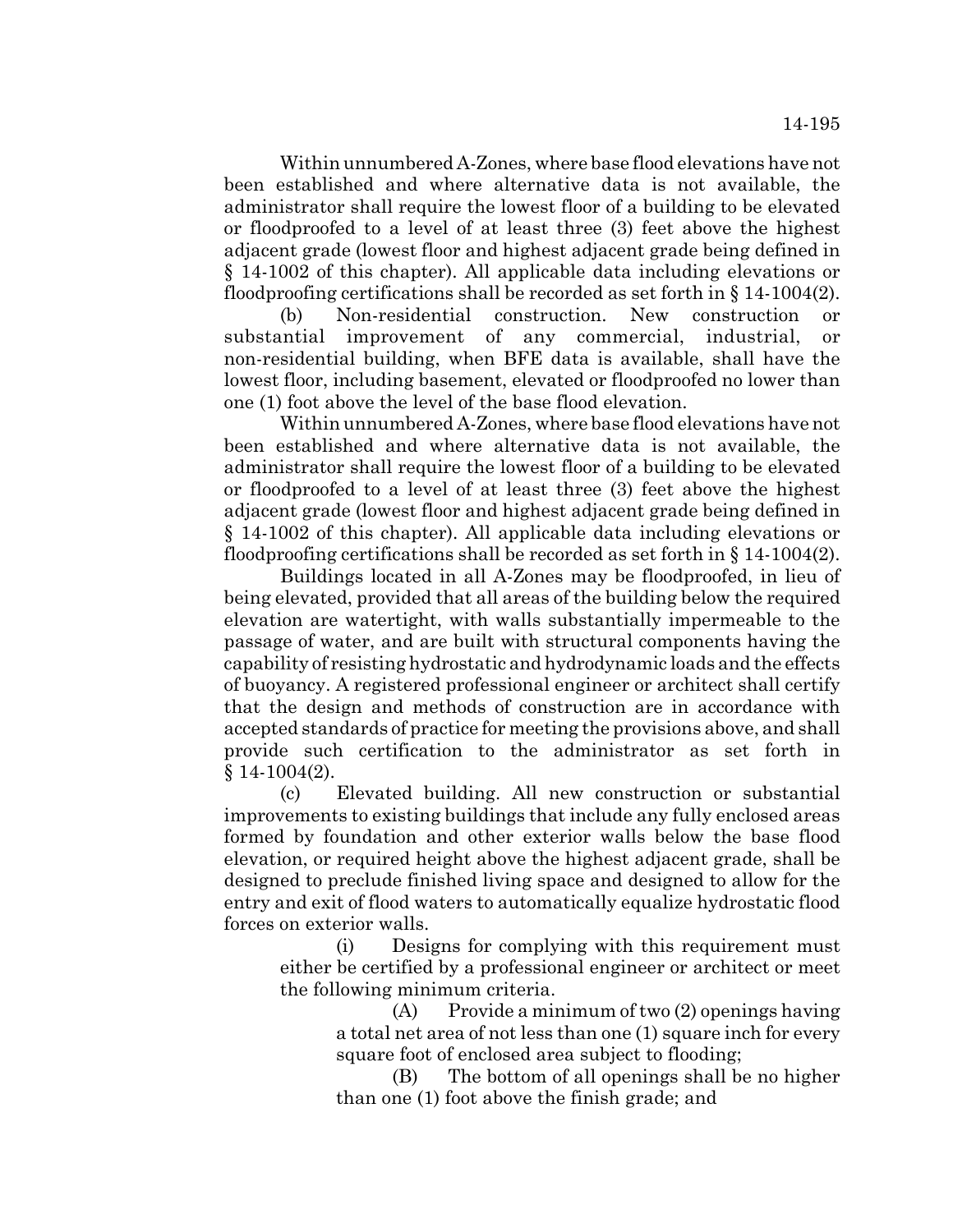(C) Openings may be equipped with screens, louvers, valves or other coverings or devices provided they permit the automatic flow of floodwaters in both directions.

(ii) Access to the enclosed area shall be the minimum necessary to allow for parking of vehicles (garage door) or limited storage of maintenance equipment used in connection with the premises (standard exterior door) or entry to the elevated living area (stairway or elevator); and

(iii) The interior portion of such enclosed area shall not be partitioned or finished into separate rooms in such a way as to impede the movement of floodwaters and all such petitions shall comply with the provisions of  $\S$  14-1005(2), of this chapter.

(d) Standards for manufactured homes and recreational vehicles.

(i) All manufactured homes placed, or substantially improved, on:

(A) Individual lots or parcels;

(B) In expansions to existing manufactured home parks or subdivisions; or

(C) In new or substantially improved manufactured home parks or subdivisions, must meet all the requirements of new construction, including elevations and anchoring.

(ii) All manufactured homes placed or substantially improved in an existing manufactured home park or subdivision must be elevated so that either:

> (A) When base flood elevations are available the lowest floor of the manufactured home is elevated on a permanent foundation no lower than one (1) foot above the level of the base flood elevation; or

> (B) Absent base flood elevations the manufactured home chassis is elevated and supported by reinforced piers (or other foundation elements) at least three (3) feet in height above the highest adjacent grade.

(iii) Any manufactured home, which has incurred "substantial damage" as the result of a flood or that has substantially improved, must meet the standards of § 14-1005(2)(d) of this chapter.

(iv) All manufactured homes must be securely anchored to an adequately anchored foundation system to resist flotation, collapse and lateral movement.

(v) All recreational vehicles placed on identified flood hazard sites must either: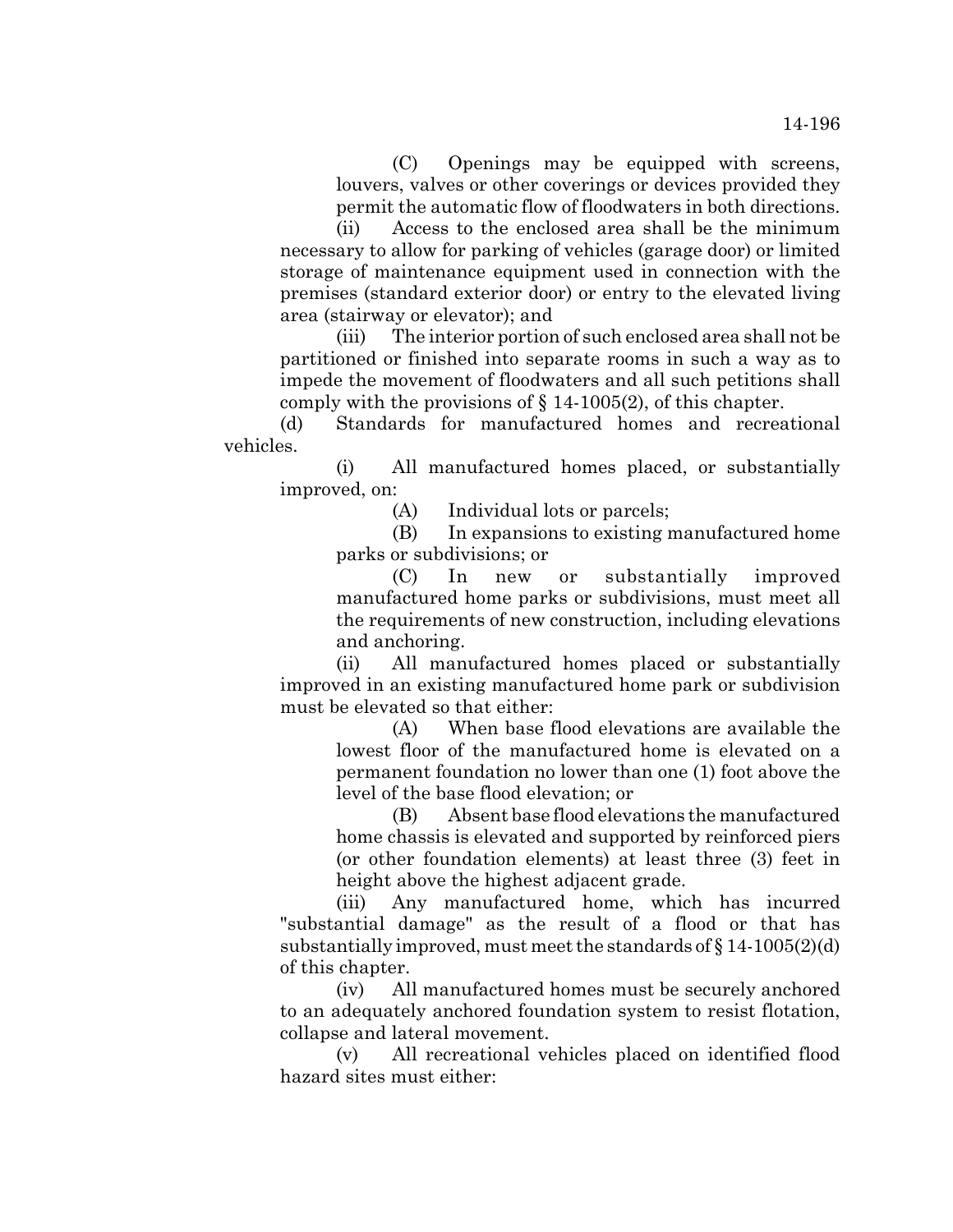(A) Be on the site for fewer than one hundred-eighty (180) consecutive days;

(B) Be fully licensed and ready for highway use. A recreational vehicle is ready for highway use if it is licensed, on its wheels or jacking system, attached to the site only by quick disconnect type utilities and security devices, and has no permanently attached structures or additions.

(C) The recreational vehicle must meet all the requirements for new construction, including the anchoring and elevation requirements of this section above if on the site for longer than one hundred eighty (180) consecutive days.

(e) Standards for subdivisions. Subdivisions and other proposed new developments, including manufactured home parks, shall be reviewed to determine whether such proposals will be reasonably safe from flooding. If a subdivision proposal or other proposed new development is in a flood prone area, any such proposals shall be reviewed to ensure that:

(i) All subdivision proposals shall be consistent with the need to minimize flood damage.

(ii) All subdivision proposals shall have public utilities and facilities such as sewer, gas, electrical and water systems located and constructed to minimize or eliminate flood damage.

(iii) All subdivision proposals shall have adequate drainage provided to reduce exposure to flood hazards.

(iv) Base flood elevation data shall be provided for subdivision proposals and other proposed developments (including manufactured home parks and subdivisions) that are greater than fifty (50) lots and/or five (5) acres in area.

(3) Standards for areas of special flood hazard with established base flood elevations and with floodways designated. Located within the areas of special flood hazard established in § 14-1003(2) are areas designated as floodways. A floodway may be an extremely hazardous area due to the velocity of floodwaters, debris or erosion potential. In addition, the area must remain free of encroachment in order to allow for the discharge of the base flood without increased flood heights and velocities. Therefore, the following provisions shall apply:

(a) Encroachments are prohibited, including earthen fill material, new construction, substantial improvements or other developments within the regulatory floodway. Development may be permitted however, provided it is demonstrated through hydrologic and hydraulic analyses performed in accordance with standard engineering practices that the cumulative effect of the proposed encroachments or new development, when combined with all other existing and anticipated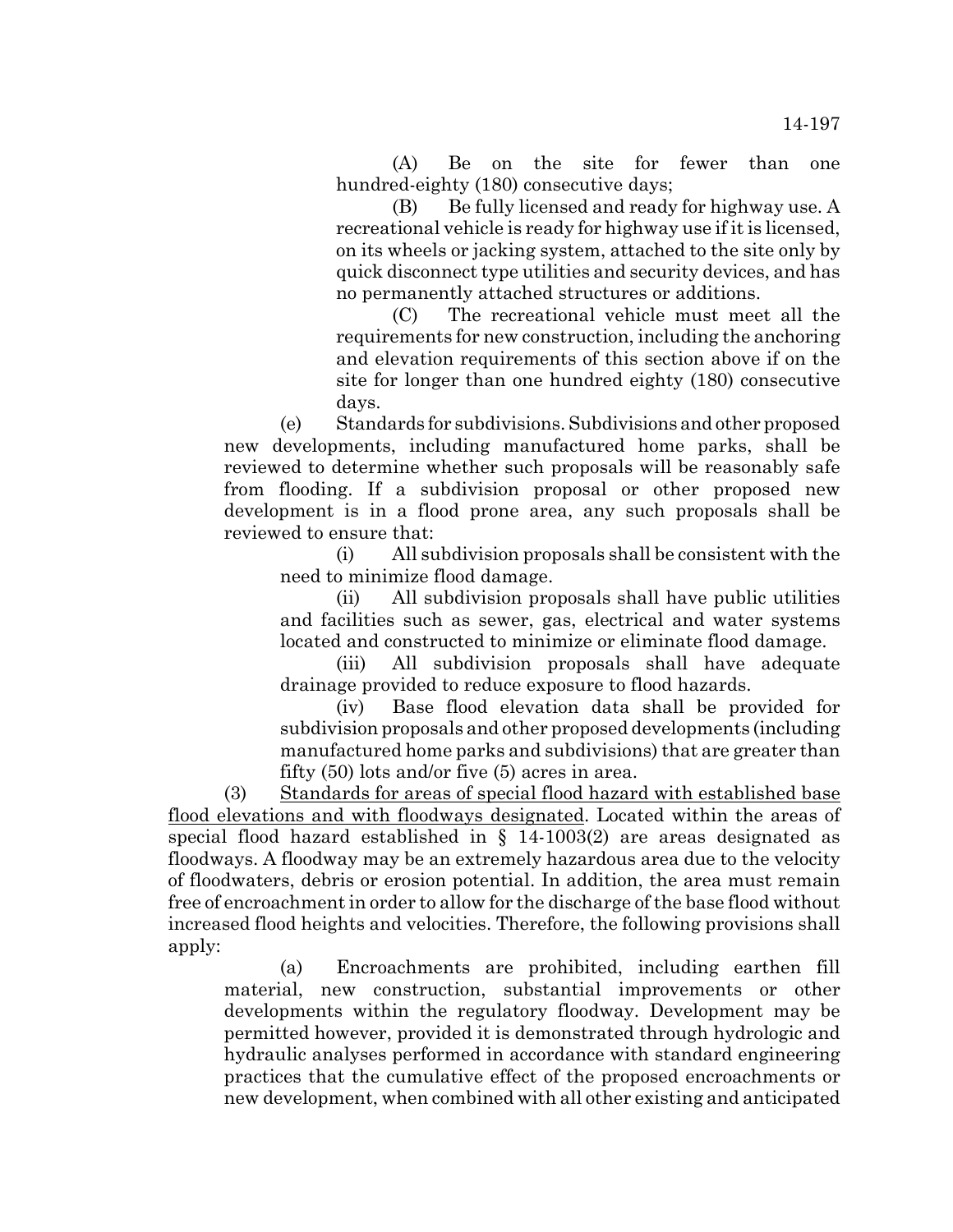development, shall not result in any increase the water surface elevation of the base flood level, velocities or floodway widths during the occurrence of a base flood discharge at any point within the community. A registered professional engineer must provide supporting technical data and certification thereof.

(b) New construction or substantial improvements of buildings shall comply with all applicable flood hazard reduction provisions of § 14-1005.

(4) Standards for areas of special flood hazard Zones AE with established base flood elevations but without floodways designated. Located within the areas of special flood hazard established in  $\S$  14-1003(2), where streams exist with base flood data provided but where no floodways have been designated, (Zones AE) the following provisions apply:

(a) No encroachments, including fill material, new structures or substantial improvements shall be located within areas of special flood hazard, unless certification by a registered professional engineer is provided demonstrating that the cumulative effect of the proposed development, when combined with all other existing and anticipated development, will not increase the water surface elevation of the base flood more than one (1) foot at any point within the community. The engineering certification should be supported by technical data that conforms to standard hydraulic engineering principles.

(b) New construction or substantial improvements of buildings shall be elevated or floodproofed to elevations established in accordance with § 14-1005(2).

(5) Standards for streams without established base flood elevations or floodways (A-Zones). Located within the areas of special flood hazard established in § 14-1003, where streams exist, but no base flood data has been provided (A-Zones), or where a floodway has not been delineated, the following provisions shall apply:

(a) When base flood elevation data or floodway data have not been provided in accordance with § 14-1003, then the administrator shall obtain, review and reasonably utilize any scientific or historic base flood elevation and floodway data available from a federal, state or other source, in order to administer the provisions of  $\S 14$ -1005. Only if data is not available from these sources, then the following provisions (b) and (c) shall apply:

(b) No encroachments, including structures or fill material, shall be located within an area equal to the width of the stream or twenty (20) feet, whichever is greater, measured from the top of the stream bank, unless certification by registered professional engineer is provided demonstrating that the cumulative effect of the proposed development, when combined with all other existing and anticipated development, will not increase the water surface elevation of the base flood more than one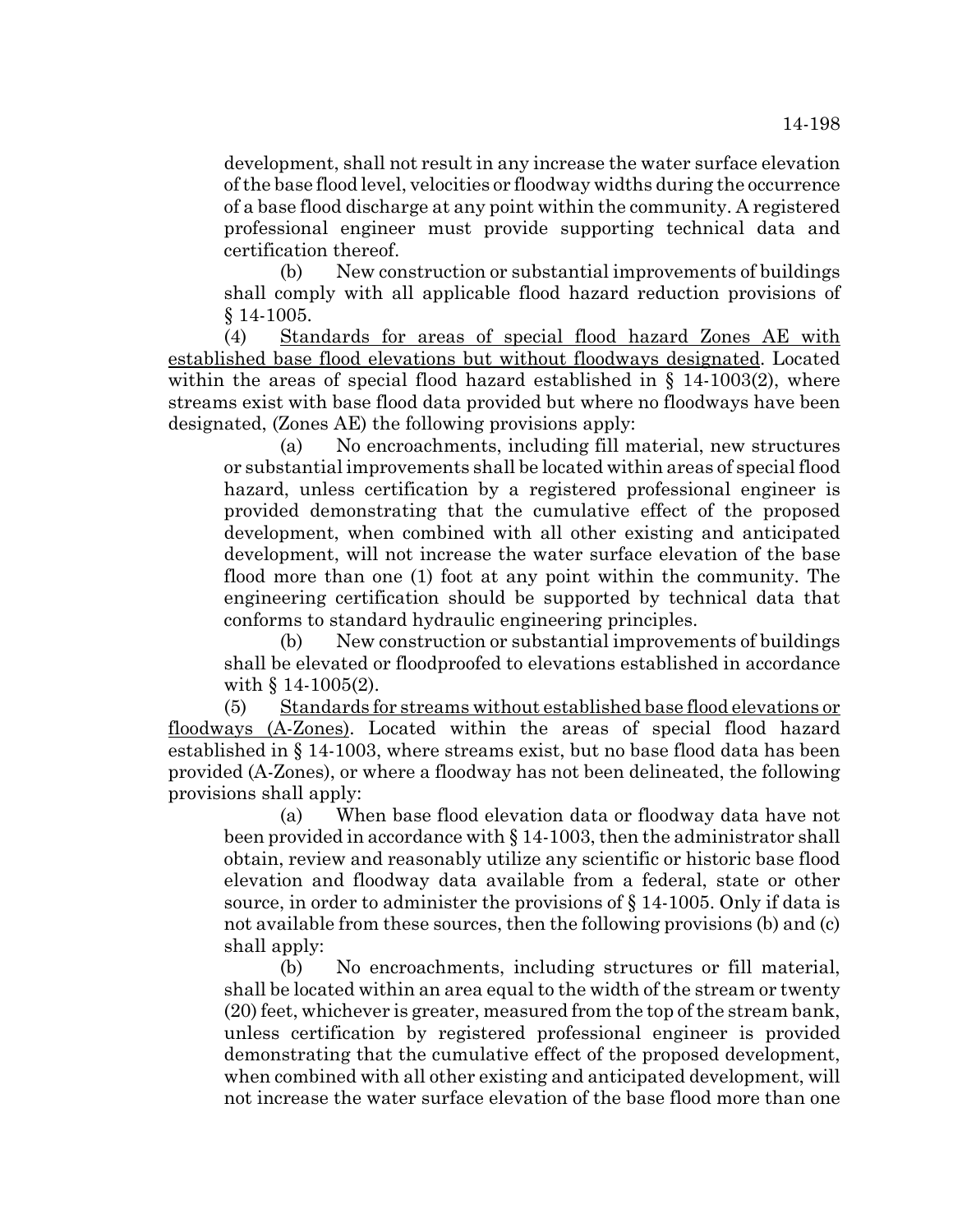(1) foot at any point within the community. The engineering certification should be supported by technological data that conforms to standard hydraulic engineering principles.

(c) In special flood hazard areas without base flood elevation data; new construction or substantial improvements of existing shall have the lowest floor of the lowest enclosed area (including basement) elevated no less than three (3) feet above the highest adjacent grade at the building site. Openings sufficient to facilitate the unimpeded movements of floodwaters shall be provided in accordance with the standards of § 14-1005(2), and "elevated buildings."

(6) Standards for areas of shallow flooding (AO and AD Zones). Located within the areas of special flood hazard established in § 14-1003(2) are areas designated as shallow flooding areas. These areas have special flood hazards associated with base flood depths of one to three feet (1'-3') where a clearly defined channel does not exist and where the path of flooding is unpredictable and indeterminate; therefore, the following provisions apply:

(a) All new construction and substantial improvements of residential and nonresidential buildings shall have the lowest floor, including basement, elevated to at least one (1) foot above the flood depth number specified on the Flood Insurance Rate Map (FIRM), in feet, above the highest adjacent grade. If no flood depth number is specified, the lowest floor, including basement, shall be elevated, at least three (3) feet above the highest adjacent grade. openings sufficient to facilitate the unimpeded movements of floodwaters shall be provided in accordance with standards of § 14-1005(2) and "elevated buildings."

(b) All new construction and substantial improvements of nonresidential buildings may be floodproofed in lieu of elevation. The structure together with attendant utility and sanitary facilities must be floodproofed and designed watertight to be completely floodproofed to at least one (1) foot above the specified FIRM flood level, with walls substantially impermeable to the passage of water and with structural components having the capability of resisting hydrostatic and hydrodynamic loads and the effects of buoyancy. If no depth number is specified, the lowest floor, including basement, shall be floodproofed to at least three (3) feet above the highest adjacent grade. A registered professional engineer or architect shall certify that the design and methods of construction are in accordance with accepted standards of practice for meeting the provisions of this ordinance and shall provide such certification to the administrator as set forth above and as required in§ 14-1004(2).

(c) Adequate drainage paths shall be provided around slopes to guide floodwaters around and away from proposed structures.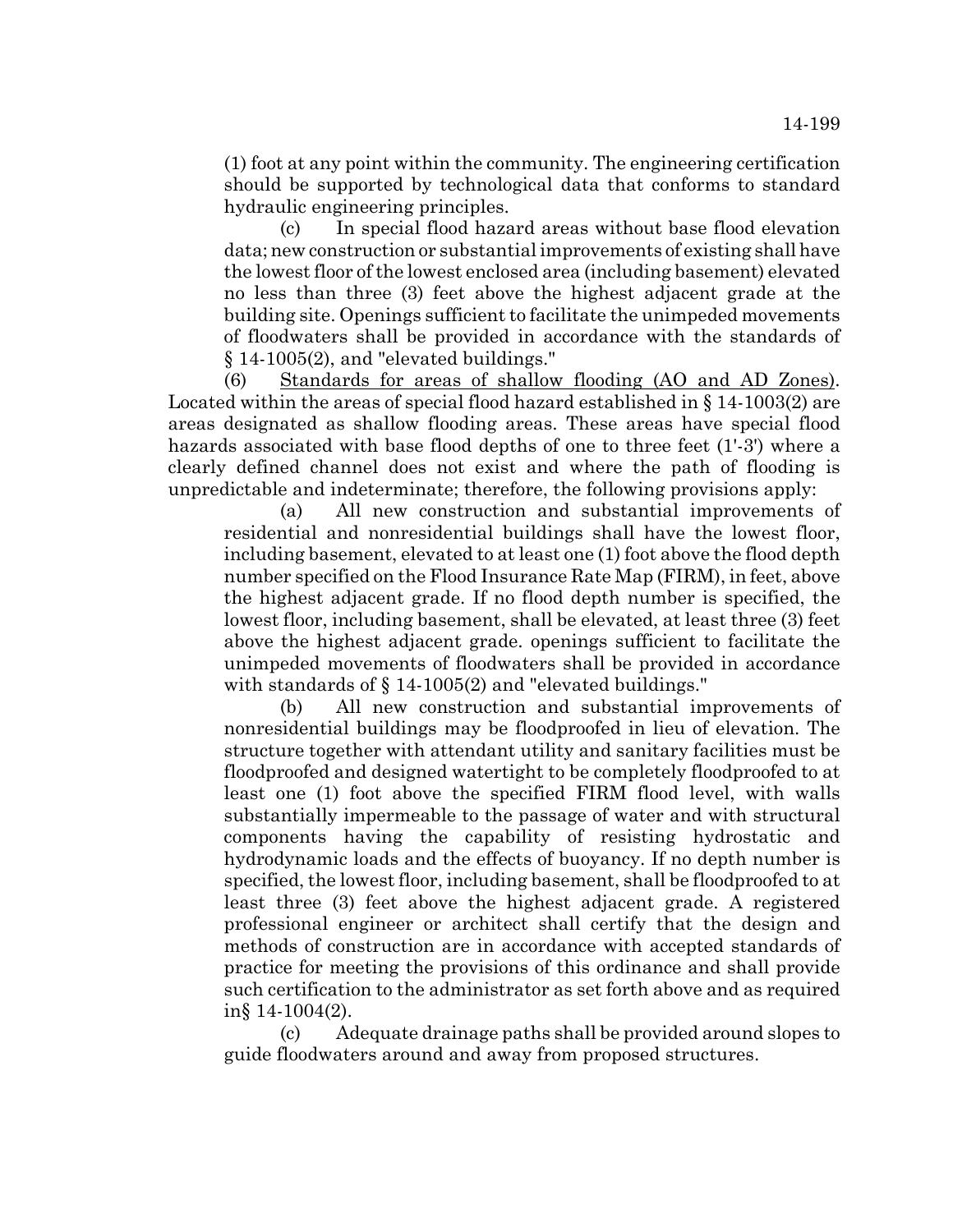(d) The administrator shall certify the elevation or the highest adjacent grade, where applicable, and the record shall become a permanent part of the permit file.

(7) Standards for areas protected by flood protection system (A-99 Zones). Located within the areas of special flood hazard established in § 14-1003 are areas of the 100-year floodplain protected by a flood protection system but where base flood elevations and flood hazard factors have not been determined. Within these areas (A-99 Zones) all provisions of  $\S$  14-1004, and  $\S$  14-1005(1) shall apply.

(8) Standards for unmapped streams. Located within Manchester, Tennessee are unmapped streams where areas of special flood hazard are neither indicated nor identified. Adjacent to such streams the following provisions shall apply:

(a) In areas adjacent to such unmapped streams, no encroachments including fill material or structures shall be located within an area of at least equal to twice the width of the stream, measured from the top of each stream bank, unless certification by a registered professional engineer is provided demonstrating that the cumulative effect of the proposed development, when combined with all other existing and anticipated development, will not increase the water surface elevation of the base flood more than one (1) foot at any point within the locality.

(b) When new elevation data is available, new construction or substantial improvements of buildings shall be elevated or floodproofed to elevations established in accordance with § 14-1004. (as added by Ord. #1196, April 2008)

**14-1006. Variance procedures.** The provisions of this section shall apply exclusively to areas of special flood hazard within Manchester, Tennessee.

(1) Board of zoning appeals. (a) The Manchester Board of Zoning Appeals shall hear and decide appeals and requests for variances from the requirements of this ordinance.

(b) Variances may be issued for the repair or rehabilitation of historic structures (see definition) upon a determination that the proposed repair or rehabilitation will not preclude the structure's continued designation as a historic structure and the variance is the minimum to preserve the historic character and design of the structure.

(c) In passing upon such applications, the board of zoning appeals shall consider all technical evaluations, all relevant factors, all standards specified in other sections of this ordinance, and:

(i) The danger that materials may be swept onto other property to the injury of others;

(ii) The danger to life and property due to flooding or erosion;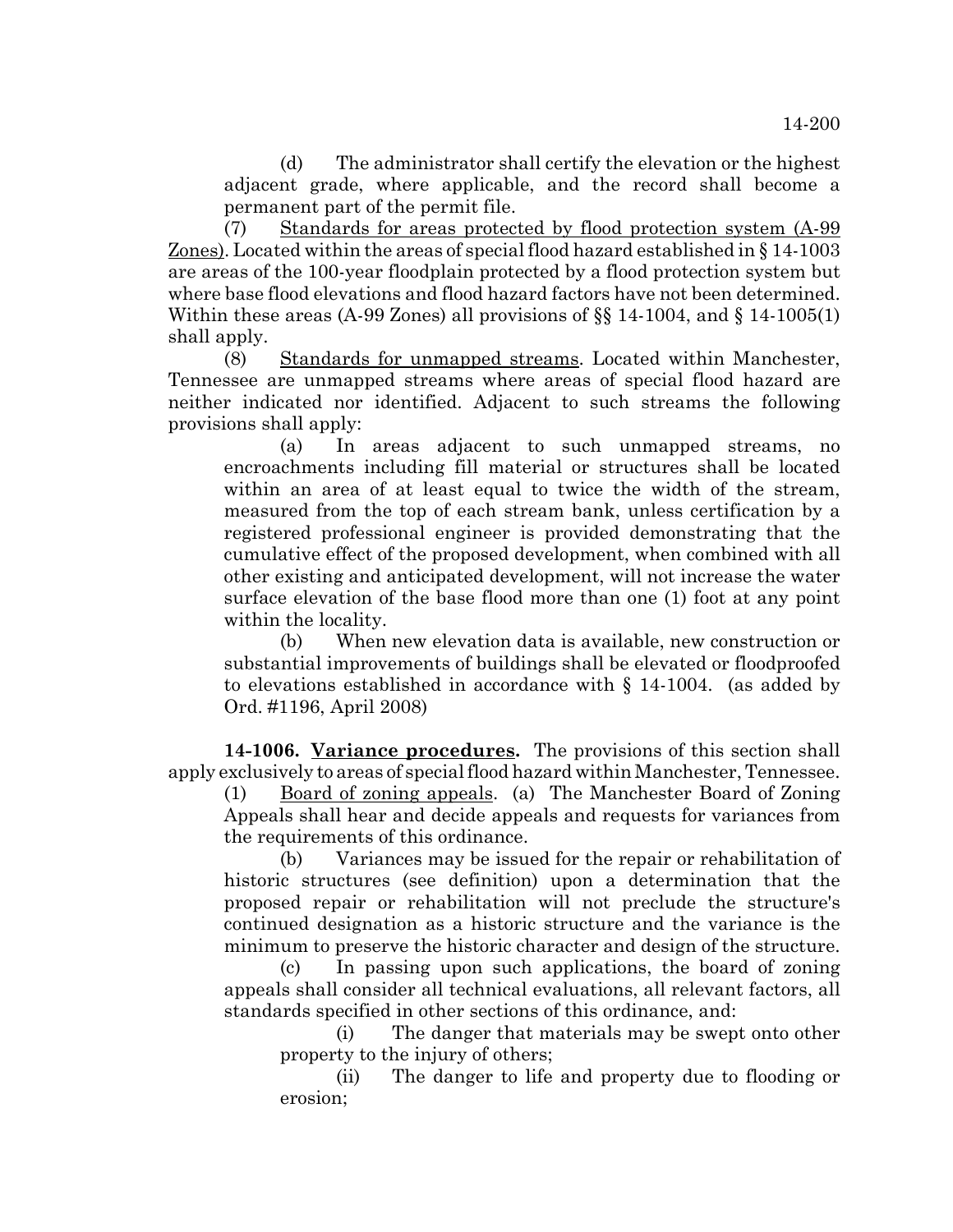(iii) The susceptibility of the proposed facility and its contents to flood damage;

(iv) The importance of the services provided by the proposed facility to the community;

(v) The necessity of the facility to a waterfront location, in the case of a functionally dependent facility;

(vi) The availability of alternative locations, not subject to flooding or erosion damage, for the proposed use;

(vii) The relationship of the proposed use to the comprehensive plan and floodplain management program for that area;

(viii) The safety of access to the property in times of flood for ordinary and emergency vehicles;

(ix) The expected heights, velocity, duration, rate of rise and sediment transport of the flood waters and the effects of wave action, if applicable, expected at the site, and;

(x) The costs of providing governmental services during and after flood conditions including maintenance and repair of public utilities and facilities such as sewer, gas, electrical, and water systems, and streets and bridges.

(d) Upon consideration of the factors listed above, and the purposes of this ordinance, the board of zoning appeals may attach such conditions to the granting of variances as it deems necessary to effectuate the purposes of this ordinance.

(e) Variances shall not be issued within any designated floodway if any increase in flood levels during the base flood discharge would result.

(2) Conditions for variances. (a) Variances shall be issued upon a determination that the variance is the minimum relief necessary, considering the flood hazard; and in the instance of a historical building, a determination that the variance is the minimum relief necessary so as not to destroy the historic character and design of the building.

(b) Variances shall only be issued upon a showing of good and sufficient cause, a determination that failure to grant the variance would result in exceptional hardship; or a determination that the granting of a variance will not result in increased flood heights, additional threats to public safety, extraordinary public expense, create nuisance, cause fraud on or victimization of the public, or conflict with existing local laws or ordinances.

(c) Any applicant to whom a variance is granted shall be given written notice that the issuance of a variance to construct a structure below the base flood level will result in increased premium rates for flood insurance, and that such construction below the base flood level increases risks to life and property.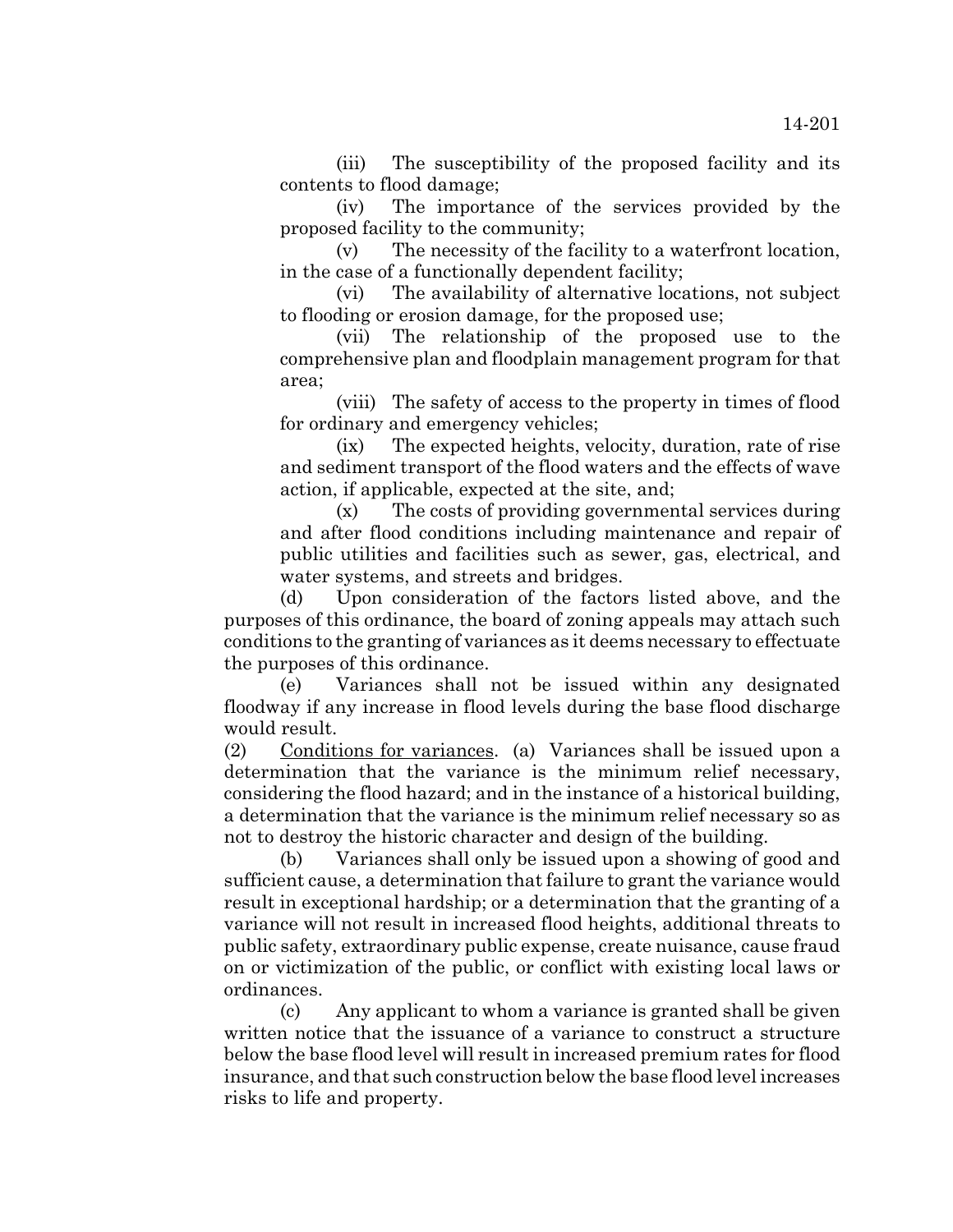(d) The administrator shall maintain the records of all appeal actions and report any variances to the Federal Emergency Management Agency upon request. (as added by Ord. #1196, April 2008)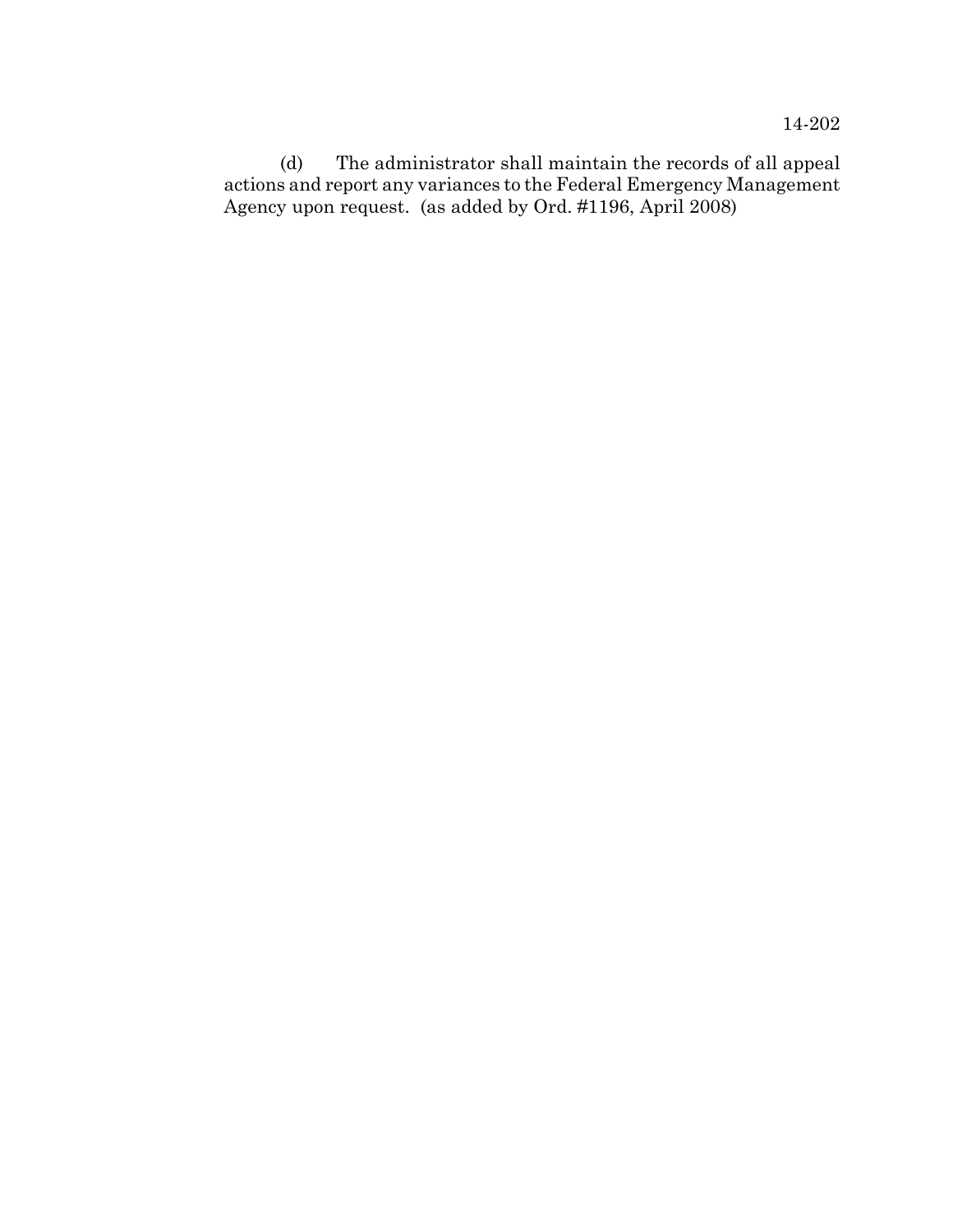## **CHAPTER 11**

# **PLANNED UNIT DEVELOPMENTS**

#### **SECTION**

14-1101. Purpose.

14-1102. General provisions.

14-1103. Administrative procedure.

14-1104. Residential planned unit developments.

14-1105. Commercial planned unit developments.

14-1106. Schedule of permit fees for planned unit developments.

**14-1101. Purpose**. Planned Unit Development (PUD) districts are designed:

(1) To promote flexibility in design and permit planned diversification in the location of structures;

(2) To promote efficient use of land that will facilitate a more economic arrangement of buildings, circulation systems, land use, and utilities;

(3) To preserve, as much as possible, existing landscape features and utilize them in a harmonious fashion;

(4) To encourage the total planning of tracts of land; and

(5) To provide a mechanism for the ownership of land, utilities, streets, and facilities in common as well as the maintenance and disposition thereof. (as added by Ord. #1301, June 2011)

**14-1102. General provisions**. This chapter is intended to provide the means and guidelines through which tracts of land may be developed with an overall unified approach rather than the traditional lot-by-lot treatment.

(1) The planning commission may consider and adopt a PUD preliminary master plan which satisfies the following criteria:

(a) The proposed development will not unduly injure or damage the use, value or enjoyment of surrounding property nor unduly hinder or prevent the development of surrounding property in accordance with the current development policies and long-range development plans for the City of Manchester.

(b) An approved water distribution system, wastewater collection system, and storm water drainage system is available or will be provided by the developer, at developer's expense, to serve the proposed development.

(c) The proposed development reflects an effort by the developer to plan land uses within the PUD so as to blend harmoniously with adjacent land uses. The location and arrangement of structures, parking areas, pedestrian walkways, lighting, and other service facilities is compatible with the surrounding land uses.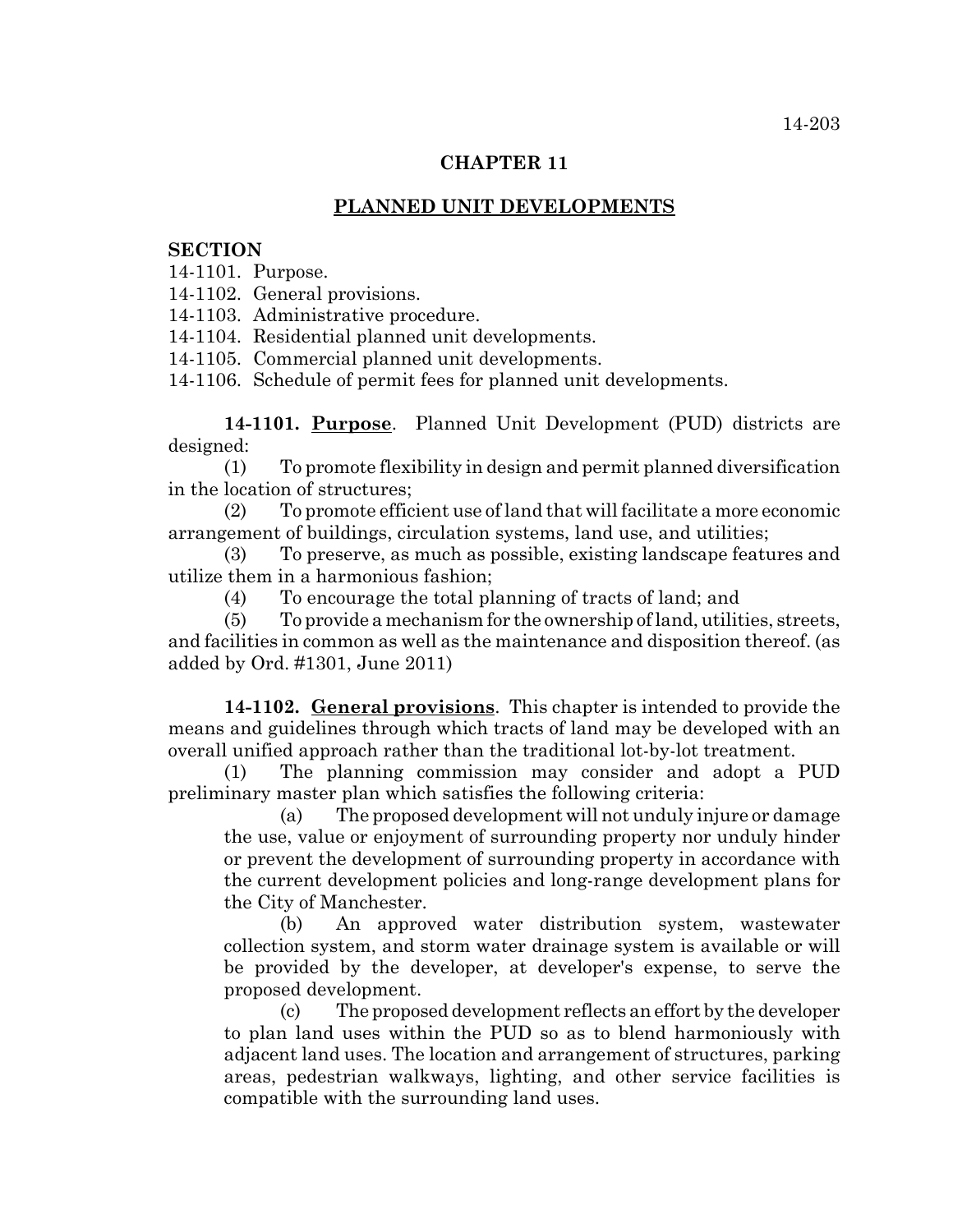(d) Screening consisting of fences, walls, and/or vegetative materials is provided along the edges of the proposed development where needed to protect the development from undesirable views, lighting, noise or other off-site influences, or to protect occupants of adjoining property from similar adverse influences within the PUD.

(e) Any part of the proposed development not used for structures, parking, or other service facilities is landscaped or otherwise improved except where natural features are such as to justify preservation.

(f) Any modification of the zoning ordinance, sign ordinance, or subdivision regulations which would otherwise be applicable to the site are warranted by the design of the preliminary master plan and the amenities incorporated therein, and are not inconsistent with the public interest.

(g) A development association, or some other responsible party/entity is provided for to maintain any and all common open space and/or common elements, unless conveyed to a public body which agrees in advance to maintain such features.

(2) Modification of zoning district regulations. The uniqueness of each PUD may require that bulk regulations within the zoning ordinance be modified. Consideration of such modifications may be desirable to achieve the objectives of the proposed PUD, provided such exceptions are consistent with the standards and criteria contained in this chapter and have been specifically requested by the applicant as part of the preliminary master plan. The planning commission shall, as part of the consideration given to the preliminary master plan, make a recommendation regarding any requested modifications prior to mayor and board of aldermen considering approval of the preliminary master plan. No modification of the bulk regulations contained in the zoning ordinance may be permitted when such proposed modification will result in:

(a) Inadequate or unsafe access to the PUD;

(b) Traffic volume exceeding the anticipated capacity of the proposed/existing major street network. A traffic study may be required;

(c) An undue burden on public parks, recreation areas, schools, fire and/or police protection or any other public facilities which serve or are proposed to serve the PUD; or

(d) A development which is incompatible with the purposes of this chapter.

Any exceptions which are granted as part of the PUD's preliminary master plan shall supersede any conflicting zoning ordinance restrictions. In no case, however, shall the use or densities be varied except as herein provided. The property within a required setback may either be part of the individual lots or common open space.

(3) Modification of sign ordinance regulations. The uniqueness of each PUD may require that regulations within the sign ordinance be modified.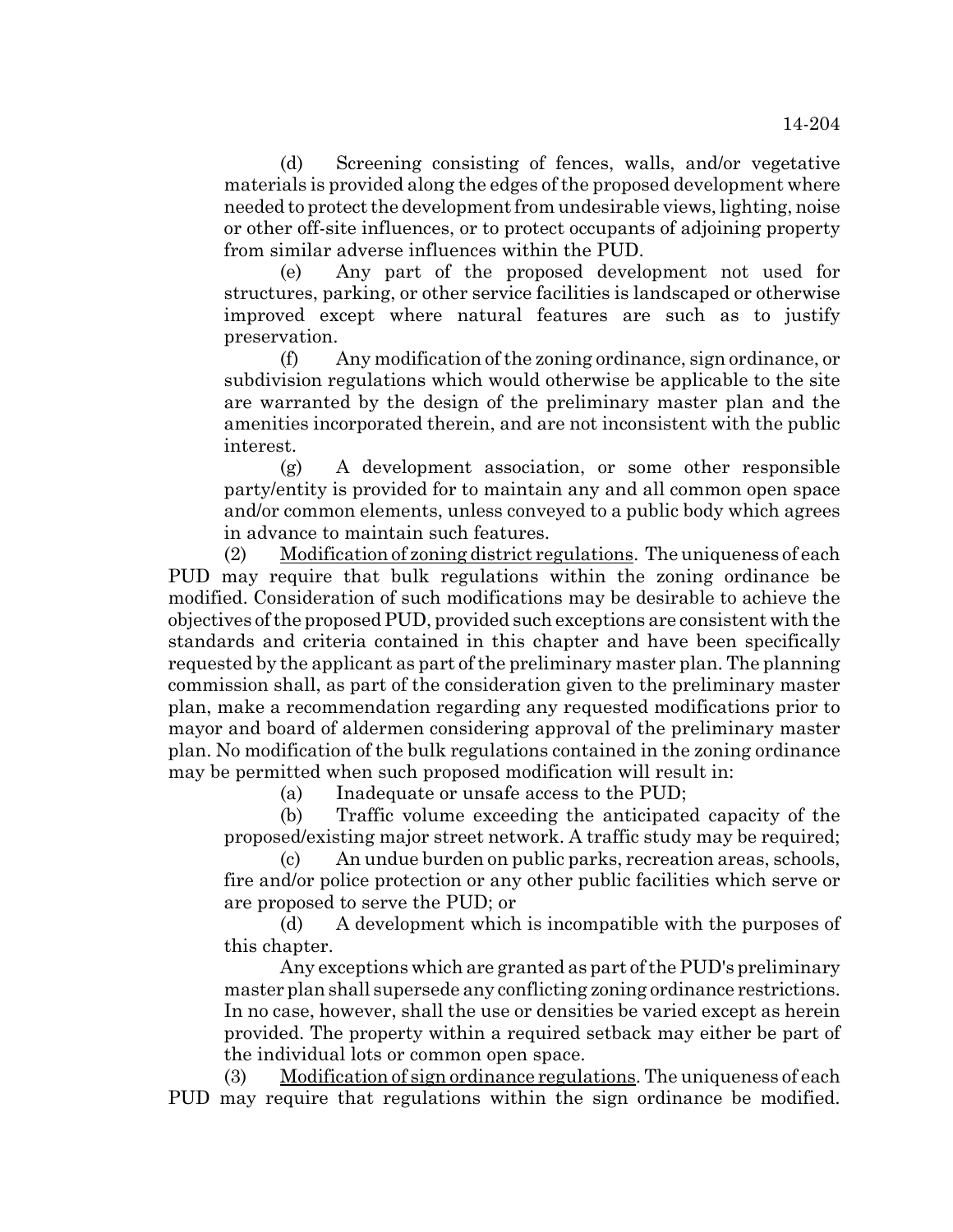Consideration of such modifications may be desirable to achieve the objectives of the proposed PUD provided such exceptions are consistent with the standards and criteria contained in this chapter and have been specifically requested by the applicant as part of the preliminary master plan. The planning commission shall, as part of the consideration given to the preliminary master plan, make a recommendation regarding any requested modifications prior to the final plan approval. No modification of the sign ordinance may be permitted when such proposed modification will result in:

(a) Inadequate or unsafe access or visibility to or within the PUD; or

(b) A development which is incompatible with the purposes of this chapter.

Any exceptions which are granted as part of the PUD's preliminary master plan shall supersede any conflicting sign ordinance regulations.

(4) Relationship to subdivision regulations. The uniqueness of each PUD may require that regulations within the subdivision regulations be modified. Consideration of such modifications may be desirable to achieve the objectives of the proposed PUD provided such exceptions are consistent with the standards and criteria contained in this chapter and have been specifically requested by the applicant as part of the preliminary master plan. The planning commission shall, as part of the consideration given to the preliminary master plan, make a recommendation regarding any requested modifications prior to approval of the final plan. No modification of the subdivision regulations may be permitted when such proposed modification will result in:

(a) Inadequate or unsafe access to the PUD;

(b) Traffic volume exceeding the anticipated capacity of the proposed/existing major street network;

(c) An undue burden on public parks, recreation areas, schools, fire and/or police protection or any other public facilities which serve or are proposed to serve the PUD; or

(d) A development which is incompatible with the purposes of this chapter.

Any exceptions which are granted as part of the PUD's preliminary master plan shall supersede any conflicting subdivision regulations.

(5) Relationship to zoning districts. PUDs shall be permitted in all residential and commercial zoning districts with the exception of the C-1 (Central Business District). Uses within a PUD shall be as permitted by the underlying zoning regulations. The number of dwelling units in the PUD shall be calculated by dividing the gross acreage by the minimum lot size of the underlying zoning district.

(6) Development period, staging schedule. The expeditious construction of all PUDs shall be undertaken to ensure completion of the development in accordance with the approved preliminary master plan.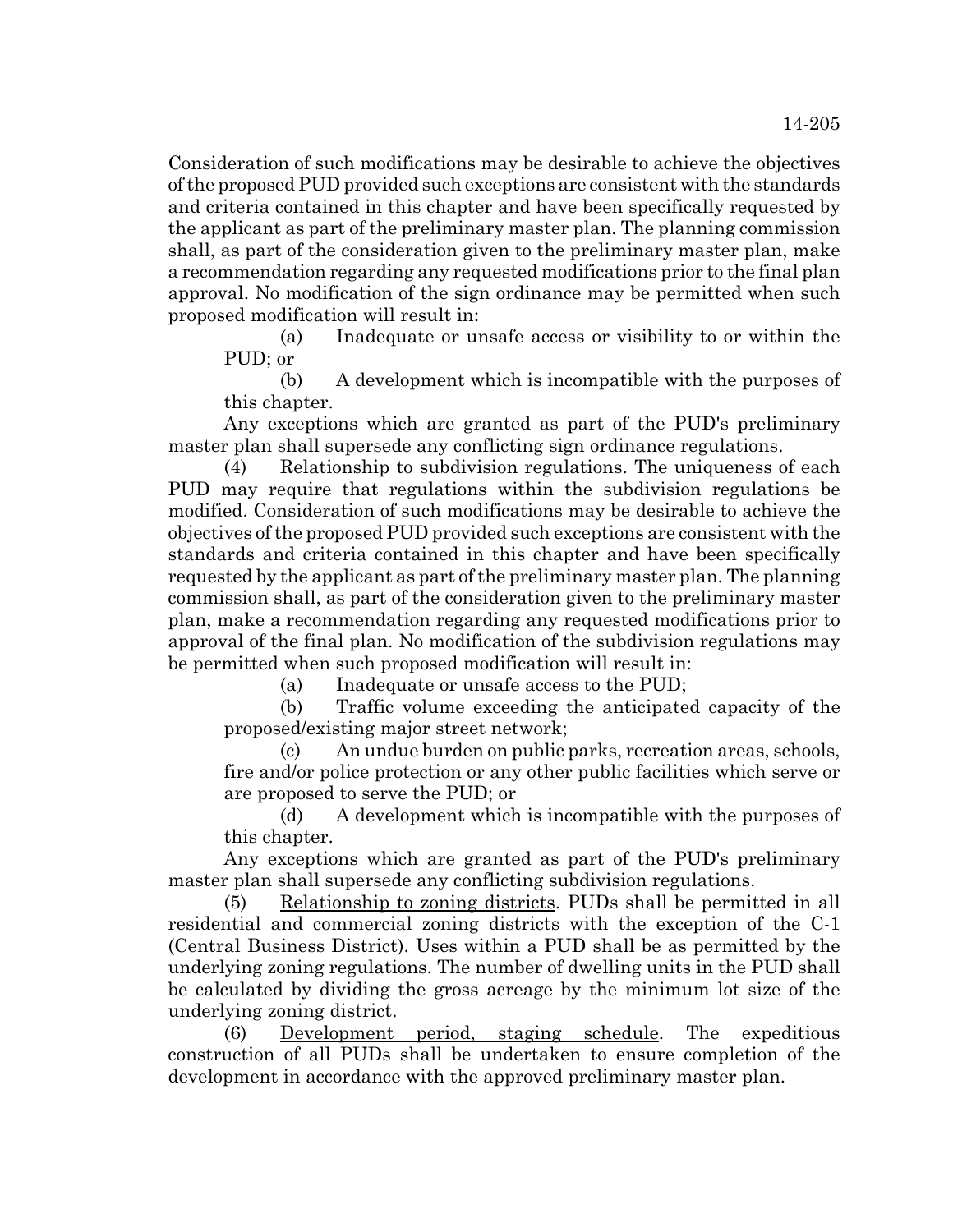(a) Start of development. Within one (1) year after approval of the preliminary master plan by the planning commission, and after a public hearing, a final site plan or final subdivision plat shall be acted upon by the planning commission. Within one (1) year of approval of a final site plan actual construction shall have commenced. Within two (2) years of approval of a final subdivision plat actual construction shall have have commenced.

In the event that a final site plan or final subdivision plat is not acted upon within one (1) or two (2) years of approval of the preliminary master plan respectively, the planning commission may cancel the preliminary master plan. Such cancellation will result in the property reverting to the zoning in existence prior to the PUD and any related base rezoning being considered.

(b) Time extension. The developer may request an extension of the preliminary master plan in one (1) year increments. Approval of any time extension is at the discretion of the planning commission, however, the total time extension shall not exceed two (2) years without re-approval being granted by the planning commission. When considering approval of a time extension, the planning commission may recommend the preliminary master plan be modified to comply with regulations adopted since the PUD was approved and/or changes to the surrounding properties. Any modifications to the adopted PUD, either as requested by the developer or recommended by the planning commission, shall comply with the regulations for amending a PUD as outlined herein.

(c) Phasing of development. The planning commission may permit the development to be constructed in phases so that completion is achieved in a logical manner. Each phase shall be so planned and relate to existing surroundings that failure to proceed to subsequent phases will not have an adverse impact on the PUD or its surroundings.

(d) Completion of development. If the planning commission elects to permit the phasing of development, the following provisions shall be complied with:

(i) The phasing plan shall include information regarding the construction of improvements such as streets, drainage facilities, water lines, sewer lines, landscaping, etc.

(ii) The phasing plan shall include information regarding what will be included in each phase, the order in which phases will be constructed and an approximate date that construction will begin and end.

(e) From time to time it may be necessary to modify any approved phasing plan. Any request to modify the phasing plan shall be submitted in writing by the landowner and/or developer and will be considered as an amendment to the preliminary master plan.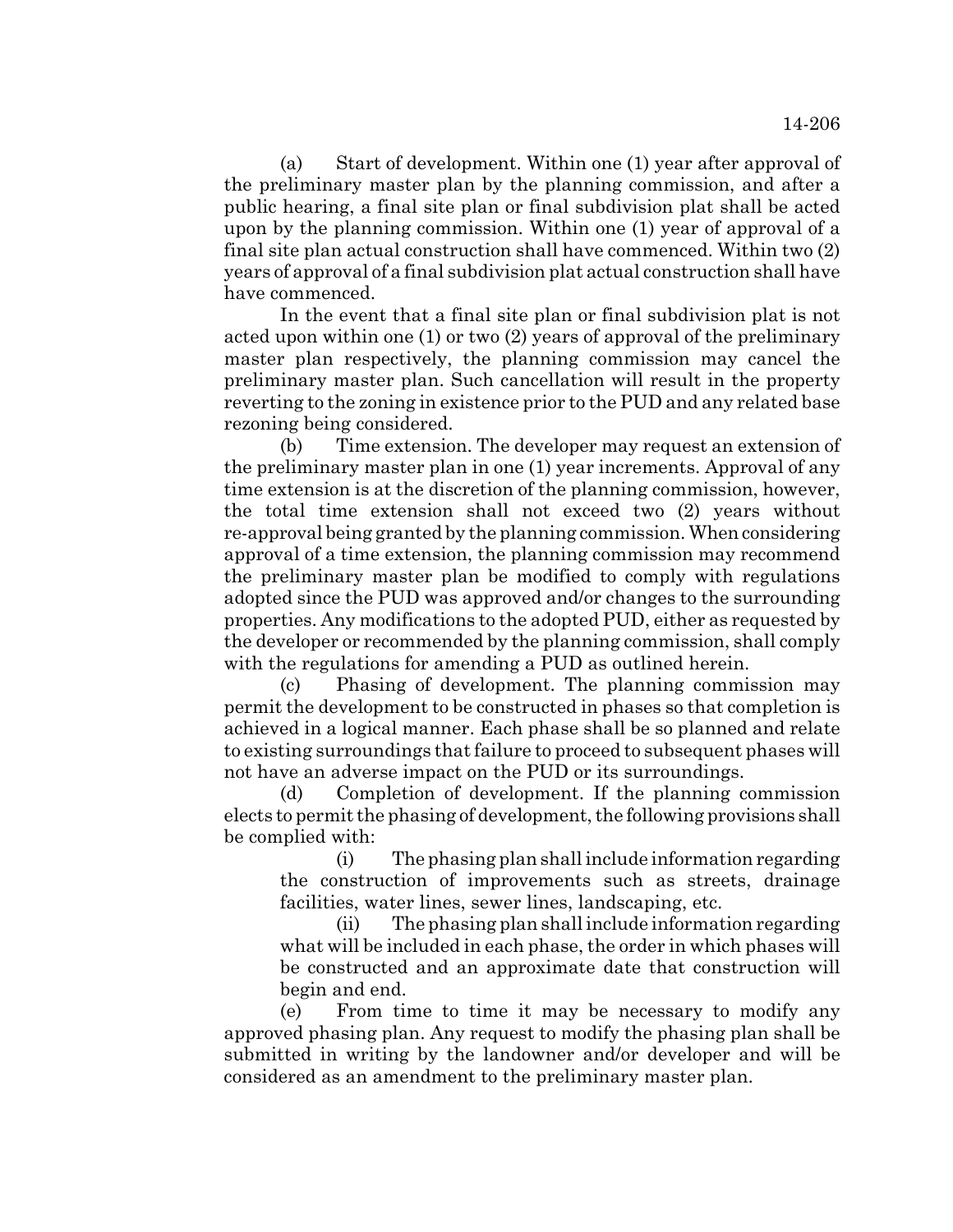(7) Dedication of and relation to public facilities. (a) The planning commission may require that suitable areas for streets, sidewalks, utilities, public rights-of-way, schools, parks, or other public areas be set aside and/or dedicated to the city.

(b) PUDs shall be so located in relation to public sanitary sewers, public water lines, storm and drainage systems and other utility systems and installations that neither extension nor enlargement of such systems will be required by the city. If any such improvements are required as part of the proposed development, it shall be the responsibility of the developer/landowner to install and pay for such improvements.

(8) Buffer and screening. Minimum landscape buffer depths and related improvements are outlined for residential and commercial PUDs in this chapter. These minimum buffer depths are required in order to provide a buffer between existing development and the proposed PUD and ensure that the proposed PUD complements its surroundings. The minimum buffer requirements shall be measured from the property lines and may consist of either common open space or be included as part of individual lots. If the minimum buffer is provided as common open space, a specific minimum building setback for the individual lots shall be stated in the preliminary master plan.

(9) Landscaping. Landscaping requirements are outlined for residential and commercial PUDs in this chapter. Landscaping may be provided within the public right-of-way so long as such request is specifically made by the applicant as part of the preliminary master plan. The planning commission shall, as part of the consideration given to the preliminary master plan, make a recommendation regarding the provision of landscaping in the public right-of-way prior to approval of the preliminary master plan. If landscaping is proposed to be provided in the public right-of-way, the planning commission shall, as part of their consideration, approve an agreement allowing for the placement of landscaping within the public right-of-way. When considering such request, the planning commission should take the following into account:

(a) Provisions stated for the maintenance of any landscaping by a homeowners' or property owners' association of all landscaping within the right-of-way;

(b) The City of Manchester shall not be required to incur any expense related to the installation, maintenance, upkeep, and/or removal of the proposed landscaping; and

(c) Any proposed landscaping must be placed in a manner which takes into consideration the safety of drivers and pedestrians; and

(d) The city shall not be held liable for any claims arising out of the installation of the proposed landscaping.

(10) Waiver of board of zoning appeals action. No action of the board of zoning appeals shall be required in the approval of a PUD with the exception of those activities, which would otherwise require use on appeal permits. With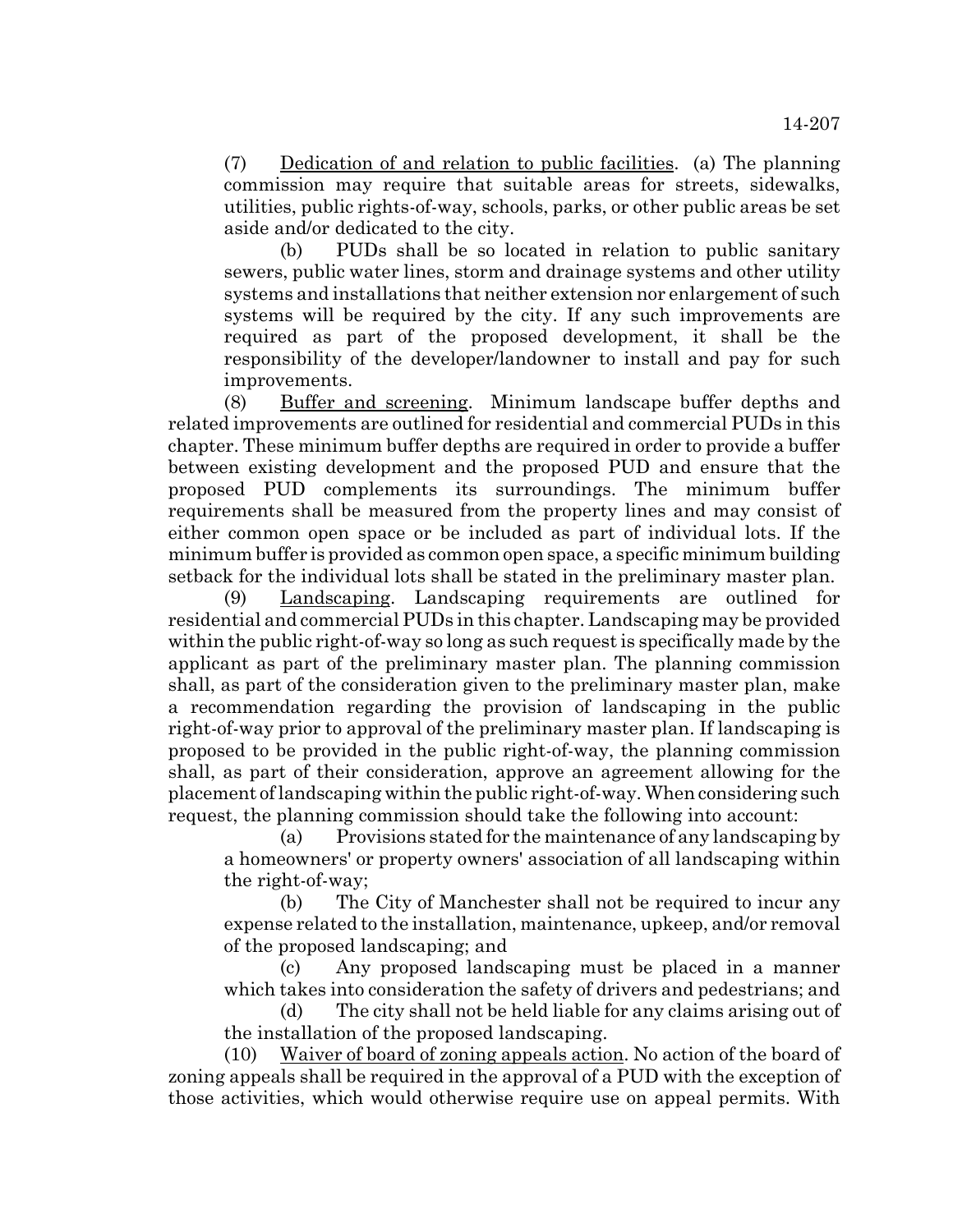respect to the approval of a PUD, the action of the planning commission shall be final. After approval of a preliminary master plan, requests for variances for issues such as setback violations, special use permits and the like shall follow the regulations found in the zoning ordinance.

(11) All utility lines, public and private, within the development shall be placed underground unless otherwise approved by the planning commission. (as added by Ord. #1301, June 2011)

**14-1103. Administrative procedure**. (1) Steps of approval process. Development plans submitted as part of a PUD shall be submitted in a form that will satisfy the requirements of the subdivision regulations for subdivision plats and/or zoning ordinance requirements for site plans. Review of the subdivision plat or site plan shall be carried out simultaneously with any other requested review of the PUD.

(2) Application for approval of the preliminary master plan. Prior to submitting a PUD application, the developer/landowner shall have a preapplication conference with members of the appropriate planning departments. Requirements of the zoning ordinance and subdivision regulations shall apply to all PUDs unless a waiver is granted as part of the preliminary master plan. An application shall be submitted to the planning commission, along with all documentation as required in these regulations. The planning commission will consider approval of the preliminary master plan.

(3) Application for final developer/subdivision plat/site plan approval. After a PUD preliminary master plan has been approved, the developer/ landowner may make application to the planning commission for approval of a final subdivision plat or final site plan, provided that such plats/plans are in substantial compliance with the preliminary master plan. The submission of a final subdivision plat or final site plan will be based on the type of development and will follow the requirements and review procedure for a site plan or final subdivision plat. Final plat/plan approval may be requested and granted in phases. The final subdivision plat/site plan application shall include a copy of the preliminary master plan showing the overall development, any applicable covenants and/or restrictions, and other required drawings, specifications, easements, conditions and forms of bonds as were set forth by the planning commission's approval of the preliminary master plan. Copies of all legal documents required for dedication or reservation of common open space and/or for the creation of a non-profit association shall also be submitted. Any deviations from the preliminary master plan and/or phasing plan shall be provided in writing. As part of the submission requirements for site plan approval of all commercial PUDs, architectural drawings and material samples for the proposed buildings, landscaping plans and information relative to the proposed signage and light fixtures shall be provided to ensure that the proposed development complies and is compatible with the overall architectural style and general design theme of the PUD.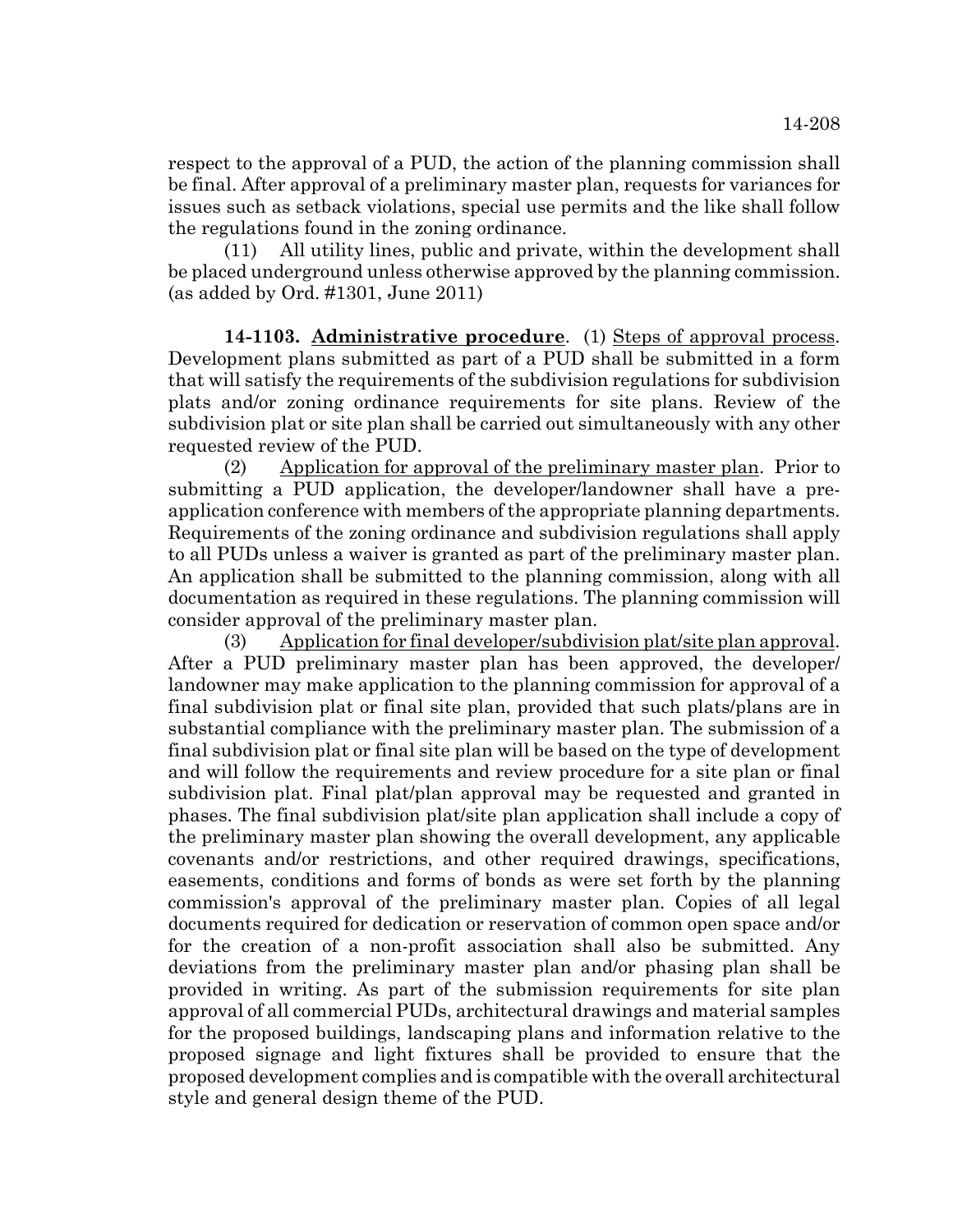(4) Amendments to the PUD. The terms, conditions, and the preliminary master plan of a PUD may be changed from time to time by official action of the planning commission. Any such amendments must remain in compliance with the appropriate zoning regulations and shall not modify the mix of uses or increase the overall density. No changes in the type of structures proposed in the preliminary master plan and approved by the planning commission shall be made without returning to the planning commission for approval of an amendment. If a request is made to modify a contingency required as a condition of approval such request for modification shall be required to be considered by the planning commission regardless of the scope of the requested modification.

The landowner/developer, residents and/or owners of or in the PUD may apply to the planning commission for an amendment to the preliminary master plan. The planning commission may approve such amendment so long as the original intent is not abrogated and the change does not in any way damage any part of the PUD nor any adjoining properties. Minor changes in the location, sitting, and height of buildings, may be authorized by the planning commission based on a recommendation from the planning departments or other city staff. Changes in use, rearrangement of lots, blocks, or building tracts, provisions for open space, or any other desired change shall also require approval of the planning commission and must be justified by changes in conditions or markets since approval of the preliminary master plan.

(5) Cancellation of an adopted PUD. In the event that a final site plan or final subdivision plat is not acted upon within one (1) year of approval of the preliminary master plan, or the phasing plan approved as part of the preliminary master plan is not being followed, the planning commission may cancel the preliminary master plan. The preliminary master plan may also be cancelled at any time upon written request by the landowner and/or developer. Any cancellation will result in the property reverting to the zoning in existence prior to the PUD and any related rezoning being considered. (as added by Ord. #1301, June 2011)

**14-1104. Residential planned unit developments**. (1) Purpose. The purpose of the residential planned unit development is to permit the clustering of lots in order to allow the creative design of residential property which is harmonious with the surrounding landscape while maintaining the equity of surrounding property owners. A limited amount of commercial development may be permitted within a residential planned unit development, subject to the regulations outlined within this section. It shall be the burden of the applicant to demonstrate the advantages of the planned unit development over the existing underlying zoning district.

(2) Minimum size. Five (5) acres.

(3) Permitted activities. The following activities may be permitted in a residential PUD only when deemed appropriate by the planning commission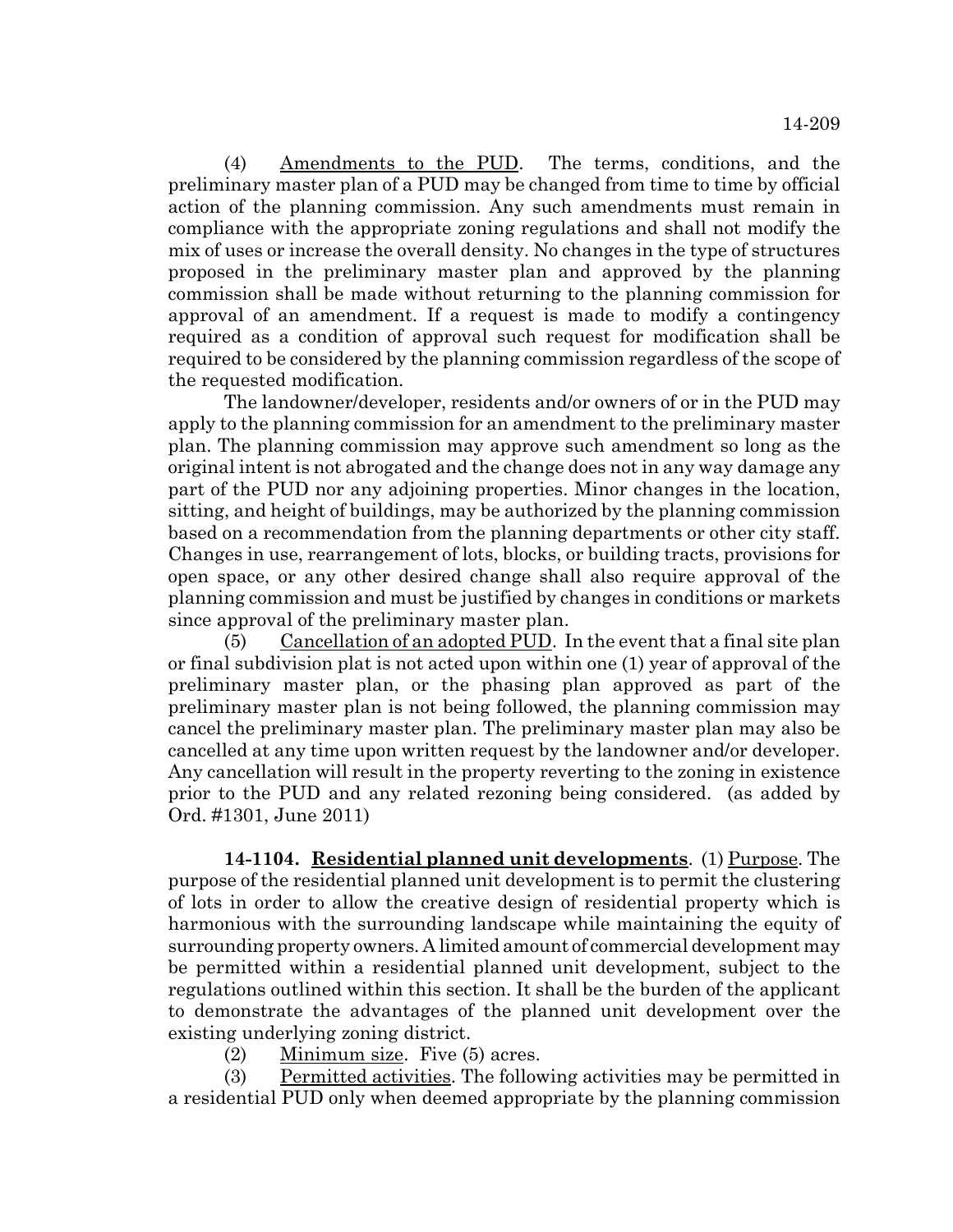as approved with the preliminary master plan. Any other activities not listed below are prohibited.

- (a) Residential structures:
	- (i) Dwelling one-family attached;
	- (ii) Dwelling one-family detached;
	- (iii) Dwelling two-family attached; or
	- (iv) Dwelling multi-family.
- (b) Commercial activities:

(i) Commercial uses as permitted within the underlying zoning; or

(ii) Other commercial uses, including retail, as permitted by the planning commission. Any retail uses shall be limited to a maximum of five percent (5%) of the total amount of property within the PUD.

Any commercial development proposed within a residential PUD shall provide development information relative to bulk regulations, building design, screening, off-street parking, loading and vehicular access, signage, and lighting in accordance with the requirements of commercial PUDs.

(4) Density and bulk regulations. (a) The maximum overall number of residential units shall be based on the number of single-family dwellings allowed by the underlying zoning district. This will be calculated by dividing the gross acreage by the minimum lot square footage required by the underlying zoning district. The resulting number will indicate the maximum number of units to be allowed within the RPUD.

(b) Density bonuses, defined as the granting of additional density up to a maximum of sixteen percent (16%), in a development may be granted at the discretion of the planning commission in exchange for a provision by the landowner/developer to incorporate any combination of the following amenities/elements into the planned unit development. Each element may be eligible for a maximum density bonus of four percent (4%), for a total of no more than sixteen percent (16%), for the entire development. Any of these elements may be required by the planning commission:

(i) The donation of land for a future public use such as a school, park, police or fire station, etc.;

(ii) Incorporation of a connection to an existing stretch of the City of Manchester or Coffee County bicycle and pedestrian plan;

(iii) The introduction of street trees and/or ornamental trees along the entire development; or

(iv) Designation of a portion of the property, currently used as a farming operation, to remain as a permanent agricultural easement.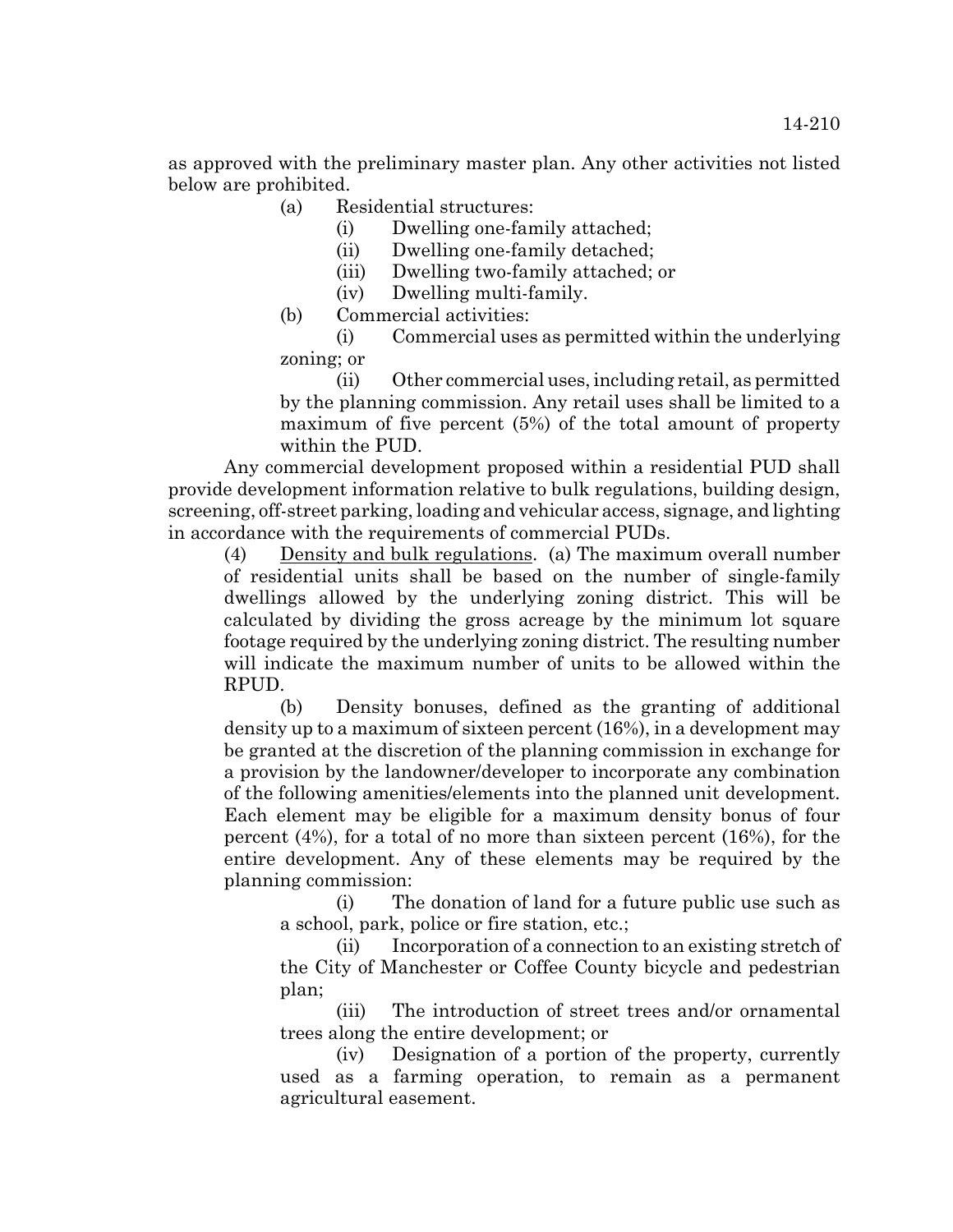(c) All buildings within a residential PUD shall be set back a minimum of fifty feet (50') from the periphery side and rear property lines of the site as a whole. Land provided along the perimeter as a landscape buffer may be included in the required fifty foot (50') setback requirement. No principal structures may be placed within these required side or rear setbacks. In no case shall the front setback be less than that required in the underlying zoning district.

(d) All accessory structures, excluding fences, detention basin structures, subdivision walls, retaining walls and certain utility structures, shall comply with the setback requirements for the underlying zoning district or as approved as part of the preliminary master plan. Electrical substations or any other utility building or structure shall comply with the front yard setback requirements of the underlying zoning district.

(e) There shall be a minimum distance of twenty feet (20') between all principal buildings consisting of two (2) or more attached units.

(f) No structure within a residential PUD shall have a maximum height greater than three (3) stories.

(5) Streets. All streets, public and private, shall be built to the standards set forth by the City of Manchester.

(6) Off-street parking. Off-street parking shall be conveniently accessible to all dwelling units and other uses. Where appropriate, common driveways, parking areas, walks and steps may be provided, maintained and lighted for night use. Screening of parking and service areas shall be required through use of trees, shrubs, berms and/or screening walls.

(7) Landscape buffers. When considering the preliminary master plan the planning commission may require landscape buffers. In the event that such buffers are required the following criteria shall apply:

(a) The landscape buffer shall consist of both land and plant materials.

(b) The landscape buffer shall be consistent with its surroundings in terms of the landscape materials and/or arrangement.

(c) The landscape buffer shall be a minimum of twenty-five feet (25') in depth and may be located within the peripheral building setback or may be designated as common open space or a combination thereof.

(d) The landscape buffer, including proposed landscaping, shall be shown on the preliminary master plan. In order to ensure that all required plant materials are installed in accordance with the approved preliminary master plan, a bond or other adequate assurance acceptable to the city shall be submitted prior to a final subdivision plat being signed by the appropriate city staff. In the case of townhomes or other multi-family developments, a bond or other adequate assurance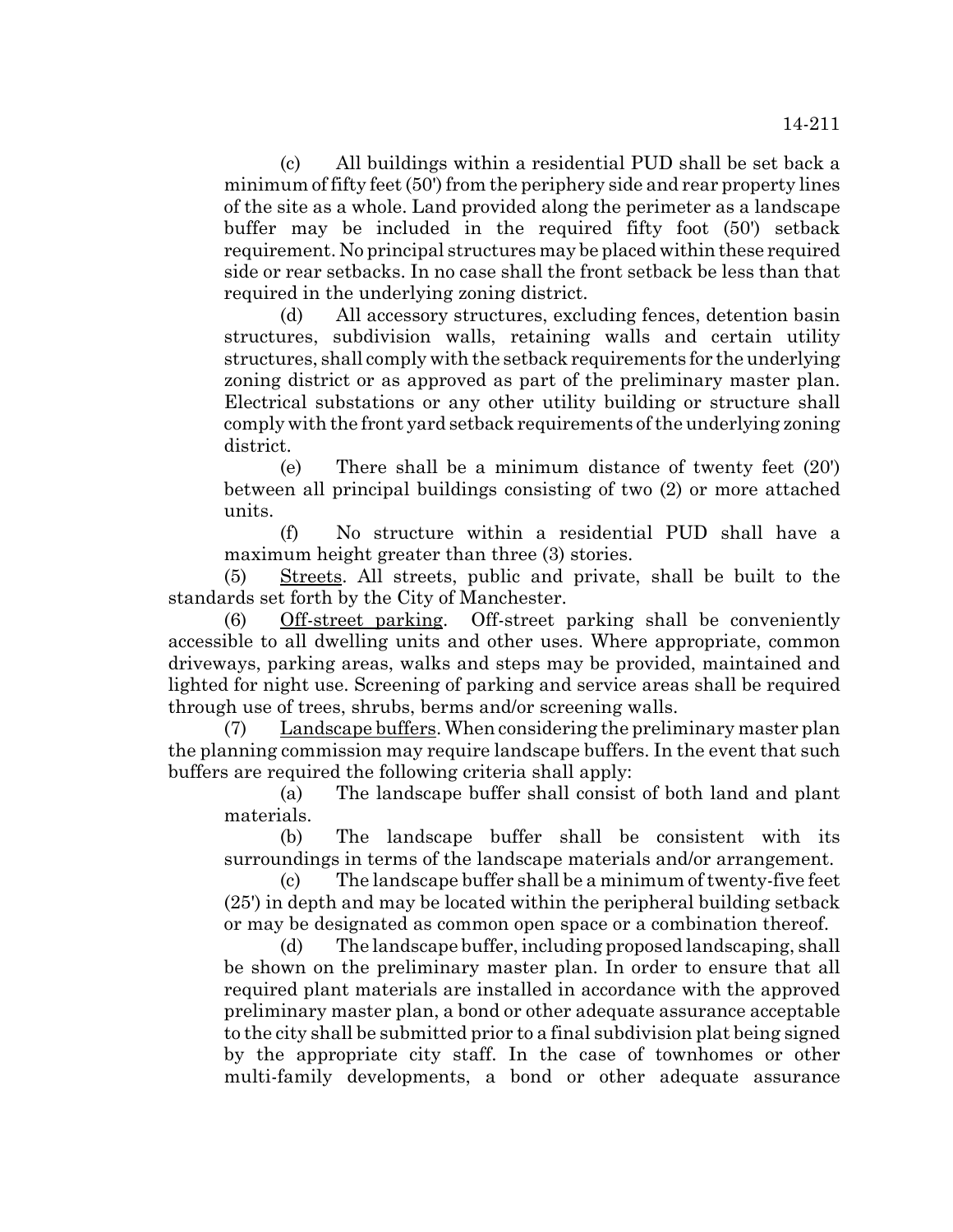acceptable to the city shall be submitted prior to a building permit being issued.

(e) All existing mature vegetation within the peripheral building setback should be preserved and incorporated into the landscape buffer to the greatest extent possible.

(f) Maintenance of the landscape buffer shall be the responsibility of the development/homeowners' association if part of the common open space or the responsibility of individual homeowners with enforcement of such maintenance by the homeowners' property association.

(8) Common open space. (a) A minimum of thirty percent (30%) of the total property shall be utilized as common open space, which may include land for public use.

(b) Common open space is an essential element of all residential PUDs and every effort shall be made to conserve natural and historic features on the site, including but not limited to:

- (i) Mature stands of trees;
- (ii) The regulatory 100-year floodplain;
- (iii) Wet weather conveyances, springs and streams;

(iv) Wetlands that meet the definition used by the Army Corps of Engineers pursuant to the Clean Water Act;

(v) Sinkholes;

(vi) Slopes above twenty-five percent (25%) of at least five thousand (5,000) square feet of contiguous area; and

(vii) Unique topographic features, and endangered species habitats.

(c) In order to provide common open space that may be usable and enjoyed by residents in the PUD, a majority of the common open space shall be in a contiguous tract. A system of trails and/or sidewalks should be used to connect the common open space areas. Concrete sidewalks with a width approved by the planning commission shall be required along the frontage of residential units and along the frontage of any associated retail or commercial units and shall provide connectivity of all areas of the development.

(d) Common open space shall be suitably improved for its intended use. Common open space containing natural features worthy of preservation, steep slopes or floodplains may remain in their natural state.

(e) Whenever possible, the common open space should adjoin neighboring areas of common open space or otherwise protected lands.

(f) Buildings may be constructed in the common open space if they relate to, and are accessory to, the intended use of the common open space. Large areas of impervious surface shall be excluded from the common open space calculations.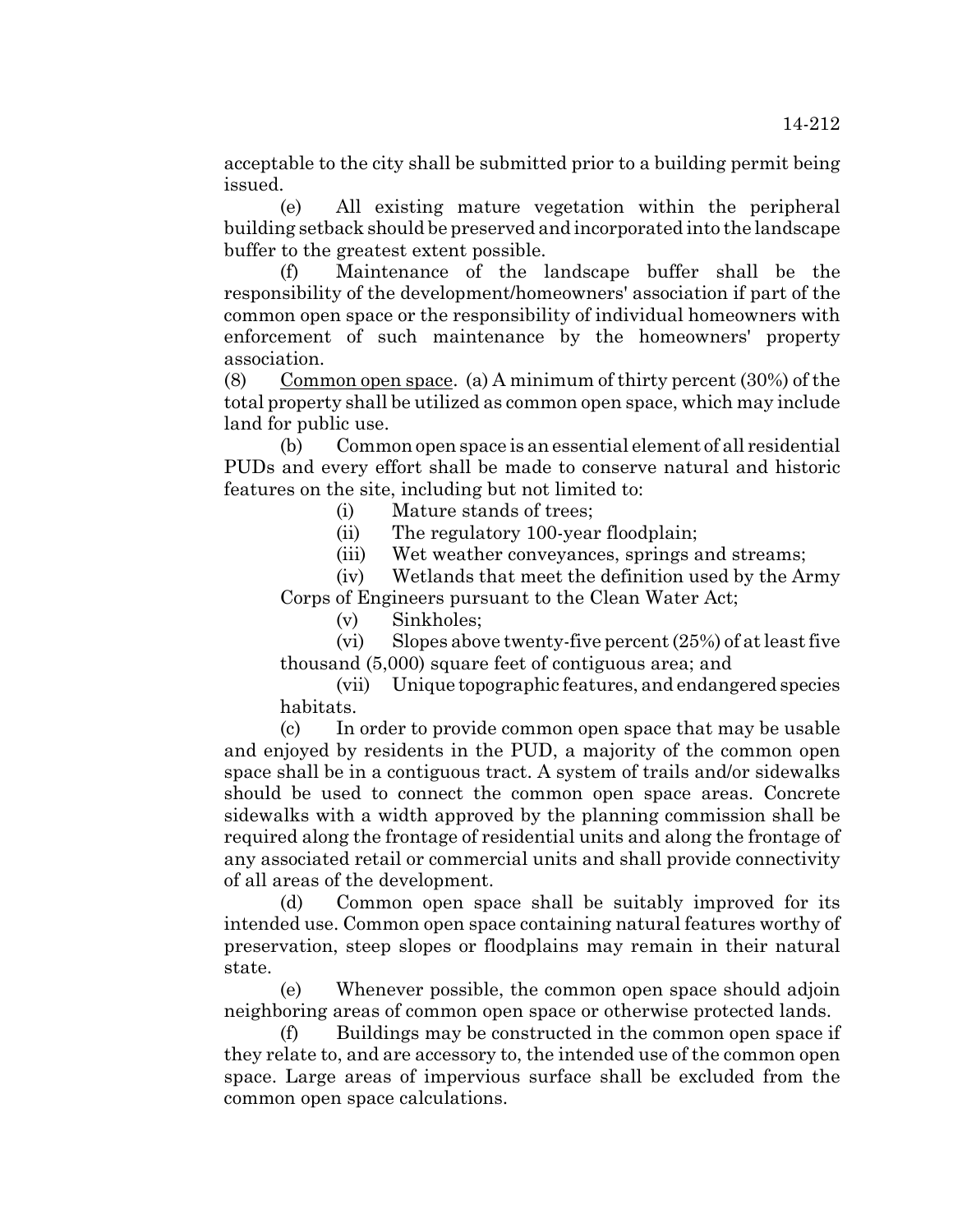(g) Common open space shall be directly accessible to the largest practicable number of residential lots within the development. Non-adjoining lots shall be provided with safe, convenient pedestrian access to the common open space.

(h) Common open space shall be pedestrian friendly.

(i) Recreation fields and related facilities are allowed within the required common open space.

(j) Agricultural easements may be used to meet the required percentage of common open space. In such an easement, the existing property owner, as well as any subsequent lessee or property owner, will be allowed to continue the current agricultural practices on the property. The agricultural easement agreement shall be shown on the preliminary master plan as well as described in detail within the covenants and restrictions of the residential PUD's homeowners' association.

(9) Ownership and management of common open space. (a) The preliminary master plan shall state, or graphically show, the common open space that is proposed to be constructed with each phase of development. The common open space shall be phased and constructed, so that failure to proceed with subsequent phases will not negatively impact the overall development.

(b) Prior to a final subdivision plat being signed by the appropriate city staff or building permits being issued in the case of townhome or other multi-family development, the landowner/developer shall provide a bond or other adequate assurance acceptable to the city that any proposed improvements within the common open space will be completed in a timely manner.

(c) The landowner/developer shall identify the owner of the common open space who is responsible for maintaining the common open space and any facilities located thereon. If some type of property owners' association is the owner, membership in the association shall be mandatory and automatic for all property owners in the development and their successors. If a homeowners' association is the owner, the homeowners' association shall have lien authority to ensure the collection of dues from all members. The responsibility for maintaining the common open space and any facilities located thereon in accordance with the approved final plans/plats shall be borne by the owner unless dedicated to a public agency who has agreed to maintain and otherwise be responsible for the property.

(d) In the event that the party responsible for the maintenance of the common open space fails to maintain all or any portion of the common open space in reasonable order and condition, the City of Manchester may assume responsibility for its maintenance and may enter the premises and take corrective action, including the provision of extended maintenance. The costs of such maintenance shall be charged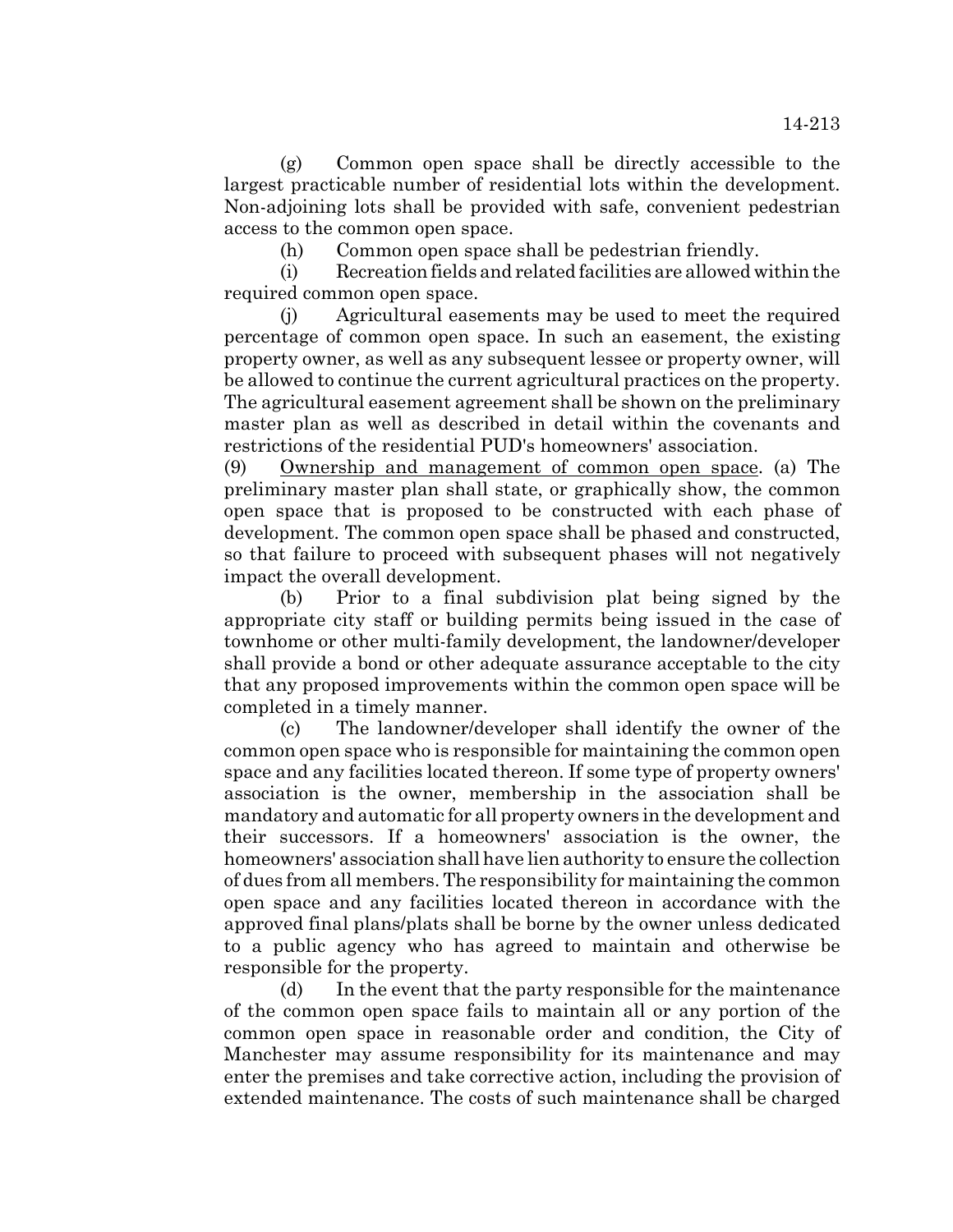to the owner, homeowners' association, or to the individual property owners that make up the homeowners' association, and may include administrative costs and penalties. Such costs shall become a lien on all properties.

(10) Legal instrument for permanent protection of common open space. The common open space shall be protected in perpetuity by a binding legal instrument which is recorded with the deed. The instrument shall be one (1) of the following:

(a) A permanent conservation or agricultural easement in favor of either:

(i) A land trust or similar conservation-oriented non-profit organization with legal authority to accept such easements. The organization shall be bona fide and in perpetual existence and the conveyance instruments shall contain an appropriate provision for the retransfer in the event the organization becomes unable to carry out its functions; or

(ii) A governmental entity with an interest in pursuing goals compatible with the purposes of this chapter. If the entity accepting the easement is not the City of Manchester, then a third right of enforcement favoring the City of Manchester shall be included in the easement.

(b) A permanent restrictive covenant for conservation purposes in favor of a governmental entity; or

(c) An equivalent legal tool that provides permanent protection, if approved by the City of Manchester Planning Commission.

The instrument for permanent protection shall include clear restrictions on the use of the common open space. These restrictions shall include all restrictions contained in this chapter, as well as any further restrictions the landowner/developer chooses to place on the use of the common open space. (as added by Ord. #1301, June 2011)

**14-1105. Commercial planned unit developments**. (1) Purpose. The general purpose of a commercial PUD is to allow for the construction of a quality, holistic development using a general design theme creating a sense of place while continuing to allow for a wide range of activities and uses.

(2) Feasibility study. The planning commission, as part of its deliberations, may require a feasibility study/market analysis for any proposed commercial PUD. The study shall provide information to assist the planning commission to better understand how the proposed development serves the public interest. At a minimum, it shall elaborate on the impact the proposed development will have on the long-range development of commercial land in the city, specifically in and around the subject area. The study shall provide information regarding the landowner/developer's financial capability to complete the proposed development, taking into consideration the impact of any proposed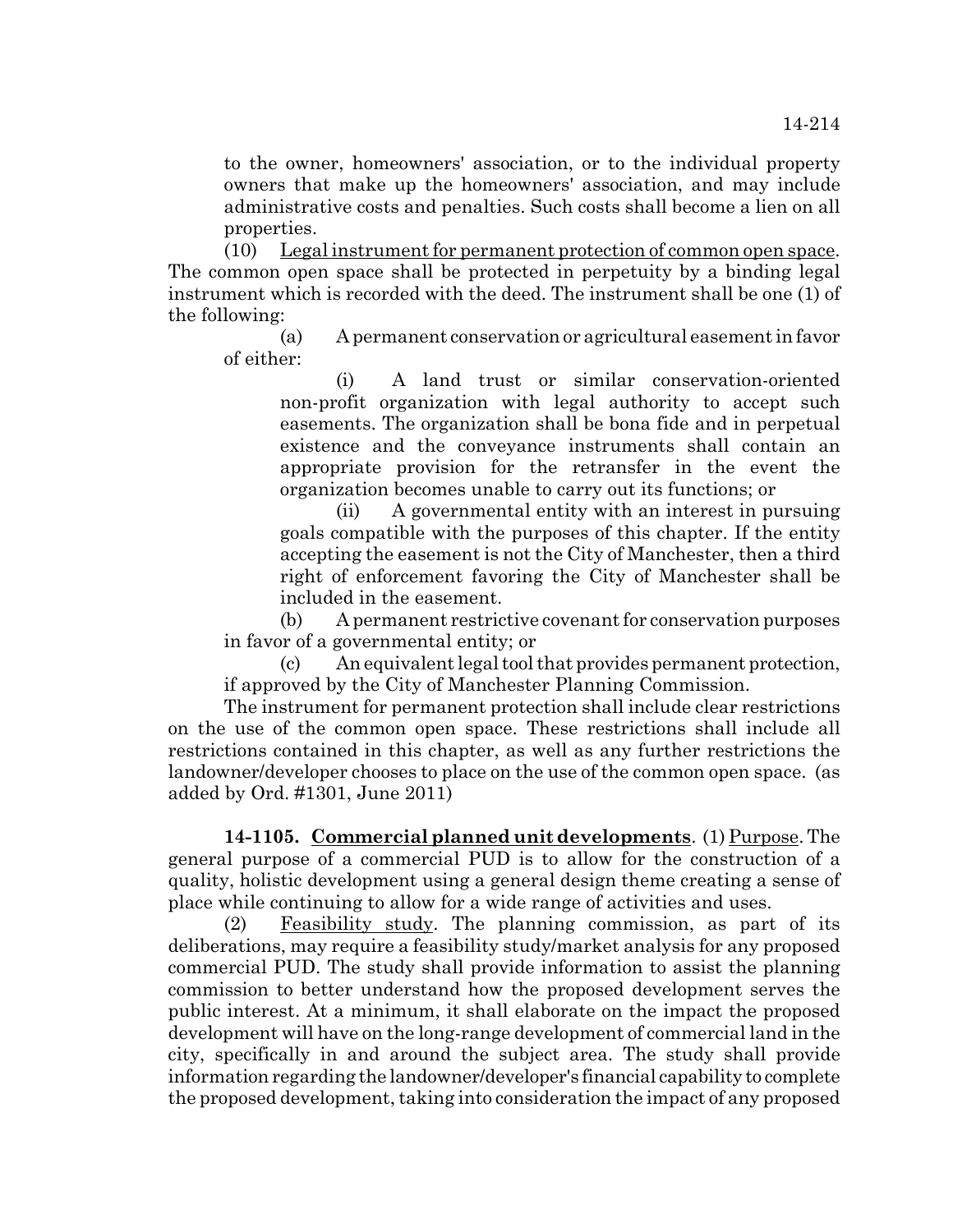phasing schedule, and provide any other information as may reasonably be requested by the planning commission and/or mayor and board of aldermen.

(3) Minimum size. Three (3) acres.

(4) Permitted activities. Uses permitted in a commercial PUD shall be as regulated by the underlying zoning district unless otherwise permitted by the planning commission as approved with the preliminary master plan. There are no percentage breakdowns for commercial versus residential uses if residential uses are permitted by the underlying zoning district. If residential uses are proposed as part of a commercial PUD, the residential portion of the PUD shall comply with this chapter with the following exceptions:

(a) The minimum percentage of common open space shall be twenty percent (20%); and

(b) The minimum percentage of open space for commercial developments shall be twenty percent (20%).

(5) Density and bulk regulations. Unless modified as part of the preliminary master plan, regulations such as the minimum setbacks, maximum height, etc. shall be governed by the underlying zoning district. No maximum density requirements apply in a commercial PUD.

(6) Building design. As part of the preliminary master plan, information such as architectural drawings, photographs, and/or material samples shall be provided to demonstrate the architectural style of proposed buildings within the PUD. Throughout the PUD, there shall be a consistent theme with respect to architectural style and building materials.

After the preliminary master plan has been approved, and with the submission of site plan applications, architectural drawings and material samples shall be provided to insure that the proposed development complies and is compatible with the overall architectural style and general design theme of the PUD.

(7) Screening and buffering. When structures or uses in a commercial PUD abut residentially zoned property or uses, whether part of the same PUD or adjacent to the PUD, screening and buffering shall be provided. In the event that screening and buffering is required, the following criteria shall apply:

(a) A landscape buffer shall consist of both land and plant materials.

(b) A screen shall consist of sight-proof fencing or walls of an appropriate height and materials to provide an adequate screen for the subject development and/or the surroundings.

(c) The landscape buffer and/or screen shall be consistent with its surroundings in terms of the landscape materials and/or arrangement.

(d) The landscape buffer shall be a minimum width of twenty-five feet (25') in depth and may be located within the building setback.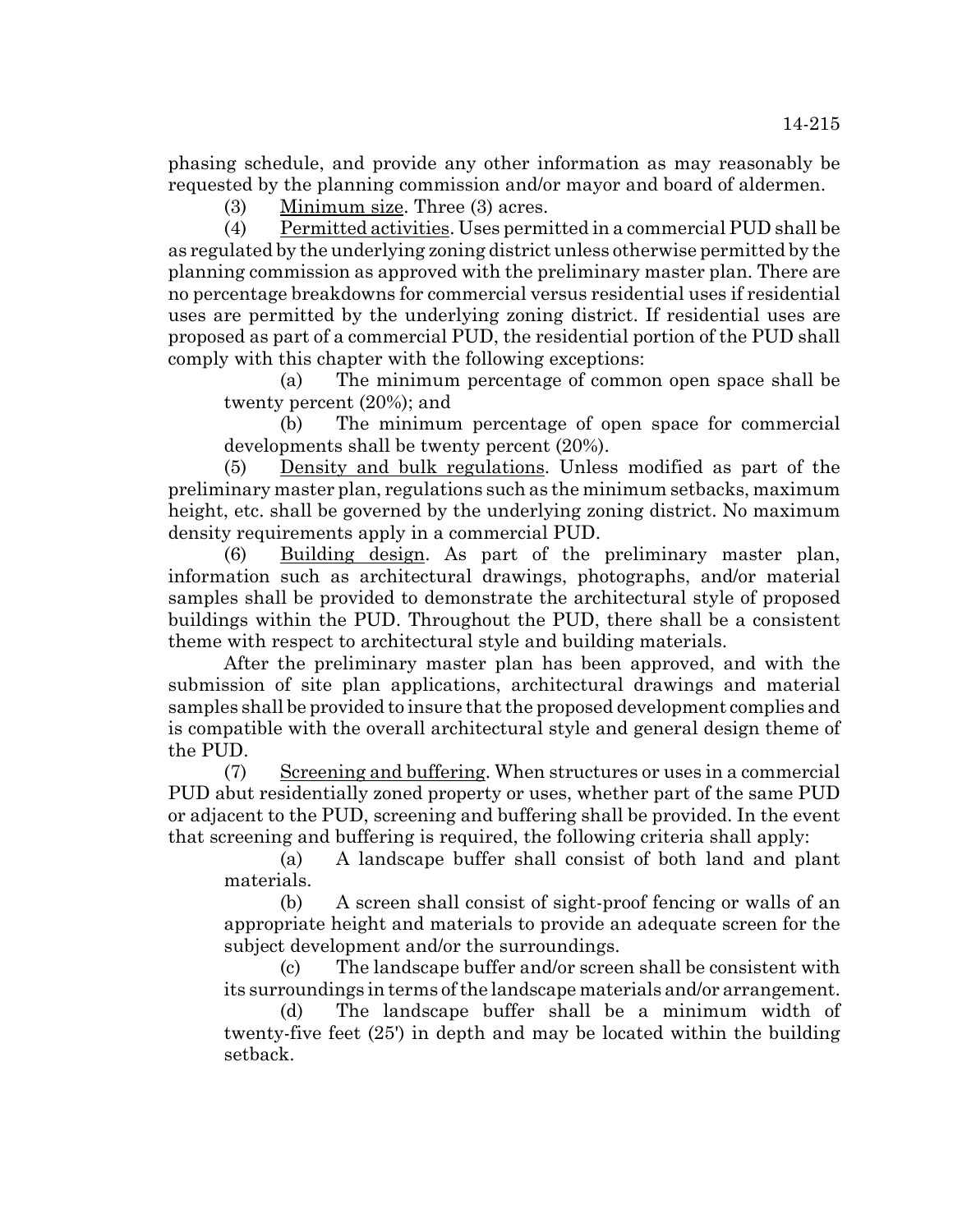(e) Existing mature vegetation within the buffer area shall be preserved and incorporated into the landscape screening to the greatest extent possible.

(f) Maintenance of the landscape buffer and/or screening shall be the responsibility of the property owners' association if part of the common open space or the responsibility of individual property owners with enforcement of such maintenance by the property owners' association.

(g) The landscape buffer, including proposed landscaping, shall be shown on the preliminary master plan. In order to ensure that all required plant materials are installed in accordance with the approved preliminary master plan, a bond or other adequate assurance acceptable to the city shall be submitted prior to a building permit being issued.

As part of the preliminary master plan, preliminary landscape plans and/or plats shall be provided to demonstrate the plants and/or other landscape materials to be used throughout the development. Information regarding the spacing of plants and the installation of a fence/wall shall be provided to demonstrate how any necessary screening will be achieved.

As part of the submission requirements for site plan approval of all commercial PUDs, landscaping plans, including the type, size and location of proposed materials shall be provided to ensure that the proposed development complies and is compatible with the overall style and general design theme of the PUD.

(8) Off-street parking, off-street loading, and vehicular access.

(a) Unless otherwise stated in the preliminary master plan, off-street parking and loading spaces shall be provided at each particular phase of development in accordance with the provisions for off-street parking for those particular uses, as contained in the zoning ordinance. As part of the preliminary master plan, the planning commission may recommend and approve off-street parking regulations that do not meet the full extent of the zoning ordinance if justification is provided to substantiate the request. Such justification may include, but is not limited to, information regarding industry standards and/or other municipalities' regulations.

(b) Locations for vehicular access, off-street parking and off-street loading shall be located as to not create conflict with existing and/or proposed vehicular access points. A physical separation such as landscaping and/or fencing shall be provided along the entire street frontage except where access drives are located.

(9) Signage. As part of the preliminary master plan submittal, a comprehensive sign plan shall be provided. The comprehensive sign plan shall consist of information such as drawings, photographs, and/or material samples demonstrating the style of proposed signage within the PUD. Throughout the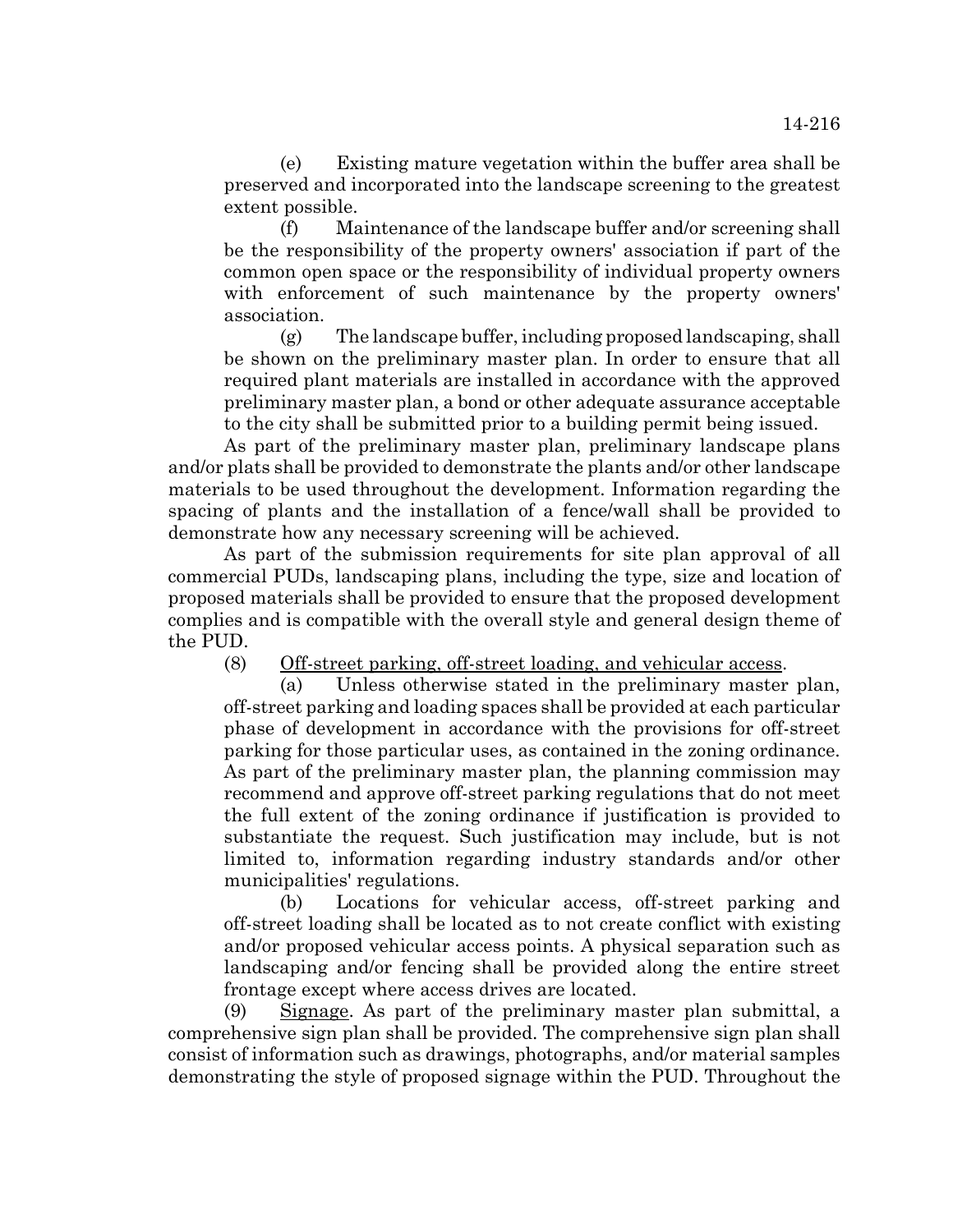PUD, there shall be a consistent theme with respect to materials, type of signage and illumination.

As part of the submission requirements for site plan approval of all commercial PUDs, drawings and material samples for the proposed signage shall be provided to ensure that the proposed signage complies and is compatible with the overall style and general design theme of the PUD.

(10) Lighting. As part of the preliminary master plan, information such as specification sheets, photographs, and/or material samples shall be provided to demonstrate the style of proposed pole and building mounted lighting within the PUD. Throughout the PUD, there shall be a consistent theme with respect to fixture styles and/or materials.

As part of the submission requirements for site plan approval of all commercial PUDs, information relative to the proposed light fixtures shall be provided to ensure that the proposed development complies and is compatible with the overall style and general design theme of the PUD. In addition, a photometric plan shall be submitted to staff for review and approval. The maximum illumination level provided at all property lines shall be 0.5 foot candles.

(11) Landscaping. As part of the preliminary master plan, general landscape plats shall be provided to demonstrate the landscaping design and proposed buffers within the PUD. Throughout the PUD, there shall be a consistent theme with respect to use of landscape materials and provision of landscaping.

As part of the submission requirements for site plan approval of all commercial PUDs, landscaping plans, including the type, size and location of proposed materials shall be provided to ensure that the proposed development complies and is compatible with the overall style and general design theme of the PUD. (as added by Ord. #1301, June 2011)

**14-1106. Schedule of permit fees for planned unit developments.** A permit fee schedule has been established for planned unit developments.<sup>1</sup> (Ord. #1318, Dec. 2011)

<sup>1</sup> Schedules of permit fees are available in the office of the city recorder.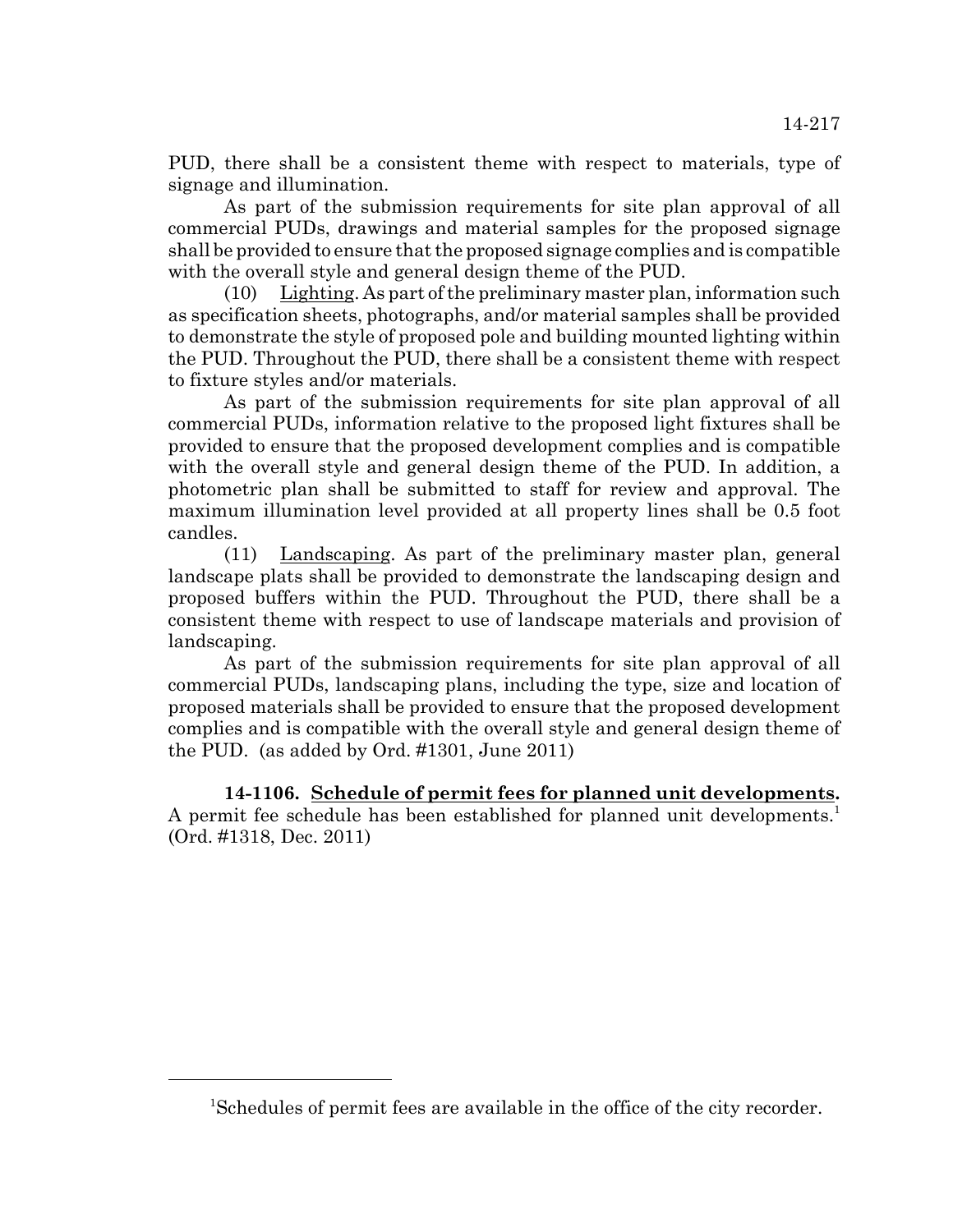## **STORMWATER ORDINANCE**

## **SECTION**

- 14-1201. General provisions.
- 14-1202. Definitions.
- 14-1203. Land disturbance permits.
- 14-1204. Stormwater system design and management standards.
- 14-1205. Post construction.
- 14-1206. Existing locations and developments.
- 14-1207. Illicit discharges.
- 14-1208. Hot spots.
- 14-1209. General prohibitions.
- 14-1210. Enforcement.
- 14-1211. Penalties.
- 14-1212. Appeal.
- 14-1213. Fee schedule.

**14-1201. General provisions**. (1) Purpose. It is the purpose of this ordinance to:

(a) Protect, maintain, and enhance the environment of the City of Manchester and the public health, safety and the general welfare of the citizens of the city, by controlling discharges of pollutants to the city's stormwater system and to maintain and improve the quality of the receiving waters into which the stormwater outfalls flow, including, without limitation, lakes, rivers, streams, ponds, wetlands, and groundwater of the city.

(b) Enable the City of Manchester to comply with the National Pollution Discharge Elimination System permit (NPDES) and applicable regulations, 40 CFR § 122.26 for stormwater discharges.

(c) Allow the City of Manchester to exercise the powers granted in Tennessee Code Annotated, § 68-221-1105, which provides that, among other powers municipalities have with respect to stormwater facilities, is the power by ordinance to:

(i) Exercise general regulation over the planning, location, construction, and operation and maintenance of stormwater facilities in the municipality, whether or not owned and operated by the municipality;

(ii) Adopt any rules and regulations deemed necessary to accomplish the purposes of this statute, including the adoption of a system of fees for services and permits;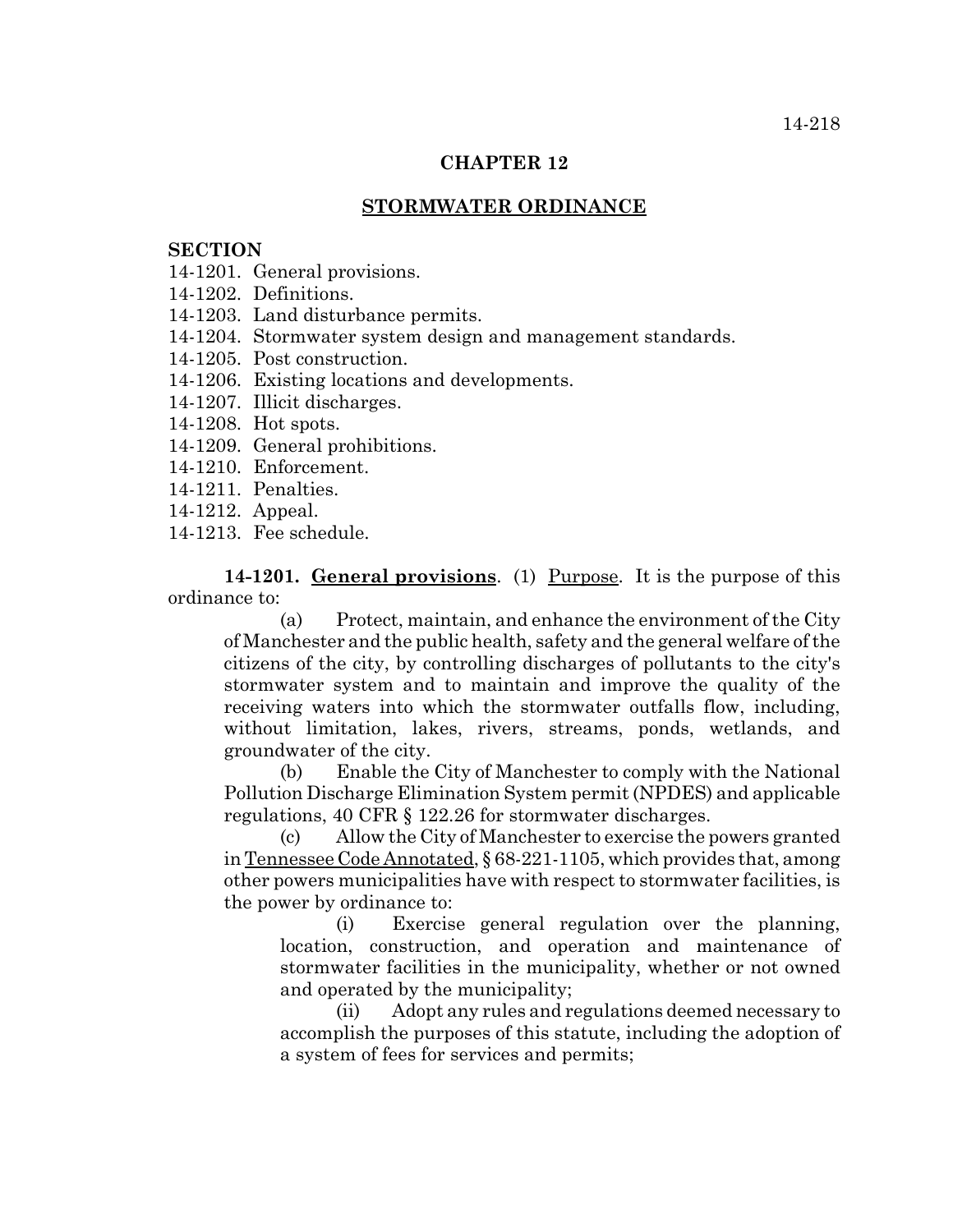(iii) Establish standards to regulate the quantity of stormwater discharged and to regulate stormwater contaminants as may be necessary to protect water quality;

(iv) Review and approve plans and plats for stormwater management in proposed subdivisions or commercial developments;

(v) Issue permits for stormwater discharges, or for the construction, alteration, extension, or repair of stormwater facilities;

(vi) Suspend or revoke permits when it is determined that the permittee has violated any applicable ordinance, resolution, or condition of the permit;

(vii) Regulate and prohibit discharges into stormwater facilities of sanitary, industrial, or commercial sewage or waters that have otherwise been contaminated; and

(viii) Expend funds to remediate or mitigate the detrimental effects of contaminated land or other sources of stormwater contamination, whether public or private.

(2) Administering entity. The City of Manchester Codes Department shall administer the provisions of this ordinance.

(3) Right of entry. The City of Manchester Codes Department, and its designees, shall have the lawful right of entry onto any piece of property within the City of Manchester for the purpose of determining compliance with the provisions of this ordinance. Determining compliance with the provisions of this ordinance may include inspection of construction, commercial, industrial, and municipal facilities, inspection of post construction stormwater controls or other stormwater control structures, investigation of stormwater related complaints, investigation of potential illicit discharges, or any other reasonable purpose that is deemed necessary for the enforcement of this ordinance. Right of entry shall not include entry into any buildings on a property without the notification and acceptance of the building's owner or occupants.

(4) Right to correct violations. It is imperative to the stormwater system and to the quality of the receiving streams that illicit discharges, unacceptable non-stormwater discharges, and other stormwater quality violations be eliminated in a timely manner. If after ample notice from the codes department, a violation has not been corrected by the owner of the property or facility from which the violation is originating, then the codes department may take the necessary measures to have the violation eliminated. All costs associated with the elimination of the violation will be billed back to the owner of the violating property or facility. These costs shall include direct and indirect costs associated with the corrective work. (as added by Ord. #1460, June 2015)

**14-1202. Definitions**. For the purpose of this chapter, the following definitions shall apply: Words used in the singular shall include the plural, and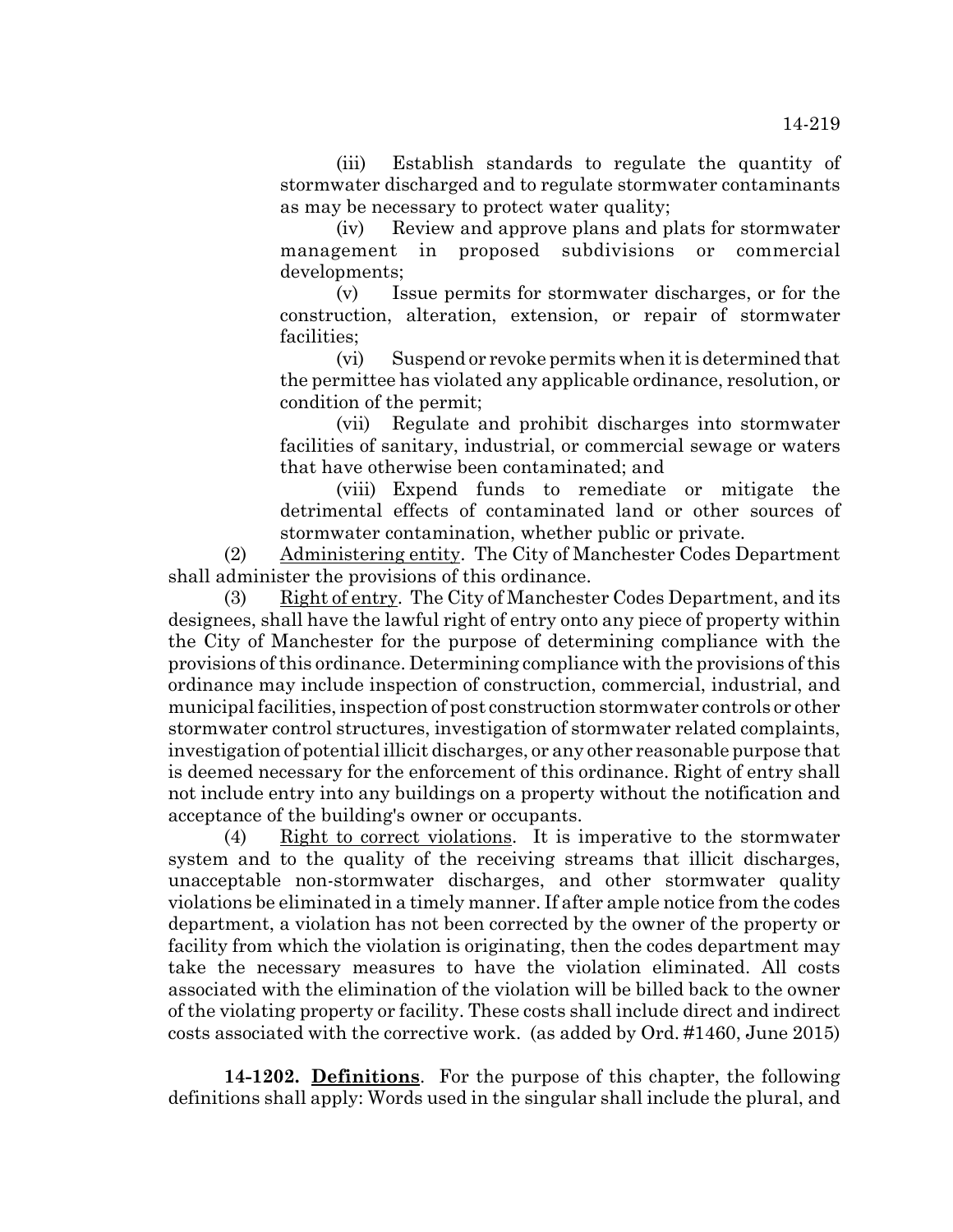the plural shall include the singular; Words used in the present tense shall include the future tense. The word "shall" is mandatory and not discretionary. The word "may" is permissive. Words not defined in this section shall be construed to have the meaning given by common and ordinary use as defined in the latest edition of Webster's Dictionary.

(1) "As built plans" means drawings depicting conditions as they were actually constructed.

(2) "Best Management Practices" or "BMPs" are physical, structural, and/or managerial practices that, when used singly or in combination, prevent or reduce pollution of water, that have been approved by the City of Manchester, and that have been incorporated by reference into this ordinance as if fully set out therein.

(3) "Channel" means a natural or artificial watercourse with a definite bed and banks that conducts flowing water continuously or periodically.

(4) "Chronic violator" means any person that repeats violations of the stormwater management ordinance at least three (3) times in a one (1) year period. The violations do not have to appear on the same project but do have to be of a similar nature.

(5) "Community water" means any and all rivers, streams, creeks, branches, lakes, reservoirs, ponds, drainage systems, springs, wetlands, wells and other bodies of surface or subsurface water, natural or artificial, lying within or forming a part of the boundaries of the City of Manchester.

(6) "Contaminant" means any physical, chemical, biological, or radiological substance or matter in water.

(7) "Design storm event" means a hypothetical storm event, of a given frequency interval and duration, used in the analysis and design of a stormwater facility.

(8) "Discharge" means dispose, deposit, spill, pour, inject, seep, dump, leak or place by any means, or that which is disposed, deposited, spilled, poured, injected, seeped, dumped, leaked, or placed by any means including any direct or indirect entry of any solid or liquid matter into the municipal separate storm sewer system.

(9) "Easement" means an acquired privilege or right of use or enjoyment that a person, party, firm, corporation, municipality or other legal entity has in the land of another.

(10) "Erosion" means the removal of soil particles by the action of water, wind, ice or other geological agents, whether naturally occurring or acting in conjunction with or promoted by anthropogenic activities or effects.

(11) "Erosion and sediment control plan" means a written plan (including drawings or other graphic representations) that is designed to minimize the accelerated erosion and sediment runoff at a site during construction activities.

(12) "Governing body" means the Manchester Board of Mayor and Aldermen.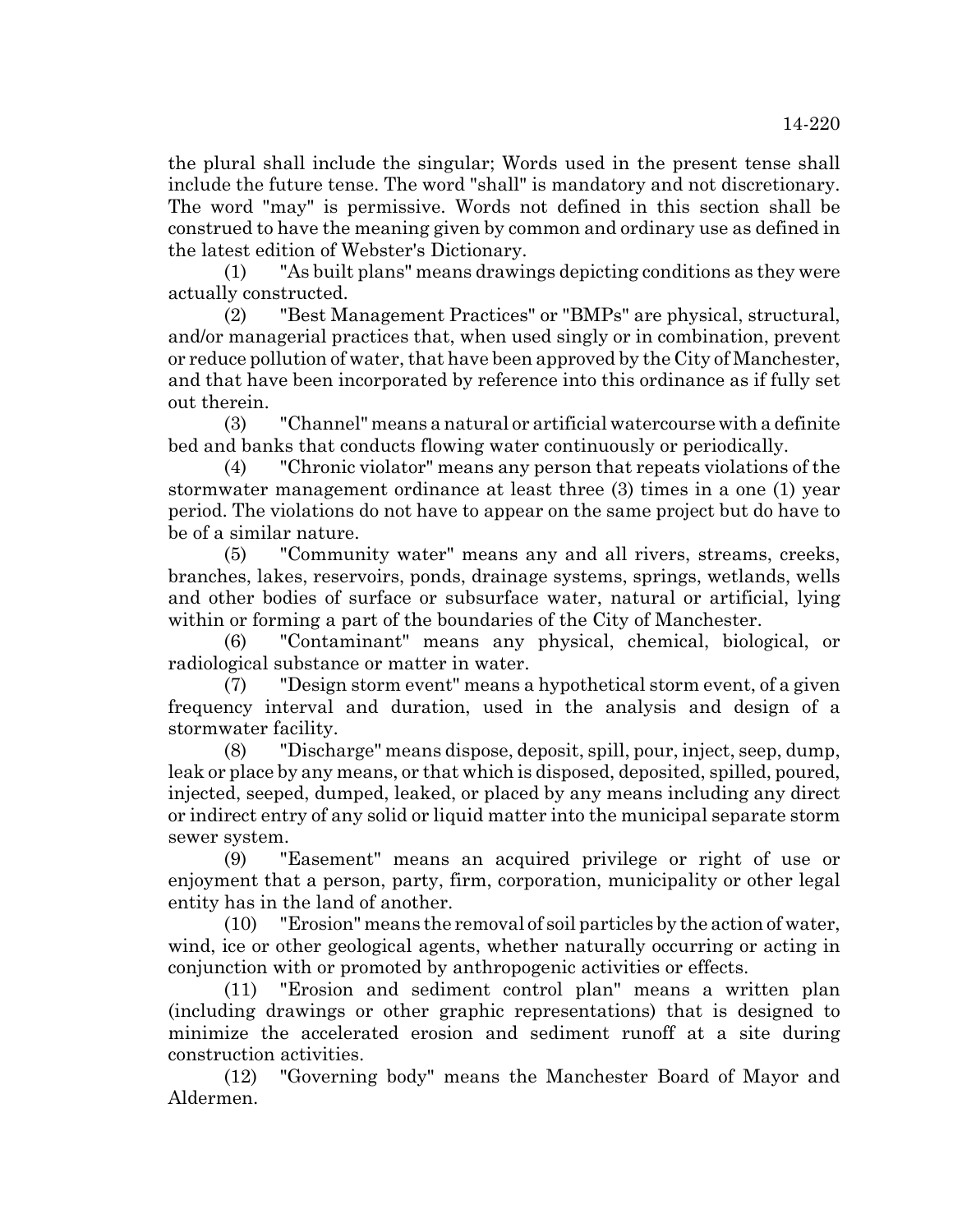(13) "Hotspot" (priority area) means an area where land use or activities have the potential to generate highly contaminated runoff, with concentrations of pollutants in excess of those typically found in stormwater.

(14) "Illicit connections" means illegal and/or unauthorized connections to the municipal separate stormwater system whether or not such connections result in discharges into that system.

(15) "Illicit discharge" means any discharge to the municipal separate storm sewer system that is not composed entirely of stormwater and not specifically exempted under § 14-1203(3).

(16) "Land disturbing activity" means any activity on property that results in a change in the existing soil cover (both vegetative and non-vegetative) and/or the existing soil topography. Land-disturbing activities include, but not limited to, development, redevelopment, demolition, construction, reconstruction, clearing, grading, filling, and excavation.

(17) "Maintenance" means any activity that is necessary to keep a stormwater facility in good working order so as to function as designed. Maintenance shall include complete reconstruction of a stormwater facility if reconstruction is needed in order to restore the facility to its original operational design parameters. Maintenance shall also include the correction of any problem on the site property that may directly impair the functions of the stormwater facility.

(18) "Maintenance agreement" means a document recorded in the land records that acts as a property deed restriction, and which provides for long-term maintenance of stormwater management practices.

(19) "Municipal separate storm sewer system (MS4)" means the conveyances owned or operated by the municipality for the collection and transportation of stormwater, including the roads and streets and their drainage system, catch basins, curbs, gutters, ditches, man-made channels, and storm drains.

(20) "National Pollutant Discharge Elimination System permit" or "NPDES permit" means a permit issued pursuant to 33 U.S.C. 1342.

(21) "Off-site facility" means a structural BMP located outside the subject property boundary described in the permit application for land development activity.

(22) "On-site facility" means a structural BMP located within the subject property boundary described in the permit application for land development activity.

(23) "Peak-flow" means the maximum instantaneous rate of flow of water at a particular point resulting from a storm event.

(24) "Person" means any and all persons, natural or artificial, including any individual, firm or association and any municipal or private corporation organized or existing under the laws of this or any other state or country.

(25) "Priority area" means "hot spot" as defined in § 14-1202(13).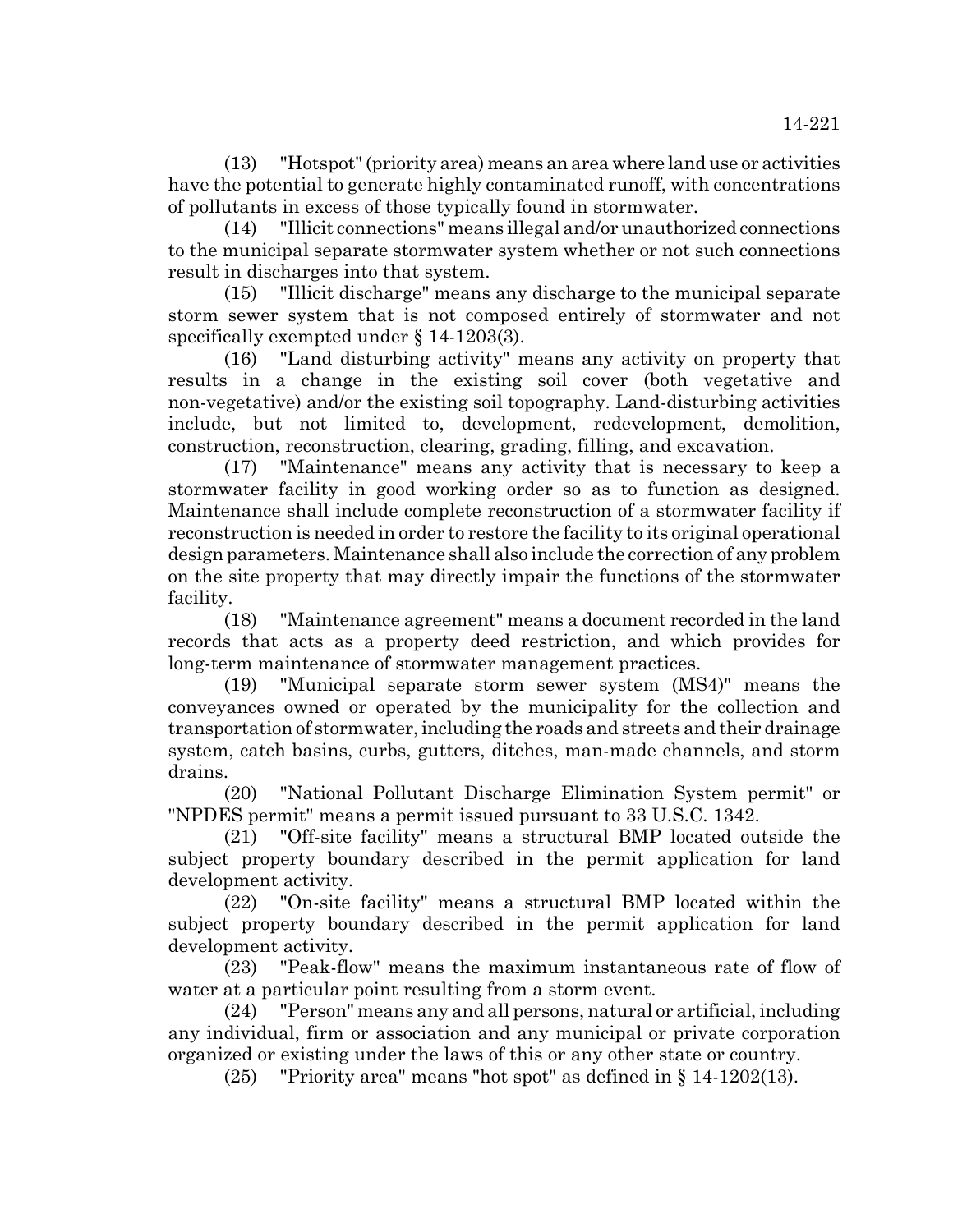(26) "Runoff" means that portion of the precipitation on a drainage area that is discharged from the area into the municipal separate stormwater system.

(27) "Sediment" means solid material, both mineral and organic, that is in suspension, is being transported, or has been moved from its site of origin by air, water, gravity, or ice and has come to rest on the earth's surface either above or below sea level.

(28) "Sedimentation" means soil particles suspended in stormwater that can settle in stream beds and disrupt the natural flow of the stream.

(29) "Soils report" means a study of soils on a subject property with the primary purpose of characterizing and describing the soils. The soils report shall be prepared by a qualified soils engineer, who shall be directly involved in the soil characterization either by performing the investigation or by directly supervising employees.

(30) "Stabilization" means providing adequate measures, vegetative and/or structural, that will prevent erosion from occurring.

(31) "Stormwater" means stormwater runoff, snow melt runoff, surface runoff, street wash waters related to street cleaning or maintenance, infiltration and drainage.

(32) "Stormwater management" means the programs to maintain quality and quantity of stormwater runoff to pre-development levels.

(33) "Stormwater management facilities" means the drainage structures, conduits, ditches combined sewers, sewers, and all device appurtenances by means of which stormwater is collected, transported, pumped, treated or disposed of.

(34) "Stormwater management plan" means the set of drawing and other documents that comprise all the information and specifications for the programs, drainage systems, structures, BMPs, concepts and techniques intended to maintain or restore quality and quantity of stormwater runoff to pre-development levels.

(35) "Stormwater runoff" means flow on the surface of the ground, resulting from precipitation.

(36) "Stormwater utility" means the stormwater utility created by ordinance of the city to administer the stormwater management ordinance, and other stormwater rules and regulations adopted by the municipality.

(37) "Structural BMPs" means devices that are constructed to provide control of stormwater runoff.

(38) "Surface water" includes waters upon the surface of the earth in bounds created naturally or artificially including, but not limited to, streams, other water courses, lakes and reservoirs.

(39) "TDEC" means the Tennessee Department of Environment and Conservation, Division of Water Resources.

(40) "Watercourse" means a permanent or intermittent stream or other body of water, either natural or man-made, which gathers or carries surface water.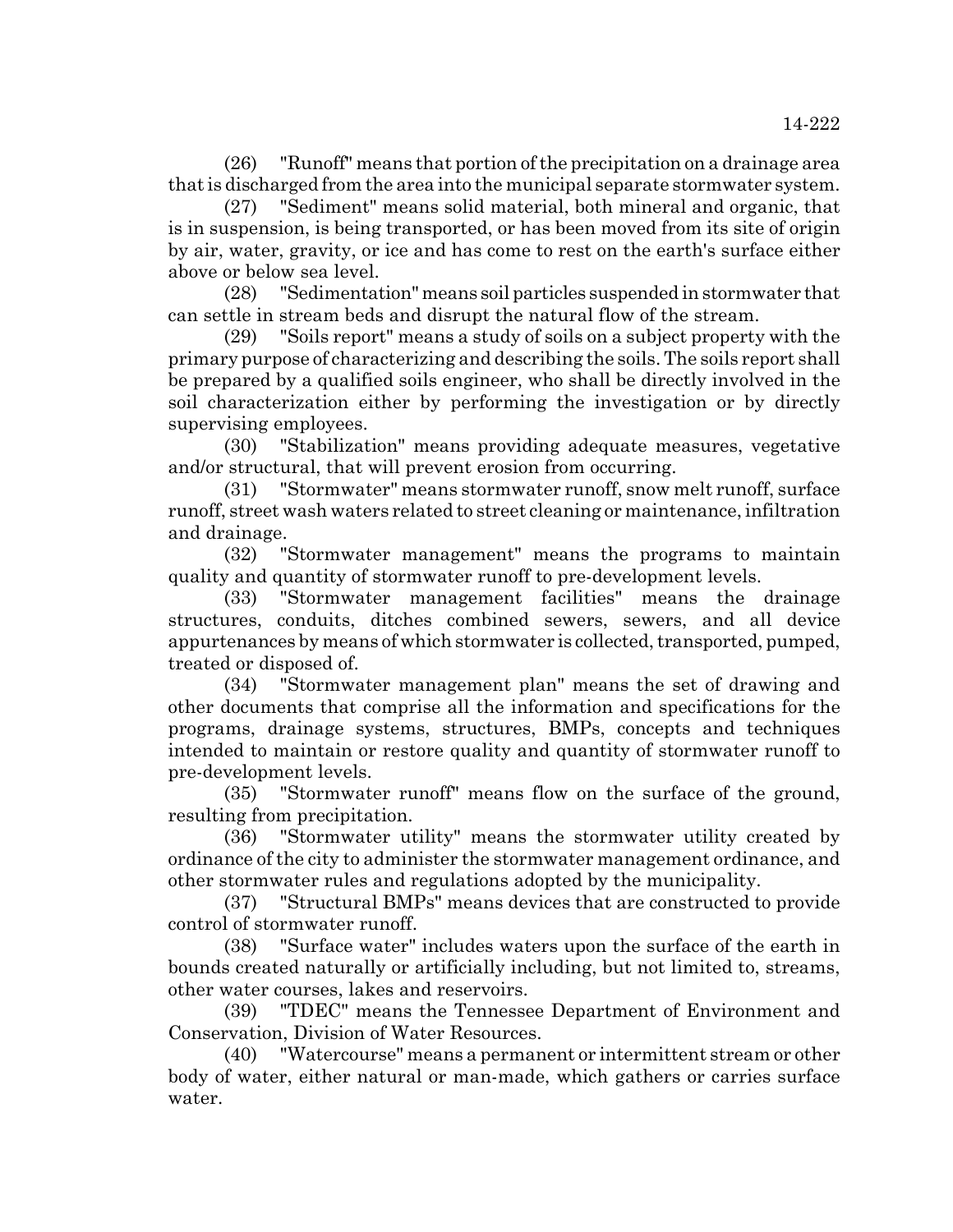(41) "Watershed" means all the land area that contributes runoff to a particular point along a waterway. (as added by Ord. #1460, June 2015)

**14-1203. Land disturbance permits**. (1) When required. (a) Every person will be required to obtain a land disturbance permit from the City of Manchester in the following cases:

(i) Land disturbing activity disturbs one (1) or more acres (acre  $= 43,560$  sq. ft.) of land.

(ii) Land disturbing activity of less than one (1) acre of land if such activity is part of a larger common plan of development that affects one (1) or more acre of land; such as a lot in a subdivision.

(iii) Land disturbing activity of less than one (1) acre of land, if the activity requires a building permit to be completed (unless otherwise determined by the codes department).

(iv) Land disturbing activity of less than one (1) acre of land, if in the discretion of the codes department such activity poses a potential threat to the MS4 or waters of the state.

Anyone that is planning to conduct land disturbing activity of less than one (1) acre shall contact the codes department to determine whether or not a permit will be required for the specific project.

(2) Building permit. No building permit shall be issued until the applicant has obtained a land disturbance permit where the same is required by this ordinance.

(3) Exemptions. The following activities are exempt from the permit requirement:

(a) Any emergency activity that is immediately necessary for the protection of life, property, or natural resources.

(b) Existing nursery and agricultural operations conducted as a permitted main or accessory use.

(c) Any logging or agricultural activity that is consistent with an approved farm conservation plan or a timber management plan prepared or approved by state or federal agency.

(4) Application for a land disturbance permit. (a) Each application shall include the following:

(i) Name of applicant. The applicant shall be the owner of the property on which the project is located. The permit may be issued to a designated agent of the property owner, but the designated agent must submit a statement from the property owner stating that the department may issue permits to the agent on the owner's behalf.

(ii) Business or residence address of applicant;

(iii) Name, address and telephone number of the owner of the property of record in the office of the assessor of property;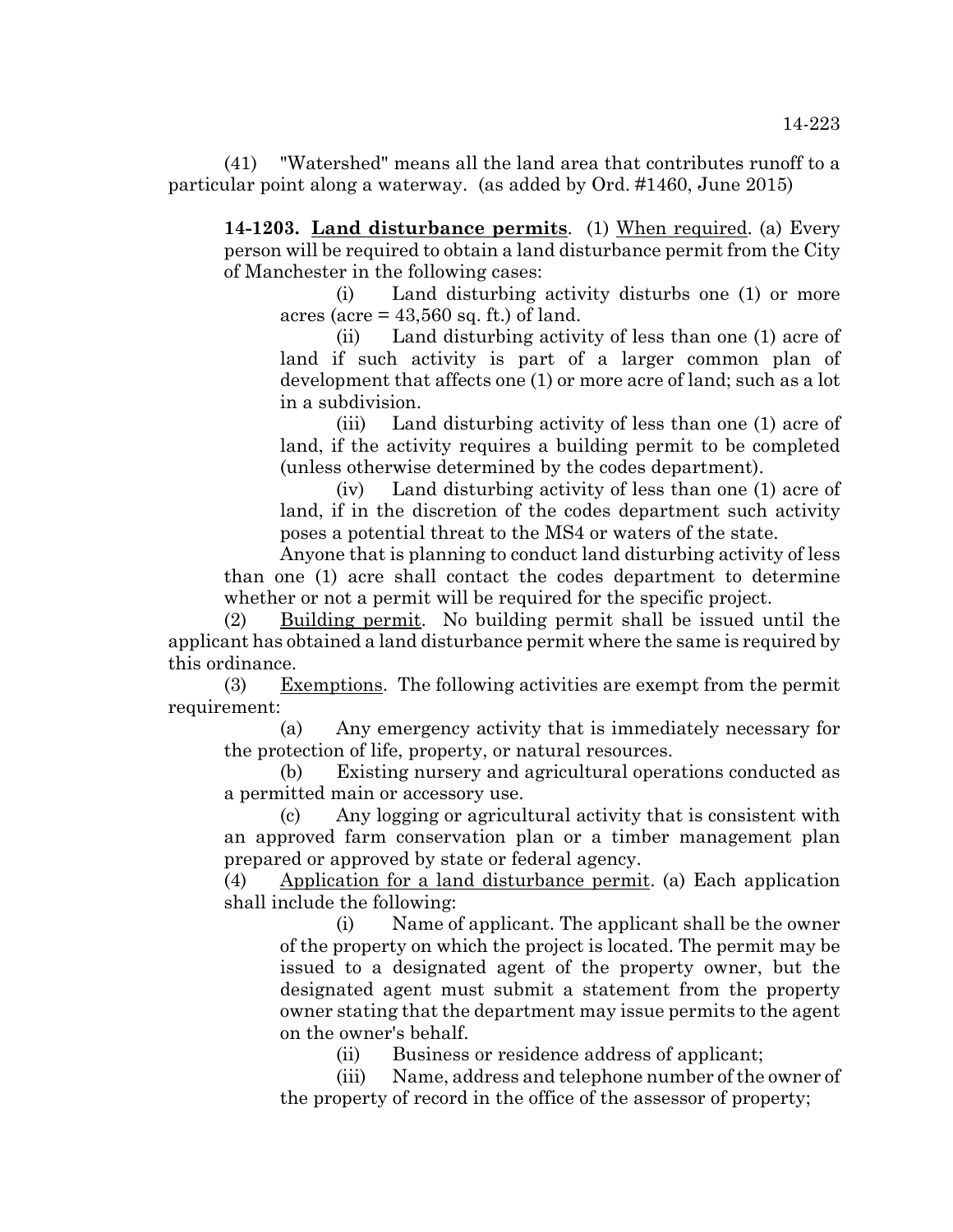(iv) Address and legal description of subject property including the tax reference number and parcel number of the subject property;

(v) Name, address and telephone number of the contractor and any subcontractor(s) who shall perform the land disturbing activity and who shall implement the erosion and sediment control plan;

(vi) A statement indicating the nature, extent and purpose of the land disturbing activity, including the size of the area for which the permit shall be applicable and a schedule for the starting and completion dates of the land disturbing activity.

(vii) Where the property includes a sinkhole, the applicant shall obtain from the Tennessee Department of Environment and Conservation appropriate permits.

(viii) The applicant shall obtain from any other state or federal agency any other appropriate environmental permits that pertain to the property. However, the inclusion of those permits in the application shall not foreclose the City of Manchester from imposing additional development requirements and conditions, commensurate with this ordinance, on the development of property covered by those permits.

(b) Each application shall be accompanied by:

(i) A sediment and erosion control plan as described in  $§ 14-1204(4).$ 

(ii) A stormwater management plan as described in § 14-1204(3), providing for stormwater management during the land disturbing activity and after the activity has been completed. Small residential permits will not require a stormwater management plan.

(iii) Each application for a land disturbance permit shall be accompanied by payment of land disturbance permit and other stormwater management fees, which shall be set by resolution or ordinance.

(5) Review and approval of application. (a) The City of Manchester Codes Department will review each application for a land disturbance permit to determine its conformance with the provisions of this ordinance. Within thirty (30) days after receiving an application, the City of Manchester shall provide one (1) of the following responses in writing:

(i) Approval of the permit application;

(ii) Approval of the permit application, subject to such reasonable conditions as may be necessary to secure substantially the objectives of this ordinance, and issue the permit subject to these conditions; or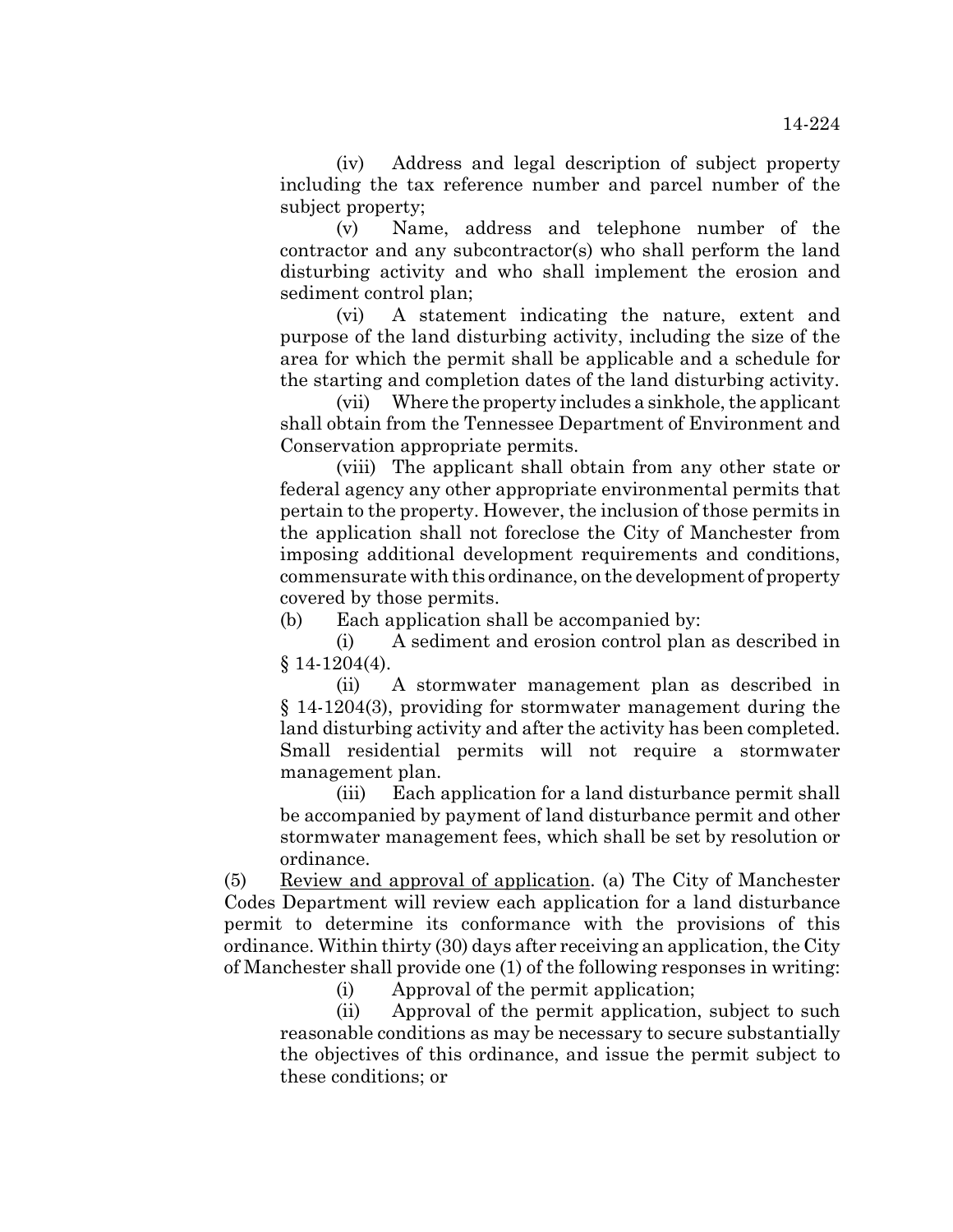(iii) Denial of the permit application, indicating the reason(s) for the denial.

(b) If the City of Manchester has granted conditional approval of the permit, the applicant shall submit a revised plan that conforms to the conditions established by the codes department, within seven (7) days of receipt of the conditional approval. However, the applicant shall be allowed to proceed with his land disturbing activity so long as it conforms to conditions established by the codes department.

(c) No development plans will be released until the land disturbance permit has been approved.

(6) Permit duration. Every land disturbance permit shall expire and become null and void if substantial work authorized by such permit has not commenced within one hundred eighty (180) calendar days of issuance. The work authorized by such permit shall not be suspended or abandoned at any time after the work is commenced but shall be carried through to completion. A suspension of work for one hundred eighty (180) calendar days, without prior notification and approval, shall result in the nullification of the permit and potential forfeiture of bonds. The permittee is still responsible for stabilization of any land disturbance activities if the permit is nullified due to extended suspension of work. Once the permit is nullified, the permittee will be required to submit a new application to be able to complete the project, and may be subject to additional permit application fees.

 $(7)$  Pre-construction conference. A pre-construction conference will be mandatory for all priority construction activities. Priority construction activities will include the following:

(a) Construction activities discharging directly into, or immediately upstream of, waters the state recognizes as impaired (for siltation) or high quality.

(b) Construction activities that will result in the disturbance of five (5) acres or more of property.

(c) All non-residential construction activities.

(d) Any other construction activities that the codes department deems should be considered a priority construction activity.

The codes department may, at its discretion, require a pre-construction conference for any construction activity, regardless of whether or not the activity is classified as a priority construction activity.

(8) Notice of construction. The applicant must notify the City of Manchester Codes Department ten (10) working days in advance of the commencement of construction. Regular inspections of the stormwater management system shall be conducted by the codes department. All inspections shall be documented and written reports prepared that contain the following information:

(a) The date and location of the inspection;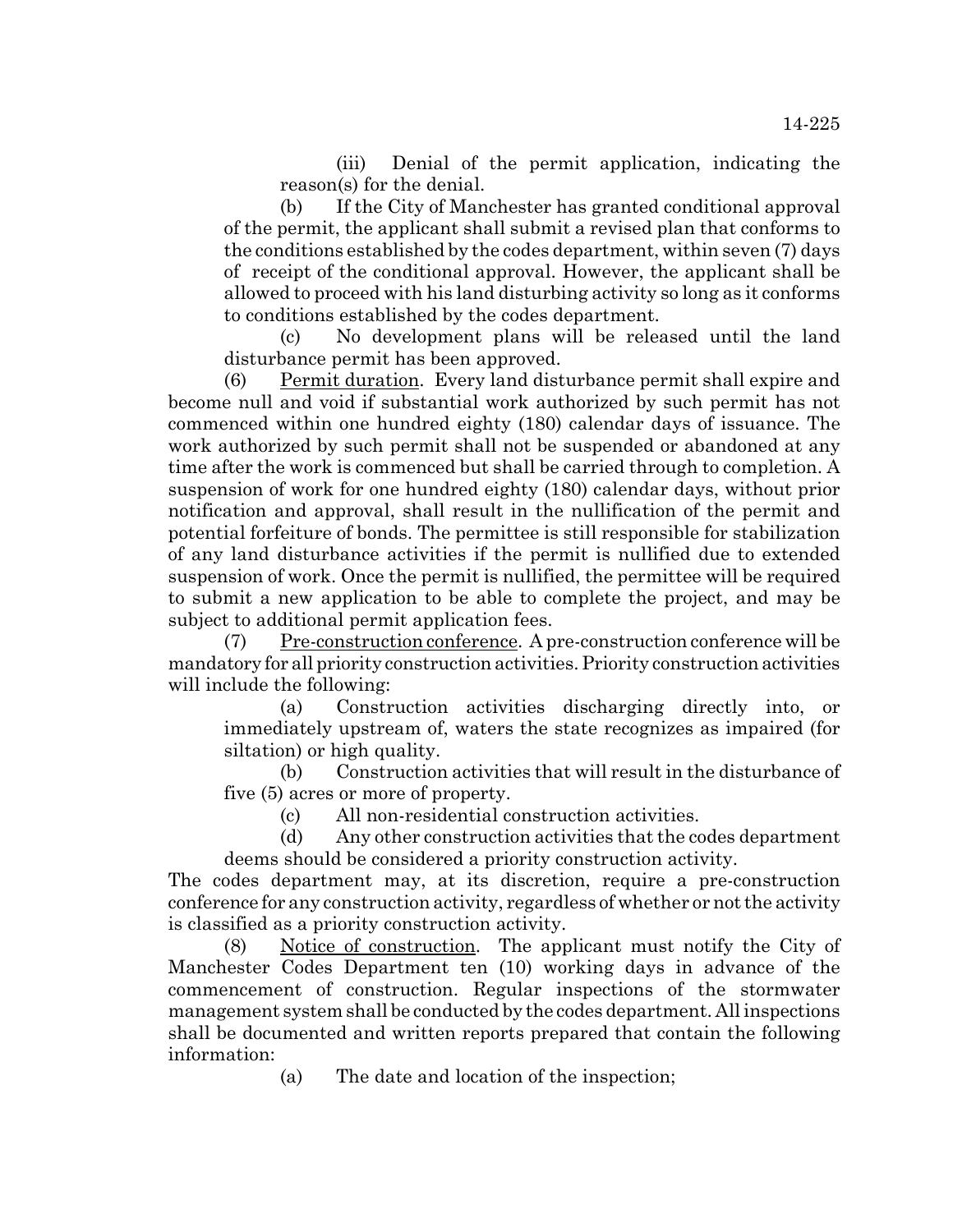(b) Whether construction is in compliance with the approved stormwater management plan;

(c) Variations from the approved construction specifications;

(d) Any violations that exist.

Copies of the inspection reports will be maintained at the Manchester Codes Department.

(9) Performance bonds. (a) The City of Manchester may, at its discretion, require the submittal of a performance security or performance bond prior to issuance of a permit in order to ensure that the stormwater practices are installed by the permit holder as required by the approved stormwater management plan. The amount of the installation performance security or performance bond shall be the total estimated construction cost of the structural BMPs approved under the permit plus any reasonably foreseeable additional related costs, e.g., for damages or enforcement. The performance security shall contain forfeiture provisions for failure to complete work specified in the stormwater management plan. The applicant shall provide an itemized construction cost estimate complete with unit prices which shall be subject to acceptance, amendment or rejection by the codes department. Alternatively the City of Manchester shall have the right to calculate the cost of construction estimates.

(b) The performance security or performance bond shall be released in full only upon submission of as-built plans and written certification by a registered professional engineer licensed to practice in Tennessee that the structural BMP has been installed in accordance with the approved plan and other applicable provisions of this ordinance. The City of Manchester will make a final inspection of the structural BMP to ensure that it is in compliance with the approved plan and the provisions of this ordinance. Provisions for a partial pro-rata release of the performance security or performance bond based on the completion of various development stages can be made at the discretion of the codes department. (as added by Ord. #1460, June 2015)

## **14-1204. Stormwater system design and management standards**.

(1) Stormwater design and BMP Manual, (a) Adoption. The City of Manchester adopts as its stormwater design and Best Management Practices (BMP) manual the following publications, which are incorporated by reference in this ordinance as if fully set out herein:

(i) TDEC Sediment and Erosion Control Manual, latest edition.

(ii) TDEC Manual for Post Construction, latest edition. (b) These manuals include a list of acceptable BMPs including the specific design performance criteria and operation and maintenance requirements for each stormwater practice. The manual may be updated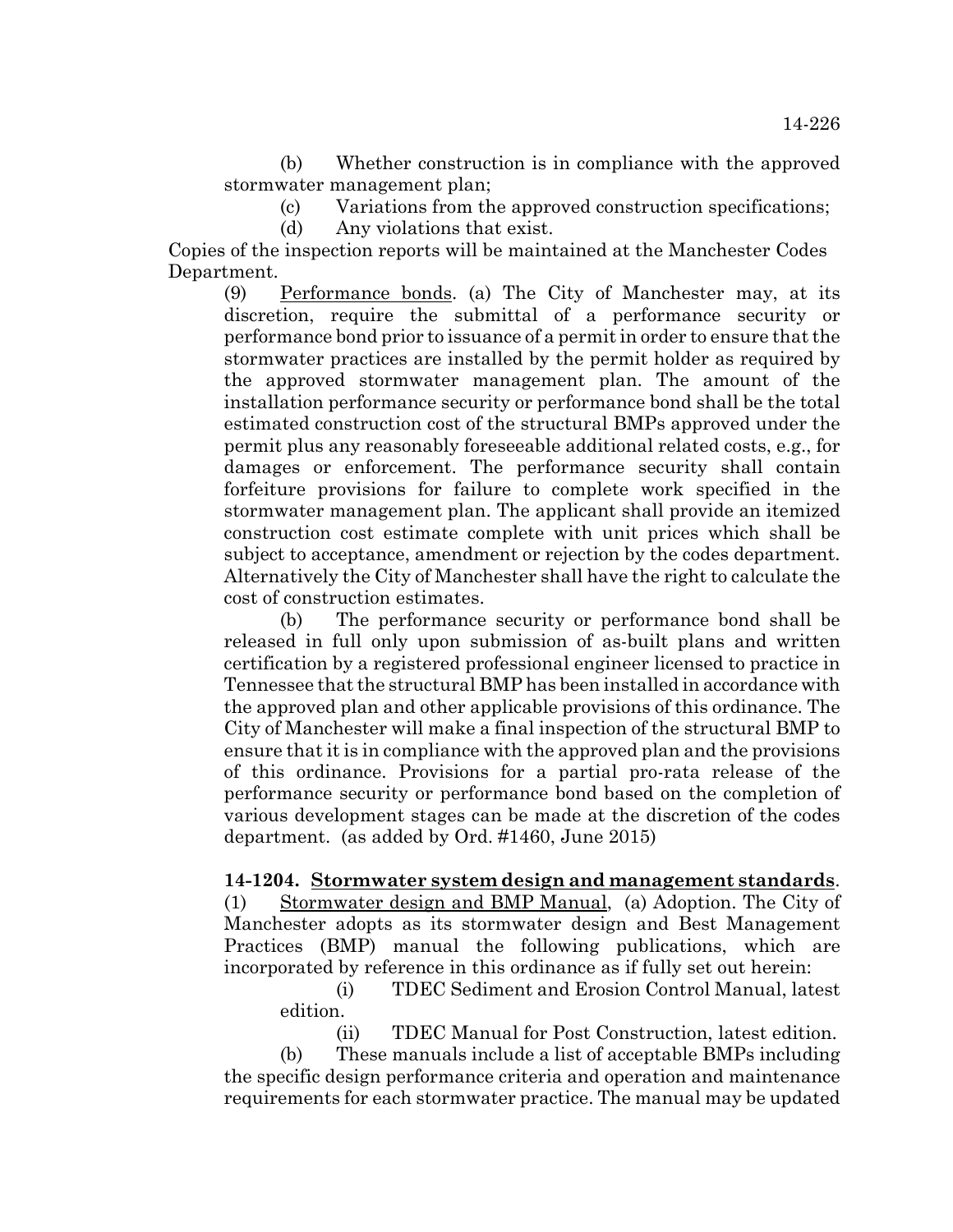and expanded from time to time, at the discretion of the governing body of the municipality, upon the recommendation of the codes department, based on improvements in engineering, science, monitory and local maintenance experience. Stormwater facilities that are designed, constructed and maintained in accordance with these BMP criteria will be presumed to meet the minimum water quality performance standards.

(2) General performance criteria for stormwater management. Unless granted a waiver or judged by the codes department to be exempt, the following performance criteria shall be addressed for stormwater management at all sites:

(a) All site designs shall control the peak flow rates of stormwater discharge associated with design storms specified in this ordinance or in the BMP manual and reduce the generation of post construction stormwater runoff to pre-construction levels. These practices should seek to utilize pervious areas for stormwater treatment and to infiltrate stormwater runoff from driveways, sidewalks, rooftops, parking lots, and landscaped areas to the maximum extent practical to provide treatment for both water quality and quantity.

(b) To protect stream channels from the degradation, specific channel protection criteria shall be provided as prescribed in the BMP manual.

(c) Stormwater discharges from "hot spots" may require the application of specific structural BMPs and pollution prevention practices.

(d) Prior to or during the site design process, applicants for land disturbance permits shall consult with the codes department to determine if they are subject to additional stormwater design requirements.

(e) The permanent hydrologic data for each sub-area including total land area, appropriate runoff co-efficient, time of concentrations as calculated using the SCS-TR-55 method or approved equal, total runoff for the two  $(2)$ , five  $(5)$ , twenty-five  $(25)$ , and one-hundred  $(100)$  year storm events for each area using the SCS-TR-55 method for drainage areas greater than one hundred (100) acres or rational method for drainage areas up to one hundred (100) acres. Nashville Tennessee intensity-duration-frequency curves shall be used for runoff calculations if local data is not available.

(f) Hydraulic capacity of existing and proposed stormwater conveyance structures and channels located on the site and off-site (two (2) structures downstream) using Mannings Formula. Each structure or channel shall be capable of passing the referenced event without surcharge:

(i) Twenty-five (25) year design storm - Residential areas, minor street culverts.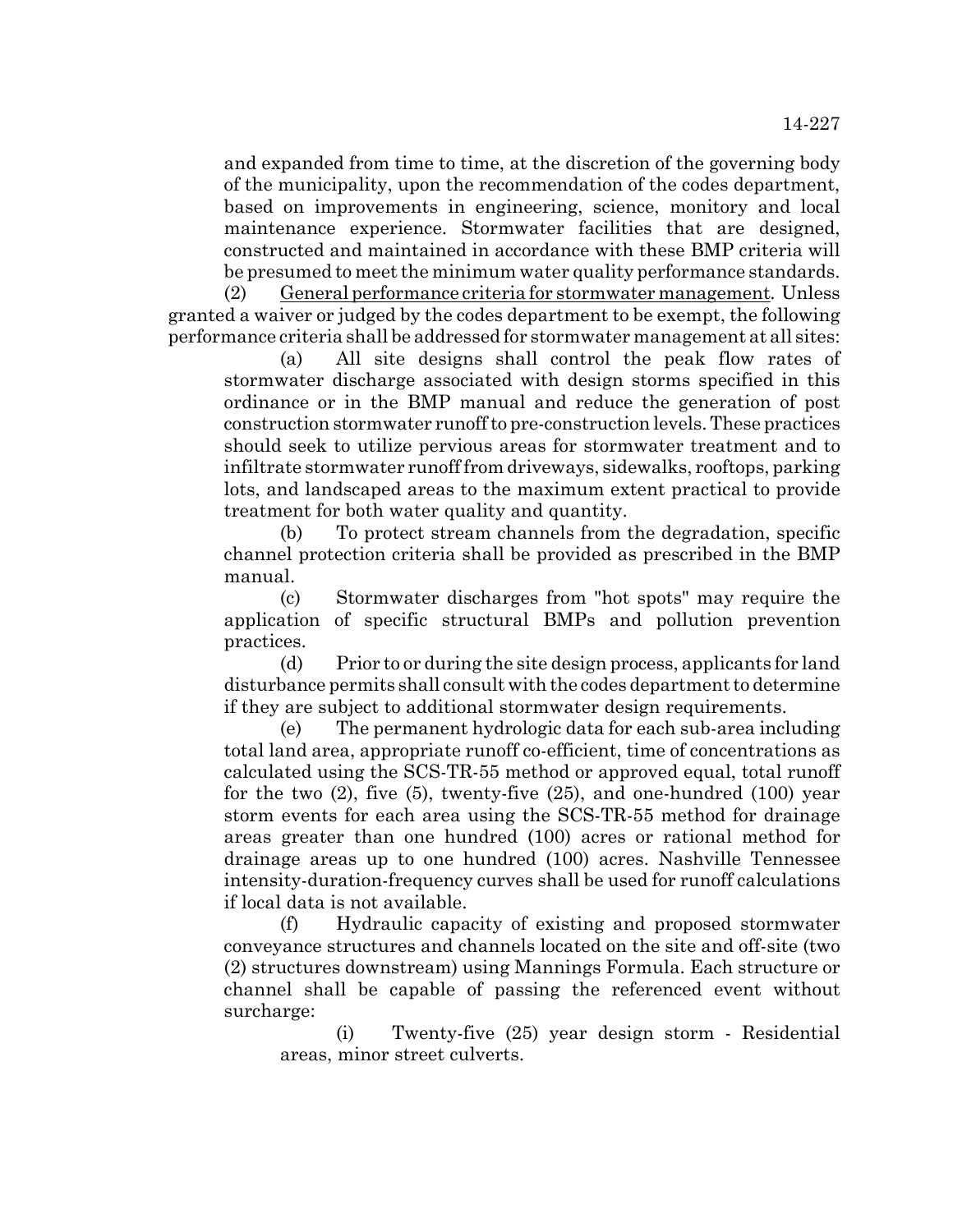(ii) Fifty (50) year design storm - Major drainage channels (existing "blueline" or intermittent streams), collector and minor arterial street culverts.

(iii) One hundred (100) year design storm - Major arterial street culverts

Each drainage structure and/or channel shall be designed to not cause flooding of any structure during the one hundred (100) year event.

(g) Erosion control calculations for slopes having a grade of twenty percent (20%) or greater and a length longer than twenty feet (20') for the applicable design storm event.

(h) Net pre-construction and post construction runoff exiting the site resulting from the two (2), five (5), twenty-five (25), and one hundred (100) year storm events using the SCS-TR-55 method for drainage areas greater than one hundred (100) acres or rational method for drainage areas up to one hundred (100) acres. Runoff velocities shall also be determined.

(i) Detention pond inflow/outflow calculations for the two (2), five (5), twenty-five (25), and one hundred (100) years storm events. Detention calculations shall include stage-storage calculations, elevation-discharge calculations, inflow hydrograph development, routing calculations, and discharge calculations. A one foot (1') minimum freeboard shall be maintained for each design storm event in the detention basin design. The design shall ensure post-development discharge rates do not exceed pre-development discharge rates for the two (2), five (5), and twenty-five (25) year storm events. The maximum design storm for which detention is required is the twenty-five (25) year storm. The design shall ensure that the post-development discharge for the one hundred (100) year design storm can be managed safely by the detention facility, incorporating spillways as necessary, but not necessarily equaling pre-development discharge rates.

(j) If sediment escapes the construction site, off-site accumulations of sediment that have not reached a stream must be removed at a frequency sufficient to minimize offsite impacts (e.g., fugitive sediment that has escaped the construction site and has collected in street must be removed so that it is not subsequently washed into storm sewers and streams by the next rain and/or so that it does not pose a safety hazard to users of public streets). Sediment that has reached a stream shall be reported to the codes department as soon as it is discovered. No attempts to remove sediment from a stream shall be made without prior approval. Appropriate arrangements will need to be made to enter private property for the purpose of removing sediment accumulations.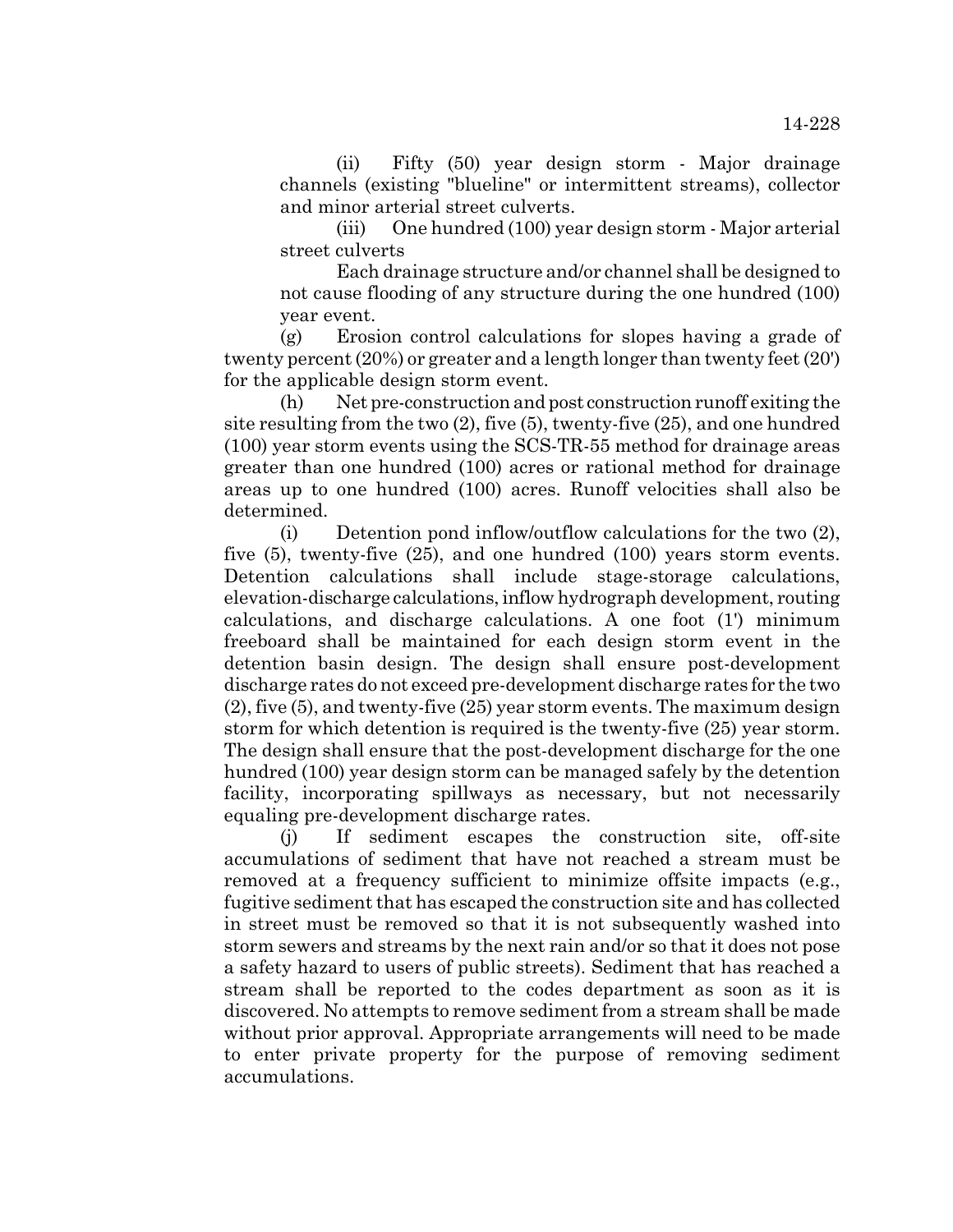(k) Sediment should be removed from sediment traps, silt fences, sedimentation ponds, and other sediment controls as necessary, and must be removed when design capacity has been reduced by fifty percent (50%).

(l) Offsite material storage areas (including overburden and stockpiles of dirt) used solely by the permitted project are considered a part of the project and shall be addressed in the stormwater management plan.

(m) Pre-construction vegetative ground cover shall not be destroyed, removed, or disturbed more than ten (10) calendar days prior to grading or earth moving unless the area is seeded and/or mulched or other temporary cover is installed.

(n) Clearing and grubbing must be held to a minimum necessary for grading and equipment operation.

(o) Erosion and sediment control measures must be in place and functional before earth moving operations begin, and must be constructed and maintained throughout the construction period. Temporary measures that may hamper construction activity may be removed at the beginning of the work day, but must be replaced at the end of the work day.

(p) All criteria and requirements of the Tennessee General Permit for Stormwater Discharges from Construction Activities not specifically addressed in this ordinance shall be required by this ordinance. If a requirement of this ordinance conflicts with a requirement of the Tennessee General Permit, the more stringent of the two (2) requirements shall apply.

(3) Stormwater management plan requirements. The stormwater management plan shall include sufficient information to allow the codes department to evaluate the environmental characteristics of the project site, the potential impacts of all proposed development of the site, both present and future, on the water resources, and the effectiveness and acceptability of the measures proposed for managing stormwater generated at the project site. To accomplish this goal the stormwater management plan shall include the following:

(a) Topographic Base Map: A 1" = 100' topographic base map of the site. Topography shall extends a minimum of one hundred feet (100') beyond the limits of the proposed development, if specifically required. Base map shall indicate:

(i) Existing surface water drainage including streams, ponds, culverts, ditches, sink holes, wetlands; and the type, size elevation, etc., of nearest upstream and downstream drainage structures;

(ii) Current land use including all existing structures, location of utilities, roads, and easements;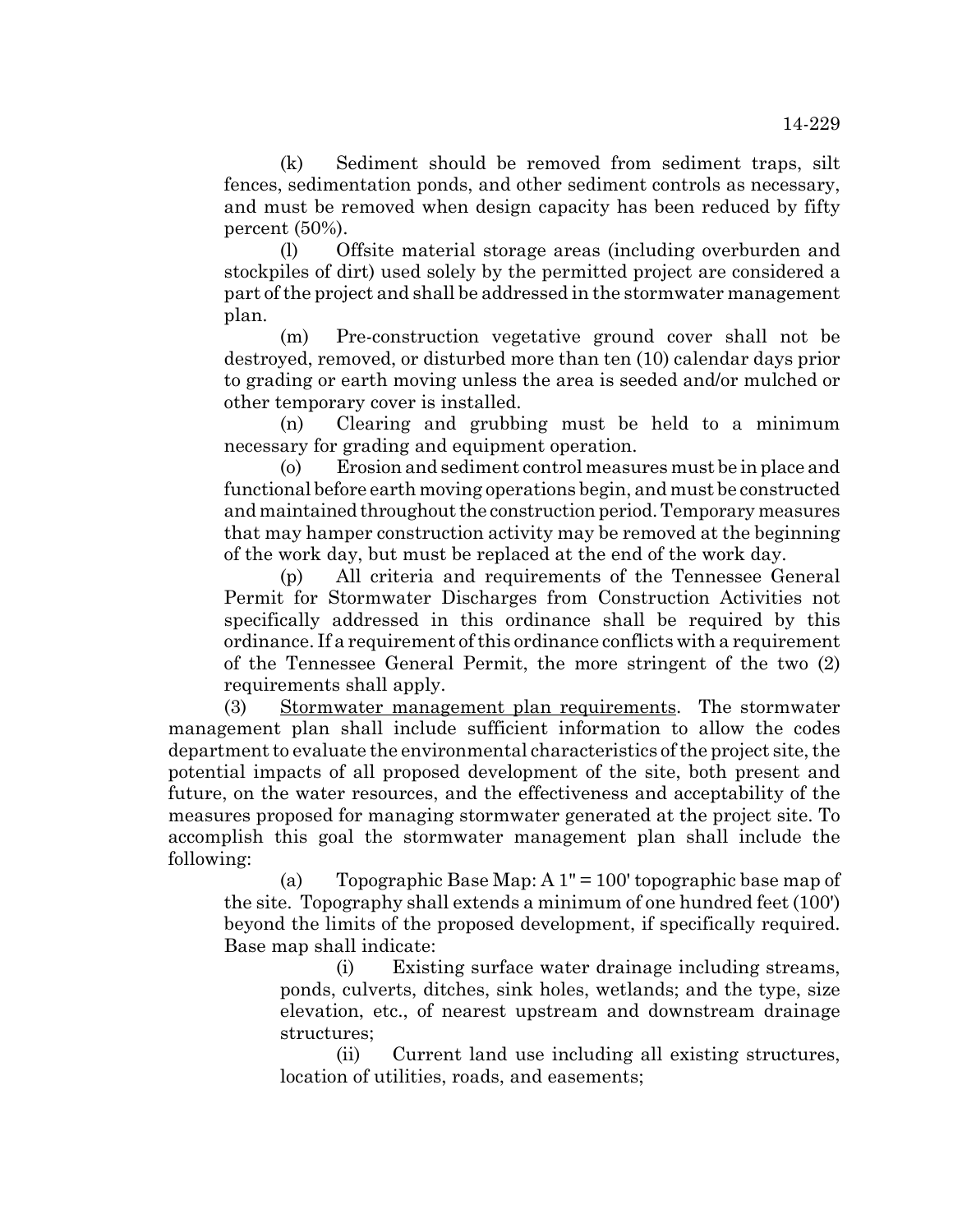(iii) All other existing significant natural and artificial features;

(iv) Proposed land use with tabulation of the percentage of surface area to be adapted to various uses; drainage patterns; locations of utilities, roads and easements; the limits of clearing and grading;

(v) Proposed structural BMPs;

(vi) A written description of the site plan and justification of proposed changes in natural conditions may also be required.

(b) Calculations: Hydrologic and hydraulic design calculations for pre-development and post-development for the design storms specified in the design criteria of this ordinance. These calculations must show that the proposed stormwater management measures are capable of controlling runoff from the site in compliance with this ordinance and the guidelines of the BMP manual. Such calculations shall include:

(i) A description of the design storm frequency, duration, and intensity where applicable;

(ii) Time of concentration;

(iii) Soil curve numbers or runoff coefficients including assumed soil moisture conditions;

(iv) Peak runoff rates and total runoff volumes for each watershed area;

(v) Infiltration rates, where applicable;

(vi) Culvert, stormwater sewer, ditch and/or other stormwater conveyance capacities;

(vii) Flow velocities;

(viii) Data on the increase in rate and volume of runoff for the design storms referenced in the design criteria of this ordinance; and

(ix) Documentation of sources for all computation methods and field test results.

(c) Soils information: If a stormwater management control measure depends on the hydrologic properties of soils (e.g., infiltration basins), then a soils report shall be submitted. The soils report shall be based on on-site boring logs or soil pit profiles and soil survey reports. The number and location of required soil borings or soil pits shall be determined based on what is needed to determine the suitability and distribution of soil types present at the location of the control measure.

(d) Maintenance and repair plan: The design and planning of all stormwater management facilities shall include detailed maintenance and repair procedures to ensure their continued performance. These plans will identify the parts or components of a stormwater management facility that need to be maintained and the equipment and skills or training necessary. Provisions for the periodic review and evaluation of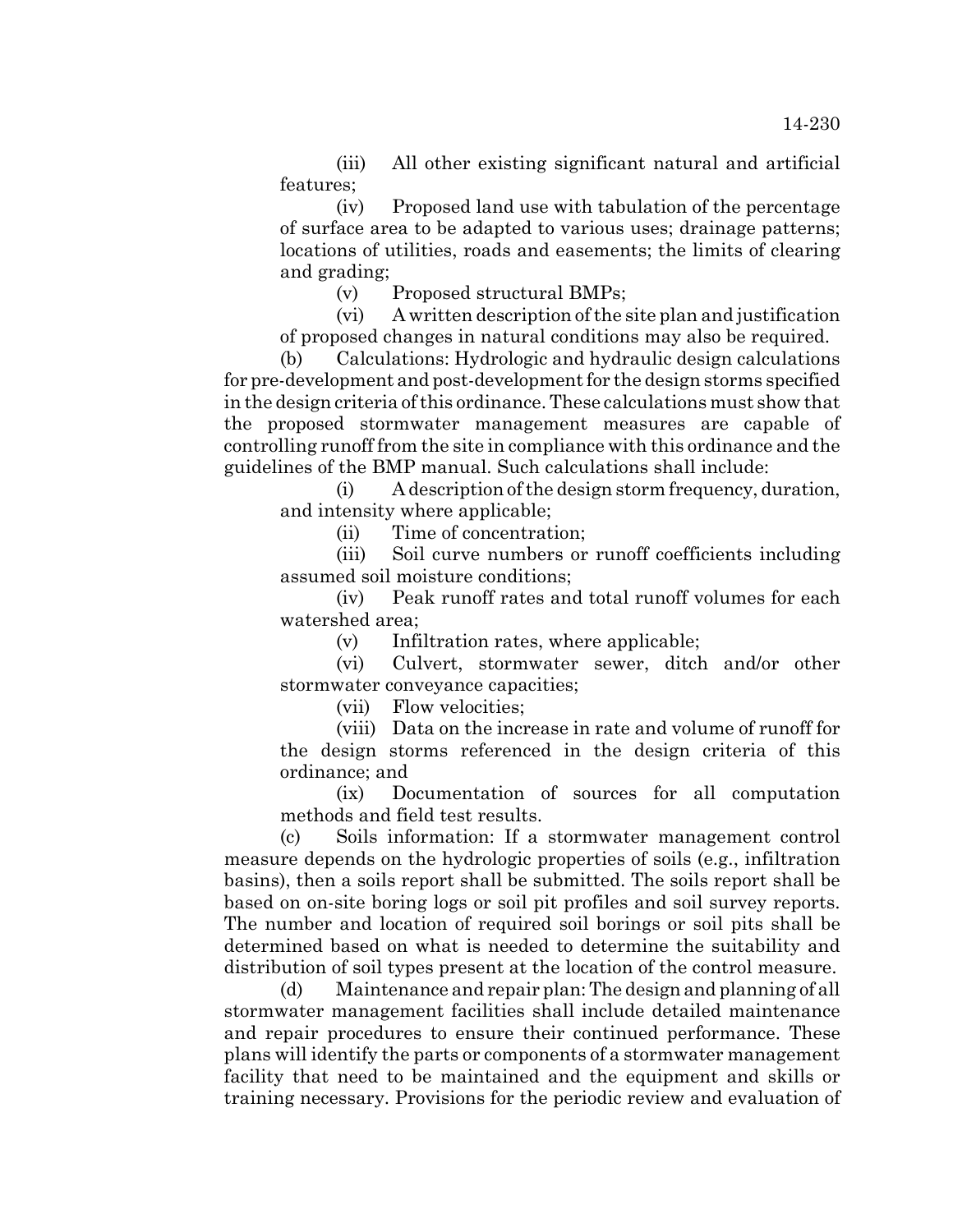the effectiveness of the maintenance program and the need for revisions or additional maintenance procedures shall be included in the plan. A permanent elevation benchmark shall be identified in the plans to assist in the periodic inspection of the facility.

(e) Landscaping plan: The applicant must present a detailed plan for management of vegetation at the site after construction is finished, including who will be responsible for the maintenance of vegetation at the site and what practices will be employed to ensure that adequate vegetative cover is preserved. Where it is required by the BMP, this plan must be prepared by a registered landscape architect licensed in Tennessee.

(f) Maintenance easements: The applicant must ensure access to the site for the purpose of inspection and repair by securing all the maintenance easements needed. These easements must be binding on the current property owner and all subsequent owners of the property and must be properly recorded in the land record.

(g) Maintenance agreement: (i) The owner of property to be served by an on-site stormwater management facility must execute an inspection and maintenance agreement that shall operate as a deed restriction binding on the current property owner and all subsequent property owners.

(ii) The maintenance agreement shall:

(A) Assign responsibility for the maintenance and repair of the stormwater facility to the owner of the property upon which the facility is located and be recorded as such on the plat for the property by appropriate notation. For this reason, the facility shall be located on one (1) property and not on multiple lots.

(B) It shall also grant permission to the city to enter the property at reasonable times and to inspect the stormwater facility to ensure that it is being properly maintained. Provide that the minimum maintenance and repair needs include, but are not limited to: the removal of silt, litter and other debris, the cutting of grass, grass cuttings and vegetation removal, and the replacement of landscape vegetation, in detention and retention basins, and inlets and drainage pipes and any other stormwater facilities. It shall also provide that the property owner shall be responsible for additional maintenance and repair needs consistent with the needs and standards outlined in the BMP manual.

(C) Provide that maintenance needs must be addressed in a timely manner, on a schedule to be determined by the codes department.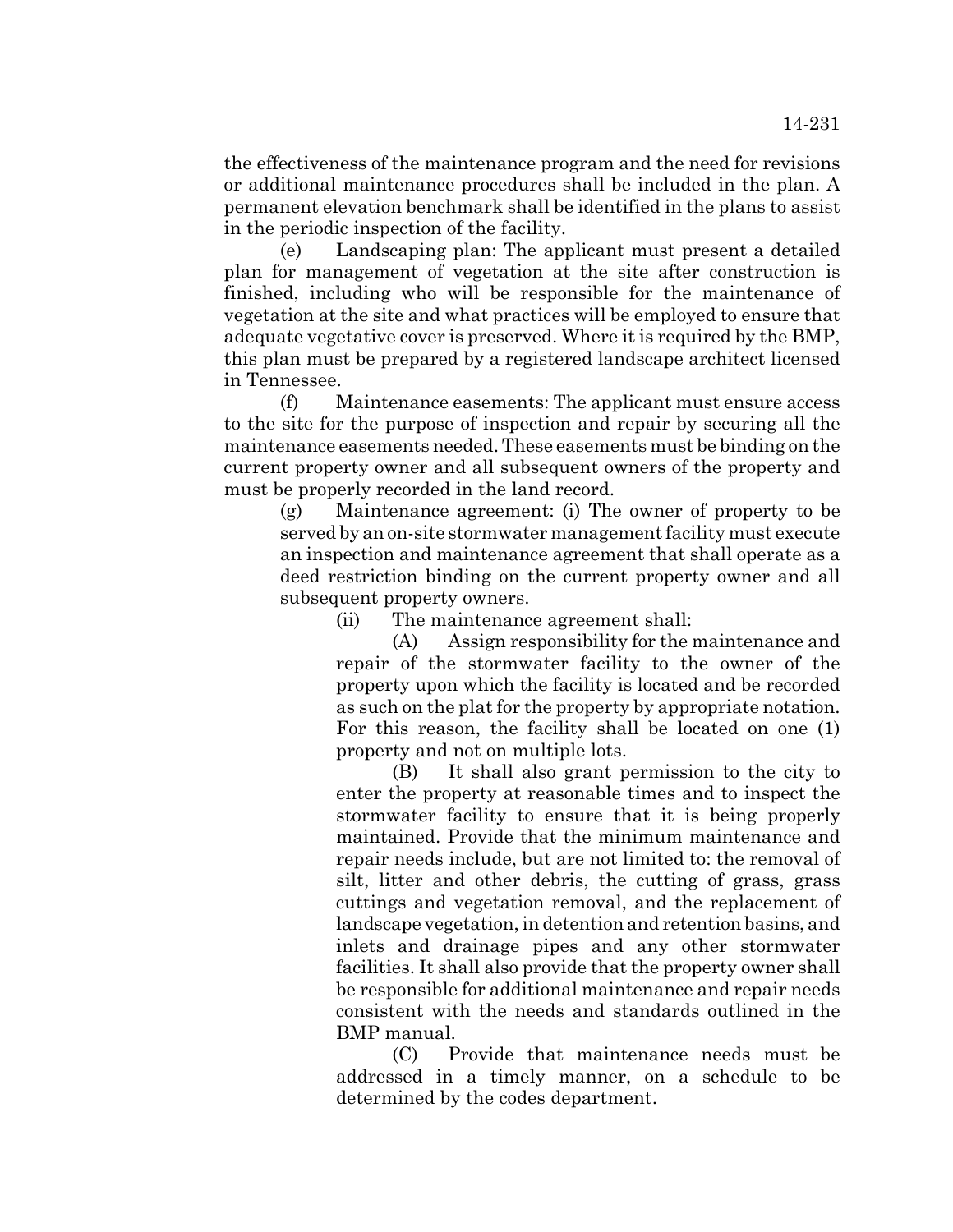(D) Provide that if the property is not maintained or repaired within the prescribed schedule, the codes department shall perform the maintenance and repair at its expense, and bill the same to the property owner. The maintenance agreement shall also provide that the City of Manchester cost of performing the maintenance shall be a lien against the property.

(h) The municipality shall have the discretion to accept the dedication of any existing or future stormwater management facility, provided such facility meets the requirements of this ordinance, and includes adequate and perpetual access and sufficient areas, by easement or otherwise, for inspection and regular maintenance. Any stormwater facility accepted by the municipality must also meet the municipality's construction standards and any other standards and specifications that apply to the particular stormwater facility in question.

(i) Sediment and erosion control plans: The applicant must prepare a sediment and erosion control plan for all construction activities that complies with  $\S 14-1204(4)$  below.

(4) Sediment and erosion control plan requirements. The sediment and erosion control plan shall accurately describe the potential for soil erosion and sedimentation problems resulting from land disturbing activity and shall explain and illustrate the measures that are to be taken to control these problems. The length and complexity of the plan is to be commensurate with the size of the project, severity of the site condition, and potential for off-site damage. The plan shall also conform to the requirements found in the BMP manual, and shall include at least the following:

(a) Project description - Briefly describe the intended project and proposed land disturbing activity including number of units and structures to be constructed and infrastructure required.

(b) A topographic map with contour intervals of no more than five feet (5') showing present conditions and proposed contours resulting from land disturbing activity.

(c) All existing drainage ways, including intermittent and wet-weather. Include any designated floodways or flood plains.

(d) A general description of existing land cover. Individual trees and shrubs do not need to be identified.

(e) Stands of existing trees as they are to be preserved upon project completion, specifying their general location on the property. Differentiation shall be made between existing trees to be preserved, trees to be removed and proposed planted trees. Tree protection measures must be identified, and the diameter of the area involved must also be identified on the plan and shown to scale. Information shall be supplied concerning the proposed destruction of exceptional and historic trees in setbacks and buffer strips, where they exist. Complete landscape plans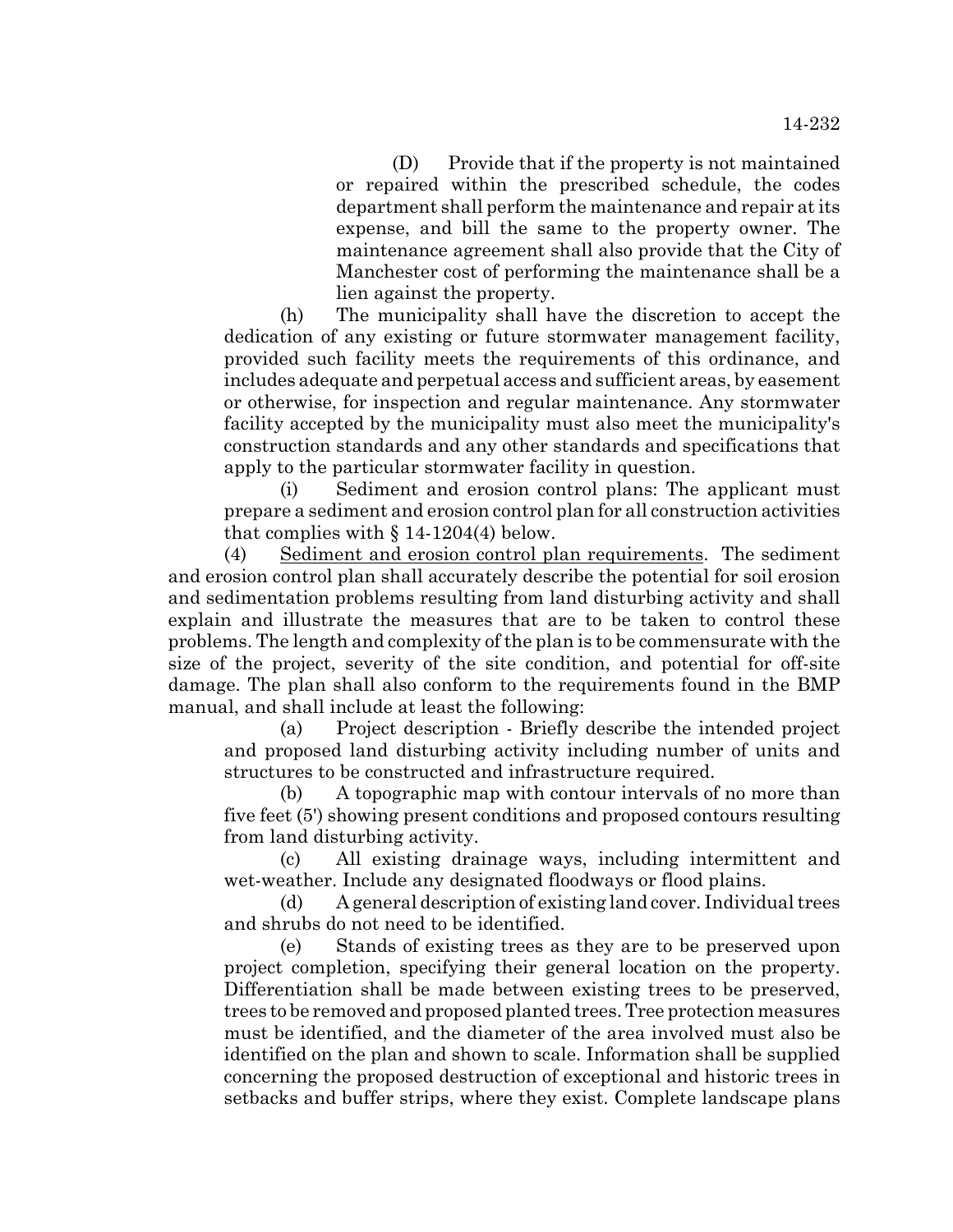may be submitted separately. The plan must include the sequence of implementation for tree protection measures.

(f) Approximate limits of proposed clearing, grading and filling.

(g) Approximate flows of existing stormwater leaving any portion of the site.

(h) A general description of existing soil types and characteristics and any anticipated soil erosion and sedimentation problems resulting from existing characteristics.

(i) Location, size and layout of proposed stormwater and sedimentation control improvements.

(j) Proposed drainage network.

(k) Proposed drain tile or waterway sizes.

(l) Approximate flows leaving site after construction and incorporating water run-off mitigation measure. The evaluation must include projected effects on property adjoining the site and on existing drainage facilities and systems. The plan must address the adequacy of outfalls from the development: when water is concentrated, what is the capacity of waterways, if any, accepting stormwater off-site; and what measures, including infiltration, sheeting into buffers, etc., are going to be used to prevent the scouring of waterways and drainage areas off-site, etc.

(m) The projected sequence of work represented by the grading, drainage and sedimentation and erosion control plans as related to other major items of construction, beginning with the initiation of excavation and including the construction of any sediment basins or retention facilities or any other structural BMPs.

(n) Specific remediation measures to prevent erosion and sedimentation run-off. Plans shall include detailed drawing of all control measures used; stabilization measures including vegetation and non-vegetation measures, both temporary and permanent, will be detailed. Detailed construction notes and a maintenance schedule shall be included for all control measures in the plan.

(o) Specific details for: the construction of rock pads, wash down pads, and settling basins for controlling erosion; road access points; eliminating or keeping soil, sediment, and debris on streets and public ways at a level acceptable to the codes department. Soil, sediment, and debris brought onto streets and public ways must be removed by the end of the work day by machine, broom or shovel to the satisfaction of the codes department. Failure to remove the sediment, soil or debris shall be deemed a violation of this ordinance.

(p) Proposed structures; location (to the extent possible) and identification of any proposed additional buildings, structures or development on the site.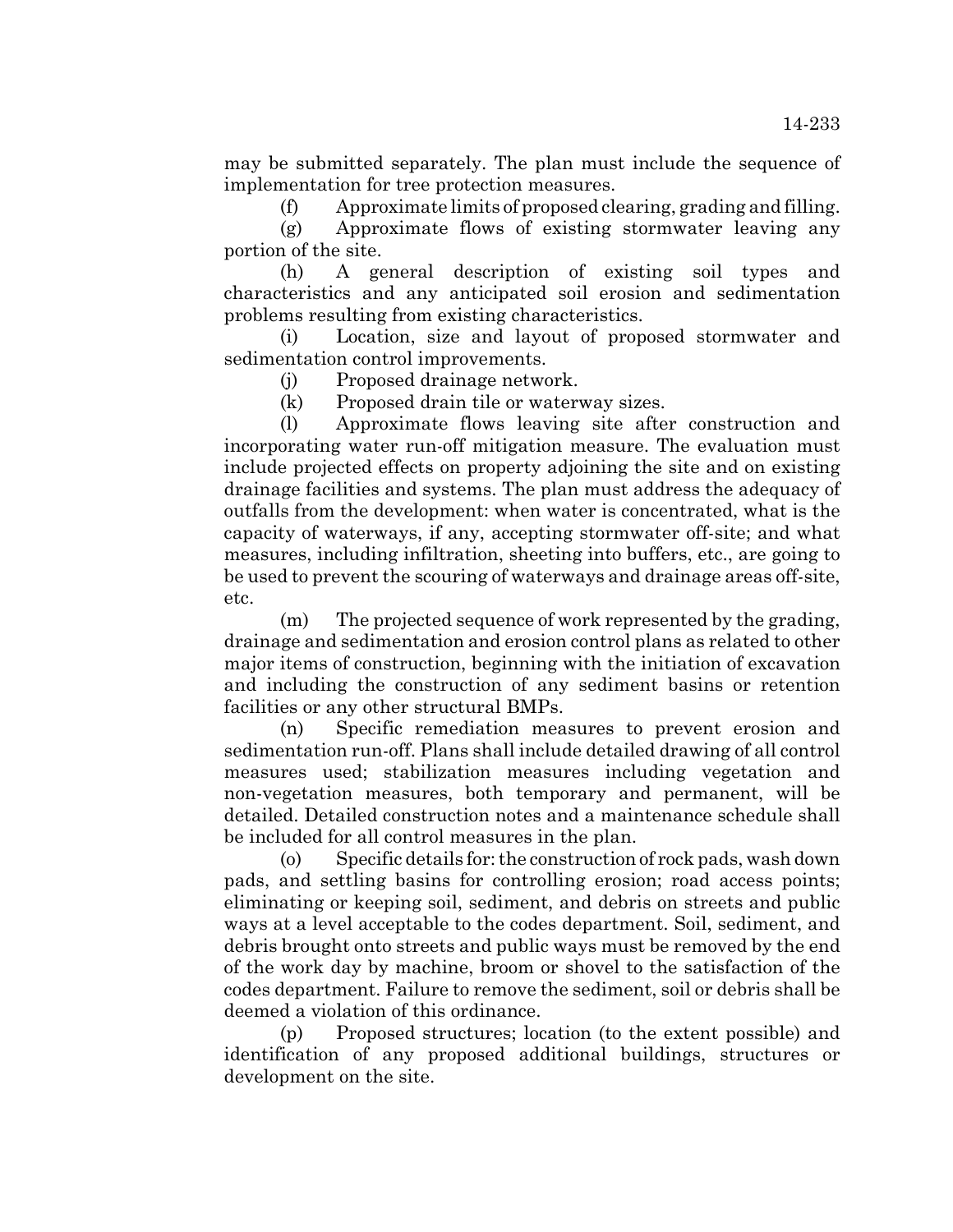(q) A description of on-site measures to be taken to recharge surface water into the ground water system through infiltration.

(r) The erosion control plan shall identify water quality buffer zones that must be established adjacent to all streams, including intermittent streams. The water quality buffer zone shall consist of a setback from the top of the water body's bank of undisturbed vegetation, including trees, shrubs and herbaceous vegetation; enhanced or restored vegetation; or the re-establishment of native vegetation bordering streams, ponds, wetlands, springs, reservoirs or lakes, which exists or is established to protect those water bodies. The goal of the water quality buffer is to preserve undisturbed vegetation that is native to the streamside habitat in the area of the project. Buffer width will be determined based on the size of the drainage area. Streams or other waters with drainage areas of less than one (1) square mile will require a minimum buffer width of thirty feet (30'). Streams or other waters with drainage areas greater than one (1) square mile will require a minimum buffer width of sixty feet (60'). In addition, streams or other waters that are listed by TDEC as impaired or high quality will require a minimum buffer width of sixty feet (60'), regardless of the size of the drainage area. Water quality buffer zones are not sedimentation control measures and shall not be relied on as such. Any construction that must take place within the buffer zone, such as a utility or roadway crossing, must be approved in writing by the codes department prior to commencement of the project. Approval of construction within the buffer zone will be extremely limited to those uses that are commonly necessary within these areas and that are not extremely intrusive to the area, such as utilities, roadways, footpaths, etc.

In subdivision developments, buffer zones shall be designated as open space and shall not be considered a part of any individual residential lots. The buffer zone may be dedicated to the City of Manchester, if the developer so chooses. For non-subdivision developments, such as commercial developments, a drainage easement shall be established for the buffer zone. The easement will stipulate that no disturbance can take place without applying for and receiving written approval from the codes department.

(5) Changes to the stormwater management plan and/or erosion and sedimentation control plan. Any significant changes to the stormwater management plan and/or erosion and sedimentation control plan after approval of the same shall require resubmittal of plans to the codes department for subsequent approval. Work shall not continue on any portion of the plan requiring modification or on areas of the plan that are dependent upon the modifications until the modifications have been approved. Work that is not related to the modifications being made may continue during the re-approval process. Any work perfom1ed that is not in strict accordance with the approved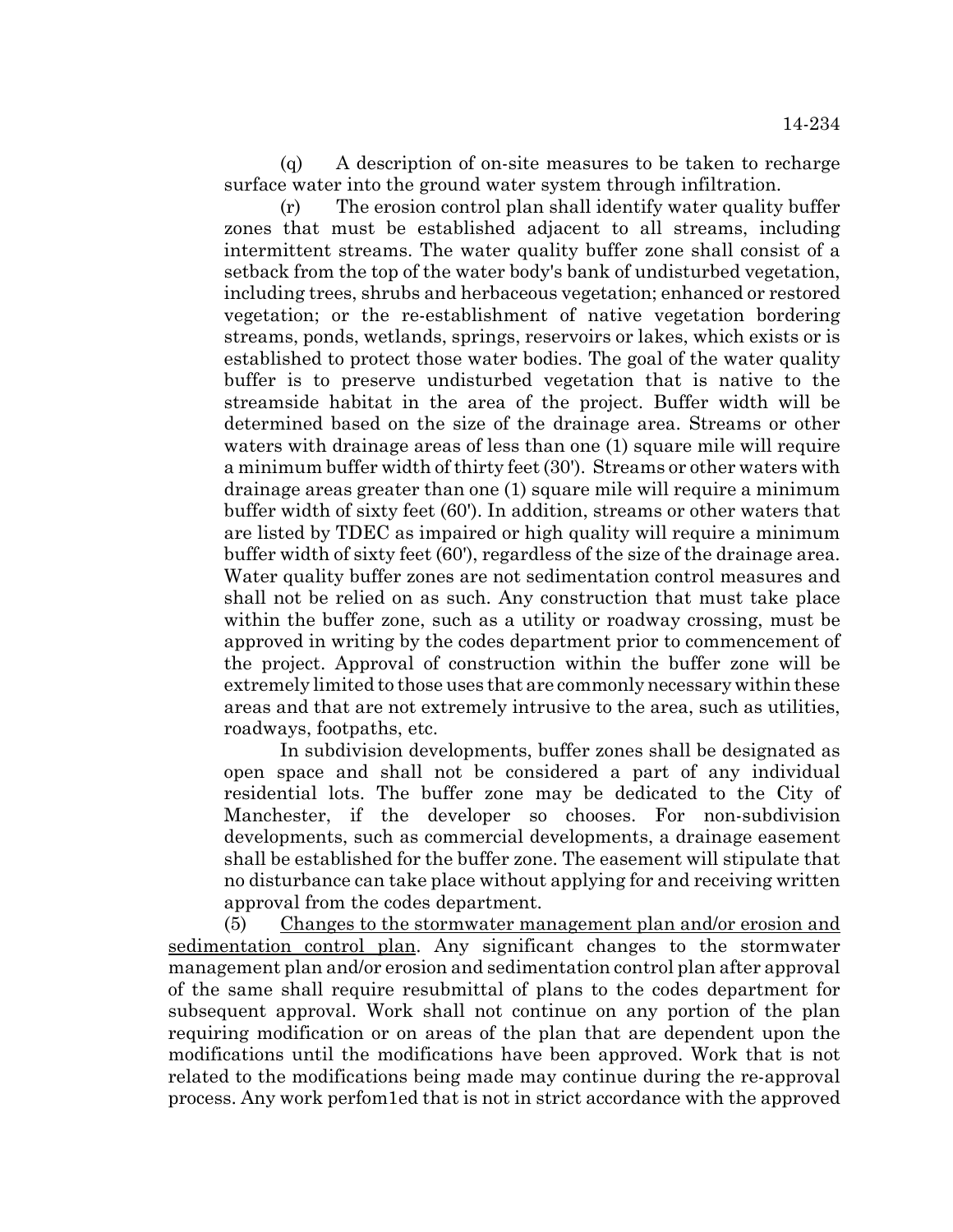plans is performed at the contractor's risk. It shall not be assumed that changes to the plans will automatically be approved even if they have already been constructed.

Significant plan changes do not include the location of temporary sedimentation controls. Adjustment to the exact location of temporary sedimentation controls, to better comply with the intent of the erosion and sedimentation control plan, does not require prior approval or resubmittal of plans. Significant changes include, but are not limited to, those that would change the runoff calculations, those that would require changes to the permanent stormwater structures or controls, and those that would require additional permanent stormwater structures or controls. (as added by Ord. #1460, June 2015)

**14-1205. Post construction**. (1) As built plans. All applicants are required to submit actual as built plans for any structures located on-site after final construction is completed. The plan must show the final design specifications for all stormwater management facilities and must be sealed by a registered professional engineer licensed to practice in Tennessee. A final inspection by the codes department is required before any performance security or performance bond will be released. The codes department shall have the discretion to adopt provisions for a partial pro-rata release of the performance security or performance bond on the completion of various stages of development. In addition, occupation permits shall not be granted until corrections to all BMPs have been made and accepted by the codes department.

(2) Landscaping and stabilization requirements. (a) Any area of land from which the natural vegetative cover has been either partially or wholly cleared by development activities shall be revegetated according to a schedule approved by the codes department. The following criteria shall apply to revegetation effort:

(i) Reseeding must be done with an annual or perennial cover crop accompanied by placement of straw mulch or its equivalent of sufficient coverage to control erosion until such time as the cover crop is established over ninety percent (90%) of the seeded area.

(ii) Replanting with native woody and herbaceous vegetation must be accompanied by placement of straw mulch or its equivalent of sufficient coverage to control erosion until the plantings are established and are capable of controlling erosion.

(iii) Any area of revegetation must exhibit survival of a minimum of seventy-five percent (75%) of the cover crop throughout the year immediately following revegetation. Revegetation must be repeated in successive years until the minimum seventy-five percent (75%) survival for one (1) year is achieved.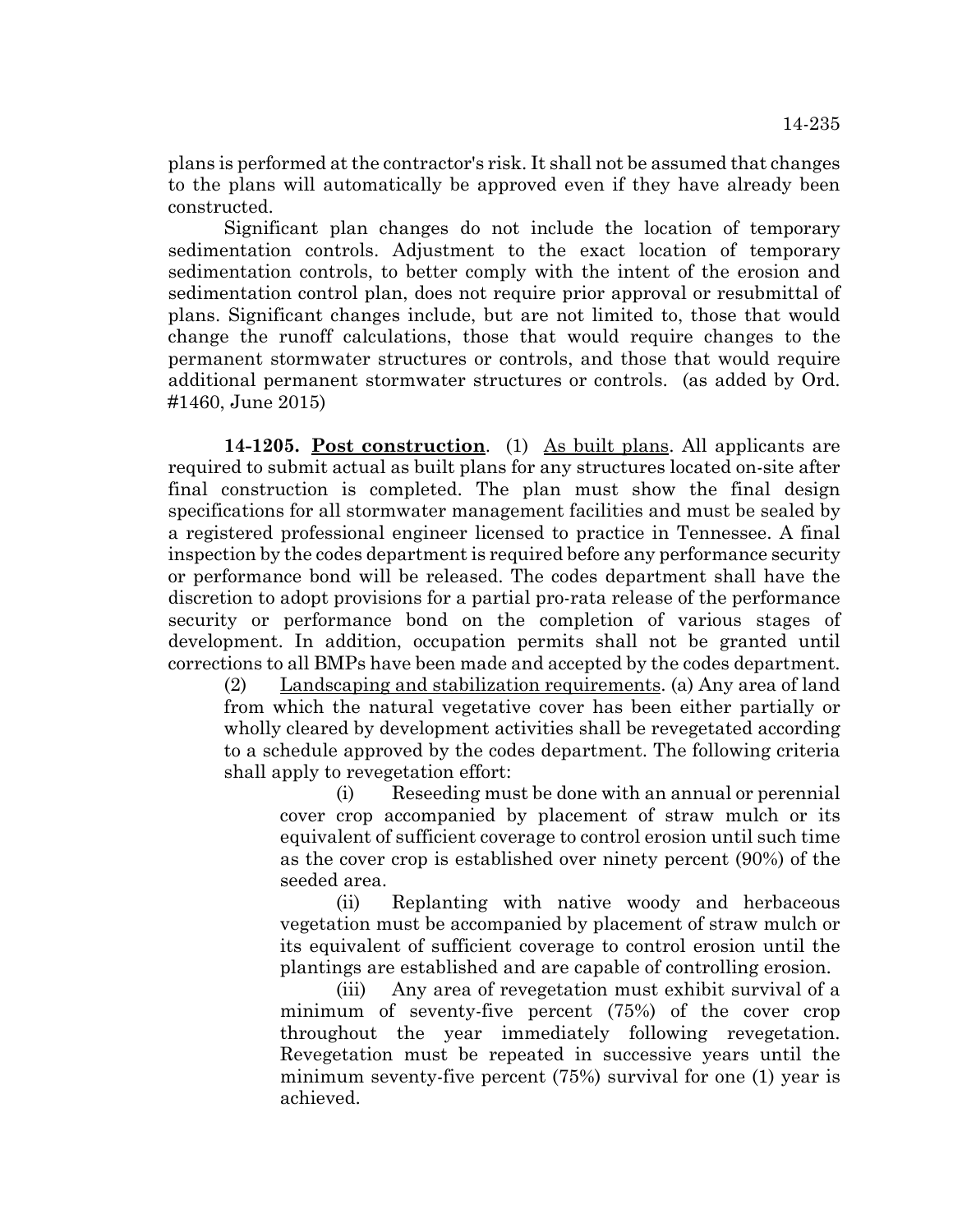(iv) Approved sedimentation controls must be maintained until stabilization efforts have been completed (seeding and mulching, sodding, paving, or gravelling). Where sedimentation controls are in the way of stabilization efforts, they may be removed, but they must be reinstalled at the end of the day if the stabilization efforts are not completed by the end of the day. Where a bond is issued for stabilization efforts, sedimentation controls must be maintained until the stabilization efforts are completed.

(b) In addition to the above requirements, a landscaping plan must be submitted with the final design describing the vegetative stabilization and management techniques to be used at a site after construction is completed. This plan will explain not only how the site will be stabilized after construction, but who will be responsible for the maintenance of vegetation at the site and what practices will be employed to ensure that adequate vegetative cover is preserved.

(3) Inspection of stormwater management facilities. Periodic inspections of facilities shall be performed as provided for in  $§ 14-1204(3)(g)(ii)(B).$ 

(4) Records of installation and maintenance activities. Parties responsible for the operation and maintenance of a stormwater management facility shall make records of the installation of the stormwater facility, and of all maintenance and repairs to the facility, and shall retain the records for at least five (5) years. These records shall be made available to the codes department during inspection of the facility and at other reasonable times upon request.

(5) Failure to meet or maintain design or maintenance standards. If a responsible party fails or refuses to meet the design or maintenance standards required for stormwater facilities under this ordinance, the City of Manchester, after reasonable notice, may correct a violation of the design standards or maintenance needs by performing all necessary work to place the facility in proper working condition. In the event that the stormwater management facility becomes a danger to public safety or public health, the City of Manchester shall notify in writing the party responsible for maintenance of the stormwater management facility. Upon receipt of that notice, the responsible person shall have fourteen (14) days to effect maintenance and repair of the facility in an approved manner. In the event that corrective action is not undertaken within that time, the codes department may take necessary corrective action. The cost of any action by the City of Manchester under this section shall be charged to the responsible party. (as added by Ord. #1460, June 2015)

**14-1206. Existing locations and developments**. (1) Requirements for all existing locations and developments. Adoption of this ordinance shall in no way relieve the owners of existing stormwater structures of their responsibilities under previous grading or stormwater ordinances. Existing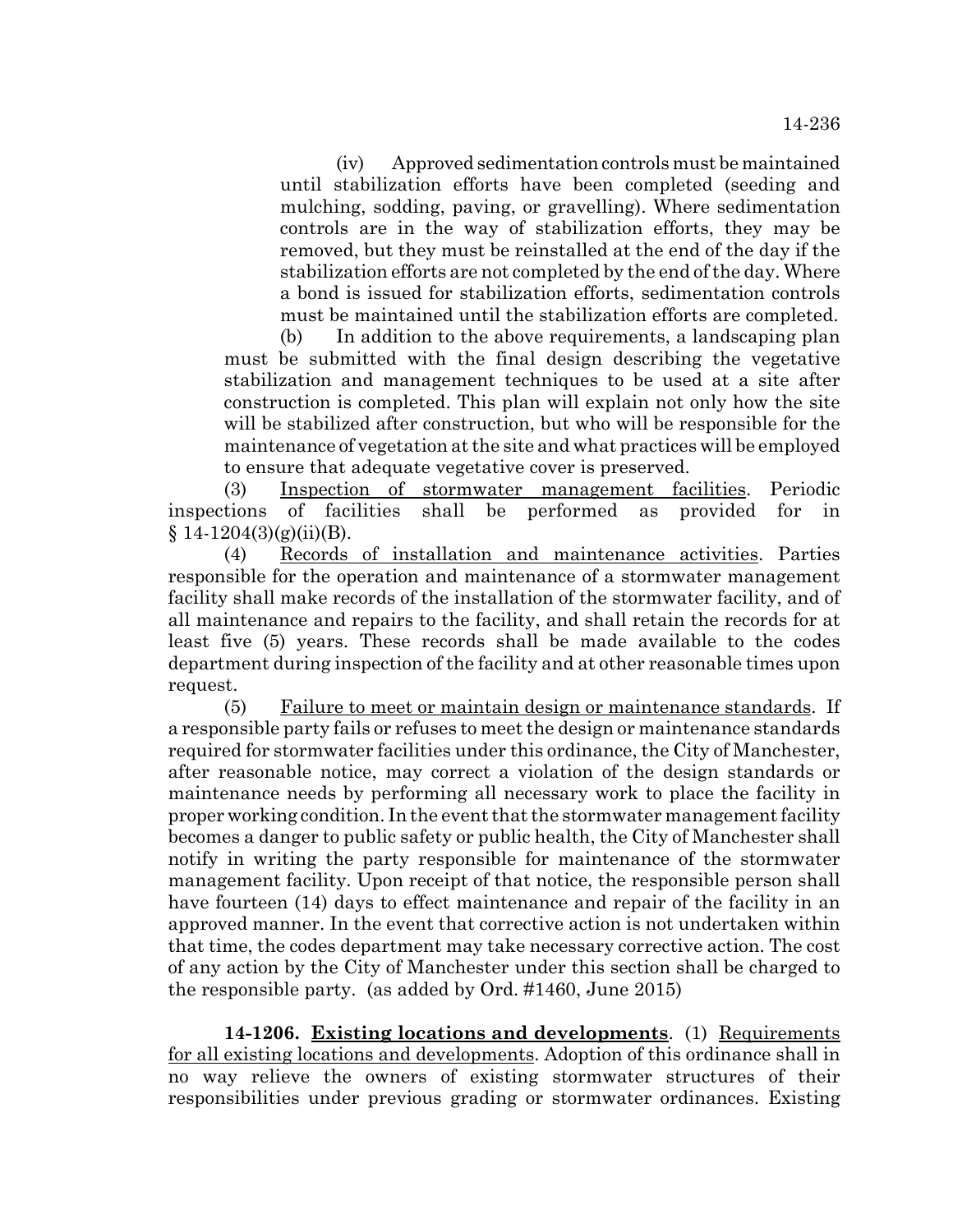locations and developments shall comply with the provisions of this ordinance to the extent necessary to protect the existing stormwater system and waters of the state. The codes department shall have the right to require owners of existing stormwater structures to comply with the post construction maintenance and repair provisions of this ordinance, or any other provisions as may be deemed necessary to maintain the integrity of the storm water system.

The following requirements shall apply to all locations and development at which land disturbing activities have occurred previous to the enactment of this ordinance:

(a) Denuded areas must be vegetated or covered under the standards and guidelines specified in the BMP manual and on a schedule acceptable to the codes department.

(b) Cuts and slopes must be properly covered with appropriate vegetation and/or retaining walls constructed.

(c) Drainage ways shall be properly covered in vegetation or secured with rip-rap, channel lining, etc., to prevent erosion.

(d) Trash, junk, rubbish, etc. shall be cleared from drainage ways.

(2) Requirements for existing problem locations. The City of Manchester shall in writing notify the owners of existing locations and developments of specific drainage, erosion or sediment problem affecting such locations and developments, and the specific actions required to correct those problems. The notice shall also specify a reasonable time for compliance.

(3) Inspection of existing facilities. The City of Manchester may, to the extent authorized by state and federal law, establish inspection programs to verify that all stormwater management facilities, including those built before as well as after the adoption of this ordinance, are functioning within design limits. These inspection programs may be established on any reasonable basis, including but not limited to: routine inspections; random inspection; inspections based upon complaints or other notice of possible violations; inspection of drainage basins or areas identified as higher than typical sources of sediment or other contaminants or pollutants; inspections of businesses or industries of a type associated with higher than usual discharges of contaminants of pollutants or with discharges of a type which are more likely than the typical discharge to cause violations of the municipality's NPDES stormwater permit; and joint inspections with other agencies inspecting under environmental or safety laws. Inspections may include, but are not limited to: reviewing maintenance and repair records; sampling discharges, surface water, groundwater, and material or water in drainage control facilities; and evaluating the condition of drainage control facilities and other BMPs.

(4) Corrections of problems subject to appeal. Corrective measures imposed by the stormwater utility under this section are subject to appeal under  $\S 14-1212$  of this ordinance. (as added by Ord. #1460, June 2015)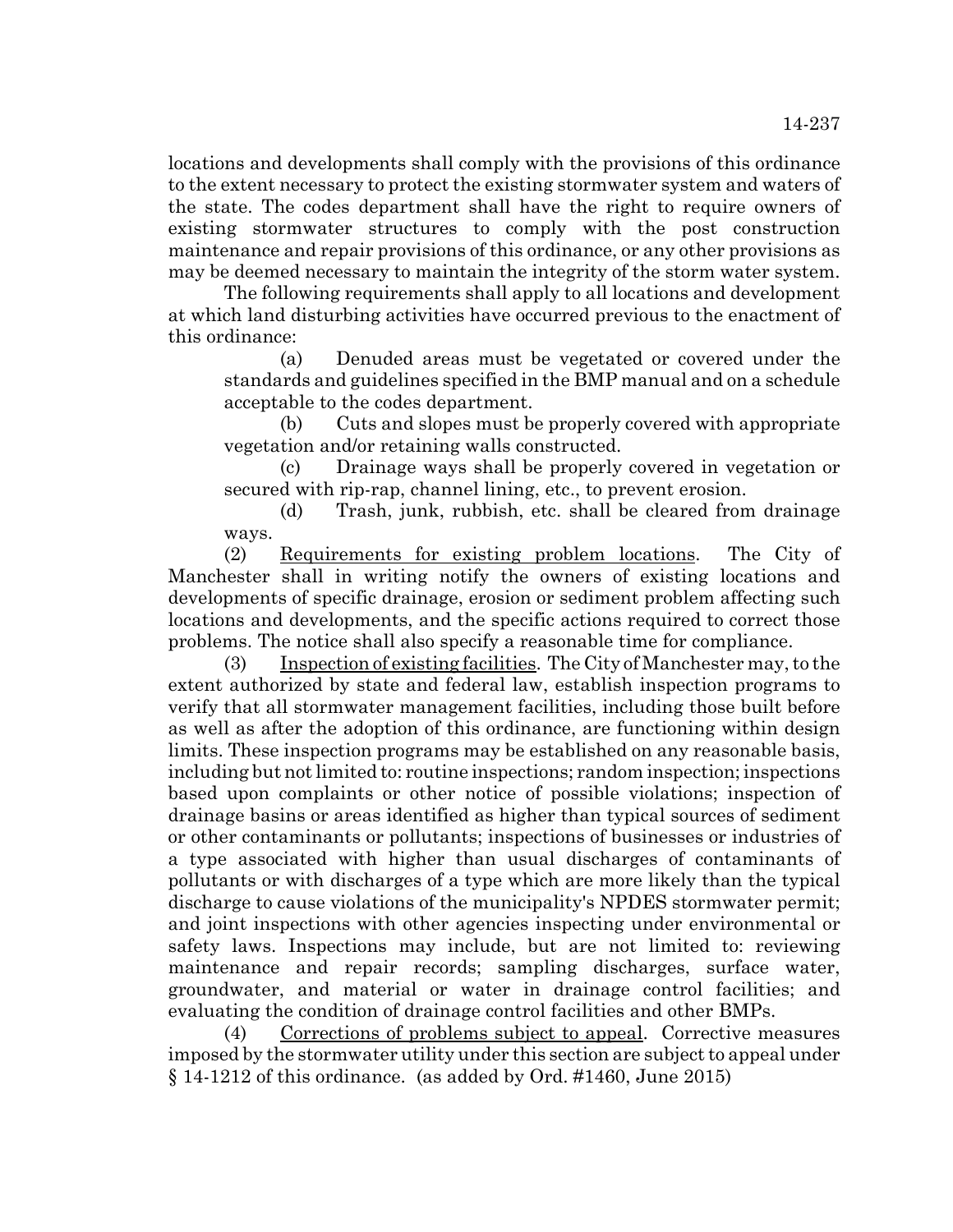14-1207. **Illicit discharges**. (1) Scope. This section shall apply to all water generated on developed or undeveloped land entering the municipality's separate storm sewer system.

(2) Prohibition of illicit discharges. No person shall introduce or cause to be introduced into the municipal separate storm sewer system any discharge that is not composed entirely of stormwater. The commencement, conduct or continuance of any non-sto1mwater discharge to the municipal separate storm sewer system is prohibited except as described as follows:

(a) Uncontaminated discharges from the following sources:

(i) Water line flushing or other potable water sources,

(ii) Landscape irrigation or lawn watering with potable water,

(iii) Diverted stream flows,

(iv) Rising ground water,

(v) Groundwater infiltration to storm drains,

(vi) Pumped groundwater,

(vii) Foundation or footing drains,

(viii) Crawl space pumps,

(ix) Air conditioning condensation,

(x) Springs,

(xi) Non-commercial washing of vehicles,

(xii) Natural riparian habitat or wet-land flows,

(xiii) Swimming pools (if dechlorinated to less than one (1) PPM chlorine),

(xiv) Fire fighting activities, and

(xv) Any other uncontaminated water source.

(b) Discharges specified in writing by the codes department as being necessary to protect public health and safety.

(c) Dye testing is an allowable discharge if the codes department has so specified in writing.

(3) Prohibition of illicit connections. (a) The construction, use, maintenance or continued existence of illicit connections to the separate municipal storm sewer system is prohibited.

(b) This prohibition expressly includes, without limitation, illicit connections made in the past, regardless of whether the connection was permissible under law or practices applicable or prevailing at the time of connection.

(4) Reduction of stormwater pollutants by the use of best management practices. Any person responsible for a property or premises, which is, or may be, the source of an illicit discharge, may be required to implement, at the person's expense, the BMPs necessary to prevent the further discharge of pollutants to the municipal separate storm sewer system. Compliance with all terms and conditions of a valid NPDES permit authorizing the discharge of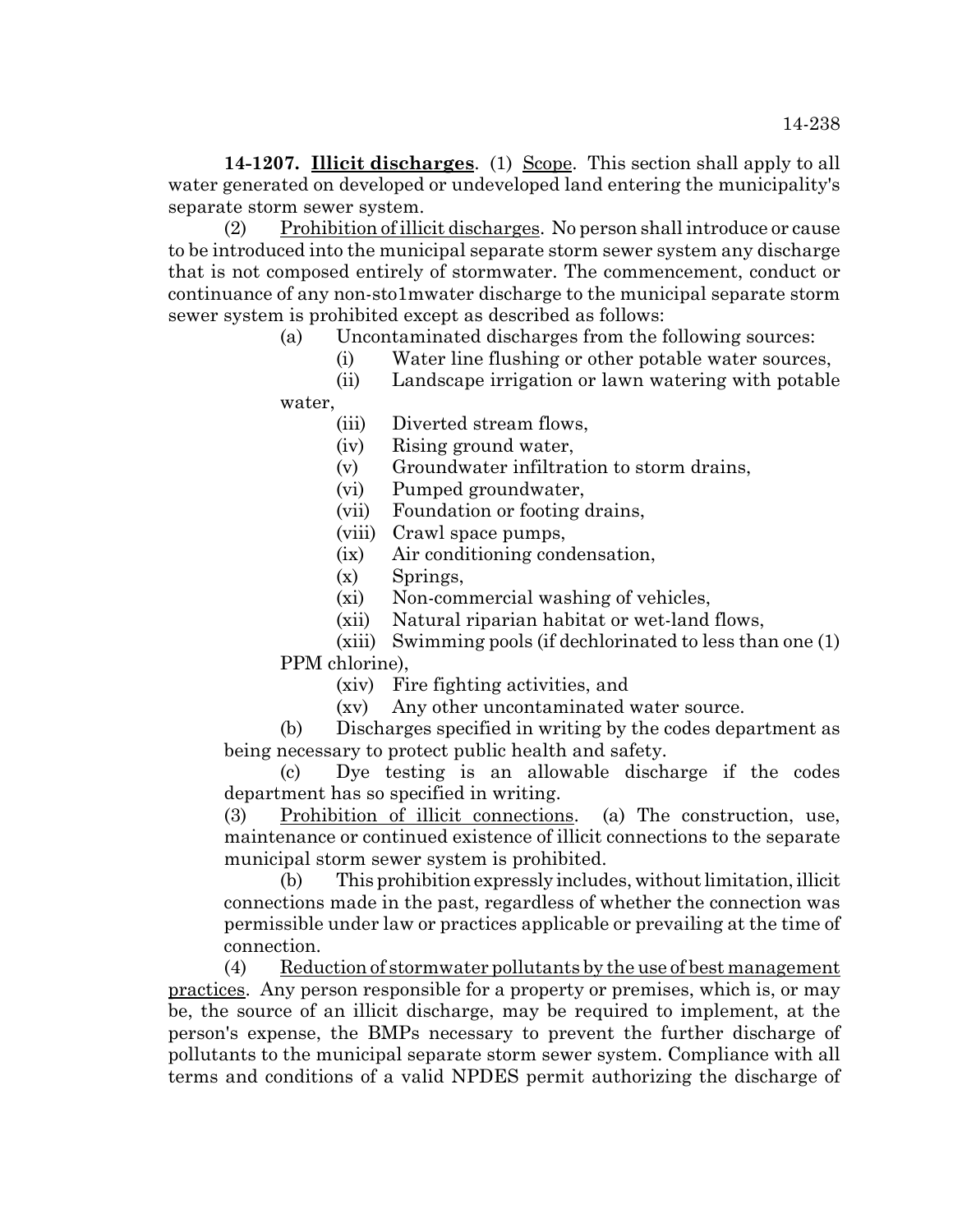stormwater associated with industrial activity, to the extent practicable, shall be deemed compliance with the provisions of this section.

(5) Notification of spills. Notwithstanding other requirements of law, as soon as any person responsible for a facility or operation, or responsible for emergency response for a facility or operation has information of any known or suspected release of materials which are resulting in, or may result in illicit discharges or pollutants discharging into stormwater, the municipal separate storm sewer system, the person shall take all necessary steps to ensure the discovery, containment, and cleanup of such release. In the event of such a release of hazardous materials the person shall immediately notify emergency response agencies of the occurrence via emergency dispatch services. In the event of a release of non-hazardous materials, the person shall notify the codes department in person or by telephone or facsimile no later than the next business day. Notifications in person or by telephone shall be confirmed by written notice addressed and mailed to the codes department within three (3) business days of the telephone notice. If the discharge of prohibited materials emanates from a commercial or industrial establishment, the owner or operator of such establishment shall also retain an on-site written record of the discharge and the actions taken to prevent its recurrence. Such records shall be retained for at least five (5) years. (as added by Ord. #1460, June 2015)

**14-1208. Hot spots**. Hot spots are those areas where land use or activities have the potential to generate highly contaminated runoff, with concentrations of pollutants in excess of those typically found in stormwater. It shall be a violation of this ordinance for hot spots to contaminate stormwater runoff in any manner that would violate any water quality standards existing within this ordinance or within any state and/or federal documents or regulations. Hot spots may include industrial facilities, certain commercial facilities, large commercial parking areas, and other facilities designated by the codes department as having the potential to contaminate stormwater runoff from their ongoing activities. Certain hot spots will be regulated by the Manchester Codes Department as follows:

(1) Industrial and commercial properties. All industrial and commercial properties within Manchester shall be prohibited from introducing contaminants into the stormwater system or into waters of the state. To achieve compliance with this requirement, industrial and commercial properties must comply with all applicable local, state, and federal stormwater permitting requirements. For industrial activities this means compliance with the Tennessee Multi Sector Industrial Permit and all of its provisions, including the development and maintenance of a site specific Stormwater Pollution Prevention Plan (SWPPP) and all monitoring requirements. If the industrial activity is eligible for the no-exposure certification rather than permit coverage, due to not having any industrial activities exposed to stormwater, then that certification must be obtained and kept current.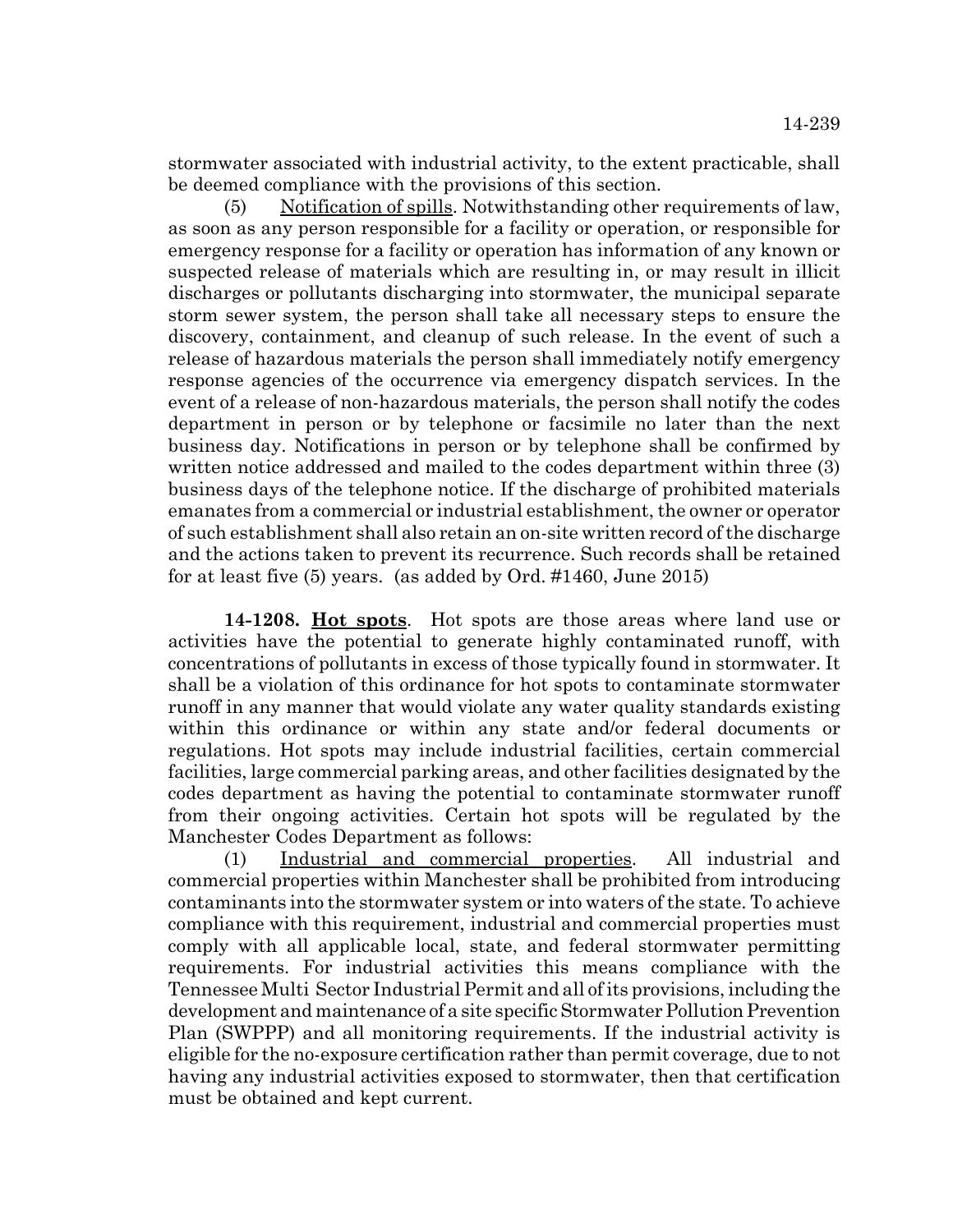(2) Auto repair and supply shop requirements. (a) Written management plan. Auto repair shops, auto supply shops, and other auto related facilities that use or collect oils or other automobile fluids shall prepare a written plan outlining the best management practices that will be utilized to minimize impacts from their establishment to the quality or quantity of waters discharged to the Manchester MS4. The written plan shall be submitted to the codes department within ninety (90) days of notification by the department of the necessity of the plan. The plan shall be maintained on file at the establishment.

At a minimum, the plan shall address the following topics:

(i) Methods used to minimize the amount of liquids and greases placed in dumpsters or compactors

(ii) Methods used to keep rain water out of dumpsters

(iii) Methods used to keep leaks and other wastewaters from dumpsters and compactors from entering the storm sewer system

(iv) Procedures used to contain all automotive fluids prior to use or disposal

(v) Schedule for inspection of dumpsters, compactors, and oil/fluid storage areas for leaks or stains and inspection of dumpster and compactor area for litter

(vi) Provisions for the immediate replacement of leaking dumpsters, compactors, or fluid storage containers.

(vii) Details of contracts or arrangements with outside vendors who collect waste oils or other fluids for disposal. Details shall include the name of the vendor, the final disposal or treatment location for the fluids, the method of disposal or treatment of the fluids, and the frequency of pick-up from the facility.

(b) Best management plan implementation. Within one hundred eighty (180) days of the completion of the written plan, all best management practices required to eliminate impacts to the stormwater system shall be in place and fully implemented.

(c) Training. Within sixty (60) days of the completion of the written plan, all employees shall be trained on the requirements of the plan and the proper procedures for complying with the plan. Training shall be repeated at least annually or anytime significant changes are made to the plan. Training records that indicate the topics covered and the individuals who were trained shall be maintained at the facility as a part of the written plan.

(d) Sanitary sewer connections. New or additional sanitary sewer connections that are needed to comply with the requirements of this ordinance shall be installed under the approval and direction of the Manchester Water and Sewer Department.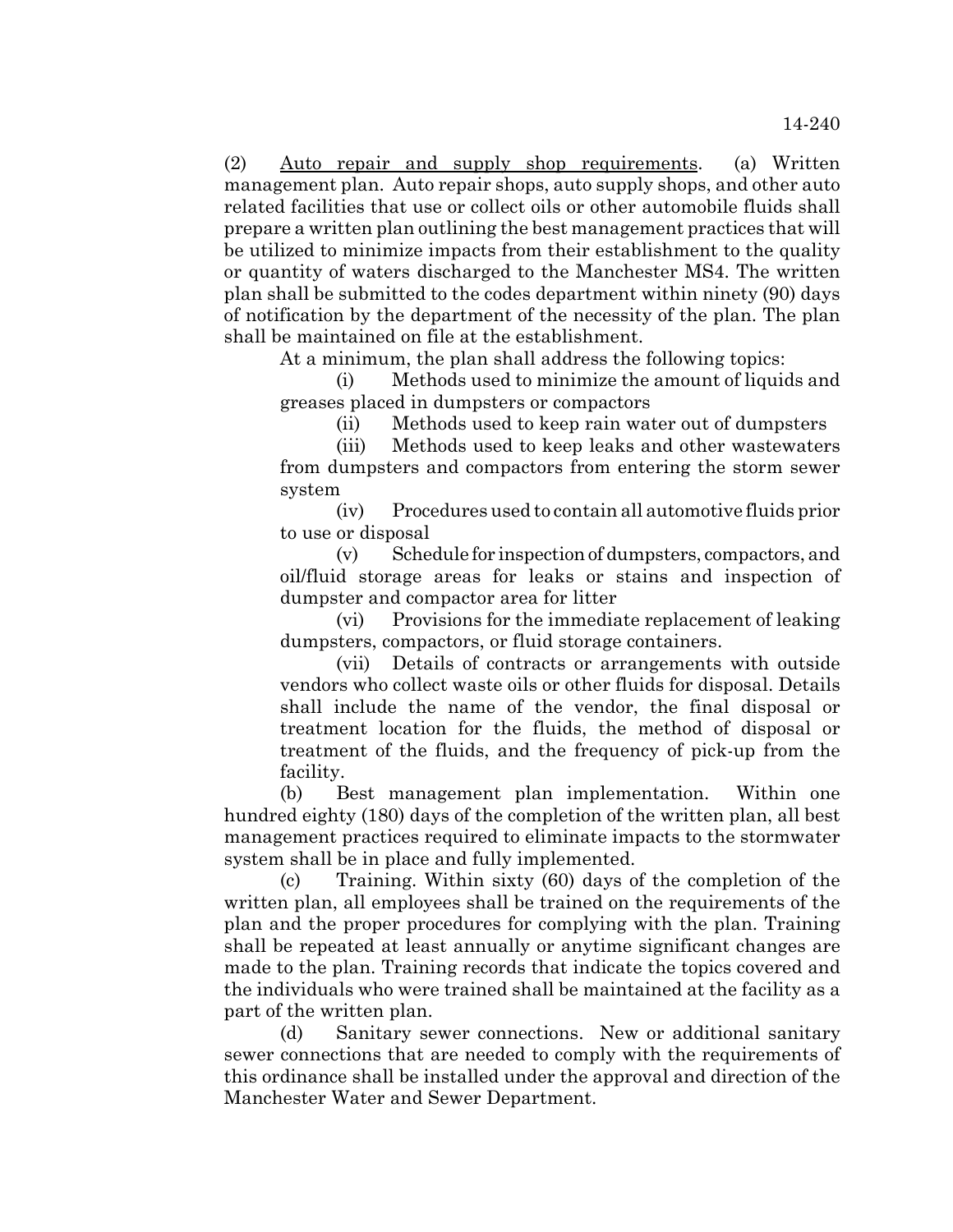(3) Restaurant and grocery store requirements. (a) Written management plan. Restaurants, grocery stores, and other food preparation facilities shall prepare a written plan outlining the best management practices that will be utilized to minimize impacts from their establishment to the quality or quantity of waters discharged to the Manchester MS4. For existing facilities, the written plan shall be submitted to the codes department within ninety (90) days of notification by the department of the necessity of the plan. For new facilities, the plan shall be submitted to the codes department as part of the initial stormwater management plan. The plan shall be maintained on file at the establishment.

At a minimum, the plan shall address the following topics:

(i) Methods used to minimize the amount of liquid placed in dumpsters or compactors

(ii) Methods used to keep rain water out of dumpsters

(iii) Methods used to keep leaks and other wastewaters from dumpsters and compactors from entering the storm sewer system

(iv) Procedure used to make sure all waste is contained in dumpsters and compactors

(v) Schedule for inspection of dumpsters and compactors for leaks or stains and inspection of dumpster and compactor area for litter

(vi) Provisions for the immediate replacement of leaking dumpsters and compactors

(vii) Methods used to keep all washwaters from equipment cleaning areas from entering the storm sewer system

(b) Best management plan implementation. Within one hundred eighty (180) days of the completion of the written plan, all best management practices required to eliminate impacts to the stormwater system shall be in place and fully implemented.

(c) Training. Within sixty (60) days of the completion of the written plan, all employees shall be trained on the requirements of the plan and the proper procedures for complying with the plan. Training shall be repeated at least annually or anytime significant changes are made to the plan. Training records that indicate the topics covered and the individuals who were trained shall be maintained at the facility as a part of the written plan.

(d) Sanitary sewer connections. New or additional sanitary sewer connections that are needed to comply with the requirements of this ordinance shall be installed under the approval and direction of the Manchester Water and Sewer Department. (as added by Ord. #1460, June 2015)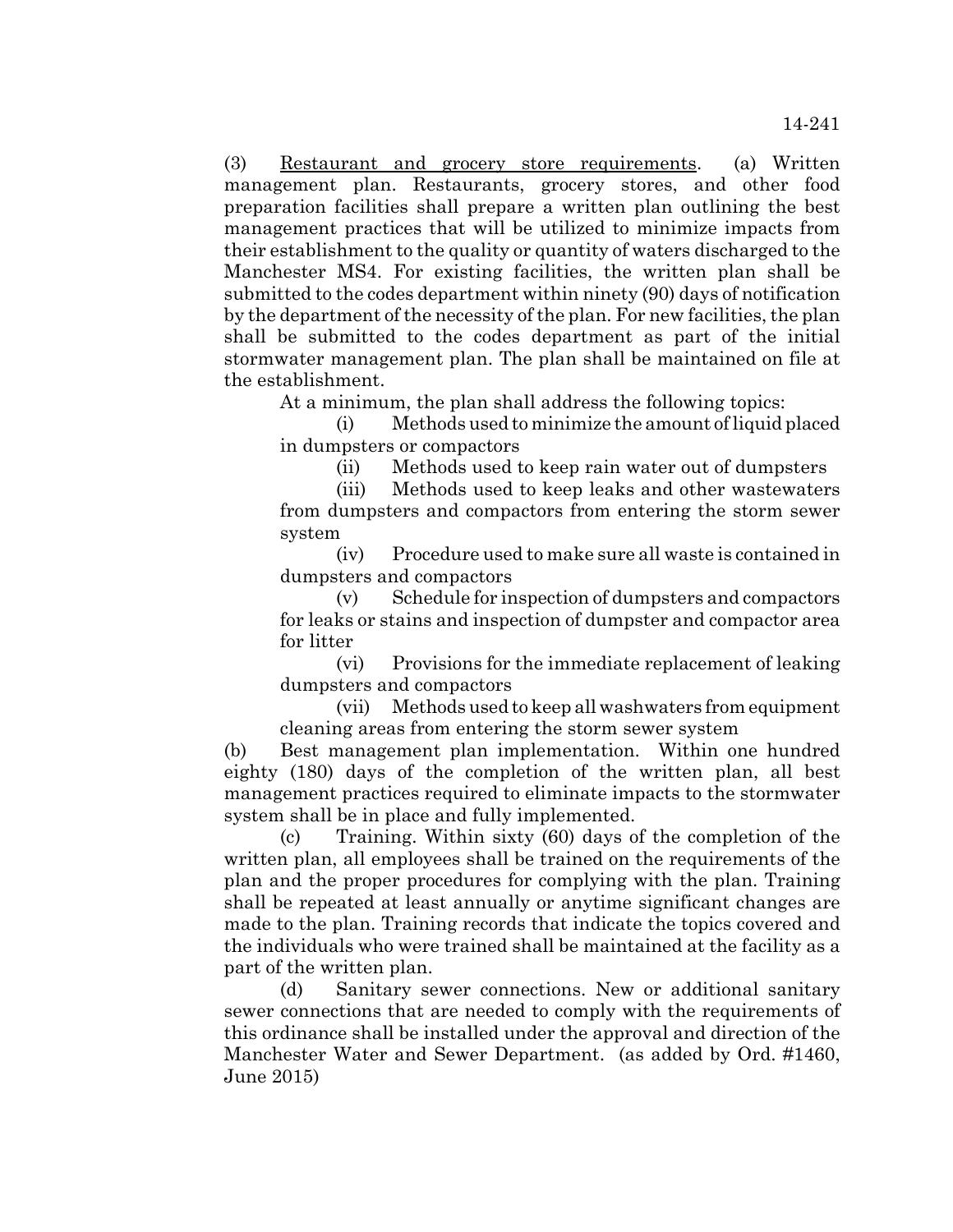**14-1209. General prohibitions**. (1) Blockage of watercourses or drains. It shall be unlawful for any person to dump refuse or solid waste of any nature (including grass clippings, leaves, brush, garbage, scrap, or any other refuse) into a stream, ditch, storm sewer, or any other drain within the city or to place such refuse or solid waste or cause such refuse or solid waste to be placed in a manner in which it is likely to enter into any stream, ditch, storm sewer, or other drain either by natural or other means. It shall further be unlawful for any person to cause or allow any obstruction of any nature whatsoever (landscaping, driveways, fill, etc.) of any watercourse or flow of water either by natural or manmade means. It shall be unlawful to block a watercourse or drain by constructing a fence over the drain in any manner that restricts flow or that can catch debris, thus restricting flow.

(2) Dumping. It shall be unlawful for any person to dump any liquid waste into any stream, ditch, storm sewer, or any other drain or in any location where it is likely to enter any stream, ditch, storm sewer, or other drain either by natural or other means. Liquid waste may include automotive fluids, wash waters, cleaning fluids, solvents, or any other liquids that could be toxic or otherwise detrimental to the receiving stream or storm sewer system.

(3) Alteration of watercourses of drains. It shall be unlawful for any person to cause, permit, or allow the alteration of any stream, ditch, storm sewer or any other drain without written approval from the public works department and the acquisition of any state permits that may be necessary for the performance of the alterations. Alterations may include, but are not limited to, a change in direction of flow, the addition of a structure such as a culvert or a bridge, or a change in size of a channel or pipe.

(4) Unpermitted discharge. It shall be unlawful for any person to discharge stormwater to any stream, ditch, storm sewer or any other storm drain within the city without first obtaining the required state permit coverage as described below:

(a) Construction sites that disturb one (1) acre of land or more or are part of a larger common plan of development must apply for coverage under the Tennessee General Permit for Stormwater Discharges from Construction Activity.

(b) Industrial facilities must apply for coverage under the Tennessee Stormwater Multi-Sector General Permit for Industrial Activities or the Certificate of No Exposure, if applicable.

(5) Contamination of stormwater. It shall be unlawful for any industrial, commercial, or residential properties, including but not limited to restaurants, auto repair shops, auto supply shops, and large commercial parking areas, to contaminate stormwater runoff. All numerical or visual effluent limitations set by state permits or regulations shall apply under the provisions of this ordinance.

(6) Construction site waste. It shall be unlawful for construction site operators to discard waste, including building materials, concrete truck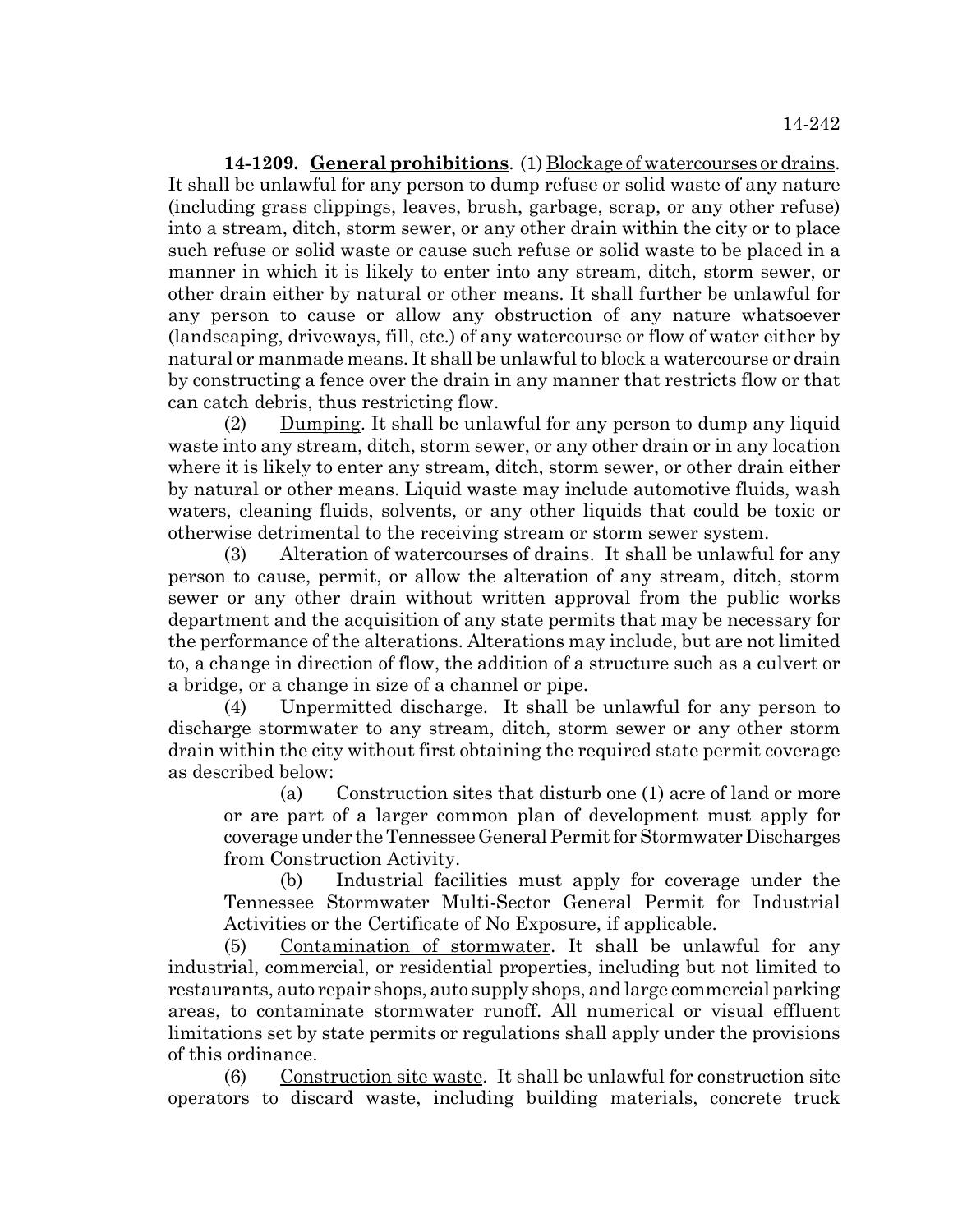washout, chemicals, litter, sanitary waste, or any other potential pollutants in a manner that may cause adverse impacts to water quality. This requirement applies to all construction site operators, regardless of whether or not the site was required to obtain a land disturbance permit for the construction activity. (as added by Ord. #1460, June 2015)

**14-1210. Enforcement**. (1) Enforcement authority. The codes department shall have the authority to issue notices of violation and citations, and to impose the civil penalties provided in this section.

(2) Notification of violation. (a) Written notice of violation. Whenever the codes department finds that any permittee or any other person discharging stormwater has violated or is violating this ordinance or a permit or order issued hereunder, the department may serve upon such person written notice of the violation. Within a time specified in the notice, an explanation of the violation and a plan for the satisfactory correction and prevention thereof, to include specific required actions, shall be submitted to the department. Submission of this plan in no way relieves the discharger of liability for any violations occurring before or after receipt of the notice of violation.

(b) Show cause hearing. The department may order any person who violates this ordinance or permit or order issued hereunder, to show cause why proposed enforcement action should not be taken. Notice shall be served on the person specifying the time and place for the meeting, the proposed enforcement action and the reasons for such action, and a request that the violator show cause why this proposed enforcement action should not be taken. The notice of the meeting shall be served personally or by registered or certified mail (return receipt requested) at least ten (10) days prior to the hearing.

(c) Administrative order. When the department finds that any person has violated or continues to violate this ordinance or a permit or order issued thereunder, he may issue an order to the violator directing that, following a specific time period, adequate structures, devices, be installed or procedures implemented and properly operated. Orders may also contain such requirements as might be reasonably necessary and appropriate to address the noncompliance, including the construction of appropriate structures, installation of devices, self-monitoring, and management practice.

(d) Stop work orders. When the department finds that any person has violated or continues to violate this ordinance or any permit or order issued hereunder, the department may issue an order to stop all work on the project until all such violations have been corrected and the department has approved the corrections, thus allowing work to proceed on the project. (as added by Ord. #1460, June 2015)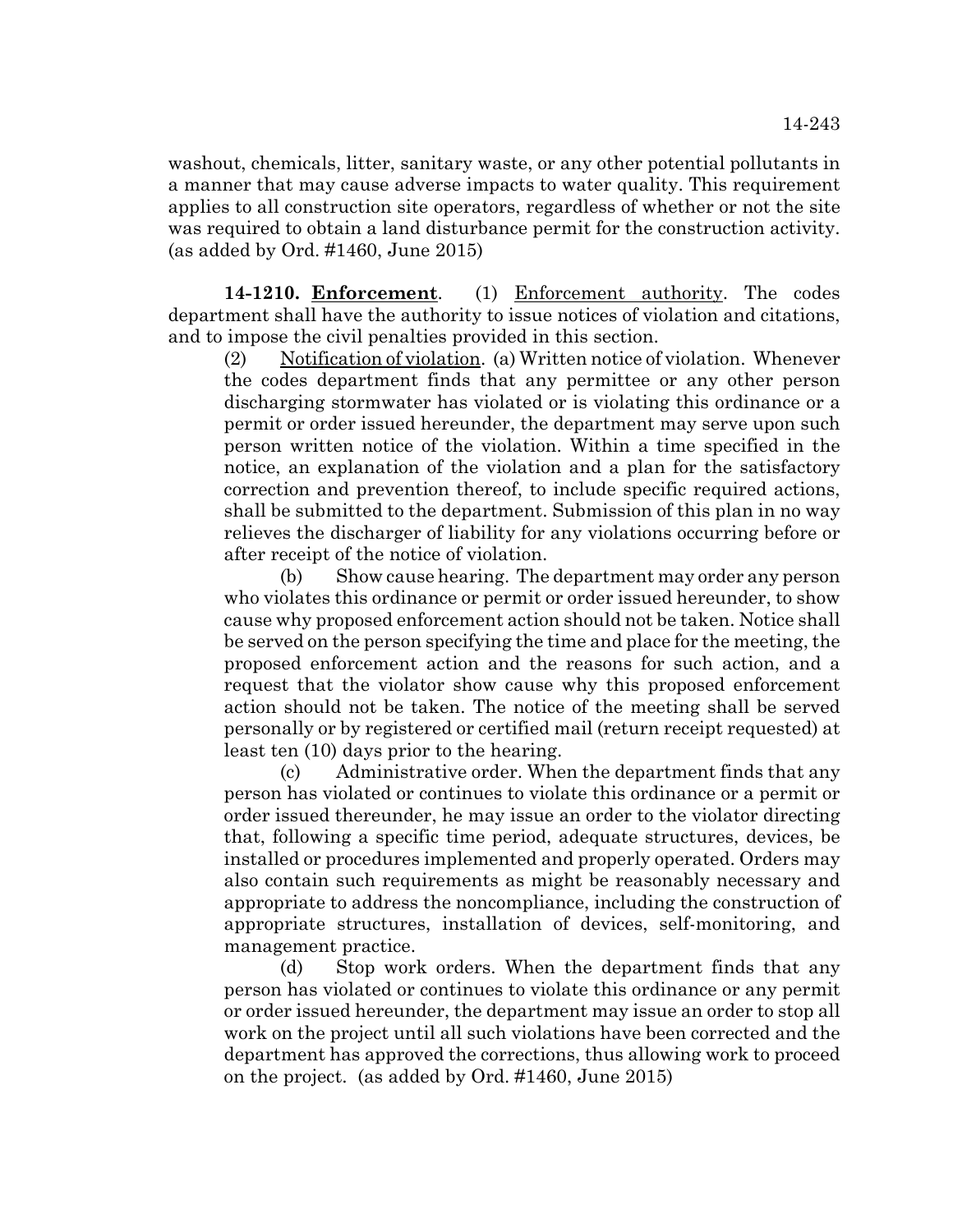**14-1211. Penalties**. (1) Violations. Any person who shall commit any act declared unlawful under this ordinance, who violates any provision of this ordinance, who violates the provisions of any permit issued pursuant to this ordinance, or who fails or refuses to comply with any lawful communication or notice to abate or take corrective action by the City of Manchester shall be guilty of a civil offense.

(2) Penalties. Under the authority provided in Tennessee Code Annotated, § 68-221-1106, the municipality declares that any person violating the provisions of this ordinance may be assessed a civil penalty by the City of Manchester of not less than fifty dollars (\$50.00) and not more than five thousand dollars (\$5,000.00) per day for each day of violation. Each day of violation shall constitute a separate violation.

(3) Measuring civil penalties. In assessing a civil penalty, the codes department will follow the provisions of the Enforcement Response Plan  $(ERP)^1$ and will utilize the scoring system outlined in the ERP to set the dollar amount of the penalty. As outlined in the ERP, the department may consider the following factors when determining the amount of the penalty:

(a) The harm done to the public health or the environment;

(b) Whether the civil penalty imposed will be substantial economic deterrent to the illegal activity;

(c) The economic benefit gained by the violator;

(d) The amount of effort put forth by the violator to remedy this violation;

(e) Any unusual or extraordinary enforcement costs incurred by the municipality;

(f) The amount of penalty established by ordinance or resolution for specific categories of violations; and

(g) Any equities of the situation which outweigh the benefit of imposing any penalty or damage assessment.

(4) Recovery of damages and costs. In addition to the civil penalty in subsection (2) above, the municipality may recover;

(a) All damages proximately caused by the violator to the municipality, which may include any reasonable expenses incurred in investigating violations of, and enforcing compliance with, this ordinance, or any other actual damages caused by the violation.

(b) The costs of the municipality's maintenance of stormwater facilities when the user of such facilities fails to maintain them as required by this ordinance.

<sup>&</sup>lt;sup>1</sup>The stormwater management program enforcement response plan has been added at the end of the municipal code as appendix A.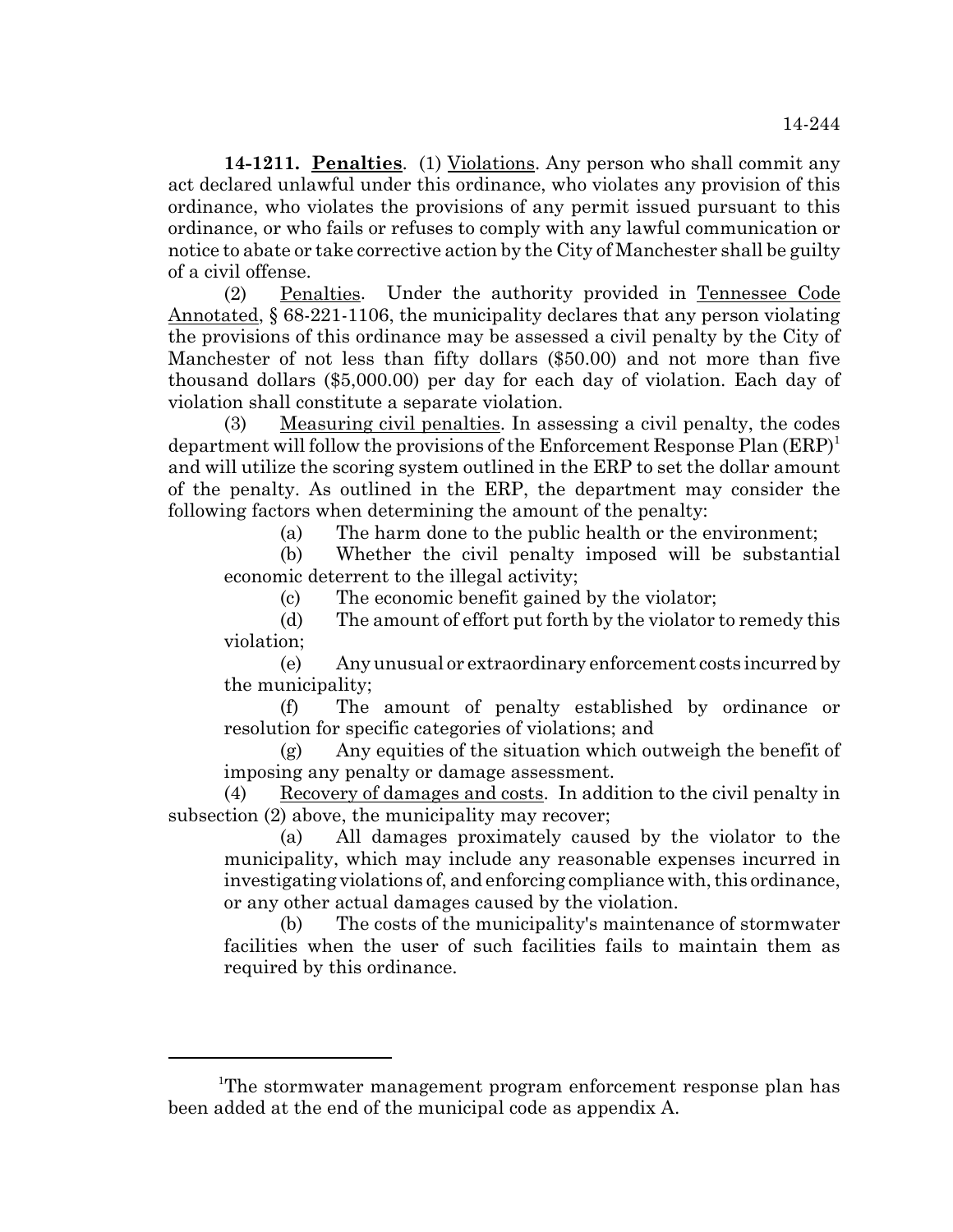(5) Other remedies. The municipality may bring legal action to enjoin the continuing violation of this ordinance, and the existence of any other remedy, at law or equity, shall be no defense to any such actions.

(6) Remedies cumulative. The remedies set forth in this section shall be cumulative, not exclusive, and it shall not be a defense to any action, civil or criminal, that one (1) or more of the remedies set forth herein has been sought or granted.

(7) Chronic violators. The codes department must enforce at a higher level against chronic violators. This higher level of enforcement shall include increased penalty amounts and more frequent inspections, as specified in the enforcement response plan. The department shall also have the ability to enforce other disincentives against chronic violators, such as the refusal to issue additional permits when the violator has unresolved enforcement issues with the department. (as added by Ord. #1460, June 2015)

**14-1212. Appeals**. Pursuant to Tennessee Code Annotated, § 68-221-1106(d), any person aggrieved by the imposition of a civil penalty or damage assessment as provided by this ordinance may appeal said penalty or damage assessment to the storm water board of appeals.

(1) Stormwater board of appeals. The stormwater board of appeals shall consist of three (5) members, to be recommended by the codes department and appointed by the governing body. Each member must be a resident of the City of Manchester. Each member shall be appointed to a term of three (3) years, with the first terms to be staggered as follows: one (1) member appointed to a one (1) year term, two (2) members appointed to two (2) year terms, and two (2) members appointed to three (3) year terms. The stormwater board of appeals shall meet as needed. Members of the board may serve additional terms as appointed by the governing body.

The stormwater board of appeals is hereby authorized to hear and decide appeals of any order, decision or ruling of the codes department or it's designee issued pursuant to these regulations. Following the hearing on an application for appeal, the stormwater board of appeals may affirm, reverse, modify, or remand for more information, the order, decision or ruling of the codes department or it's designee. In no event shall the stormwater board of appeals issue a decision that in any way conflicts or contradicts these regulations or any other federal, state, or local laws or regulations relating to stormwater, wastewater, zoning, or planning. The stormwater board of appeals may not modify the amount of civil penalties, as set by the enforcement response plan.

(2) Appeals to be in writing. The appeal shall be in writing and filed with the municipal recorder or clerk within fifteen (15) days after civil penalty and/or damage assessment is served in any manner authorized by law.

(3) Public hearing. Upon receipt of an appeal, the stormwater board of appeals shall hold a public hearing within thirty (30) Days. Ten (10) days prior notice of the time, date, and location of said hearing shall be published in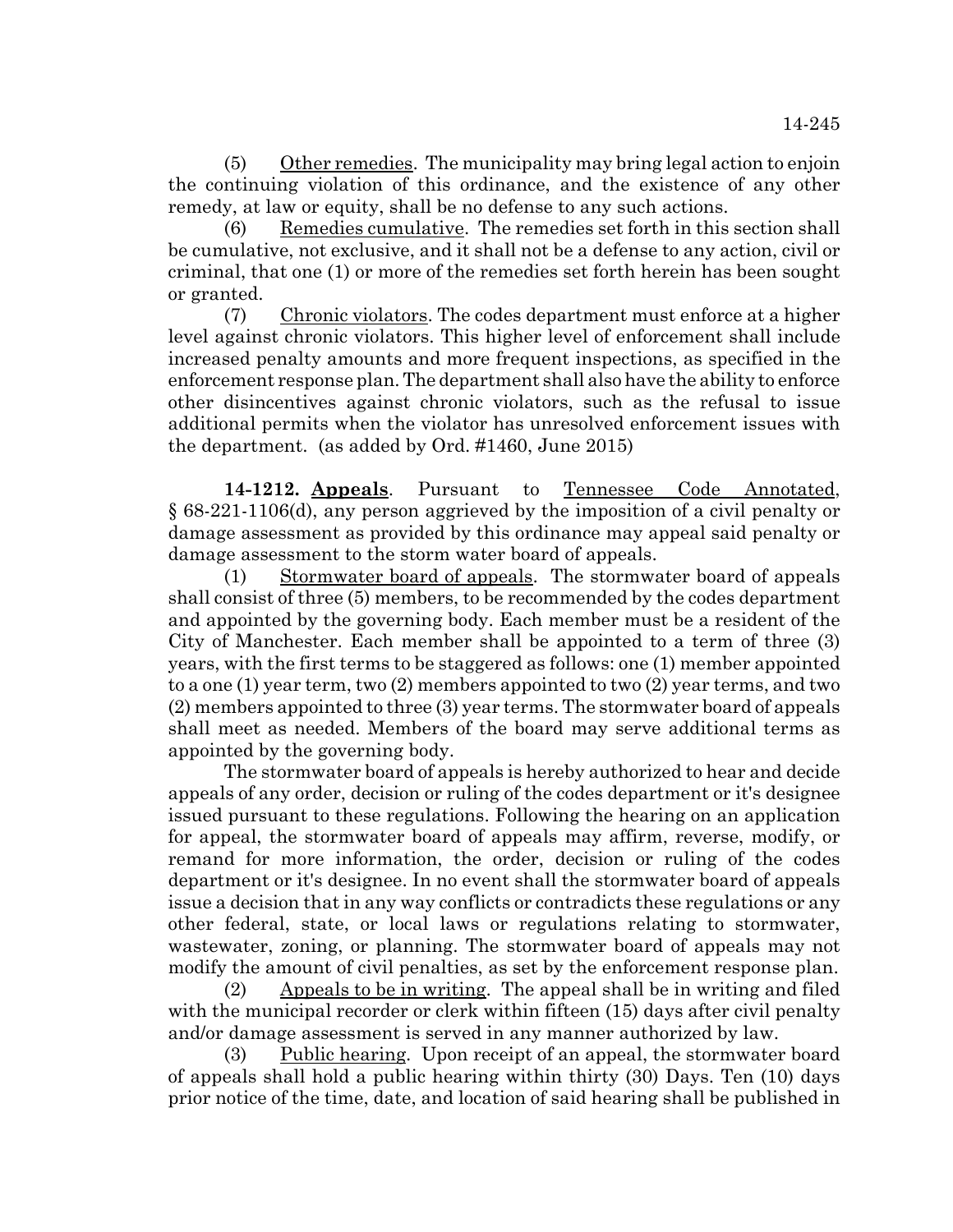a daily newspaper of general circulation. Ten (10) days notice by registered mail shall also be provided to the aggrieved party, such notice to be sent to the address provided by the aggrieved party at the time of appeal. The decision of the municipality's stormwater board of appeals shall be final.

(4) Appealing decisions of the municipality's stormwater board of appeals. Any alleged violator may appeal a decision of the municipality's governing body pursuant to the provisions of Tennessee Code Annotated, title 27, chapter 8. (as added by Ord. #1460, June 2015)

**14-1213. Fee schedule**. (1) Permit review and inspection fees. A fee shall be assessed for each land disturbance and stormwater protection permit as set forth in the following table:

| DISTURBED ACREAGE | <b>RESIDENTIAL</b> | COMMERCIAL/INDUSTRIAL |
|-------------------|--------------------|-----------------------|
| $0.01 - 0.99$     | \$100              | \$250                 |
| $1.00 - 4.99$     | \$150              | \$350                 |
| $5.00 - 14.99$    | \$250              | \$500                 |
| $15.00 - 29.99$   | \$400              | \$800                 |
| $30.00$ or more   | \$750              | \$1,500               |

The review and inspection fees are based on acreage to be disturbed during the construction of the project. If a proposed acreage of disturbance is not provided, the fee will be based on the total project acreage.

(2) Stormwater user's fee. The governing body shall have the authority to impose, by resolution, on each and every developed property in the city a stormwater user's fee. Prior to establishing or amending user's fees, the municipality shall advertise its intent to do so by publishing notice in a newspaper of general circulation in the city at least thirty (30) days in advance of the meeting of the municipality's governing body which shall consider the adoption of the fee or its amendment.

If the governing body chooses to impose a stormwater user's fee, it shall be based on the establishment of an Equivalent Residential Unit (ERU). The ERU shall be the average square footage of a detached single-family residential property. The city board shall have the discretion to determine the source of the data from which the ERU is established.

(a) Property classifications. For purposes of determining the stormwater user's fee, all properties in the city are classified into one (1) of the following classes:

(i) Single-family residential property;

(ii) Other developed property;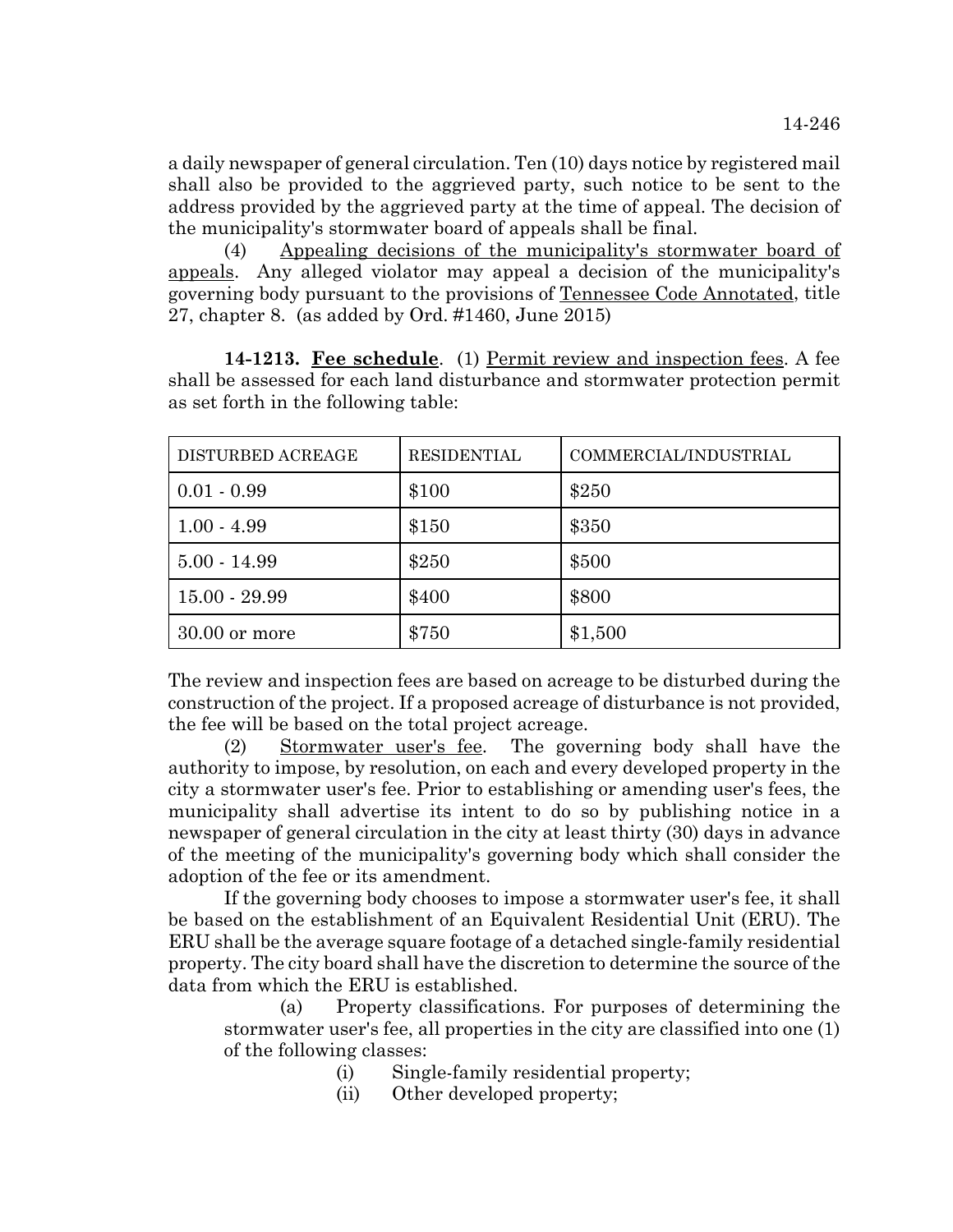(b) Single family residential fee. The municipality's governing body finds that the intensity of development of most parcels of real property in the municipality classified as single family residential is similar and that it would be excessively and unnecessarily expensive to determine precisely the square footage of the improvements (such as buildings, structures, and other impervious areas) on each such parcel. Therefore, all single family residential properties in the city shall be charged a flat stormwater management fee, equal the base rate, regardless of the size of the parcel or the improvements.

(c) Other developed property fee. The fee for other developed property (non-single family residential property) in the municipality shall be set by dividing the total square footage of impervious area of the property by one ERU and then multiplying that factor by the base rate for one (1) ERU. The impervious surface area for other developed property is the square footage for the buildings and other improvements on the property. The minimum stormwater management fee for other developed property shall equal the base rate for single-family residential property.

(d) Base rate. The governing body of the municipality shall establish the base rate for one ERU. The base rate shall be calculated to insure adequate revenues to fund the costs of stormwater management and to provide for the operation, maintenance, and capital improvements of the stormwater system in the city. The base rate will be calculated by dividing the necessary annual revenues for funding the program by the total number of ERUs, as determined by the codes department, and then dividing by twelve (12) months to make the base rate a monthly value.

(e) Adjustments to stormwater user's fee. The department shall have the right on its own initiative to adjust upward or downward the stormwater user's fee with respect to any property, based on the approximate percentage on any significant variation in the volume or rate of stormwater, or any significant variation in the quality of stormwater, emanating from the property, compared to other similar properties. In making determinations of the similarity of property, the department shall take into consideration the location, geography, size, use, impervious area, stormwater facilities on the property, and any other factors that have a bearing on the variation. Under no circumstances shall a stormwater fee be adjusted to the point that it is below the base rate for one ERU unless the person requesting the adjustment can demonstrate that they do not discharge any stormwater to the MS4 system, in which case the stormwater fee shall be waived.

(f) Property owner to pay stormwater user's fee. For each property for which a stormwater fee is assessed, the stormwater fee shall be paid by the owner of the property. This person shall be designated as the user of the storm water system.